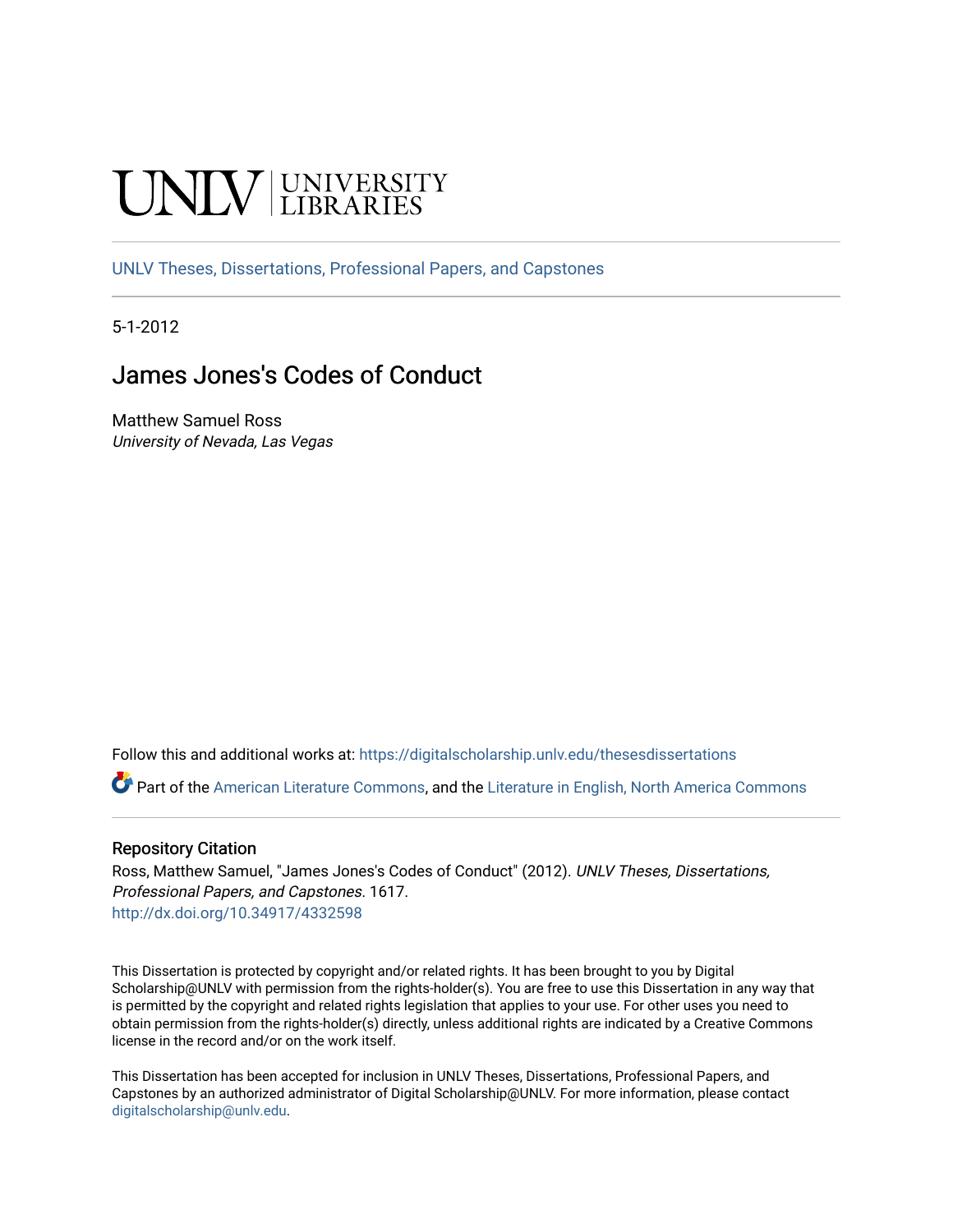## JAMES JONES'S CODES OF CONDUCT

By

Matthew Samuel Ross

Bachelor of Arts in English University of California Los Angeles 2006

Master of Arts in English University of Nevada Las Vegas 2010

A dissertation submitted in partial fulfillment of the requirements for the

Doctor of Philosophy in English

Department of English College of Liberal Arts The Graduate College

University of Nevada, Las Vegas May 2012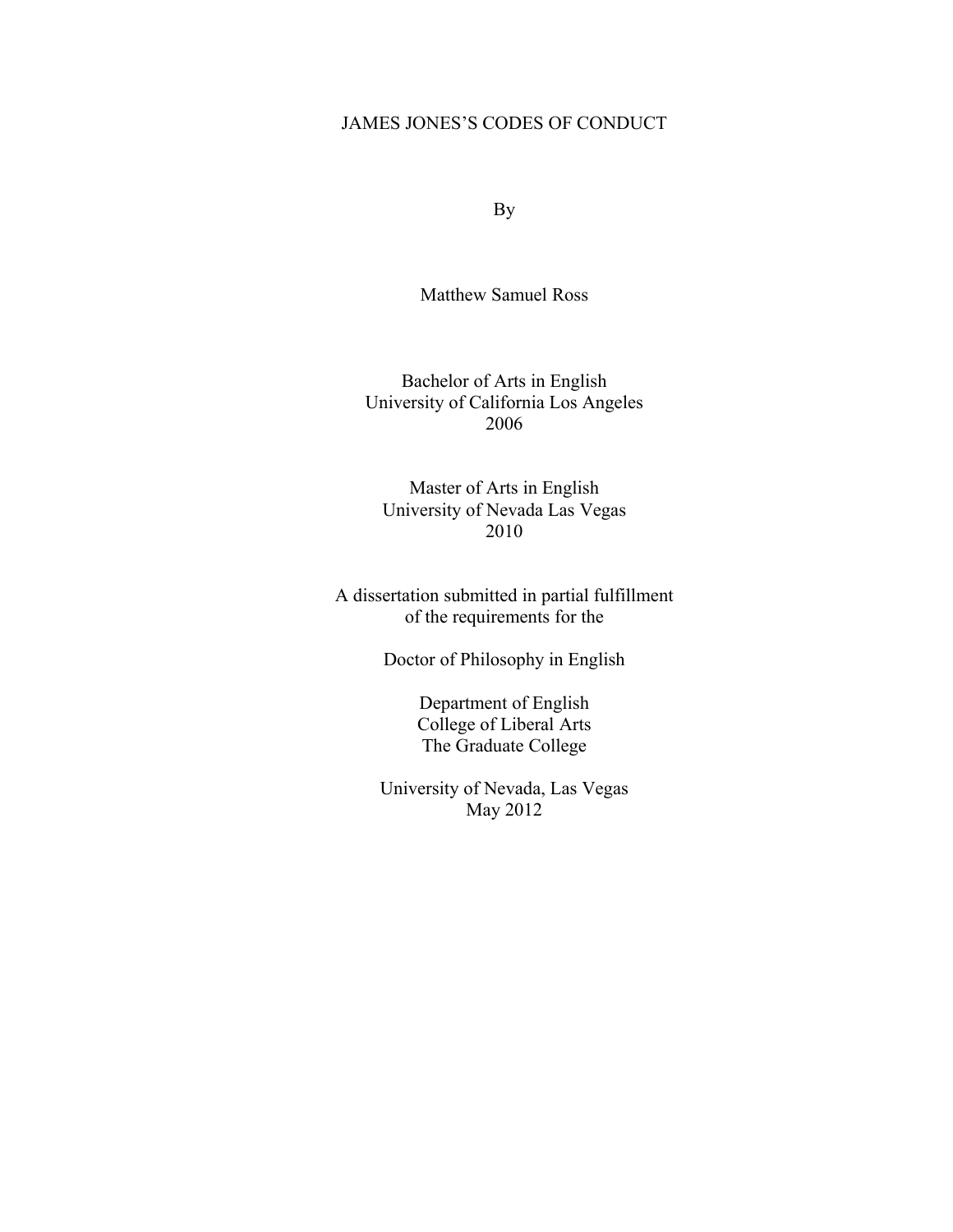Copyright by Matthew Ross, 2012

All Rights Reserved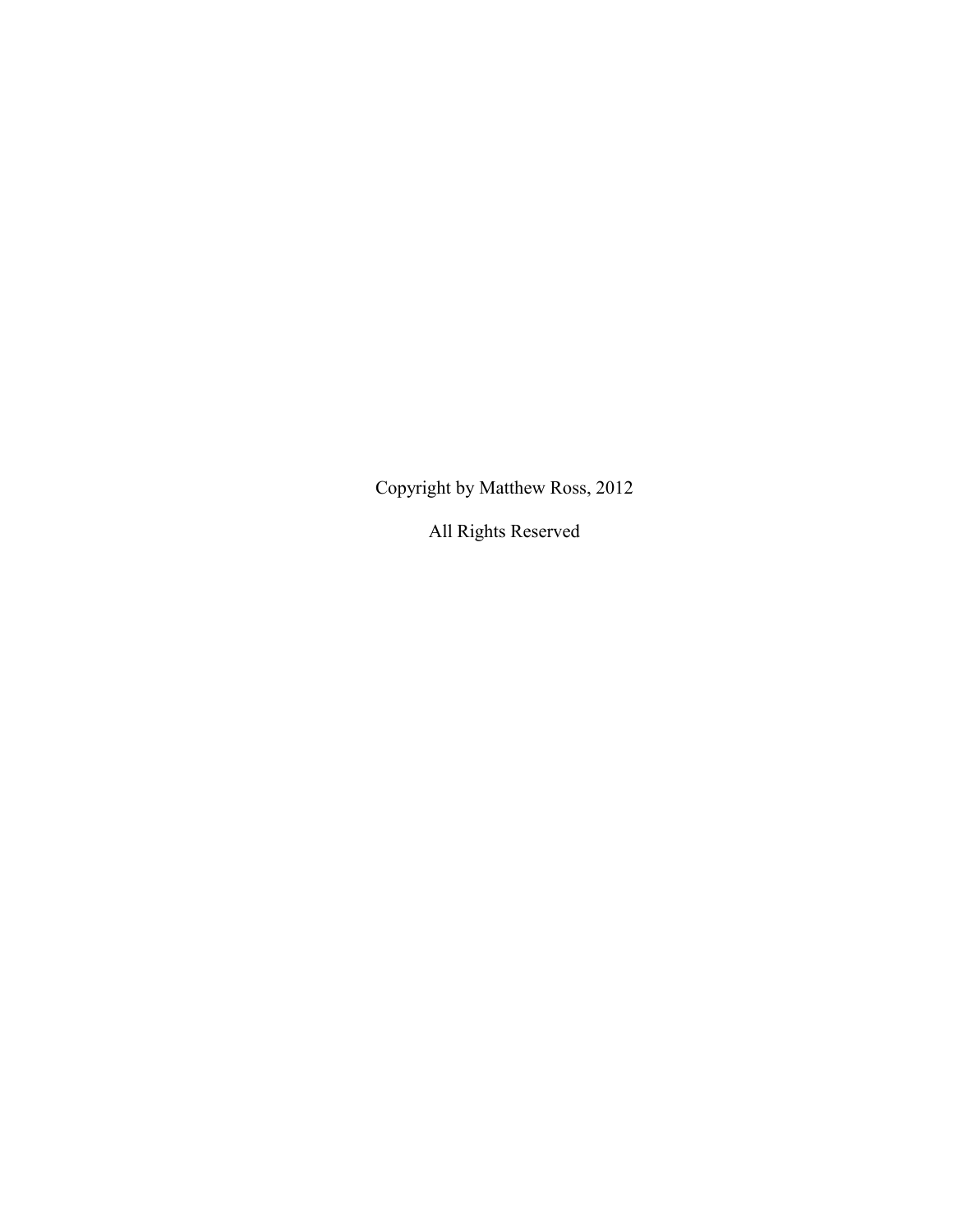

### THE GRADUATE COLLEGE

We recommend the dissertation prepared under our supervision by

## **Matthew Samuel Ross**

entitled

## **James Jones's Codes of Conduct**

be accepted in partial fulfillment of the requirements for the degree of

## **Doctor of Philosophy in English**

Department of English

John Irsfeld, Committee Chair

John Unrue, Committee Member

Joseph McCullough, Committee Member

Joseph Fry, Graduate College Representative

Ronald Smith, Ph. D., Vice President for Research and Graduate Studies and Dean of the Graduate College

**May 2012**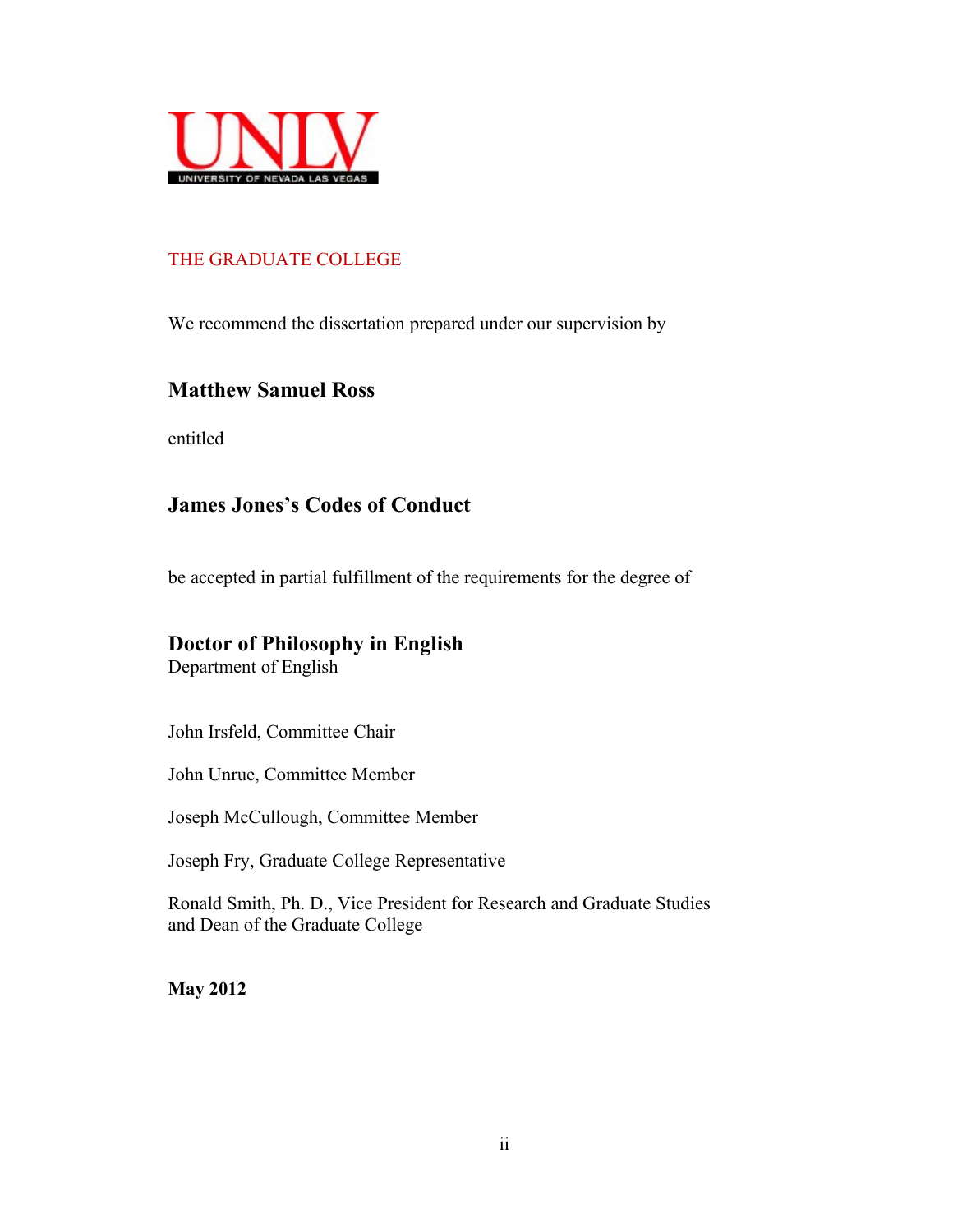#### ABSTRACT

#### JAMES JONES'S CODES OF CONDUCT

Though his work was celebrated by his contemporaries and remains highly lauded by scholars of war fiction, James Jones's novels are already at risk of falling outside the mainstream canon of 20<sup>th</sup> Century American literature. My dissertation project proposes an intensive examination of James Jones's three volume war trilogy, *From Here to Eternity*, *The Thin Red Line*, and *Whistle*, collectively considered by eminent critic Paul Fussell to be the finest work to emerge from the Second World War. Jones's trilogy is a mainstay within the overall genre of war fiction, yet it has been afforded relatively little critical attention by mainstream critics. Scholarship on Jones's work has heretofore focused on his general body of work with one critical examination of the Eastern philosophical influences on his early work. While critics have examined individual works within the trilogy as stand-alone works, no extensive scholarly study has been done on the trilogy as a whole. Jones initially intended *From Here to Eternity* to cover the entire scope of the trilogy's time period, but later split them into three related works. *From Here to Eternity* covers Army life pre-Pearl Harbor, *The Thin Red Line* follows the same character archetypes into combat, and *Whistle* describes the post-Guadalcanal return of the first war wounded to hospitals in the states. The particular focus of my dissertation will be on deciphering the unwritten codes that govern the behavior of Jones's characters in addition to the written A.R.s (Army Regulations) and how they change through the three phases of combat covered over the course of the trilogy (pre-combat, combat, and post-combat). At each stage of combat, the behavior of Jones's characters is guided by a variety of unofficial codes that govern appropriate and inappropriate behavior with

iii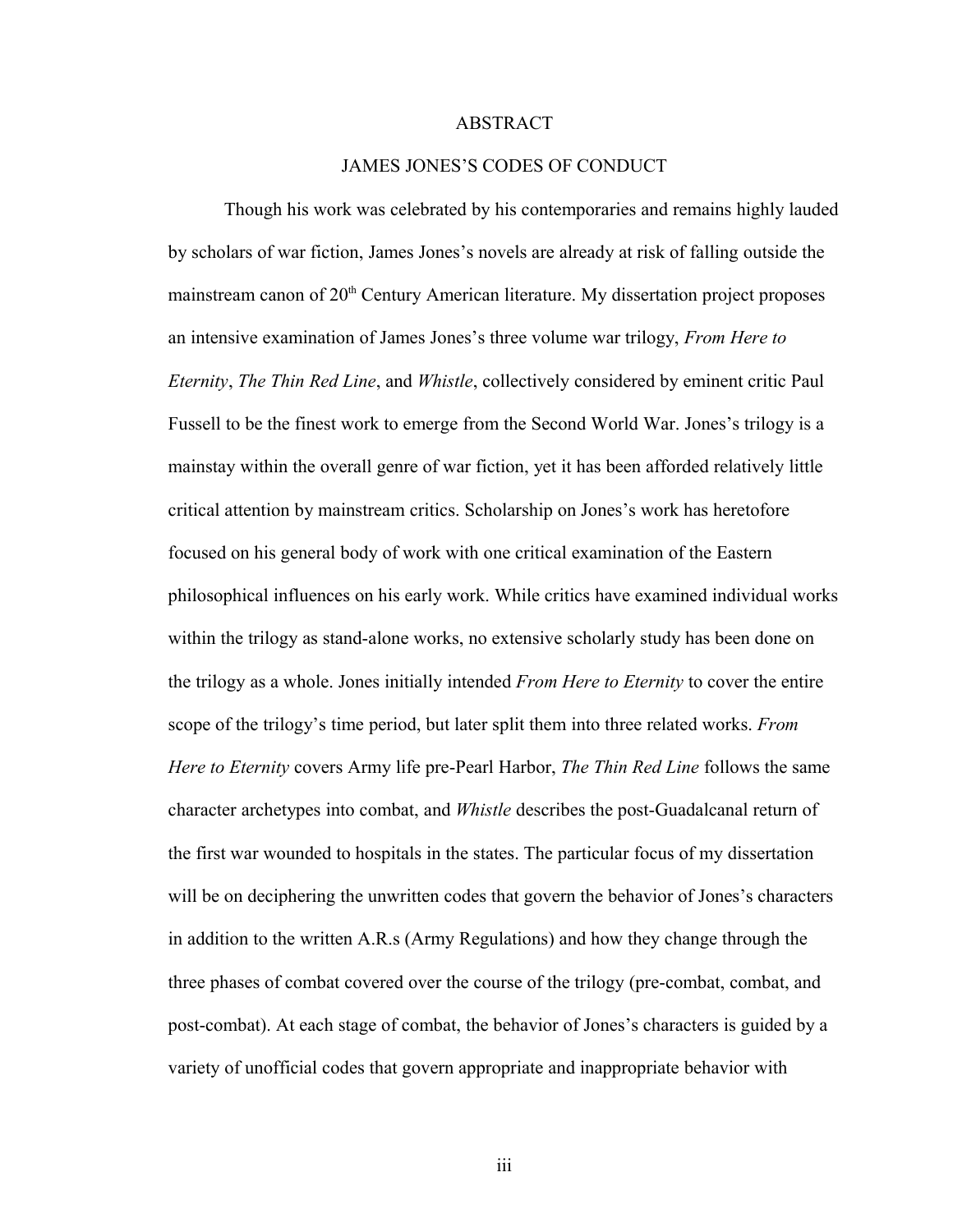regards to conduct in the Army and between the sexes. My goal is to prove that examining these unwritten 'codes of conduct' will contribute greatly towards understanding Jones's construction of masculine behavior and determining the makeup of what traits constitute an archetypical Jonesian Protagonist.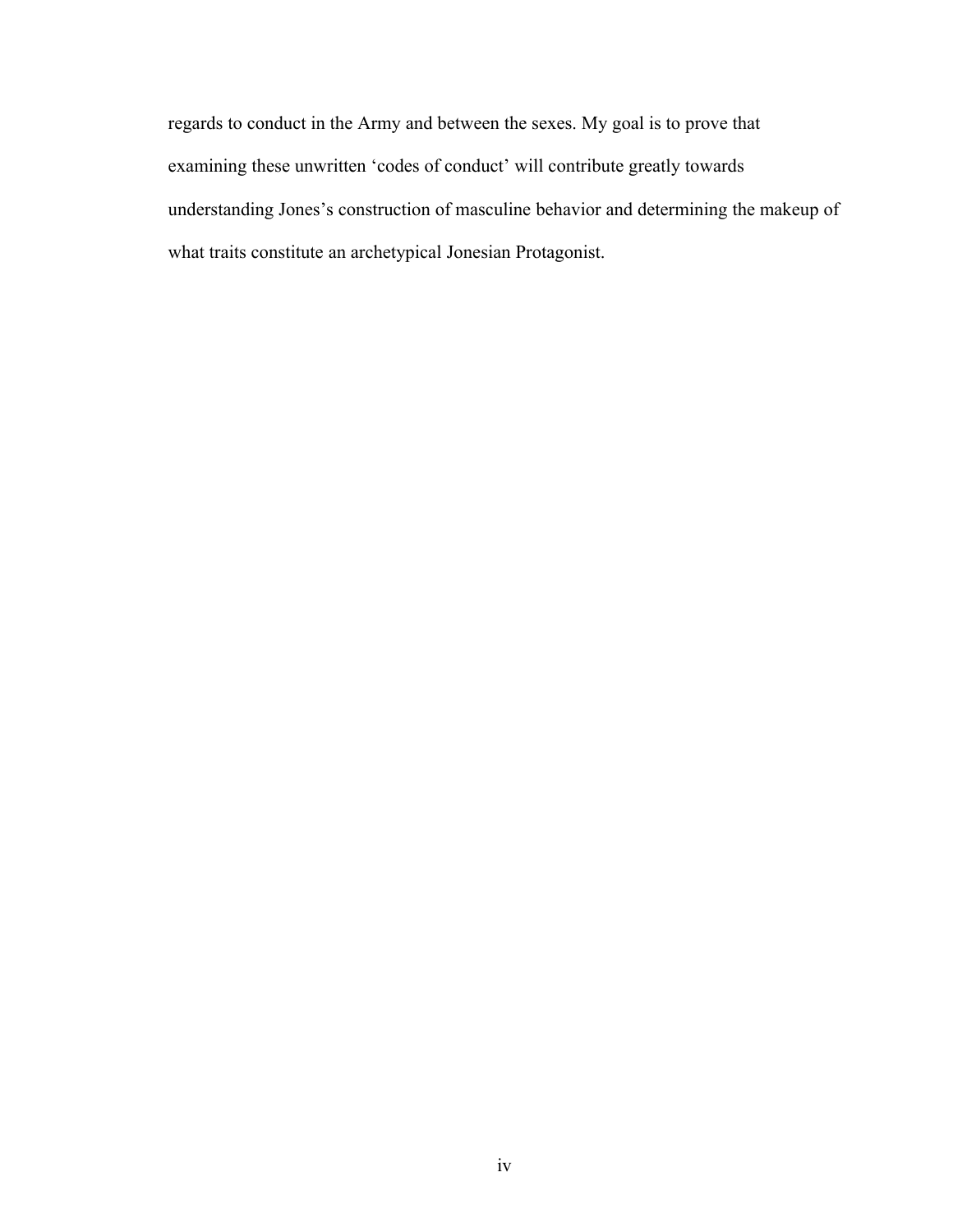## ACKNOWLEDGEMENTS

As Prewitt could never have endured "The Treatment" without soldiers like Maggio, Stark, Warden and Malloy around to bolster his spirits, I could never have completed this project without the aid, encouragement, and support of my examining committee. To Dr. Joseph McCullough, Dr. John Unrue, Dr. Joseph Fry, and especially Dr. John Irsfeld, I offer my most sincere and profuse thanks.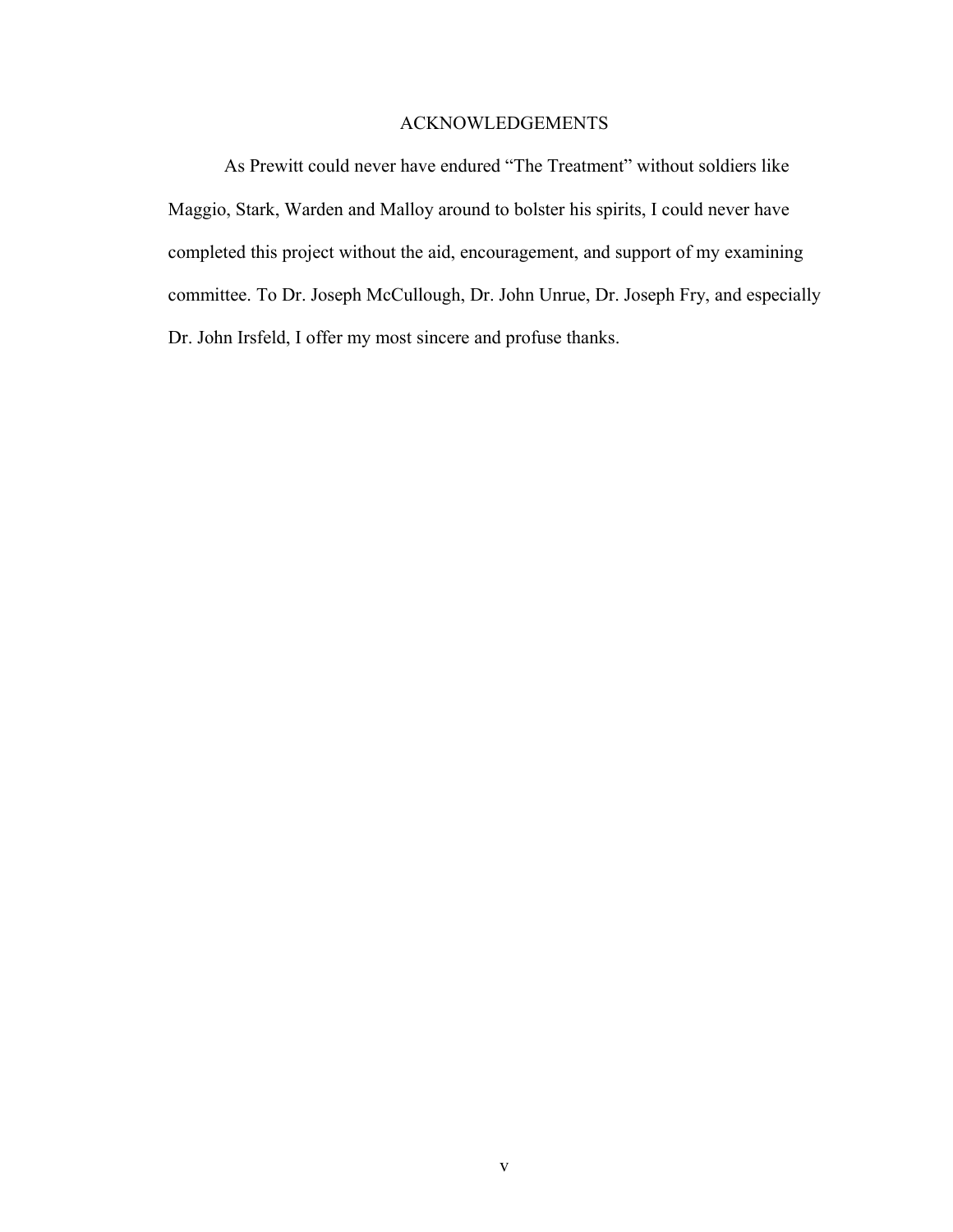## TABLE OF CONTENTS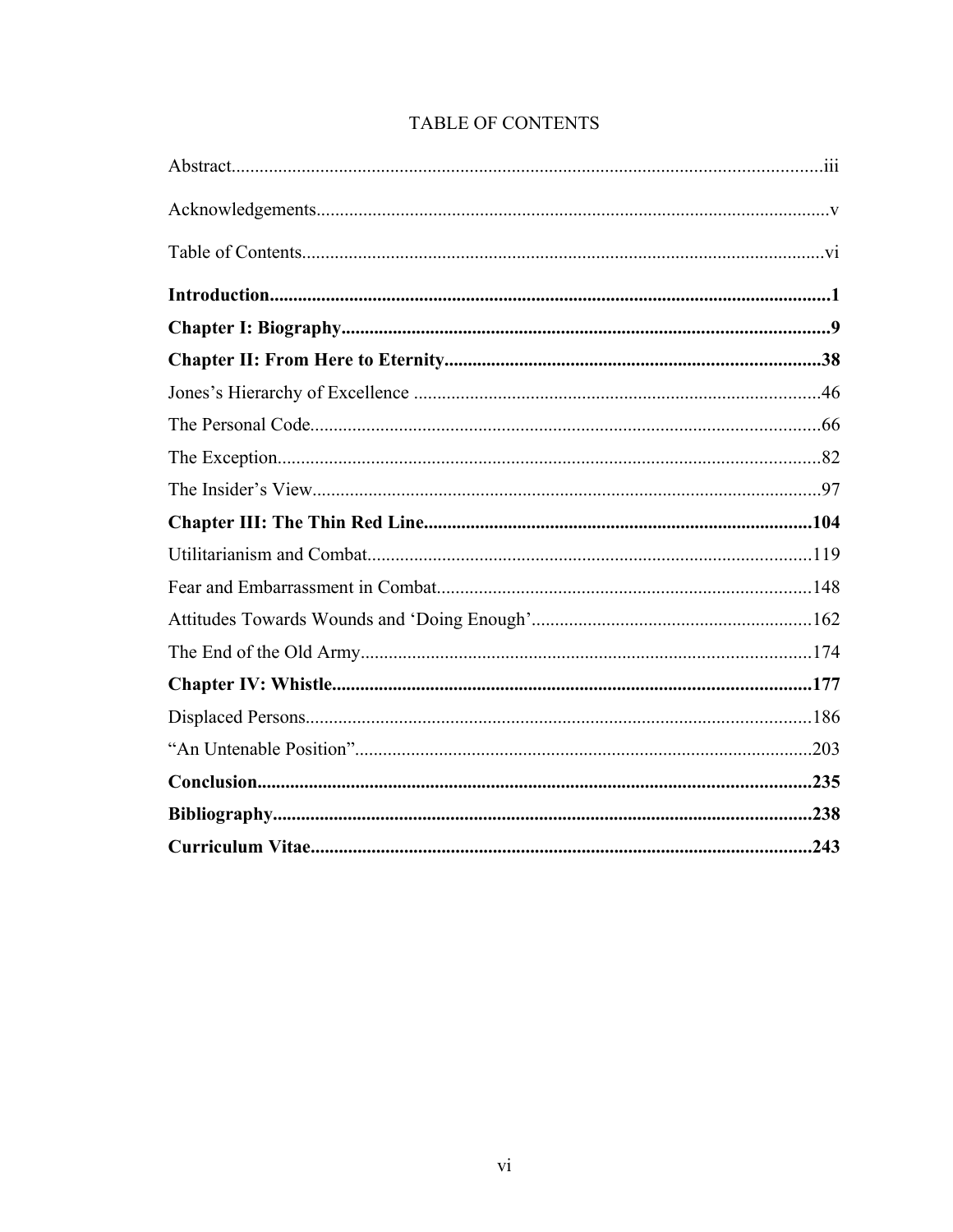#### INTRODUCTION

It is a peculiar shame that in the academic community authors whose work deals primarily with war are all-too-often marginalized by critics—or worse, forgotten entirely. Even though he was widely read when he died in 1977, and highly respected by contemporaries like William Styron, Willie Morris, Norman Mailer, and Kurt Vonnegut, James Jones's work received almost no serious critical study during his lifetime and relatively little in the decades since. Writing fifteen years after Jones's death, Michael Lydon described how Jones's work had "drifted into a 'jury's out' limbo, and bringing in a favorable verdict today means bucking current critical trends. Not only is he a traditional realist in the postmodern era, he is also a White Male Author if ever there was one" ("A Voice against Anonymous Death" 120). Jones's work has been criticized as being vulgar, crude and simplistic. His early experiments in creating a literary style that he thought would more naturally mimic vernacular speech through techniques such as the omission of apostrophes from contractions earned a chorus of sneered admonition that he needed to learn the rules of grammar; the general assumption was not that he had made a deliberate choice to break standard punctuation and/or grammatical rules but that he had simply never learned the rules in the first place. The critical attacks grew so savage that Jones, the winner of the 1952 National Book Award, felt compelled to write his third novel *The Pistol* in a way that would prove to critics that he knew how to use conventional grammar and punctuation.

But what Jones's numerous critics failed to appreciate were the many fine qualities Jones brought to his work. As Jones scholar Steven Carter observes, the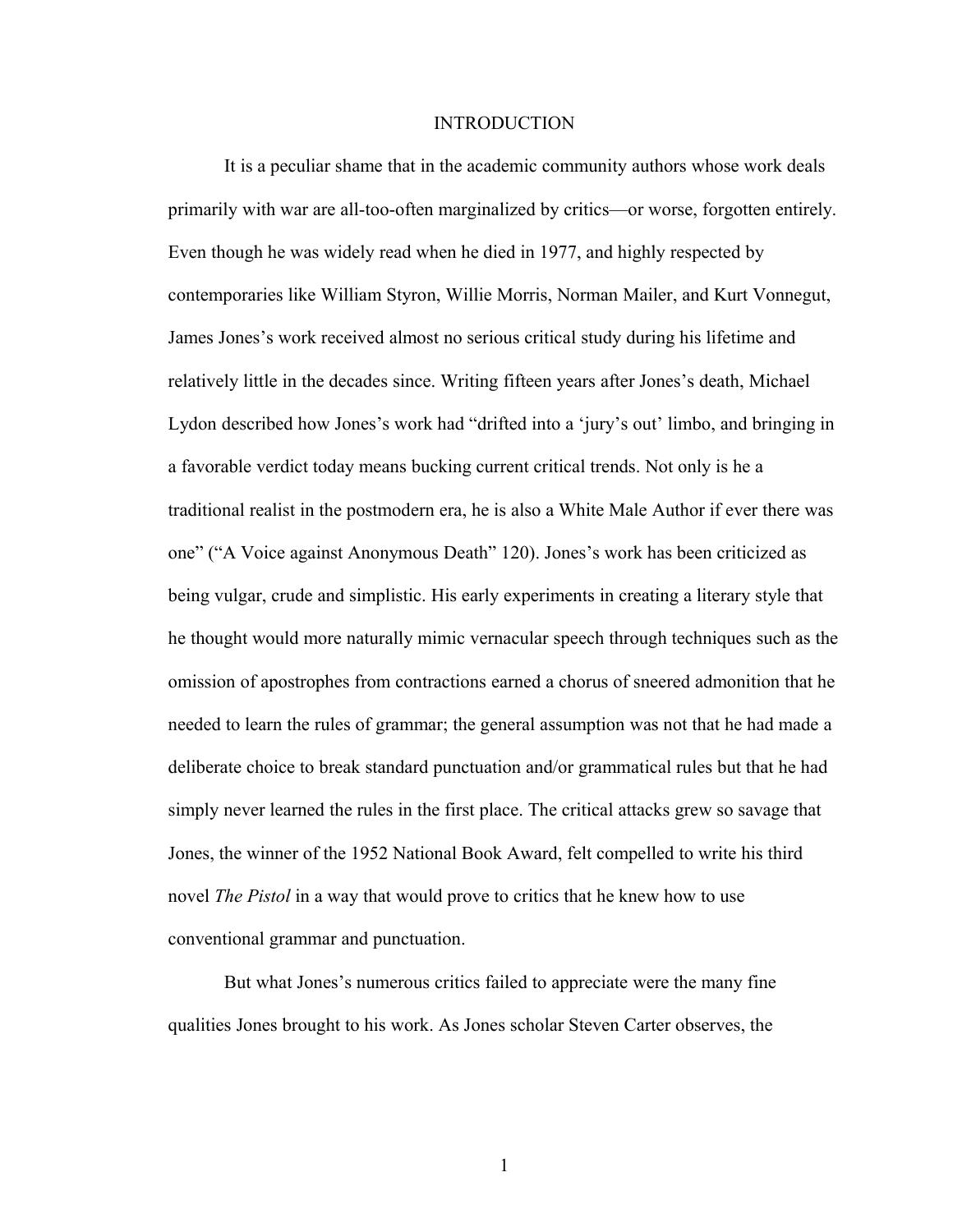contention that Jones's writing style is too vulgar or unsophisticated to deserve serious study:

> is itself simplistic [and] downplays the complexity of his philosophy…the accusation glaringly fails to note how often the rough surface of his fiction delineated subtle and original psychological insights; how the 'clumsy' repetitious style was always rhythmically appealing and expressed emotions and ideas with remarkable precision, offering flashes of terror, perception, and unusual, intricate beauty; and how his tough, masculine voice spoke out against the insensitivity and foolhardiness of the Hemingway code of manhood. (1)

In 1981 James R. Giles stated unequivocally that Jones's "three-volume work is our most important fictional treatment of U.S. involvement in World War II" (4), an assertion strongly supported by the frequency with which celebrated war literature critic Paul Fussell cites Jones's work in his own studies. Responding to Giles's praise of Jones's World War II trilogy, George Garrett adds that:

> taken together with *The Pistol* and some of the short stories…and especially with the well-received and highly personal text Jones created for *WWII*, his work could legitimately be classified as the foremost American accounting of World War II. Which is no minor place, no small achievement, when you consider the number and variety of novels and of nonfiction works that have been concerned with aspects of the American experience of that conflict and that are still being produced and published [more than a half century] after the events. (4)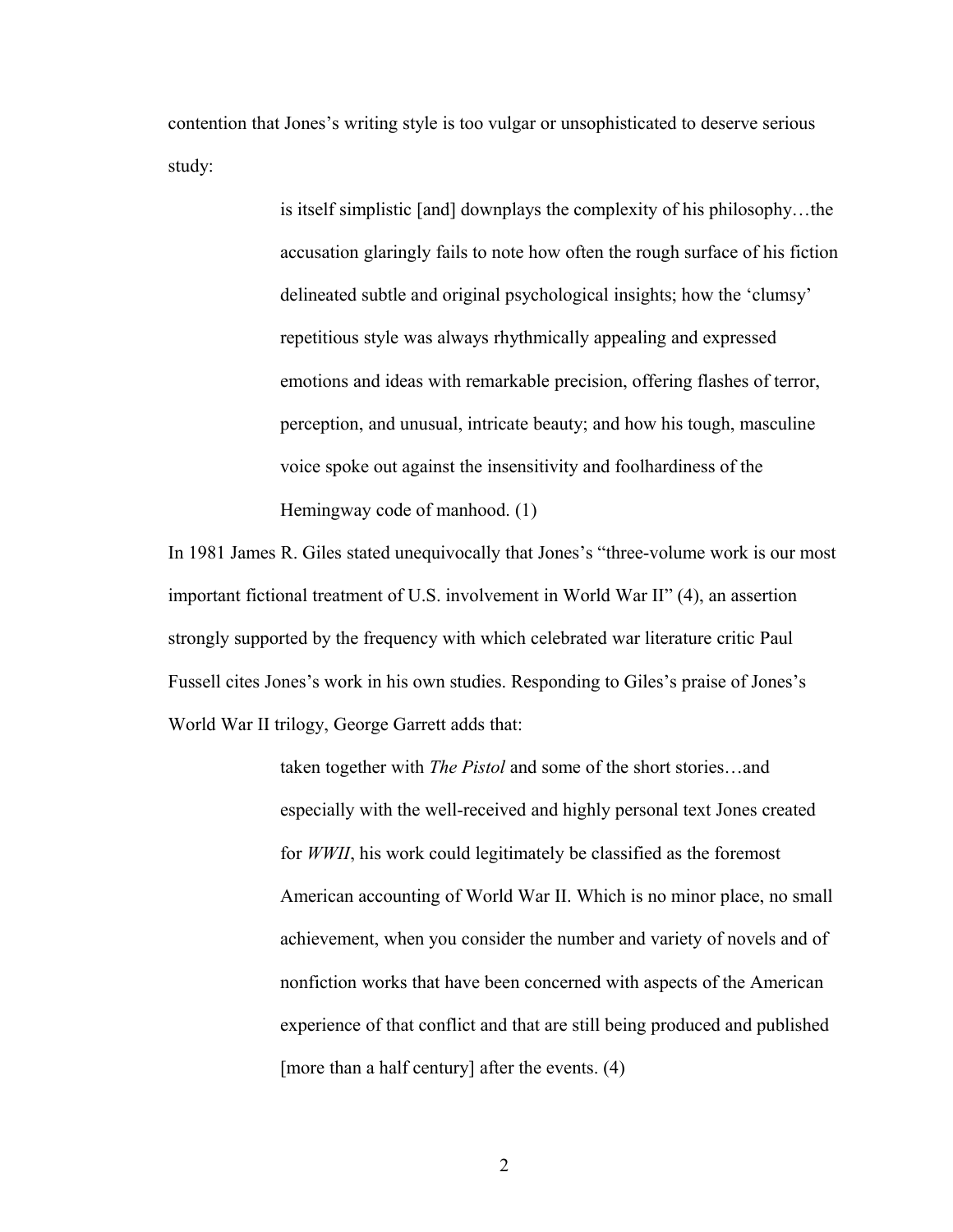Though Jones was never very interested in applying labels to his writing style, it would be fair to call him a literary naturalist in Frank Norris's definition of the word. As Donald Pizer explains, "Norris placed realism, romanticism, and naturalism in a dialectic, in which realism and romanticism were opposing forces, and naturalism was the transcending synthesis" (120). In Norris's view, there is a "distinction" that must be made between "Accuracy and Truth." "Accuracy," which he associated with realism, "is fidelity to particular detail" while "Truth," which he associated with romanticism, "is fidelity to the generalization applicable to a large body of experience," with naturalism "taking the best from each" (121). Though Jones would have likely disagreed with Norris's assertion that Accuracy and Truth are concepts that can conflict with each other, he is a Norrissian naturalist in the sense that he sought to combine the best qualities of realism and romanticism in his work. Above all else, Jones is a realist committed to seeking out the true gritty details of day-to-day life, what Norris referred to as "Accuracy."[1](#page-10-0) As George Garrett puts it, "to Jones, representative of an older tradition, fidelity to experience is the primary test of truth, and the telling of truth is the whole point of the art"  $(21)$ .

Throughout his career Jones fought for the right to record his subject matter as it was, without regard for whether or not his editors, readers, or critics took offense at the details of that subject matter. This would be a particular challenge for Jones during the writing of *From Here to Eternity*, when censorship and social mores meant Jones could not use what Larry Heinemann would later term the "frank barracks language" (44) that existed in the Army without consequence. In terms of official censorship, Jones's editors

<span id="page-10-0"></span><sup>&</sup>lt;sup>1</sup> Jones would have considered this truth of detail, which he would not have distinguished from Norris's definition of "Truth" as a universally applicable constant.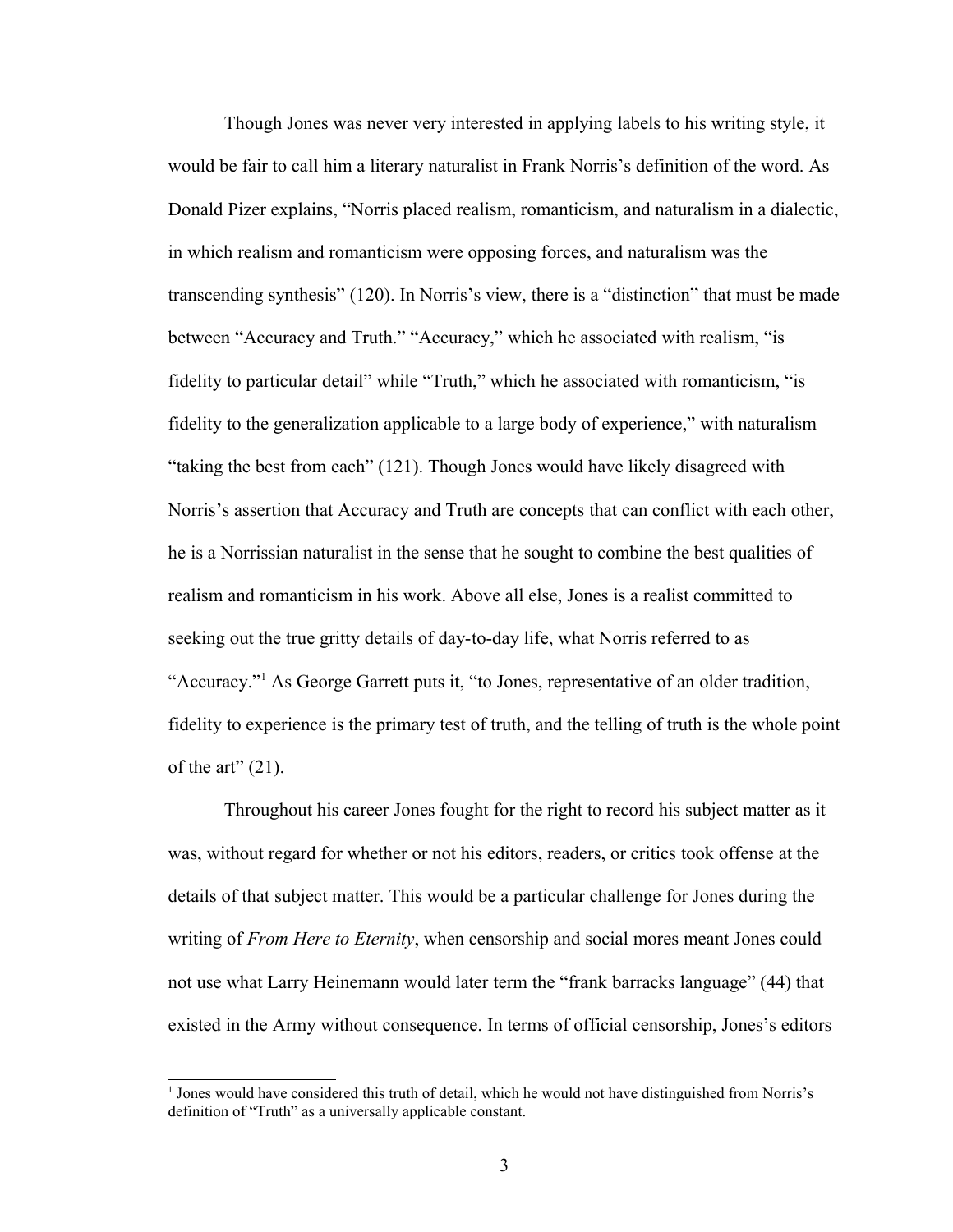at Scribner's feared that Jones's liberal use of profanity might lead to the book's becoming a casualty of the Comstock Laws. The Comstock Act of 1873 prohibited the sending of any "obscene, lewd, and/or lascivious" materials through the United States Postal Service, a broad proclamation that could be invoked for anything from pornography to contraceptives/contraceptive literature to any novel unfortunate enough to be deemed "obscene, lewd, or lascivious." Literary publishers dreaded the prospect of the Comstock Laws being applied to their products. If the Comstock Act was invoked to ban a book from being legally sent through the mail, that book could not be offered as a Book-of-the-Month Club selection and its sales would effectively be killed. Only three years before the publication of *From Here to Eternity*, such fears had led Norman Mailer to replace the word "fuck" in *The Naked and the Dead* with the euphemism "*fug*."[2](#page-11-0) Despite the risks Jones would accept nothing of the sort, and Scribner's concerns over the profanity used in *From Here to Eternity* would lead to a meeting between Jones and Horace Manges, one of Scribner's top lawyers, that could have been written by Joseph Heller as a satiric scene for *Catch-22*. Jones and Manges sat down with the manuscript of *From Here to Eternity* between them and negotiated the precise number of profanities that would be allowed to remain in the novel. Jones described the incident in several letters to his friends, writing one old Army buddy that "the lawyer had a scoresheet. There were 259 fucks, 92 shits, and 5 pricks. He didn't count the pisses for some reason…we finally ended up by whittling the scoresheet down to 106 fucks, probably 35 shits and still 5 pricks" (Garrett 94). $3$ 

<span id="page-11-0"></span><sup>&</sup>lt;sup>2</sup> And led Tallulah Bankhead's press agent to place a false story that upon being introduced to Mailer Bankhead recognized him as 'the young man that doesn't know how to spell' that Mailer would spend decades refuting.

<span id="page-11-1"></span><sup>&</sup>lt;sup>3</sup> When Jones returned home, he instructed his editor Burroughs Mitchell to "Just tell [Manges] Jones asked to be remembered to that fucking lawyer" (Garrett 94).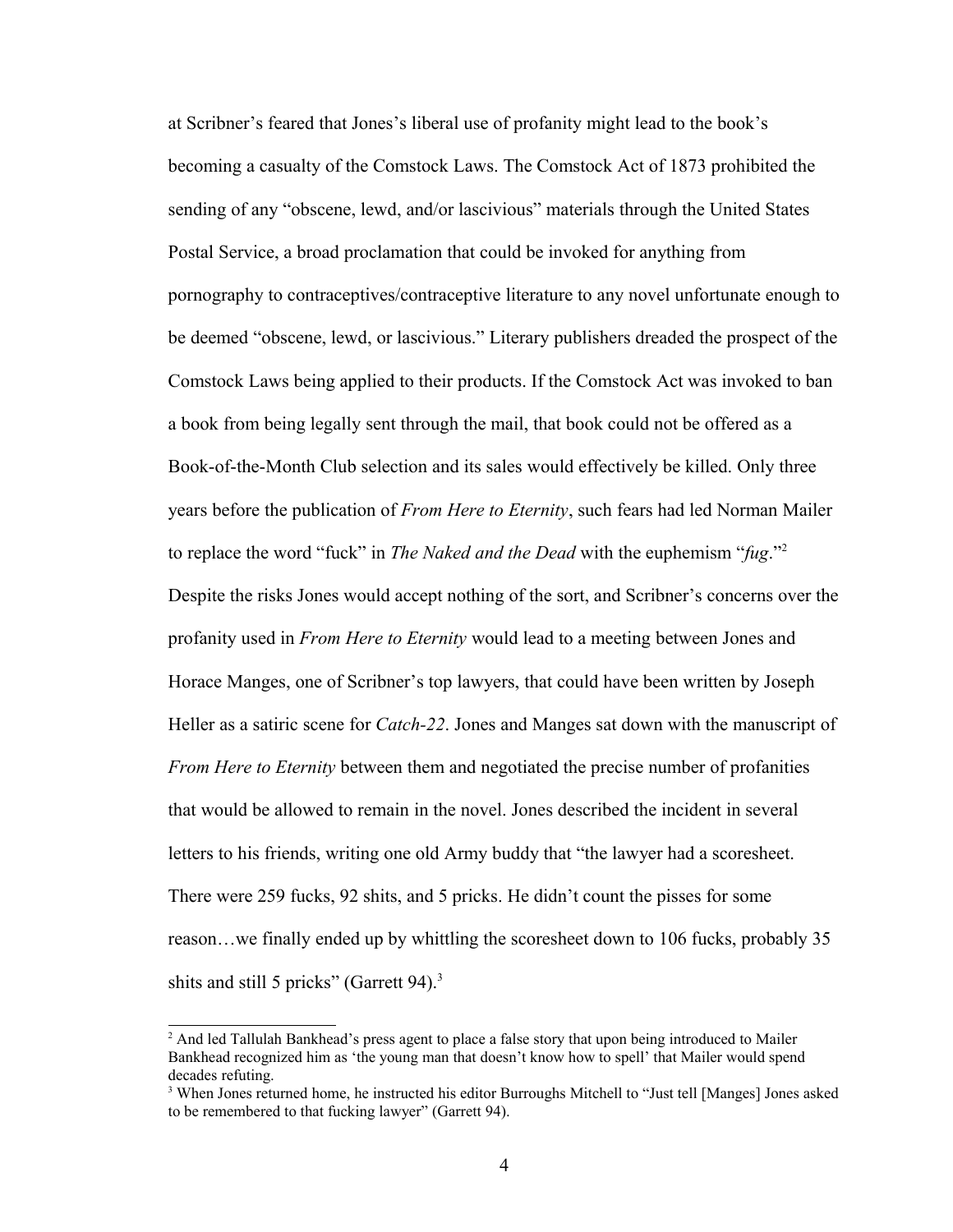Though Jones was forced to relent on the total number, he fought hard for every fuck, shit, and prick that was included in *From Here to Eternity* because those were the words that he needed to use to represent accurately the language used by soldiers. Whether Scribner's, the censors in the Comstock Offices, or the United States Postal Service cared for that language was not his concern. A letter Jones wrote a few years later to Walter J. Minton at Putnam's in support of a young writer sheds a great deal of light on Jones's attitude towards subject matter some might have considered controversial or objectionable. The young writer, Gerald Tesch, had written a first novel called *Never the Same Again* (1956) that included some descriptions of homosexual experiences. In defense of Tesch, Jones wrote "I'm not especially hot for homosexuality. I *am* hot to get the *truth* told; about *any*thing; *any*where in this country of ours. You and I both know how very little of it *does* get told, especially if it has anything to do with sex, homo or otherwise" (Garrett 21).

Jones wrote about the Army as he saw it, warts and all. This would cause some trouble when it came time to adapt *From Here to Eternity* to film, but if he was willing to tone down some content for film he was unwilling to budge in his fiction. Though the film may have depicted soldiers going to the New Congress Club to dance with 'hostesses,' Jones wrote about the prostitutes, madams, and brothels in Honolulu's Hotel Street as he knew them. Jones's soldiers roll homosexuals for spending cash when they've gambled away all their money within hours of Pay Call and pick up venereal diseases when they enjoy the fleshpots of Hotel Street a little too much. His officers find ways to unofficially break the rules if it will win them an athletic championship (and thereby put them in the good graces of their superiors), and most of them are far more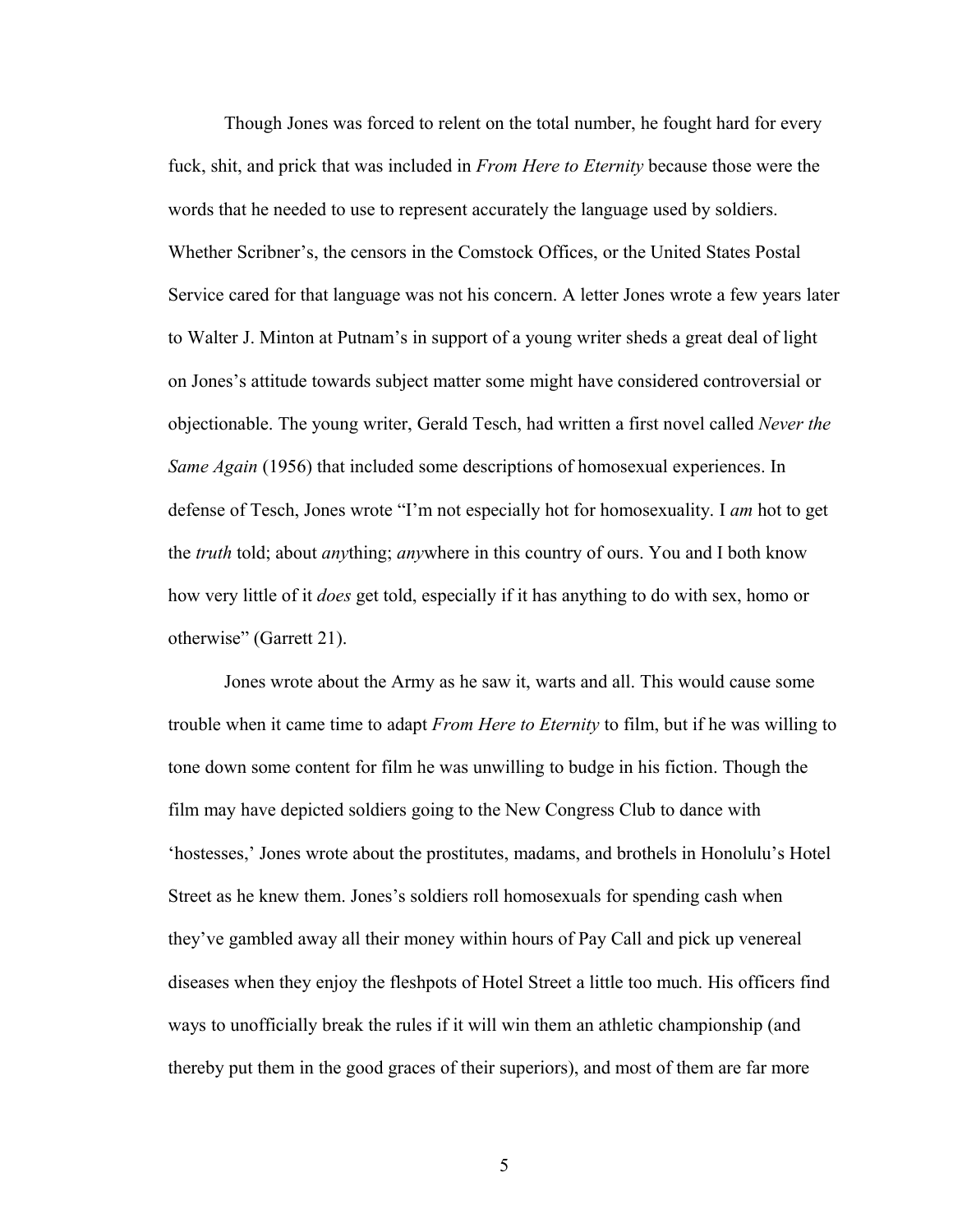interested in scheming ways of getting their next promotion than looking after their men. In his combat novel *The Thin Red Line*, Jones shows soldiers who aren't fighting for grand American causes with capital letters like Freedom or Justice, or even Mom and Apple Pie. They fight because global events they have no interest in have taken control of their lives and the all-powerful institution of the Army has deemed they be sent into harm's way at Guadalcanal. Not one of Jones's soldiers dies gladly for his country; those who die and those who live are equally resentful of their lives being used as a commodity to purchase a bit of muddy ground on a malaria-infested island in the middle of nowhere. One character cynically sums up the cause of the war, and along with it his personal suffering, in one word: "property." But Jones goes beyond a breaking-down of simple Hollywood myths. *The Thin Red Line* leaves nothing out in its description of combat. Jones faithfully recreates every detail of the combat on Guadalcanal, no matter how gruesome or distasteful those details might be. He recreates the heat, the mud, the flies, the blood, the taste of "swipe"<sup>[4](#page-13-0)</sup> choked down by men with no other escape from the stresses of combat, and the reality that men who have been removed too long from the company of women may satiate their libidos through homosexual acts. In his homecoming novel *Whistle*, Jones shows the reality of life as an evacuated combat casualty. The men he depicts as having been wounded in combat don't endure their wounds silently and stoically, solemnly proud to have sacrificed their health or body parts in defense of a great cause. They cry and moan and soil themselves when they've been shot up too badly to control their bodily functions. They curse the loss of their limbs and eyesight and sexual organs that they never wished to relinquish but which bullets or shrapnel or mortar blasts have ripped from them. There are no martyrs in Jones's

<span id="page-13-0"></span><sup>&</sup>lt;sup>4</sup> A kind of moonshine made from fermenting ration cans of peaches or pineapples.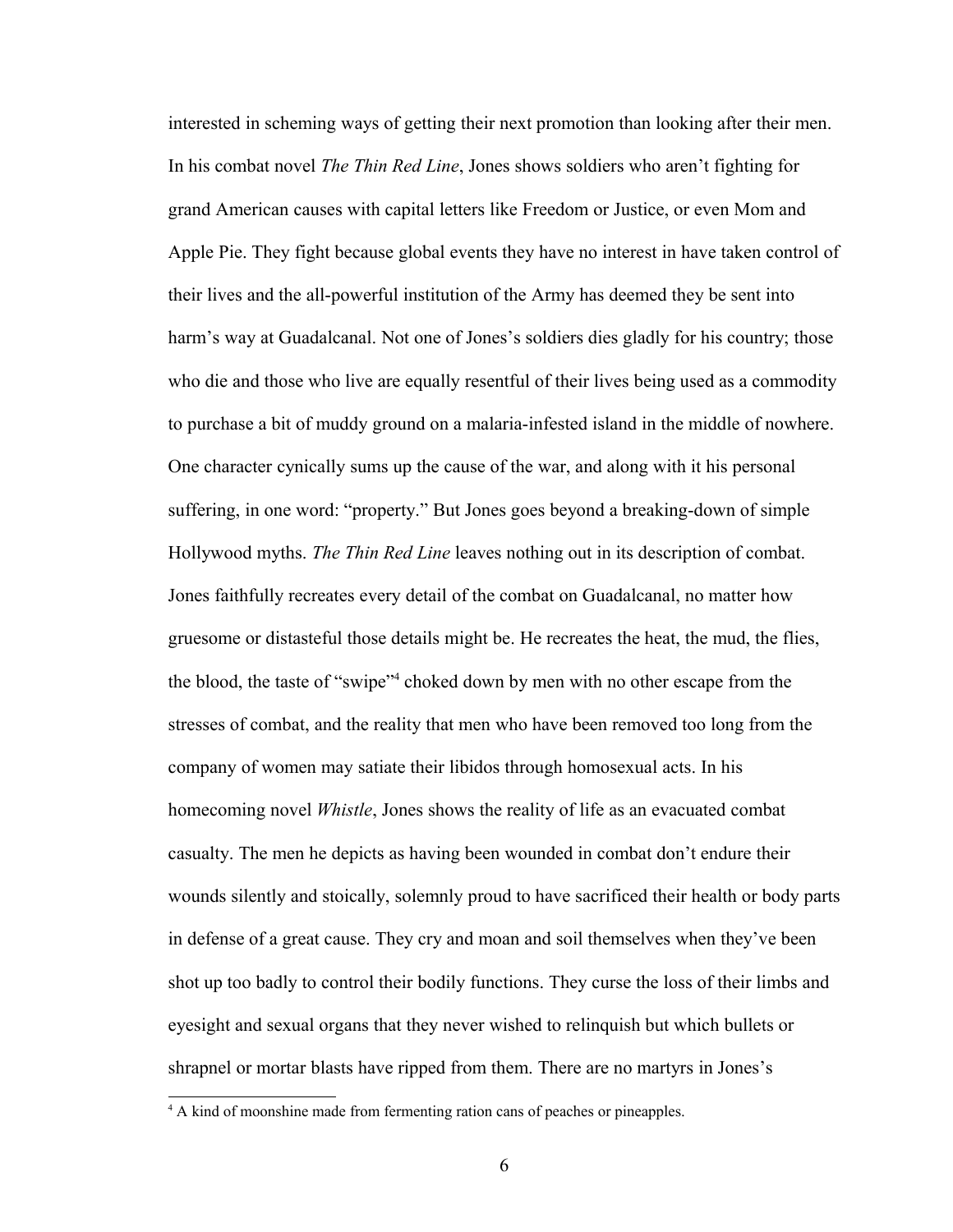hospitals, only victims. Whether they are sullen or stoic about their wounds, Jones's soldiers are not the one-dimensional heroes that populate the war films of the period. Jones never met a John Wayne type in real life on Guadalcanal or in the hospitals, so no John Wayne types appear in his fiction. In his writing, Jones recreated as closely as he could what he saw during his time in the Army, and what he saw were reactions to combat and its aftermath there were as human and as varied as the men who endured it.

Yet despite the often-bleak realities they inhabit, Jones's soldiers are not unthinking brutes, but idealists and romantics. Though they rarely discuss it aloud, his protagonists are highly sensitive, often idealistic, and frequently driven by romantic notions of soldiering being the means by which they will become their best selves. To boil it down to a single word, Jones's soldiers want *more*. They want more out of life than they could achieve outside the Army, more honor and self-respect than they could hope to find as civilian day laborers or while standing in a bread line. They want to understand more about the world around them, more about their own spirituality, more of what their purpose on this earth is, or could be. They want more prestige, more respect, more understanding, and more love…right alongside more beer, more women, and more money in their pocket to pay for more beer and more women. Steven Carter singles out "Warden and Prewitt, as well as many of the other characters in *From Here to Eternity*" as "romanticized, larger-than-life figures" while arguing that "Jones regarded their idealization as a flaw and sought to eliminate it in subsequent novels" (63). In an interview with Maurice Dolbier Jones said "I look back at 'Eternity' and I think it was a very romantic book…the same kind of people…are in the new novel [*The Thin Red Line*], but I try to show them behaving more the way they would, and did, in real life"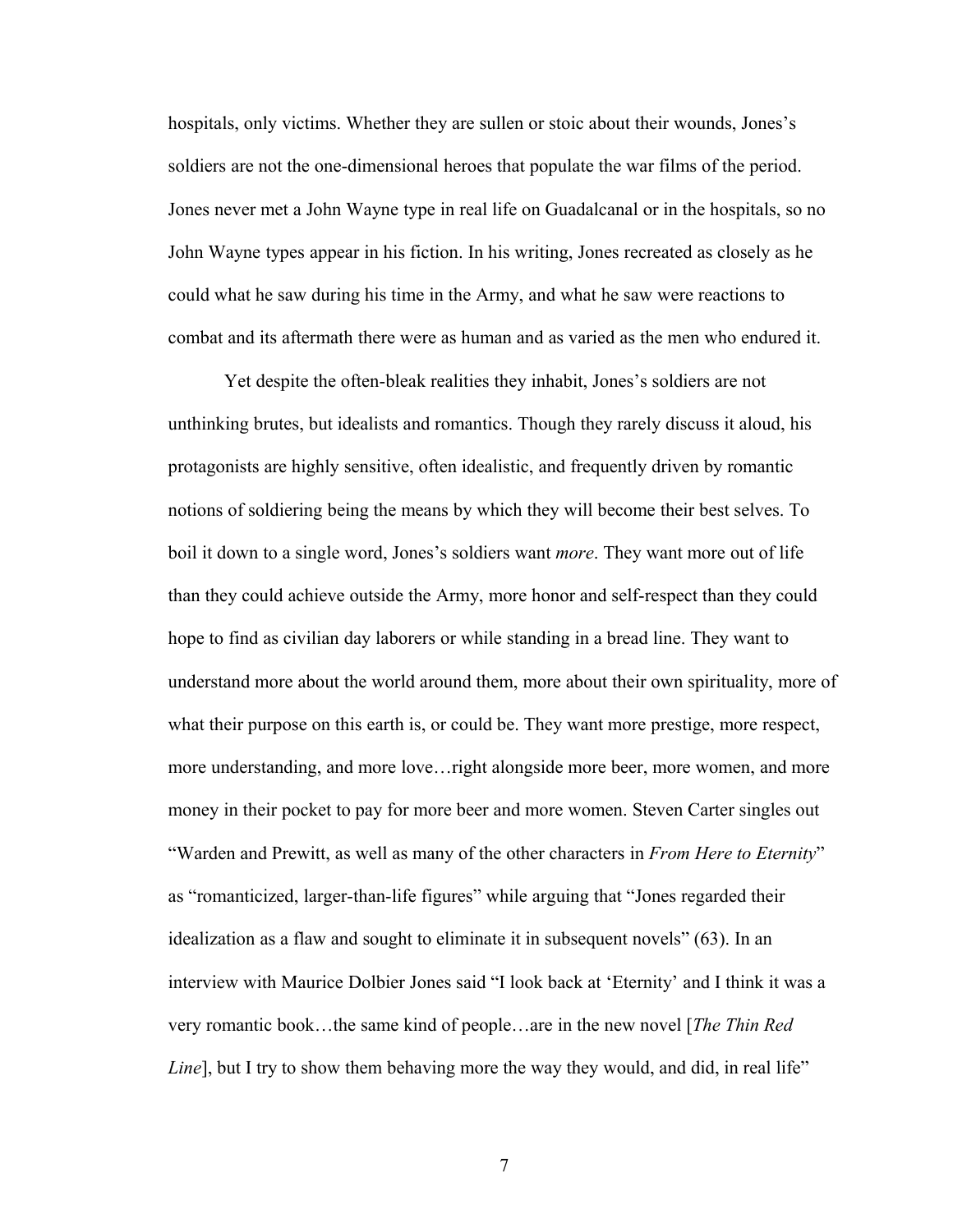('Writing' 5). Though Jones may have toned down his protagonists' characterizations as part of his never-ending quest to capture more fully 'the Truth' of experience, he could never fully eliminate his own innate romantic qualities in his writing. Even though his characters became less idealized and more realistic, the quixotic nature of their dreams, motivations, and internal desires remained the same. The result is that the strain of romanticism that runs through *From Here to Eternity* never disappears entirely in any of Jones's later writing. Though Jones's soldiers find it difficult to speak their feelings aloud, inside each of them strives relentlessly for more—more knowledge, more spiritual connection to the world around them, more understanding of what purpose is to be found in their lives, or the Army, or the War.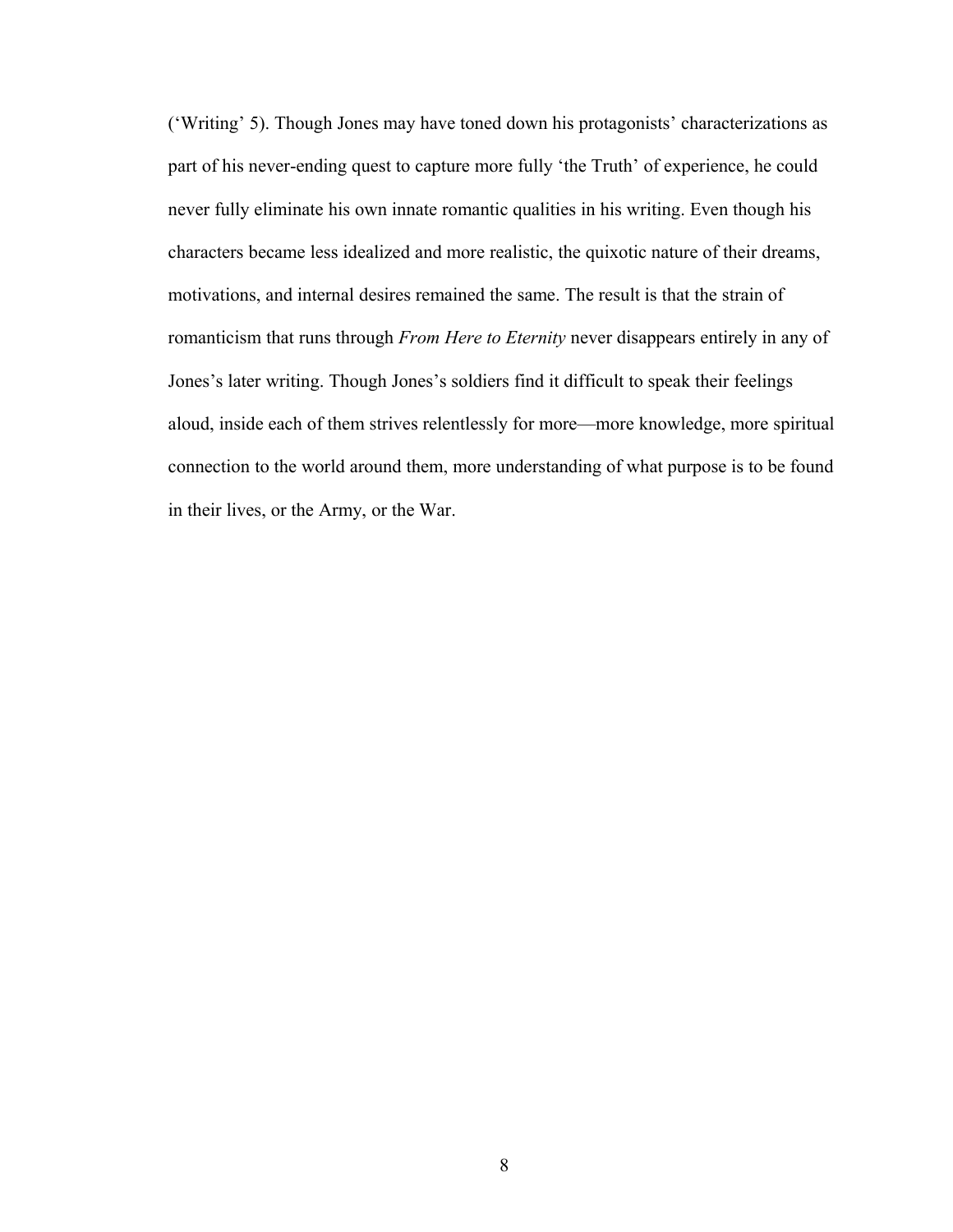#### CHAPTER I

#### BIOGRAPHY

"There was nothing so Faulknerian about the town, but there was something very Faulknerian about the family" (199). These are the opening lines to Jones's semiautobiographical short story "The Ice Cream Headache," and they say a great deal about the family background Jones was born into. His grandfather, George W. Jones, was a teetotaler and stern disciplinarian who served four years as sheriff of Crawford County, Illinois, before settling into a prosperous career as a lawyer. Having built up a neat little fortune, he "intended his four sons to be worthy of their inheritance" (MacShane 7) and picked out suitably dignified careers paths for them to pursue at Northwestern University: Paul and Charles were to follow in his footsteps and become lawyers, while Hanby and Ramon would study medicine. Ramon sought and received his father's permission to become a dentist instead of a medical doctor because "he wanted to get out of school quicker so he could get married quicker" (MacShane 7). Ramon had as little interest in becoming a dentist as he did in becoming a medical doctor but was too weak to challenge his father's demands that he become a professional. Like his brothers, Ramon was never able to escape his father's domineering presence,<sup>[5](#page-16-0)</sup> at one point passing up the opportunity to pursue his own fate with an offered job in Australia. Instead of rebelling against George Jones's control, he settled in to practice dentistry a few doors down from his father in Robinson, Illinois, and indulged his love of literature by writing poetry on the side. He soon followed his brothers' example and descended into alcoholism. In "The Ice Cream Headache," Ramon's son James would thinly fictionalize his "grandfather's

<span id="page-16-0"></span> $<sup>5</sup>$  His brother Hanby, also ordered into the study of medicine by their father, committed suicide while at</sup> Northwestern (MacShane 7).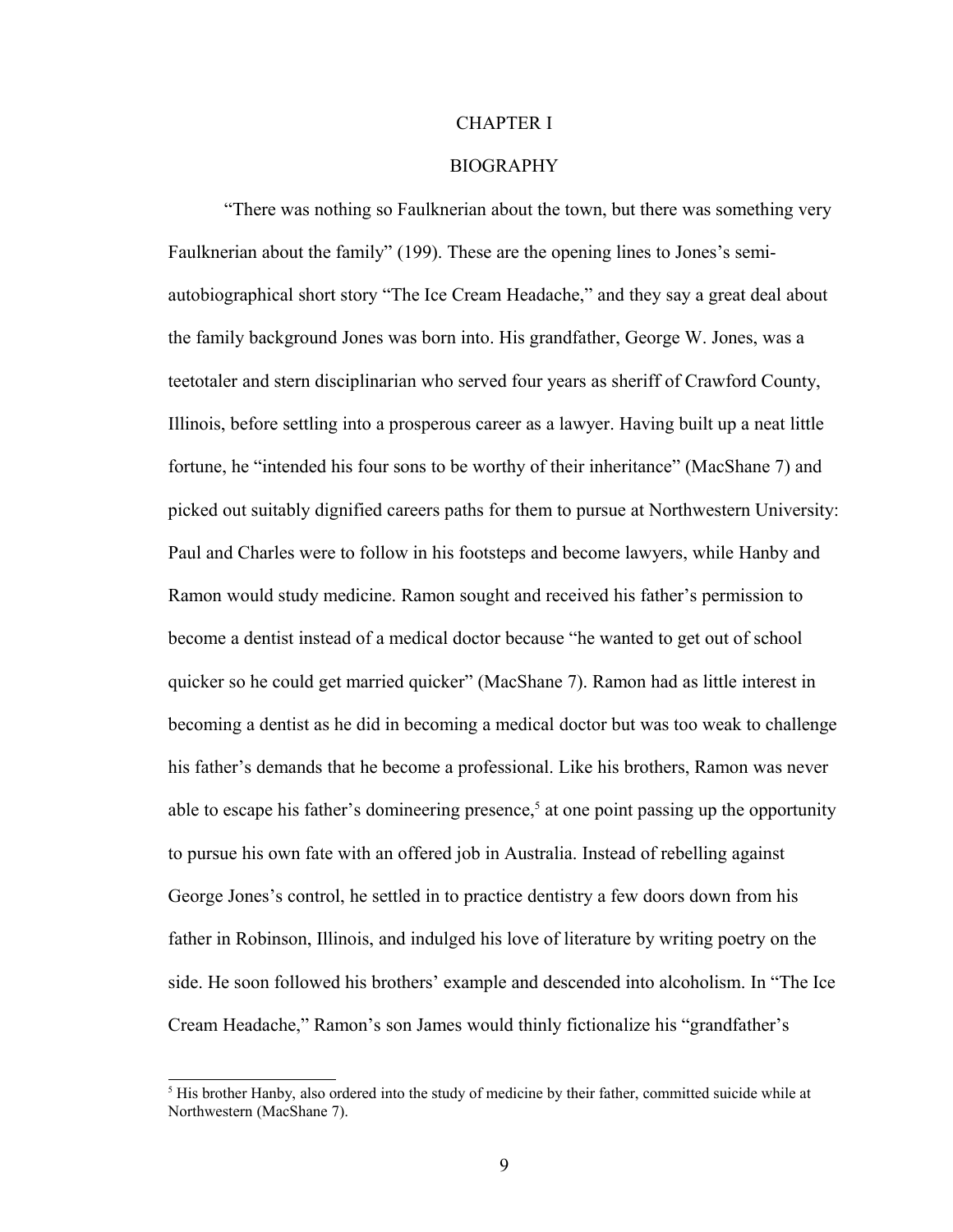horrified thinking" that he'd sired "four sons, and four failures...four sons, and four drunken weaklings" (203).

That was the atmosphere James Jones was born into on November 6, 1921. Ramon had married Ada Blessing, "considered a great beauty locally" (MacShane 8), on July 15, 1908. Ramon had initially attempted to escape his father's unrelenting presence by moving to nearby Flatrock to set up his practice, where his first son George W. Jones (commonly called Jeff, in a small but rare act of defiance) was born in 1910. But financial pressures forced them to move back to Robinson not long after Jeff's birth, where they lived in a modest house on a lot behind his father's stately mansion, which faced out towards Main Street. A second pregnancy resulted in a stillborn girl. During her subsequent depression, Ada grew obese and developed diabetes. Frustrated by her illness and the loss of her looks, and feeling that she had 'married down' by wedding Ramon, Ada henpecked her meek husband and threw herself into a heavy involvement with the Christian Scientist church. Though she never expected she would bear any more children after the stillbirth, years later she found herself pregnant again. Doctors recommended that she abort the child. But thanks to her newfound religious fervor she chose to have the baby and James Ramon Jones was born without complication.<sup>[6](#page-17-0)</sup>

Jones was much closer to his father than his mother. His father taught him to box at an early age so that he would be tough enough to handle himself. His father's stifled literary desires also helped inculcate a love of reading in Jones, as there were always plenty of books around the house. These two warring impulses would go a long way towards shaping Jones's early personality. Too small to play team sports and feeling like his peers in Robinson compared him unfavorably to his popular older brother Jeff, Jones

<span id="page-17-0"></span><sup>6</sup> She bore a third child, Mary Ann, in 1925.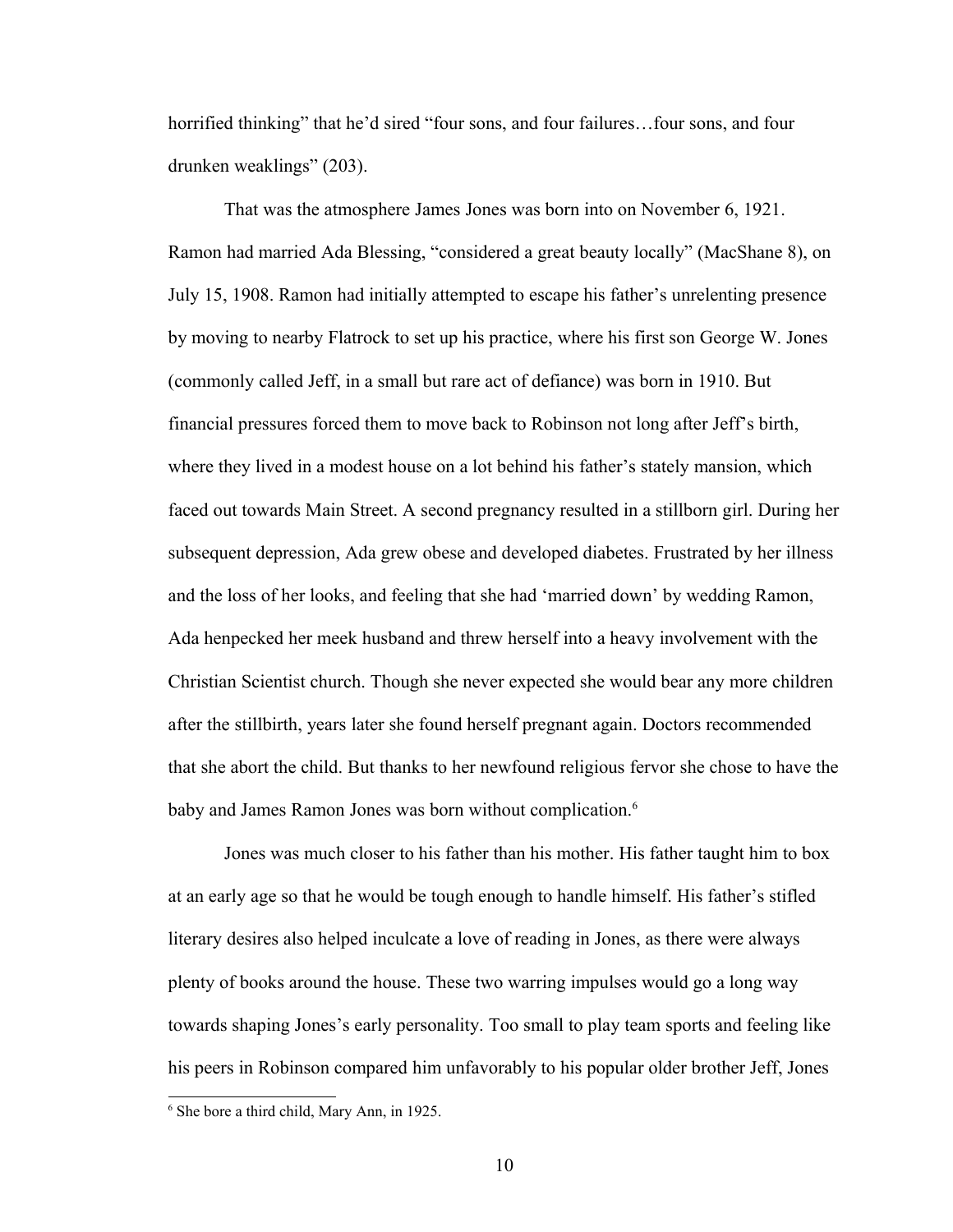embraced his outcast role in high school and took delight in boxing and later getting into street fights. But his attempts to project a macho image were merely a cover for his natural sensitivity and gentle nature. As a boy, he would withdraw for hours to the attic to read or play in seclusion with his large collection of toy soldiers. The continuing decline of his family's fortunes in the midst of the Great Depression pushed him to retreat further inward. Though Ramon's dental practice managed to barely stay afloat, the family endured a series of moves to smaller and cheaper houses while Ramon slipped further and further into the depths of alcoholism. Jones still loved his father for his books and essential good nature despite his drinking, but recognized that Ramon was at heart a weak man. His feelings for his mother were more complicated. After her second pregnancy resulted in a stillborn daughter Ada wanted a girl, and resented James for not being one. She had little patience for the rambunctious nature of a little boy and when he was a small child would sometimes keep him attached to a chain in the yard while she was doing housework to make sure she could keep an eye on him. When his younger sister Mary Ann was born her attention shifted and James endured the relative neglect suffered by middle children everywhere. His mother also had a tendency towards manipulation, and once asked James to spy on his father when she suspected him of having an affair.<sup>[7](#page-18-0)</sup> His tumultuous relationship with his mother left him "cautious and mistrustful" (MacShane 13) with women for a number of years afterward, and only furthered the isolation he felt growing up.

Having embraced the loner role in his adolescence, Jones spent more of his energy in high school trying to convince his classmates that he didn't care about their opinion of him than focusing on his studies. The only classes he perked up in were his

<span id="page-18-0"></span><sup>&</sup>lt;sup>7</sup> An incident that would inspire his short story "Just Like the Girl."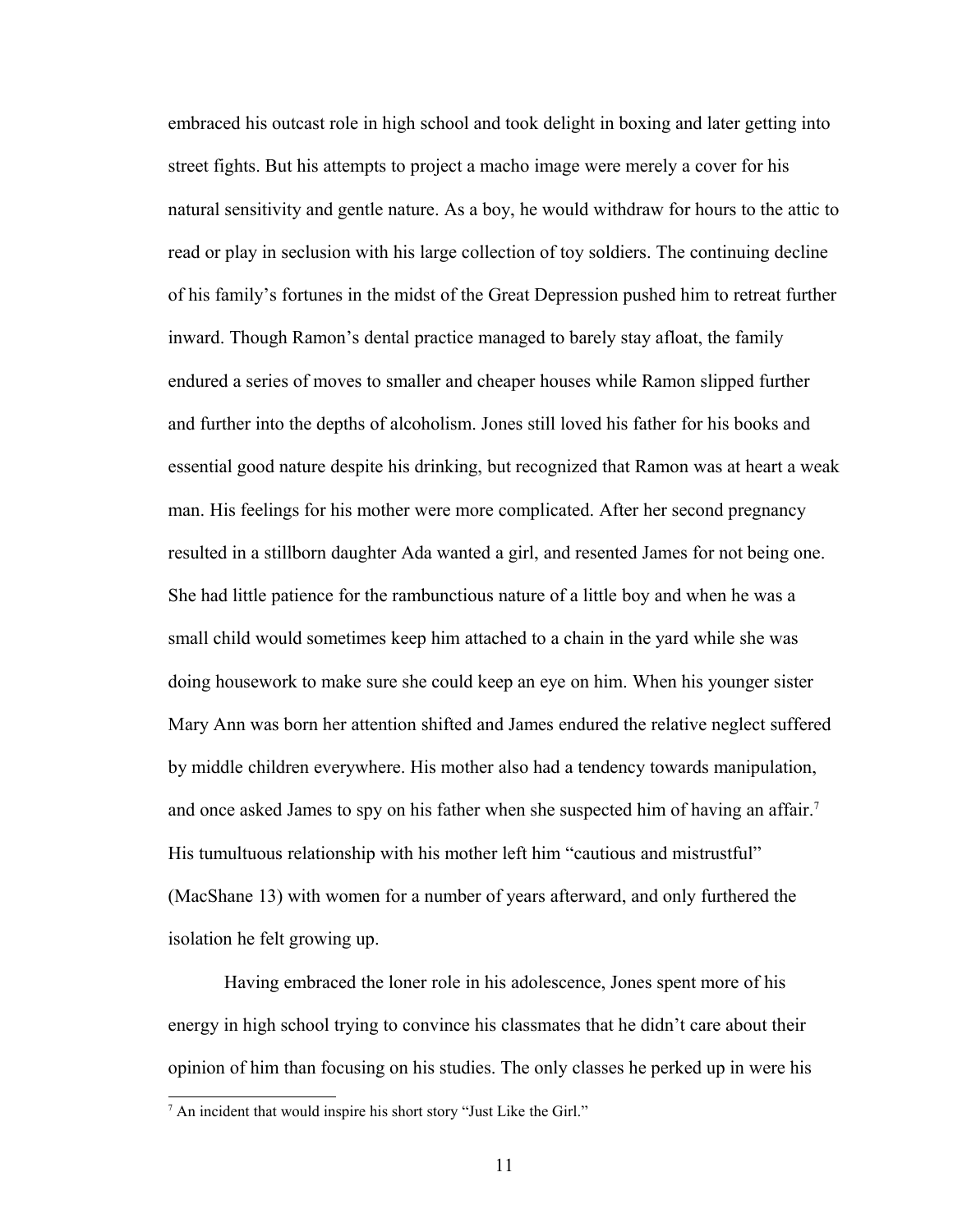English classes. In all other areas, he was a mediocre student at best. Jones knew he didn't have the grades to get accepted by any decent university, but this was likely a moot point; his family didn't have the money to send him to college even if he had the grades he needed. He worked a few odd jobs after high school and talked with his brother about writing a novel together, but he knew that for the immediate future his most likely work prospects were as a day laborer. He was too young to join the Civilian Conservation Corps but desperately wanted to get out of Robinson. So on November 10, 1939 James Ramon Jones enlisted in the Regular Army of the United States. He had turned eighteen only three days earlier (MacShane 20).

Jones had listed no preference for any particular branch of Army service on his enlistment forms and was assigned to the Army Air Corps and sent to Chanute Field, a base only one hundred miles from Robinson. Because he had requested overseas duty, after ten days of indoctrination Jones was sent with the other recruits who'd made the same request to Fort Slocum in New York, an overseas replacement depot. He completed his initial training at Fort Slocum and received orders to sail on the U.S. Army Transport Ship *U.S. Grant* on December 18, 1939. Though Jones expected he would be assigned to duty in Puerto Rico, the *U.S. Grant* traveled through the Panama Canal and deposited him in San Francisco. He received several furloughs while the *Grant* was made ready for the next leg of the trip before setting out for Hawaii on January 10, 1940. When the ship arrived in Honolulu January  $20<sup>th</sup>$ , Jones was assigned to the  $17<sup>th</sup>$  Army Air Corps Base, more commonly called Hickam Field.

Jones knew the glasses he wore disqualified him from any sort of flight duty so he enrolled in a technical training course in the hopes of becoming a specialist, which he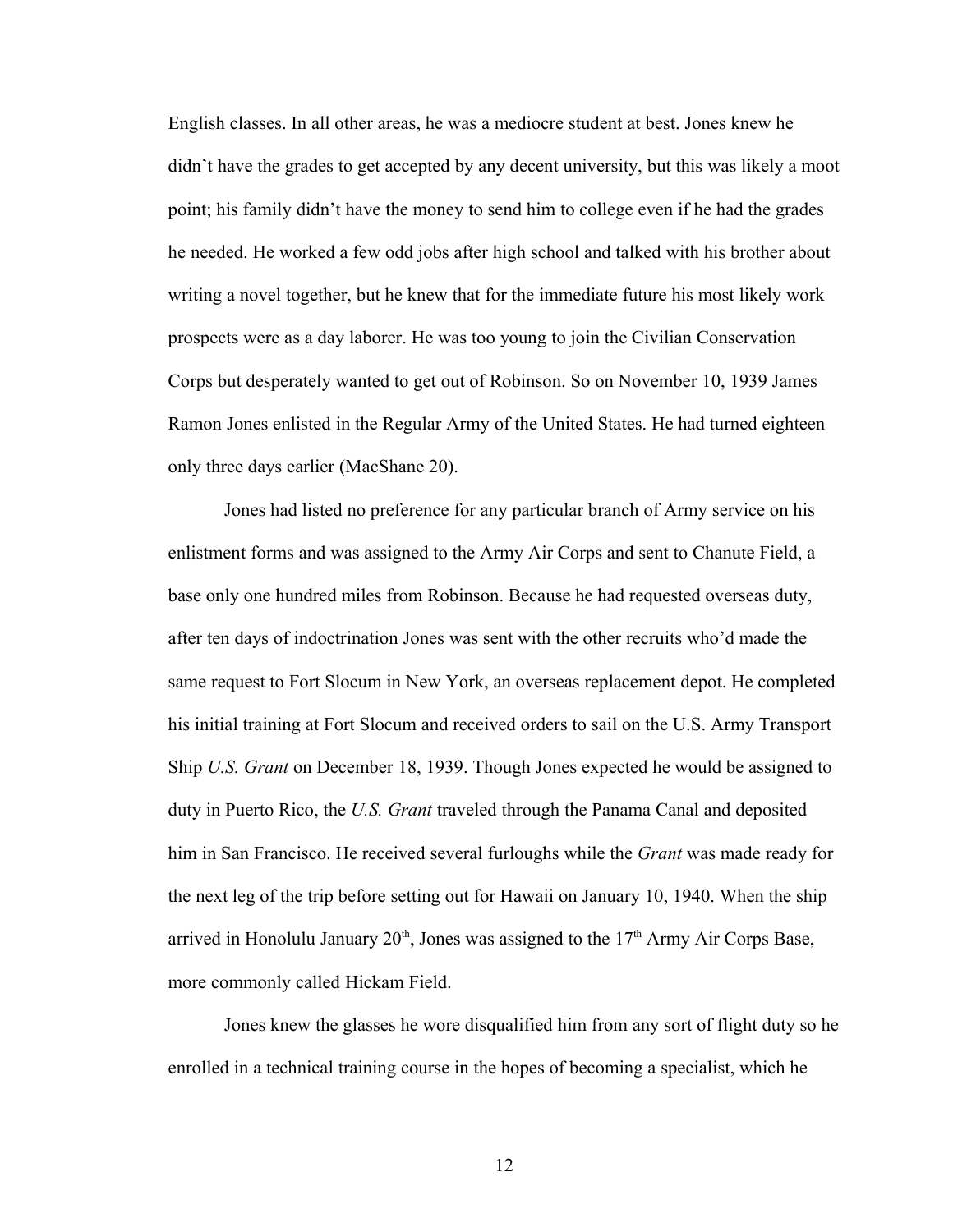saw as more prestigious and thereby preferable to straight duty. The training officer told Jones that he had scored higher on the verbal portion of the aptitude test than any other applicant he'd ever seen. He offered Jones a slot at the well-respected Mechanics School, a relatively plum assignment. But still naïve to the ways of the Army, Jones informed the officer that "he was not mechanically inclined" (MacShane 24). The next day Jones was assigned duty as a Military Policeman guarding the planes on the airstrip. One evening while making his rounds, he disturbed an amorous pilot who was intimately entertaining a lady-friend in the cockpit of his plane. Though the pilot was understandably incensed, Jones insisted that his romantic activities were against regulations and the pilot and his lady-friend eventually left the scene. The next day a sergeant who "looked at him kind of funny" (MacShane 24) suggested that Jones restrict his duties to being the guardhouse typist.

Jones knew he would not be assigned to any school while working at the guardhouse and tried to get himself transferred. Though he had hoped for radio school when he received his orders they were for clerical school, an assignment he "considered one of the most demeaning in the Air Corps" (MacShane 24). Though Jones grumbled "I didn't join the army to be a clerk, sure as hell" (MacShane 24-5) the orders were cut and he was transferred to Wheeler Field, a smaller base situated next to the Infantry's Schofield Barracks. Though Hickam Field had been much closer to the bars and fleshpots of Honolulu, Jones found himself enjoying the more rural atmosphere at Wheeler Field. During his free time he would take treks through the Kolekole Pass and started making trips to Schofield Barracks, "because he believed that was where the real men were" (MacShane 26). After one trip to watch the 'smokers,' company or regimental boxing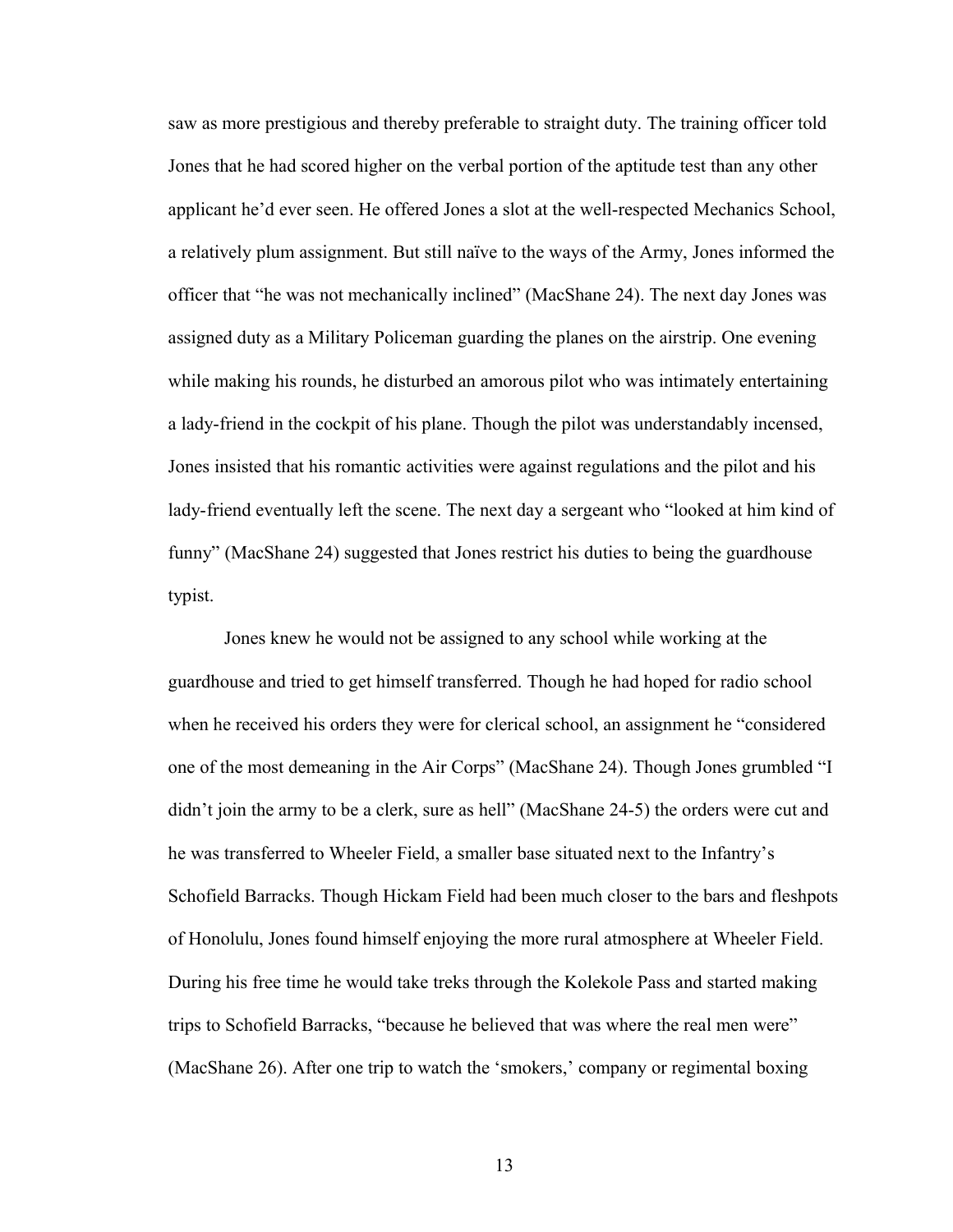matches, Jones and a friend volunteered to fight as representatives of Wheeler Field. Jones lasted only a round and a half before being knocked out, while his friend was knocked to the canvas almost as soon as he stepped in the ring. Rather than discouraging him, the incident only whet Jones's appetite for the Infantry. Even though he was not particularly athletic, the emphasis that the Infantry placed on physicality and toughness appealed to the part of him that wished that he was. The Infantry had a romantic tradition and a sense of vigor that was lacking in the Air Corps, where he felt like "if you couldn't fly, all you could do was mow the lawn" (MacShane 27). In the summer of 1940 Jones made repeated trips to Schofield Barracks hoping to find a Company Commander with an open slot who would admit him. Captain Thomas Griffin, the regimental boxing coach, turned Jones away while encouraging him to reapply in September, when he expected to have an opening on the Company roster sheet. Jones did and in September of 1940 he was accepted as a recruit in Griffin's F Company,  $27<sup>th</sup>$  Infantry Regiment (informally known as 'the Wolfhounds'), Hawaiian Division.

As a new transfer from the Air Corps, Jones was required to take basic training again and spent several weeks with the other transfers sweating through close-order drill on a parade ground. Afterwards he joined the 146 other men of F Company in Schofield Barracks Quad D. Jones was enthusiastic and looked forward to rifle drills but failed to make much of a mark initially. Though the Infantry's emphasis on athletics had been one of the driving points in his decision to transfer from the Air Corps, he failed to make either the boxing or the football teams. While an ankle injury suffered during football tryouts would eventually lead to his removal from combat on Guadalcanal, Jones was disappointed by his lack of athletic success. As a non-athlete he may as well have been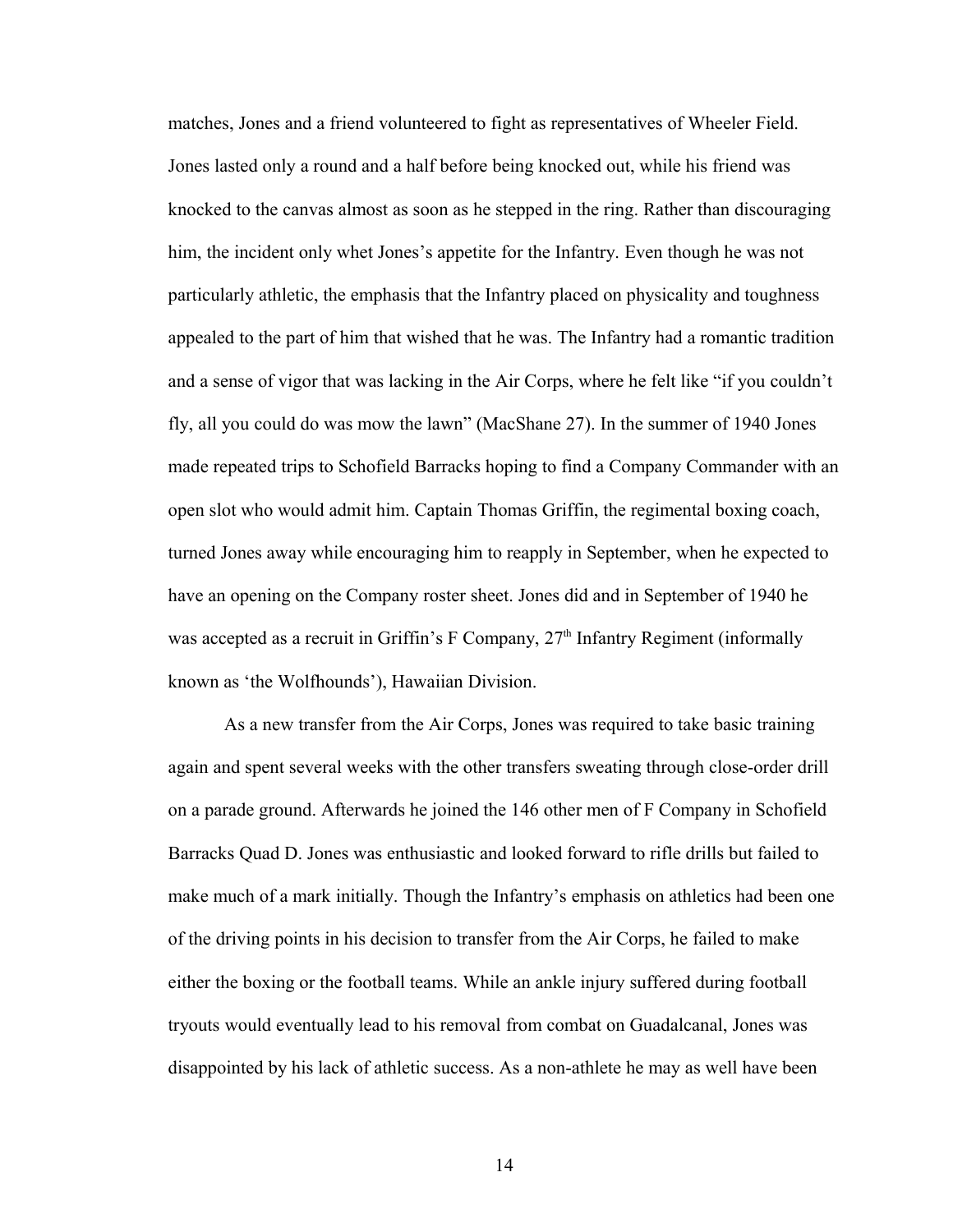invisible in the eyes of Captain Griffin, who Jones had thought "one helluva swell guy" (MacShane 27) while he was searching for an Infantry company to transfer into. He also fell back into the familiar role of loner, albeit with good reason. Though his family could not afford to send him to college, Jones's middle-class background and high school diploma marked him by the standards of the time as well-educated and having come from a relatively well-off family for an enlisted man. The sensitive and intelligent Jones with his Midwestern background had little in common with his fellow enlisted men, who tended to have little or no formal education and were mostly sons of hardscrabble poor mining or farming families from the South. As he had in the Air Corps and in high school, Jones mostly kept to himself.

Jones's time in F Company quickly provided him with fodder for his novels. Although he had not managed to make the boxing team he still enjoyed sparring for fun, which led him to befriend Robert E. Stewart. Though readers would later assume that the character of Robert E. Lee Prewitt was based on Jones himself, it was Stewart who refused to join the boxing team because he'd once accidentally injured another boxer, and Stewart who endured 'the Treatment' of extra duties and hazing from Captain Griffin for that refusal. Jones's time in F Company also saw a sergeant having an affair with Griffin's wife, "who was well known for driving into Quad D with her skirts drawn up to reveal her legs to the men who lined up on the balcony to look down at her" (MacShane 30). After a bout of appendicitis in December of 1940, Jones was promoted to private first class and assigned to the guardroom, where the smaller living quarters provided more privacy than the barracks, and drew duty as a waiter at the Officer's Club. This was considered highly desirable duty, because waiters and bartenders at the Officer's Club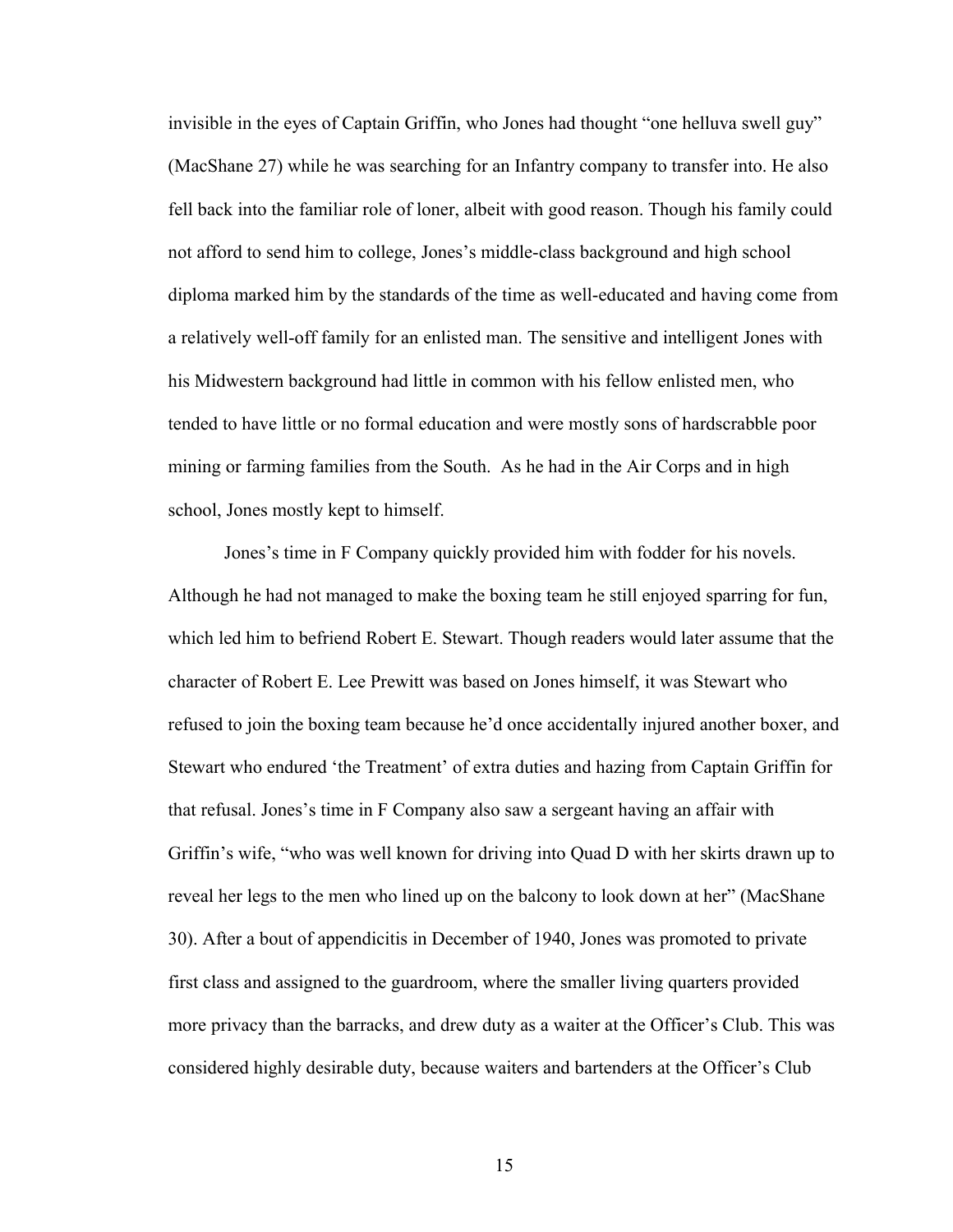were excused from much of the more physically strenuous aspects of straight duty Infantry life. His time waiting on officers gave Jones insight into the minds of the officer class, and the regular schedule allowed him time to work on his writing.<sup>[8](#page-23-0)</sup> Jones was reassigned to serve as the assistant company clerk beginning in January 1941. His new duties assisting with the payroll and the duty roster had him working closely with the first sergeant and Jones learned a great deal about the administrative side of the army. During this time he also came in frequent contact with the company bugler, Frank Marshall, who became a friend of his. As assistant company clerk Jones worked directly under the new company commander, Captain William Blatt, who arrived just around the time Jones was reassigned. Unlike Captain Griffin, Captain Blatt had a more humane style of command and recognized and valued Jones's intelligence. When he learned of Jones's literary aspirations Blatt did his best to help Jones take a summer course at the University of Hawaii. Jones was bitterly disappointed when his request was denied in spite of Blatt's recommendation. Jones continued writing nevertheless, openly using the Company typewriter to work on his fiction after he'd completed his official work. Jones was still serving as assistant company clerk under Captain Blatt when the  $27<sup>th</sup>$  Infantry regiment was reassigned to the newly-created  $25<sup>th</sup>$  Infantry Division on October 1st, 1[9](#page-23-1)41.<sup>9</sup>

Jones was on guard duty serving as an orderly on the morning of December  $7<sup>th</sup>$ , 1941. He was in the mess hall enjoying the special Sunday ration of a half-pint of milk

<span id="page-23-0"></span><sup>&</sup>lt;sup>8</sup> When he was on straight duty the irregular hours and exhaustion after physically demanding days often interfered with his ability to write.

<span id="page-23-1"></span>When the Hawaiian Division was founded on February  $25<sup>th</sup>$ , 1921 it was organized as a 'Square Division' comprised of two brigades of two paired regiments, for four regiments total. In the lead-up to World War II the Army decided to re-organize its Table of Organization and Equipment (TO  $\&$  E) in favor of 'Triangular Divisions' made up of three regiments for greater flexibility. The regiments of the Hawaiian Division were split up and used to form the backbone of two new divisions. The  $19<sup>th</sup>$  and  $21<sup>st</sup>$  Regiments were assigned to the  $24<sup>th</sup>$  Division, while the  $35<sup>th</sup>$  and  $27<sup>th</sup>$  Regiments were assigned to the  $25<sup>th</sup>$  Division. In recognition of their origins, both the 24<sup>th</sup> and 25<sup>th</sup> Divisions kept versions of the Hawaiian Division's taro leaf emblem on their divisional patches.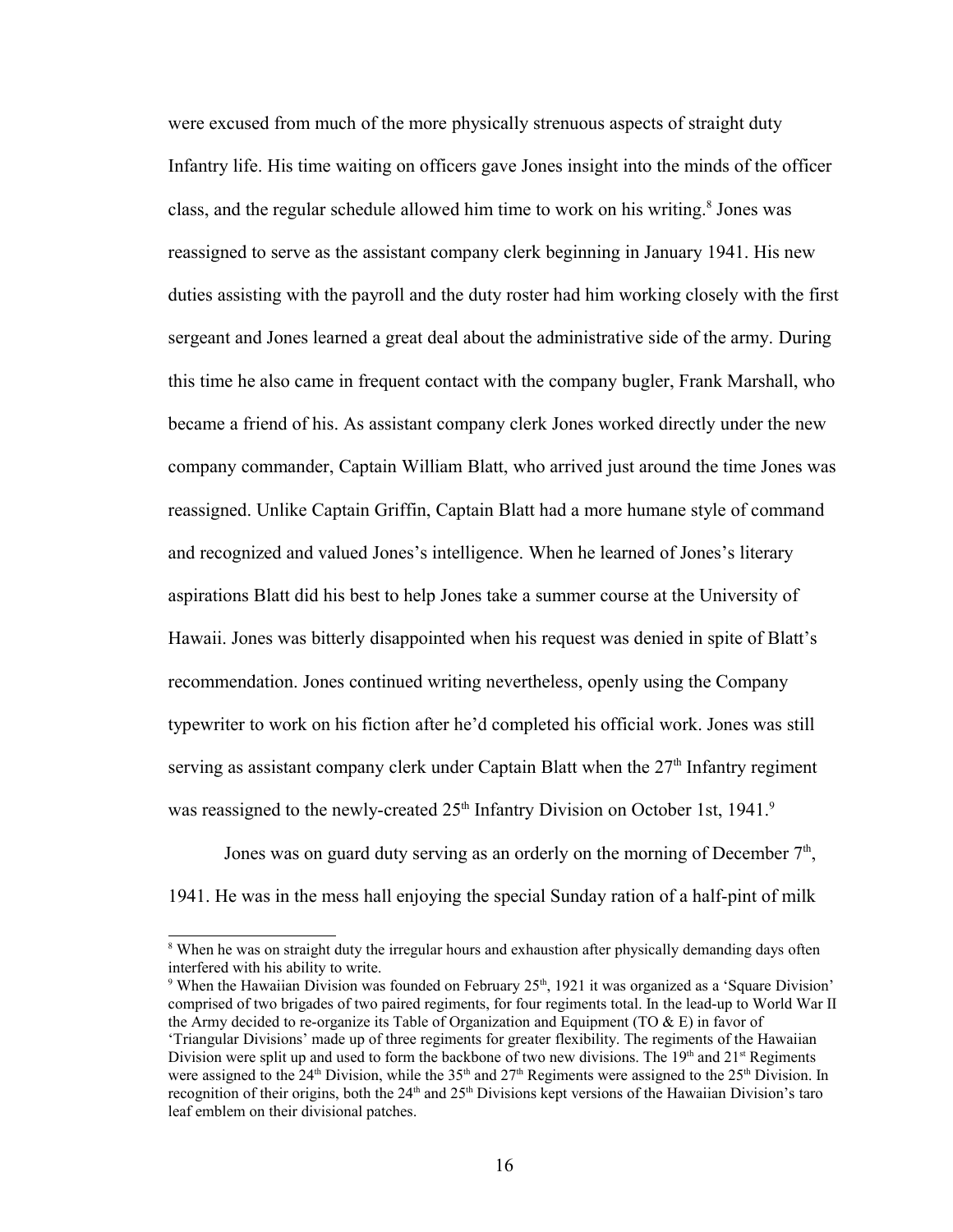when he heard the explosions taking place at Wheeler Field, only two miles away. Some soldiers debated whether "they [were] doing some blasting" (MacShane 39) and Jones rushed outside with everyone else to see what was going on. He emerged to see a Japanese Zero firing his machine guns on a strafing run. The Japanese plane was low enough for Jones to see that "as he came abreast of us, he gave us a typically toothy grin and waved, and" Jones swore "I shall never forget his face behind the goggles" (MacShane 39). Jones spent the rest of the morning at the orderly desk relaying orders and by afternoon had moved out with the rest of the  $27<sup>th</sup>$  Regiment to defend Oahu's beaches from the expected Japanese landing. F Company was assigned to guard a stretch of beach at Oahu's southern tip from Makapuu Point to Wailupe, where they would stay for roughly ten months.

This period in Jones's life would be marked by the ever-present wind at Makapuu Point,<sup>[10](#page-24-0)</sup> his father's suicide in March of 1942, and Captain Blatt's fatherly influence. Blatt was particularly kind upon hearing of Ramon Jones's suicide and encouraged Jones to apply to Officer's Candidate School. Though "Jones believed he was a natural member of the officer class" he declined, "prefer[ing] to stay with the enlisted men, who represented the real army" to him "and had never been written about" (MacShane 41). Despite Jones' refusal to apply to O.C.S. and frequent tardiness returning from town, Blatt still promoted to him Corporal in May 1942. When it became clear that the Japanese would not be invading Oahu, he also gave Jones permission to enroll in two English courses at the University of Hawaii in time for spring semester. Along with one desultory semester at N.Y.U., it would be the only college education Jones ever received. His time at the University of Hawaii was cut short when the 25<sup>th</sup> Infantry Division was ordered to return

<span id="page-24-0"></span><sup>10</sup> Jones would later write about that wind in detail in his short story "The Way It Is" and novella *The* Pistol.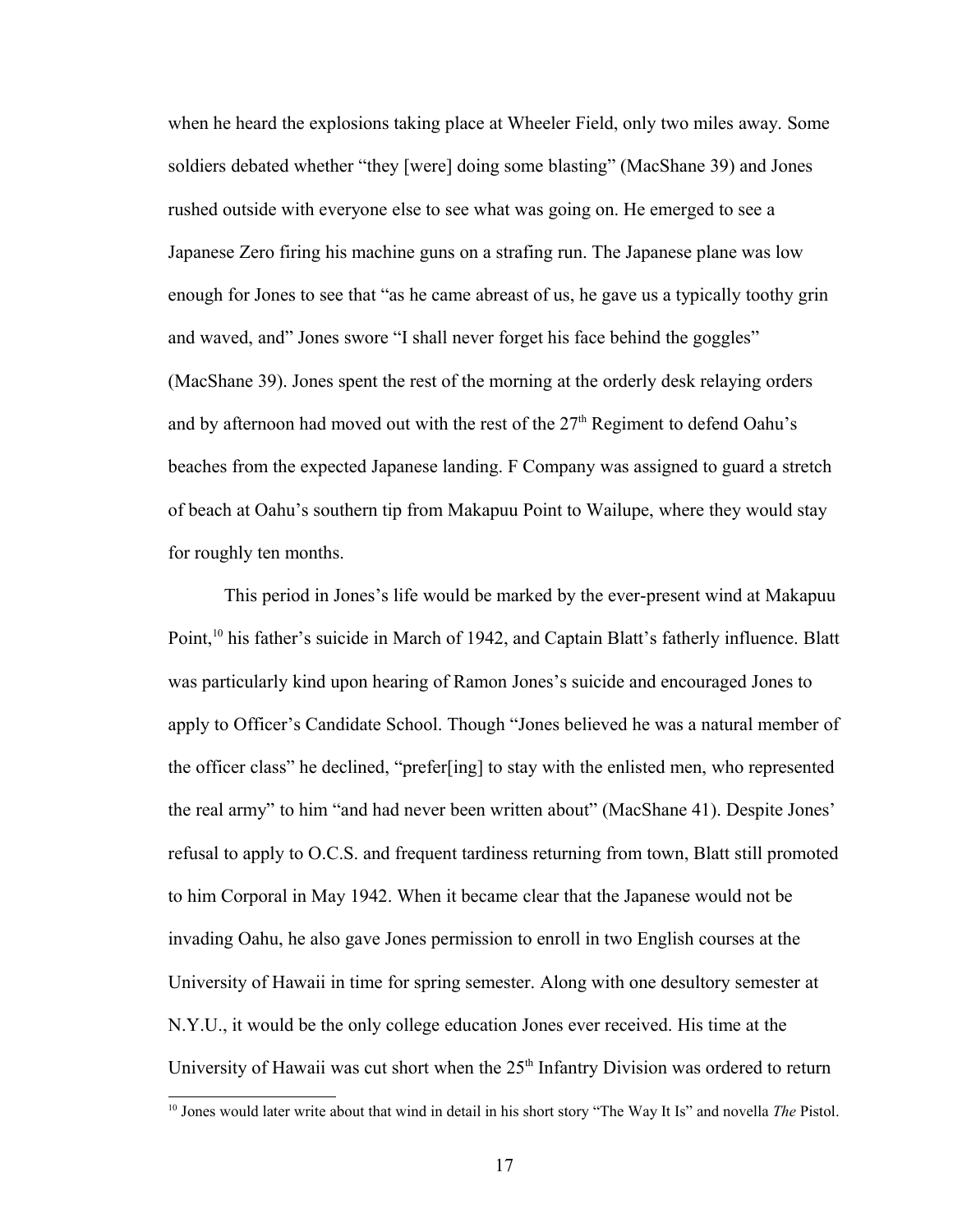to Schofield for further training and organization in September, 1942. Schofield was too far away for Jones to continue college courses, and the training the  $25<sup>th</sup>$  received "was woefully inadequate and we knew it" (MacShane 48). Then training was abruptly cancelled and on December 6 1942, one day shy of a full year after the attack on Pearl Harbor, the transport ship carrying Jones and the other men of F Company steamed out of the harbor. From the deck they could still see the burned hulks of warships sticking out of the water. Hopeful rumors spread that they were headed for Australia; their actual destination was the island of Guadalcanal.

After a brief stop in Fiji, the troopship *Hunter Liggett* arrived at Guadalcanal's Lunga Point on December 30, 1942. The 1<sup>st</sup> Marine Division, under the command of General Alexander Vandegrift, had been on Guadalcanal since August  $7<sup>th</sup>$  and the casualties it had sustained over a long campaign left it badly under-strength. The Army's  $25<sup>th</sup>$  Infantry Division and Americal Division, along with the  $8<sup>th</sup>$  Marine Regiment of the 2<sup>nd</sup> Marine Division, had been sent to Guadalcanal under the command of Army General Alexander Patch to relieve the  $1<sup>st</sup>$  Marine Division and allow them to be sent to Australia for recuperation. Unbeknownst to Patch and Vandegrift, the Japanese had decided in early December that their position on Guadalcanal was untenable and had already begun making plans to withdraw their forces. On December 31<sup>st</sup>, 1942, Emperor Hirohito authorized Operation Ke, an evacuation plan in which a rearguard action would cover the withdrawal of the remaining Japanese forces. While the rearguard slowed the American offensive, Japanese forces spent most of January, 1943 retreating to the West end of Guadalcanal. American intelligence noted the large Japanese naval presence forming off Cape Esperance and assumed that they were bringing reinforcements, but the expected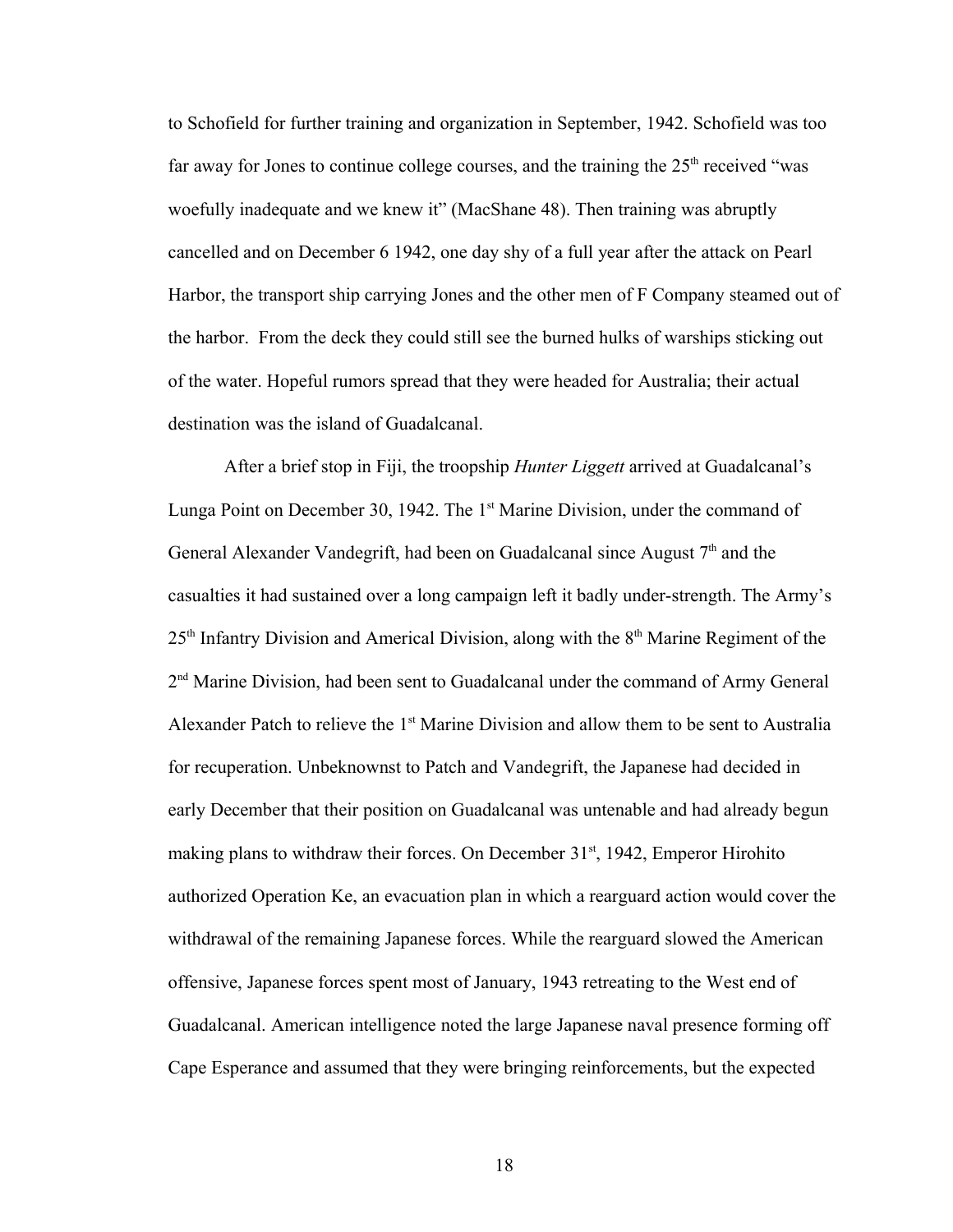counter-offensive never came. Instead the Japanese Army forces were successfully evacuated under the cover of darkness starting February 1, with the last troops exiting by Destroyer on February 7. When General Patch determined there were no more Japanese troops on the island, he declared Guadalcanal secure on February 9, 1943. Though history would eventually show the  $25<sup>th</sup>$  Division arriving just in time for the end of the Guadalcanal campaign, Jones and the other men of F Company had no way of knowing that when they set foot on Lunga Point on December 30 (Miller 210-31).

Jones's introduction to combat came on that first day. The Japanese decided to welcome the new American Divisions by attempting to bomb the troopships as they landed replacements on the beach. Jones and F Company landed without incident, and proceeded to "stand in perfect safety…and watch as if watching a football game or a movie." The men "would cheer whenever a Jap plane went smoke-trailing down the sky, or groan when one got through and water spouts geysered up around the transports." At first they witnessed only near-misses, but the merry mood disappeared when "a loaded barge coming in took a hit and seemed simply to disappear…it seemed strange and curiously callous, then, to be watching and cheering this game in which men were dying" (MacShane 53). Shortly afterward F Company was ordered to Henderson Field, and the march quickly introduced them to all the joys of Guadalcanal's climate: sweltering heat, humidity, razor-sharp kunai grass, malaria-carrying mosquitoes, and thick, ever-present mud. On January 10, 1943, the  $25<sup>th</sup>$  Division was dispatched to take a trio of hills near the Matanikau River called Mount Austen, the Galloping Horse, and the Sea Horse.<sup>[11](#page-26-0)</sup> Major General 'Lightning Joe' Collins, commander of the  $25<sup>th</sup>$ , sent Jones and the  $27<sup>th</sup>$  Regiment

<span id="page-26-0"></span><sup>&</sup>lt;sup>11</sup> The Galloping Horse and the Sea Horse were nicknames based on what the hills supposedly resembled on relief maps.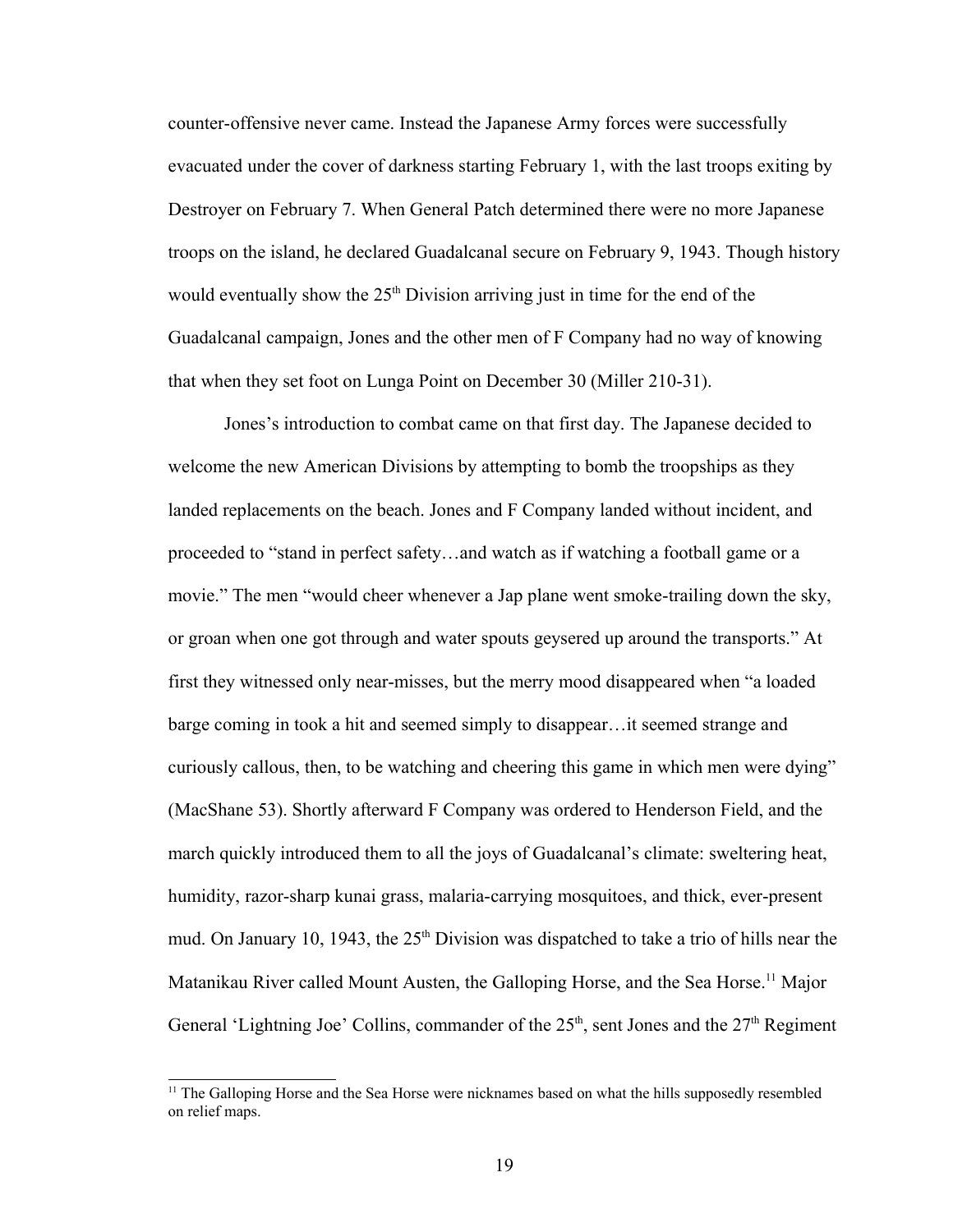to capture the Galloping Horse while their sister regiment, the  $35<sup>th</sup>$ , took Mount Austen and the Sea Horse. The two regiments would then link up at Hill 53, the 'head' of the Galloping Horse. Jones, however, would not last long enough to see the top of Hill 53.

By the third day of the battle Jones and F Company had taken Hill 52 and were preparing to push up a rising piece of ground that would later be named Sims Ridge in the hopes of reaching Hill 53. Jones had been serving a dual role as both infantryman and assistant company clerk to Captain Blatt, running messages and taking care of the paperwork that still cropped up even in the midst of combat. Blatt "soon became notorious for exposing himself to danger," (MacShane 54) which meant that as his assistant clerk, Jones ironically found himself in one of the more perilous jobs in the company. On the morning of the third day Jones joined the assault up Sims Ridge. After some early progress, the attack bogged down when F Company came under heavy machine gun fire from well-fortified Japanese positions. Even worse, the terrain F Company stalled at was dominated by a steep cliff they would have struggled to climb even if it wasn't being raked by machine guns. Roughly four hours into the attack, Jones was hit by a mortar shell. He "blacked out for several seconds…then came to…several yards down the slope, bleeding like a stuck pig." After determining that he "wasn't dead or dying, [he] was pleased to get out of there as fast as [he] could" (MacShane 54). The route down the hill towards the safety of the rear lines was under constant sniper fire. Though Jones made it down the hill and back to the aid station without further injury, he witnessed a sight that would affect him deeply in the years to come: that of a nineteen year old soldier who had been sniped while being evacuated and "wounded so badly" that even hours later "blood filled the depression made by his hips in the stretcher"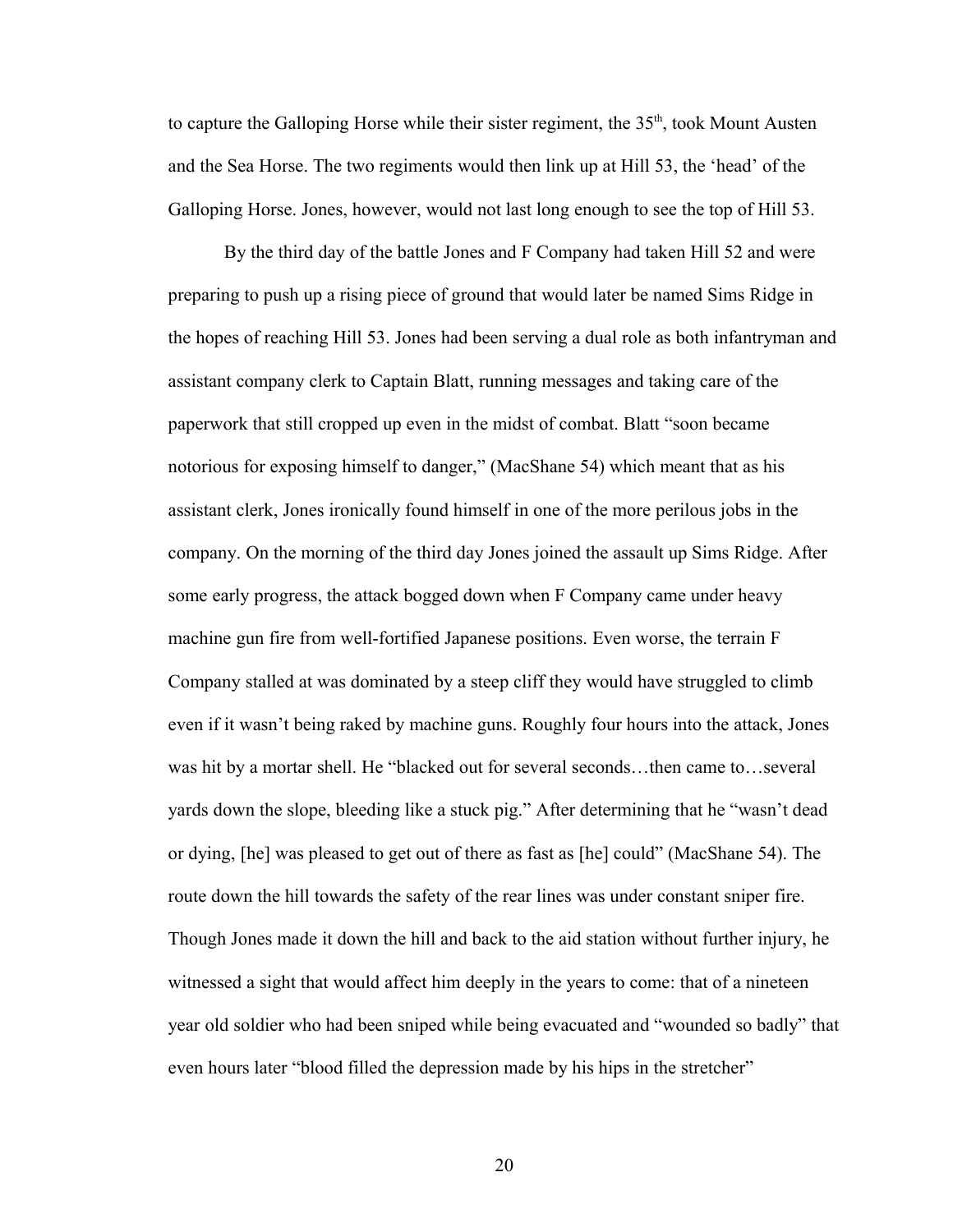(MacShane 54-55). Luckily for himself though, Jones's wound looked worse than it was, as even minor head wounds have a tendency to bleed profusely. The shrapnel from the mortar round that wounded Jones left him with a cut at his hairline but no further damage. He was treated with morphine and sulfa powder at the Divisional hospital and later awarded the Purple Heart for his wounds.

Ten days after being wounded, Jones returned to his unit sporting a bandage around his head that covered one eye. He was assigned to new duties as a clerk at the company command post assisting the first sergeant and supervising the distribution of supplies throughout the company. Though he had been gone only ten days, Jones returned to a very changed F Company. The American lines had moved forward rapidly as the Japanese executed their withdrawal, though the Americans were still under the impression that the Japanese were merely massing for a counter-offensive. Jones's wound had come at a relatively opportune moment as the  $27<sup>th</sup>$  Regiment took a number of casualties in their reduction of the Galloping Horse<sup>[12](#page-28-0)</sup> and the subsequent attacks on the next series of objectives, Hills 88 and 89. By the time Jones returned, Captain Blatt was no longer with the company. He had been ordered to take an objective by a route that he knew would lead to unnecessary casualties among his men. Blatt took the objective by using a different route that achieved the same results with fewer losses, but the Army is unforgiving of subordinate officers who refuse to follow their orders. Despite his successes, Blatt was relieved of his command.

Though Jones did not return to frontline combat after being wounded, his remaining time on Guadalcanal was far from safe or pleasant. One day, he narrowly

<span id="page-28-0"></span> $12$  The day after Jones was wounded, Hill 53 was taken in large part due to a patrol led by the battalion's Executive Officer Captain Charles W. Davis. Captain Davis was awarded the Medal of Honor for his actions and became Jones's inspiration for the character Captain John Gaff in *The Thin Red Line*.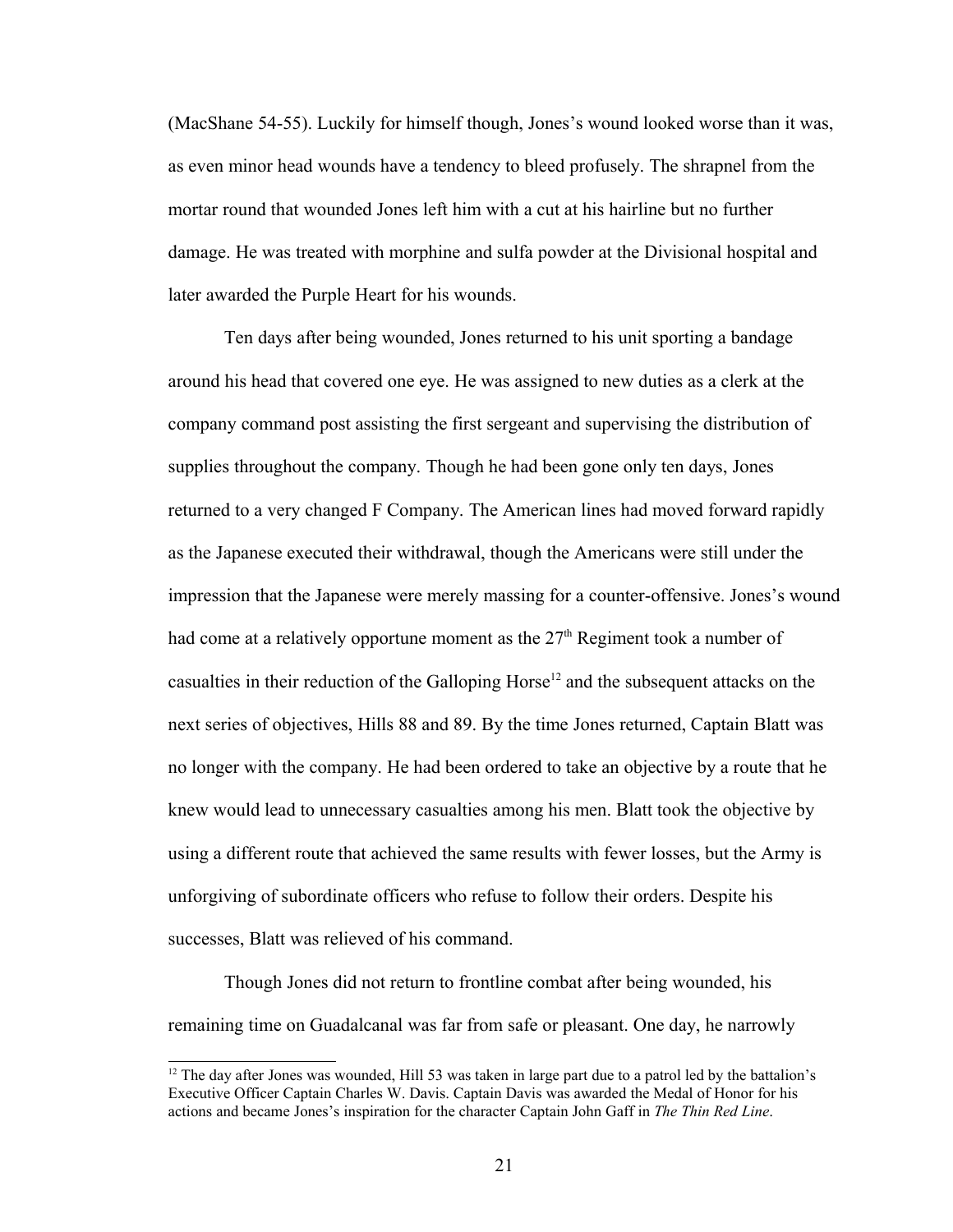averted death when nature's call led him to leave the command post in search of a quiet spot to defecate. He ventured into the nearby jungle for a little privacy and had just gotten his pants around his ankles when he heard an alarming sound. Jones looked up to see a Japanese soldier charging him with a fixed bayonet. He narrowly won the ensuing handto-hand struggle, but the Japanese soldier did not die quietly. Even after Jones wounded him seriously, the man clung stubbornly to life until Jones was finally able to kill him. Afterwards, Jones discovered pictures of the man's wife and child in his wallet. When he finally made it back to the command post, covered in blood and filth and utterly exhausted, he swore that he would never fight again.<sup>[13](#page-29-0)</sup> At other times, he was sent on unpleasant details to dig up the corpses of American soldiers laid in temporary graves so that they could be moved to their permanent resting spot. On one of these details he witnessed a man dig up the body of his own brother.<sup>[14](#page-29-1)</sup> Even daily life in a relatively safe position like a command post was a terrible strain. Like many of the men around him, Jones suffered bouts of malaria, dengue fever, and jaundice. Nightly bombing raids made a good night's sleep a rare occurrence, and frequent tropical downpours ensured that the men were perpetually drenched. The poor conditions and the strains of combat kept morale low, and many soldiers developed an aversion to being around their own dead or wounded for fear that bad luck might be contagious. Men sought any escape they could. Scotch whiskey from Australia smuggled in by SeaBees<sup>[15](#page-29-2)</sup> commanded high prices. When there was no real alcohol available, the men would drink aftershave or a concoction called swipe, a drink fermented crudely from ration cans of pineapple or peaches.

<span id="page-29-0"></span><sup>&</sup>lt;sup>13</sup> At least one critic, Robert Blaskiewicz, disputes that this incident took place. See "James Jones On Guadalcanal" for Blaskiewicz's reasoning.

<span id="page-29-1"></span><sup>&</sup>lt;sup>14</sup> Jones recreates this incident in his story "No Greater Love."

<span id="page-29-2"></span><sup>&</sup>lt;sup>15</sup> Naval Construction Brigade sailors.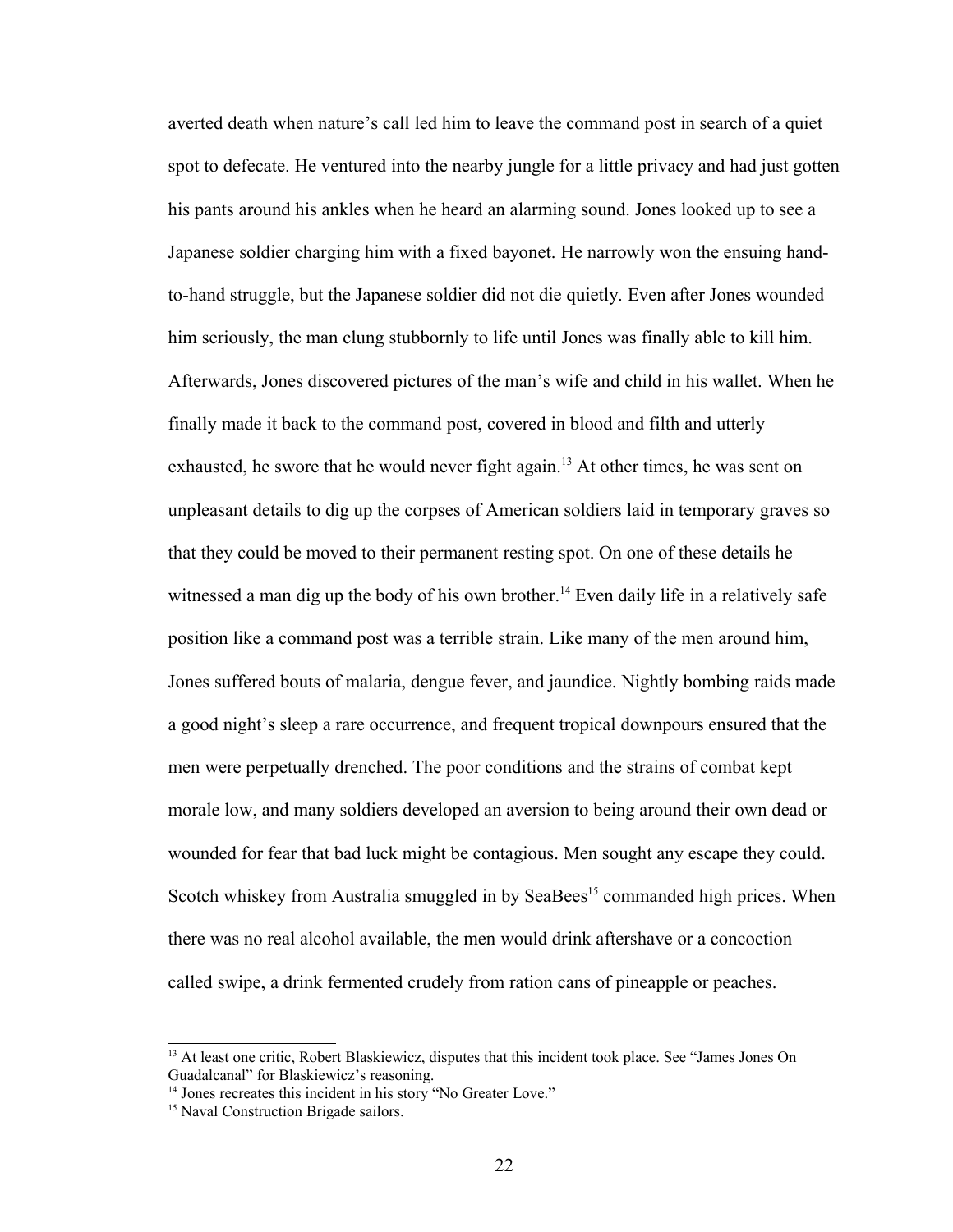After working at the command post for two months, Jones fell down one day in front of the first sergeant. The ankle injury that he had suffered at football tryouts just after transferring into Captain Griffin's F Company had worsened over time. His ankle had a tendency to painfully dislocate before popping back into its proper position, but Jones had never bothered reporting an injury that he considered relatively minor compared to a combat wound. When he happened to dislocate his ankle in front of the first sergeant, the sergeant said "if it's as bad as what I saw, you got no business being in the infantry" and told him to report to a doctor. Jones agonized over whether or not he should go, worried that the other men would think of him as a coward or a goldbrick. His buddies encouraged him to see the doctor, with one telling him that if he had a similar injury, "I'd be out of here like a shot" (MacShane 58). Having received the approval of his peers, Jones decided to seize his chance to get out. Major combat on Guadalcanal had concluded and he figured the presence or absence of a single company clerk couldn't have much effect either way at that point. On March 15, 1943, Jones reported to the division hospital for treatment of both his ankle and a nasty skin infection he'd developed. He knew the doctor's decision could determine his ultimate survival in the war, but the news was good. The doctor confirmed his first sergeant's opinion that Jones had no business being in the infantry with his bad ankle, and tagged him for removal to the large naval hospital on Efate Island in the New Hebrides as soon as his skin infection subsided. At Efate Jones underwent a major operation on his ankle. He was in surgery for three hours and the anesthetic wore off during the last twenty minutes, but he was safe. His days in the infantry were over.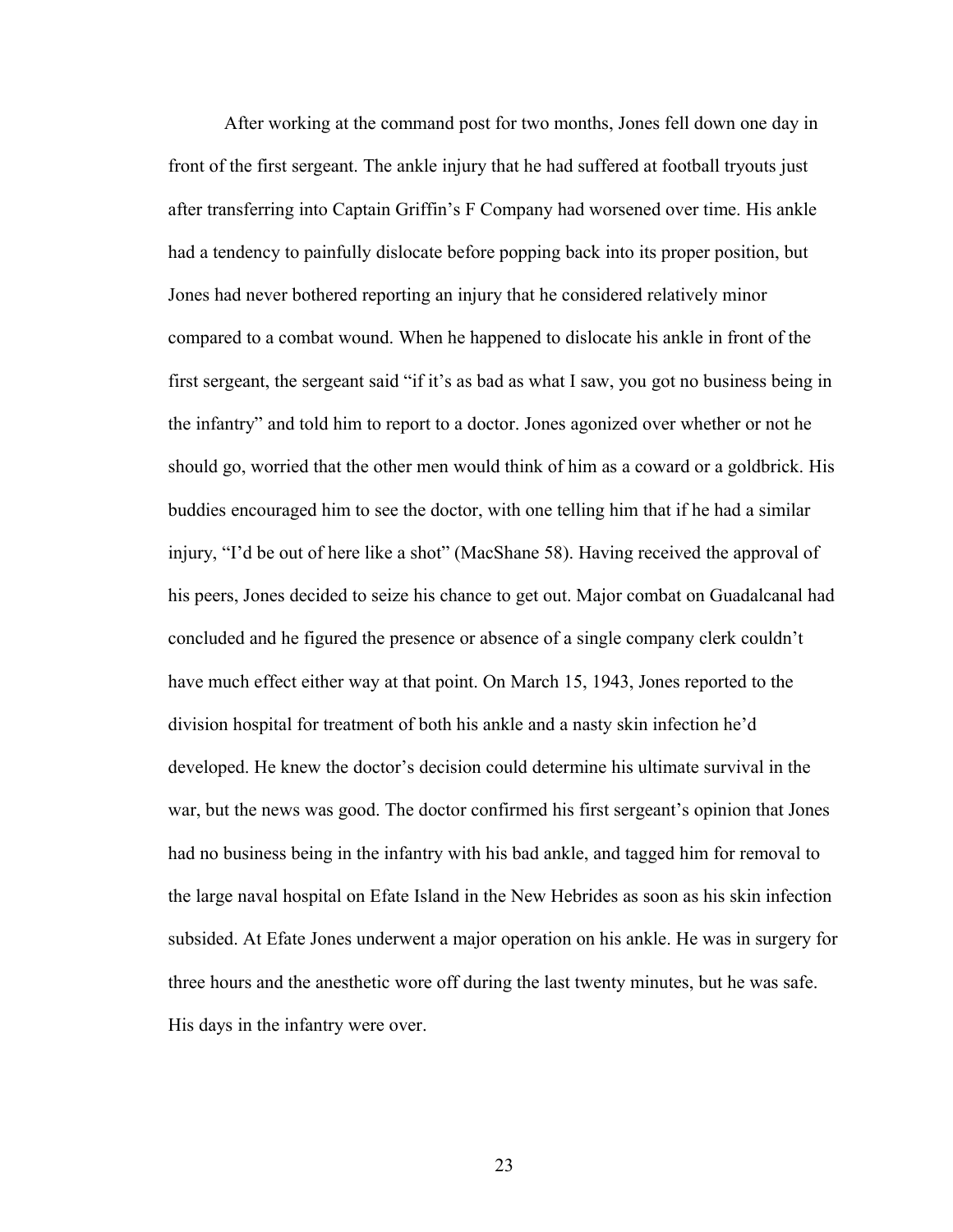Jones's operation required a lengthy recovery, and he was soon shipped from Efate to New Zealand. He was checked into the Auckland Hospital on April 27, where he encountered a number of men from the 27<sup>th</sup> Infantry Regiment. Seeing so many fellow Wolfhounds went a long way towards assuaging the guilt he felt over leaving the men in his company behind. He wrote in his diary that "everybody that can is getting out" (MacShane 59). Jones was only in Auckland ten days, but that was long enough to get caught up in 'the Battle of Queen Street' while on pass. Many Guadalcanal veterans recuperating in Auckland had nothing to wear but the drab clothes given to them at the hospital. When an un-blooded regiment of cocky Marines arrived and began strutting around Auckland in sharply-tailored uniforms sometimes augmented with combat decorations they weren't entitled to wear, the weary veterans fresh from the hell of Guadalcanal were less than pleased, to put it mildly. After it became clear that the local Auckland girls preferred the well-dressed Marine rookies to the bedraggled Army veterans, a massive brawl broke out amongst the drinking establishments of Queen Street and Jones was caught in the middle of it. His involvement was limited by the cast on his leg and the crutches he needed to get around, but he still managed to get into the action. He stood behind a doorway, and "when anybody wearing ribbons or a well-cut uniform stuck his head in, I would use one of my crutches like a bayoneted rifle, and jab him with the rubber foot or buttstroke him with the handle" (MacShane 59). The melee ended up being too much for the local M.P.s to handle. In the end it took a battalion of Maori troops carrying rifles with fixed bayonets to restore order and bring 'the Battle of Queen Street' to a close.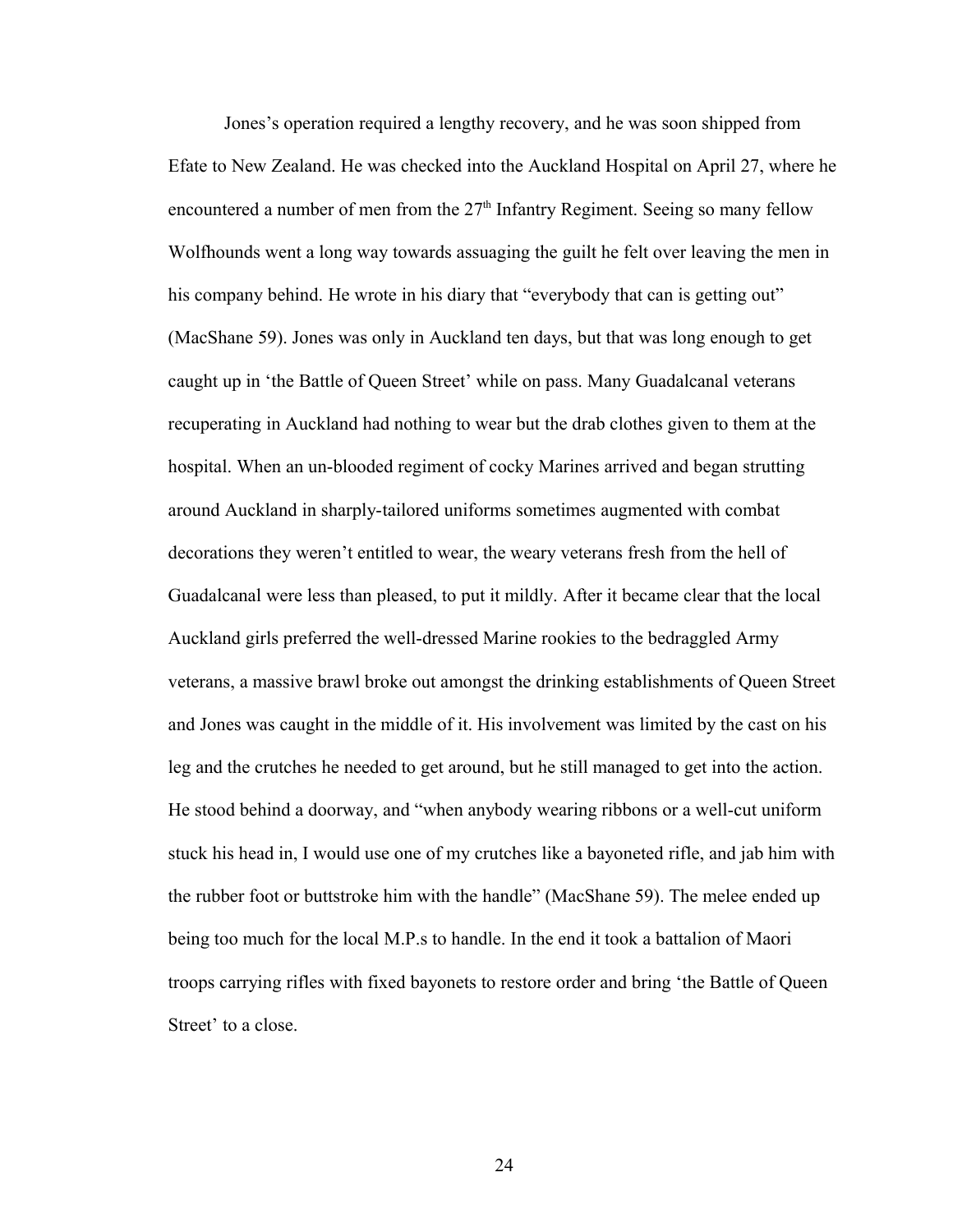After less than three weeks in New Zealand, Jones was shipped back to America on the hospital ship *Matsonia*, arriving in San Francisco on May 19, 1943. It had been three and a half years since he'd last set foot in the continental United States. He was sent to Letterman General Hospital in San Francisco's Presidio where, along with the rest of the newly arrived wounded, he was denied passes into town and confined to his ward. Jones was incensed that the Army would unilaterally deny the walking wounded the chance to enjoy San Francisco, and "felt more like a prisoner than a returning hero" (MacShane 60). The ambulatory patients were eventually allowed passes after a confrontation with hospital staff, but the incident fueled Jones's growing bitterness with the Army and he did not enjoy himself on his pass. The Army policy at the time was to try to place wounded soldiers in hospitals near their closest relatives, and after a few days in San Francisco Jones was sent to Kennedy General Hospital in Memphis, Tennessee to continue his rehabilitation.

When Jones arrived at Kennedy Hospital he was amongst one of the earliest groups of wounded veterans to return to the States. In the European Theater, Allied Forces had sparred with Rommel in North Africa but were still a month away from kicking off the Operation Husky landings on Sicily. In the Pacific, the campaigns in Guadalcanal and the Aleutian Islands had been completed and Jones's 25<sup>th</sup> Division was embroiled in the next island hop up the Solomon Island chain to New Georgia. As part of the first wave of returning veterans Jones expected that he would receive exceptional treatment, but the reality was not exceptional in a positive way. The hospital system was still undergoing a trial-and-error process of figuring out how best to care for recuperating veterans, so Jones was forced to endure a series of ill-conceived hospital policies as the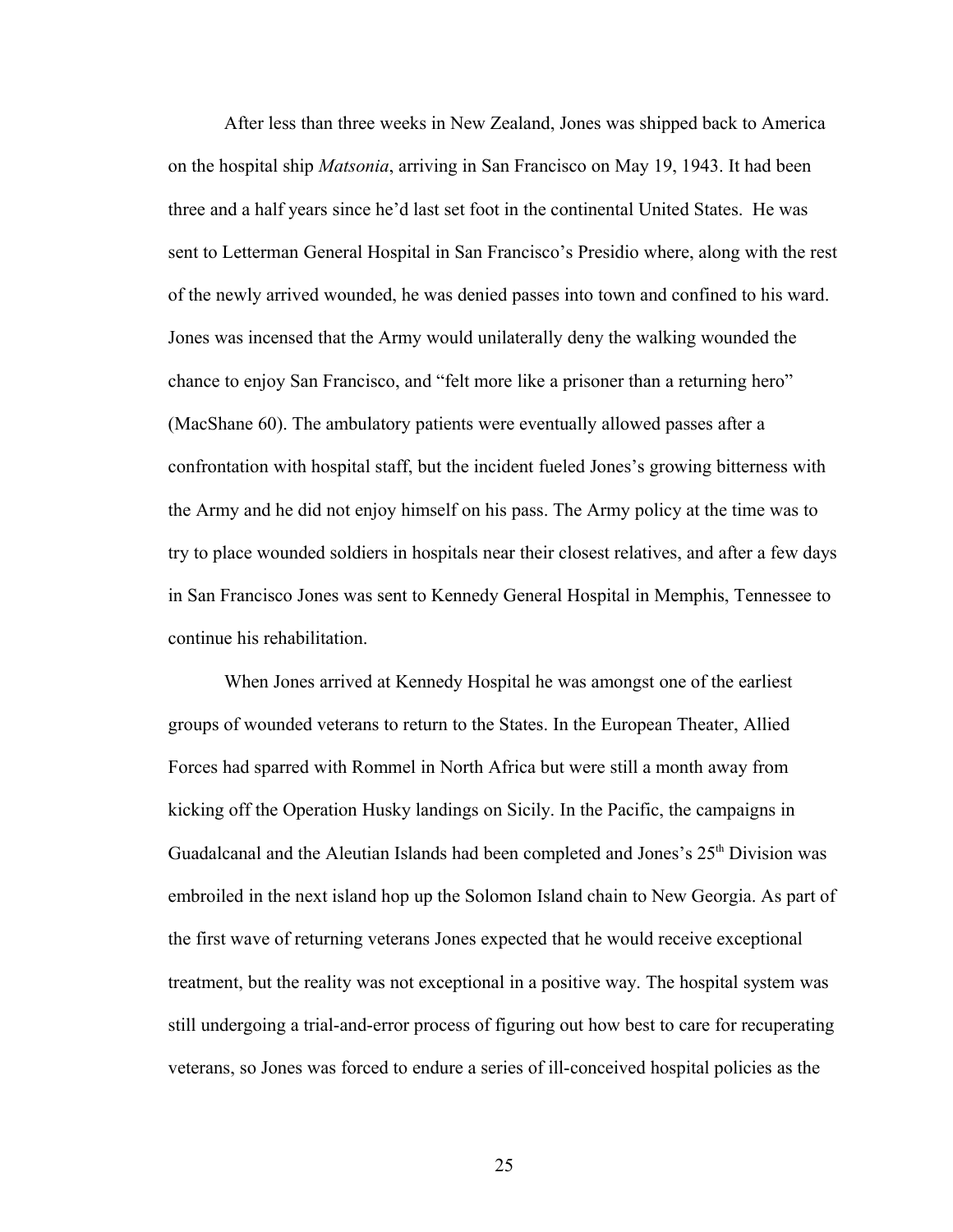medical establishment adjusted to caring for such a large number of wounded. Though he expected to be given a hero's pampering once he'd returned stateside, he was actually treated more like an institutional guinea pig. When he arrived at Kennedy, standard policy was to house the veterans in wards organized by the type of wound they had. The theory was that men with similar wounds would cope better by being around others that they could relate to. In reality the practice would have fit in nicely as a scene in *Catch-22*. "Some forgetful planner" (MacShane 61) had issued leather boots to a large number of troops assigned to invade frigid Attu Island in Alaska's Aleutian chain; the men who lost their feet to frostbite amputations as a result of that carelessness filled two entire wards at Kennedy. Another ward was dedicated solely to men who'd been blinded in combat, and Jones got to watch as "they would line up in the hall and, taking hold of the shirttail of the man in front of them, would be led in a group along the corridors to their meals" (MacShane 61).

Jones's injury was relatively light, and he quickly came to look upon it with a mixture of relief that he had escaped worse injury and guilt that he had escaped combat with a fairly insignificant ailment. His cast was removed on June 3 and after a few weeks of physical therapy he was allowed to trade in his crutches and walk with the aid of a cane. After three more weeks of therapy he was capable of walking without the cane, but still complained of pain in his ankle and spent an additional month in a convalescent ward. Despite his slowly healing ankle, Jones was mobile enough to go into Memphis on pass. Like many other wounded veterans, Jones indulged primarily in three pastimes while in Memphis: drinking, fighting, and engaging in short-term sexual liaisons. Jones pursued all three with abandon. Memphis was flush with young women working jobs that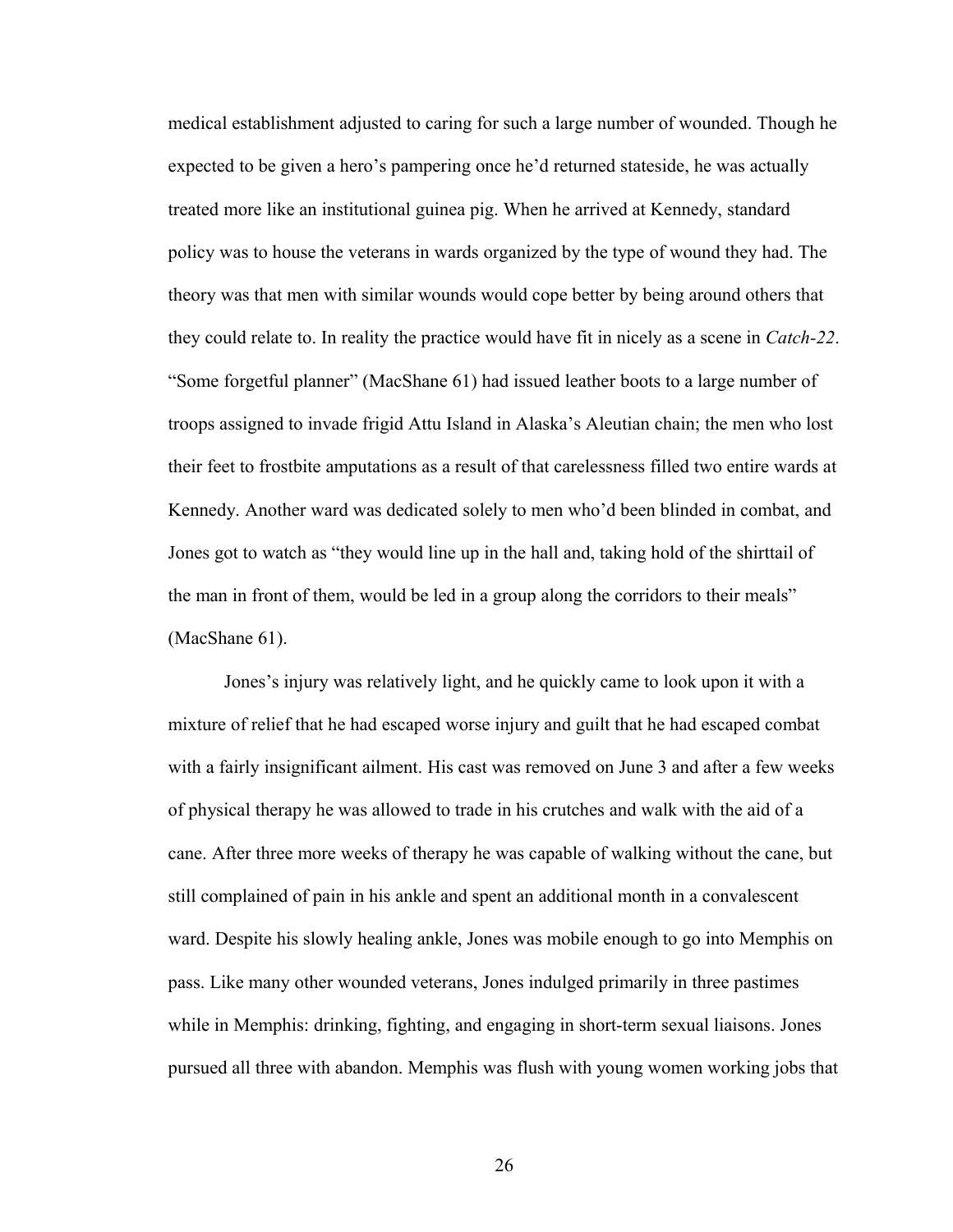aided wartime production, and with their men overseas, many were lonely. It was common for the wounded to have accrued months upon months of back pay during their time overseas, and Jones was no exception. With little else to spend it on, many wounded soldiers would rent lavish hotel rooms for as long as their back pay held out and democratically share access with others who'd seen combat. Jones recalled how he "had a two-room suite at the Peabody [Hotel] six weeks straight and loaned the key to anybody who wanted it when [he] couldn't get into town" (MacShane 62). After the initial rush of enjoying female company again had faded, Jones soured on the debauchery of the Memphis party scene. Underneath the frenetic pace of the partying Jones detected an underlying current of desperation to the merriment. He later wrote that "inside I was bored with the whole mess: people trying to have a good time and failing. I've found the fun comes from inside" (MacShane 63). He eventually took to picking bar fights as his preferred means of working through his Post-Traumatic Stress rather than chasing new sexual conquests.

Jones's disillusionment with the Army grew greater during his time at Kennedy Hospital. Despite the distractions that the Memphis bar scene offered, Jones could not avoid seeing the results of combat daily on the faces of his fellow veterans. Almost as bad as having to see the horrific physical wounds suffered by men too debilitated to leave the hospital was seeing the clear psychological trauma endured by nearly every veteran he encountered at the wards or out at the Memphis hotels. Coming face to face with such horrors every day, Jones was tormented by questions like 'Why did that man get hit so terribly while I escaped? How easily could that have been me?' When he read the accounts of the terrible fighting his old outfit was facing on New Georgia he felt guilty to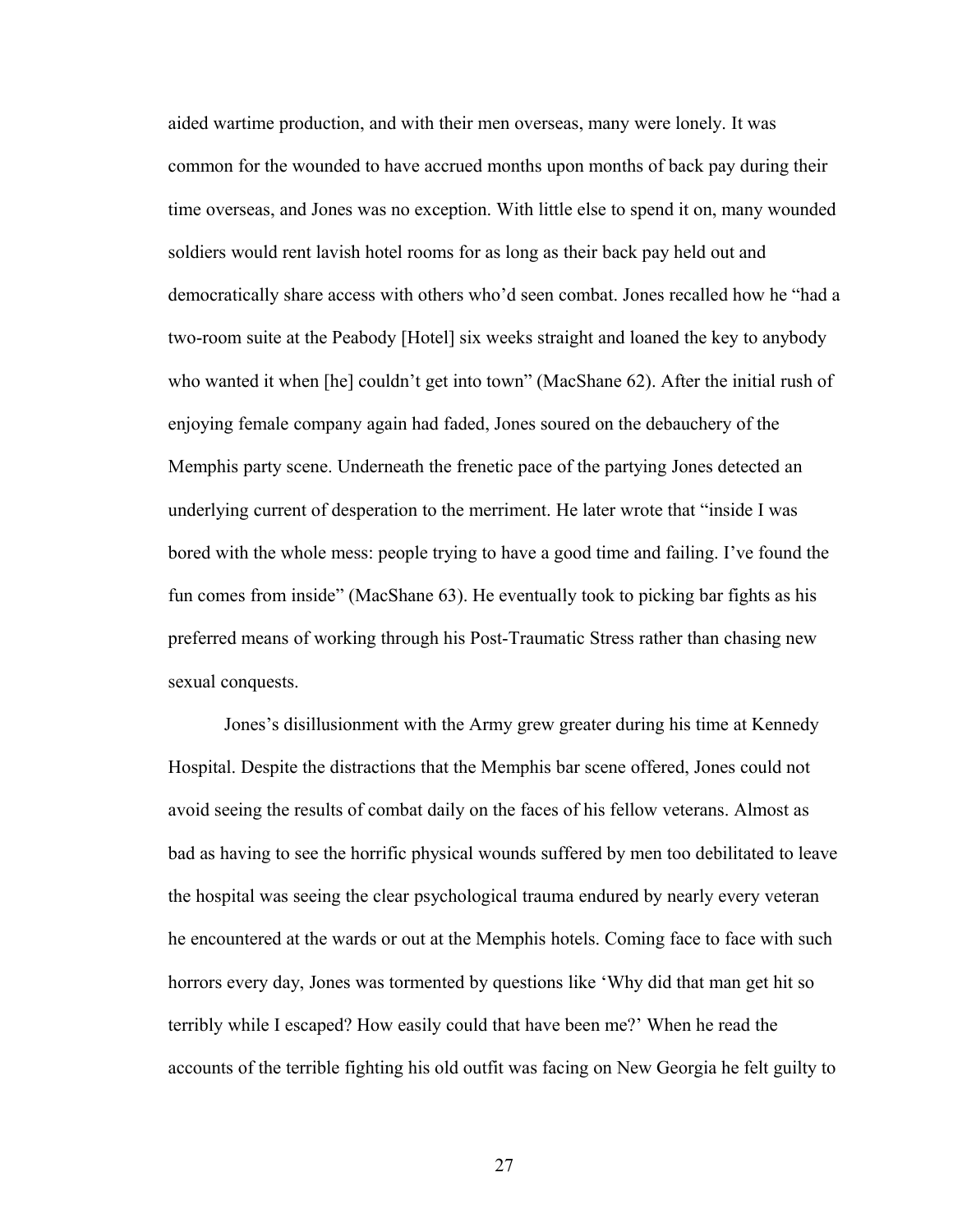have left his friends behind with a mere trick ankle. On a furlough to see his brother Jeff in Florida, he began telling people that he'd been wounded in his ankle to cover up a growing feeling of inadequacy. He also demonstrated how much Guadalcanal was on his mind one day when he was walking along the street and suddenly dropped to the ground to take cover at the sound of a Venetian blind being raised. When he stood up he cursed his brother for "gawking" at him, and explained after he'd cooled off that "that damned thing sounded more like a Nambu-[Machine] gun than a Nambu-gun" (MacShane 64).

In late August 1943 Jones's ankle was reexamined and he was released from Kennedy Hospital as fit for duty. Jones was disheartened; his ankle was still weak and he'd been hoping to be discharged, not returned to duty. He successfully appealed for another examination which resulted in him being recommended for non-combat duty. But when his orders came through in November 1943 they were for assignment to a company in the  $26<sup>th</sup>$  Infantry Division's 101<sup>st</sup> Regiment at Fort Campbell, Kentucky, another Infantry posting. Jones responded by going  $A.W.O.L.<sup>16</sup>$  $A.W.O.L.<sup>16</sup>$  $A.W.O.L.<sup>16</sup>$  and taking a trip back to Robinson, but with both his parents deceased and no real home to return to he spent most of his visit drowning his sorrows in massive quantities of alcohol. The trip was successful in another sense however. While A.W.O.L. in Robinson his Aunt Sadie introduced him to Lowney Handy, who would later become his long-time lover and greatly influence the writing of *From Here to Eternity*. When Jones finally showed up at Fort Campbell he narrowly averted a court-martial with the help of "a sympathetic warrant officer" (MacShane 67) but was too embittered to avoid further trouble. His assignment to the  $26<sup>th</sup>$ Division meant a return to straight duty, with month-long maneuvers and extended marches, and his ankle could barely hold up. He was frustrated that the Army refused to

<span id="page-35-0"></span><sup>&</sup>lt;sup>16</sup> Absent Without Leave.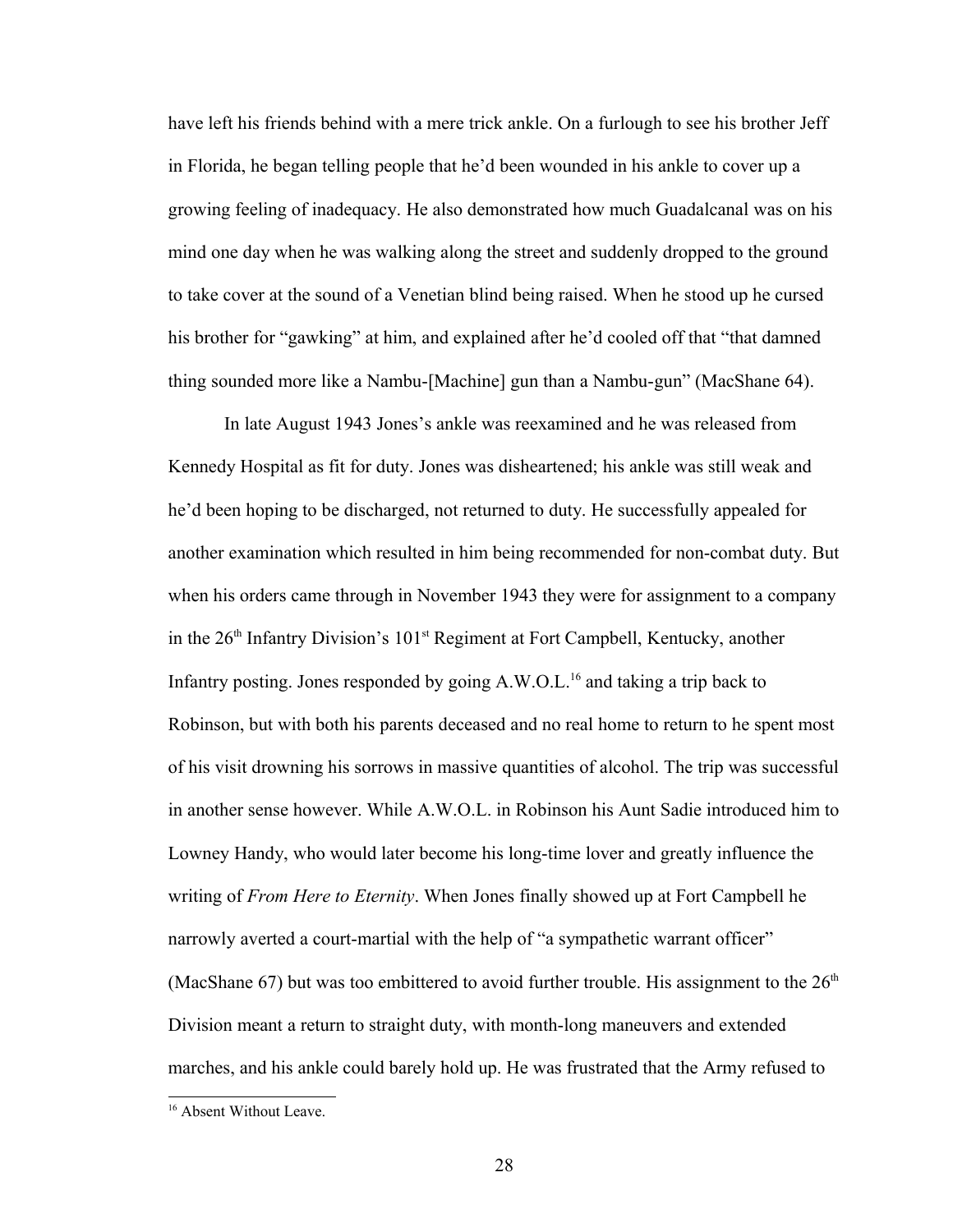recognize what he considered a service-ending disability, pessimistic about his odds of surviving a return to combat when the  $26<sup>th</sup>$  shipped out to Europe, and depressed about having to leave the civilian world he'd briefly tasted while A.W.O.L. in Robinson. During this time he also wrote in a notebook entry "I am afraid the Army is killing what artist there is in me" (MacShane 67). He went A.W.O.L. again over Thanksgiving and when he returned from a three-day bender was busted down to private. After an inquiry into his actions he was finally released from the Infantry and transferred at Christmastime into the 842nd Quarter Master Gas and Supply Company, another unit stationed at Fort Campbell.

When Jones joined the 842<sup>nd</sup> QMGS Company it was made up of a cadre of only seven men designated to get the company up and running. Its purpose was to handle gasoline for aircraft to be used in the impending D-Day Invasion and its duties mostly consisted of handling and hauling fifty-five-gallon drums of gasoline. As an outfit it was considered a dumping ground for misfits, undesirables, and draftees. Jones was one of the few combat veterans in the  $842<sup>nd</sup>$  and went out of his way to always show off the Purple Heart and Combat Infantrymen's Badge on his uniform. It didn't take long for Jones to be appointed to the familiar position of Company Clerk and on March 1, 1944, he was promoted to Sergeant. It also didn't take long for Jones to get into trouble again. Jones took offense to what he perceived as the Army treating his C.O. (a competent officer who happened to be Jewish) shabbily. When the man was replaced with a new officer who seemed to delight in humiliating him, Jones went A.W.O.L. again, though luckily without major consequence. In May, however, after a long night spent drinking beer at the PX Jones "decided he had had enough" (MacShane 68) and packed up his things. He later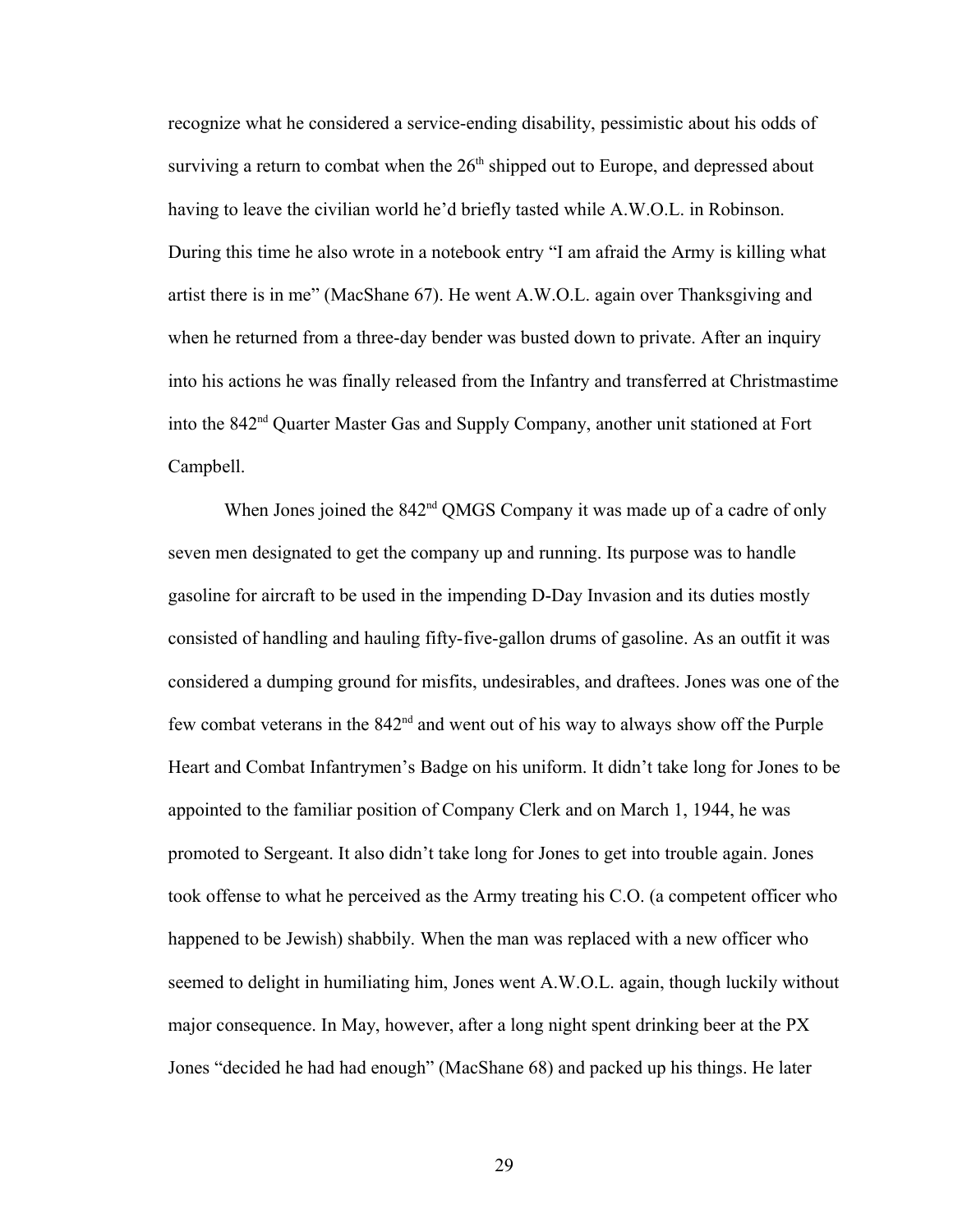wrote that "I was leaving for good though I didn't know where or how or what would come of it, and I didn't much care…at the risk of sounding sentimental I will say I loved the post I was leaving, all of it. I also hated it" (MacShane 68). Jones took the bus to Indianapolis where he stayed with a friend and spent most of his time working on his novel, which he intended to call *They Shall Inherit the Laughter*. He had worked on it throughout his time at Kennedy hospital as well as during his stay at Fort Campbell. While on duty as company clerk with the 842<sup>nd</sup> Jones's mind would often be focused on his writing, thinking up "ideas, sentences, whole paragraphs" (MacShane 68) for his novel. He couldn't write these thoughts down while on duty so he would attempt to work on his novel at night. However, a darkened barracks proved to be a poor work environment for a burgeoning author and Jones found his writing suffering. His decision to go A.W.O.L. appears at least partially motivated by a desire to work on his novel in peace, as he produced about twenty thousand words during that period (MacShane 68). Jones became nervous about getting his friends in trouble for harboring an A.W.O.L. soldier, and when Lowney Handy figured out the situation she drove to Indianapolis and convinced Jones to go back to Fort Campbell.

Upon his return Jones was thrown in the stockade and charged with being A.W.O.L. for two weeks. He was soon transferred to the prison ward of Camp Campbell's hospital and given a psychiatric interview. Jones wrote to his brother to say that he "told them everything I could…that I am genius (altho [*sic*] they probably won't believe that); that if they attempt to send me overseas again, I'll commit suicide; that if I don't get out of the army I'll either go mad or turn into a criminal…that all I want to do is write, and that nobody and no thing means anything to me except writing" (MacShane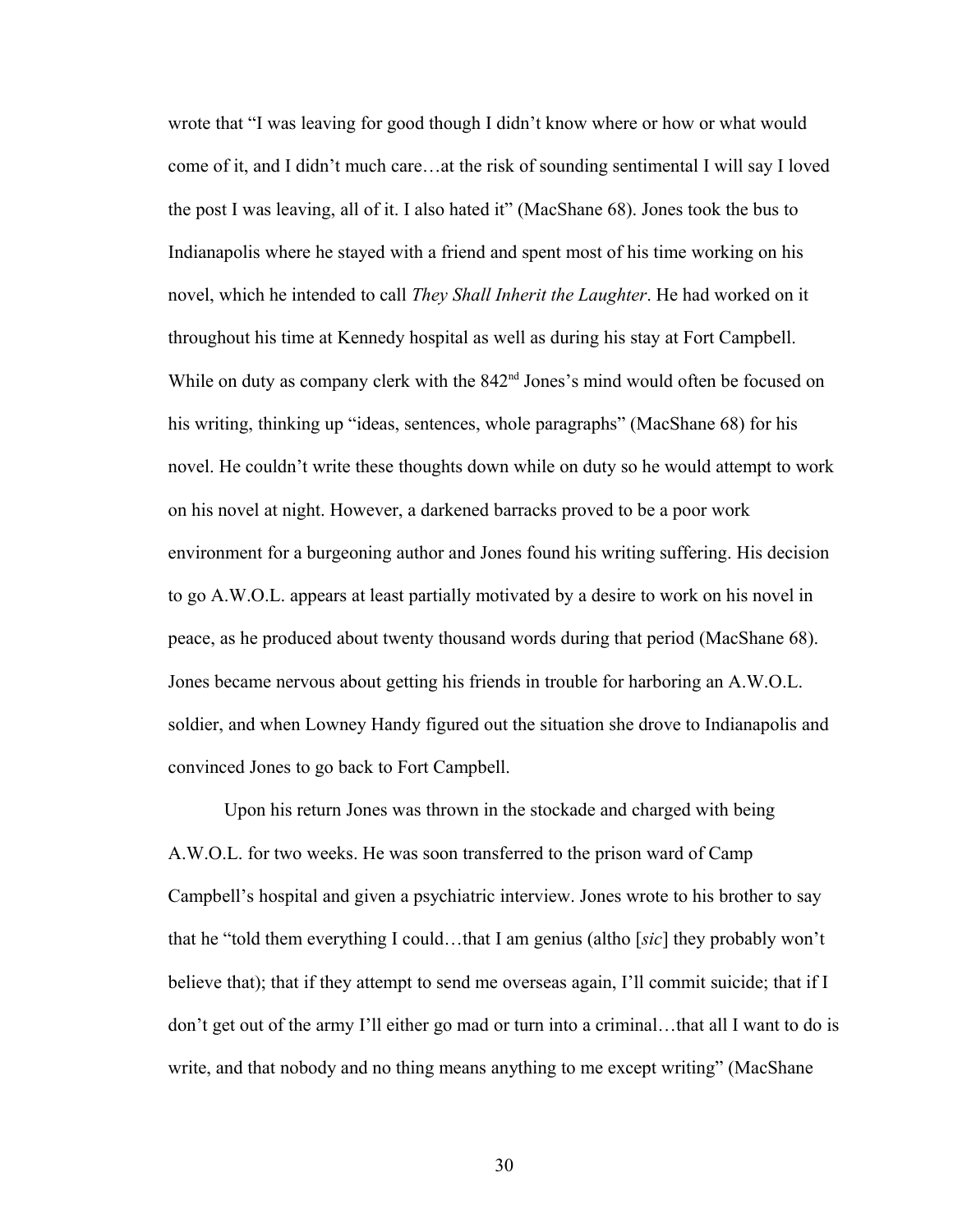68). Jones felt that after his service on Guadalcanal he "had done all a man could be expected to do" and deserved a discharge, writing that if his "ankle were a wound instead of an operation as it is, I would have requested a discharge." He also told his brother that he had "seriously considered" having a train run over his leg because "it'd be worth the loss of a foot to get out so I could have some peace and write. I just can't take it anymore" (MacShane 69).

On June 1<sup>st</sup> Jones was given a complete physical and sent for observation to the psychiatric ward. His psychiatrist, Captain Howard E. Roberts, wrote of his conversations with Jones:

> Feels he has done his share and wants out to write because of intense desire to express himself. Says if he gets ordered overseas again he will commit suicide but the world will be the loser by missing his writing. Patient feels depressed mostly but has brief spells of elation….he has disturbed dreams and is bothered by memories of combat, blood, stench of dead and hardships. Feels it was valuable to him tho as background for his writing. (MacShane 69)

Roberts initially diagnosed Jones as suffering from "acute depression," but after further observation upgraded his assessment to "psychoneurosis, mixed anxiety and compulsive types with schizoid trends." During his time in the psychiatric ward Jones was reserved at first but grew more comfortable and outgoing after the first week. He also spent a great deal of time reading. His ankle was reexamined by an orthopedist who felt he "seemed to be exaggerating his complaint" (MacShane 69), but after three weeks Jones was deemed mentally stable enough to merit a transfer to an open hospital ward. While his case for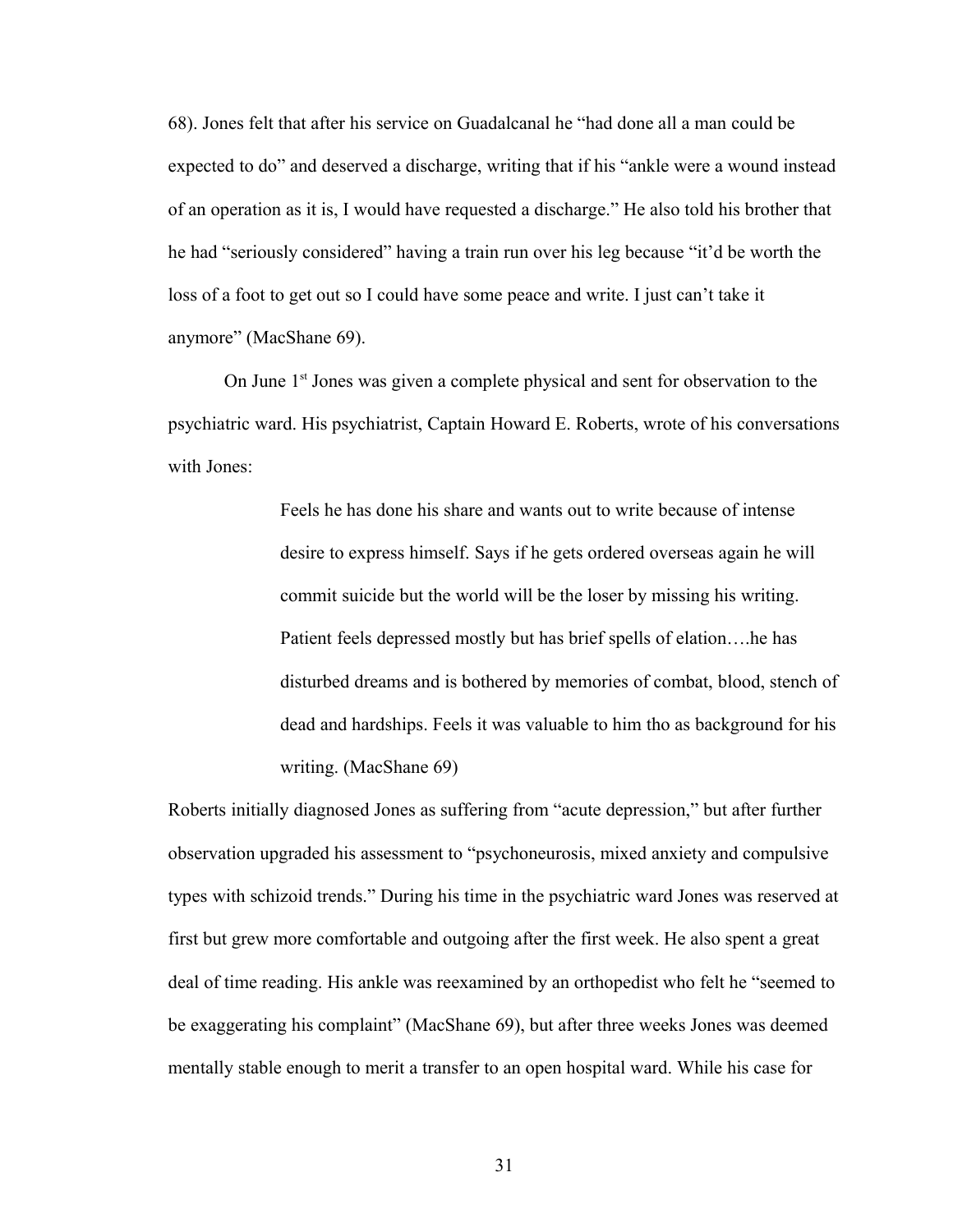absenteeism was being processed his brother and Lowney Handy both lobbied on his behalf. Jeff testified to a social worker about his brother James's high character while Handy worked the phones with political connections she had to the Illinois Democratic Party. Jones's superior officers were interviewed and asked "their opinion of his future prospects as a soldier, and they reported they were not good."[17](#page-39-0) Two days before he was released from the psychiatric ward the provost marshal dropped the charge of absenteeism. Orders were cut that he be issued a certificate of disability for discharge that "stated that because his pyschoneurosis did not exist before his enlistment and was no fault of his own, he should be discharged 'for disability in line of duty and not due to his own misconduct'" (MacShane 70). On July 6, 1944, his honorable discharge was formally processed. Jones had finally gotten his wish: he was out of the Army for good.

Upon receiving his discharge Jones decided to take a trip to Asheville, North Carolina, to see the place of Thomas Wolfe's birth. *Look Homeward Angel* had been an important influence on Jones and his experiences with his family left him feeling a strong kinship with Wolfe. Jones felt he needed the trip to give him strength for his return to Robinson. Once back in Robinson, he stayed with Harry and Lowney Handy full time while he settled back into civilian life. Jones's disability pension did not provide enough for him to live on, but he was eligible for a Vocational Rehabilitation Award so long as he was enrolled as a student. He decided to apply to New York University because New

<span id="page-39-0"></span><sup>&</sup>lt;sup>17</sup> While one must tread carefully when looking to fiction to investigate historical fact, I feel it worth mentioning that Jones describes a fictional version of this incident in *Whistle*. In the fictional scene, a representative from the company's officers approaches Marion Landers (the closest analogue to Jones himself) while he is in the psychiatric ward and tell him they will slant their testimony based on whether he wishes to return to active duty or not; Landers asks them to testify so that he will be discharged and they do exactly that. Whether the officers that testified against reinstating Jones to active duty made him a similar offer or not is a matter only they and Jones could have known. It is highly doubtful we will ever know if Jones's fictional depiction was a complete invention of his imagination, an exaggeration of actual fact, or a thinly-veiled roman á clef of his own experiences, but I find the possibility that the officers testified based on his wishes worth noting.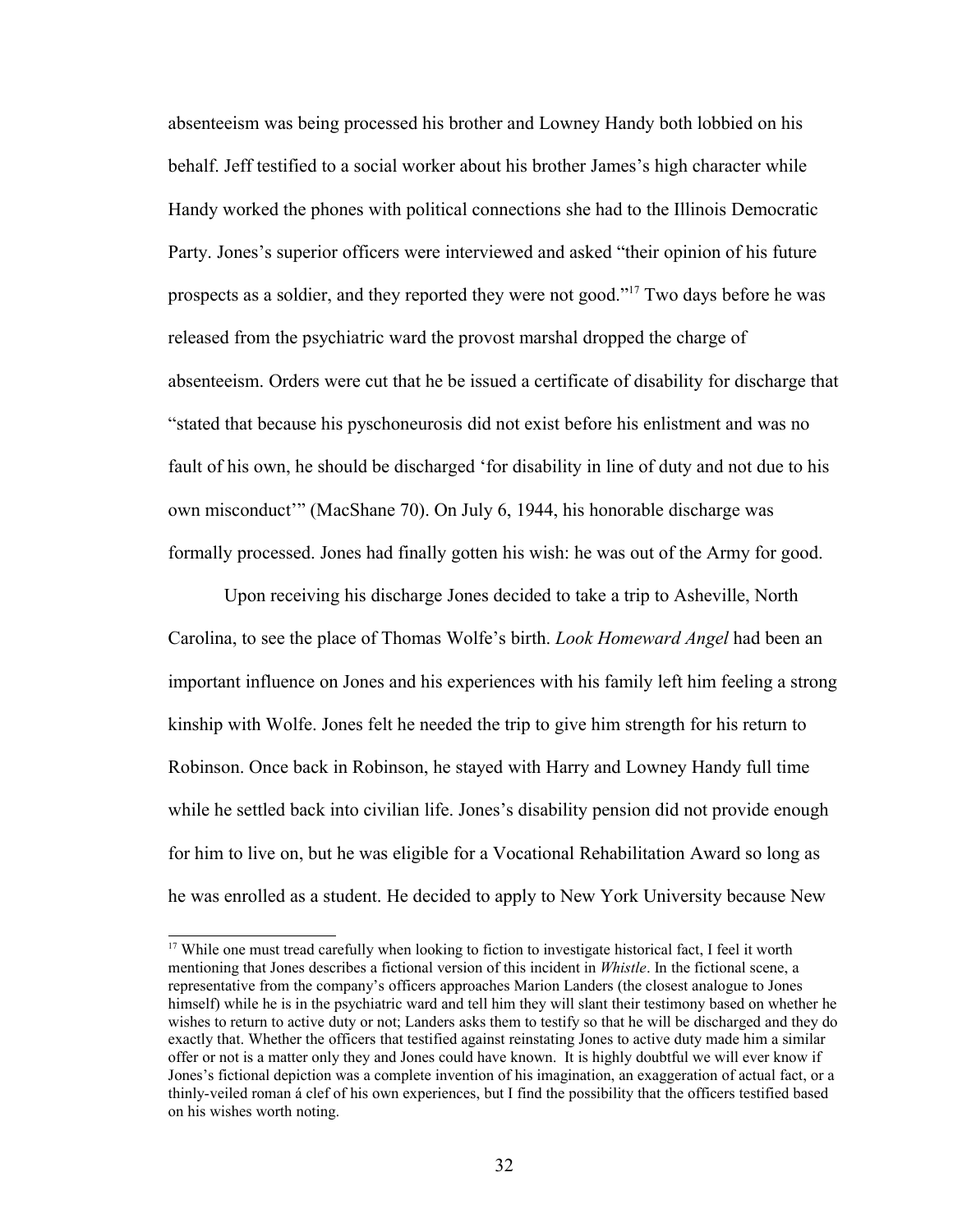York was the center of the literary world and because Thomas Wolfe had once taught at N.Y.U. He was admitted for the spring term of 1945. Jones arrived in New York in February carrying a letter of introduction to Maxwell and Ruth Aley that he had received from a friend in Robinson. The Aleys were both prominent literary agents and Jones went straight to their house upon arriving in the city. Maxwell Aley was thoroughly intrigued by the novel Jones had worked on during his time in the Army, still titled *They Shall Inherit the Laughter*. It concerned the homecoming of four veterans following their service in combat,<sup>[18](#page-40-0)</sup> but despite the literary promise it showed it was too raw to be considered publishable. Aley suggested Jones undertake a massive series of revisions but Jones was both incensed and insulted by the suggestion; Lowney Handy had heaped such praise upon it that he considered the novel publishable as it was.

In response to Aley's suggestion, Jones decided to take his manuscript to Maxwell Perkins at Charles Scribner's and Sons. Jones wanted to work with the editor of Hemingway, Fitzgerald, and Wolfe, and arrogantly assumed that Perkins would be more amenable to *They Shall Inherit the Laughter* than Aley. Without any letter of introduction he took it upon himself to visit Scribner's office with his manuscript in hand. He asked to see Perkins and was told that Perkins was out and he was free to leave his manuscript with the receptionist. Jones replied "No...if I can't see Perkins then I won't leave it." As Frank MacShane describes,"The receptionist left the room and came back to say that Perkins had just returned to his office through the back door and would see Jones. They talked together for about an hour, and Jones told him of his war experiences and hopes as

<span id="page-40-0"></span><sup>18</sup> Jones would revisit this same topic as a mature author in his final novel *Whistle*. *They Shall Inherit The Laughter* was never published in Jones's lifetime, but thanks to the efforts of his daughter Kaylie much of its content was released in October 2011 under the title *To The End Of The War*. Jones scholar George Hendrick edited the manuscript of *They Shall Inherit the Laughter* into *To The End Of The War*, which he presents as a series of interrelated short stories rather than as a novel.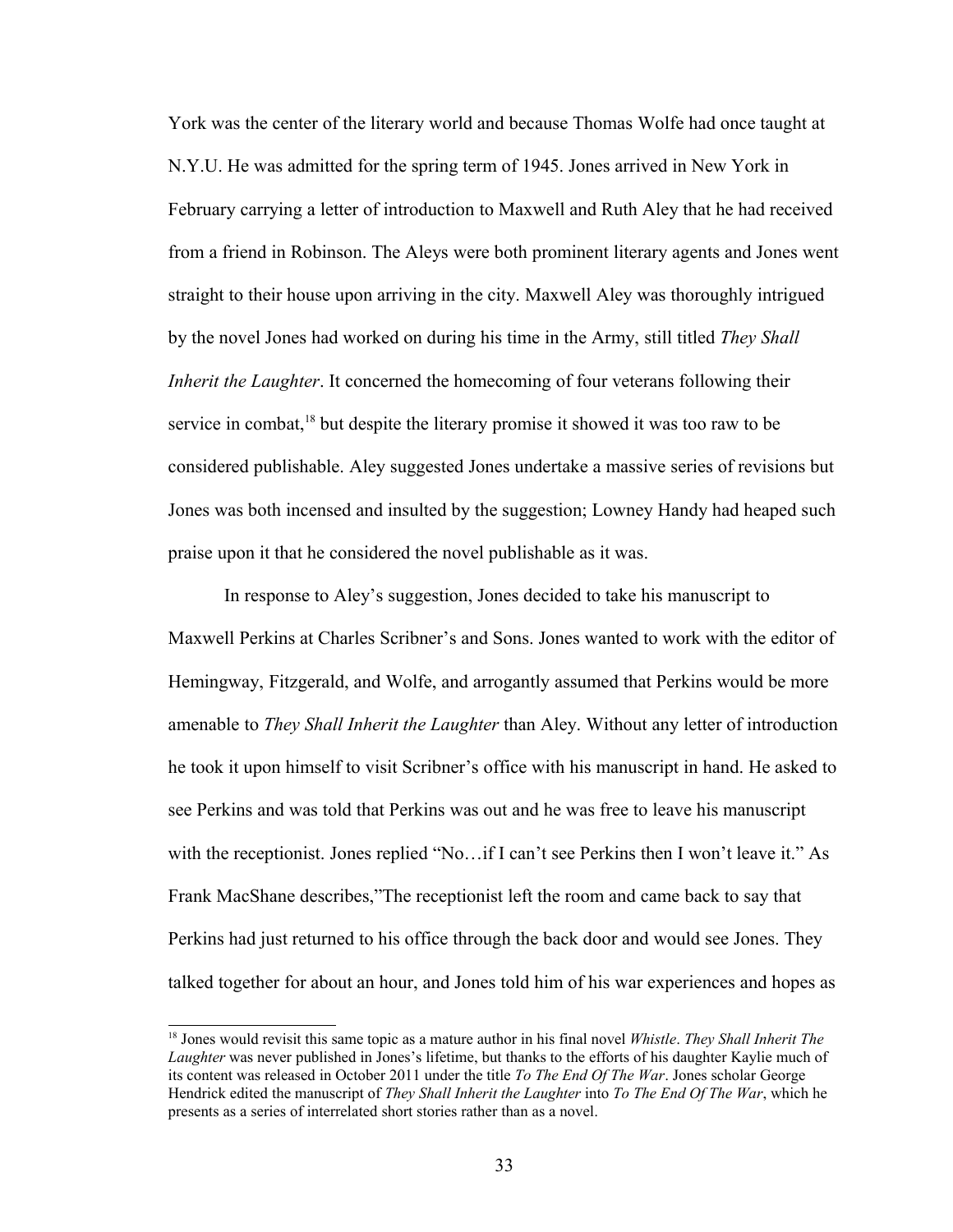a writer. He left the manuscript. Only years later did he learn that there was no back door to Perkins' office" (78). Maxwell Perkins did read Jones's manuscript and returned it shortly thereafter echoing Maxwell Aley's suggestion that it would only be publishable with significant revisions. Jones acceded and left N.Y.U. after the fall term to begin revising *They Shall Inherit the Laughter*, but the work went slowly. Maxwell Aley tried to help, identifying pieces of "careless writing" and "places that are sloppy and inept," telling Jones it was "like a good pianist playing Beethoven badly" (MacShane 82).

Jones returned his revised version of *They Shall Inherit the Laughter* to Perkins in January 1946, but wrote again to Perkins before receiving a reply. His letter mentioned a few other potential ideas for novels that he'd had, and included the fateful admission "I have always wanted to do a novel on the peacetime army...something I don't remember having seen." He sketched out a few potential characters, and described the character who would evolve into Prewitt in terms of his "his intense personal pride, his six months" on stockade rockpile rather than admit he was wrong and accept company punishment when he felt he was right in his actions. The small man standing on the edge of the ocean shaking his fist, the magnificent gesture" (MacShane 82). Not long after sending this letter Jones received Perkins's reply. In it, Perkins simultaneously asked for even further revisions to *They Shall Inherit the Laughter* while also offering a \$500 option on the "peacetime army" novel. Jones's response was mixed. While he was disappointed that *They Shall Inherit the Laughter* had been rejected yet again, he was encouraged that Perkins thought enough of him to option the "peacetime army" novel. He quickly sent Perkins a telegram affirming his acceptance of the \$500 option and shifted his attention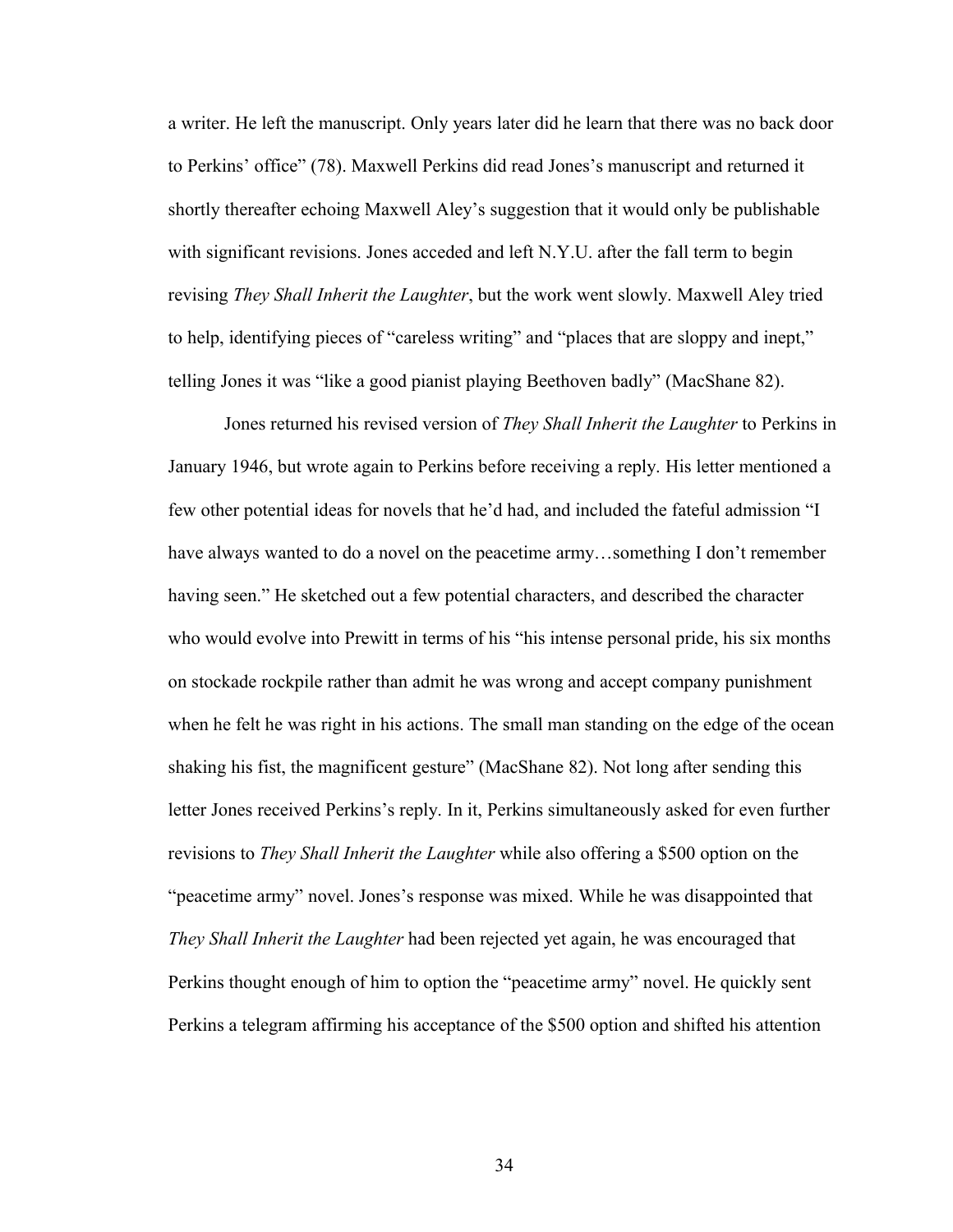away from *They Shall Inherit the Laughter[19](#page-42-0)* to his new novel. He wrote a thirty-six page outline for a novel initially conceived in three parts: the first two would take place at Schofield barracks and the third would end with Prewitt's death in the Solomon Islands at New Georgia. After producing roughly eighty pages divided into fourteen chapters, Maxwell Perkins sent him \$500 more to show he remained "deeply interested" (MacShane 83) in the book. Jones was no longer an ex-soldier with literary ambitions but a legitimate author at work, producing the first of four novels (*From Here to Eternity*, *The Pistol*, *The Thin Red Line*, *Whistle*) that would transform the grist of his Army experiences into arguably the foremost literary account of the Second World War.

## A NOTE ON CHARACTER NAMES

In his preface to *Whistle*, Jones discusses the difficulties he ran into while writing *From Here to Eternity* with regards to the scope of the novel as he'd originally intended it. He recalls that initially he had "meant for that book to carry its people from the peacetime Army on through Guadalcanal and New Georgia, to the return of the wounded to the United States. A time span corresponding to [his] own experience." However, midway through the writing of *From Here to Eternity* Jones "realized such an ambitious scope of such dimension wasn't practicable" and began plans to split the three time periods (Pre-War to Pearl Harbor, Guadalcanal, Post-Guadalcanal return of wounded veterans to the U.S.) into a trilogy of novels. Jones directly cites John Dos Passos's *USA* trilogy as one influence, although he considered *USA* to be "one large novel, not a trilogy" and hoped that "with [his] trilogy each novel should stand by itself as a work alone" (xvii). However, Jones ran into a very large problem near the end of writing *From*

<span id="page-42-0"></span><sup>19</sup> During the writing of *From Here to Eternity* Jones would ultimately cull material from *They Shall Inherit the Laughter* to rework into the short stories "The Way It Is," "Two Legs for the Two of Us," and "The Temper of Steel" (MacShane 86-7).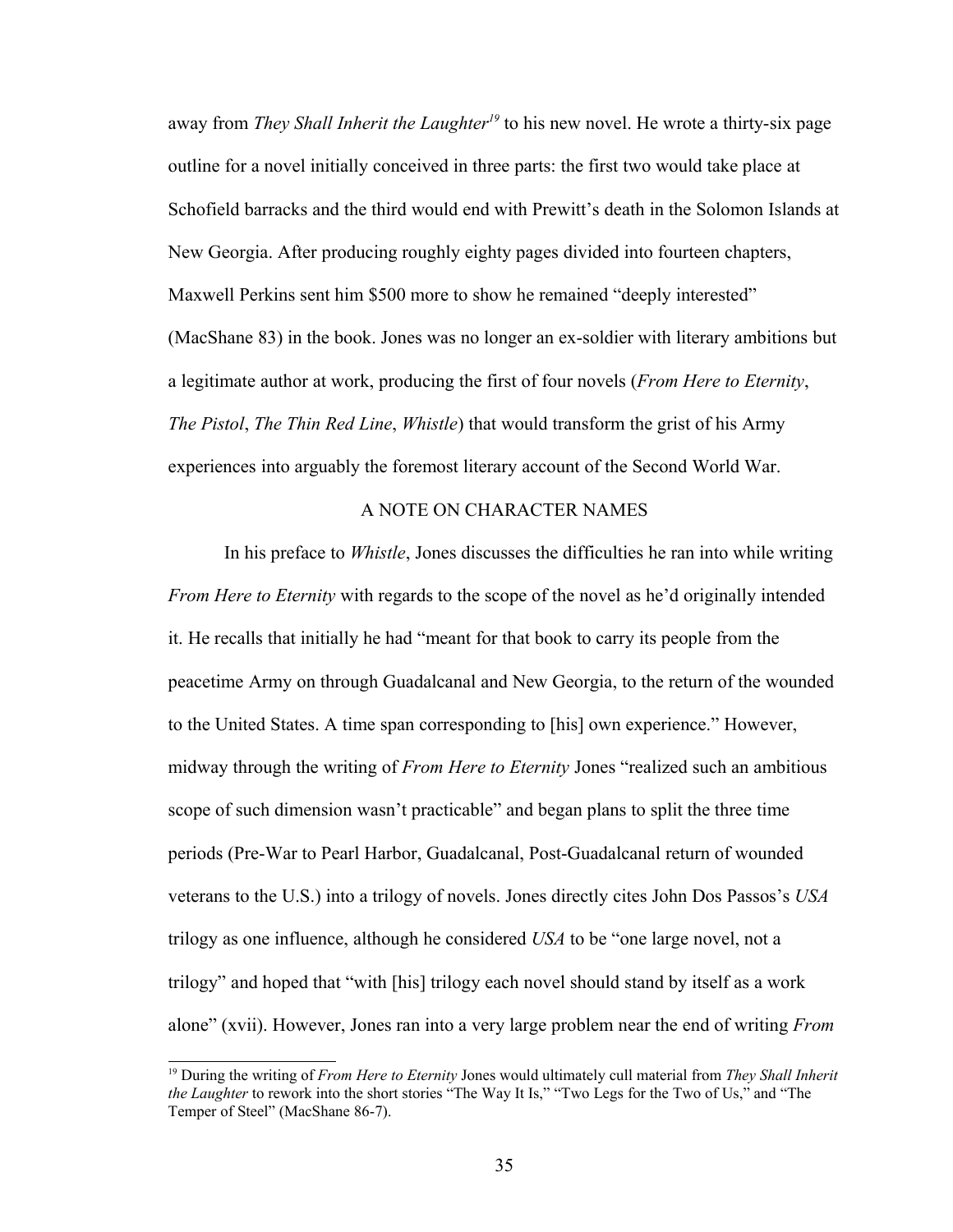*Here to Eternity*. In his "original conception...the major characters...were meant to continue throughout the entire work," yet Jones felt that "the dramatic structure—I might even say the spiritual content—of the first book demanded that Prewitt be killed in the end of it." Jones wrote Prewitt's death as "the only end [that *From Here to Eternity*] seemed to [him that] it could have," even though "Prewitt was meant from the beginning to carry an important role in the second book, and in the third." Jones felt he could not "just resurrect him [and] have him there again, in the flesh, wearing the same name" and eventually decided that the problem could best be solved "by changing the names. All the names" (xviii) for *The Thin Red Line*. They would still be the same essential characters as before, but using new names would allow Jones to "resurrect" Prewitt, along with Warden and Stark, without sacrificing believability. In keeping with his goal of crafting a trilogy that would not end up as "one big novel," Jones decided to change the names again for *Whistle*, keeping a "marked similarity" to the names as a "reference point [with] the old set of names" (xviii).

While the three sets of names Jones employs do serve to emphasize the standalone aspects of each novel, they also make it difficult to keep track of the characters. In my discussion of the trilogy, I have chosen to honor Jones's conception of the same essential characters returning in each work clothed in new names. Because the main characters function almost as archetypes (The First Sergeant, The Rebellious Private, The Mess Sergeant, and The Clerk Struggling With His Identity) I will consider each new version as a continuance of the same basic character. In other words, I will treat Prewitt, Witt, and Prell as intentionally linked representations of the same character type even though they have different names, as variations (and meditations) on a theme rather than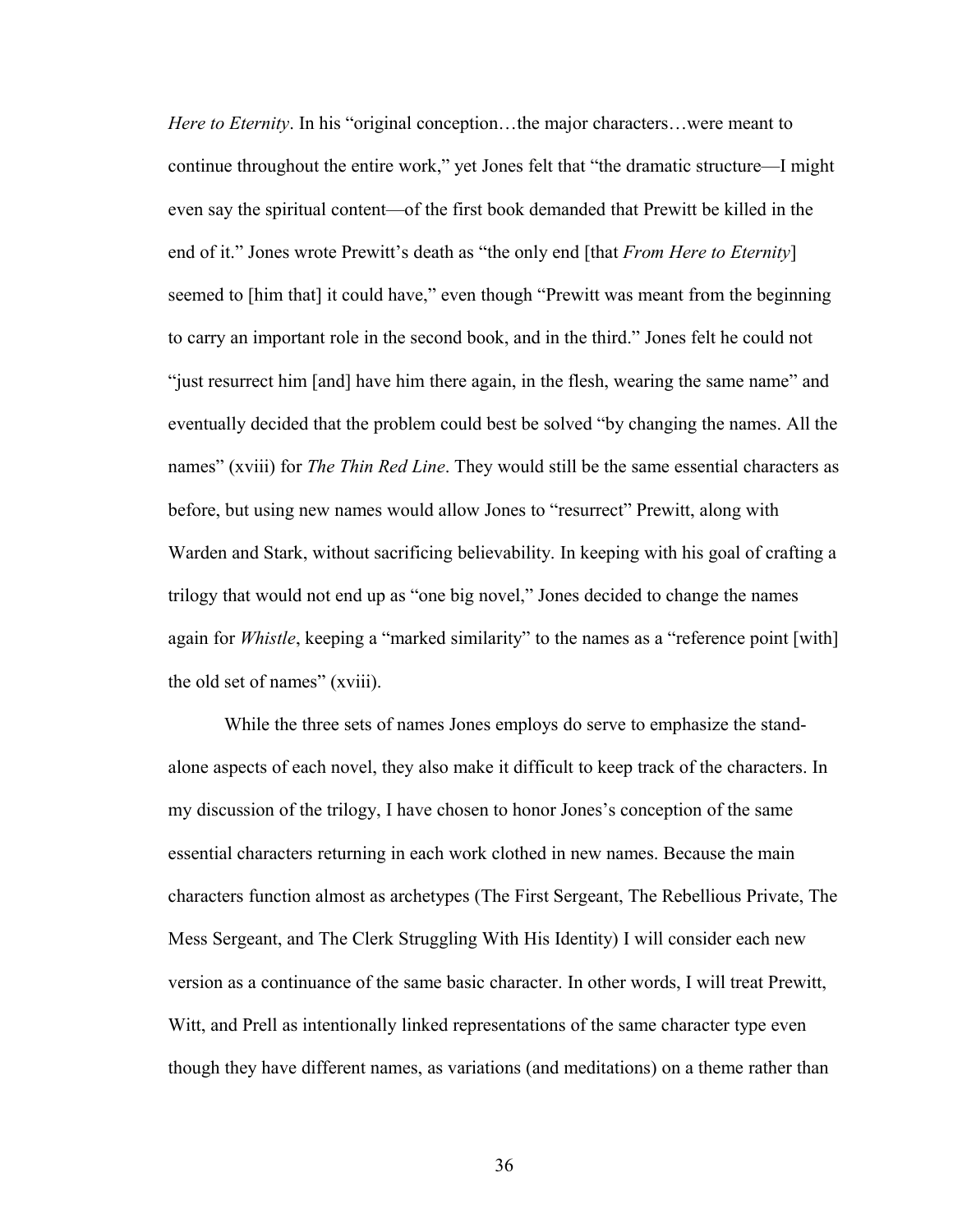three entirely different characters that have no relation to each other. For clarity's sake, Jones's "cryptic key" for identifying the characters throughout their various iterations is illustrated in Table 1 as follows:

**Table 1** 

| l able T                          |                         |                          |
|-----------------------------------|-------------------------|--------------------------|
| <b>From Here to Eternity</b>      | The Thin Red Line       | Whistle                  |
| Pvt. Robert E. Lee Prewitt        | Pvt. Bob Witt           | Pvt. Bobby Prell         |
| <sup>1st</sup> Sgt. Milton Warden | $1st$ Sgt. Edward Welsh | $1st$ Sgt. Mart Winch    |
| Mess Sgt. Maylon Stark            | Mess Sgt. Storm         | Mess Sgt. Johnny Strange |
| N/A                               | Cpl. Geoffrey Fife      | Cpl. Marion Landers      |

I will also note that when directly quoting Jones's work or referring to Jones's terminology, I have chosen not to edit Jones's phrasing to standardize spelling or punctuation but to present his words as he wrote them. This means I may run the risk of creating minor inconsistencies in spelling and punctuation between standard military terminology and Jones's idiosyncratic take on that terminology. I will also run the risk of taking the blame for Jones's own inconsistencies and vernacular misspellings, $20$  but I consider it the necessary price to pay in order to stick as closely to Jones's original language and meaning as possible.

<span id="page-44-0"></span><sup>20</sup> For example: in *The Thin Red Line*, C-For-Charlie Company is always capitalized, while in *Whistle* when the same basic characters refer to their old unit, "the old company" is never capitalized. Jones sometimes spells out military ranks in full and sometimes abbreviates them, and his abbreviations are sometimes punctuated with a period and other times left unpunctuated. I have done my best to stay faithful to Jones's language even when his own inconsistencies make such efforts challenging, at best.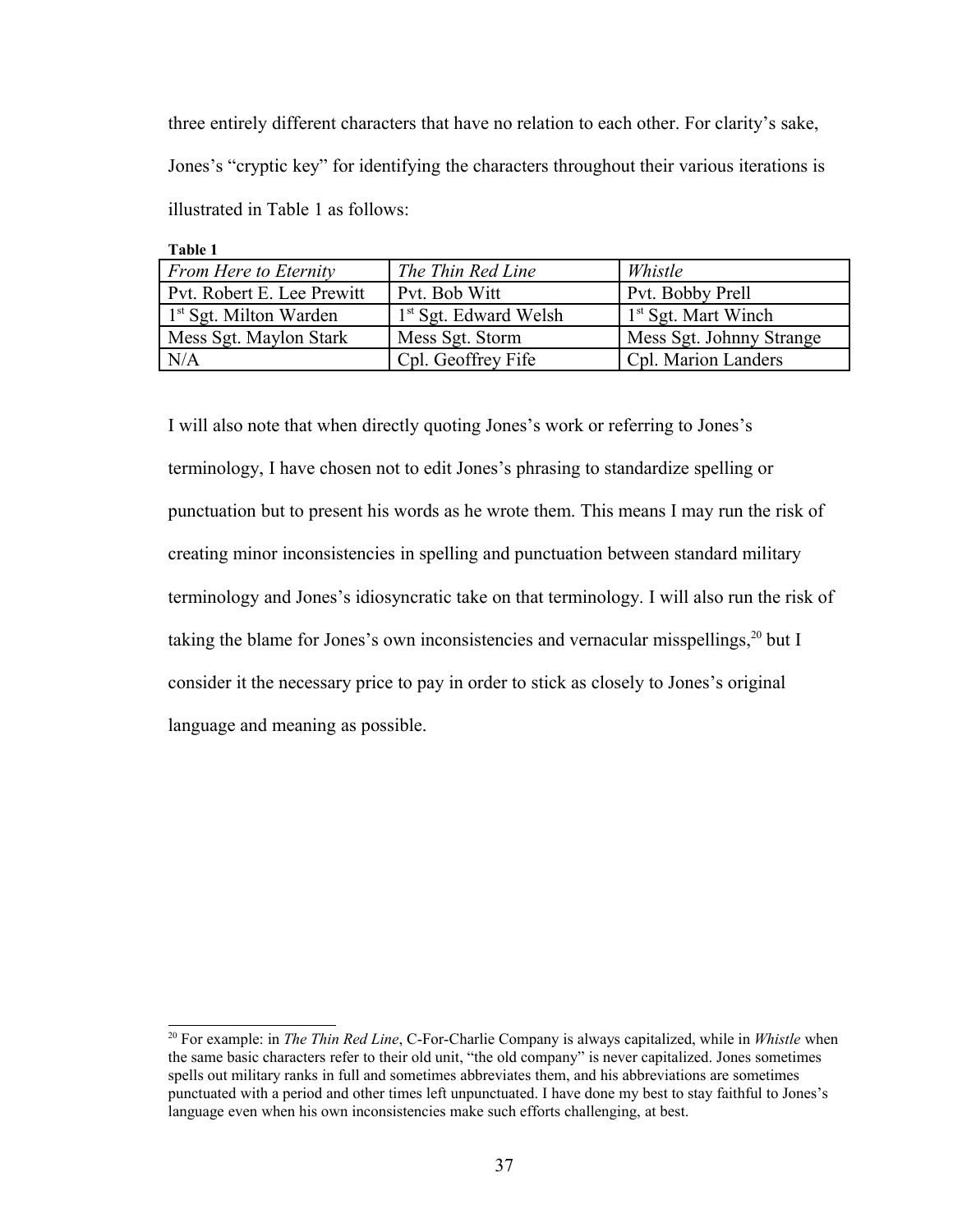## CHAPTER II

## FROM HERE TO ETERNITY

*From Here to Eternity* is in many ways a book centered on the conflict between written rules of behavior and the unwritten rules that so often supersede them. Officially, the men of G Company,  $-th$  Infantry<sup>[21](#page-45-0)</sup> are governed by the ARs, the written Army Regulations that lay out the rules of Army life. Unofficially, the ARs are both easily and frequently circumvented when they interfere with the unwritten rules of the professional pre-war Army, which I will hereby distinguish from the 'unprofessional' post-Pearl Harbor Army of draftees and for-the-duration volunteers by use of the term 'Old Army.' Much of the main conflict in *From Here to Eternity* comes from the clash of the ARs and the Army's many unwritten rules. Prewitt's regular refrain upon entering Dynamite Holmes's G Company is that "there's nothin in the ARs says a man has got to jockstrap when he doesn't want to" (Jones 11). The written rules are on his side, at least in theory. In practice, however, every man in the company, Prewitt included, know that the ARs have all the power of a paper tiger. Red responds to Prewitt's insistence that "there's nothin in the ARs says a man has got to jockstrap when he doesn't want to" by "taunt[ing]" Prewitt with a few rhetorical questions: "Come on…you think the ARs bother him? When [Colonel Delbert] wants to keep that championship?" (Jones 11)

Jones, who had been a non-athlete, seems to take delight in pointing out the numerous ways in which the ARs are flaunted. In one scene, Leva complains to Warden about the situation in the Supply Room. Leva effectively does all the administrative work of the Supply Sergeant without the accompanying rank, pay, or privileges while the

<span id="page-45-0"></span><sup>&</sup>lt;sup>21</sup> Though *From Here To Eternity*'s G Company is clearly based on Jones's experiences with F Company,  $27<sup>th</sup>$  Infantry Regiment of the  $25<sup>th</sup>$  Infantry Division, Jones never gives the fictional unit a name. It is always referred to as being a part of the –th Infantry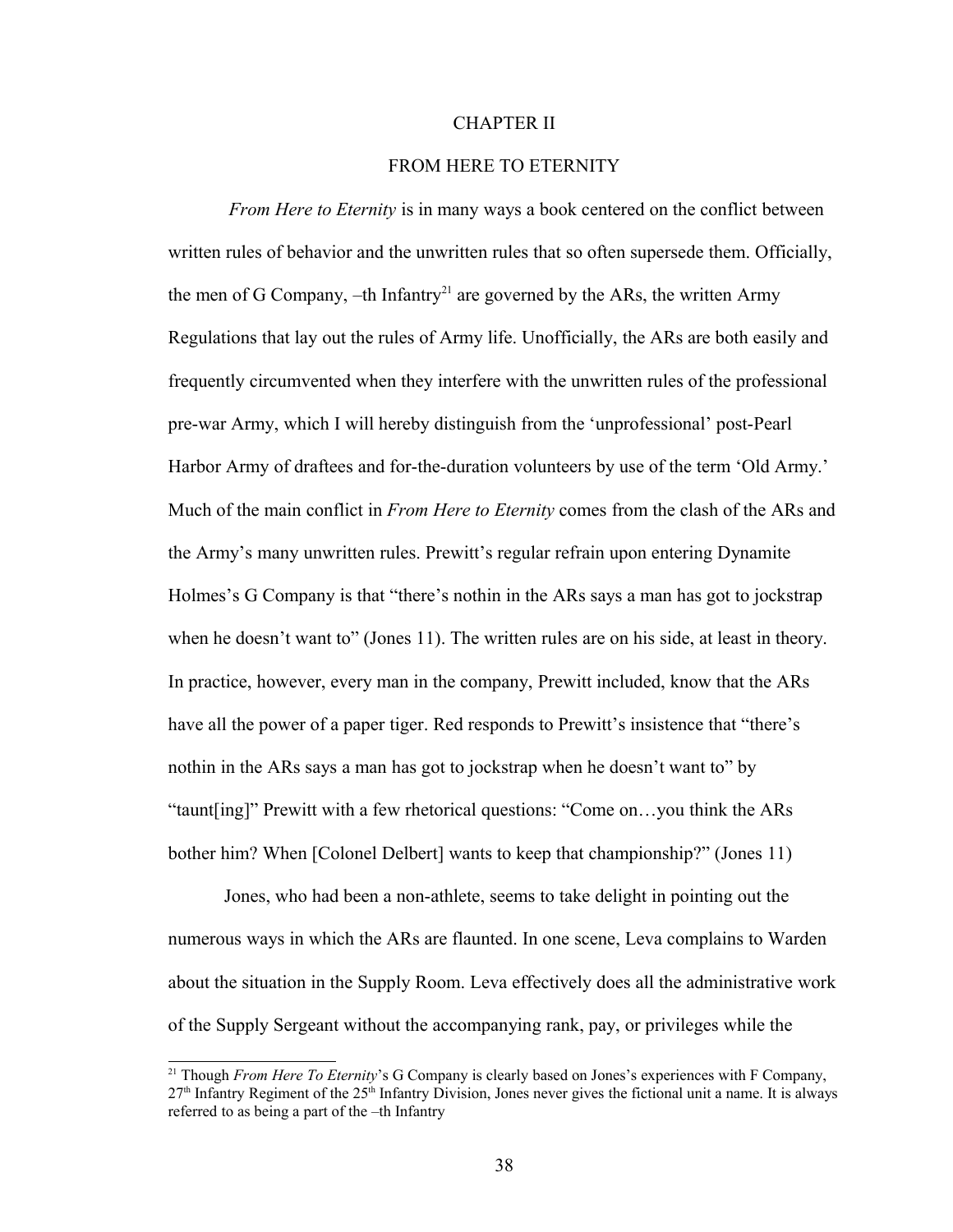actual Supply Sergeant Jim O'Hayer, one of Holmes's boxing team favorites, runs the company gambling shed. When Leva wonders aloud how much gambling money O'Hayer kicks back to Regiment (and Holmes) for the privilege, Warden "chortle[s]" in amusement. "Why, Niccolo…you know such a thing is illegal. It says so in the ARs" (Jones 27). Later, when Maggio is scheming ways to get money out of Hal, he tells Stark that he concocted a lie about being thrown in the Stockade if he doesn't get the money to repay the "20 percent m[e]n" who serve as the company's unofficial loan sharks. Stark "giggle[s]" at the thought. "Don't this Hal know that loanin money is against the ARs? And that any man who does it can't collect it legal?" (Jones 235) When Prewitt visits Holmes upon his transfer to G Company, Holmes pays little attention to Prewitt upon learning he has no intention of boxing. "Well,' he said with very little interest, 'there's nothing in the ARs that says a man must be a boxer if he doesn't want to. You'll find that we won't put any pressure on you here, like they did in the  $27<sup>th</sup>$  (Jones 46). He quickly changes his tune after mentioning this same fact to Colonel Delbert. When Colonel Delbert hears that Prewitt has refused to go out for boxing, "he turn[s]" his head on "stiff shoulders" and snaps "He can't refuse to go out…you just think he did. It's your job to see th't he does go out" (Jones 58). While there may be "nothin in the ARs" that require Prewitt to box for Captain Holmes, Colonel Delbert sees no reason why that should make any difference when he wants his regiment to bring home a boxing championship. Even though it's explicitly forbidden by the written regulations, Delbert makes it clear to Holmes that getting Prewitt to toe the line is the kind of leadership test that might determine Holmes's prospects for promotion.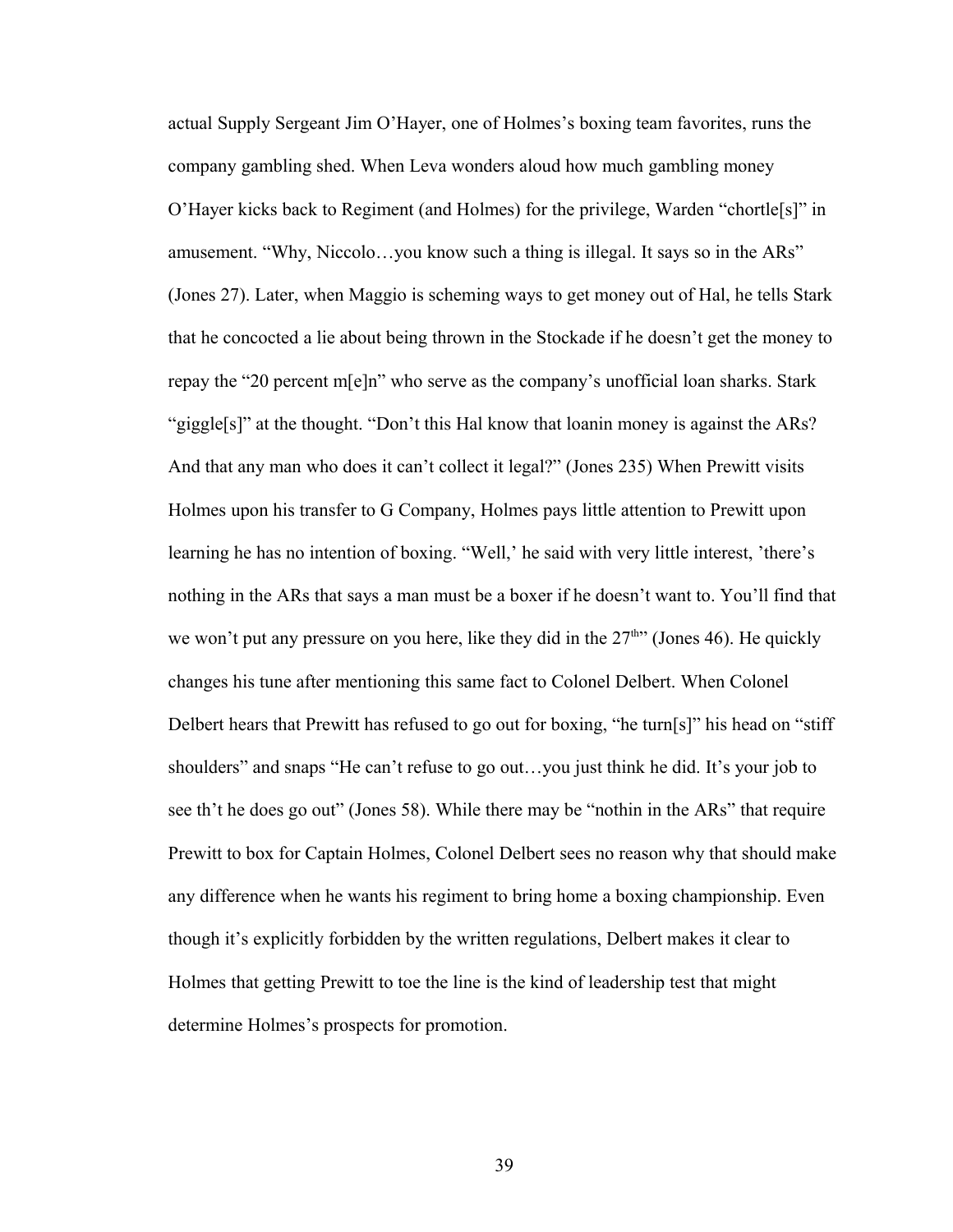Even Prewitt's repeated mantra that "there's nothing in the ARs says a man has got to jockstrap when he doesn't want to" hews closer to wishful thinking than genuine belief. The more Prewitt insists that the regulations will protect him, the more doubt he appears to have that his prediction will come to pass. As his confidence in the ARs erodes, he tests an increasing variety of arguments to try to convince himself of the ARs' apotropaic power. When Prewitt turns down Stark's offer of a safe job in the kitchen and tries to explain his refusal, the conversation turns to "inalienable rights" (Jones  $207$ ).<sup>[22](#page-47-0)</sup> Prewitt argues that "[n]obody believes that anymore" while Stark tries to persuade him that "[they] all believe it. They just don't do it." In this iteration of his argument, Prewitt insists that "every man has certain rights…in life, I mean, not in ideals. And if he don't stand up for his own rights nobody else is going to stand up for them. There's nothing in the Law, or in the ARs, that says I have to go out for fighting in this outfit, see? So its my right not to go out if I don't want….that's my right as a man. To not be kicked around" (Jones 207-8). Despite his bluster, the fact that Prewitt feels the need to cite the Declaration of Independence as 'evidence' that he cannot be forced to box against his wishes demonstrates a clear weakening of his earlier confidence that the ARs were enough protection for his rights in and of themselves.

His confidence in the written regulations slips even further in a later conversation with Chief Choate. After an incidental compliment from the Chief about his toughness, Prewitt launches into a hopeful discourse that he'll be ok "as long as I keep within the ARs, within the Law." Chief Choate is more skeptical, and responds to Prewitt's repeated assertion "I don't see what [Holmes] can do, long as I break no laws" with the cynical reply "don't kid me…you no re-croot" (Jones 262). Prewitt's contention that "I aint never

<span id="page-47-0"></span><sup>&</sup>lt;sup>22</sup> Which Prewitt mistakenly attributes to "the Constitution."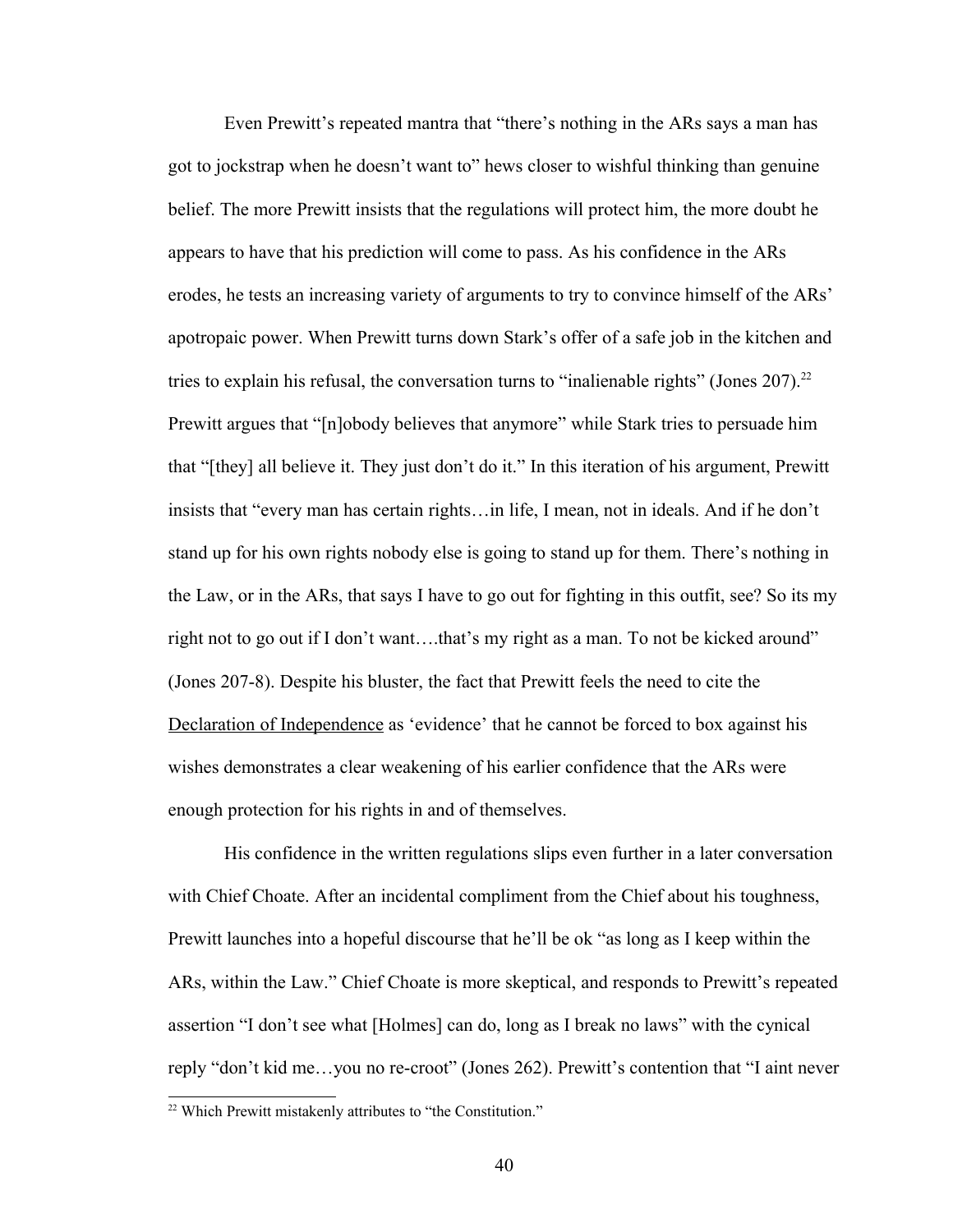refused a order yet, when its official duty. But I don't think they got the right to order me what to do outside of duty hours" draws a scornful but incisive observation from the Chief about life in G Company: "It aint a question of right or wrong, it's a question of fack" (Jones 263). Prewitt may not believe that Dynamite Holmes has "the right" to dictate what he does outside of duty hours, but the "fack" of the matter is that in the Pineapple Army the unofficial rules trump the official Army Regulations whenever those regulations happen to prove inconvenient.

Jones uses the long conversation between Holmes and Brigadier General Sam Slater as an opportunity to examine the unofficial ways of the Army from an officer's perspective, and a cynical officer at that. On the surface the scene might seem a simple piece of exposition that serves to flesh out Dynamite's character a bit, but it reveals a great deal more than that. Eager to earn his majority through brownnosing, political maneuvering, or both, Dynamite plays the role of attentive protégé as General Slater waxes philosophically to his captive audience of junior officers. Dynamite appears to pay no real attention to Slater's ideas, only feigning interest because he suspects the up-andcoming Slater will prove a better ally in his career advancement than the waning Colonel Delbert. But the astute reader will pay more attention to Slater's speech than Dynamite does, as it addresses the now-familiar subject of codes from a far different perspective than Prewitt's or Warden's. Speaking of the tendency of enlisted men and junior officers to both fear their superiors, Slater begins by saying that "in the past…this fear of authority was only the negative side of a positive moral code of 'Honor, Patriotism, and Service.' In the past, men sought to achieve the positives of the code, rather than simply to avoid its negatives." After "choosing his words gingerly, as if worried that they would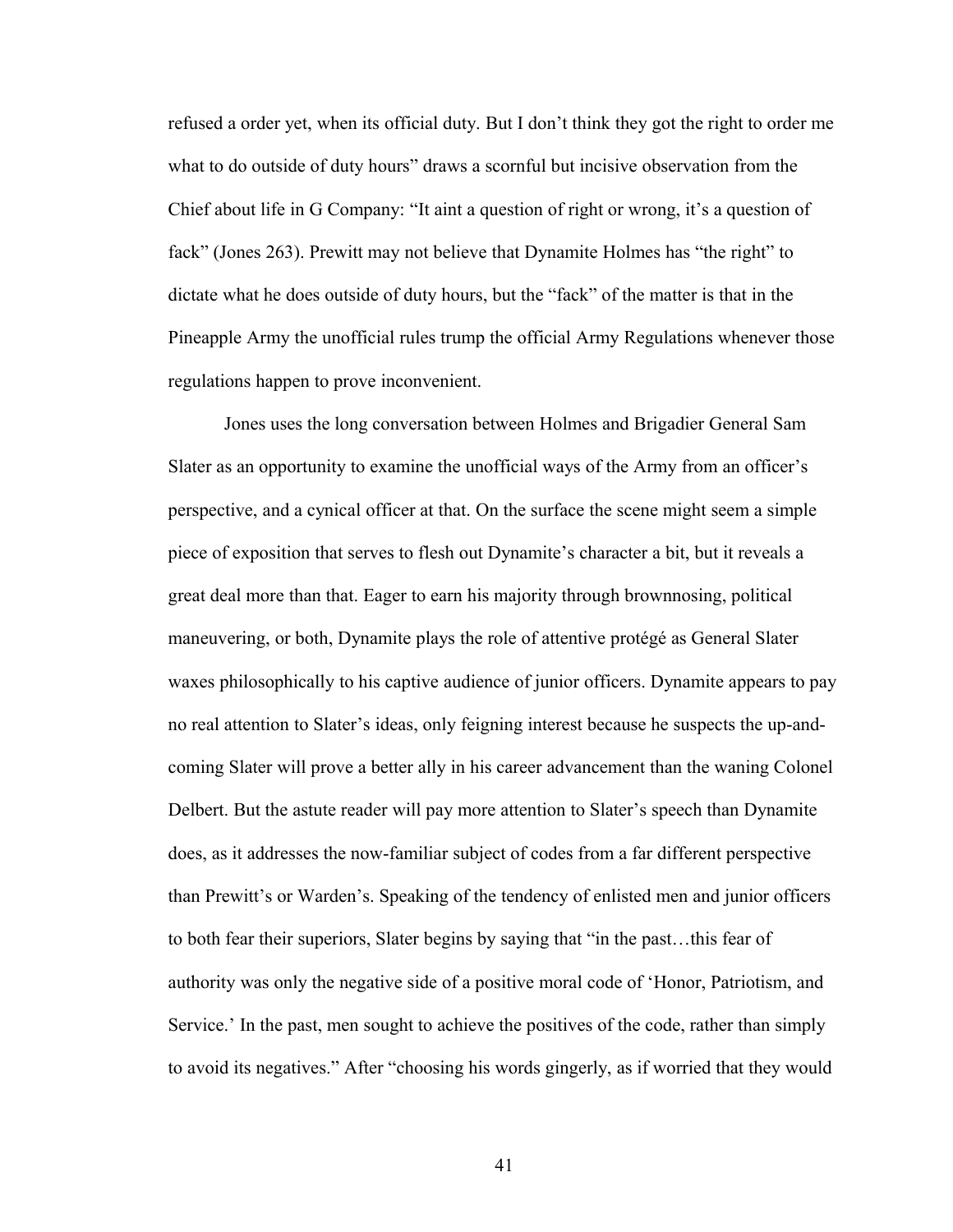not be understood," Slater puts forth his theory that "the advent of materialism and the machine age changed all that…the machine has destroyed the meaning of the old positive code." He reasons that "you cannot make a man voluntarily chain himself to a machine because its 'Honorable.' The man knows better…all that is left, then…is the standardized negative side of the code as expressed in Law." In Slater's view, "you cant make a man believe it is 'Honorable,' so you have no choice but to make him afraid of *not* chaining himself to his machine. You can do it by making him afraid of his friends' disapproval. You can shame him because he is a social drone…but you cant tell him it is 'Honorable' any more. You have to make him afraid" (Jones 337-8).

In only a few paragraphs, Slater's speech shows why enlisted men (like Jones) had good reason to hate and fear the majority of their officers. But while Slater's cynicism achieves its goal of shocking and dismaying the reader at his callousness, it also provides the backdrop against which Jones's best characters will negatively define themselves. Slater contends that the positive code of "Honor, Patriotism, and Service" has become outdated, and only the negative side, fear of authority, remains to compel soldiers to do their duty. But Slater is wrong on both counts. Not only do Jones's most heroic characters, like Prewitt, Warden, and Stark, still adhere to the positive code in highly individualized ways, they are also marked by their defiance of the negative side of Slater's code. Prewitt and Warden in particular show an utter fearlessness in the face of authority. Each is defined to a great degree by a willingness to buck authority if it conflicts with his personal code of honor, regardless of the consequences. Prewitt first refuses to be Second Bugler to an inferior man even if it costs him his billet in the Bugle Corps and his shackjob with Violet Ogure, then refuses to box even if it means he must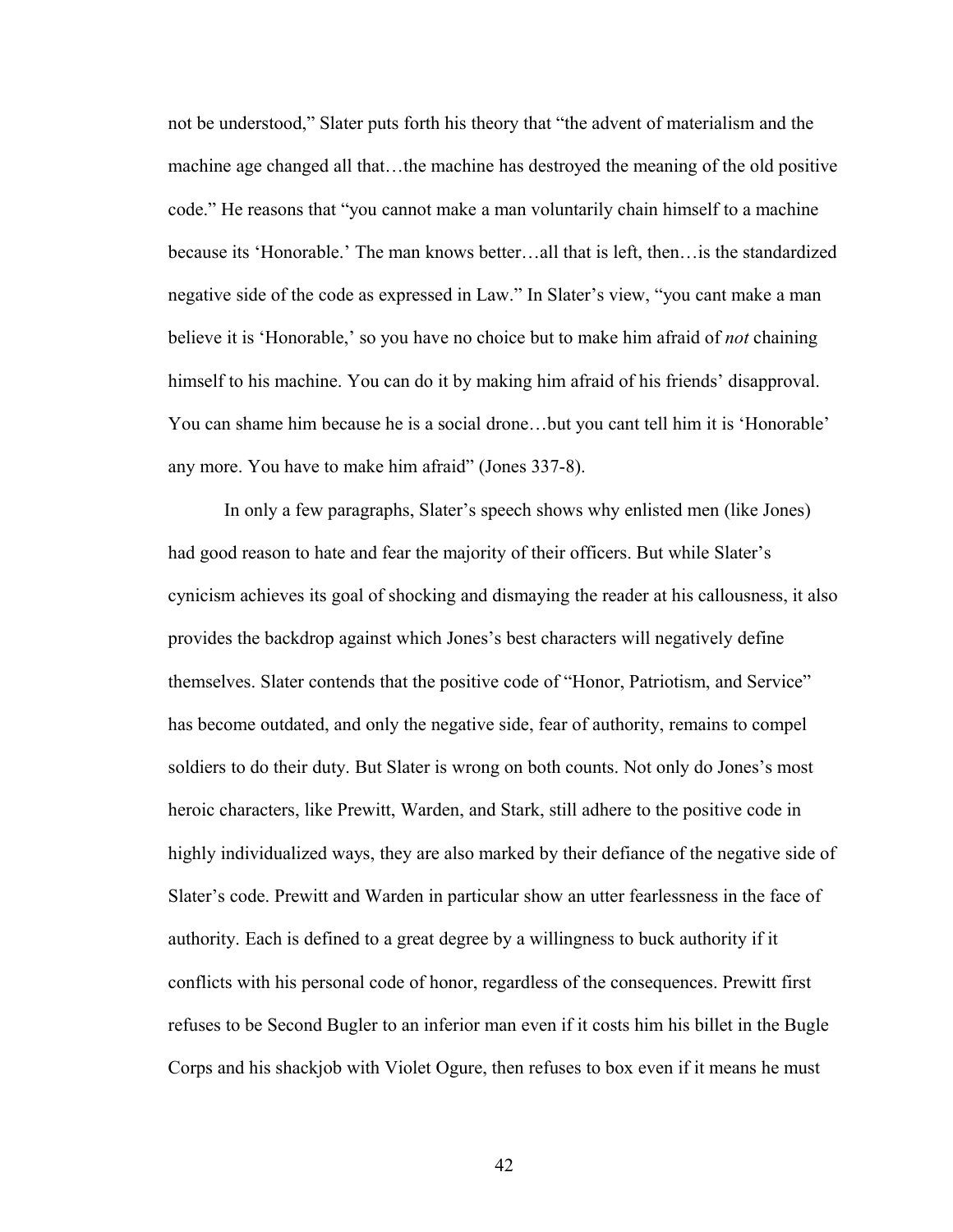endure the Treatment, all because his personal code of honor will not allow him to go along with something he believes to be unfair. Warden's defiance is more successful. He runs G Company his own way while flattering, cajoling, or otherwise manipulating Captain Holmes (and later Lieutenant Ross) into doing whatever he wants while privately viewing them with contempt. Warden even commits the ultimate act of disobedience, cuckolding Captain Holmes with little to no concern that the penalty if his affair is discovered will almost certainly be a long stay in Fort Leavenworth. But even if Warden defies authority more successfully than Prewitt, he is similarly unwilling to bend to authority when it conflicts with his own personal code of honor. For Warden this means tearing up his commission as it would be intolerable to his personal sense of honor to become everything he's ever hated (i.e., an officer), even if doing so will draw the ire of every officer in the battalion and destroy any chance he might have had to marry Karen. Ironically enough, in *The Thin Red Line* Slater will be proven right on one point, the power of public shame to keep men going in combat. Even then, Slater still misses the point as shame can only motivate combat soldiers so long as they retain a sense of honor. Steven Carter says of the protagonist of Jones's later novel *The Merry Month of May* that his "role as an honorable man in a society—indeed, in a world—where honor seemingly has no place or value may not be readily apparent... however, [he] gradually gains readers' respect by the contrast between his behavior and that of almost everyone else" (136). Though he was speaking about one character in particular, Carter's point applies to all of Jones's male protagonists. The highly individual codes of honor that Prewitt, Warden, and Stark follow are noteworthy not only because they serve as a testament to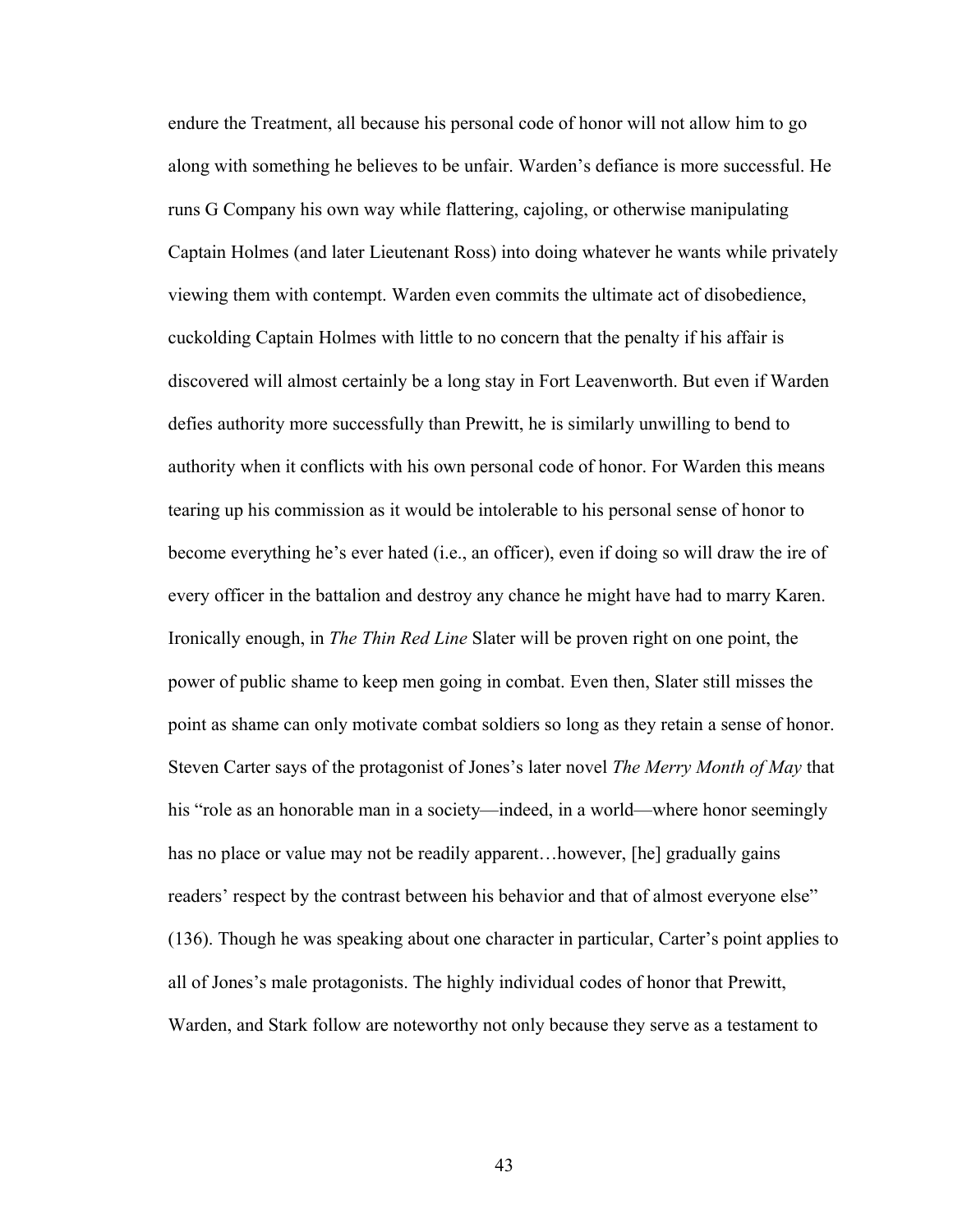each man's high character, but also since the fact that they follow a code of honor at all contrasts sharply with the behavior of so many men around them.<sup>[23](#page-51-0)</sup>

Jones devotes so much attention to Army Regulations for two reasons. In terms of the plot, the battle of wills between Prewitt and Dynamite Holmes is the central focus of the first three quarters of the novel, and the conflict between the official regulations and the unofficial Treatment is a key dramatic issue in that battle. However, in a larger sense Jones spends so much time developing the notion that the ARs are the rule in name only because of the importance that unofficial codes play in guiding his characters' behavior. Prewitt keeps referring to the ARs as "law," and doggedly repeats his assertion "I don't see what [Holmes] can do, long as I break no laws" (Jones 262) in the hope that repeating it enough will make it true. General Slater refers to "law" as the weight of authority, "the negative side of the code" (Jones 337) that he believes exists only to keep enlisted men in line. Both place their faith in the wrong word because in the vocabulary that Jones develops, "law" in the Army means nothing; Jones's Army is run not by laws but by codes, which are not as easy to appeal to because they are not written down in a manual like the ineffectual laws contained in the ARs. Prewitt's conflict with Dynamite over whether or not he will join the boxing team is literally a clash between written and unwritten rules that serves to underscore the importance of the unwritten rules that permeate Army life. The unofficial policy of treating "jockstraps" preferentially as a carrot to encourage the willing participation of the top athletic talent, along with the accompanying stick of The Treatment to discourage dissenters like Prewitt, are certainly examples of what Sam Slater describes as the negative side of the Code. But Jones also

<span id="page-51-0"></span><sup>&</sup>lt;sup>23</sup> This is especially true of officers, who with one exception (Lt. Ross) tend to be generally unscrupulous in *From Here to Eternity*.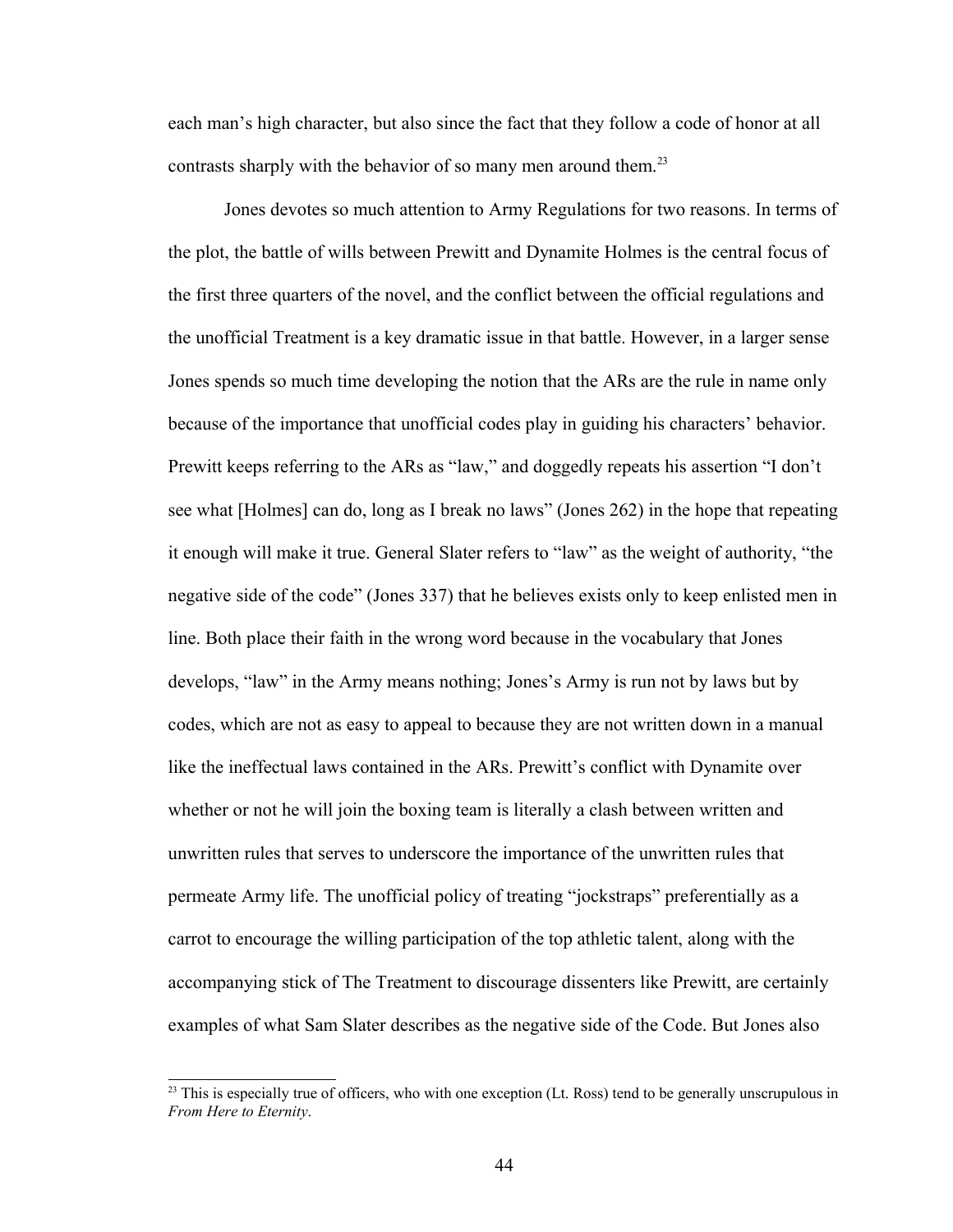sees a number of unofficial codes that are positive, and he portrays these positive codes as the blueprints for achieving self-actualized success in the Army. *From Here to Eternity* makes two things clear. The first is that a soldier cannot place his faith in the written laws contained in the Army Regulations or look to them for justice, so the only way he can succeed in the Army is by learning to navigate its many codes, its 'unwritten laws' that actually govern proper and improper behavior. The second is that rank comes and goes, and both promotions and demotions are rarely an accurate indicator of a soldier's worth. What Jones portrays as true success for a soldier is for him to achieve a self-actualized knowledge of himself that cannot be learned through the ARs, but only through following the unwritten rules of Army life.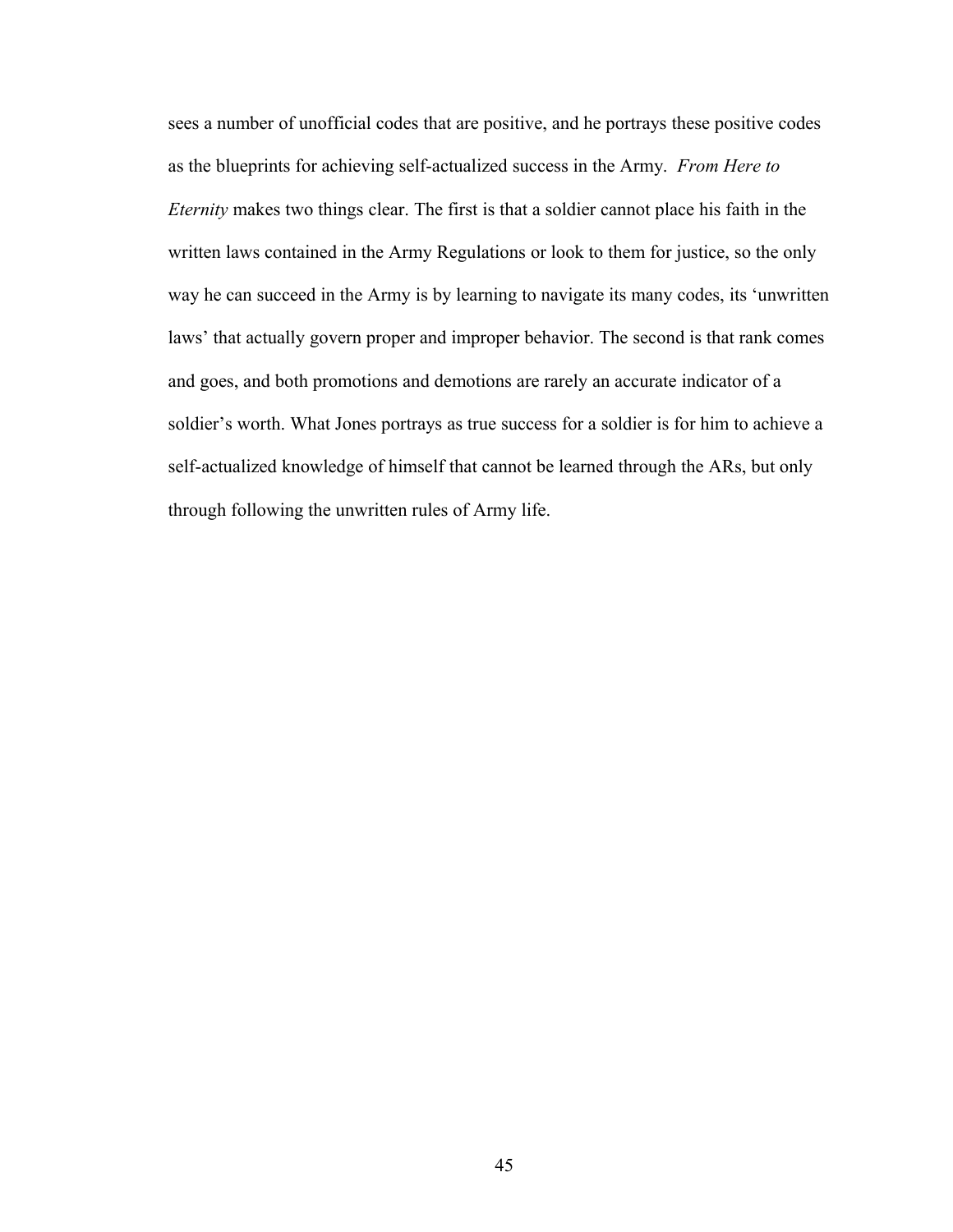## JONES'S HIERARCHY OF EXCELLENCE

One of the most important of these unwritten codes is the idea of finding a place, or a niche, that a soldier can call his own. This is an idea Jones returns to again and again throughout *From Here to Eternity*, and the numerous examples found in the novel combine to form a kind of Jonesian variation of Abraham Maslow's Hierarchy of Needs that is directly applicable to the Army. The lowest position on Maslow's hierarchy is the physiological level. Maslow writes:

> for [the] chronically and extremely hungry man, Utopia can be defined very simply as a place where there is plenty of food. He tends to think that, if only he is guaranteed food for the rest of his life, he will be perfectly happy and will never want anything more…freedom, love, community feeling, respect, philosophy, may all be waved aside as fripperies which are useless since they fail to fill the stomach. (4).

Jones portrays the average private who has enlisted "because [he] could live better on the Inside than [he] could on the Outside" (9) as finding a niche at the lowest level of the Army's Hierarchy of Needs. Perhaps it would be better to distinguish Jones's Hierarchy from Maslow's by calling it a Hierarchy of Wants, since Jones depicts many soldiers (and not just privates, but enlisted men of other ranks) as content to remain at this bottom rung of the ladder. Maslow's hierarchy is based on the idea that "Man is a perpetually wanting animal," thus "the appearance of one need usually rests on the prior satisfaction of another, more" pressing "need" (1). Once man satisfies his most recent need, he cannot help but find something new to desire. According to Maslow, once man's most basic physical requirements are met, "when there is plenty of bread and when his belly is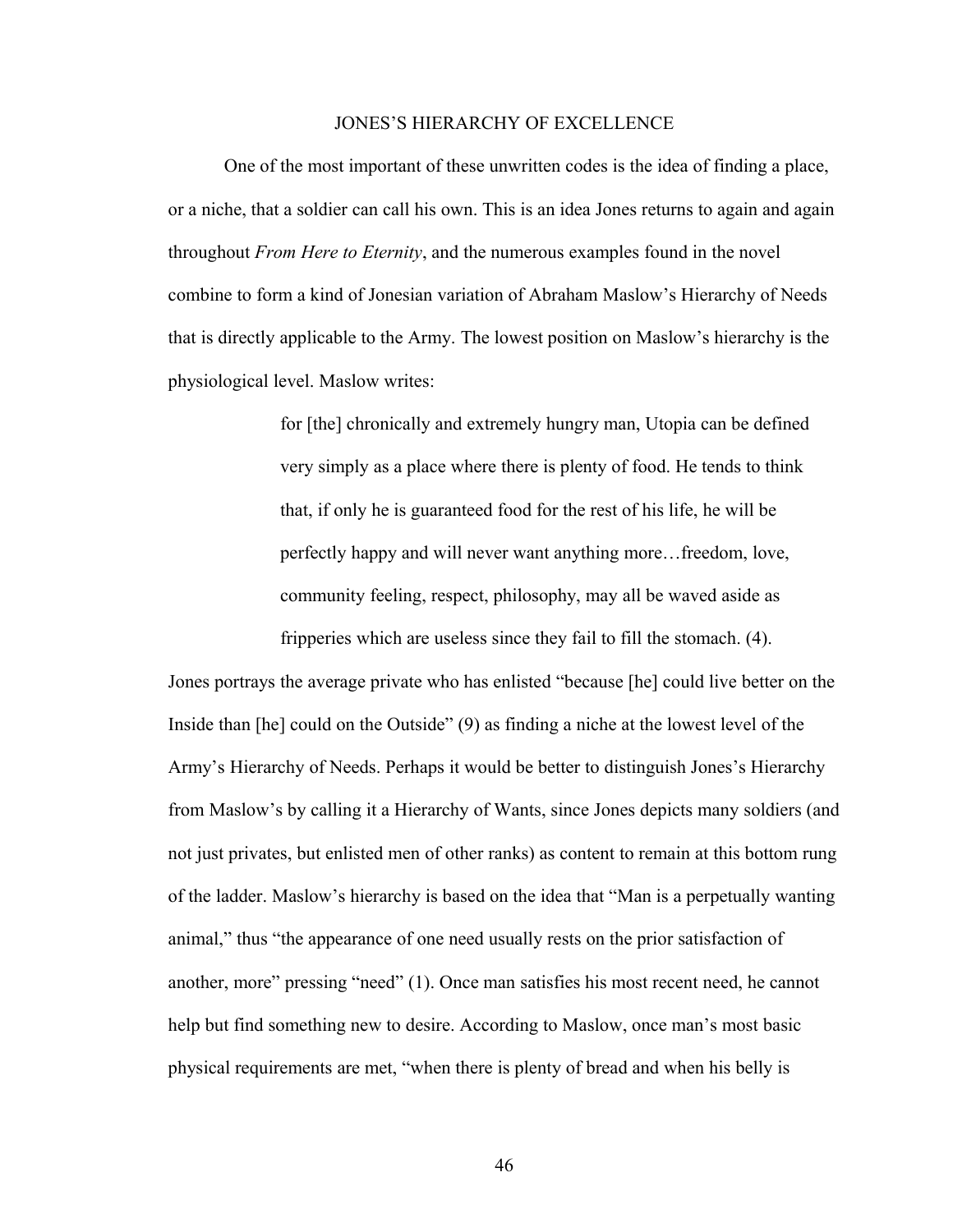chronically filled…at once other (and 'higher') needs emerge and these, rather than physiological hungers, dominate the organism. And when these in turn are satisfied, again new (and still 'higher') needs emerge and so on" (4). Jones's hierarchy does not work in quite the same way. In Jones's hierarchy, the majority of soldiers ascend to a level at which they are satisfied and no new "needs" emerge to drive them forward. Maslow contends that "when there is plenty of bread and when [a man's] belly is chronically filled" new needs will inevitably come forth to dominate his mind. Jones disagrees. The only alternative that many of Jones's privates have to enlisting in the Army is to live life "on the bum," never knowing where their next meal might come from. For soldiers like these, men who enlisted in the Army so they would never have to worry about going hungry, so long as their "bell[ies are] chronically filled" no "other and higher needs emerge" to "dominate" their thoughts. The traditional '3 Hots And A Cot' are enough to keep them happy.

For example, in the opening pages of the novel Jones uses Prewitt's Bugle Corps friend Red as a representative of a number of the enlisted men Jones knew in the pre-Pearl Harbor Army. Red cannot comprehend Prewitt's prideful decision to transfer to straight duty because for him joining the Army was a decision motivated by economics first and pride second. When Prewitt mentions that people "on the Outside…been lucky if they had jobs at all" Red "disgustedly" replies "That's the Depression—why you think I'm in the goddamn army?...Same reason as you are: Because I could live better on the Inside than I could on the Outside. I wasn't ready to starve yet" (Jones 9). In the grander scheme of things, Jones sees this reason for enlistment, common in the pre-Pearl Harbor days, as a noble one. He may not have personally had much in common with the men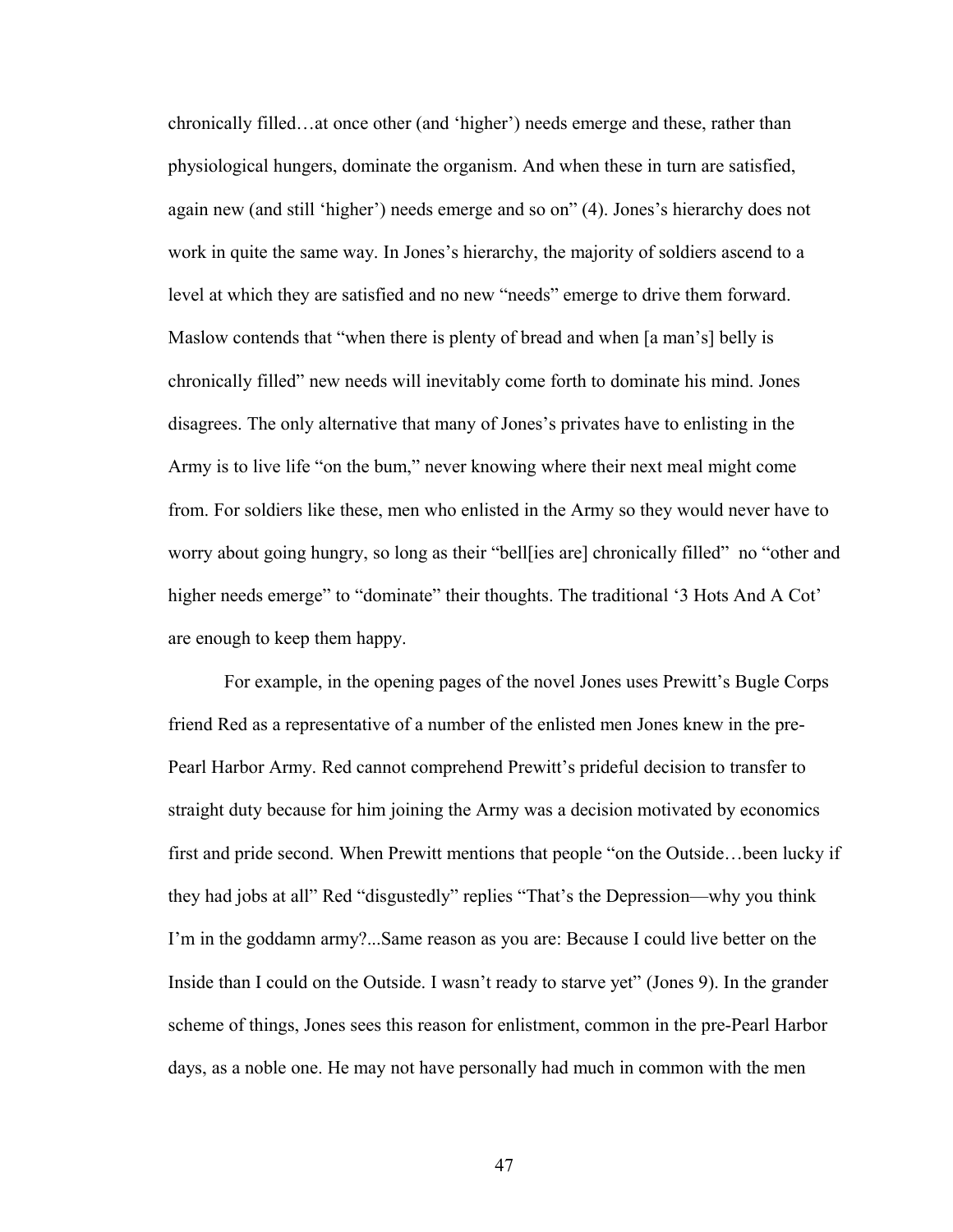around him, but he respected their desire to try to better their circumstances by choosing a soldier's life over one spent "on the bum" or toiling away as a low-level civilian laborer. Compared to a man who made his living riding the rails or performing backbreaking physical labor for low pay, the buck private who had joined "the Profession" so he could ensure his physical needs would be met and put a little money in his pocket earned Jones's respect. But within the narrower scheme of his Hierarchy of Wants, however, Jones considers the kind of men content with room, board, and the \$21 a month Private's salary as fulfilling the lowest niche in the Army, a niche that satisfies a soldier's basic physiological needs without giving him the drive to ascend any higher.

The next two levels up in Maslow's hierarchy are security and belonging, which correspond to the niche that the mid-level career enlisted men find in Jones's hierarchy. These are "Thirty Year Men" mostly, who have found a place in the Army and committed to it as a career, but are content with settling into a kind of Army middle class status. Chief Choate serves as a prime example of this level. Unlike most of the Non-Commissioned Officers under Dynamite Holmes's command, Choate is both competent and sympathetic. He is also an excellent athlete who "jockstrapped the whole year round," excelling at football and basketball while "playing, some said, the best first base in the Army" (Jones 72). The only sport Choate chooses not to participate in is boxing, "and if he had consented to fight for Holmes he would have been a Staff Sergeant in two weeks." The other men are mystified as to why Choate does not choose to either go out for boxing or "transfer to some other company where he could better himself," but "instead of bettering himself, he stayed in G Company, a perennial Corporal, and drank himself into a stupor every night in Choy's on beer" (Jones 72-3). With only the tiniest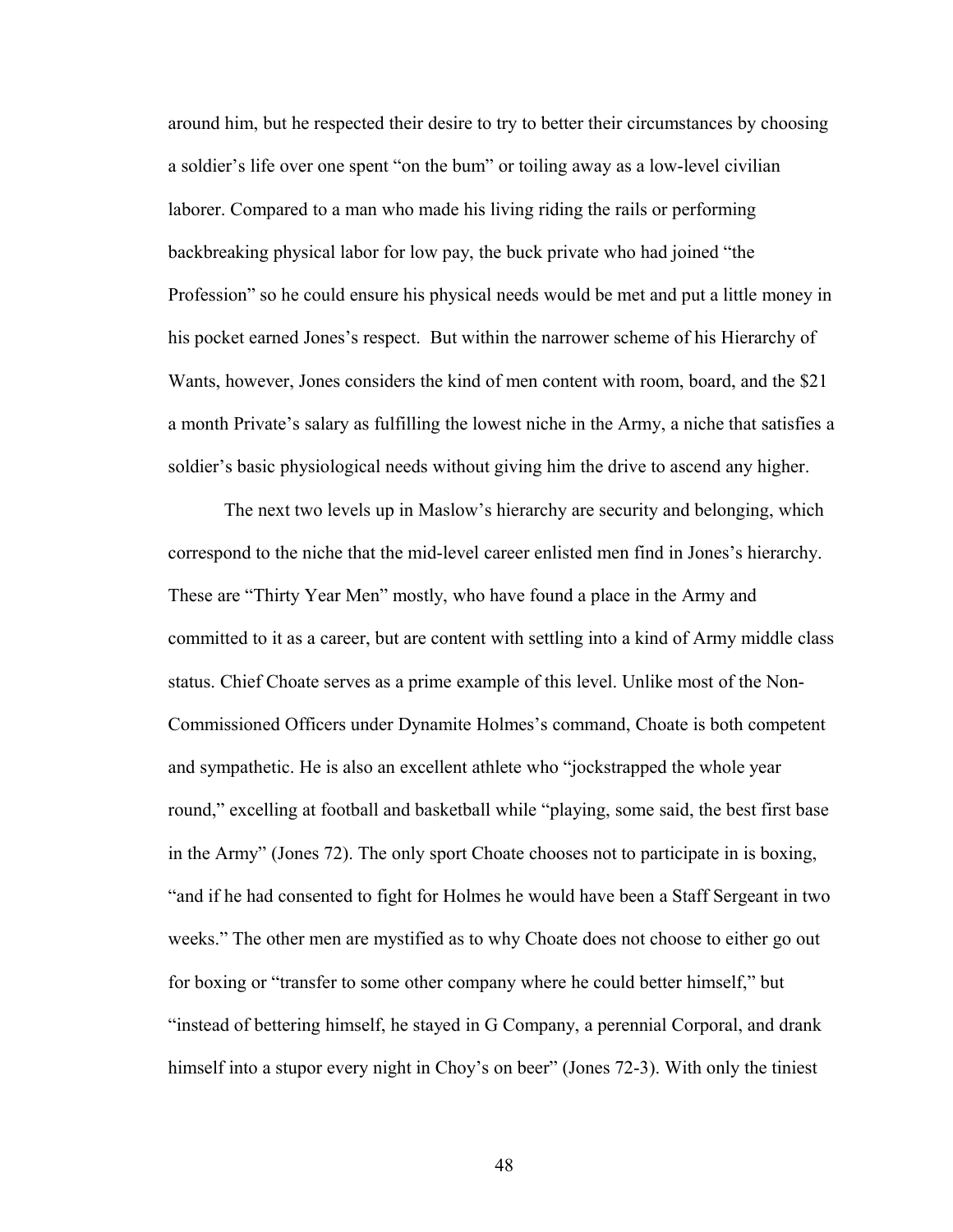bit of effort he could easily secure a higher position for himself, but Choate is comfortable in the niche he has managed to carve out for himself in Dynamite's G Company. Though he may be a Corporal instead of a Staff Sergeant, Choate is content with his position. He has all the beer he can drink and "had never pulled a single day's fatigue in his four years in the Company" (Jones 72) and that's good enough for him. Jones portrays Choate positively, especially in comparison with most of G Company's NCOs, but does not include him among the ranks of the exceptional soldiers like Prewitt, Warden, or Stark. Although Lt. Ross recognizes Choate's competence and promotes him following Dynamite's departure, Choate's complacency keeps him from reaching the highest rung of Jones's hierarchy. The highest level of Jones's hierarchy corresponds to Maslow's level of esteem, and requires a characteristic that a "perennial Corporal" like Choate simply does not possess: an innate drive to excel.

At the highest level of Jones's hierarchy are the soldiers who are driven to excel in one particular area, what Jones refers to as a "calling" (23) and Maslow as "the need for self-actualization" (8). Maslow defines self-actualization as "the individual doing… what he is fitted for…it refers to the desire for self-fulfillment, namely, to the tendency for him to become actualized in what he is potentially. This tendency might be phrased as the desire to become more and more what one is, to become everything that one is capable of becoming." He explains further that "a musician must make music, an artist must paint, a poet must write, if he is to be ultimately happy. What a man *can* be, he *must* be. This need we may call self-actualization" (8). While Jones does place a high premium on self-actualization, his conception of the term differs somewhat from Maslow's. In Jones's conception, a calling is an end in and of itself. There is both a spiritual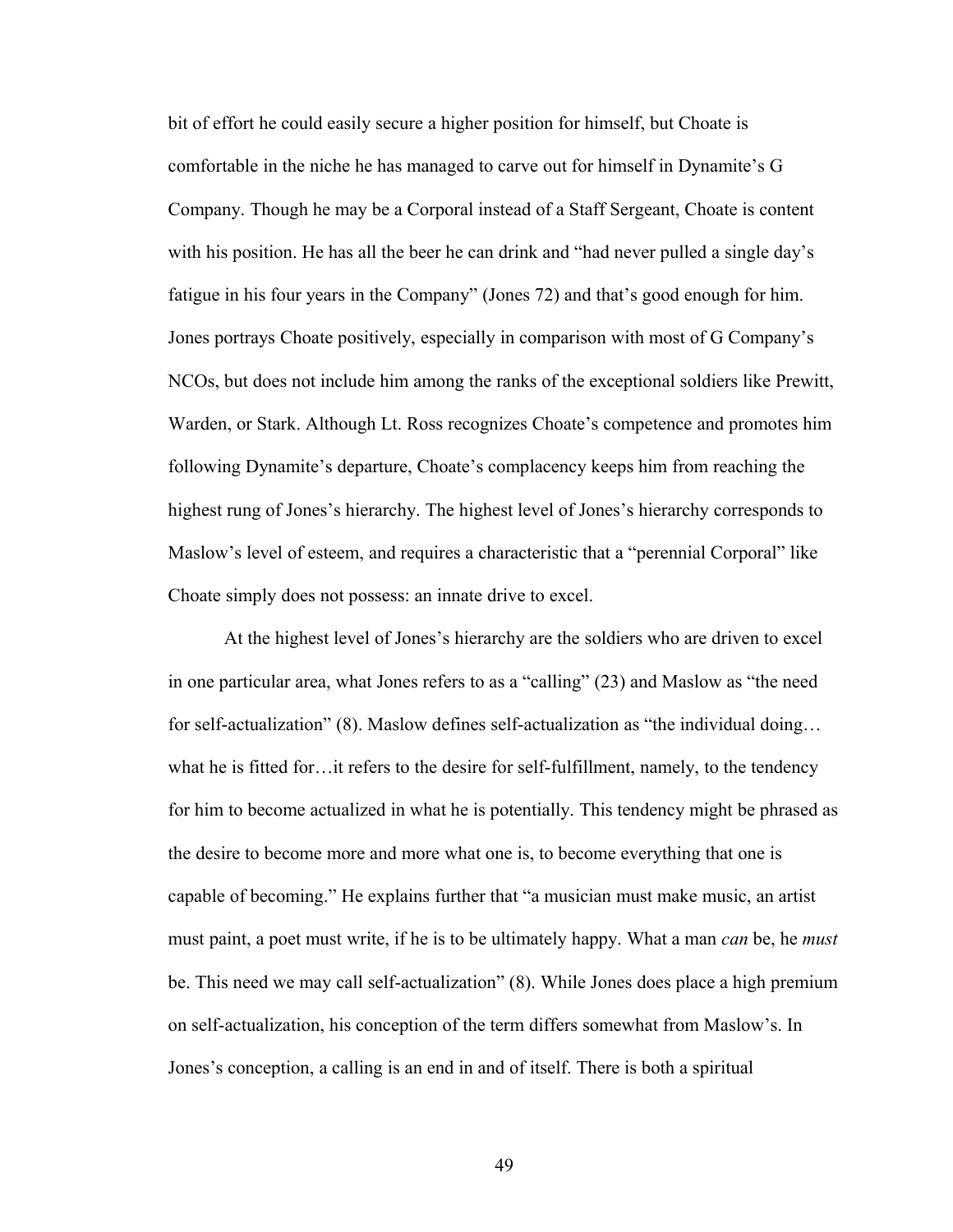component to a soldier's calling and a sense of self-definition that goes beyond the mere realization of his potential. A soldier who has a calling does not pursue it for the many benefits (more money, more power, excusal from unpleasant fatigue duties, etc.) that come with increased rank. He pursues it because he has no other choice but to pursue it, because once he has found his calling he recognizes that it is his destiny and that succeeding in it is the only thing that will make him happy. When a soldier hears his calling it becomes synonymous with his identity, it becomes the way he defines himself. From the moment he hears it he is no longer just a soldier but a bugler, or a mess sergeant, or a boxer. The soldier with a calling is the only soldier who has a chance to achieve self-actualization in the Maslovian sense of "becom[ing] everything that one is capable of becoming."[24](#page-57-0) But it is also more than that. If Maslow says "what a man *can* be, he *must* be" then in Jones's conception of self-actualization, what a man *must* be, he *must* be. Maslow admits that

> the clear emergence of [the need for self-actualization] rests upon prior satisfaction of the physiological, safety, love, and esteem needs. We shall call people who are satisfied in these needs, basically satisfied people, and it is from these that we may expect the fullest (and healthiest) creativeness. Since, in our society, basically satisfied people are the exception, we do not know much about self-actualization, either experimentally or clinically. (8)

Jones's schema aligns with Maslow's in the sense that Jones depicts only a small percentage of soldiers who reach (or even pursue) the self-actualization stage of

<span id="page-57-0"></span><sup>&</sup>lt;sup>24</sup> While I won't speculate on the advertising company's familiarity with Maslow, I will point out that the Army's longtime "Be All That You Can Be" recruiting campaign aligns very closely with this concept.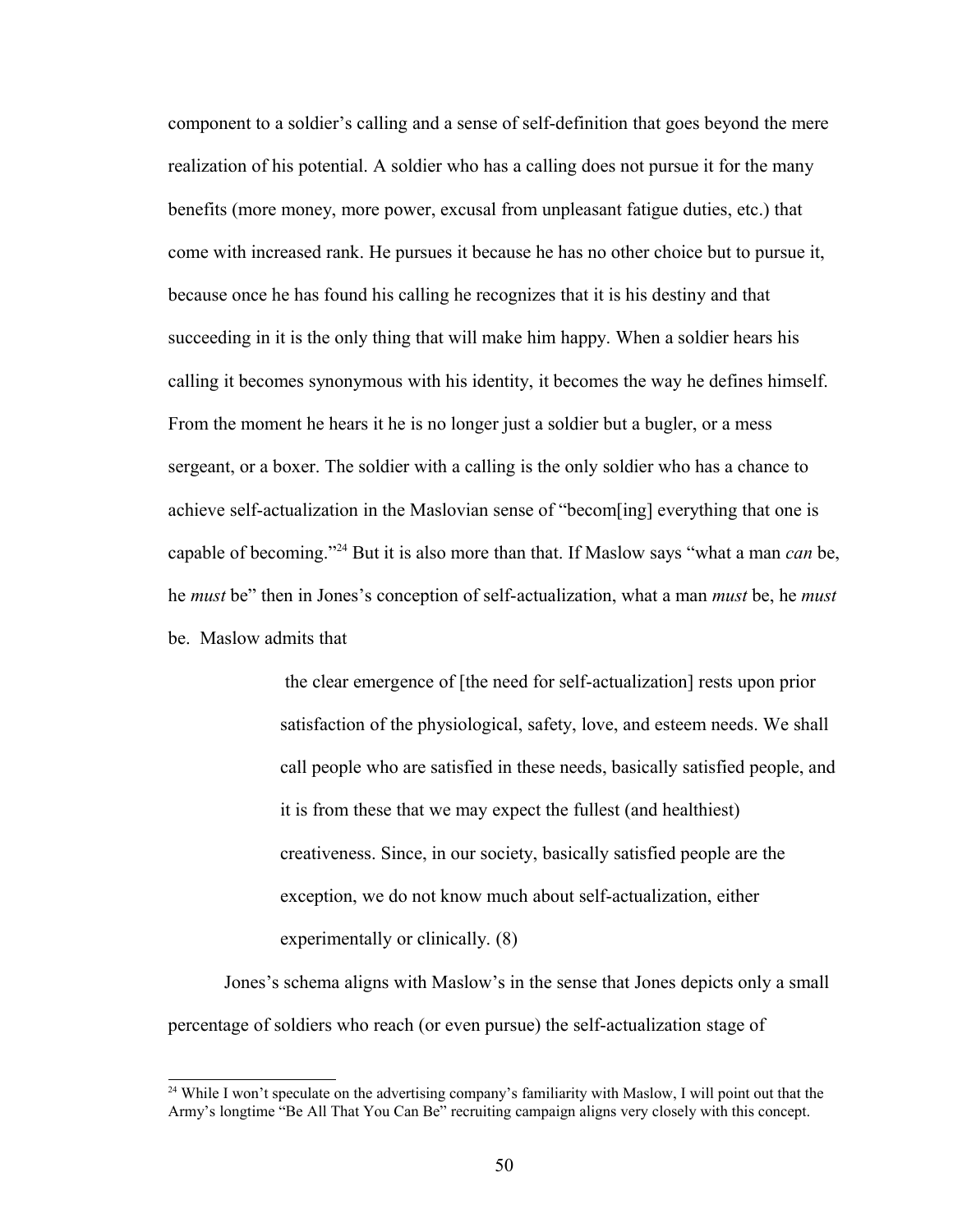development, but it departs from Maslow's terminology, particularly in how each treats the concept of satisfaction. Maslow identifies "basically satisfied people" as those most likely to achieve self-actualization, while arguing that they are a societal "exception" because the majority of people are not able to satisfy their "physiological, safety, love, and esteem needs." Put more simply, since Maslow sees man as a "perpetually wanting animal" he considers the bulk of humanity to be 'basically unsatisfied people.' In his conception of the term, the number of needs that would have to be fulfilled to "basically satisf[y]" the average human is so great as to make true satisfaction a rarely found quality. Jones, on the other hand, portrays the majority of soldiers as being "basically satisfied people," because in his view their physiological and safety needs are met by the Army. Where Maslow sees satisfaction as a rare quality, Jones sees it as a common one. Under Maslow's conception, once a person's physiological and safety needs are met he cannot help but develop new needs based on love and esteem. Jones does not devote enough attention to the average enlistee to provide much evidence regarding his love and esteem needs. It would not be too great a leap of faith to suggest that simply being a part of the Army and being a soldier is enough to satisfy these soldiers' love and esteem needs. It is also possible that he does not think every soldier has needs for love and esteem, or is simply uninterested in exploring those needs in secondary characters. Though Jones does not make it clear whether most enlisted men satisfy their esteem needs through membership in the  $Army^{25}$  $Army^{25}$  $Army^{25}$  or do not rise above the level of physiological security, he does depict the vast majority of soldiers as choosing not to pursue higher needs or focus on any kind of spiritual development. The majority of Jones's soldiers are "basically satisfied" in a different way than Maslow uses the term. They are satisfied with

<span id="page-58-0"></span><sup>&</sup>lt;sup>25</sup> Either through the pride they feel as soldiers or the camaraderie they find with their peers.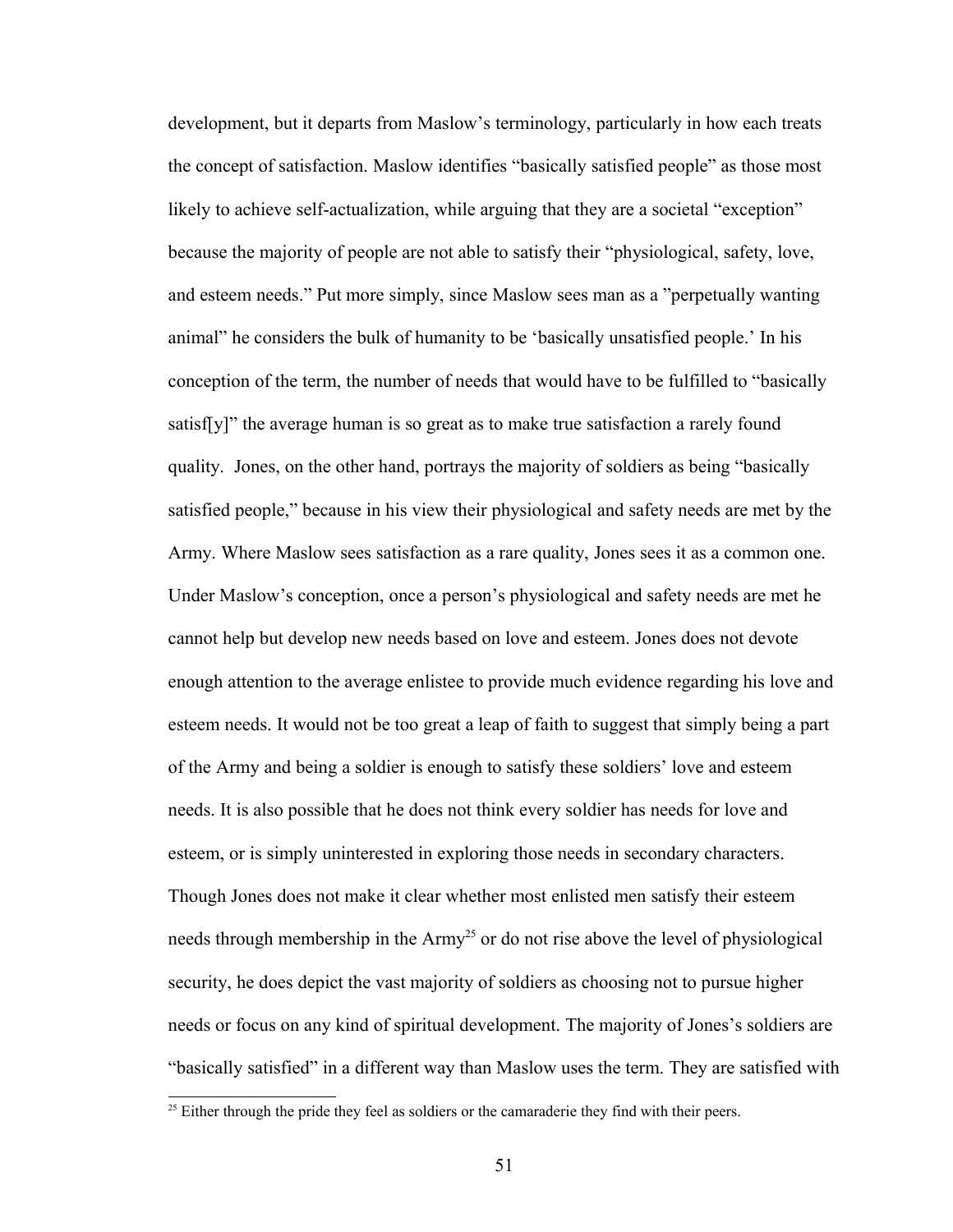their lives as privates and have no desire to change those lives in any way, which includes spiritually. It is only the small minority of Jones's soldiers who feel compelled to follow a course towards self-actualization. Though Maslow sees satisfaction as a necessary component in the self-actualization process, in Jones's conception a soldier would only be motivated enough to pursue self-actualization if he was 'basically unsatisfied' with his station in life. Where Jones and Maslow agree is in their characterization of selfactualization as a relative rarity; Jones chooses to focus on self-actualized soldiers precisely because they are an "exception" to the general rule, but his terminology and reasoning differs from Maslow's. What Maslow calls "basically satisfied people," we might choose to call 'exceptional soldiers,' and these are the soldiers that Jones is most interested in.

In *From Here to Eternity* we can find four such soldiers, as well as a few others who had the potential to become exceptional soldiers but happen to fall short. They are the two protagonists, Prewitt and Warden, and Stark and Malloy (who really exists in a category of his own). In many ways Jones sets Stark forward as the textbook example of the exceptional soldier, because of the four he is the most comfortable in his niche and as a result struggles less with his calling than the other three. It is probably worth noting that when examining Stark from a writer's technical perspective, it is understandable why Jones would see the need to include a success model for Prewitt that was on par with yet different from Warden, because the early plot demands that Prewitt and Warden stay in conflict. Just when Prewitt is assigned more undesirable duty as a K.P., in steps the selfassured and sympathetic Mess Sergeant Stark to provide Prewitt with the model of a successful career N.C.O. who earned his stripes not by being excellent in a boxing ring,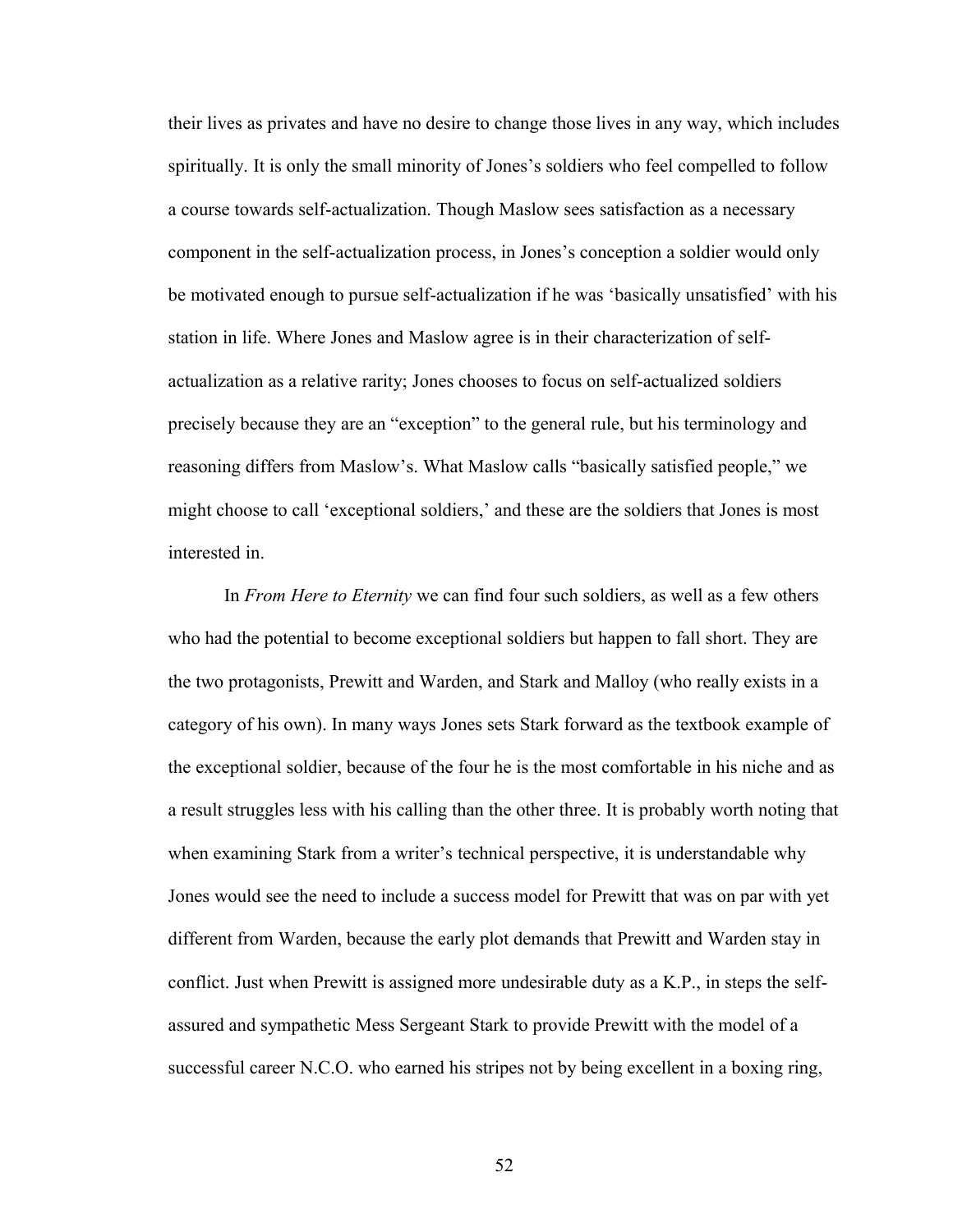but by being excellent at his job. In a private moment with Prewitt, Stark provides an effective definition for the highest niche sought by all soldiers who hear a calling and found by the most exceptional ones: "we livin in a world thats blowin itself to hell, as fast as five hundred million people can arrange it. In a world like that, theres ony one thing a man can do; and that's to find something that's his…really his and will never let him down, and then work hard at it and for it and it will pay him back" (Jones 209). As a selfaware man, Stark knows "with me its my kitchen" (Jones 209), but he sees no limit to the possibilities that a calling can take. For Prewitt, it's bugling, for Warden, it's running a company as a First Sergeant. For Malloy, it's advancing the knowledge of the other misfits in the stockade. But Stark's running of the kitchen provides perhaps the most straight-forward example in the novel of a soldier who has found a successful niche in the Army by following his calling.

When he transfers into G Company, Stark makes it clear to Warden that "there's just one thing" (Jones 170) he requires in order to accept the takeover of the Mess Hall as its new sergeant. "If I take your kitchen, I run it my way…there'll be no back-seat drivin from the Orderly Room if I take your kitchen. Otherwise no soup." He finds Warden's counter-offer that if "you run it right…its your baby" unacceptable, and reiterates that "that aint what I said…I said its all my baby. Right *or* wrong. And the Office keeps its nose out. Or else I don't want any part of it" (Jones 170-1). Stark later explains to Prewitt that the Mess Hall must be "really his" or else it isn't a true niche, and this notion of control cuts to the heart of why Jones places the soldiers driven to excel at the top of his hierarchy. Control is a commodity that exists at a high premium in the Army; every soldier under the rank of five-star general possesses less of it than he would like. Control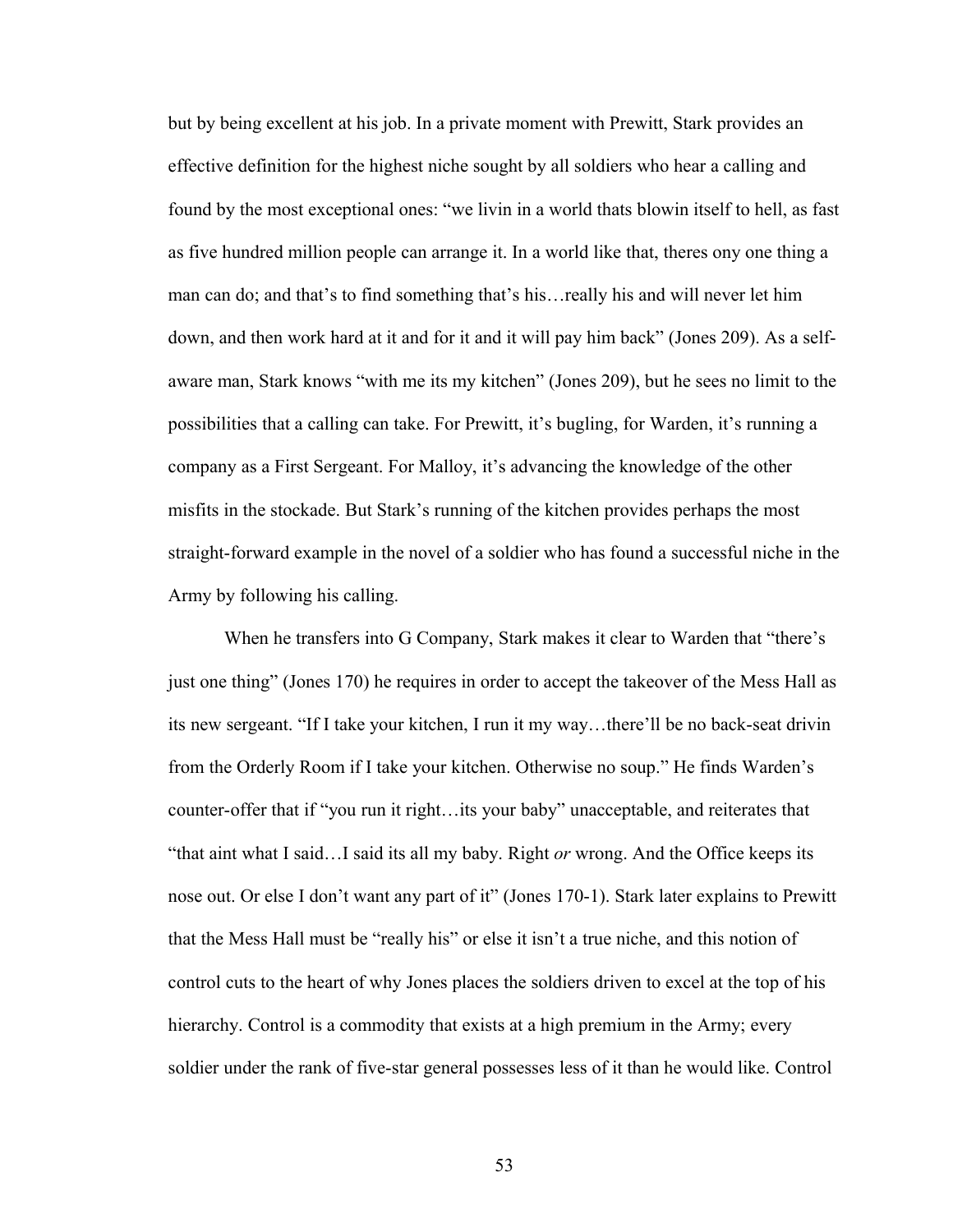is especially rare for enlisted men, who are toward the bottom of a very tall hierarchical totem pole. The Command Sergeant Major of the Army, the highest-ranking enlisted man in the service, must still salute the most wet-behind-the-ears Second Lieutenant fresh from R.O.T.C. training and follow that shavetail's orders as if they were the word of God.<sup>[26](#page-61-0)</sup> Any control an enlisted man can exert is a precious thing, and in Jones's conception of the Army, excellence is the only sure path towards control. To be excellent at something, to be the best at one thing, allows a soldier to carve out an area in his life in which he has total control. That fiefdom might be as small as a Company Mess Hall, or a Company Orderly Room, or the general acknowledgement that one is the best bugler in the battalion, but its worth is not measured in size. When Stark seizes control of the kitchen, it does not take long before he pursues its improvement with a zeal that could be found only in a soldier who has found his truest calling. Jones describes the change from Preem's mediocre stewardship to Stark's way of doing things as follows:

> Stark loved his kitchen, it was already 'his,' with the single-mindedness women have been taught to dream of and expect, demand, and decry when attached to anything but love. Stark drove himself as hard or harder than he drove the cooks and the KPs. The dormant Company Fund was brought into the light, and Stark bought new silverware, he recommended the purchase of newer better equipment. There were even fresh flowers on the tables now and then, a unique experience in G Company. Sloppiness in eating was no longer allowed, and Stark enforced this new rule like a tyrant. A man who slopped catsup over his plate onto the oilcloth would

<span id="page-61-0"></span><sup>&</sup>lt;sup>26</sup> In theory, at least. In practice, the Command Sergeant Major of the Army may not follow a shavetail's orders with that degree of enthusiasm, though he is required to follow them.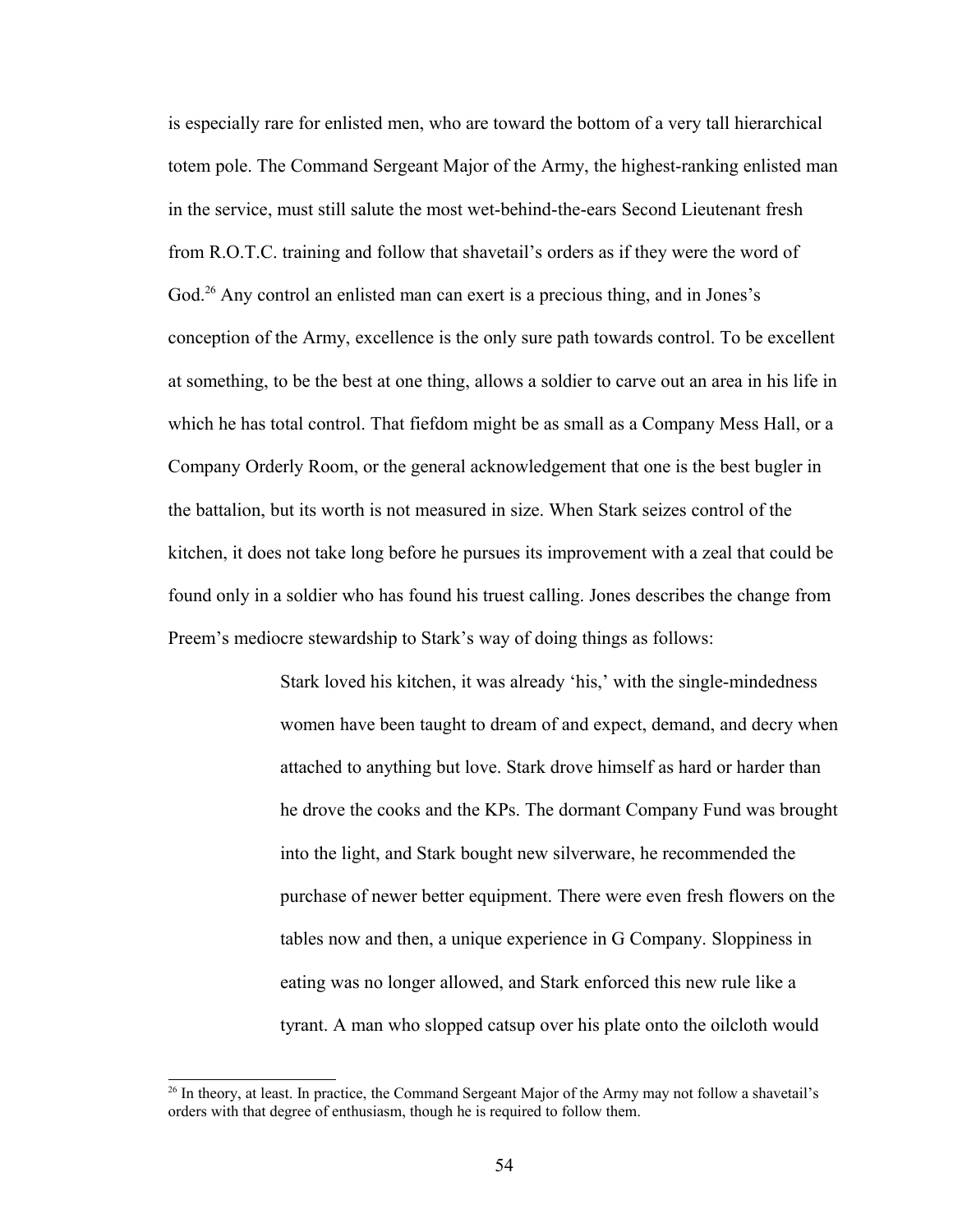suddenly find himself outside the door in the middle of a meal. The KPs lived a life of hell on earth, yet the reflective eyes in Stark's sad sneering laughing face were always soft and no KP could force himself to hate him. They saw him working just as hard as they did, and they chortled at the way he rode the cooks. (Jones 177)

Unlike Preem, who had no true calling to work in the kitchen, Stark makes the most of his newfound power. The kitchen is a niche that Stark can control, a place in which he can pursue excellence, and knowing the precious value of such a place Stark does exactly that. Besides control, one of the other benefits reaped by exceptional soldiers is a sense of pride in their accomplishments that Jones's lesser soldiers often lack. Stark takes pride in the running of every aspect of his domain, and consistently refuses to allow anything that does not measure up to his standards. When the lazy cook Willard tries to slip through improperly scrambled eggs, Stark orders him to throw the batch out and is irritated when Willard suggests that there won't be time to cook up another. Stark's reply to such indifference is firm. "I said throw it out. If we have to hold chow, we'll hold it. But we wont feed these men slop. Will We" (Jones 186). Later, when G Company goes on maneuvers, Stark leaves a standing order that there always be hot coffee and a cook to make hot sandwiches for men going on guard because he knows that they are "as different to the belly from the cold Spam and cheese on untoasted bread of normal mess sergeants, as hot coffee was from cold." He had even "insisted" that the cooks provide waxed paper to wrap the sandwiches in, "which normal mess sergeants never furnished" (Jones 436). The regular cooks resent Stark's orders because they are inconvenient and require more work, but their complacency serves as a strong indicator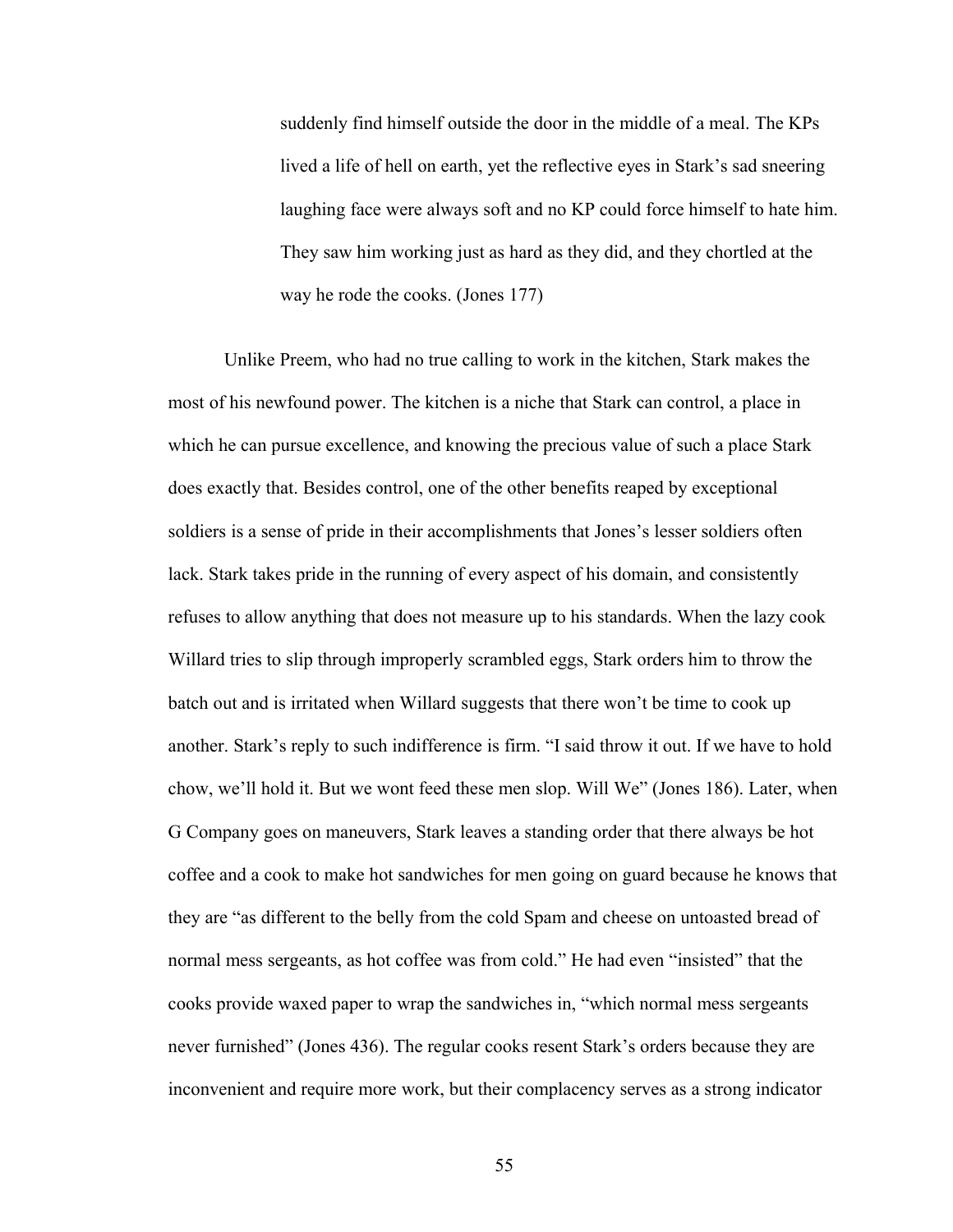of why they will never be as good as Stark. When one complains a little too loudly about Prewitt asking for sandwiches for himself and Slade,<sup>[27](#page-63-0)</sup> an Air Corps man that he had met while on post, he draws the ire of a drunken Stark. Stark "thickly" yells at the nowobsequious cook that "as long as I run this goddam Mess…there will be sandwiches and coffee for night guards, any time they want it." When the cook tries to argue that Prewitt wasn't on guard but "just wanderin around, when [he] ought to be asleep" and Slade "ain't even from the Company" (Jones 447) Stark drives him off and fixes the sandwiches himself, muttering "you men want sandwiches, you get sandwiches. Men got to eat" as a drunken refrain. Stark's behavior unnerves the inexperienced Slade, whose conversation with Prewitt following the sandwich incident reveals a great deal about the source of Prewitt's admiration for Stark. While eating his sandwich, Prewitt asks Slade "What you think of our mess sergeant?...I told you he was a good man." Slade "cautiously" replies that "[Stark] wasn't quite what I expected." Prewitt then admiringly observes that Stark "runs that kitchen like a dictator" and Slade notes that "he didn't seem very happy." Prewitt's seemingly-curious response is "Happy?...he's the happiest man I know" (Jones 449). What Slade is too green to understand is that to an exceptional soldier like Prewitt, saying that Stark runs the Mess "like a dictator" is not a critique but a compliment. As his chosen niche, the Mess is a reflection of Stark himself. If it provides cold sandwiches to hungry soldiers who are awake late at night it would mean Stark was a less-than-excellent Mess Sergeant. But it is precisely because he is an excellent Mess Sergeant that Stark must "run his kitchen like a dictator," micromanaging seemingly

<span id="page-63-0"></span><sup>&</sup>lt;sup>27</sup> The Air Corps man that Prewitt and Maggio meet is a rare bit of autobiography that Jones slips into *From Here to Eternity*. Most of the characters in *From Here to Eternity* are based on other soldiers Jones knew or met during his time in the Army. The Air Corps man envious of the Infantry's romantic air and curious about transferring is the one character who bears a strong resemblance to Jones. In what is undoubtedly a tip of the hat to this fact, "Slade" is a name that Jones uses for the protagonist in several autobiographical short stories included in *The Ice Cream Headache*.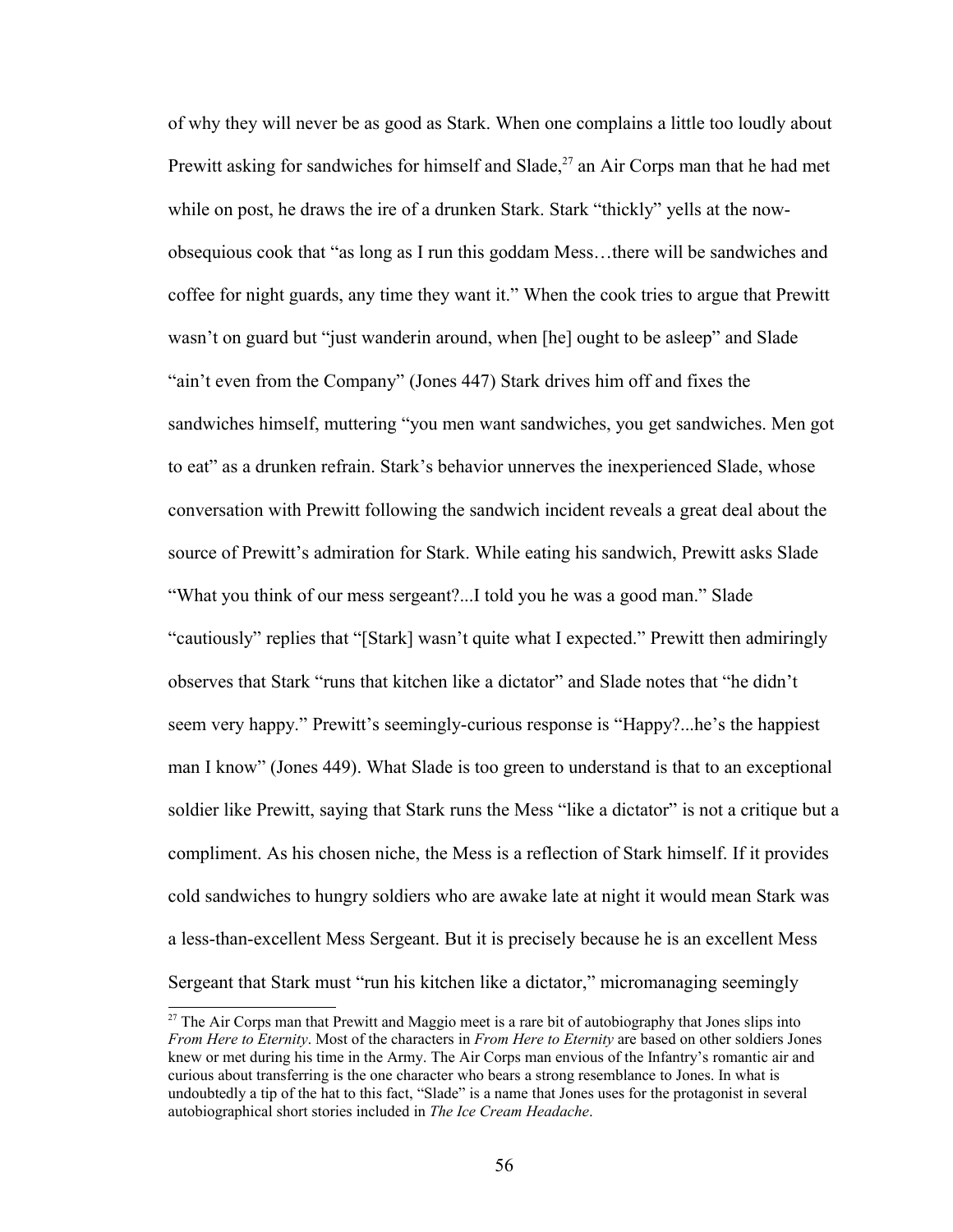insignificant details so that no soldier will ever have reason to say that Maylon Stark's Mess Hall wasn't the best Mess Hall he ever ate at. To Slade, Stark drunkenly berating his cooks may seem excessive. But to Prewitt, it is a sign of Stark's excellence that even in the middle of a late night drinking binge, Stark cares enough about his Mess Hall to brook no chickenshit<sup>[28](#page-64-0)</sup> from cooks and to prepare some sandwiches himself if that's what is needed to ensure the quality of his Mess Hall's product.

Stark's willingness to roll up his sleeves and get his hands dirty is also seen earlier, in Prewitt's KP scene. That incident fails the same formula as the sandwich incident. When Fatstuff Willard deliberately uses more pans to cook than he needed so that Prewitt would have more to wash, Stark reprimands him and calls him "a fat cook… who cant cook. Because he's too busy makin sure the KPs respect his rank...[so] get your ass back there and cook, and quit using so goddam many pans." He then offers to help Prewitt wash the pans, and comments with a "lopsided" smile that "this'll kill Willard... the Mess Sergeant helping a KP do pots and pans. Back home, when we use to divide our kitchen work up into White and Colored work[,] pots and pans was Colored work" (Jones 190-1). Stark's racist language aside,<sup>[29](#page-64-1)</sup> his willingness to take on any kind of work in his kitchen, even "Colored work" like cleaning pots and pans is a sign of his outstanding personal character. Like all of Jones's exceptional soldiers, Stark is not driven to excel by the prospect of rank and he does not use it as an excuse to avoid unpleasant duties. By

<span id="page-64-0"></span><sup>28</sup> In his book *Wartime*, Paul Fussell provides the most comprehensive definition of *chickenshit* on record. According to Fussell, "Chickenshit refers rather to behavior that makes military life worse than it need be: petty harassment of the weak by the strong; open scrimmage for power and authority and prestige; sadism thinly disguised as necessary discipline; a constant 'paying off of old scores'; and insistence on the letter rather than the spirit of the ordinances. Chickenshit is so called—instead of horse or bull- or elephant shit because it is small- minded and ignoble and takes the trivial seriously. Chickenshit can be recognized instantly because it never has anything to do with winning the war" (80).

<span id="page-64-1"></span><sup>&</sup>lt;sup>29</sup> When considering Stark's character it is worth keeping in mind that for all his admirable qualities, Jones deliberately characterizes Stark as a cheerfully unabashed racist to emphasize Stark's Southern roots and perhaps to make an otherwise-likeable character a bit less idealized. Jones would later do the same thing with Witt, the second incarnation of the Prewitt character type, in *The Thin Red Line*.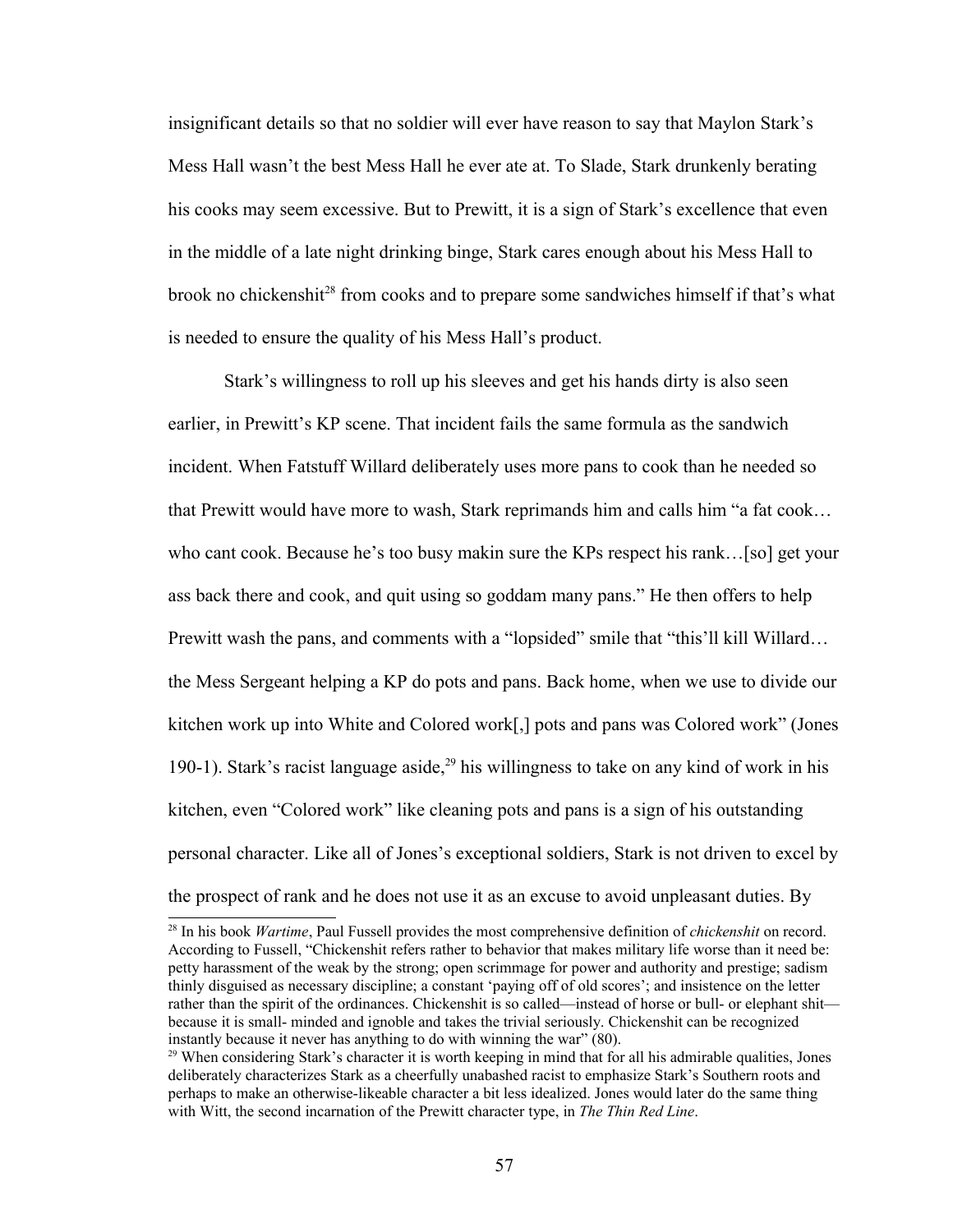contrast, cooks like Willard seek to acquire a small amount of rank for the express purpose of hiding behind it. When Willard sneers "I'm sure glad I don't have to pull KP no more" at Prewitt, he has no idea how accurate Prewitt's that "you pull KP ever day, Fatstuff. Only you're too goddam dumb to know it" really is. Fatstuff even thinks he wins the exchange with his final rejoinder "at least I get paid extra for it" (Jones 185). Men like Willard may earn a little extra pay in their billets, but they earn Jones's contempt along with it for their lack of ambition. For Willard, the kitchen is not a niche, but a rut he has semi-happily settled into. For Stark, who has had a calling, it is that one place that is "really his and will never let him down." Because it is his place, he puts his work into it and is paid back in respect, which comes from others, and, more important, pride, which comes from within himself. Stark's success in finding his "place" is what makes him the role model for Prewitt and others who have heard a calling, but have yet to find their own "place" they can truly call their own.

Not all soldiers who have heard a calling are able to follow it successfully. Jones sets forth Maggio and Bloom as examples of men who have the potential to be exceptional soldiers, but end up falling short for one reason or another. Of the two, Maggio is the less complex example by far. When Prewitt first meets him, it seems Maggio has all the necessary traits to end up as exceptional a soldier as Prewitt. Having been out of recruit training for only a few months, Maggio is certainly green and still adapting to the ways of the Army, but the potential is there. He has the same kind of spark, of enthusiasm, as Prewitt does, the same energy that drives the exceptional soldier to surpass expectations. It is hard to imagine Maggio's ever being content as a perennial private or corporal like Chief Choate, plodding away towards retirement in a comfortably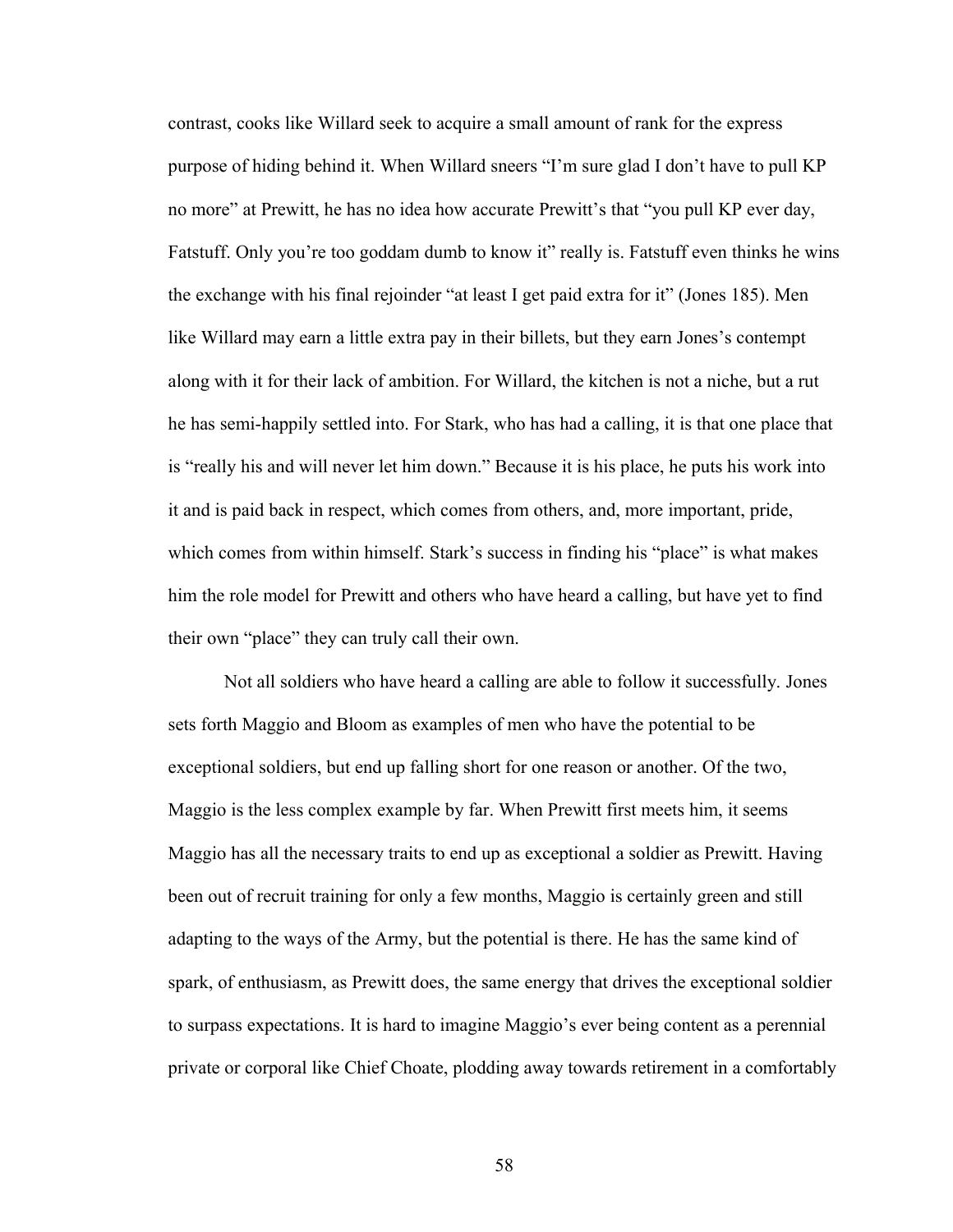lower or mid-level position. It is also equally hard to imagine Maggio's ever becoming a social climber like O'Hayer or Leva and aggressively pursuing higher rank for the sinecure it can provide. Like Prewitt, Stark, Warden, Malloy, and the other exceptional soldiers, Maggio is at heart an idealist. He is a dreamer who, having once escaped a lifetime of drudgery as a clerk in Gimbel's basement, will never be content with anything short of self-actualization. What keeps Maggio from achieving it and becoming like the other four is that unlike them, he never finds a specific calling to pursue. He never finds that niche, that place that can be truly his and allow him to channel his energies constructively like the other four do. Maggio has no interest in being the best bugle player, administering the best Wardroom, or running the best Mess Hall. While he is in the Army, he never finds a specific calling to aim towards and his high-spiritedness is given no other release than unfocused rebellion. The closest thing Maggio finds to a niche in the Army is in being Prewitt's friend and sidekick, which is not a legitimate long-term profession toward which to devote his spirit. Maggio has the potential to be an exceptional soldier, but without a calling to direct his energy towards he self-destructs. His aimless rebelliousness lands him in the stockade, where, like 'Blues' Berry, he is too strong to break. Once inside, he is finally able to channel his energy towards escape, and this allows him to narrowly escape Berry's fate. It is a testament to Maggio's boundless energy and potential to excel that his plan to earn a Section 8 discharge by outlasting 'The Hole' succeeds.[30](#page-66-0) If he had ever managed to find a calling within the Army to aim for the odds are he would have made an excellent soldier. But without a niche, Maggio is too spirited to ever succeed in the Army. If Stark is the successful model for how a man

<span id="page-66-0"></span><sup>&</sup>lt;sup>30</sup> Presumably. The reader is not given a definitive account of Maggio's fate, but since he never returns to G Company or the Stockade, the implication is that his scheme is successful.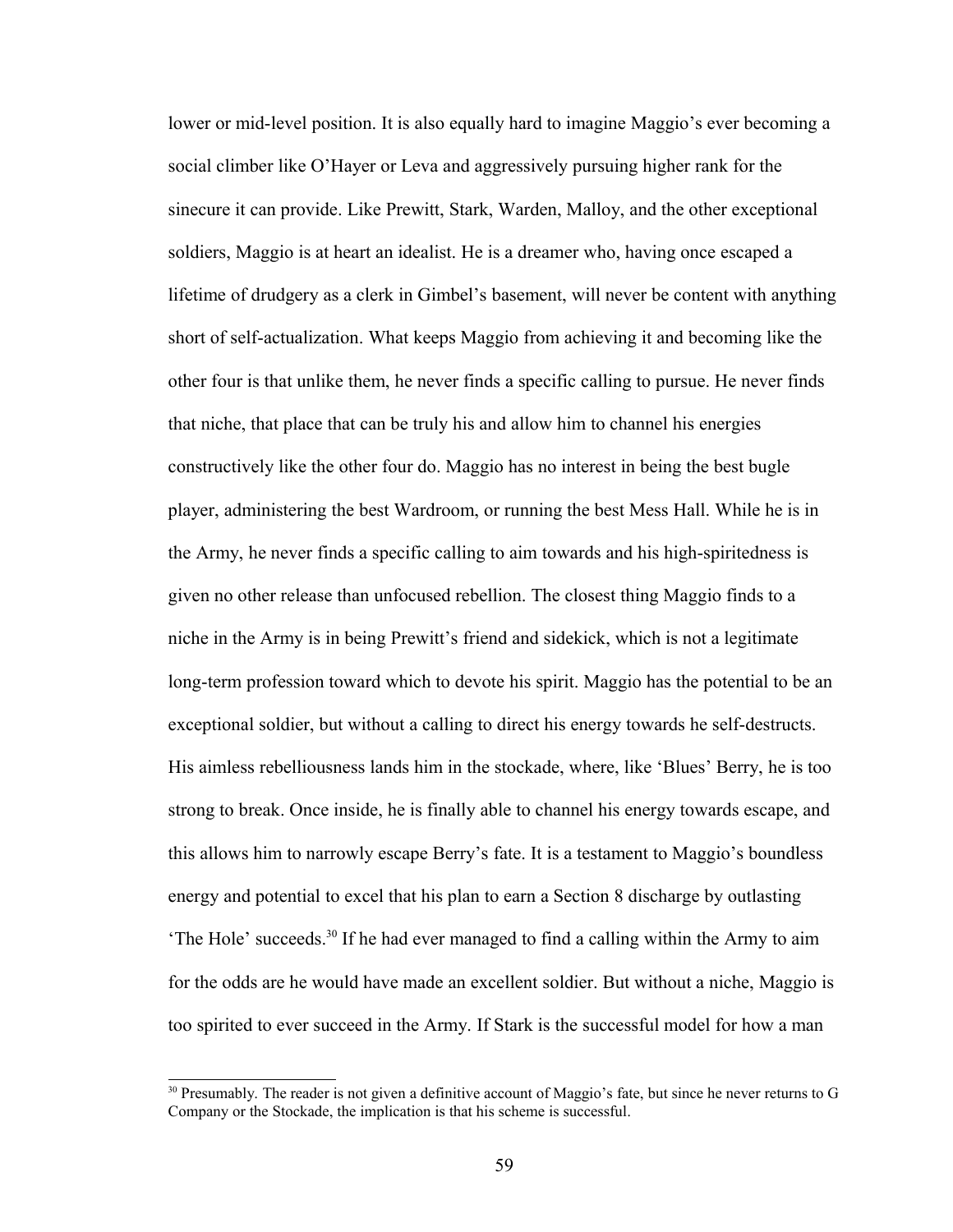can actualize himself and thrive in the Army once he finds his calling, then Maggio is the cautionary model of the pitfalls that await the high-spirited soldier who, for whatever reason, has no such calling. A man of Maggio's caliber and temperament needed more time or more direction to have the slightest chance of succeeding in Jones's Army; unfortunately, he received neither.

It is also worth pointing out that Maggio serves a dual role in the novel as both protégé and behavioral role model in his relationship with Prewitt. Though early in the book Maggio mostly functions as a sidekick to Prewitt and plot device for Jones to develop his particular notion of the Army's unwritten codes (as the seasoned Prewitt explains them to fresh-out-of-recruit-training Maggio), by the time Prewitt arrives in the Stockade their roles have reversed. There, we see a Maggio who has developed into a more seasoned and confident personality in Number Two Barracks. It is Maggio who directs Prewitt in the ways of the Stockade, tells him he belongs in Number Two Barracks with Jack Malloy, and instructs him how to get there and how to ride out his time in The Hole. But more importantly, the Maggio who has been hardened by his time in the Stockade serves as a kind of role model for Prewitt who is diametrically opposed to Warden and Stark. It is as if Stark and Warden are the 'angels' on one of Prewitt's shoulders, providing positive examples of how to succeed within the Army, and Maggio, 'Blues' Berry (and to a certain extent Malloy) are the 'devils' on his other shoulder providing examples of rebelliousness and defiance towards the Army's ways. It might be said that Prewitt's two greatest misfortunes are rejecting Stark and Warden as models of behavior in favor of Maggio and 'Blues' Berry, and letting his desire to avenge Berry's death lead him to embrace Maggio's brand of emotionally-driven active resistance over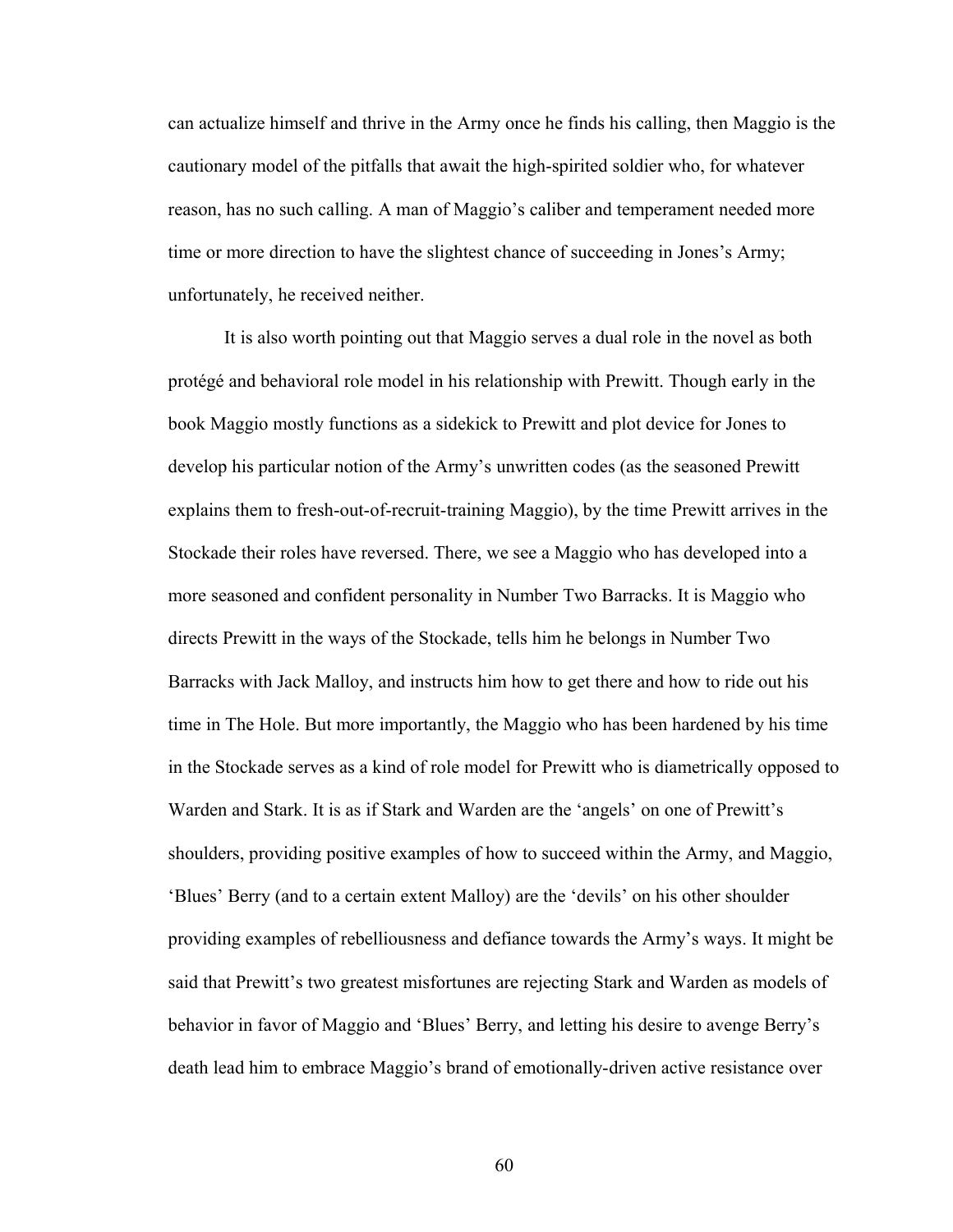Malloy's philosophy of passive resistance. In a sense, Maggio and Malloy are both more successful than Prewitt in their rebellions because each ultimately finds a way to escape the Army where he does not. Maggio's plan to secure a Section 8 discharge and become a cowboy in Mexico presumably succeeds, while Malloy sneaks out of the motor pool to pursue further exotic adventures and reenlist under a new name when the war begins. Prewitt follows their example instead of Warden and Stark's, and in doing so secures a temporary escape from the Army while losing his calling in the process. Though Malloy tries to caution Prewitt against taking revenge on Fatso and admonishes him that "when a man has found something he really loves, he must always hang onto it, no matter what happens" (Jones 658), Prewitt follows his (and Maggio's) actions rather than his words, with much less enviable results. Maggio can get away with his escape and run off to Mexico to be a cowboy because he has no calling in the Army. But when Prewitt attempts to do something similar, it only starts him on the path to his own destruction. Their comparative fates represent a kind of Jonesian cautionary tale regarding the equally hazardous dangers of a high-spirited man attempting to find a place in the Army without a calling to direct him, and of a soldier who has had a calling losing track of it and thinking he could ever escape being what he is meant to be.

Like Maggio, Bloom fails to find a successful niche in the Army, but does so for almost entirely opposite reasons. Maggio has the potential to be an exceptional soldier, but not the desire; he lacks a focused ambition that might propel him to greater heights in the Army. Bloom has both the desire and the ambition to be exceptional, but not the true potential to excel. Dynamite Holmes singles him out for advancement because of his boxing ability, but Bloom has no real command potential. He proves it by quickly and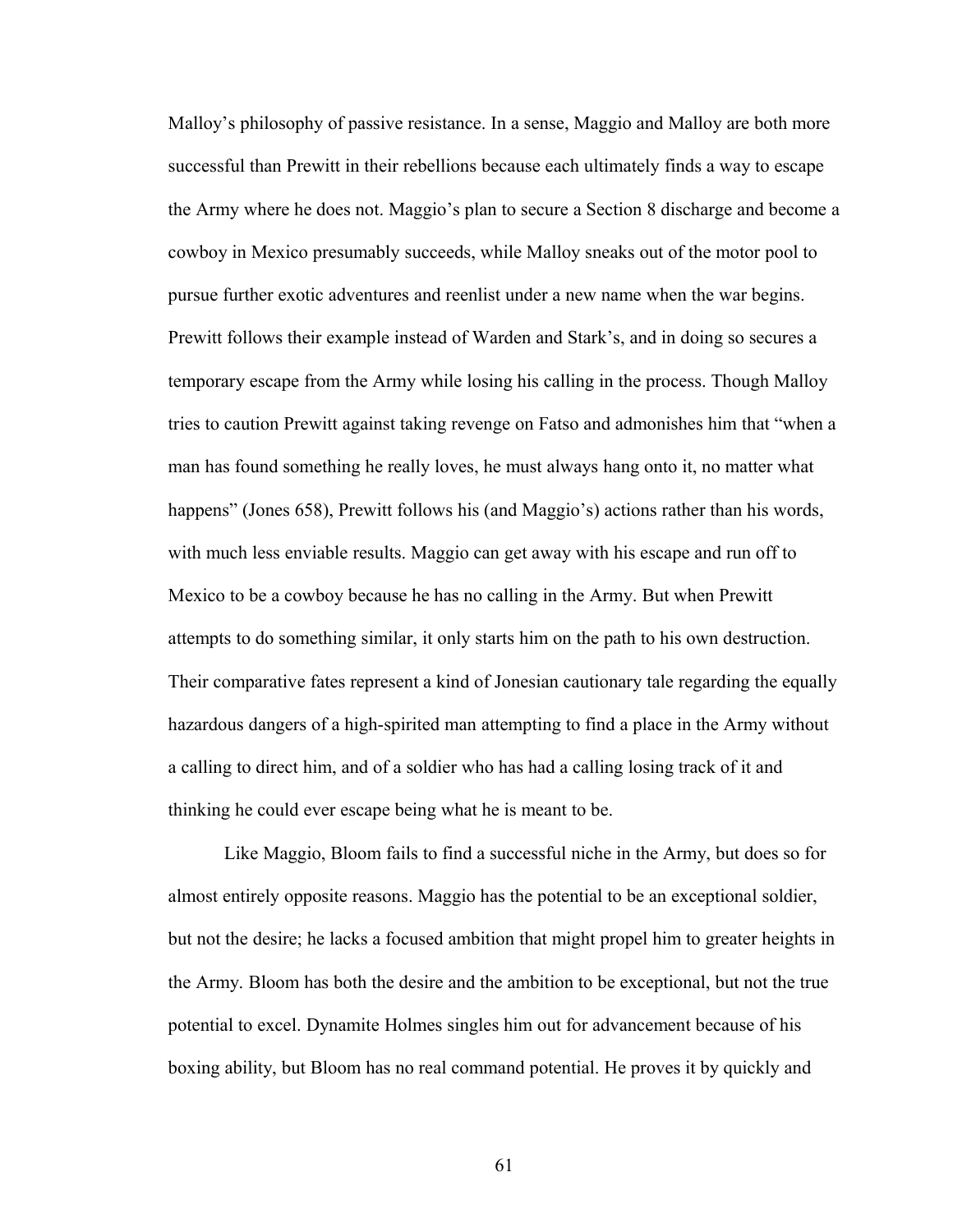embarrassingly flunking out of Non-Commissioned Officers School, a course intended more as a formality in the promotion process than as a legitimate test of leadership ability. Bloom's failure to excel stems in part from his motivation. In Jones's schema, the exceptional soldier is forced to excel by an inward drive to be the best at something. It is a motivation based purely on seeking excellence for its own sake, not excellence for the sake of an attached benefit. Jones portrays most soldiers who achieve nominal success in the Army, but not in his personal schema, as being motivated by the desire to gain rank for its accompanying power. Bloom is unique in that he wants to become a corporal not for reasons of power, but for respect. It is the same reasoning that leads him to join the boxing team. Bloom does not box because he wants to be the best boxer in the Regiment, or because it will get him out of Straight Duty, or because boxers are Dynamite's pet favorites and enjoy the quickest path to promotion. He boxes in the hopes that it will make the other men in the Company (or at least in the jockstrap faction) accept him; Bloom fights for acceptance and respect, both literally and figuratively. He has no innate need to excel for its own sake, and no particular calling whose pursuit would be enough to ensure his happiness in and of itself. He pursues boxing and a corporalcy only as means to an end. If Bloom thought he could get respect by being the best bugler or best mess sergeant or best clerk, he would give up boxing in a second. While he certainly has a talent for boxing, his motivations for pursuing it are not 'pure' in Jones's sense of the word because it is not his calling, only a stepping-stone to acceptance.

One of the great ironies of Bloom's failure to fit into the Army is that despite his desperate desire to find acceptance amongst his peers, Jones consistently portrays him as being almost completely oblivious to the unwritten codes of behavior that are so crucial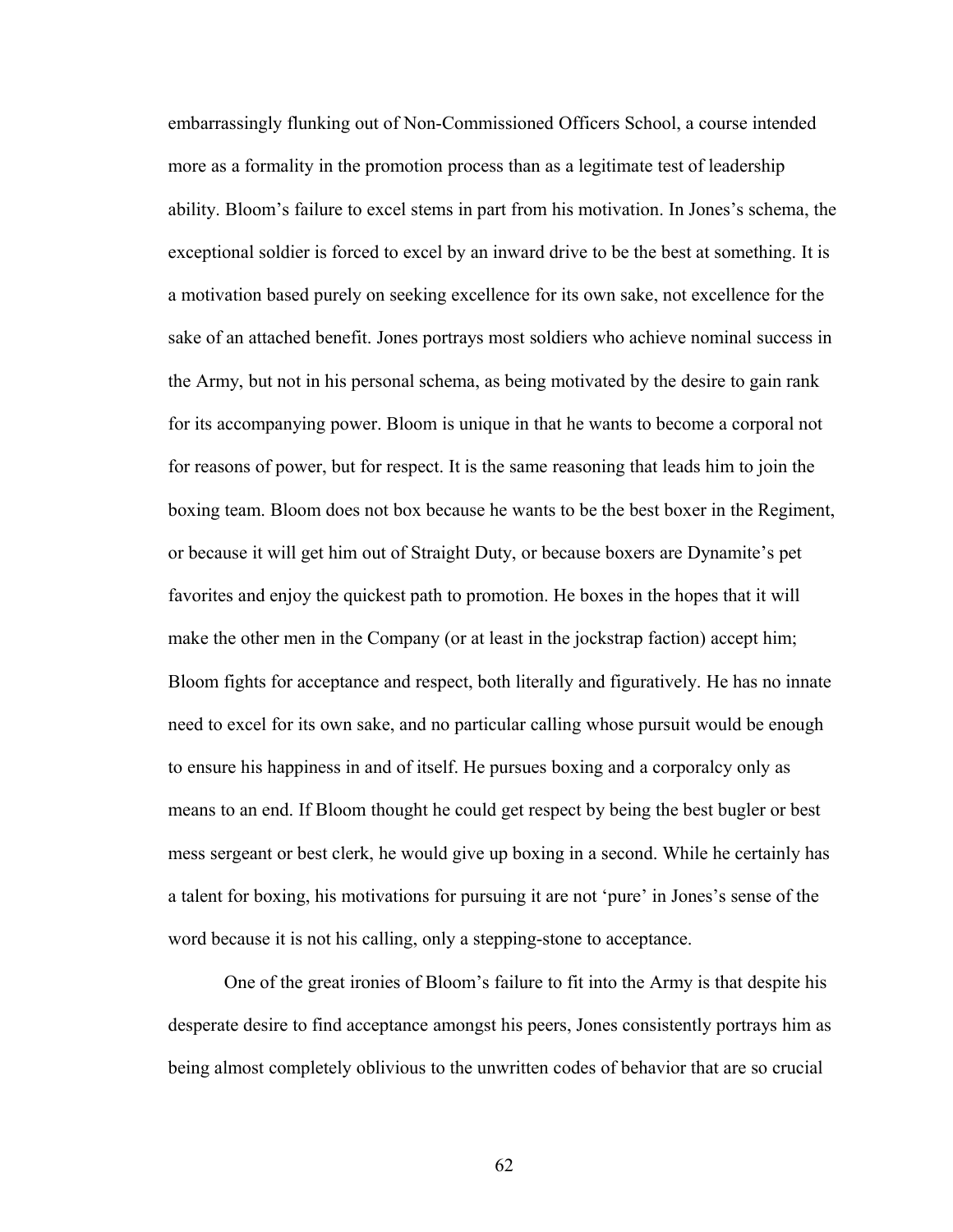to earning that acceptance. If the end results of his social blunderings were not so tragic one could almost categorize as comical Bloom's perpetual blindness to the unofficial ways of the Army. Again and again Bloom attempts to mask his insecurities about fitting in with ill-advised acts of swagger, and every time such bluster results in his "trampling callously over…the few respected tabus" (Jones 201) of the Army and furthering his own isolation. Bloom's inability to deal with his insecurities leads to an ever-worsening cycle of social mishap, which can mostly be attributed to his mistaking bluster for masculinity. Jones scholar Steven Carter praises how Jones's "tough, masculine voice spoke out against the insensitivity and foolhardiness of the Hemingway code of manhood" (1) as one of his greatest virtues as an author, and Jones's treatment of Bloom presents a fine example of this. Many critics, Carter included, have picked up on certain parallels between Bloom and Hemingway's Robert Cohn.<sup>[31](#page-70-0)</sup> Carter writes, quite uncharitably, that "Bloom's personality reflects that of one of the most obnoxious Jews in literature: the whiny, cry-baby, blindly self-centered and uncomprehending Romantic Robert Cohn in Ernest Hemingway's *The Sun Also Rises*. Cohn, like Bloom, learns pugilism to defend himself against racial prejudice only to discover that his knowledge makes no difference" (77). While it is certainly fair to label Bloom, as Carter puts it, as "blindly self-centered and uncomprehending," Jones does not dismiss Bloom as a "whiny, cry-baby" in the same way as Hemingway does Cohn. Scott Donaldson notes that of all the "ethnic humor in" *The Sun Also Rises* that is not "good-natured…Robert Cohn is the butt of most of it"

<span id="page-70-0"></span><sup>&</sup>lt;sup>31</sup> At least one critic, Josephine Z. Knopf, believes that Hemingway intended to characterize Cohn as a "schlemiel…[a] stock figure and object of humor in Jewish folk tales." In Jewish folk tradition, the schlemiel figure is "clumsy, unfortunate, and ineffectual…perhaps…an outright cuckold or a duped and henpecked husband." Knopf also notes that "there is a sense of the tragic about the schlemiel, for he is usually the cause of his own misfortune. He is at the same time guilty of some nebulous and tragic flaw and doomed to live under an unlucky star" (67). Knopf adamantly asserts that if Hemingway intended Cohn to represent a schlemiel figure, it is an "inauthentic and unrealistic failure" (61).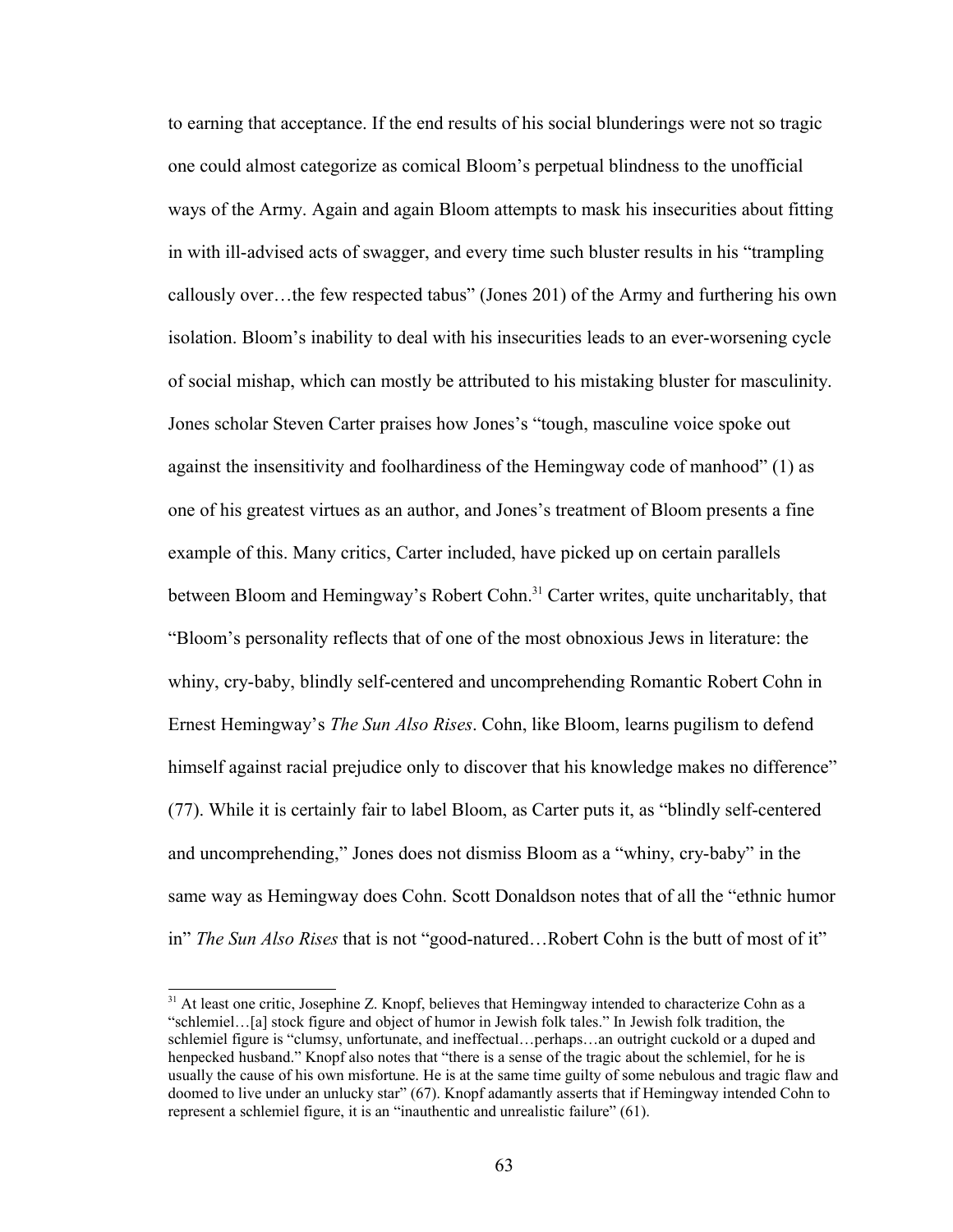(30). By contrast, in Bloom's final interior monologue Jones depicts Bloom with a great deal of sympathy, taking great care to show that no matter the cause of Bloom's alienation, his pain and suffering are legitimate and deeply felt. The contrast between Bloom's outer bluster and the sensitivity revealed in his interior monologue does, however, also serve to highlight how poorly Bloom chose when he selected a kind of false Hemingwayesque bravado as his behavioral role model.

Bloom's mistake, at its heart, is in mistaking false arrogance for true confidence. Jones's soldiers may not openly boast of their emotional sensitivity, but in private they are deeply concerned with their emotional well-being and spiritual development. The stoicism of the Hemingway code hero does not appeal to them because they are emotionally-driven romantics at heart; the romantic idealism that Prewitt clings to, the mature romanticism Warden displays and the Buddhist-influenced spiritual mysticism that Malloy preaches all fly in the face of Hemingway's depiction of masculinity.<sup>[32](#page-71-0)</sup> Bloom lacks the inner confidence not only of these men, but of Hemingway's heroes as well. He tries to mask this with displays of boisterousness and hope his exaggerated arrogance will pass for confidence, but his false bravado never rings true to the other men and keeps Bloom too busy trying to act confident to notice the social blunders he's committing. In a novel which places such an emphasis on the importance of following unwritten codes of behavior, Bloom's inability to even identify those codes leaves him, just like Cohn, a marked man, and dooms him to eventual failure in the Army no matter

<span id="page-71-0"></span><sup>&</sup>lt;sup>32</sup> While the characterization of Bloom has too many parallels to Robert Cohn to ignore entirely, pinning down Jones's attitude towards Hemingway's work is complicated by the complex nature of Jones's feelings. Irwin Shaw believed that Jones "grappled with the ghost of Hemingway all his life, excoriating him, mocking him, worried about what Hemingway meant to him. He knew from the beginning that he wanted to go beyond Hemingway, but I think he felt that to get there he had to retrace Hemingway's steps, at least part of the way" (MacShane 192-3). If the characterizations in *From Here to Eternity* are meant in part as a renunciation of Hemingway's heroes, than it is a renunciation of their perceived image as purely stoic figures.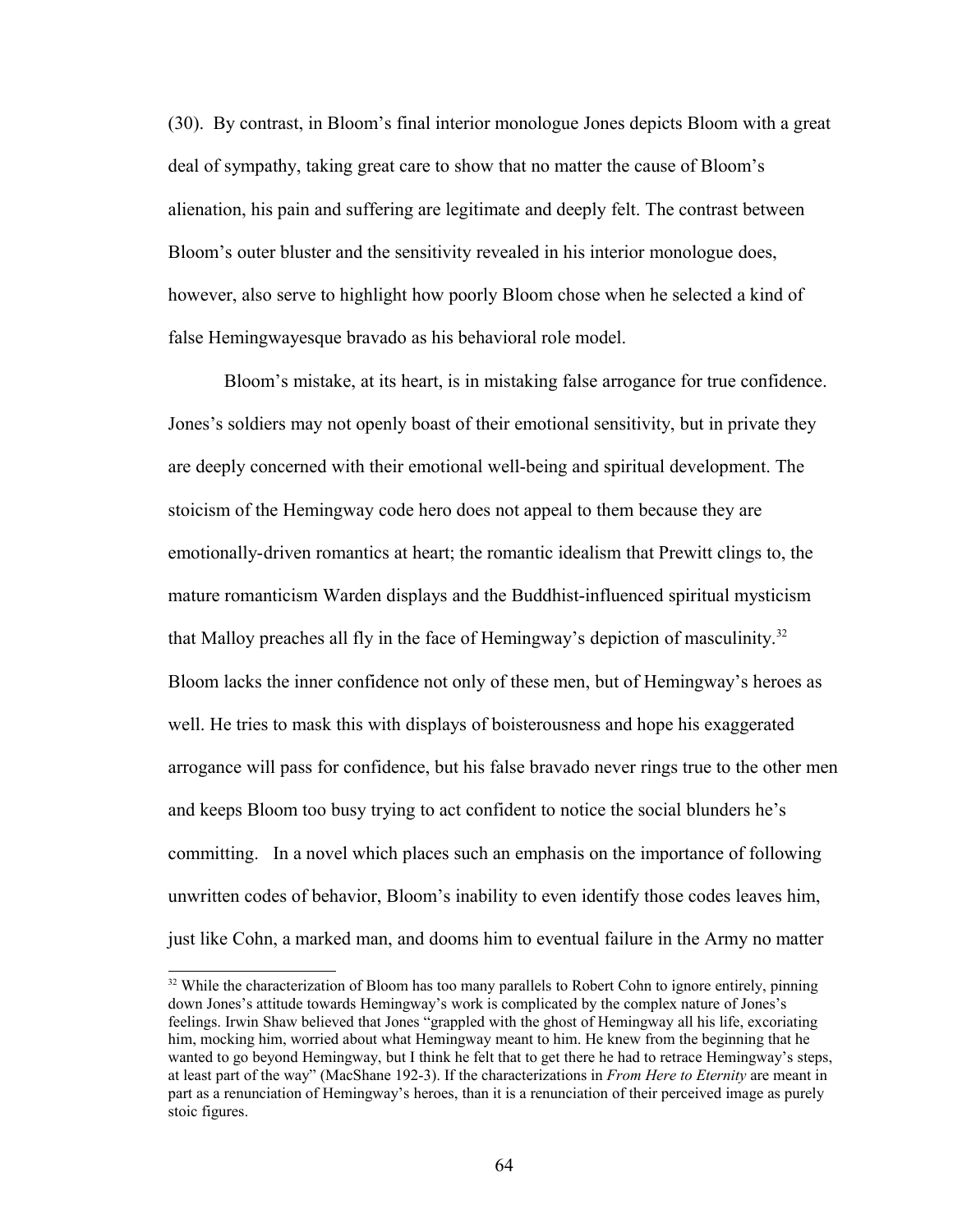how hard he struggles to fit in. In Jones's Army, it is a sad yet deterministic truth that the sum of all Bloom's frantic efforts will never be enough to overcome his inability to navigate those unwritten codes of behavior.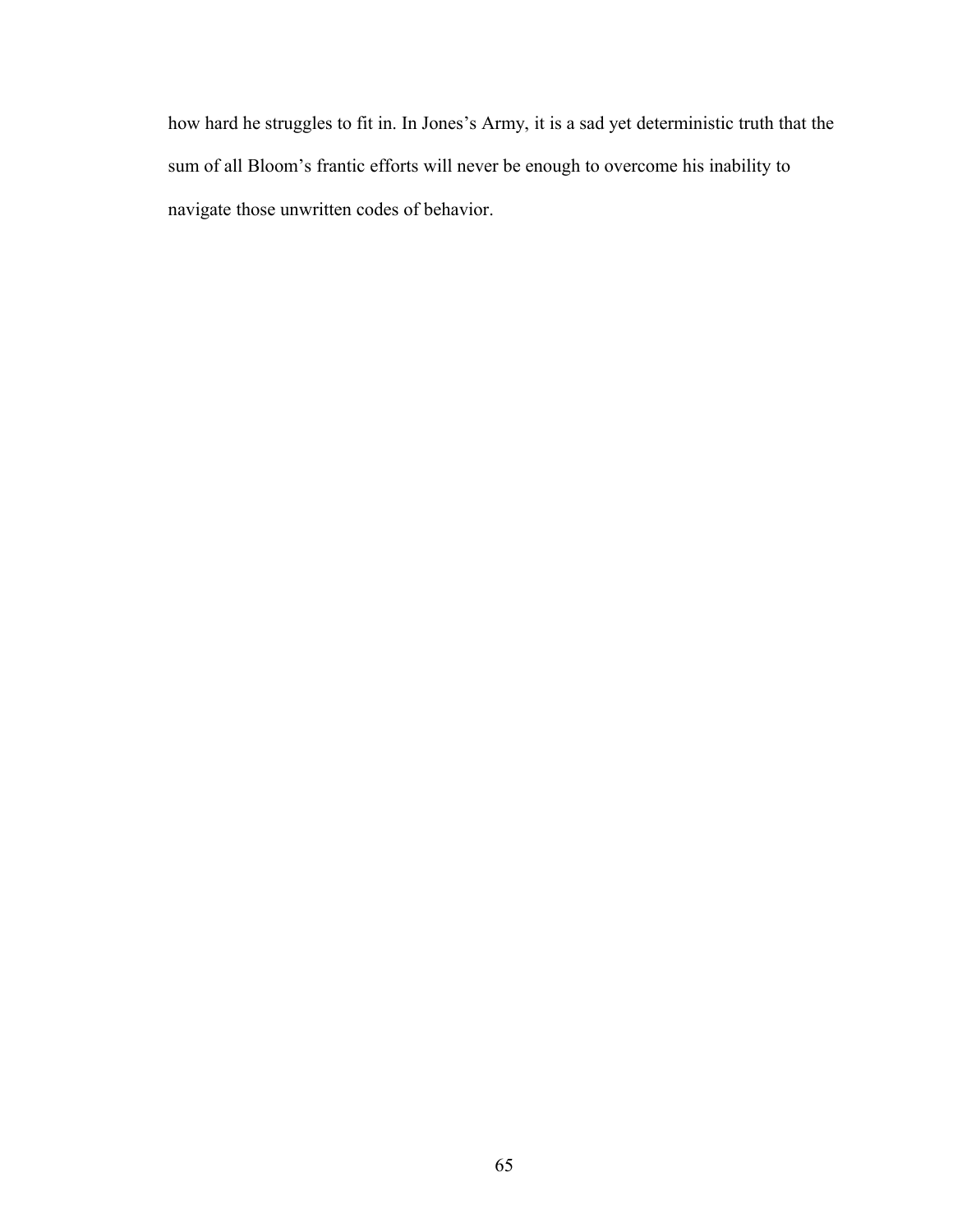## THE PERSONAL CODE

Along with the need to excel, Jones emphasizes another trait of the exceptional soldier: the personal code. Jones does not distinguish whether a soldier's personal code is part of the impetus that drives him to excel or a natural trait for an already-driven soldier to develop, so the exact origination of such a code is unlikely to have been of much concern to Jones. But considering the amount of attention he lavishes on the importance of having a personal code, it must be a matter of some significance to him. As the two main characters, it should not surprise us that Prewitt and Warden possess the most fully developed personal codes in the book. What is a little more shocking is that while outward appearances imply that Prewitt and Warden's codes are distinct and unrelated, they actually share the identical code; they seem to have separate codes only because they are so often at odds.

Part of the confusion likely stems from the fact that both Prewitt and Warden profess to follow different codes when in fact they do not. When they articulate their alleged codes, they are in effect functioning as unreliable narrators. The most accurate definition of Prewitt's and Warden's individual code occurs in narration, filtered through the lens of Prewitt's consciousness, and is significant enough for Jones to repeat for emphasis the same phrase in two incidents. In the early stages of The Treatment, when Prewitt is subjected to a number of unpleasant duty assignments in the hopes he will drop his resistance to joining the boxing team, the narrator describes Prewitt's observation that "Warden was scrupulously fair, in his own eccentric way, he never overstepped his own private, self-constructed line of equity" (Jones 82). In a similar situation two hundred pages later, Jones returns to the same idea while repeating the phrase "private line of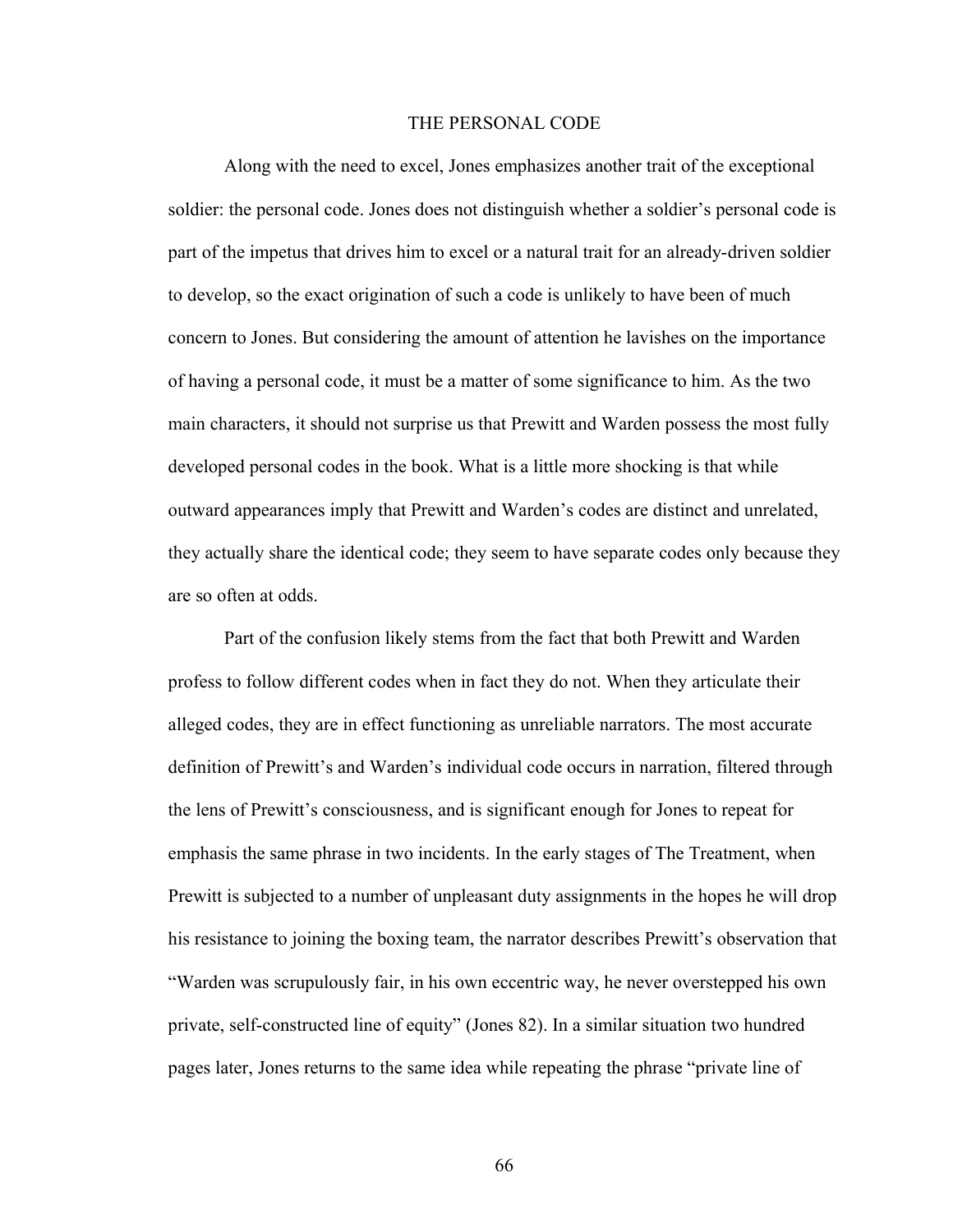equity." In this passage, Prewitt's inner monologue again ponders how he has "learned that Warden would not [unduly rig the duty sheet against him], that that old private line of equity, drawn with such sharpness with such close secrecy that it was wholly invisible to everyone but Warden, would not let the big man take advantage of the situation in that way." After mulling this over, Prewitt concludes that

> the Warden had applied to his whole life the principle which applied to all other games of sport—that laying down of certain arbitrary rules to make success that much harder for the player to attain, like clipping in football or traveling in basketball…thereby imposing upon [himself] voluntarily the harder conditions that make the reward worth more to them…the Warden applied it to his whole life and stuck by it. (Jones 276)

 Both Prewitt and Warden would dispute it, but they each live by a code governed by "a private, self-constructed line of equity." For any situation, each will draw a line that he finds fair and refuse to cross it, but each provides a different outward description of his code, a kind of 'false code,' that serves to keep his "private line of equity" private.

Warden's false code is easier to see through, because he provides only one and it can be quickly disproved. In an early conversation with Karen, Warden professes to hold honesty as his code after she compliments his confidence. He had previously told her his brother was a priest, and corrects her compliment as follows:

> in the first place it isn't confidence, its honesty. Being a priest, [his brother] believes in celibacy…after watching him a while, I decided to believe in honesty, which means the opposite of celibacy. Because I did not want to hate himself and everybody else, like him…since I cannot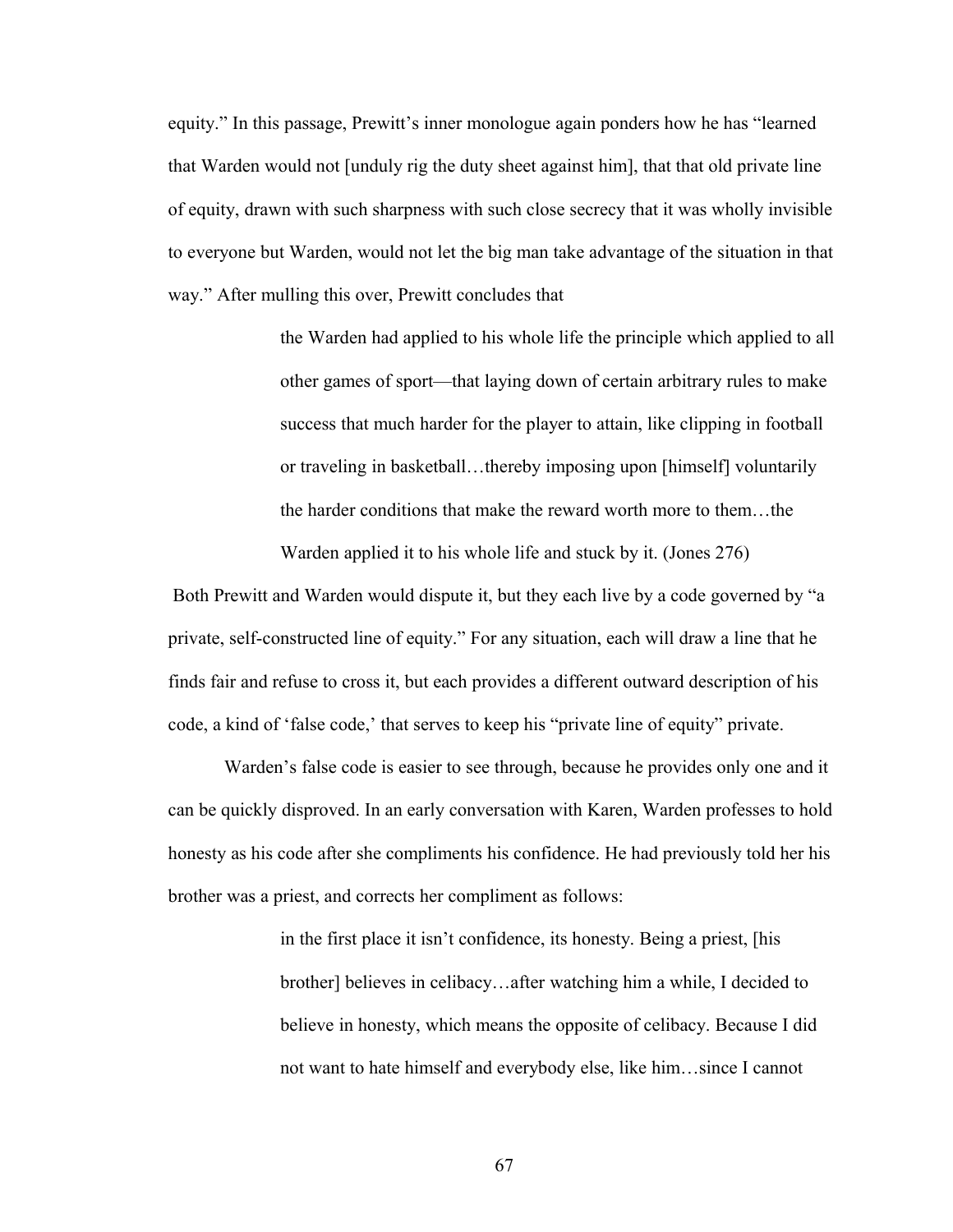forget what the truth is, I gravitated, naturally, along with the rest of the social misfits who are honest into the Army. (Jones 117-8)

 Now, considering the frequency with which Warden lies in the performance of his duties, it would be very problematic for his character if he truly held honesty to be his sacred code. Warden has no problem lying to his subordinates if it will keep them doing their jobs.[33](#page-75-0) He has no problem lying to officers if it will help G Company run smoothly, like continuing to carry the absent Prewitt present on the Company Rolls for a few days after returning from his furlough with Karen. And he certainly has no problem secretly romancing Captain Holmes's wife. Warden's commitment is not to honesty, but to fairness. One could say, if feeling charitable, that by staying true to fairness Warden is committing to follow a kind of internal honesty in the fashion of Polonius's famous fatherly advice "To thine own self be true" (*Hamlet* Act 1.3.84). But to say that he is devoted to honesty is either the closest way Warden can express his concept of a "private line of equity" aloud or a willful misdirection on his part. It is worth remembering that his speech on honesty takes place while he is trying to seduce Karen Holmes for the first time, and features Warden putting forth "honesty" as the opposite of "celibacy," so perhaps it is best to take his definition with a fair amount of salt.

Prewitt offers up a slightly longer series of 'false codes' than Warden, but his true code always boils down to this same notion of possessing a "private, self-constructed line" of fairness he will refuse to cross no matter what. The first false code Prewitt puts forth is the deathbed promise he makes to his mother that he "wont never hurt nobody unless its absolute a must, unless [he] jist ha[s] to do it" (Jones 18). Jones includes this deathbed promise, which Prewitt's mother reminds him "is the most sacred one there is"

<span id="page-75-0"></span><sup>&</sup>lt;sup>33</sup> His constant manipulation of Leva serves as a good example of this.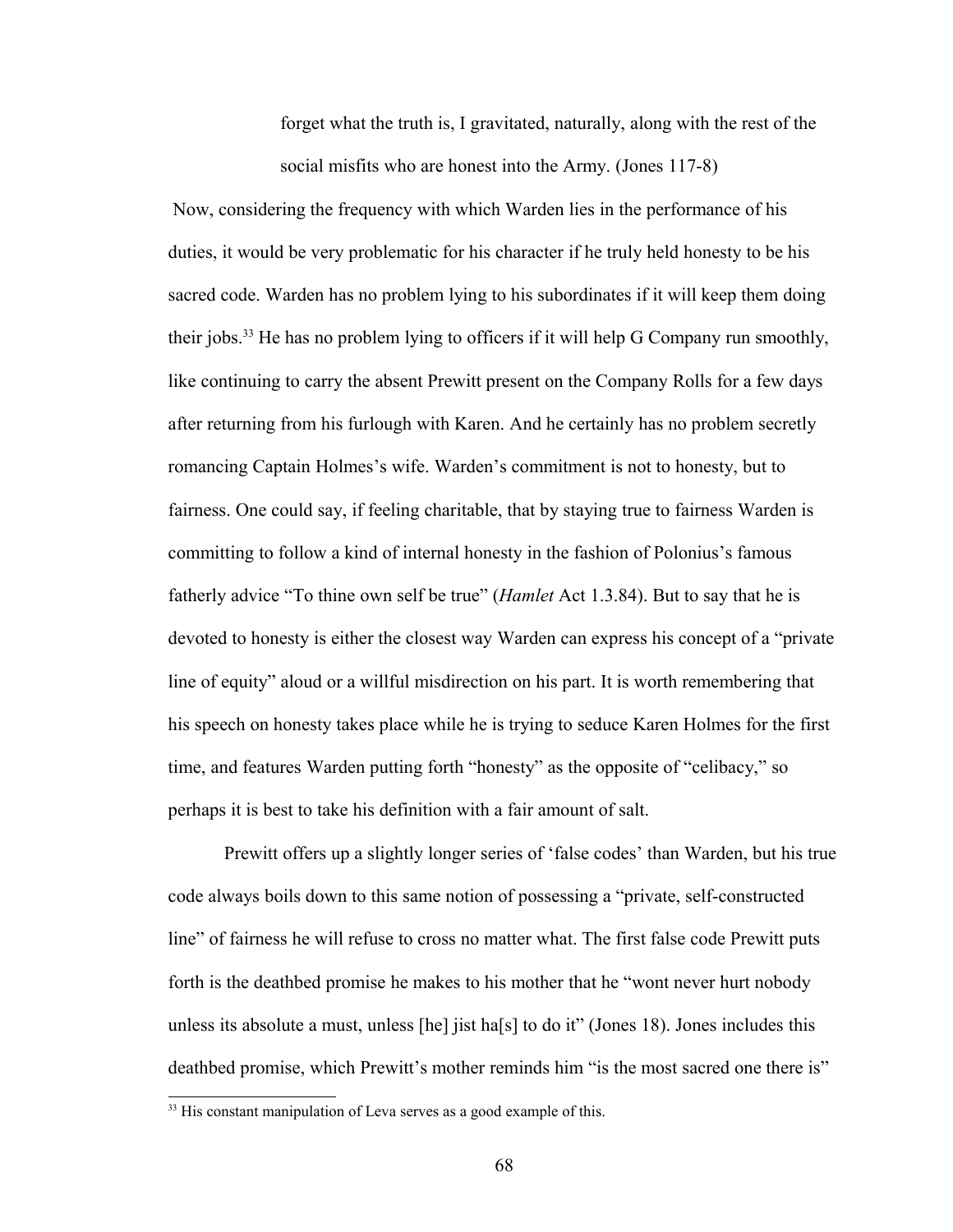(18), so early in the book as a way of quickly establishing Prewitt's character. But over the course of the novel it rings much more true as a general example of Prewitt's stubborn adherence to his private codes than it does as a genuine motivating factor for him. It is likely Jones hopes his readers will have the deathbed promise to his mother at the forefront of their minds when Prewitt tells Holmes he'd prefer not to fight. But any assumption that Prewitt's accidental blinding of Dixie Wells is the leading cause of his refusal to fight might be derived more from the condensed storyline depicted in the film adaptation than the evidence provided in the novel itself. Prewitt's familiar refrain that "there's nothin in the ARs says a man has got to jockstrap when he doesn't want to" (Jones 11) is a strong indicator that it is not just the boxing that he sees conflicting with his ideals, but the forced "jockstrap[ping]." By his very nature, Prewitt is the furthest thing from a pacifist. Even after extended tutelage Malloy comments that Prewitt "didn't understand" the concept of "passive resistance...any more than Berry or [Maggio] did." According to Malloy, their "resistance was always active, not passive" because "in their minds they fought back. They just didn't have access to clubs, that was all" (Jones 654). Going by Malloy's definition, Prewitt's defining characteristic is fighting back. He certainly had no problem boxing before the accident with Dixie Wells. When looking back on the incident, he even admits to himself that "it would probably…have been the same whether or not he had been haunted by his promise to his mother." Jones implies that Prewitt had already been on his way towards giving up boxing because it was around the same time that he had realized that "fighting had never been his calling, bugling was his calling. For what reason then was he here, posing as a fighter?" (23) The diction in Prewitt's refrain that "there's nothin in the ARs says a man has got to jockstrap when he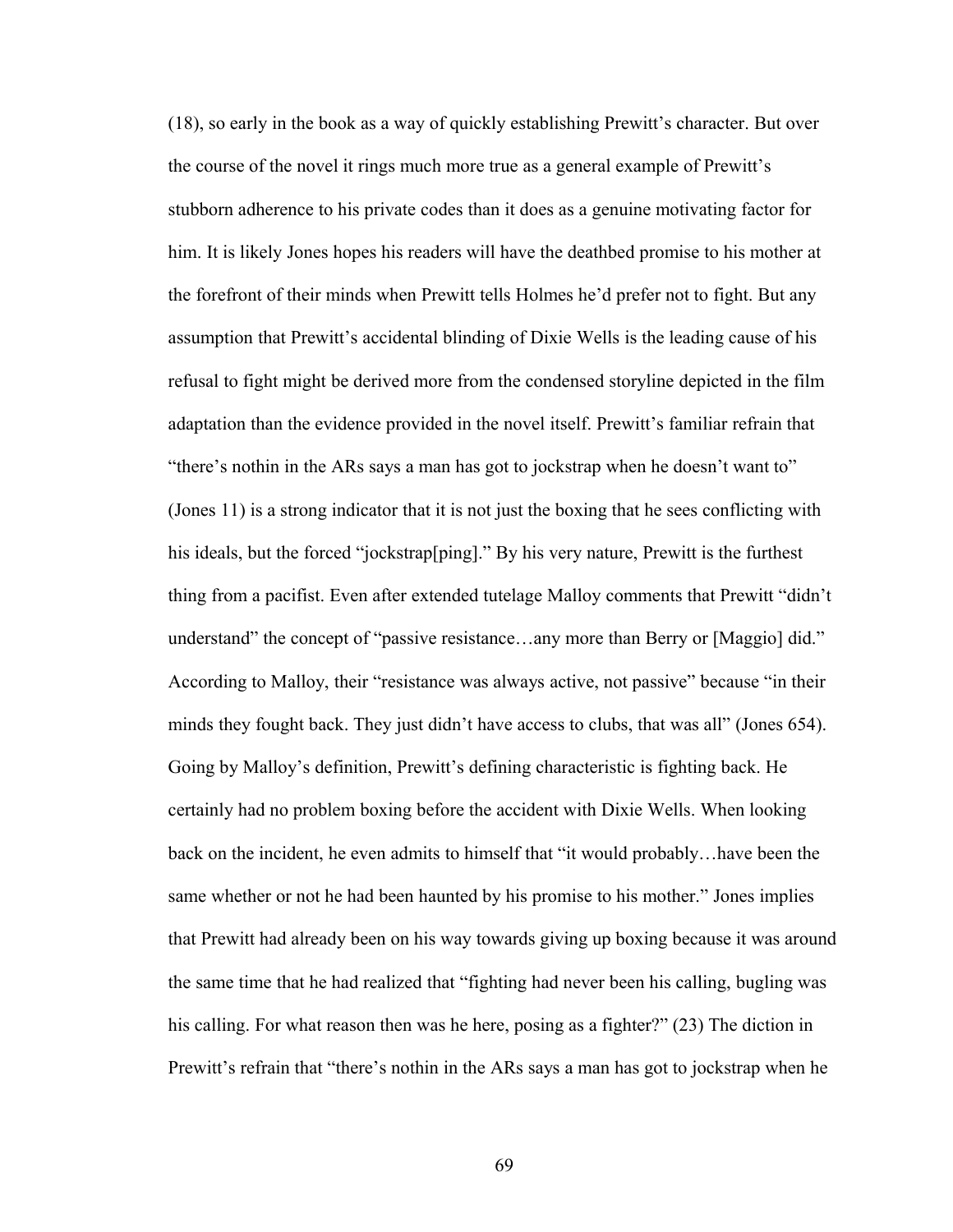doesn't want to" (Jones 11) is telling. It is not specifically the boxing that he objects to, but any "jockstrap[ping]" that he's coerced into. Prewitt gave up boxing because it wasn't his calling, just like football and baseball and basketball were also not his callings. His deathbed promise to his mother provides perhaps just enough added guilt to make boxing a particular sore spot, but his real contention is the fairness of being forced to "jockstrap…*when he don't want to*," [emphasis mine]. When Prewitt does want to fight, whether against Bloom on the green with his fists or Fatso Judson in a back alley with a knife, his promise to his mother doesn't cross his mind. In neither instance does he equivocate over whether he "jist has to" hurt Bloom or Judson. Jones also never mentions his deathbed promise after Holmes's promotion out of G Company renders the issue of the boxing team moot. Even the figure of Dixie Wells fades from Prewitt's mind in the latter half of the book, with Prewitt musing that "he had not thought about Dixie Wells for a long time now. He had almost forgotten Dixie Wells. Who would ever have thought he could have ever forgotten Dixie Wells" (Jones 495) after his fight with Bloom. The placement of the deathbed promise early in the text, its selective application and ultimate disappearance by the second half of the text combine to make it unlikely that it is anything other than a 'false code.' While it is useful in establishing Prewitt's character, it fails to stand up to scrutiny as his true code of conduct.

Another 'false code' that Prewitt offers up is his commitment to "fighting for the underdog…against the top dog," which the narrator tells us he has "even made…a philosophy of life out of it" (Jones 273). James R. Giles notes that this "nonideological" philosophy is "illustrated by its primary inspiration…American Depression Films" (39) and evolves when the twenty-one year old Prewitt begins expanding his literary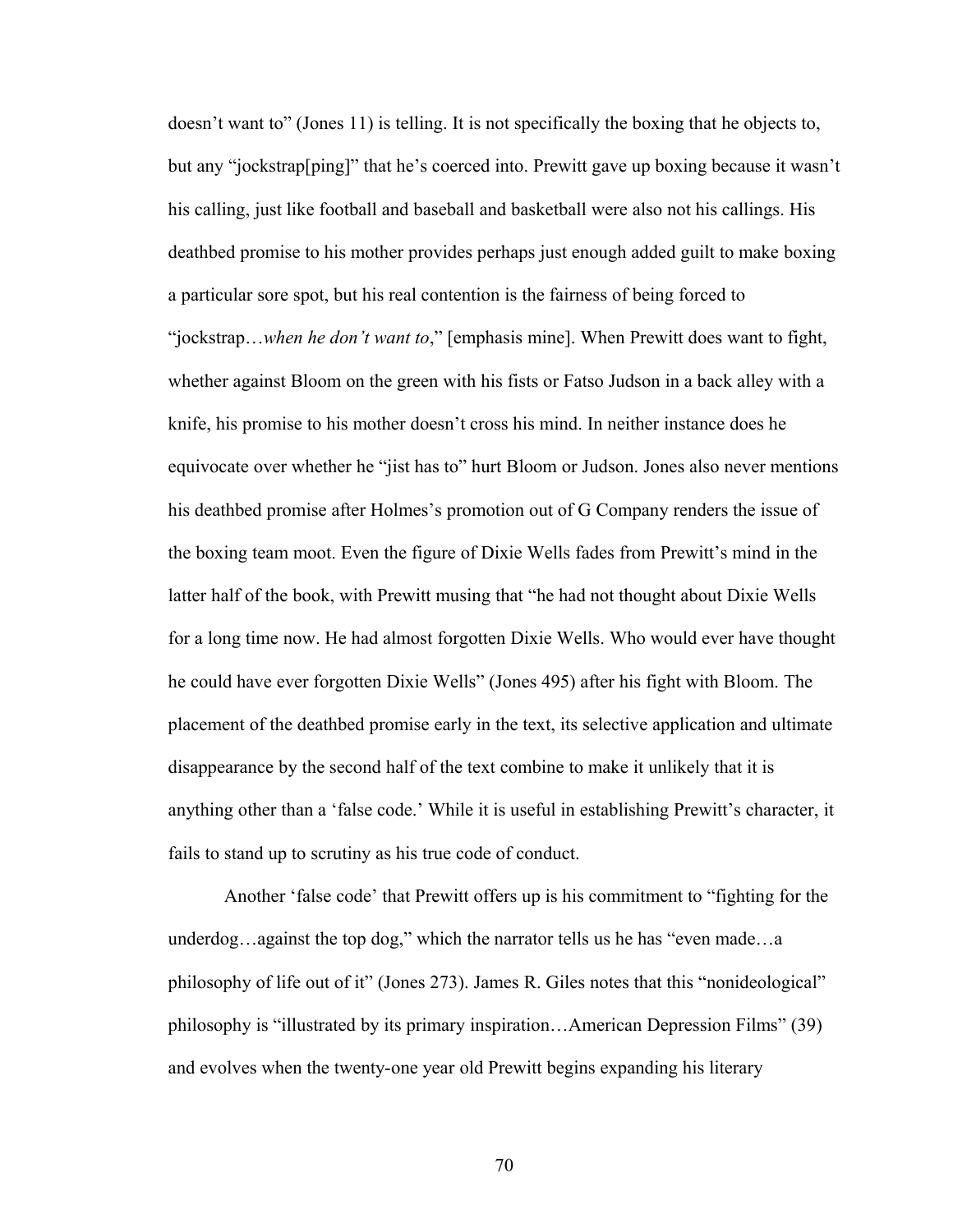knowledge through Georgette's Book-of-the-Month Club selections. Even Prewitt acknowledges to himself the contradictory nature of a philosophy that could have him "fighting for the Jews in Germany, and against the Jews in Wall Street and Hollywood" and being "a Communist one day and the next day…an anti-Communist." He admits to himself that "it was…a very flighty philosophy, a chameleon philosophy always changing its color" but weakly tries to convince himself that if "it is a very irrational and emotional philosophy…well, this is a very irrational and emotional age" (Jones 273). Prewitt's philosophy of always siding with the underdog against the top dog holds up about as well in practice as it does in theory. He successfully identifies the most obvious underdogs and top dogs. He naturally sides with Maggio, Anderson, Clark, and the hard cases of the stockade's Number Two Barracks, and against Captain Holmes, the Jockstrap NCOs, Fatso Judson, and the Officer caste as a whole. But his top dog and underdog philosophy falls apart when it becomes more difficult to distinguish the top dogs from the underdogs. He has a natural antipathy for Bloom based on personality differences and his perception that Bloom is one of Dynamite's fair-haired favorites. Bloom's fast-track elevation to Corporal might seem to place him among the top dogs, but a stronger case could be made for Bloom as an underdog. His difficult personality makes him an obvious outcast in G Company, accepted by neither the buck privates nor the NCOs. Jones practically bends over backwards to make clear that Bloom's Jewishness is not the real cause of his ostracism, yet Prewitt remains very aware that Bloom perceives it to be so. After they fight, Prewitt thinks "hollowly" of how "he could not explain" himself to Bloom "because Bloom himself would always firmly believe it was because he was a Jew. And nothing he could ever say or do would ever convince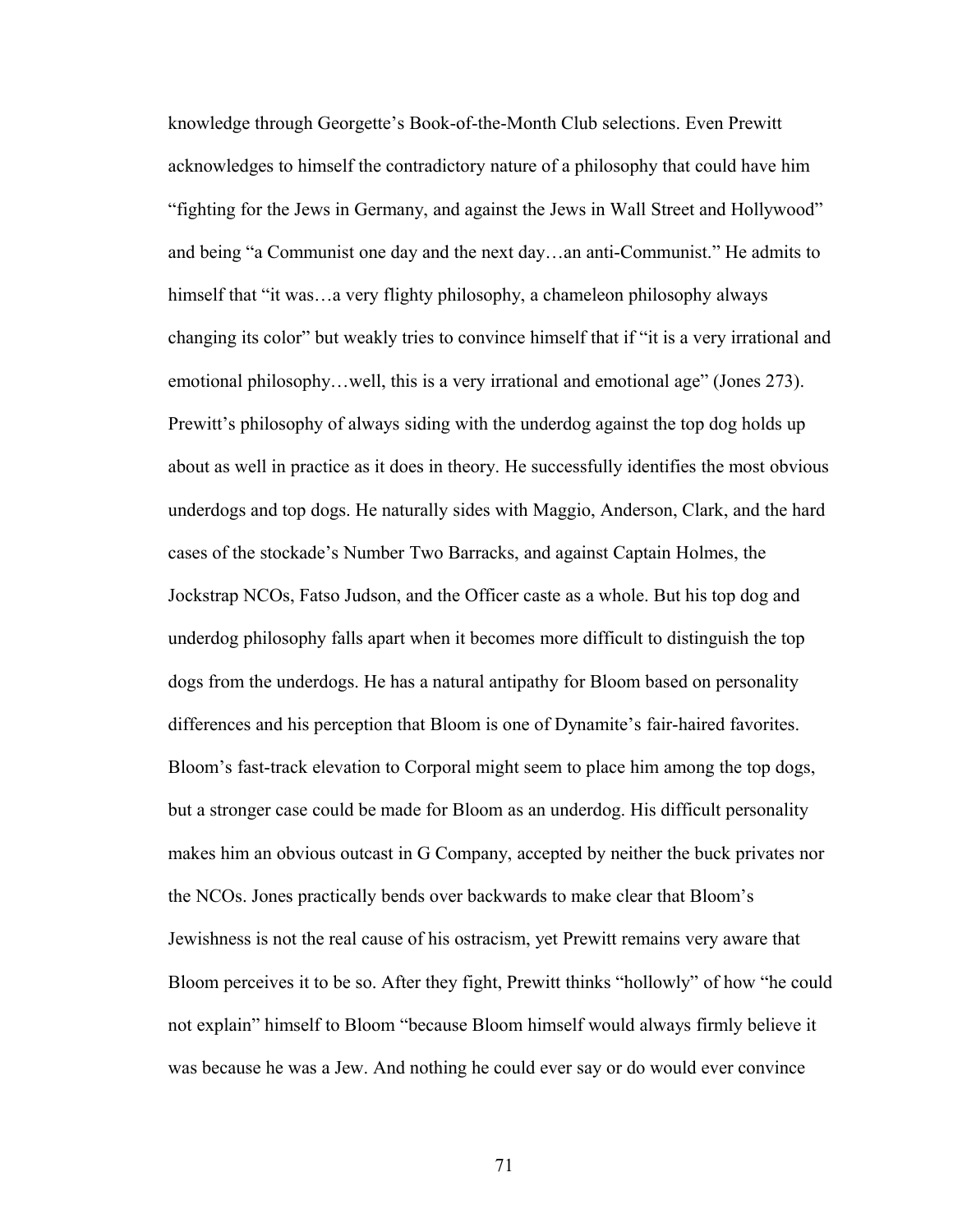Bloom it was not because he was a Jew, and because Prewitt hated Jews." It seems so natural that underdog-loving Prewitt should feel a kinship for the outcast Bloom that even Prewitt recognizes that "him and Bloom…probably had more in common than any other two men in the Company, except maybe Angelo Maggio" (Jones 495). But rather than act on that kinship, Prewitt finds it easier to make excuses to himself that he and Bloom both "had to fight somebody, or else…go mad…[so] they got in a fight for the amusement of all concerned, except themselves…because it was so much easier than trying to find the real enemy to fight" (Jones 495).

Prewitt's conflict with Fatso Judson also calls into question his ability to distinguish between the top dog and the underdog. In keeping with his underdog code, after 'Blues' Berry is killed in the stockade Prewitt immediately dedicates himself to fulfilling Berry's vow to kill Fatso. However, Jack Malloy points out a fairly large inconsistency in Prewitt's plan. After reminding Prewitt multiple times that even if Fatso "needs to be killed…[and] ought to be killed…it won't do a damned bit of good to kill him" Malloy asks Prewitt the most obvious question. "If it would do any good to kill him, I'd say go ahead, kill him. But all that will happen will be they will get somebody else just like him to take his place. Why don't you kill Major Thompson?" When Prewitt replies that "they'd just get somebody else to take his place, too" Malloy follows with the critical observation "of course…but he gave Fatso the orders." In this scene Malloy, whose wisdom has already been portrayed as bordering on the all-knowing, essentially forces Prewitt to confront his own flawed logic. Malloy lays out the case that ultimately, to kill either Fatso or Major Thompson would be a futile act since either death would simply result in the replacement of one bad man with another equally bad man. But if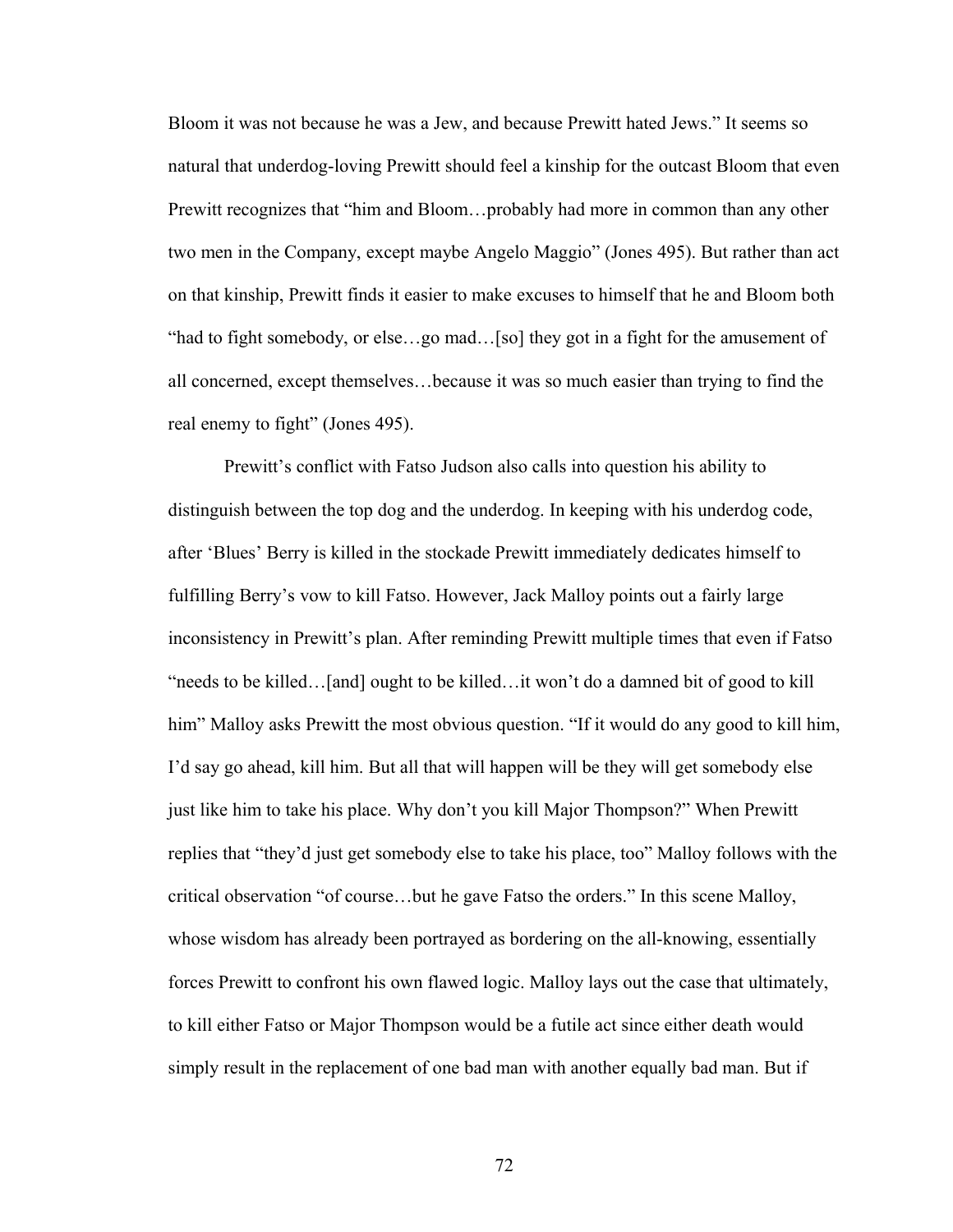Prewitt insists on killing one of them, why not kill the man who gave the orders instead of the man who followed them? Prewitt's response, like his top dog/underdog philosophy as a whole, is "irrational and emotional" (Jones 273). "I don't know,' Prew said. 'I've never felt about him like I've felt about Fatso. Major Thompson's an officer; you expect that from officers; they're on the other side of the fence. But Fatso, Fatso's an enlisted man. And that makes him a traitor against his own kind" (Jones 653).

As with his deathbed promise to his mother, Prewitt holds to his top dog/underdog philosophy much more in theory than in practice. Both 'false codes,' at their most basic level, always come down to Prewitt's "having suffered…from an overdeveloped sense of justice all [his] life." While he has also been "a hotly fervent espouser of the cause of all underdogs all [his] life...probably because [he has] always been one" (Jones 272) the true motivator is that "overdeveloped sense of justice," which might better be termed fairness. Prewitt has no problem respecting a "top dog" like Warden, Stark, or Malloy, because all three share his "overdeveloped sense of justice" and follow scrupulous moral codes as he does. He is "a hotly fervent espouser of…all underdogs" in the most clear-cut cases, like Maggio's or 'Blues' Berry's, precisely because their obvious subjugation easily triggers his sense of justness. I say justness rather than justice because Prewitt does not always feel compelled to take the actions that justice requires; he does not exert his own justice on Ike Galovitch, or Liddell Henderson and Champ Wilson, who Warden notes would "both make good Fatso Judsons with a very slight proper training" (Jones 694). But even when he does not act on it his sense of justness, of what is just or unjust, remains always at the forefront of his mind. Even though Major Thompson is the top dog who gave the order for Berry's death, Prewitt's sense of justness considers Fatso the greater offender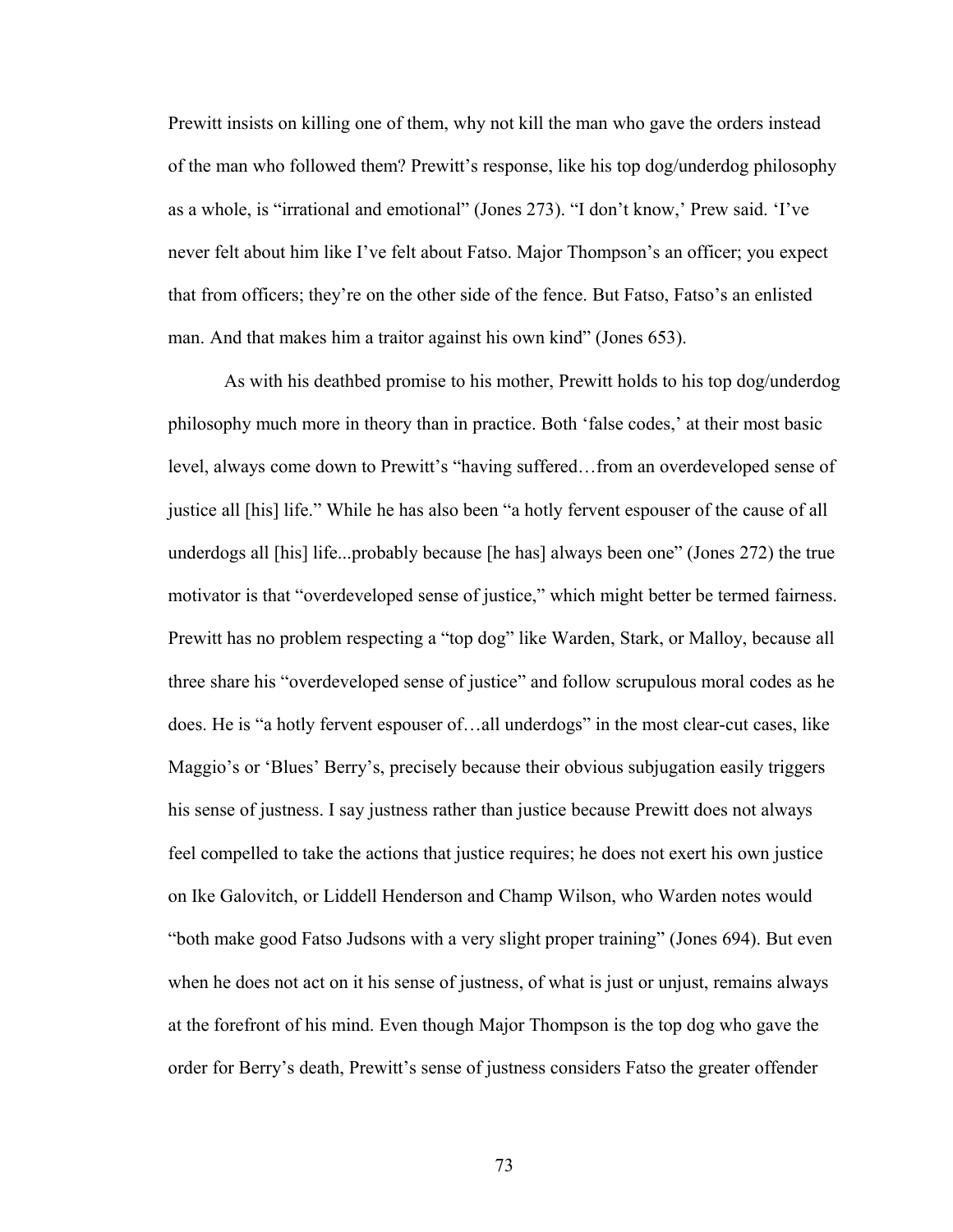precisely because he is "a traitor to his own kind." His "overdeveloped sense of justice" will settle for vengeance against Fatso and let Major Thompson get away because that is in keeping with his true code, not his deathbed promise or his vague attempts to define it through "top dogs and underdogs."

Many Jones scholars regard Prewitt's inflexible moral code as a character flaw, seizing on his rigid adherence to a "flighty philosophy" of his own making as an indicator of immaturity and excessive pride. Steven Carter bluntly asserts that "Prewitt's worst fault, like Witt's in *The Thin Red Line* and Prell's in *Whistle*, is being so proud that he is willing to make a multitude of sacrifices rather than surrender the minutest particle of his pride" (73). Prewitt's inflexibility is often contrasted with Warden's adaptability in the course of an argument that Prewitt essentially fails to learn the lesson that pride goeth before a fall. Carter writes that Jones

> carefully structur[es] his work around two protagonists subjected to a lengthy series of unexpected events[. He] has Warden repeatedly bend without betraying his integrity, regarding each setback as a goad to a newer, more devious pursuit of his goals, and Prewitt refuse to compromise, preferring death to dishonor although he begins to learn to be less rigid and judgmental near the end of the book. (63)

He concludes that while both men "gain considerable insight into themselves and life, Warden manages to combine material survival with spiritual advancement" while Prewitt "will likely take another lifetime or more<sup>[34](#page-81-0)</sup> to attain Warden's endurance and adaptability" (63). Carter's implication is that Prewitt's spiritual growth is tied to the

<span id="page-81-0"></span><sup>34</sup> Carter's book *James Jones: An American Literary Orientalist Master* analyzes the Buddhist and Theosophic influences on Jones's work. His reference here to further lifetimes should be taken in the context of Buddhist philosophy.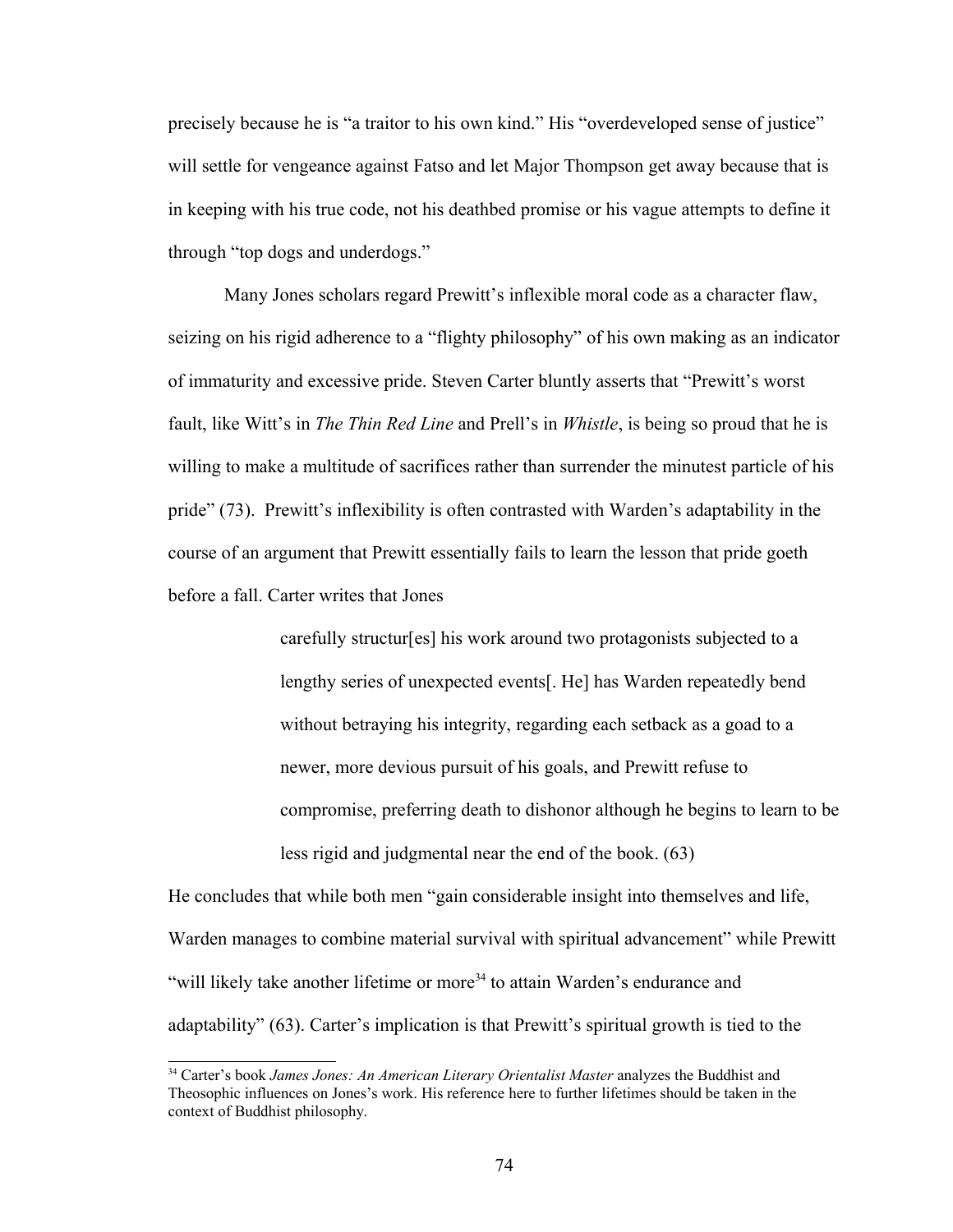degree to which he can swallow his pride and become 'adaptable' and more willing to compromise.

While Carter's analysis makes good sense from a Buddhist perspective, any critique of Prewitt or his philosophy that focuses on excessive pride fails to take into account a couple of important factors. Though Jones later regretted over-romanticizing Prewitt and Warden and reportedly "regarded their idealization as a flaw and sought to eliminate it in subsequent novels" (Carter 63), that was the opinion of a mature writer looking back upon the work of his younger, less seasoned self. The Jones who wrote *From Here to Eternity* did not see pride as a bad thing in and of itself; he only criticizes excessive pride. Excessive pride is what keeps Prewitt from staying in the bugle corps, going out for the boxing team, or generally performing actions which would require him to compromise his ideals in exchange for material comfort or gain. But pride is also what drives him to become the best bugler and one of the best soldiers in the Regiment, what drives Warden to be one of the best First Sergeants in the Regiment, and what drives Stark to turn out one of the best kitchens in the Regiment. Though Jones portrays excessive pride as a legitimate character flaw, at no point does he depict pride as a negative trait in and of itself, which is a point that I'll return to shortly.

Another factor to keep in mind is that any contrast made between Prewitt and Warden's respective levels of pride must account for two facts. The first is that despite what each character claims, the personal code each follows is in effect one and the same. Prewitt expresses his version in terms of an "overdeveloped sense of justice," Warden expresses his as a "private line of equity," but they boil down to each following the same essential code of self-governed fairness. Though the terminology they use may differ, the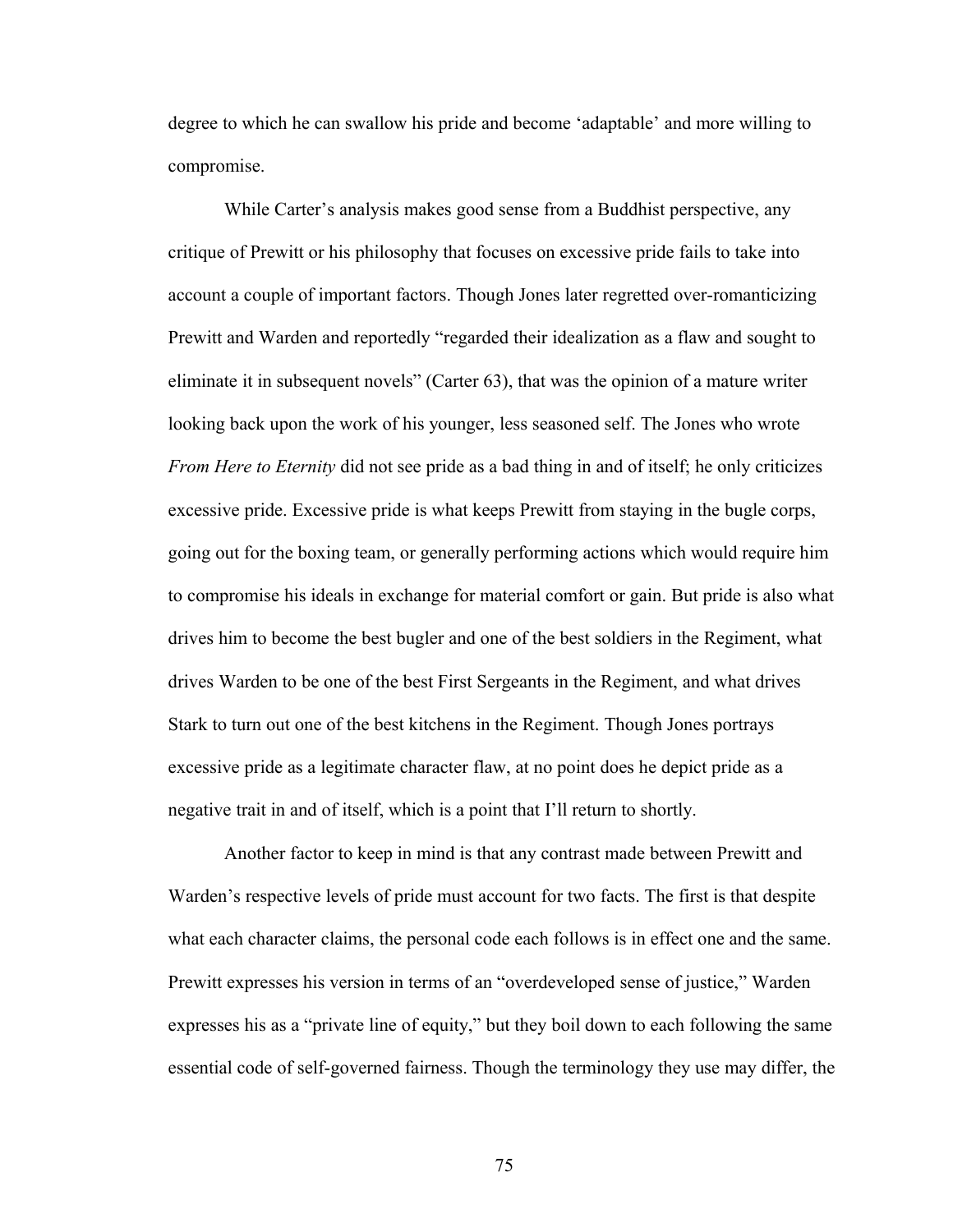central idea does not; for all practical purposes, the codes they follow are identical. The second is that Warden is nearly as prideful of Prewitt, he simply shows it in different ways. A few lines before praising Warden's ability to "repeatedly bend without betraying his integrity," Carter writes that "Milt Warden and Karen Holmes, reflecting Jones's stress on reducing the ego and developing compassion, come to recognize the role that pride has played in their love. Both learn how to express their feelings without being possessive or making personal demands" and "when Warden and Karen have reached a high level of self-acceptance and unpitying concern for others, they find the strength to separate and face the prospect of aloneness" (62-3). The one pesky detail that Carter fails to mention is that Warden ultimately refuses to humble himself and follow through on Karen's desire that he become an officer, and their separation is largely spurred by that decision. Even as he goes through the process of completing the Officer's Extension Course, Warden is sickened and embarrassed at the thought of becoming an officer because doing so directly violates the pride he takes in being a senior first sergeant. As many enlisted men do, he hates officers, and as a senior enlisted man he has spent so much time riding herd over incompetent officers that the thought of becoming one himself is doubly repellant. When word leaks out (as it always must) that he was taking the Extension Course and "the whole Company had heard about it," they react by "needl[ing] him about it to relieve their own baffled surprised disappointment." Warden himself is disturbed when he "suddenly [wonders] what Prewitt had thought. When Prewitt found out that Milt Warden was going to become an officer" (693).

Later on, while watching a group of officers, "Warden thought again how much it was all like some kind of club, a young gentlemen's club, warm, friendly, completely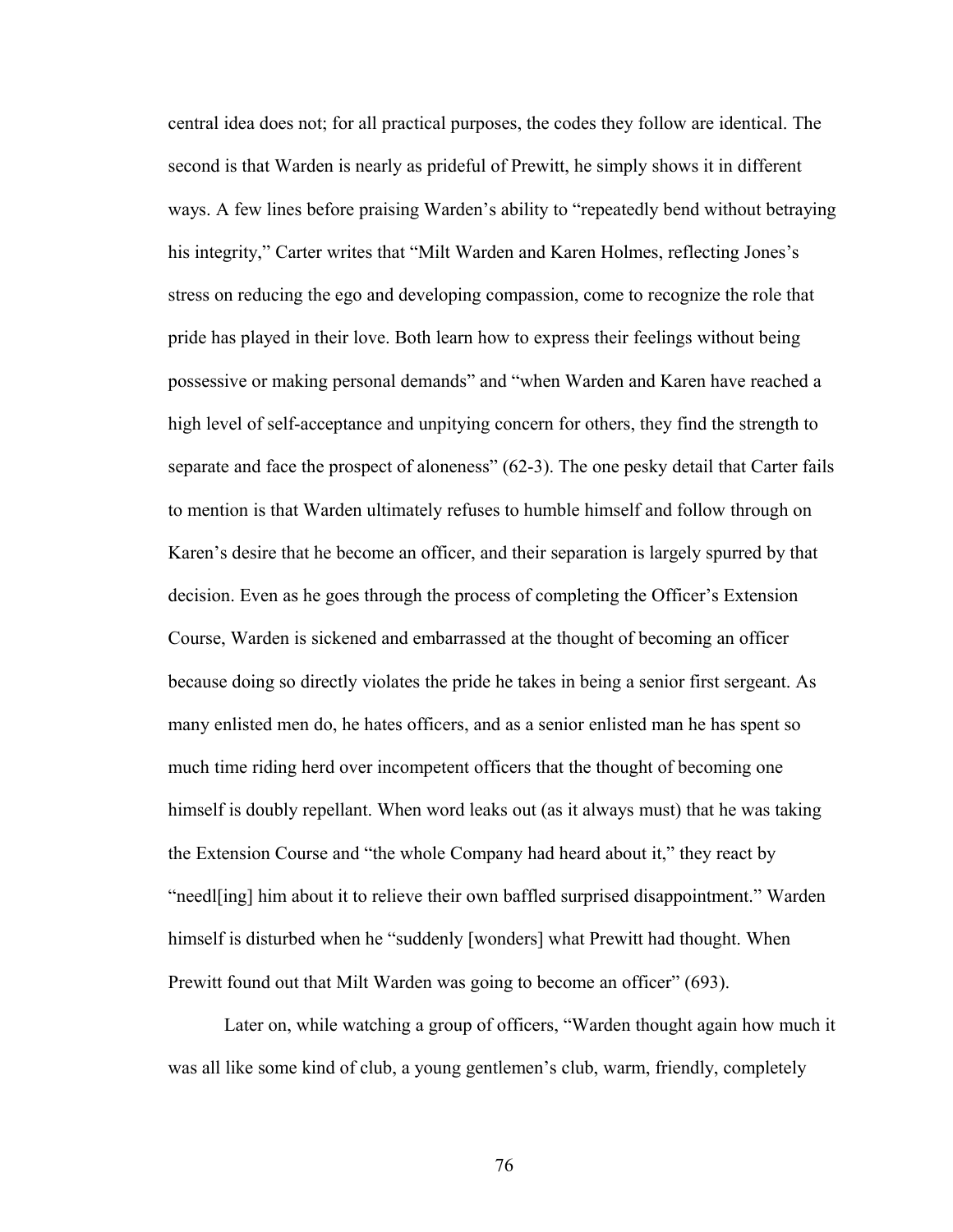secure, with its own comforting set of rules for parliamentary procedure" (Jones 792). While the comparison of a group of officers to "a young gentleman's club" might be complimentary coming from another man, coming from Warden it is a mark of scorn. If officers are "a young gentleman's club" who enjoy their "own comforting set of rules," it is not a club Warden respects or rules he would wish to follow. The very softness suggested by the "warm, friendly…comforting" club stands in direct contrast to the virtues Warden esteems as an enlisted man. As a first sergeant his identity is wrapped up in his carefully cultivated image as a type of (sometimes) benevolent Company-level dictator pushing his men to ensure their readiness and hardiness as soldiers. Because he takes great pride in living the Spartan life of a first sergeant, to forsake it for a cushier position as a member in a "young gentleman's club" could not be mistaken as anything other than a step backwards in his eyes, and an especially humiliating one at that. When Warden finally rips up his commission, Jones's description leaves no doubt that for Warden, the act is a highly charged emotional event driven first and foremost by his sense of pride:

> Warden's confirmation of appointment as Second Lieutenant (Infantry) in the Army of the United States. Warden stood a moment in the doorway and surveyed the wreckage. Then he threw his rifle viciously into the corner and the little wagon rocked on its wheels as the stock of the Star Gauge '03 burst across the grip. Andy, who had been raised in the Regular Army where to drop your rifle on the ground at drill was a major sin punishable with no less than two weeks' extra-duty, gasped audibly and looked at him with open horror….He laid the two pieces down tenderly by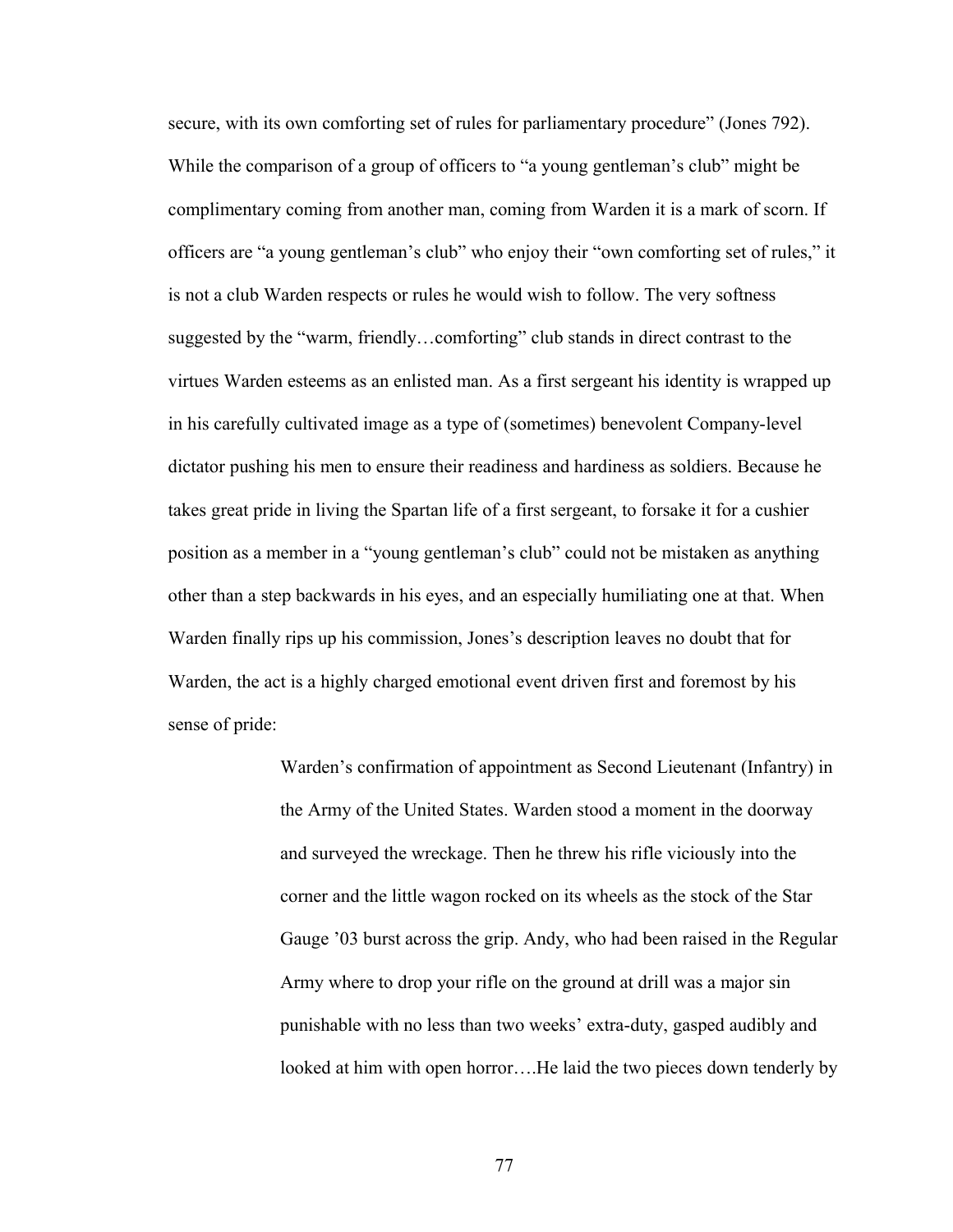the door, feeling a little better. Then he picked up the offensively unharmed, still virgin, War Department letter with its endorsements and tore it across, then across again, then across a third time, and scattered it over the floor. With the rest of the wreckage. (Jones 809)

As Warden is above all else a man of action, it is appropriate that Jones chooses to relay the significance of this deed solely through his actions. Warden knows that ripping up his commission will cost him any chance at a future with Karen, just as he knows that accepting it will cost him his self-respect for betraying his deeply-held ideals for a woman. While he loves Karen, he has built a successful career over the years as an enlisted man. To become an officer would mean not only throwing away that hard-won career, but doing so in order to join the group of men that he hates most in the world. Even worse, Warden's hatred of officers is matched only by his lack of respect for them, and to become one would mean to quite literally become a person he cannot respect.

Rather than describing these thoughts, Jones instead describes Warden's turmoil as if it were a scene in a movie where emotional events must be relayed visually. He places a special emphasis on the word "wreckage," which describes both the physical state of the barracks and the imminent state of Warden's life no matter what decision he makes. He presents Warden's rage through the deliberate and highly symbolic breaking of his rifle, which, as the horrified Andy points out, is a "major sin" in the Infantry. As a career N.C.O. and long-time initiate into the ways of the Old Army, there is no chance that Warden could be unaware of the taboo against dropping rifles, let alone throwing them deliberately. The breaking of the rifle can only be a conscious choice that symbolically expresses the extremity of Warden's frustration with his dilemma. The rifle-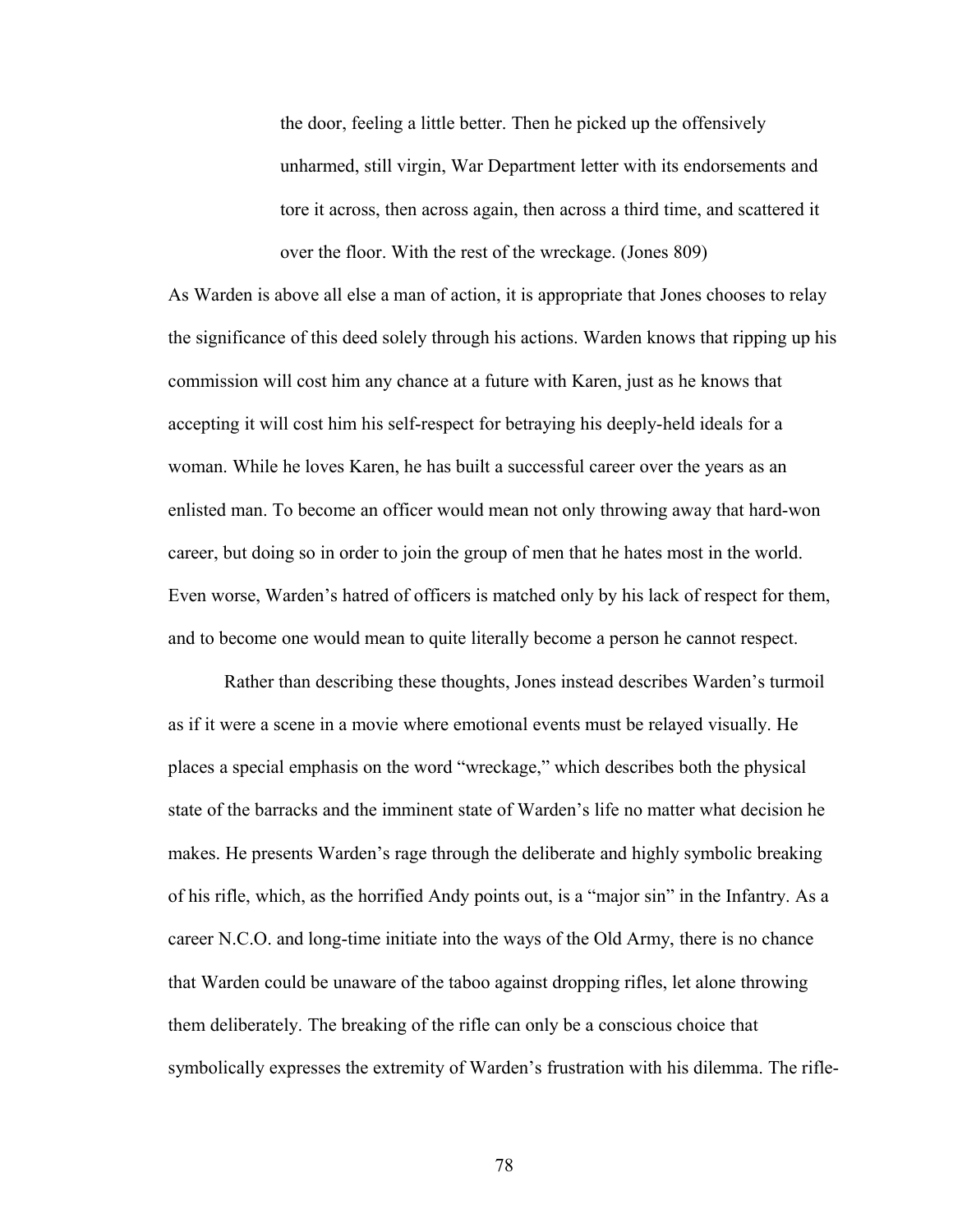throw must be cathartic because in its aftermath, Warden "feel[s] a little better" and has made his decision. He decisively rips his commission not once, but three times, to ensure that he can never reverse course back over the personal Rubicon he has just crossed, and then "scatter[s]" the pieces "with the rest of the wreckage." Warden does this knowing exactly what it will cost him, but having wrestled with the decision he conclusively chooses pride over love and doesn't look back.

In his way, Warden is just as prideful as Prewitt. While we as readers may not believe other non-coms who suggest they wouldn't mind returning to the ranks and taking orders as buck privates, Warden's threat that he would prefer a bust to the rear ranks rather than lose his control as a first sergeant does not sound like mere idle bluster. Carter is more on point in his statement that "Warden manages to combine material survival with spiritual advancement," the key phrase being "material survival." Prewitt bears most of the critical heat for being overly driven by pride, but all of Jones's exceptional soldiers are prideful. Jones does not depict pride as a bad trait for a soldier to have in and of itself, far to the contrary. The distinction he draws between the 'good' or 'successful' pride of Warden and Stark with the 'bad' or 'damaging' pride of Prewitt and Maggio rests on that idea of "material survival." Warden and Stark possessed enough politically savvy to maneuver into positions where their pride is unlikely to hurt them, but each makes it clear that anything less than full control over his domain is unacceptable. Stark even says so explicitly as a condition of his agreeing to head up G Company's kitchen. Prewitt and Maggio have the same kind of pride as Warden and Stark, but end up in the stockade in part because they lack the rank to get away with things Stark and Warden would. For all the critics that pick at Prewitt's stubborn pride as a sign of his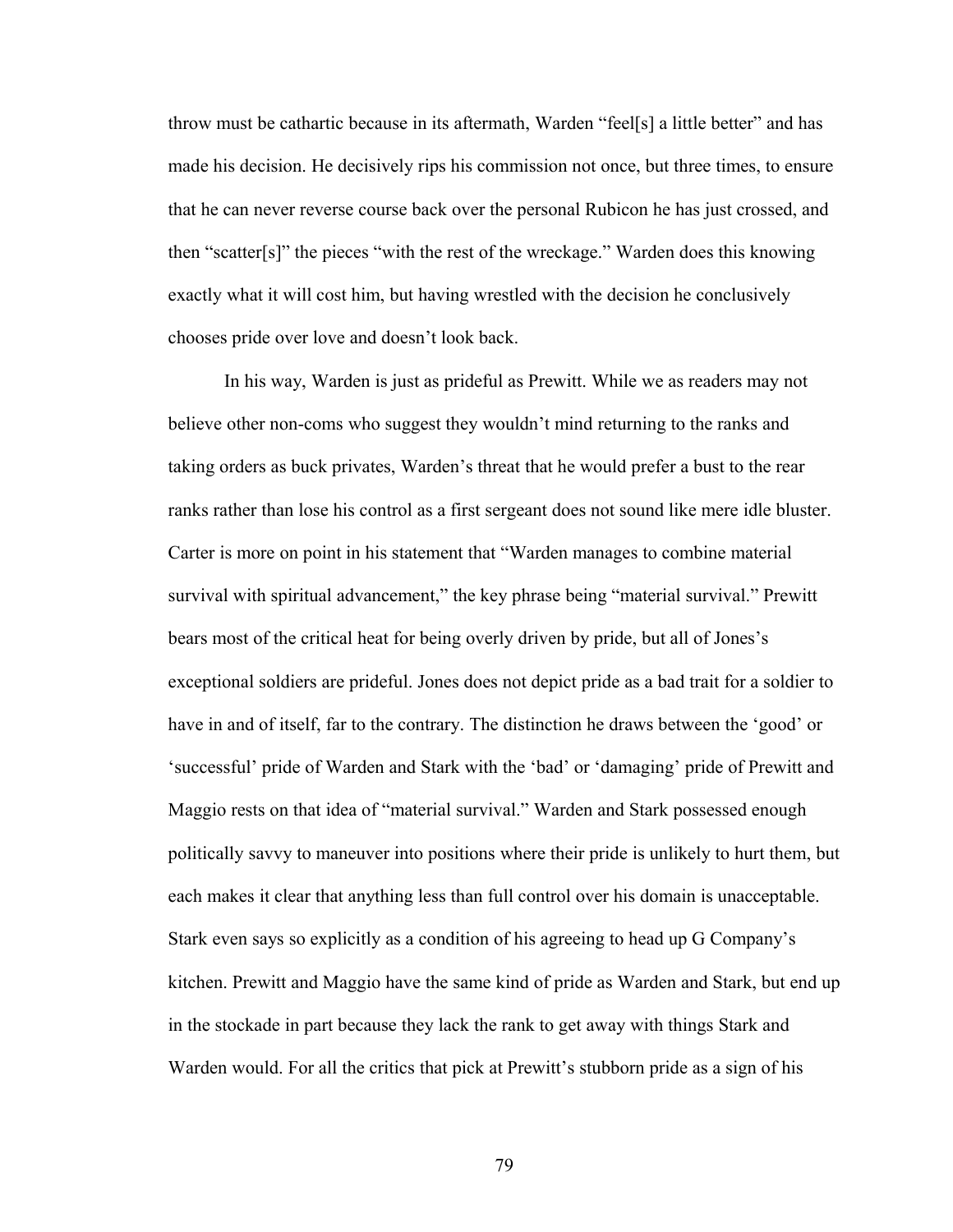immaturity, not one has allowed that Prewitt simply followed through on the same threats that both Warden and Stark had made; Prewitt's allegedly 'immature' response to transfer from the bugle corps to the infantry when his rating as first bugler is taken away is exactly what Warden and Stark would do if their ratings as 1/st Sergeant and Mess Sergeant were taken away.

While it may be fair to characterize Prewitt as exhibiting an excessive amount of pride, to say that Prewitt suffers destruction because he is too prideful while Warden "repeatedly bend[s] without betraying his integrity" is both unfair and inaccurate. Warden might "bend" on small matters, but when faced with the prospect of sacrificing his integrity as an enlisted man he ultimately proves as prideful as Prewitt. Where Carter is more on point is in his notion of using pride as a catalyst to "combine material success with spiritual advancement." Jones does not depict pride as a bad quality, in his conception it is a good quality that is absolutely necessary to the success of the exceptional soldier. Pride is what spurs the exceptional soldier to excel, to seek material advancement within the Army and spiritual advancement in his understanding of the world. It is only when pride is not channeled properly that Jones shows it backfiring. Prewitt's excessive pride is not a sign of immaturity because he is too prideful; it is a sign of immaturity in that he doesn't know how to channel it to a useful end. Warden's pride leads him to become a first sergeant, Stark's to gain control of his beloved kitchen. Prewitt's pride leads him astray because he is not "smart" enough (by Warden's definition which equates "smartness" with a kind of political savvy) to temper it long enough to succeed materially. However, it is also pride that leads him (and Warden) to excel at what they do, and to create their personal "lines of equity." In an Army in which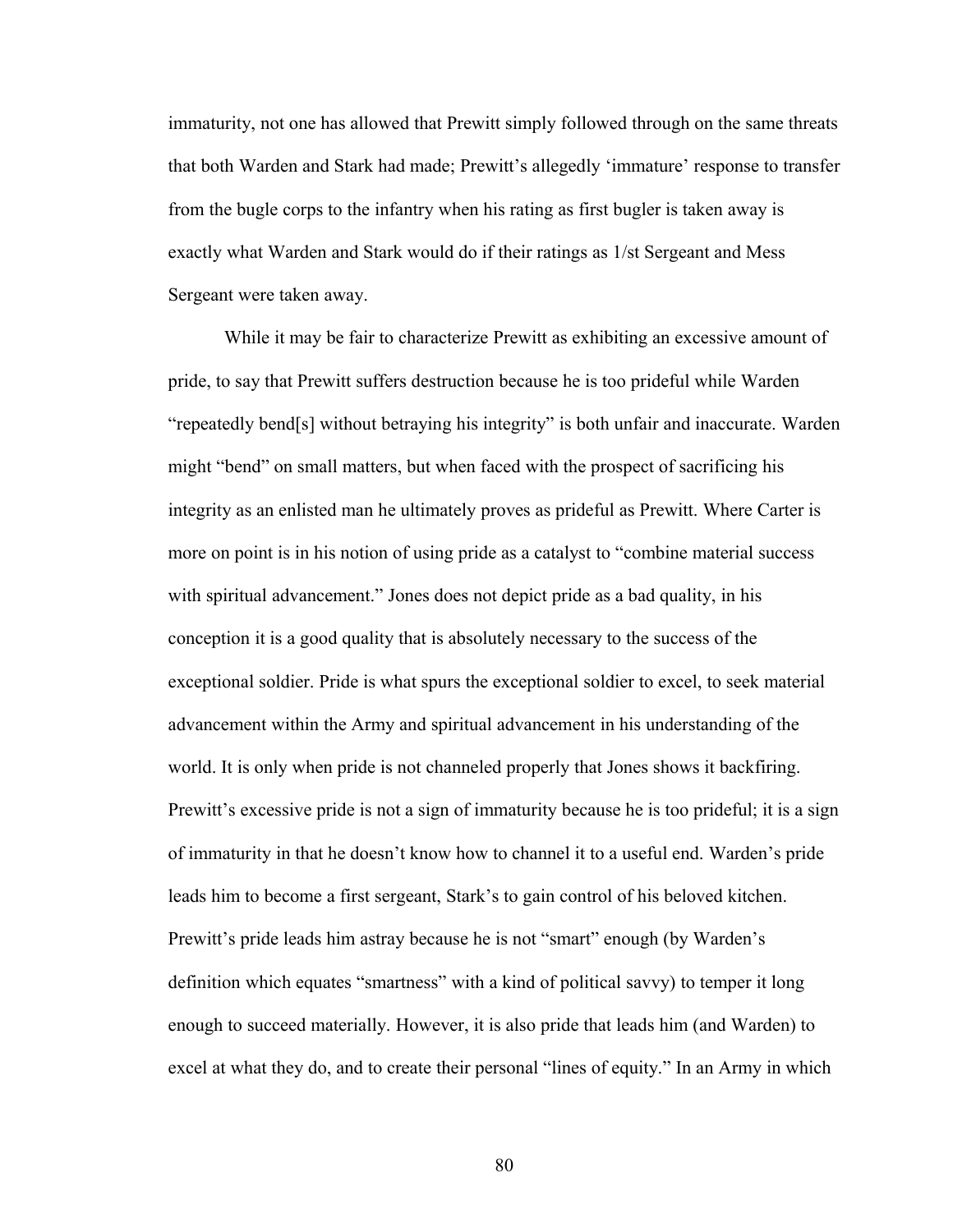fairness is not guaranteed by either the written or unwritten rules, both are proud enough to seek to create their own oasis of fairness where none else exists. It would perhaps be most accurate to say that Jones depicts pride as any other particularly combustible type of rocket fuel: when handled properly, it is a useful tool without which a plane (or a man) could never be propelled to great heights, but which can explode catastrophically if not channeled properly or shielded from dangerous sparks.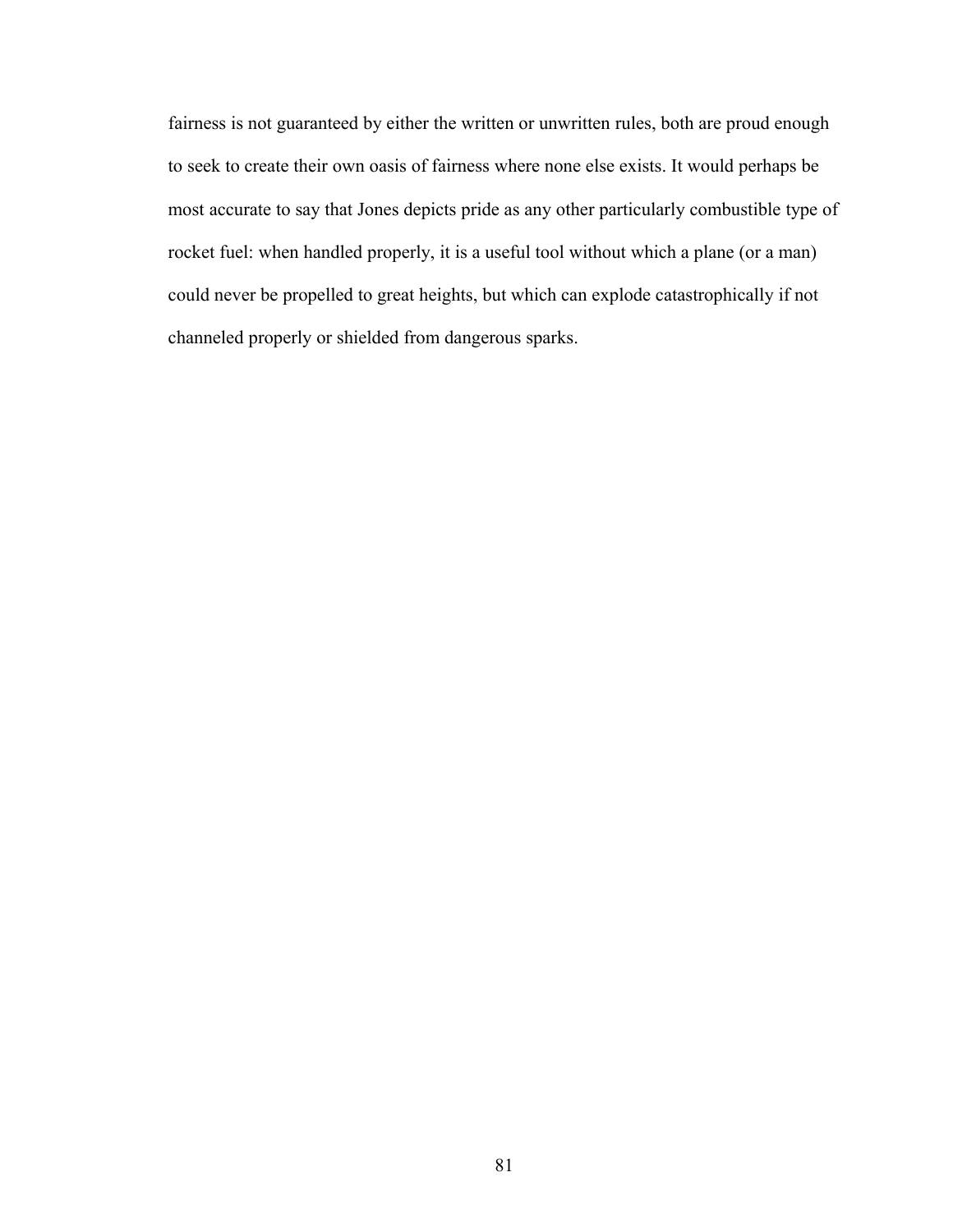## THE EXCEPTION

Now, there is one character in *From Here to Eternity* who truly defies Jones's schema. For lack of a better category I have listed him amongst the 'exceptional soldiers,' although it would probably be more accurate to label him an exceptional man who has temporarily enlisted in the Army. That character is Jack Malloy, the stockade philosopher who greatly influences Prewitt and Maggio, and he cannot be examined in the same way as Jones's other characters. Malloy, or The Malloy, as his disciples are apt to call him, is an exception to Jones's rules on several levels. From a literary standpoint, the most pressing is that as a character he is a stark departure from Jones's standard use of realistic techniques that strive to create psychologically accurate characters. Unlike the other major players in *From Here to Eternity*, Jack Malloy is not a realistic character, nor does he possess anything resembling a plausible psychological background. He may well be the least realistic character in Jones's entire canon, and his glaring unreality causes him to stand out even more in comparison to the psychologically complex characters who surround him. James R. Giles identifies three key flaws that *From Here to Eternity* must work to "transcen[d]…a little loose organization and awkward writing, as well as the obtrusiveness of the Jack Malloy characterization" (67). More specifically, Giles writes that "artistically…the Malloy characterization with its attendant philosophizing does damage to Jones's novel, because Malloy's theory of reincarnation is not intellectually profound, even though Jones devotes much space to it." He further argues that "Malloy's mysticism comes to dominate far too strongly and implausibly the characterization of Prewitt after his release from the stockade" (65). Steven Carter takes issue with Giles's statement that the mystical views Jones expresses through Malloy are "not intellectually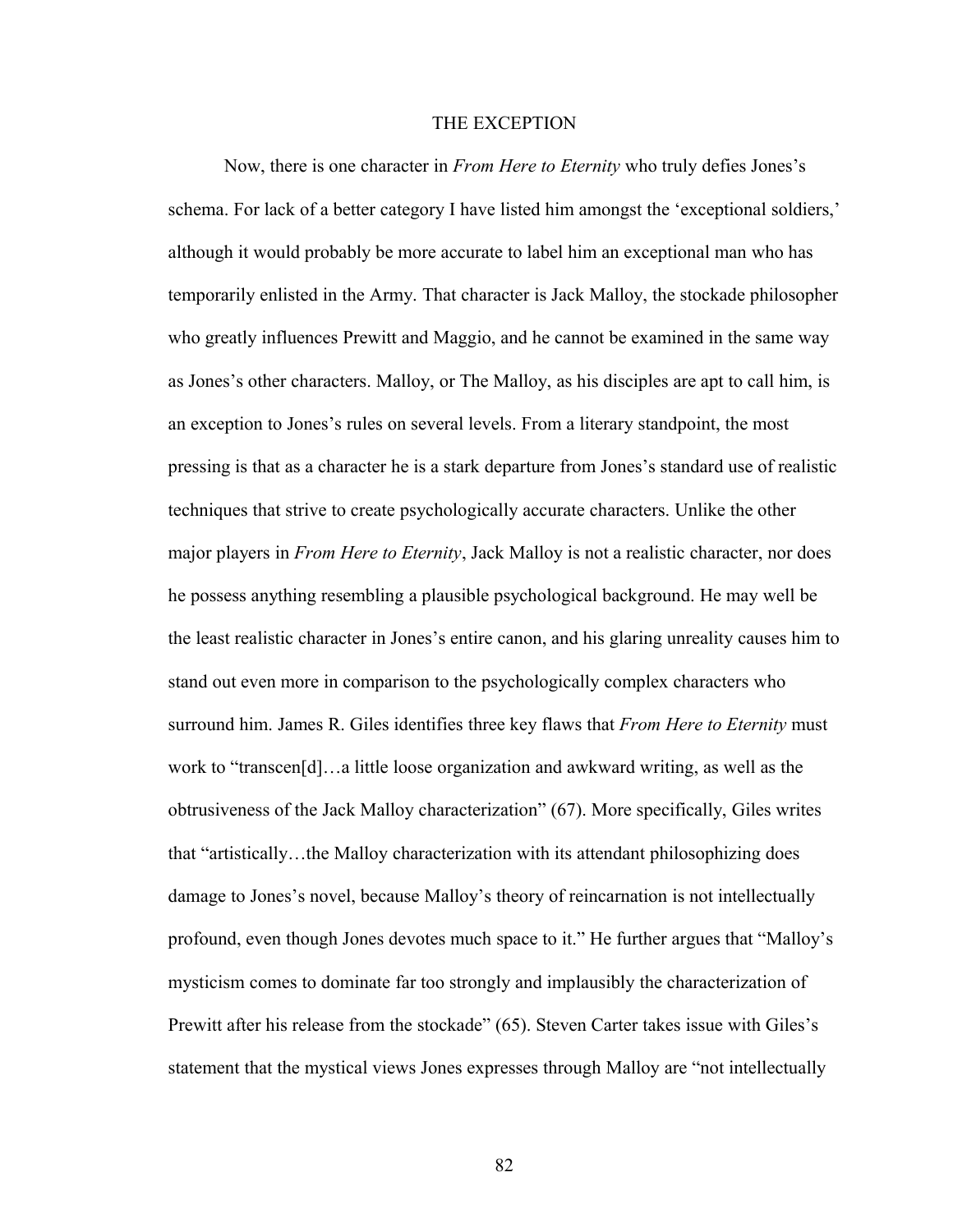profound" and devotes much of his book *James Jones: An American Literary Orientalist Master* to correcting what he sees as a tendency to "misjudge" (5) the vein of mysticism that runs throughout Jones's work. Carter contends that "Jones's artistry cannot be appraised and appreciated without understanding the religious system that shaped his organization, characterization, symbolism, setting, and thematic developments" (5). However, despite their disagreement regarding the intellectual worth of the mystical elements in Jones's writing, both critics gloss quickly over Malloy's character in their analyses. Where Giles dismisses Malloy's characterization out of hand for its "obtrusiveness," Carter similarly minimizes Malloy's importance, downplaying him as Jones's "spokesman" (62) and concentrating his attention on the mystical concepts being voiced rather than the character voicing them. Whether the mysticism in Jones's writing should be considered "intellectually profound" or not is not my concern in this writing. Since Carter has already examined that issue in far more depth than I could hope to, I will leave that question to him. What does concern me is how Malloy as a character fits into Jones's uniquely hierarchical view of what constitutes success in the Army, and why he has heretofore escaped significant critical attention from the leading Jones scholars.

While the worth (or lack thereof) of Jones's philosophical writing is not my concern, the role that Malloy and his philosophical teachings plays in *From Here to Eternity* is. Malloy espouses a philosophy based on a mixture of Buddhist and Theosophic ideas, which Jones was heavily influenced by during the writing of *From Here to Eternity*. [35](#page-90-0) Although many authors might be tempted to use a character like Malloy as an authorial stand-in, he is not a strict mouthpiece for Jones, nor does he bear any biographical resemblance to Jones beyond possessing a mother that "was too

<span id="page-90-0"></span><sup>&</sup>lt;sup>35</sup> Thanks to his association with Lowney Handy.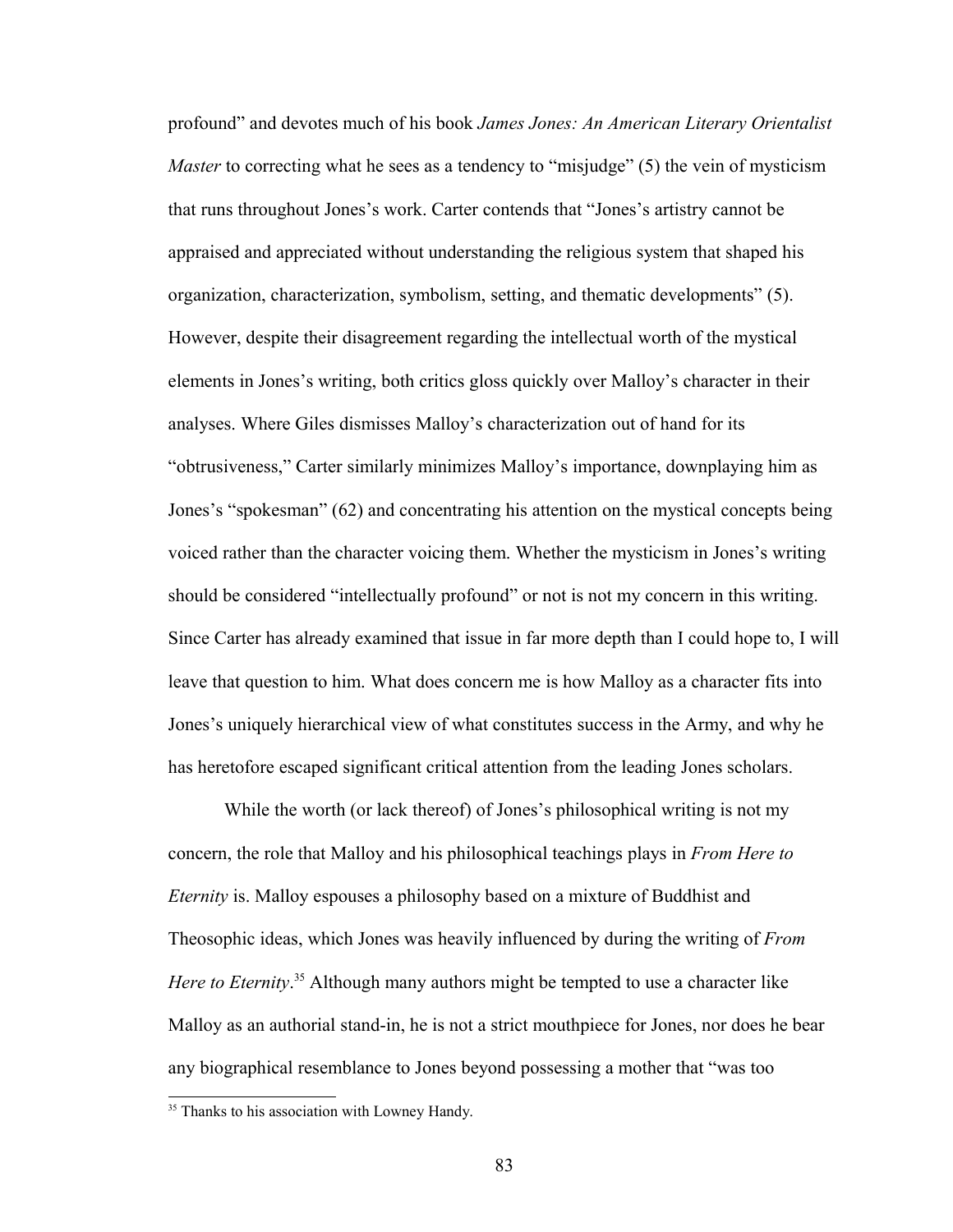religious" and who taught him "how much everybody hated…religious ladies" (Jones 635-6). Though Jones does provide a fairly detailed biography for Malloy, for a man who "had been almost everywhere and done almost everything in his 36 years" (634) his background seems curiously flat. Jones dutifully details the growth of young Jack Malloy's spiritual and philosophical knowledge, beginning with his inculcation in passive resistance through the Wobblies he met in his sheriff father's Montana jail cell. He then traces Malloy's conversion to Socialism and membership in the IWW, his decision to go to sea six years later, and finally his enlisting "as a green hand into the Regular Army" following "eleven years experience as a deepsea man…at the age of 32" (Jones 639). But the lengthy biography, meant to establish Malloy's credentials as "a man who had been almost everywhere and done almost everything," never really rings true to his characterization.

After going to such lengths to describe the foundation of Malloy's socialist views as a teenaged Wobbly, Jones fails to provide much reasoning for why Malloy goes to sea or joins the Army. He tells us that during the three-year decline of the Wobblies, "Jack Malloy went on reading, wondering what he was training for, and finally decided to take to the sea. He was nineteen. An era had ended" (637). Yet he provides no further description of why Malloy chose to go to sea as opposed to any other course he might have taken. One might be tempted to link Malloy's decision to go to sea to his admiration for Jack London, who he had "studied and come to love" (637) in the period just before he abandoned his socialist work for the life of a sailor. I would argue, however, that Jones leaves sufficient evidence to suggest that Malloy is drawn to Jack London's political and spiritual writings far more than he is London's adventure writing. Though we are not told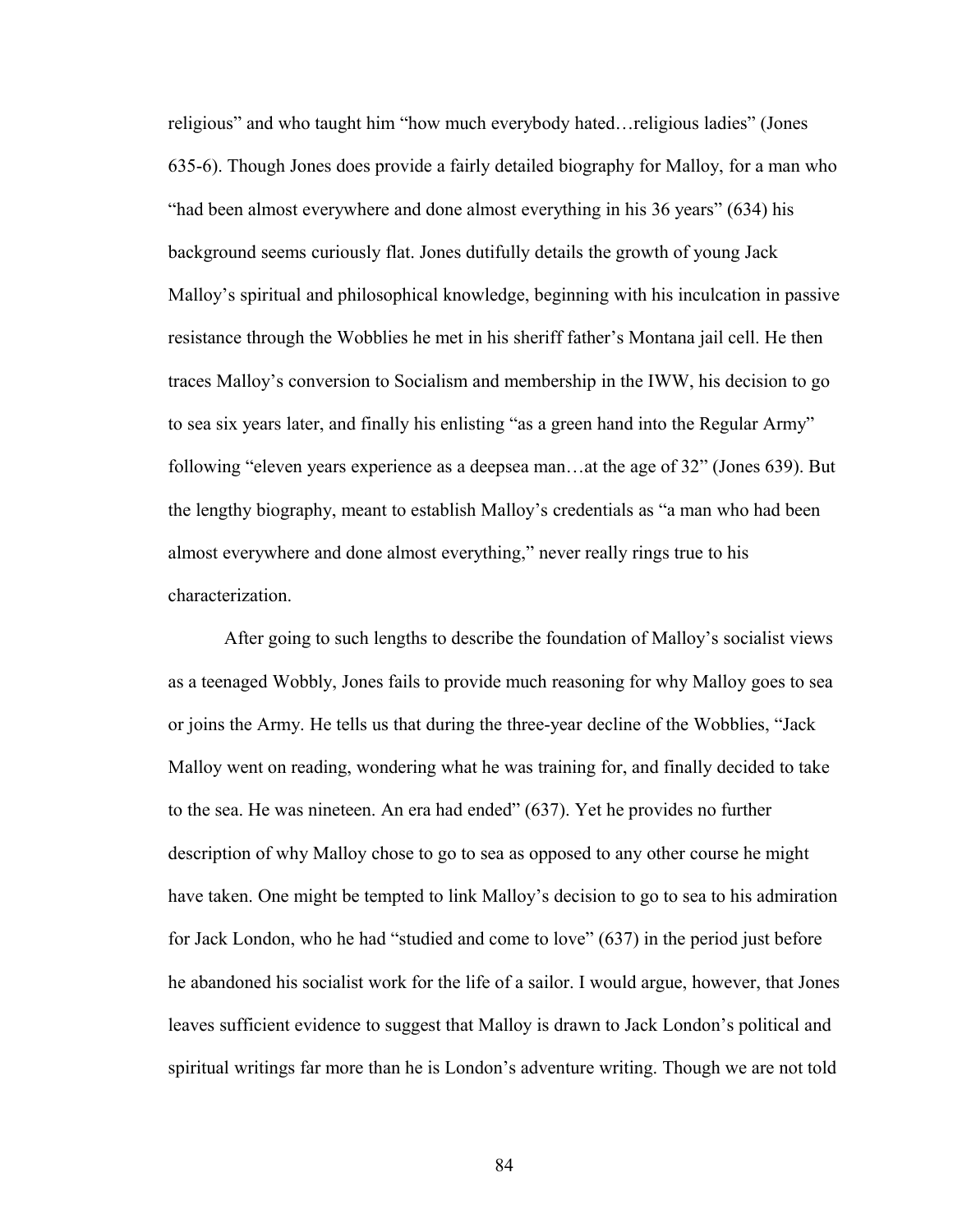this explicitly by Malloy himself, it is reasonable to conclude that the reading list Prewitt compiles while staying at Alma and Georgette's apartment provides a fair glimpse into the types of books Malloy had told him about in the Stockade. After reading a number of pulp-style mystery stories and tiring of them,<sup>[36](#page-92-0)</sup> Prewitt "remembered one day for no good reason how Jack Malloy had always talked about Jack London all the time, and how he had worshipped him almost as much as Joe Hill. The only book of Jack London's he had ever read was *The Call of the Wild*. So he started Alma to bringing home London and went into him really in earnest." The last two words, "in earnest," coming as they do from Jones the narrator and not from Prewitt's consciousness, strongly suggest that it is not works like *The Call of the Wild* that Jones is interested in, making the subsequent titles that he names in contrast to *The Call of the Wild* all the more significant. Jones implies that Prewitt reads nearly all of London's canon, noting that "one day, when he was along toward the *last of them*, like *John Barleycorn* and *The Cruise of the Elsinore*, [37](#page-92-1) he read five in one day," emphasis mine on "last of them." Jones then lists *Before Adam* and *The Star Rover* as the titles that Prewitt "liked…the best because for the first time they gave him a clear picture of what Malloy had meant by reincarnation of souls" (Jones 716). Jones then names one more London book, noting that "it was while [Prewitt] was reading *Martin Eden* that he got the idea to start writing down titles of other books to read, like Martin had done." It is significant that Prewitt comments to himself that "there were lots of them in London. Most of them he had never heard of. A few he had heard Malloy mention" (Jones 717).

<span id="page-92-0"></span><sup>&</sup>lt;sup>36</sup> Jones notes that of these Prewitt "liked [Raymond Chandler] best of all."

<span id="page-92-1"></span><sup>37</sup> Jones (or Prewitt) mistakes the correct title of the book, which is *The Mutiny of the Elsinore*, possibly conflating it with another London work, *The Cruise of the Dazzler*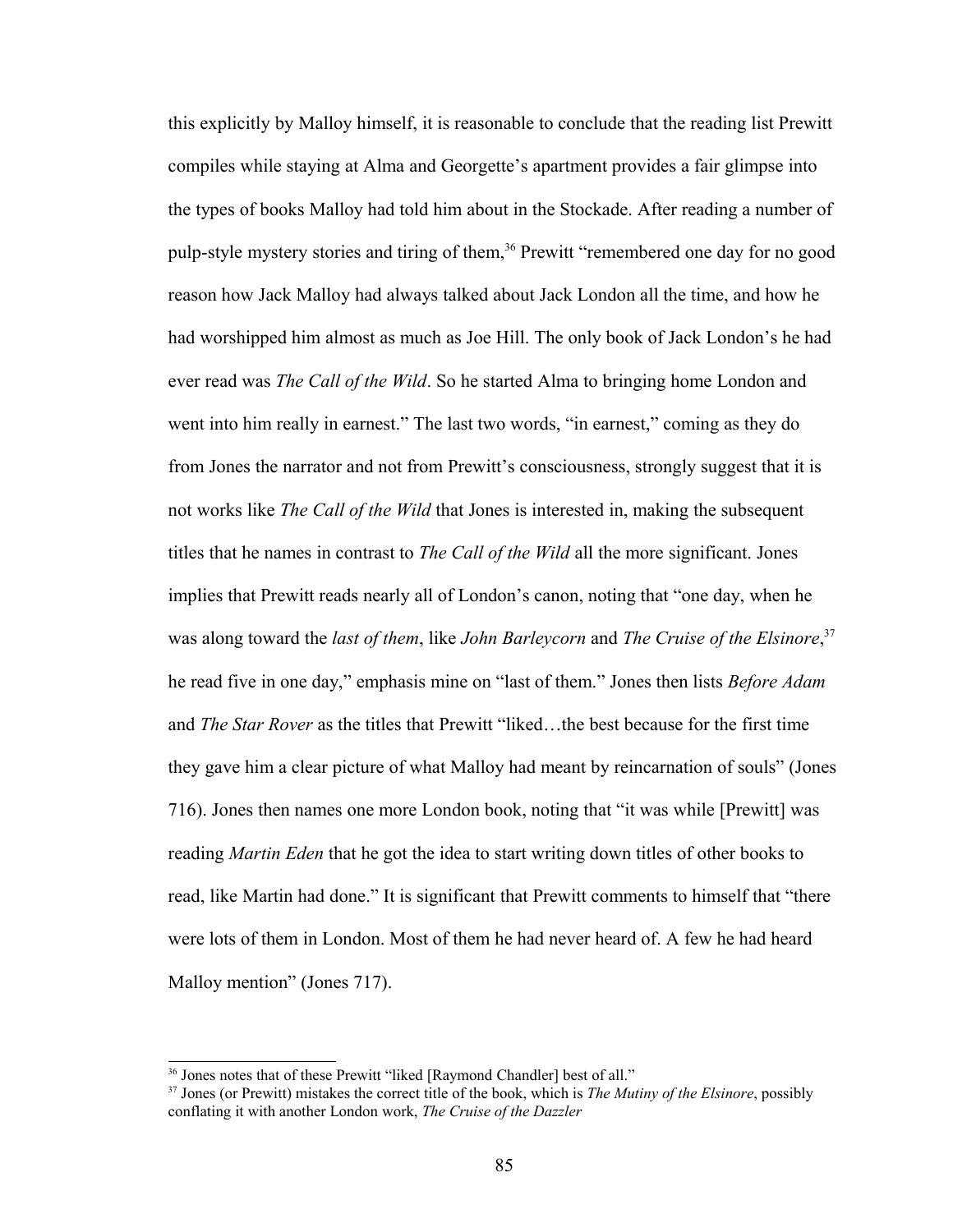James R. Giles picks up on the significance of Prewitt's reading list, writing that "literary influences on the novel are many, and Jones overtly states several of them in his description of Prewitt's obsessive reading while AWOL." Giles argues that "Prewitt responds to Jack London for two reasons: London's own concern with the 'lower classes' and his interest in reincarnation as expressed in novels like *The Star Rover* and *Before Adam*," not-so-coincidentally the two London books Prewitt lists as his favorite. Giles goes on to note that "London echoes are strong throughout the novel."[38](#page-93-0) However, his suggestion that "one would expect Jones to respond to a writer like London who stressed so often the theme of physical survival in an almost exclusively male world" (67) fails to take into account how much "London's own concern with the 'lower classes' and his interest in reincarnation" lines up with Jones's own theosophically-influenced interests of the time. More important for our purposes, if we view Prewitt's interest in London as a reflection of Malloy's interest in London, it becomes difficult to accept that Malloy went to sea because of his love for London's maritime fiction. Not impossible, but difficult. Prewitt likes *The Star Rover* and *Before Adam* "best" out of London's work "because for the first time they gave him a clear picture of what Malloy had meant by reincarnation of souls" (716). Presumably, this is because Malloy developed his notions of reincarnation in part by reading those same two books. By that same token, it would also be logical to assume that *Martin Eden* is also a favorite of Malloy's. Although Prewitt does not specifically list *Martin Eden* as a favorite it does give him the idea to copy down a list of books to read, "a few [of which] he had heard Malloy mention" (717). Considering Malloy's love of London's work, it would not be too much of a stretch to presume that

<span id="page-93-0"></span><sup>&</sup>lt;sup>38</sup> One of the more obvious instances occurs when Warden playfully refers to himself as Wolf Larsen of *The Sea Wolf* on page 106.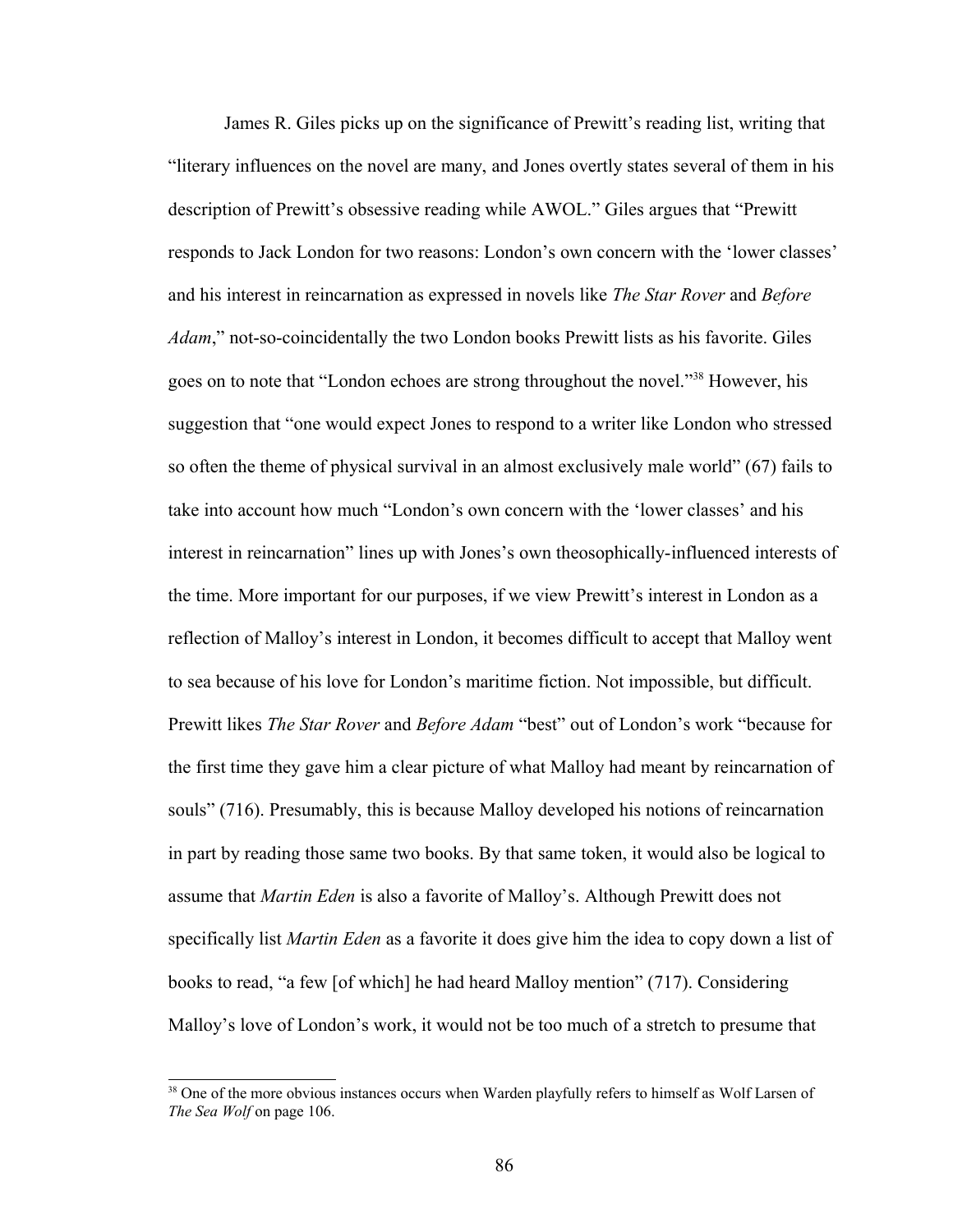Malloy was also introduced to those unnamed books by *Martin Eden*. Even though Prewitt/Jones does not name the books listed in *Martin Eden* that he had heard Malloy mention before, it would probably be a fairly safe assumption that they included the works that Martin Eden checks out of the library in Chapter 7: "Madam Blavatsky's 'Secret Doctrine,' 'Progress and Poverty,' 'The Quintessence of Socialism,' and 'Warfare of Religion and Science'" (London 56). It should be obvious why a labor activist like Malloy might be interested in titles like "Progress and Poverty" and "The Quintessence of Socialism." The first book Martin checks out, "Secret Doctrine," outlines Blavatsky's views on karma and reincarnation, which just happen to be Malloy's other two favorite topics.[39](#page-94-0) If Prewitt's reading list is primarily a reflection of Jack Malloy's tastes in London, then Malloy's tastes skew heavily towards London's writings on socialism and reincarnation. Jones provides no evidence to suggest that Malloy's interest in London had anything to do with his adventure writing, his tales of "physical survival in an almost exclusively male world" (Giles 67) that might better explain why an impressionable young London fanatic would choose to go to sea.

It is also worth noting the parallels between Prewitt's death *Martin Eden* and *John Barleycorn*, the last two books that Prewitt reads before he dies. Steven Carter, who had previously written that "Prewitt's worst fault... is being so proud that he is willing to make a multitude of sacrifices rather than surrender the minutest particle of his pride," suggests that Prewitt's death marks his growth "in this incarnation…growth that has resulted from his experience, especially from his contact with the teachings of Jack

<span id="page-94-0"></span><sup>39</sup> "The Secret Doctrine" (London drops the "The" in *Martin Eden*) and "Progress and Poverty" are real works written by Madam Blavatsky, but the other two texts are not. "The Secret Doctrine" is sometimes subtitled "The Synthesis of Science, Religion, and Philosophy" but no texts titled "Warfare of Religion and Science" or "The Quintessence of Socialism" exist outside of *Martin Eden*. London is either mistakenly recalling other works by Blavatsky or working off of editions of her books that were published under alternate titles.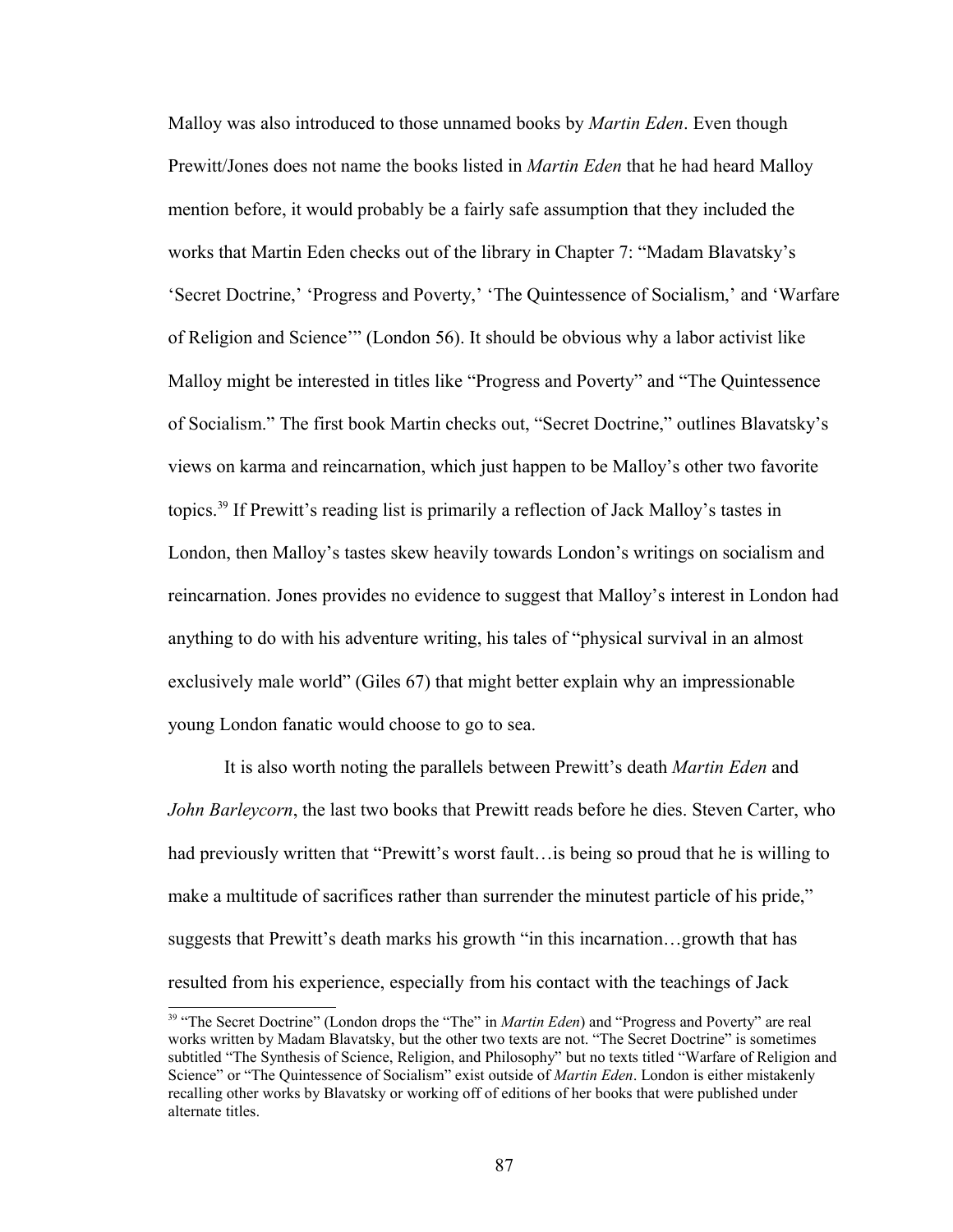Malloy." Carter argues that when he is stopped by the M.P.'s Prewitt is "confronted with the choice between killing once more or letting himself be killed without fighting back" (73). By choosing the latter, he shows that he has begun to absorb Malloy's lessons on nonviolence and passive resistance. Of Prewitt's death, James R. Giles writes that "one is aware immediately…that Prewitt personifies an idealism carried to such an extreme that it must be modified or it will play a part in his destruction" (38-9). Though he does not phrase it in such terms directly, Carter essentially suggests that Prewitt's refusal to fire on the M.P.s who stop him constitutes a form of admirable suicide; from this view, though it is regrettable that Prewitt dies, the manner of his death is admirable because it demonstrates the growth he has made in learning to temper his previously unbending individualism. Meanwhile, Giles's reading of the same event suggests that Prewitt's unceasing rebelliousness marks an immature form of excessive individualism. Coincidentally enough, Jack London wrote to Upton Sinclair that one of *Martin Eden*'s key themes is "an attack on individualism," and its title character ultimately achieves a form of redemption through suicide after finding his rejection of socialism for a radical Nitzchean individualism less fulfilling than he thought. Meanwhile, the book that Prewitt is reading when Pearl Harbor is attacked (which would turn out to be the last book he ever read) is *John Barleycorn*. This is a small bit of irony on Jones's part, since Prewitt reads most of a novel that famously focuses on the dangers of excessive alcohol consumption while sitting on Alma's couch in a drunken haze.

There are two points to this lengthy and roundabout examination of Jack Malloy's likely reading list. The first is to disavow the notion that Malloy's already out of character decision to take to sea was likely to have been motivated by a love of Jack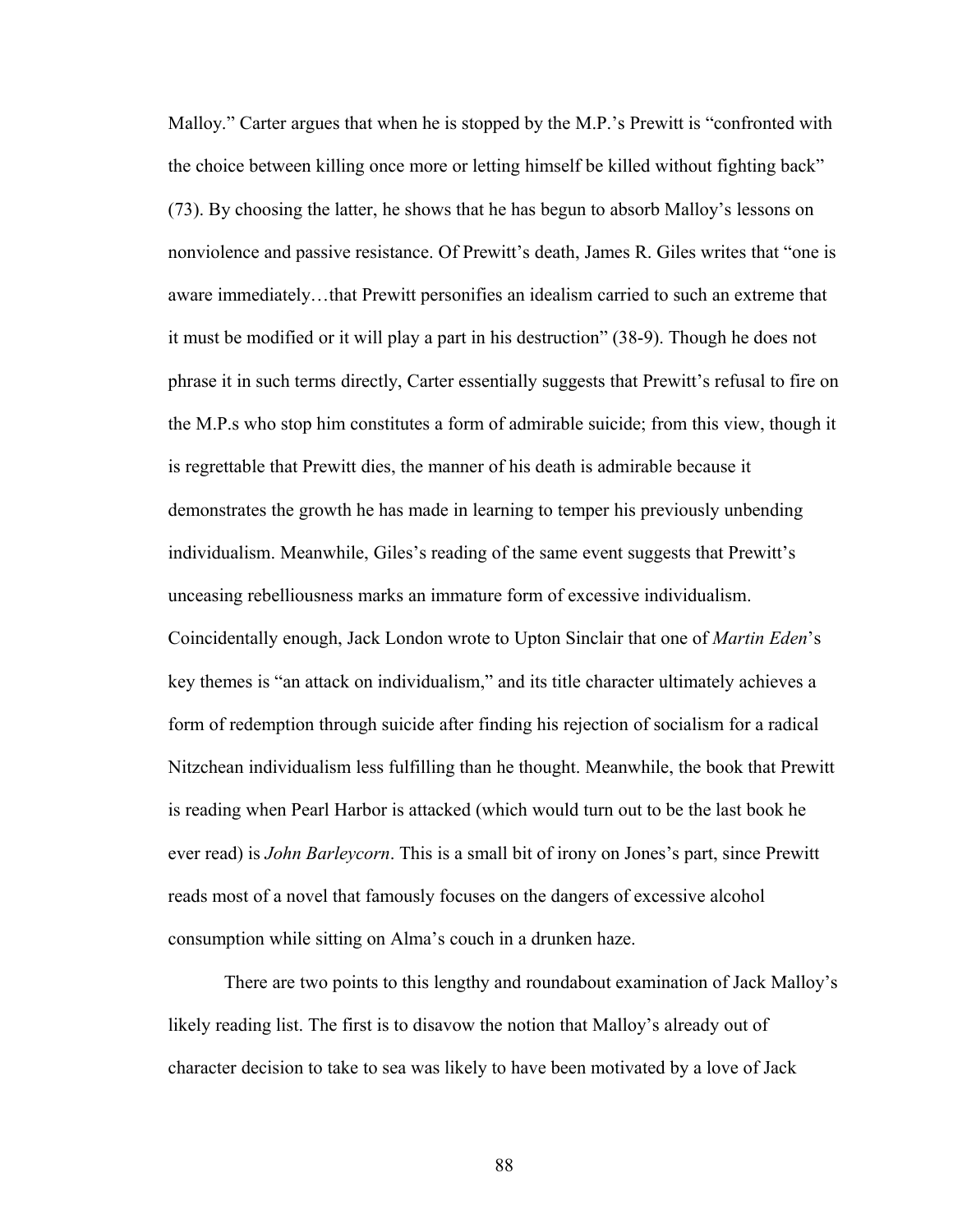London's adventure fiction. Tenuous as that reasoning might have been, Malloy's going to sea because he was influenced by Jack London's adventure writing would have been the only reasoning Jones gives the reader more compelling than the suggestion that Malloy chose to go to sea entirely at random, based on no logical reason whatsoever. As Sherlock Holmes famously advised, "when you have eliminated the impossible, whatever remains, *however improbable*, must be the truth" (Conan Doyle 111), and Jack Malloy's going to sea because of Jack London (or loving Jack London because of the sea) is impossible. The second is to underscore how unlikely it is that a man of Malloy's learning and temperament, as sophisticated as he is, would continually act in an unreasonable way if he were meant to be treated as a realistic and psychologically accurate character. Malloy's decision to end his days as a sailor and enlist in the Army is similarly underdeveloped. Jones devotes only four sentences to fleshing out Malloy's reasoning to join the Army, and I use the term 'fleshing out' loosely. Jones tells us: "Jack Malloy, with eleven years experience as a deepsea man behind him, at the age of 32, came back home. He enlisted as a green hand into the Regular Army. He wanted to be there for the war. He still kept on reading" (639)

If Malloy's decision to go to sea seems a random response to the disintegration of the IWW, at least in that instance Jones takes the time to show the effect that disintegration had on Malloy. If his particular decision to go to sea does not make much sense, we can at least accept by its timing that Malloy was ready to try his hand at something new. By contrast, his decision to join the Army makes no sense whatsoever. Jones does not tell the reader what spurred Malloy to return home "with eleven years experience as a deepsea man behind him," nor what spurred him to make a career change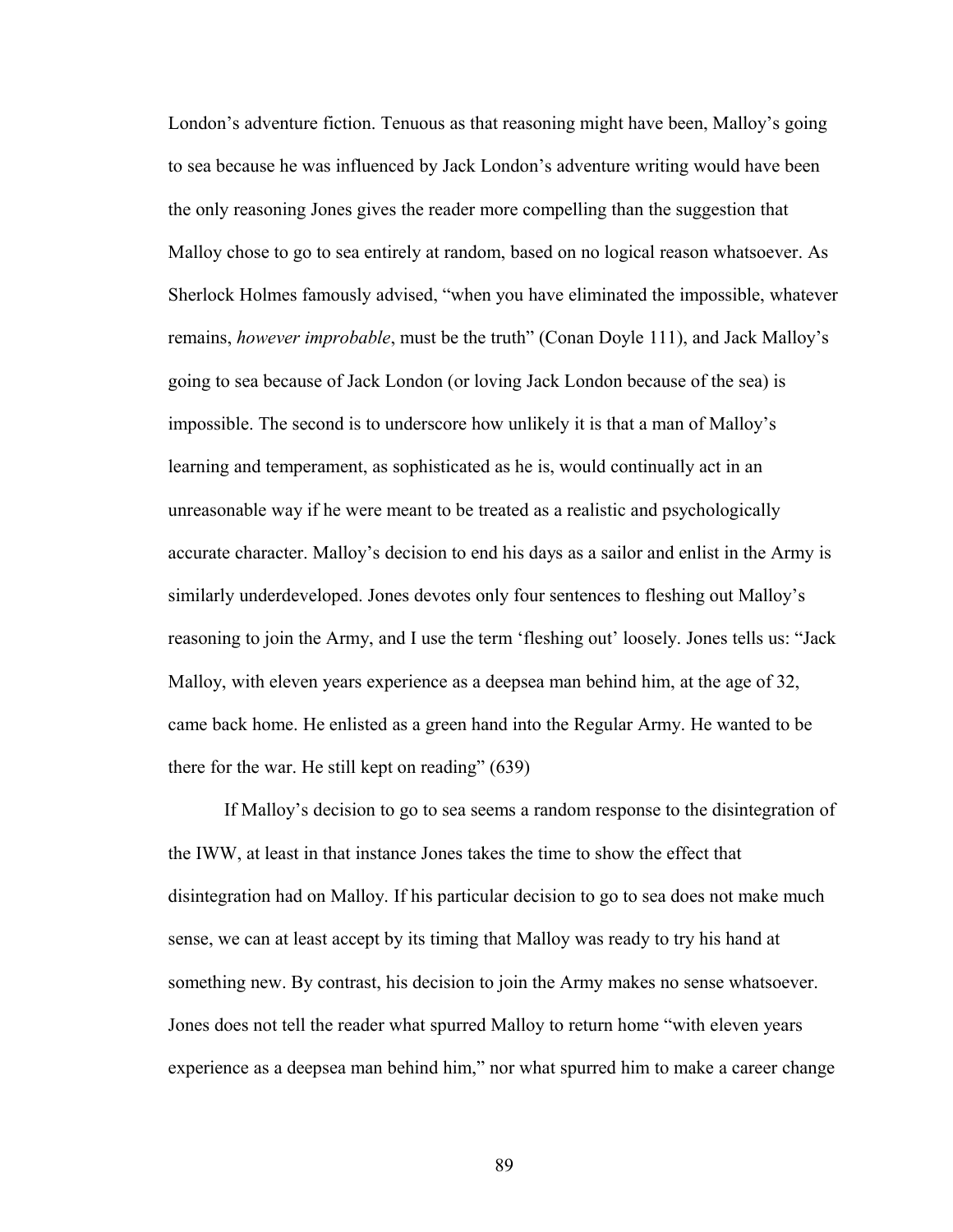at that particular moment. The only reasoning that Jones gives—that Malloy "wanted to be there for the war" —leaves the superficial impression that Malloy was extraordinarily prescient and saw the shape of things to come before most could. However, with a little scrutiny that idea quickly becomes laughable. Jones places Malloy's transition from sailor to soldier in 1937, the year when Malloy "pushed...clear off the sea for good" (638), and the timing matches up with Malloy's given age, 32, and birthdate, 1905 (634). Malloy's choosing to enlist in the Army in 1937 fails to make sense for two very important reasons. The first is that in 1937, Germany was still a year away from annexing Austria and strong-arming control of the Sudetenland, and two years away from invading Poland and drawing England into the fight. Relations between China and Japan had stayed tense after the Japanese invasion of Manchuria in 1931, but Japan did not invade China itself until July 7 of 1937; Nanking would not fall until December 13. If Malloy joined the Army in 1937 because he "wanted to be there for the war" that was still two years away in Europe, he would have had to foresee an American showdown with the Empire of Japan almost as soon as their armies crossed the Chinese border. This would seem even less likely in 1937 since the United States remained strongly isolationist even after hostilities in Europe began on a large scale in Europe; President Roosevelt would not institute even a peacetime draft until September 16, 1940. Even more perplexing is why Malloy would join the peacetime U.S. Army in 1937, in order to "be there for the war," when the Spanish Civil War was in full swing. When taking Malloy's strongly leftist political leanings into consideration, it makes no sense whatsoever that a former Wobbly like Malloy would pass up the chance to fight for the Republicans in Spain, especially since the I.W.W. was well-represented within the ranks of the Abraham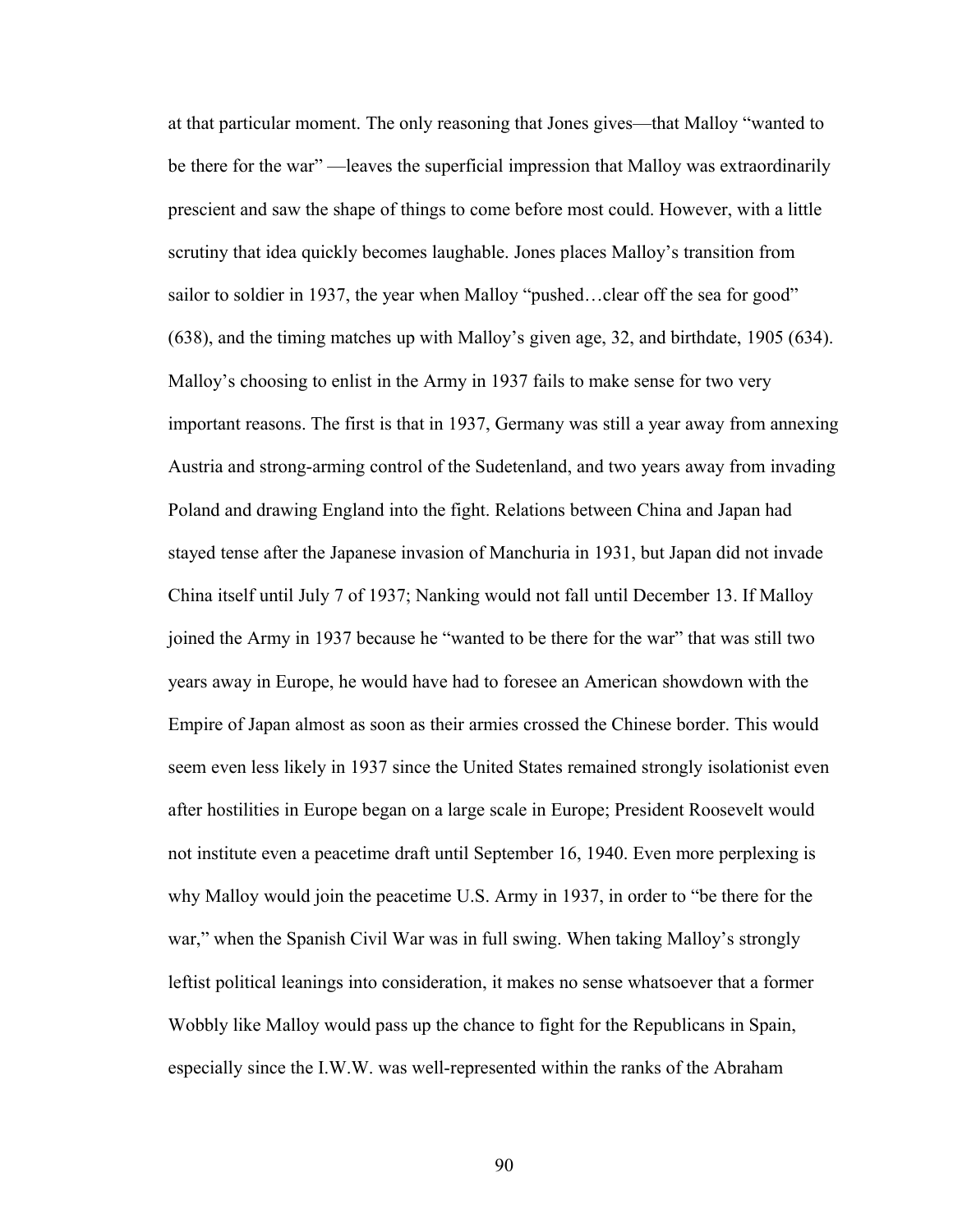Lincoln Brigade. If Malloy really spurned the International Brigades to enlist in the isolationist Regular Army of 1937, in peacetime, with no knowledge that the invasion of Poland, the Battle of Britain, or the attack on Pearl Harbor would one day come to pass, so that he could "be there for the war" he saw coming within the first few months of the Japanese invasion of China, then his extraordinary clairvoyant powers could have surely been put to far more profitable use at the roulette wheel.<sup>[40](#page-98-0)</sup>

There is one final aspect of Malloy's background that Jones fails to provide, and that is the reason why he is locked up in the Stockade at all. We are told that Malloy is on his "second stretch" in the Stockade, information that is only provided because Jones notes that Malloy originally invented "The Game…during his first stretch and since then it had become an institution in Number Two." Malloy then went "back to duty" for an indeterminate amount of time and had "forgotten it, and come back for his second stretch to find it still being played in its original form without embellishments," a nugget of background information designed to show what a "compliment" (Jones 627) this is to Malloy's original conception. What Jones does not say is why Malloy was sent to the Stockade (the first time or the second time), and how long the period in between his two sentences in the Stockade lasted. Considering how influential Malloy is on Prewitt during Prewitt's time in the Stockade, the lack of any information that explains why Malloy is there seems a glaring absence. The newspaper article that Prewitt reads suggesting that Fatso Judson's murderer might "possibly [be] a recently escaped convict whose apprehension was expected any moment named Pvt John J Malloy" (681) also declines to

<span id="page-98-0"></span><sup>40</sup> For further information on American involvement in the Spanish Civil War, see Peter N. Carroll's *The Odyssey of the Abraham Lincoln Brigade*. For further information on events leading up to World War II, see Jonathan G. Utley's *Going to War with Japan: 1937-1941* or Donald Cameron Watt's *How War Came*. And for general information on the early stages of World War II, see John Keegan's *The Second World War* or J.F.C. Fuller's *The Second World War, 1939-45*.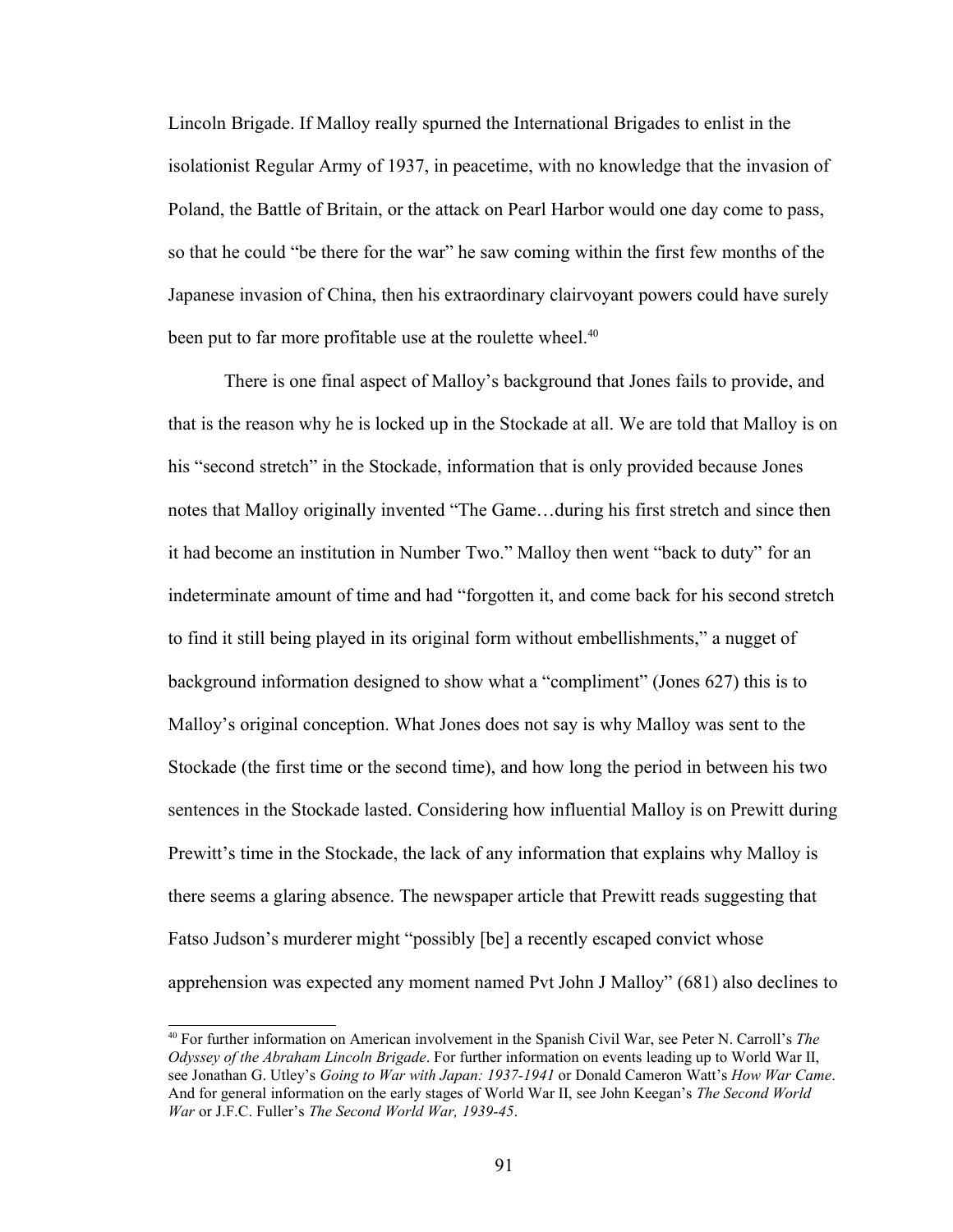mention what Malloy had been incarcerated for, information one would normally expect to see in a news article before bland reassurances that his "apprehension was expected any moment." As he did with Malloy's previous decisions to become a sailor and enlist in the Army, Jones's decision to withhold the details of Malloy's imprisonment appears deliberate. For an author whose calling cards are gritty realism and devotion to character above all else, Jones's characterization of Malloy is shockingly slipshod. Either, as too many critics would charge throughout his career, he simply succumbed to a spate of sloppy writing in his rendering of Malloy, or, as I argue is more likely, Jones chose to craft his portrayal of Jack Malloy as an exception to his usual mode of writing.

I believe Malloy is not treated as a psychologically accurate character, or given much of a biography, because he is meant to function within *From Here to Eternity* more as a model of ideal spiritual achievement for Prewitt to follow than a flesh and blood person. Malloy should be seen as a kind of cousin/predecessor to the figure frequently seen in the works of Saul Bellow, the "reality instructor." Critic Adam Kirsch writes that:

> Saul Bellow came up with the term "reality instructor" for the kind of selfimportant, tough-talking, wised-up guy who devotes his life to wising up other people. The ineffectual intellectual heroes of Bellow's fiction are constantly having their lapels grabbed, figuratively and literally, by such tutors in toughness — gangsters, operators, money men — who can't stand the sight of a dreamer, an idealist, someone who just doesn't get it. (New York Sun)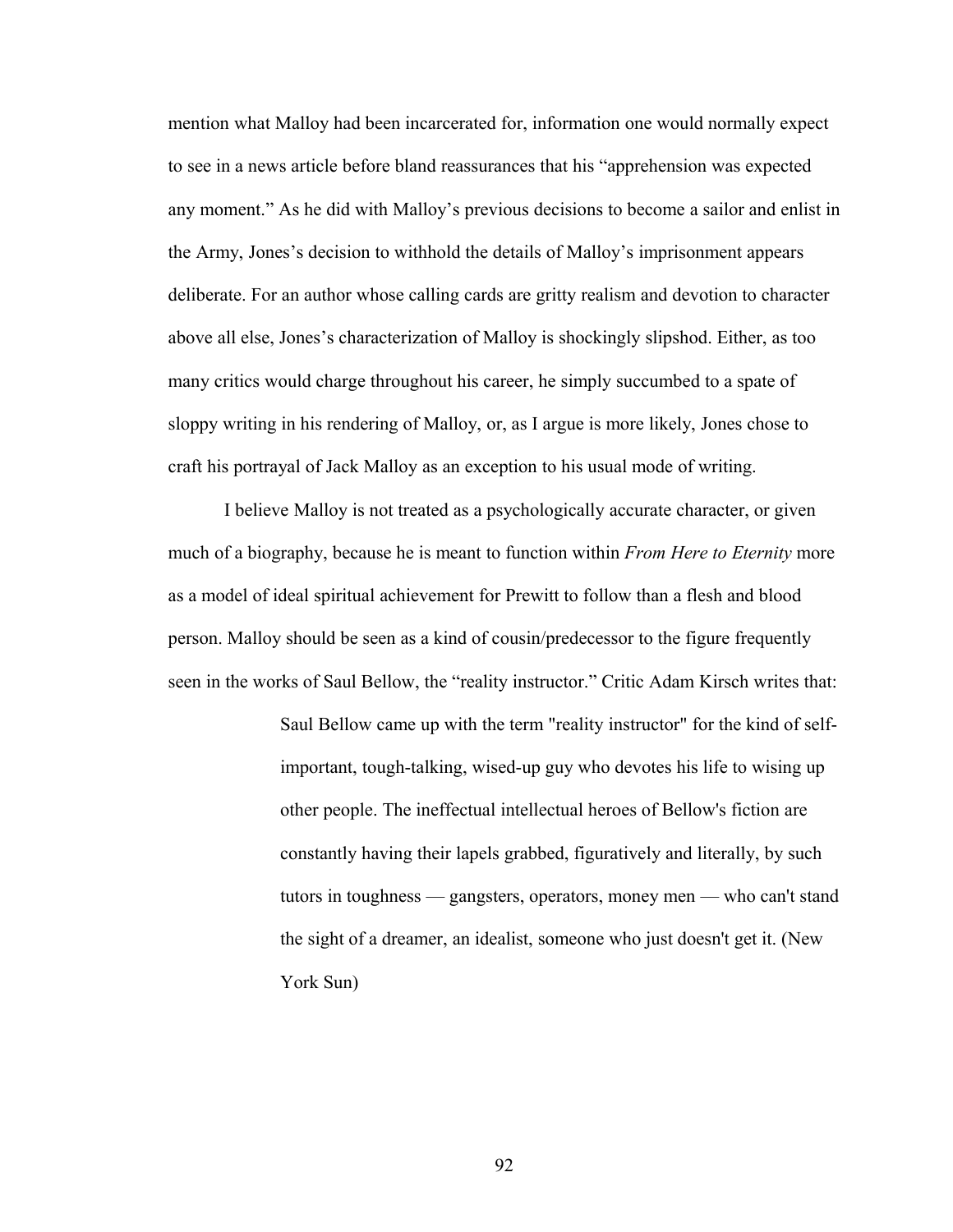If Bellow has "reality instructors," Jones introduces Malloy as a 'spirituality instructor,' a figure that he would also use in his next novel *Some Came Running*. [41](#page-100-0) Malloy's purpose as spirituality instructor to Prewitt is similar to that of a Bellovian reality instructor, only with the goals reversed. As a Jonesian spirituality instructor, Malloy does indeed devote himself to "wising up" people who need it. Only instead of toughening up ineffectual intellectuals, Malloy is an effectual intellectual providing spiritual guidance to 'soften up' tough-talking, wised-up guys who inwardly are seeking more out of life. Malloy's background does not hold together under closer scrutiny because it does not need to. His background is meant only to superficially establish his credibility as a philosopher/spiritual advisor/natural leader to the men in Number Two Barracks, not to provide the canvas on which a psychologically believable character might be created. The implied logic is that to men like Prewitt, Maggio, and 'Blues' Berry, "a man who had been almost everywhere and done almost everything" would be more admired and looked up to, as both a man and a philosopher, because his real-world experience eclipsed theirs. Similarly, Jones does not provide the reason for either of Malloy's incarcerations in the Stockade because they are not necessary. If Malloy was meant as a realistic character, it would be crucial to know why a spiritually advanced adherent to the principles of passive resistance kept ending up in the Stockade, and in the recalcitrant Number Two Barracks of at that.[42](#page-100-1) But because he is not meant to be a realistic character, it does not matter *why* Malloy ends up in the Stockade, only *that* he ends up in the Stockade so he can serve his

<span id="page-100-0"></span><sup>41</sup> In *Some Came Running* Bob French, the father of Dave Hirsch's love interest Gwen, serves much the same role for Dave as Malloy serves for Prewitt. However Bob French plays a much larger role in *Some Came Running* than Malloy does in *From Here to Eternity*, is portrayed with much more depth, and comes much closer to functioning as a mouthpiece for Jones than Malloy does.

<span id="page-100-1"></span> $42$  If Jones had felt it necessary to explain the reasons for Malloy's repeated imprisonment in the Stockade it would have been a natural place to create parallels between Prewitt's active resistance to the Army's injustice and Malloy's passive resistance. That Jones chose not to pursue a fairly obvious opportunity to link Prewitt and Malloy even more closely is a point that ought to raise questions in and of itself.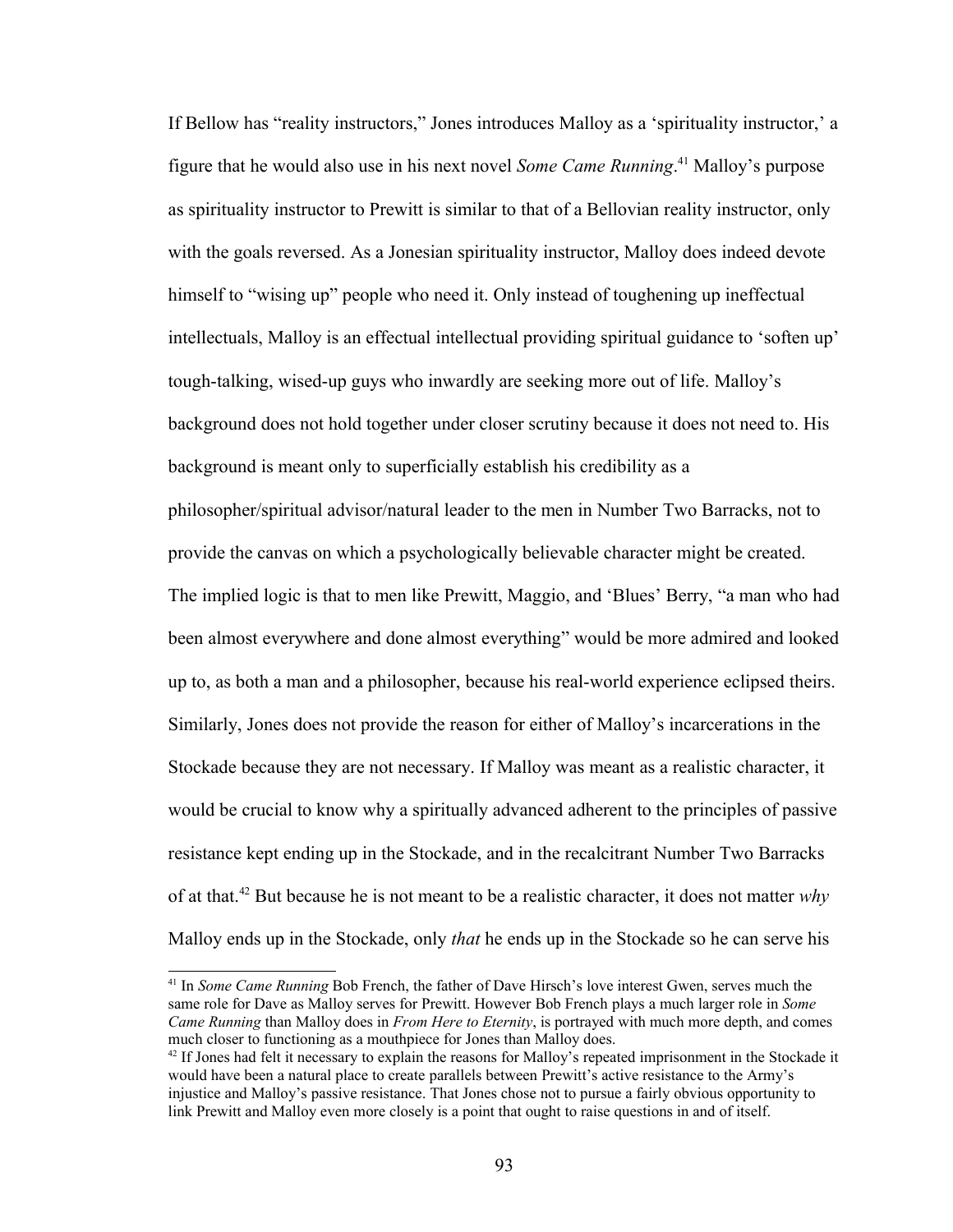function as Prewitt's spirituality instructor. In effect, Malloy is already in Number Two Barracks when Prewitt and Maggio arrive there because the dictates of the plot demand it; it is precisely because that kind of logic flies so drastically in the face of Jones's usual writing style that we can tell Malloy must be treated differently than Jones's usual characters.

Malloy cannot be an exceptional soldier in the Jonesian conception because he has no niche and no calling within the Army. The closest he comes to finding an occupational niche is in providing help to those who need it. Prewitt eventually recognizes that "the sole reason The Malloy let him get behind the curtain shrouding his past was not because Malloy saw him as an equal who would understand, but because to Malloy he was an inferior who openly needed help. The need for help seemed to be the only key that could unlock Jack Malloy" Jones 628). Later, Malloy counsels Prewitt not to ever leave the Army because "you love the Army. Really love it. Are a part of it, and belong in it…when a man has found something he really loves, he must always hang onto it, no matter what happens, whether it loves him or not" (Jones 658). Afterwards he admits that "I've never loved anything enough to belong in it. The things I've loved have always been too phantasmal, too immaterial, too idealistic. I suffer from the same disease I try to diagnose, the same disease I destroying the world" (Jones 658). As a spirituality instructor for Prewitt, Malloy confirms Jones's schema that finding a niche to excel in will provide the opportunity for self-actualization while standing outside that system himself. Stark counsels Prewitt to "find something that's... really his and will never let him down, and then work hard at it and for it and it will pay him back" (209). Malloy confirms the first part of Stark's statement while modifying the second, agreeing that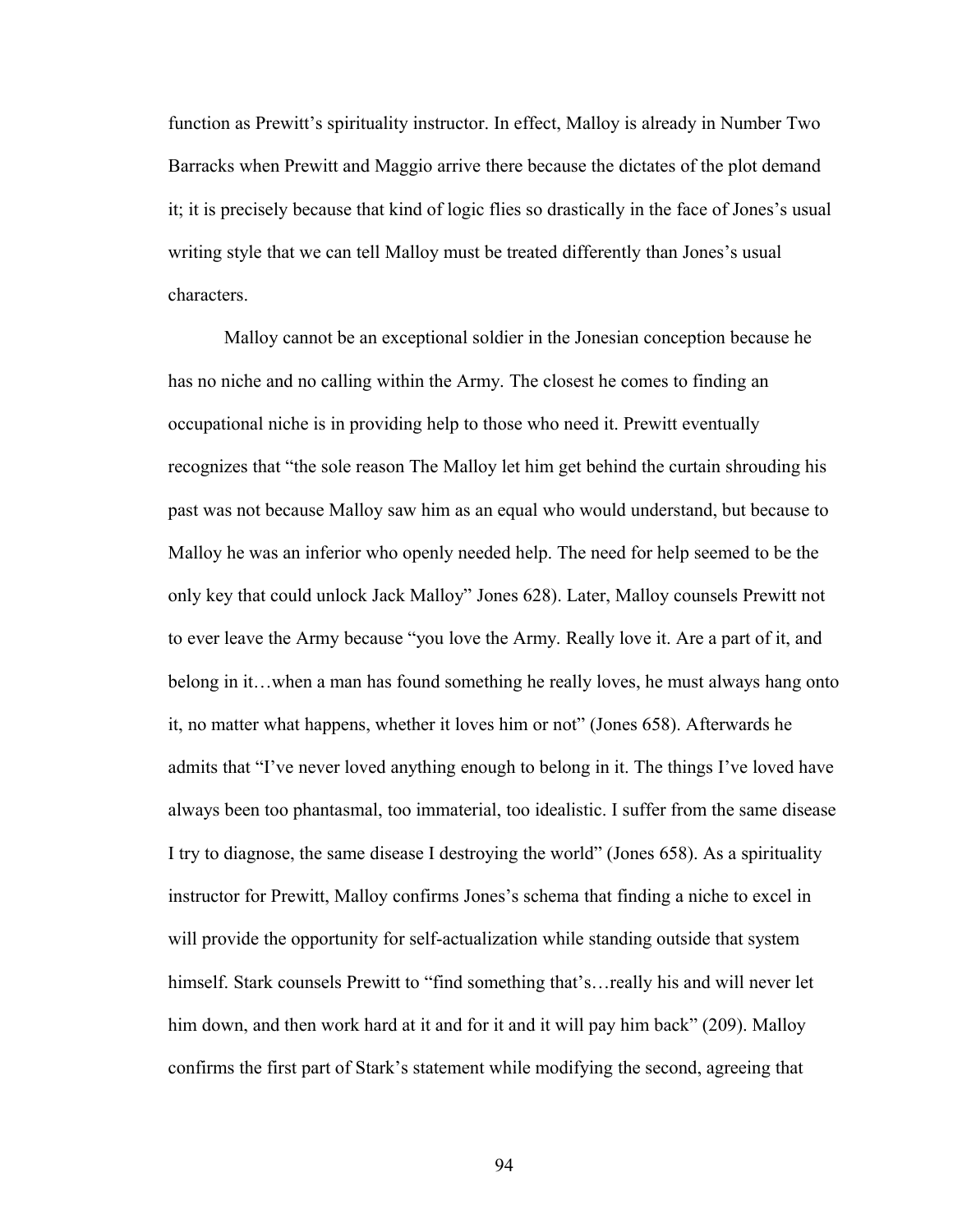"when a man has found something he really loves, he must always hang onto it, no matter what happens" while advising Prewitt to do so "whether it loves him or not"  $(658)$ <sup>[43](#page-102-0)</sup> But while Malloy (with his own slight modification) corroborates Stark's thesis to Prewitt,<sup>[44](#page-102-1)</sup> he admits even to himself that he is an exception.

Whether one chooses to credit Malloy as a character existing on a higher plane than the regular mortals in *From Here to Eternity* or dismiss him as a character written too unrealistically to be counted with them, one cannot say that he operates under the same set of rules that apply to the other characters in the book. However much credit one is willing to extend to Jones with regards to the quality of Malloy's characterization, Jones clearly portrays Jack Malloy as a soldier who will never find his niche in the Army because he pursues a higher calling. Nothing as terrestrial as a kitchen or a ward room or a bugler's rating could capture the full devotion of a man committed to the "phantasmal" and "immaterial" matters of life. As Maggio fills an unofficial niche as Prewitt's sidekick, Malloy fills the unofficial niche of mentor to the incorrigibles of Number Two Barracks (who wouldn't have ended up in Number Two Barracks if they hadn't been men who found difficulty playing by the rules<sup> $45$ </sup>) and spiritual tutor to the occasional prisoner capable of truly understanding his lessons. Neither Maggio nor Malloy fit Jones's definition of the exceptional soldier because neither finds a niche within the Army from which they can excel. Carter writes Jones's heroes seeking to "combine material" success "with spiritual advancement." Both Maggio and Malloy fail to find material success in the Army, but in Malloy's case it is because he is only interested in the latter pursuit. Even if Malloy does not find something within the Army that he can love whole-

<span id="page-102-0"></span><sup>&</sup>lt;sup>43</sup> This is a callback to an earlier discussion Malloy had with Prewitt about Spinoza on pgs 640-1.

<span id="page-102-1"></span><sup>44</sup> Who "still did not believe him" but didn't see "how [he could] argue against a brain like Malloy" (658).

<span id="page-102-2"></span><sup>45</sup>A minimum of 2 offences, once by breaking a general Army Regulation to be thrown in the stockade, and a second time by breaking a stockade rule to be sent to Number 2 Barracks.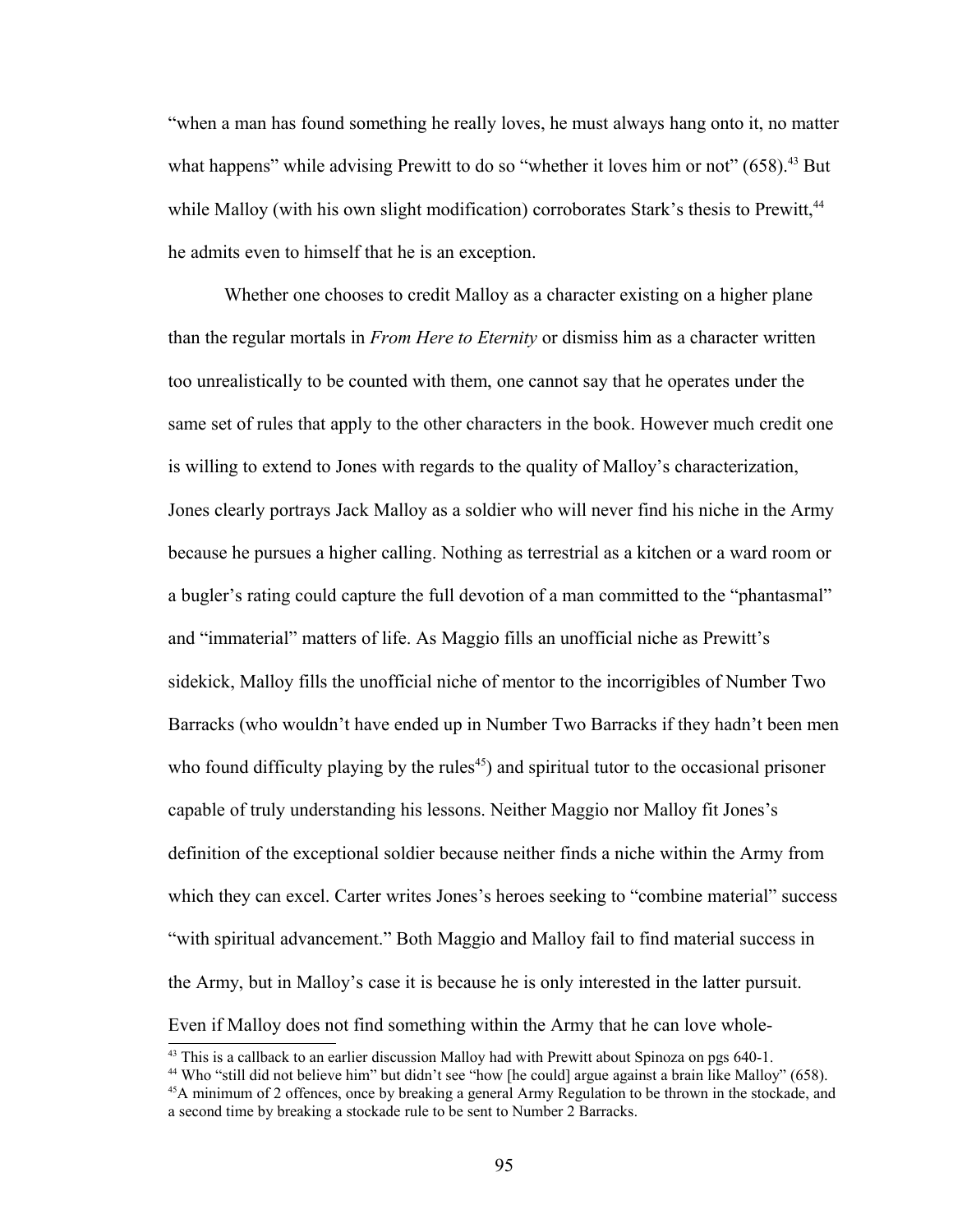heartedly, he recognizes that Prewitt does, and tries to get Prewitt to see why nothing good can ever come of leaving the niche that he has found in the Army. Malloy himself has no need of a niche because he has no interest in becoming an exceptional soldier. As Prewitt's spirituality instructor, his only purpose is to validate Jones's schema and direct the course of Prewitt's spiritual advancement, even if he himself operates under a different set of rules.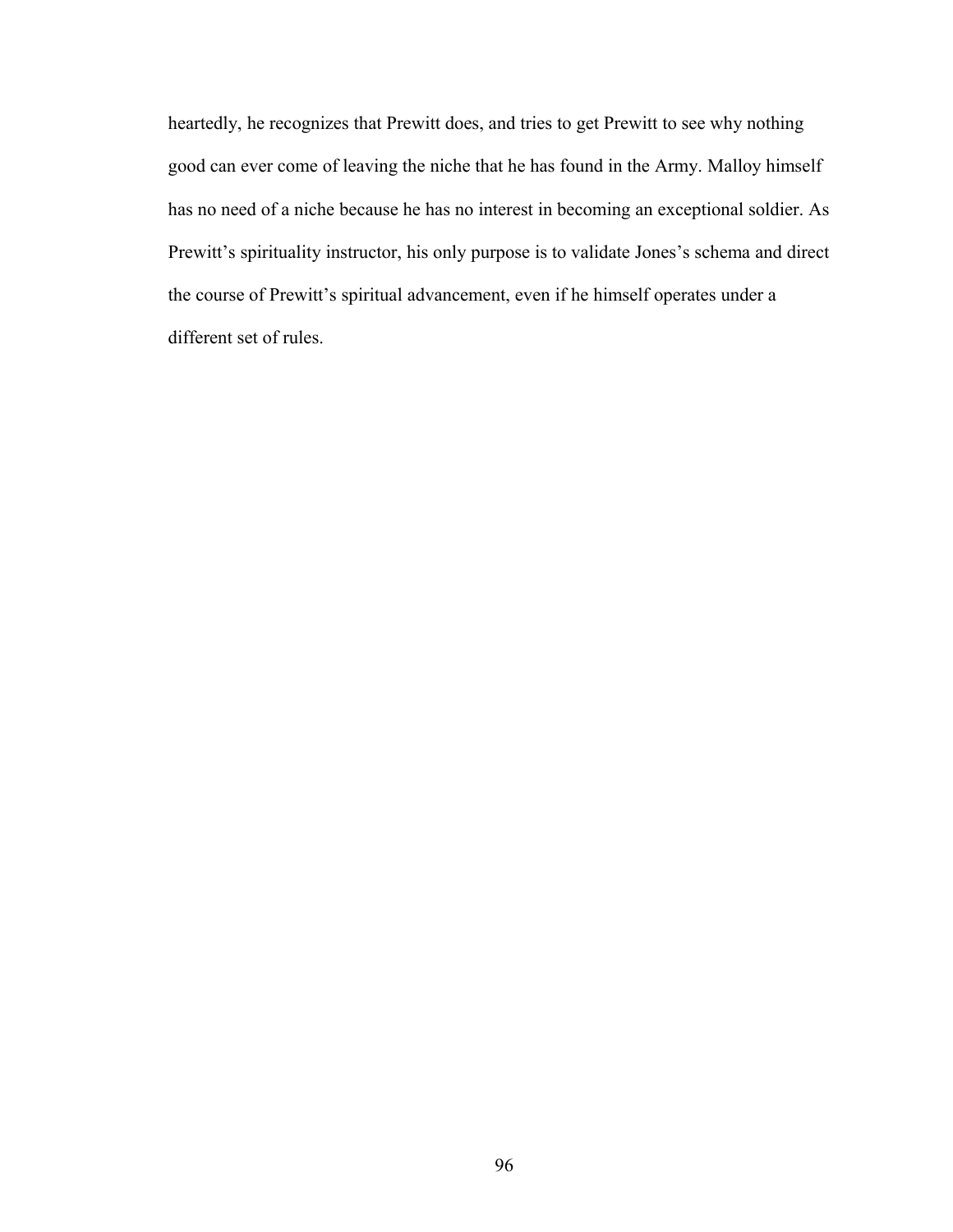## THE INSIDER'S VIEW

Late in his life, in commentary he wrote for *WWII*, a book of art from the Second World War, Jones discussed in depth a concept he referred to as the "Evolution of a Soldier," with the suggestion that representing that evolution had been one of the chief aims of his own fictional trilogy. While it would be fair to let Jones get away with this statement in reference in *The Thin Red Line* and *Whistle*, it is more difficult to defend its application to *From Here to Eternity*. In *WWII*, Jones sets forth his view of the "Evolution of a Soldier" as the process by which a civilian becomes indoctrinated into Army life through recruit training, then becomes indoctrinated into the ways of combat through assignment to a frontline Infantry outfit, and if he survives to become a combat veteran or a wounded casualty, reverses the process to become reintegrated into civilian life once again, having been forever changed by his experiences. The Evolution that Jones describes can be broken down into three stages, or transitions: the transition from civilian to unblooded garrison soldier, from green soldier to combat soldier, and from combat soldier<sup>[46](#page-104-0)</sup> back to civilian. Jones implies that the three books of the trilogy correspond to the these three stages, and while *The Thin Red Line* and *Whistle* respectively track the evolution of the garrison soldier into the combat soldier and the combat soldier's reintroduction and (failed) reintegration into civilian life, *From Here to Eternity* does not depict a single soldier transitioning from civilian to garrison soldier. The one character who comes remotely close to fitting that description would be Maggio. But even though Maggio's frequent references to his recent civilian past working in Gimbel's basement are designed to show his 'greenness' as a soldier, the text clearly

<span id="page-104-0"></span><sup>46</sup> Jones sees only three possibilities for any soldier sent into combat: he will either be killed, be wounded enough to be removed from combat, or be 'fortunate' enough to survive an extended tour of frontline duty without suffering a wound serious enough to necessitate his removal from the lines. In Jones's view, the last category is not always the most desirable of the three.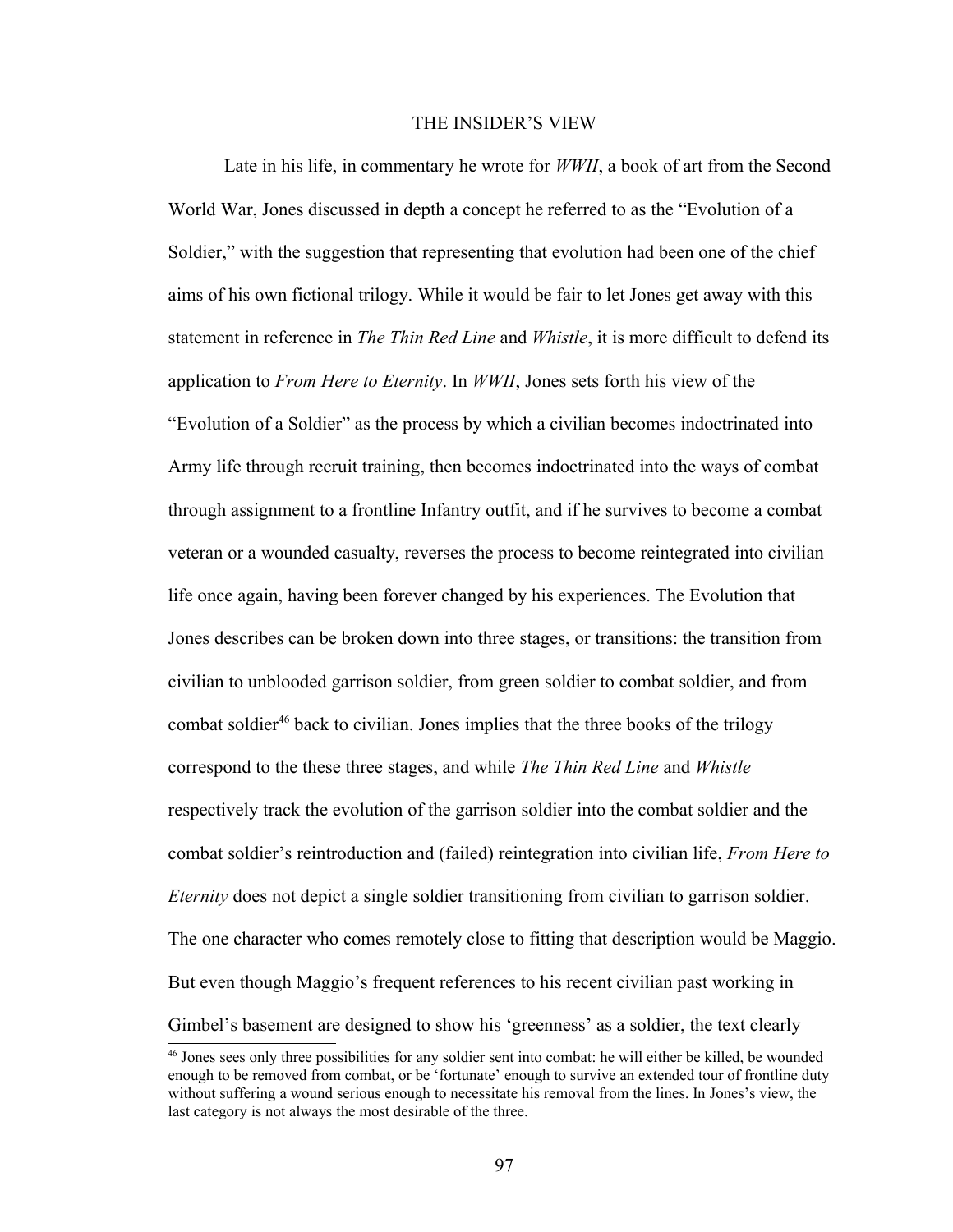states that by the time Prewitt transfers into G Company Maggio has been "out of recruit drill a month" (Jones 75). While this is not long enough for Maggio to have transformed into much of a soldier,  $47$  it is still worth noting that the greenest soldier in the book has still completed recruit training and spent a month in the Army beyond that; the schema that Jones would later put forth in *WWII* begins explicitly with the first shock of a civilian entering recruit training having no experience with the Army at all. Even if one were feeling generous and willing to consider Maggio a general representative of the recent civilian's growing acquaintance with the ways of the Army, it would still be difficult to ignore the fact that he is only one supporting character. All three protagonists (Prewitt, Warden, and Stark), along with every other soldier depicted, are seasoned garrison soldiers comfortably devoted to the Army as a career. Taking this into consideration, I think it is clear that Jones applied his comprehensive schema after-the-fact, or at least after the writing of *From Here to Eternity*. However, that is not to say it is without merit. As I've already stated, the "Evolution of a Soldier" that Jones puts forth aligns strongly with the second two books in the trilogy, and will still align well with *From Here to Eternity* if taken more figuratively than literally. The purpose of *From Here to Eternity* is not to show the literal transition of a civilian into a soldier as he acclimates to the idiosyncratic world of the Army, but to introduce the (presumably) civilian reader to that world and acclimatize him to a soldier's mindset. *From Here to Eternity* began with the off-handed remark to Maxwell Perkins that Jones had "always wanted to do a novel on the peacetime army…something I don't remember having seen" (MacShane 82). Its conception is based on the idea of exploring the previously under-examined world of "the

<span id="page-105-0"></span><sup>&</sup>lt;sup>47</sup> The reference to Maggio being out of recruit drill only a month is followed by Chief Choate's comment that "he messes up and catches all the extra details, but he's a good boy" (75).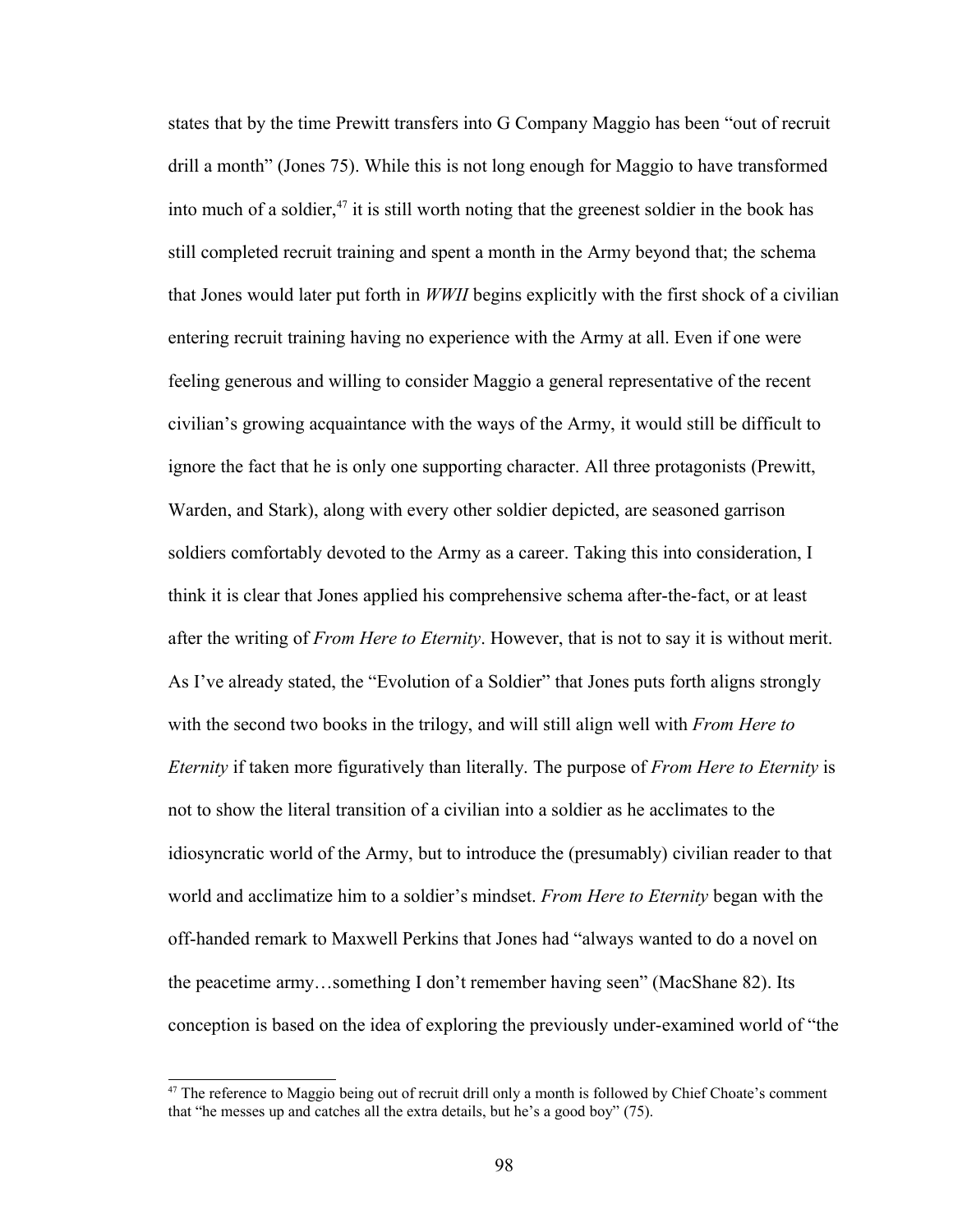peacetime army," not showing the introduction and initiation of a civilian into that world. The notion of tracing the civilian's gradual transformation into a soldier came much, much later and is not, strictly speaking, a theme that must relate to an exploration of the peacetime Army.

If anything, the completed work justifies Jones's decision not to include any soldier characters that begin the novel as civilians. Jones's aim was to introduce a reading public who thought of the Army as a group primarily comprised of what Stephen Ambrose would later term "Citizen Soldiers," draftees and For-The-Duration volunteers, to the professional Old Army that he had known, and that had already slipped out of the public's memory. His decision to focus on soldiers who have, for the most part, been in the Army for years establishes the atmosphere and tone of the insular world of the Old Army from page one. Instead of trying to gradually introduce the reader to the world of the Old Army through a newly-enlisted civilian character that necessity would demand be treated as an outsider by the more seasoned troops, Jones introduces the reader to that world by throwing him in the metaphorical deep end. By making all of the soldier characters insiders, men who have been in the Army a while and are intimately familiar with its idiosyncratic ways, Jones allows the reader to see the Army from an insider's perspective from the moment they join Prewitt packing his bags in the Bugle Corps' Barracks. Jones even proves that it is not necessary to include an outsider civilian character to help explain the more esoteric nuances of Army life by using the newlyminted soldier Maggio to introduce any exposition that is needed. Maggio's greenness as a soldier is more than sufficient to contrast him with the more experienced men around him and let them teach him (and by proxy, the reader) the ways of the Old Army, while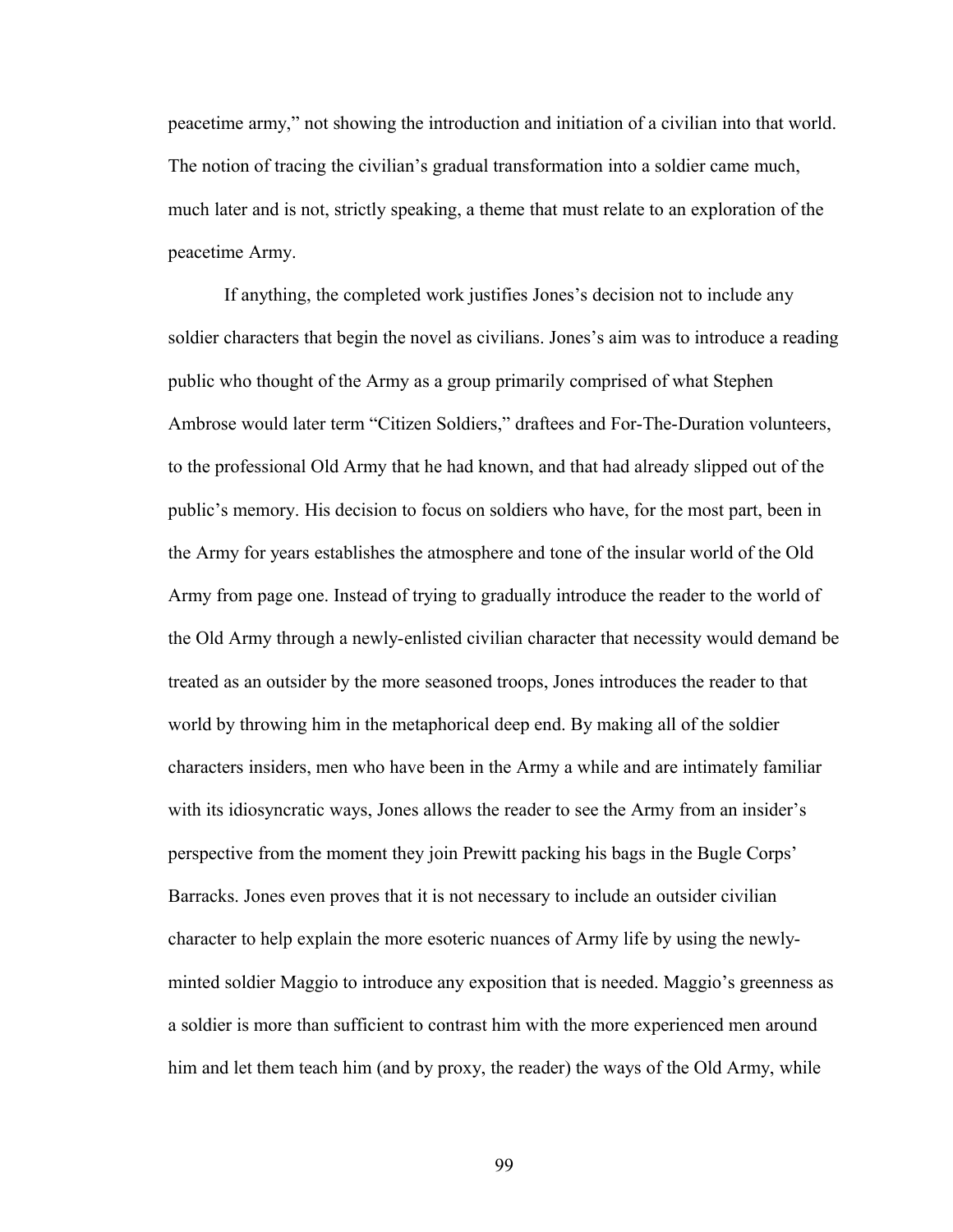still letting him serve as an insider in a way that a freshly-enlisted civilian character could not. Maggio might be green, but he is unquestionably a soldier, and there is an important difference between showing a recently-ex-civilian becoming an inexperienced soldier and showing an inexperienced soldier being put through a seasoning process by his veteran platoon-mates.

In a book that is dominated by the importance of codes, those unwritten and unofficial conventions that can only be understood by those experienced enough to be in the know, it should be apparent how significant Jones's decision to give his readers a complete insider's view of the Old Army really is. *The Thin Red Line* and *Whistle* place more attention on showing how combat and its aftermath turn the usual rules of the Army topsy-turvy, but *From Here to Eternity* establishes what those standard rules are. It is important to remember that the Old Army that Jones recreates in such detail in *From Here to Eternity* is a separate entity from the Post-Pearl Harbor Army that is now thought of as fighting the Second World War. The Post-Pearl Harbor Army derived the majority of its strength from draftees and enlistees who knew they would be soldiers only "for the duration…plus six months,"[48](#page-107-0) men who had every intention of returning to civilian life once the war was won and their term of service honorably completed. The Old Army that Jones was a part of, the 'Pineapple Army' that is his subject in *From Here to Eternity*, was an Army of professionals. Prior to Pearl Harbor, many would have called them men culled from the dregs of society. They were men who had lived "on the bum" or drifted around as laborers, scrabbling to sustain a subsistence-level existence in the Great Depression by the sweat of their brows. They were the tired, the poor, the huddled

<span id="page-107-0"></span><sup>48</sup> Enlistment Category 5 on the Army Enlistment Records, "Enlistment for the duration of the War or other emergency, plus six months, subject to the discretion of the President or otherwise according to law."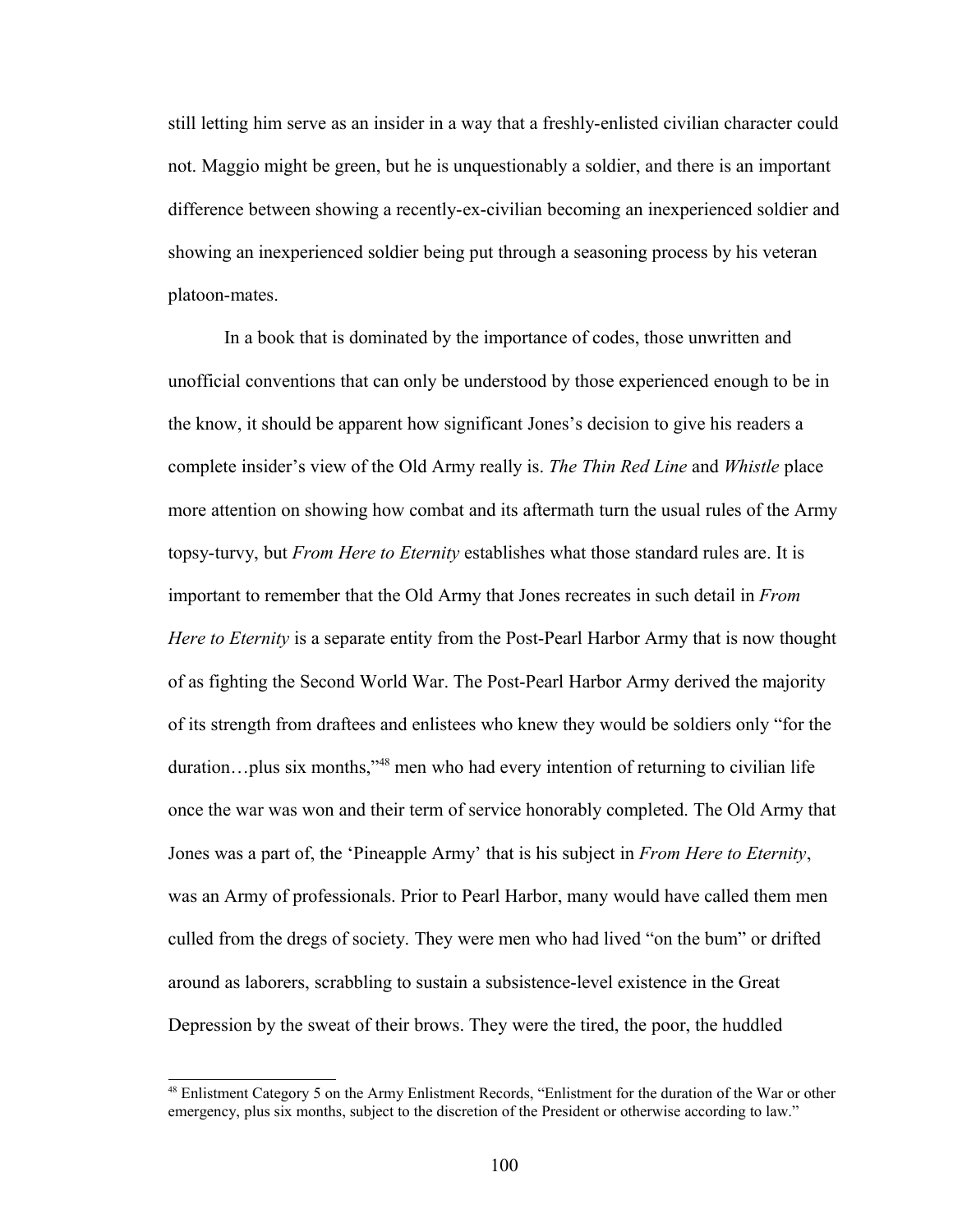masses, who joined the Army because "they could live better on the Inside than they could on the Outside" and stayed in it, no matter how much they bitched, because it provided them two commodities they could not find on the "outside" in civilian life: security and self-worth. The men of the Old Army, with few exceptions, had nothing to look forward to in civilian life and no intentions of returning to it until the Army retired them with a modest pension after thirty years of service. Though the men of the Old Army would serve honorably in the Post-Pearl Harbor Army, the influx of draftees and other non-professional soldiers would essentially destroy the Old Army as it had once existed. The Post-Pearl Harbor Army brought many improvements, perhaps most notably an expanded and more socially diverse officer corps that was less of an aristocracy and more of a meritocracy. But it also brought an end to the world that the professional soldiers of the Old Army thought they would inhabit securely until they were forced to retire.

*From Here to Eternity* preserves the memory of that world, but more important establishes the rules that Jones's protagonists, who had been brought up in that world, would struggle to follow in the subsequent two books of the trilogy. The rules of the Old Army that are codified in *From Here to Eternity* also allow us to construct a basic outline of what we might term the Jones Code Hero. Jones's Code Heroes are men of lower (and very occasionally middle) class backgrounds who have found a home within the Army that their socioeconomic situation would preclude them from ever equaling outside it. They are men driven by an innate drive for more who, unlike many other soldiers of their background, are not tempted to fall into a comfortable mediocrity so long as the Army continues to provide them with food, clothing, and shelter. Though they may not be able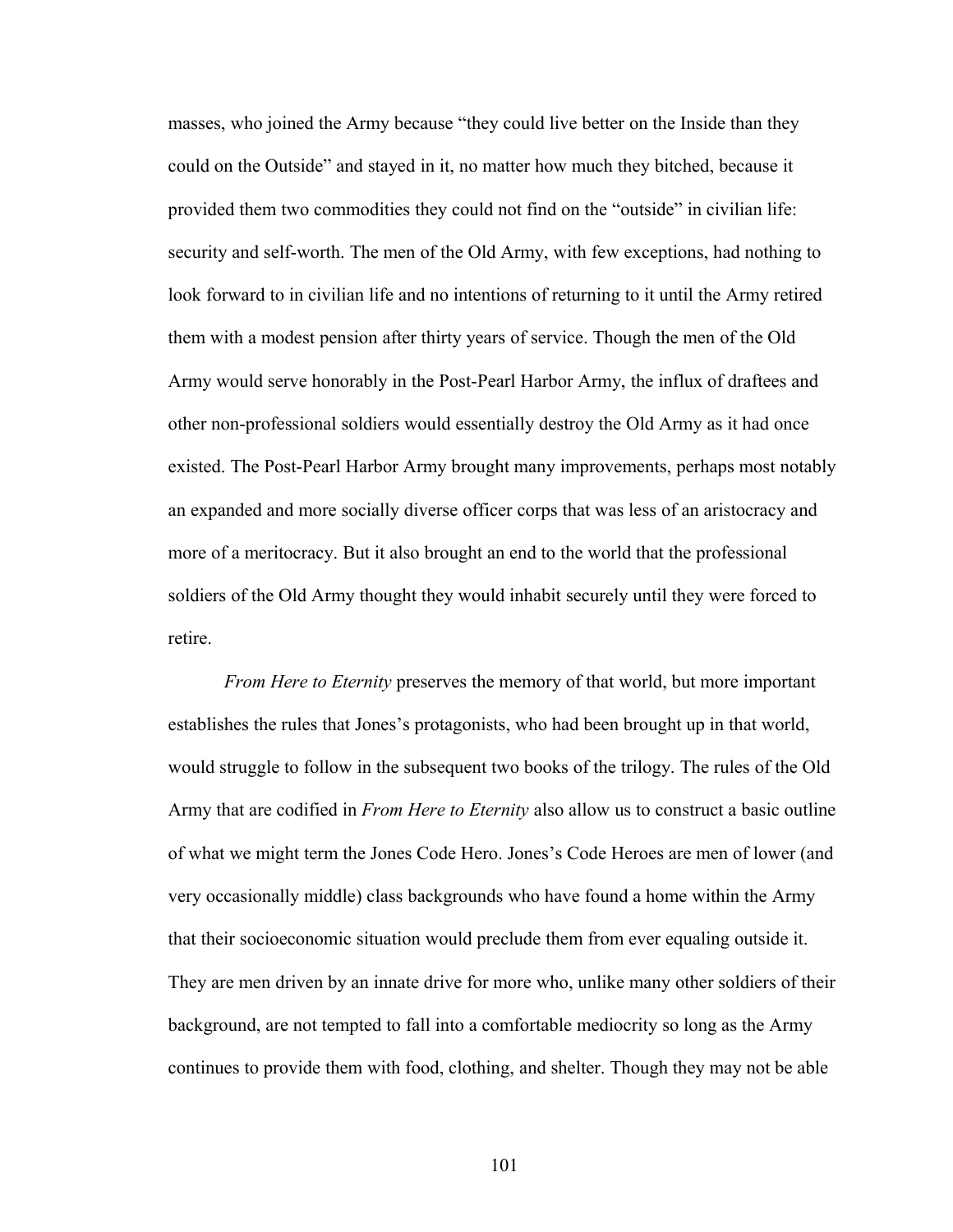to articulate it, they are men who seek to improve themselves spiritually and become selfactualized, "to become more and more what [he] is, to become everything that [he] is capable of becoming" (Maslow 8). Jones's Code Heroes have learned to expect neither justice nor consistency from the official rules written down in the ARs and have been taught by experience to be wary of authority in general and officers in particular. They have seen that the majority of their officers are at heart aristocrats more comfortable maneuvering around the Machiavellian subterfuge of the Colonel's Officer's Club happy hour than maneuvering platoons around a battlefield, and they know that the noncommissioned officers are the ones who truly run each company. Knowing that the ARs are an open joke, they learn to navigate the complex web of unwritten rules and codes governing an enlisted man's behavior that sprung up over time as a self-policing measure. The Jones Code Hero's innate need to find order and justice in a chaotic universe inevitably leads him to take the notion of unwritten rules a step further and adopt a personal code predicated on the idea of fairness. If he can not expect to find justice through official channels he will be drawn to the idea of providing his own unofficial form of justice, and Jones will portray his rejection of the arbitrary ARs in favor of a selfimposed form of order as a sign of his high character. Not only will this personal code help protect the Jones Code Hero from the persecution of his officers, but also from the chickenshit persecutions of disgruntled cooks, jockstrap N.C.O.s, and the other petty tyrants who inevitably acquire a small amount of power to abuse in every bureaucracy (the Army being a particularly large one). Paul Fussell considers it "notable how much of the writing of the Second World War tends not so much to convey news from the battlefield as to expose the chickenshit lurking behind it," (*Wartime* 83) and *From Here*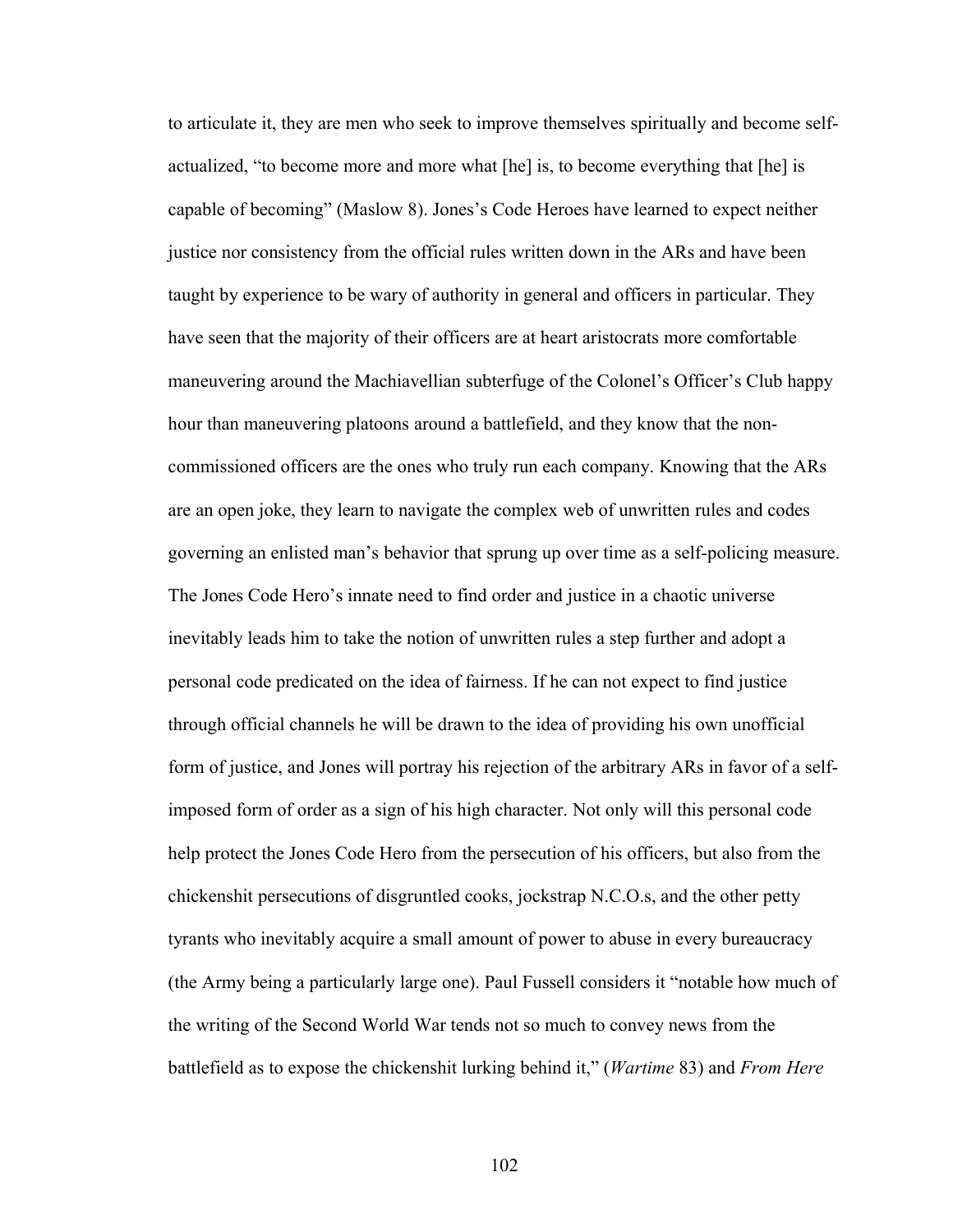*to Eternity* certainly fits into that category. If Jones does devote a significant amount of attention to "expos[ing] the chickenshit" of the Old Army,<sup> $49$ </sup> he also shows how his heroes adopt very personal codes of fairness in an effort to counteract the inherent unfairness of the chickenshit endemic to any Army.

Still, despite his lingering resentment of its many flaws, Jones writes of the Old Army with the mixture of undying love and hate that only an inside member could feel. In all three of his Army novels Jones quietly looks down his nose at "handcuffed volunteers." He is always careful to differentiate between draftees and Regular Army enlistees and imply that it is the latter who are true soldiers. Only a Regular Army enlistee like Jones could nostalgically refer to the Army as "the Profession," or devote such time and detail to chronicling its idiosyncrasies. However, the reason for such detailed attention becomes clearer when one remembers that each of Jones's war books contains an undercurrent of dramatic irony, *From Here to Eternity* most of all. While reading it, in the back of the reader's mind lays the knowledge that the idyllic nature of G Company's life at Schofield Barracks will eventually be shattered by the attack on Pearl Harbor. Similarly, when writing *From Here to Eternity* and spending so much loving time capturing the world of the Old Army—its codes, its rituals, its jargon, and all the thousand details that made up its daily life—in the back of Jones's mind lay the knowledge that when the  $27<sup>th</sup>$  'Wolfhound' Regiment of the  $25<sup>th</sup>$  Infantry Division moved on from Hawaii to Guadalcanal, that world of the Old Army would be shattered forever, never to return, and that a book like *From Here to Eternity* would be needed to preserve it before the last memories of the Old Army joined it in oblivion.

## CHAPTER II

<span id="page-110-0"></span><sup>&</sup>lt;sup>49</sup> A temptation few former-privates-turned-authors are able to resist.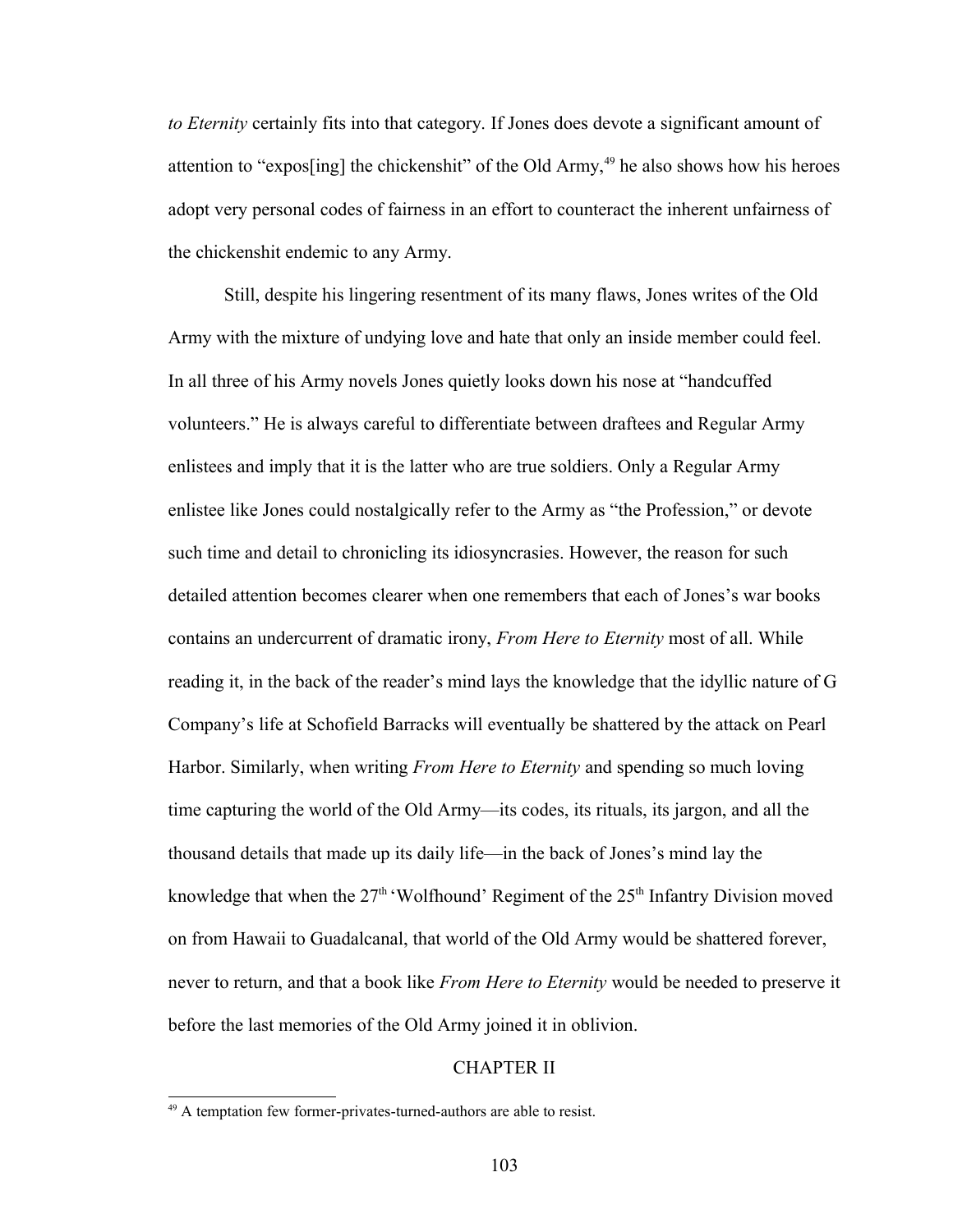## THE THIN RED LINE

If *From Here to Eternity* centers on establishing the ways of the Old Army, then *The Thin Red Line* centers on the destruction of those ways in the face of modern combat. Though Jones does not describe them in these terms, it should be evident that the idiosyncratic nature of the Old Army's codes are based on a very human system. The arbitrary nature of the Old Army is grounded in the idea that an Army is a human institution. Advancement in the Old Army is not achieved by merit, but by being able to recognize (and brown-nose) the person who can secure your promotion. Officers are chosen not by merit, but because they fit naturally into the aristocracy of the officers' world.<sup>[50](#page-111-0)</sup> As Warden puts it, it is a "young gentleman's club... completely secure, with its own comforting set of rules for parliamentary procedure" (Jones 792). In the Pineapple Army, the Non-Commissioned Officers corps is composed primarily of enlisted men who have advanced not because they are great leaders, but because they are great athletes. It is a corrupt system where the single greatest factor in determining material success is political acumen, but it is also a system inhabited almost entirely by volunteers.<sup>[51](#page-111-1)</sup> If it is a corrupt system, it is one which professional soldiers have chosen to join because it still affords them more chances for advancement and prestige than they would have had in the civilian world. It is also a system that, by its very design, cannot survive long past its first encounter with a modern enemy on a modern battlefield. As Jones shows in *The Thin Red Line*, it doesn't. By the end of *The Thin Red Line*, the pre-war Old Army of *From Here to Eternity* will have been replaced by a 'New Army' blooded in combat. Its professional corps of enlisted men will have been diluted by large quantities of draftees,

<span id="page-111-0"></span><sup>50</sup> Which oftentimes meant that their fathers and grandfathers before them had also been officers, like *From Here To Eternity*'s Lt. Culpepper.

<span id="page-111-1"></span><sup>51</sup> Before draftees snared by the pre-war peacetime draft begin showing up in the latter stages of *From Here to Eternity*, it is made up exclusively of volunteers.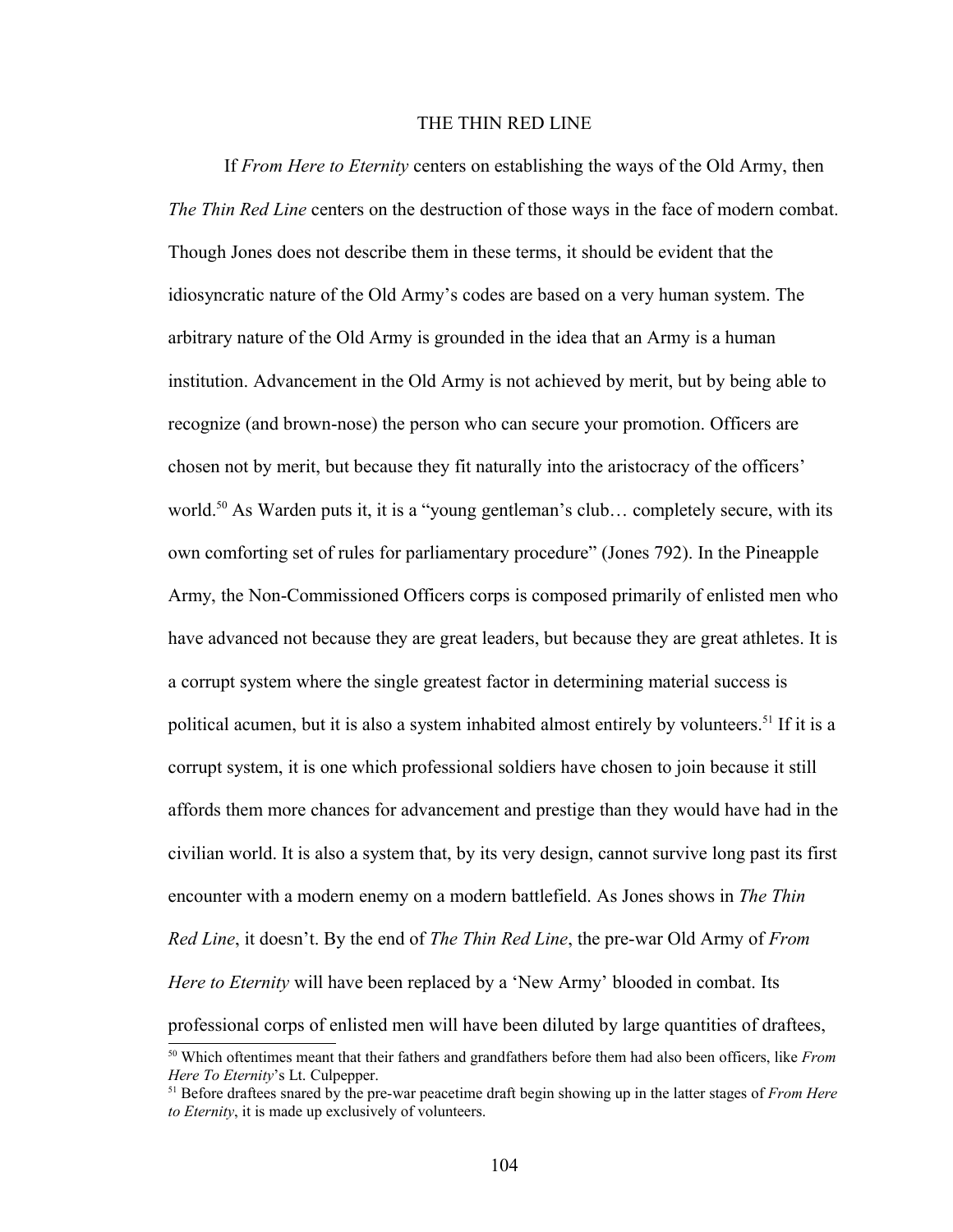and many of its unstated codes will be discarded in favor of a new set of unofficial rules written and tested on the jungle battlefields of the South Pacific. The destruction of the Old Army and subsequent transition to a 'New,' combat-ready Army does not come easy or cheap. As always, the new codes that arise to govern behavior in combat will be paid for in the blood of soldiers as the Army learns by trial and error what practices are combat-efficient and what practices are not. For better or worse, by the end of *The Thin Red Line* the Old Army will no longer exist. The soldiers who enlisted expecting to retire from the Old Army as professional "Thirty Year Men" will be forced, whether they like it or not, to adapt to the New Army they find themselves in.

One of *The Thin Red Line*'s main themes is that the flawed, human ways of the Old Army, developed to fight wars in the  $19<sup>th</sup>$  Century, cannot survive the impersonal, mechanical combat of the Second World War. The metaphor that Jones develops to capture this idea compares the nature of modern warfare to a business, with profit measured in ground gained and loss determined by the expense of lives and equipment (and not necessarily in that order). On his barge ride from the transport ship to the beach on Guadalcanal, "the main thought uppermost in [Corporal] Fife's mind was that everything was so organized, and handled with such matter-of-fact dispatch. Like a business. Like a regular business. And yet at the bottom of it was blood: blood, mutilation, death. It seemed weird, wacky to Fife" (Jones 37-8). Fife makes it safely ashore, and watches as a flight of Japanese bombers makes a run at a subsequent group of troop landings. The men on the beach cheer when they see the first bomber knocked down by defending fighters, but quickly lose interest and stop cheering after the first few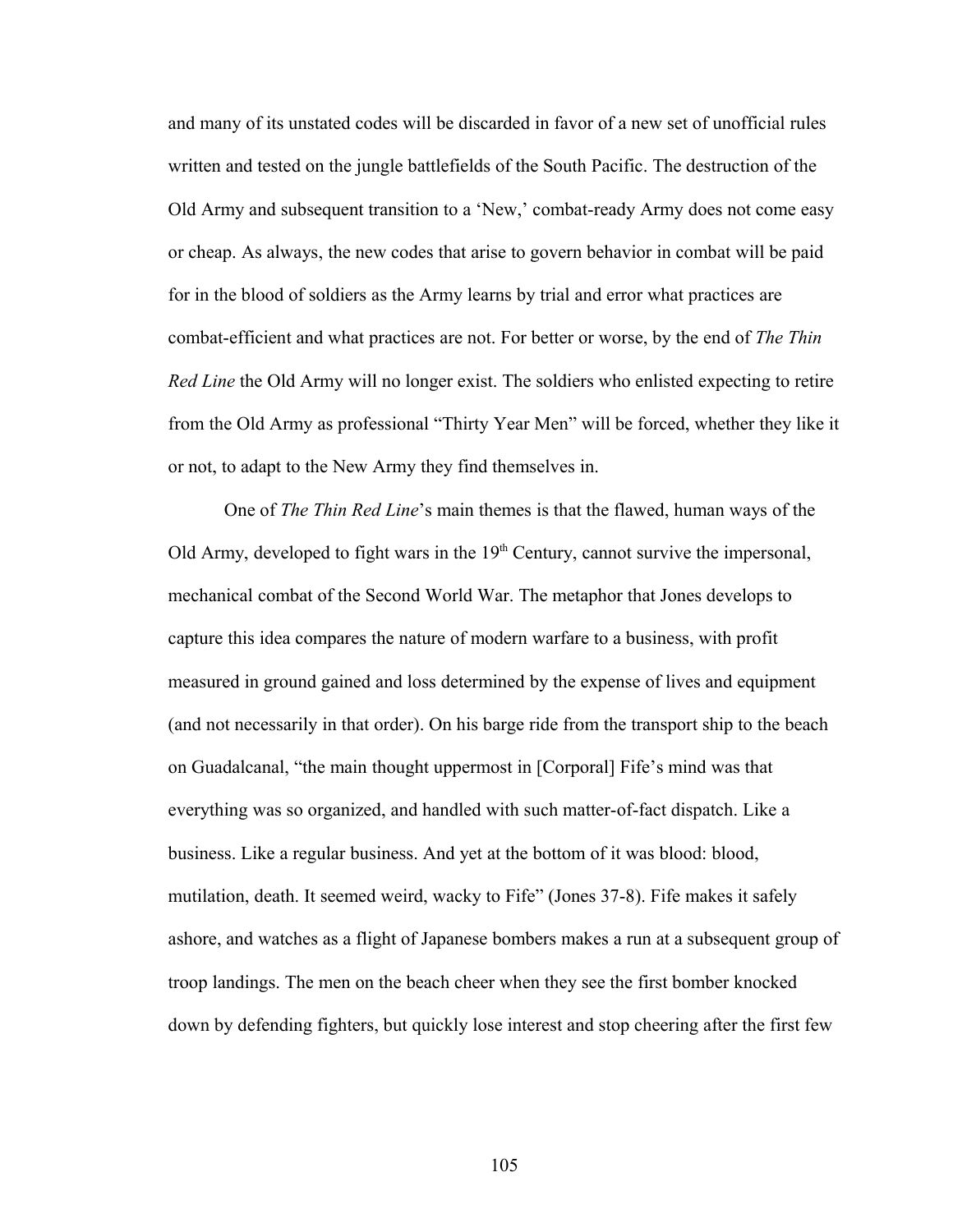Japanese aircraft are shot down. The scene spurs Fife, the closest character biographically to Jones, to meditate further on the nature of warfare:

> the lack of cheering only heightened his previous impression of its all being like a business. A regular business venture, not war at all. The idea was horrifying to Fife. It was weird and wacky and somehow insane. It was even immoral. It was as though a clerical, mathematical equation had been worked out, as a calculated risk: Here were two large, expensive ships and say, twenty-five large aircraft had been sent out after them. These had been given protection as long as possible by smaller aircraft, which were less expensive than they, and then sent on alone on the theory that all or part of twenty-five large aircraft was worth all or part of two large ships. The defending fighters, working on the same principle, strove to keep the price as high as possible…that there were men in these expensive machines which were contending with each other, was unimportant—except for the fact that they were needed to manipulate the machines. The very idea itself, and what it implied, struck a cold blade of terror into Fife's essentially defenseless vitals, a terror both of unimportance, his unimportance, and of powerlessness: his powerlessness. He had no control or sayso in any of it. Not even where it concerned himself, who was also a part of it. It was terrifying. He did not mind dying in a war, a real war—at least he didn't think he did—but he did not want to die in a regulated business venture. (Jones 41)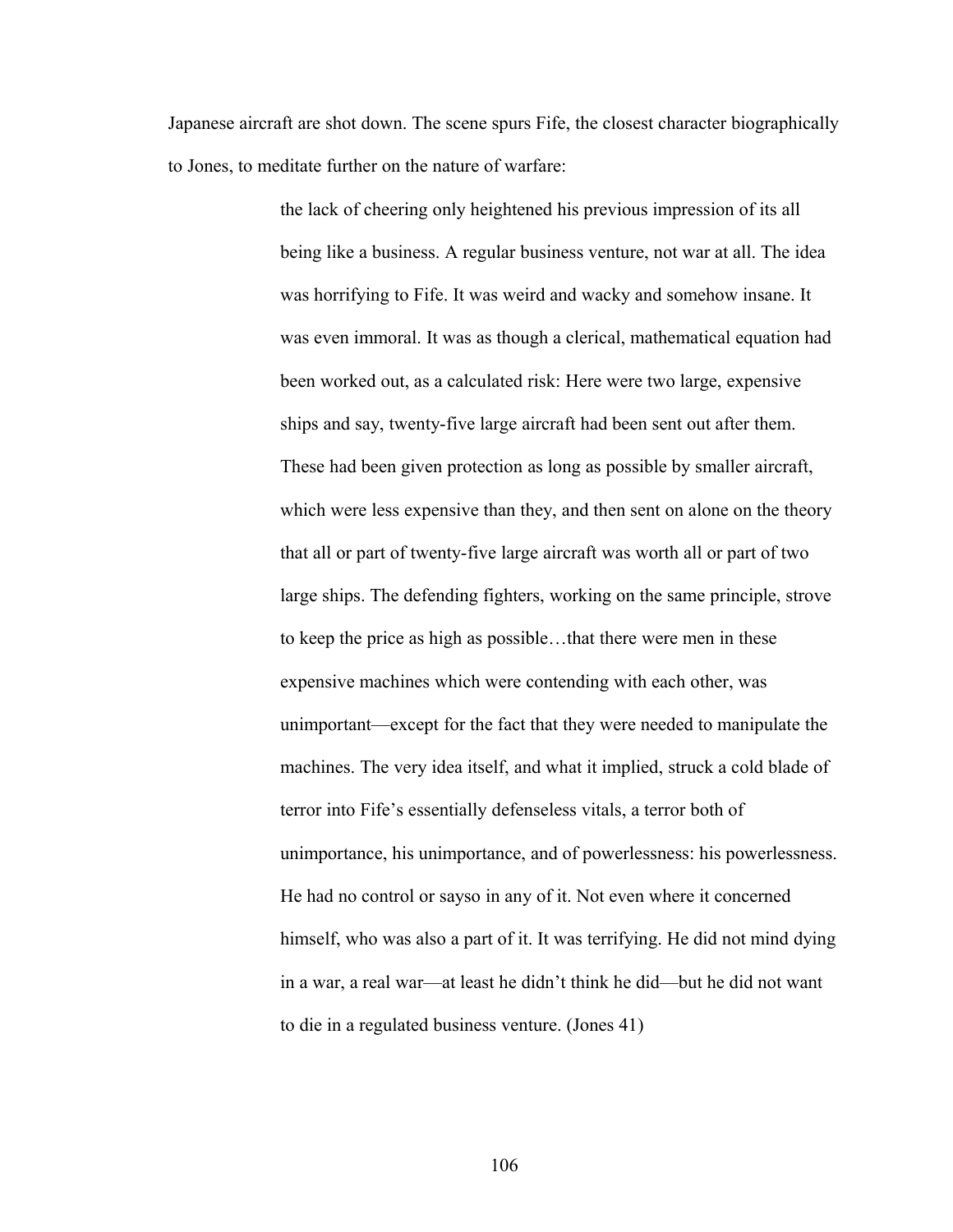The businesslike nature of war becomes a motif that Jones develops throughout the novel partly to emphasize its horror and partly because the impersonal nature of modern warfare contrasts so drastically with the personal tradition of warfare embraced by the Old Army. Though the Old Army may have learned the lessons of World War I in the abstract,<sup>[52](#page-114-0)</sup> its preparedness for World War II's island combat (or lack thereof) proves that it never truly took those lessons to heart. The flawed and human Old Army traced its traditions back to the wars of the ancient Greeks, when war was fought by individuals as a contest of skill. In *The Thin Red Line*, Jones adopts the popular conception of a Viking as the idealized image of the individual warrior and makes clear that the day of such warriors has passed. With mortar rounds dropping from the sky at random to blast the ground around him, Fife thinks to himself "This was war? This was no superior test of strength here, no superb swordsmanship, no bellowing Viking heroism, no expert marksmanship. This was only numbers. He was being killed for numbers" (Jones 260-1). Jones also describes in Nordic terms the apathy men still in combat displayed to the wounded who had been evacuated from the front lines. He notes that the dead are quickly forgotten and that the wounded "would live or die someplace else. So they too ceased to exist to the men they left behind, and could be forgotten also. Without a strong belief in a Valhalla, it was as good a way to handle the problem as any, and made everybody feel better" (Jones 232). The point is macabre, but clear: the days when a soldier could believe in Valhalla are gone, never to return again. Modern war might be fought by individuals, but they are no more valued than a number on a profit-and-loss ledger….and they know it.

<span id="page-114-0"></span> $52$  It is worth remembering that a certain percentage of officers and senior enlisted men who fought in World War II had also fought in World War I. Jones provides one such example in *From Here to Eternity* with the old-time Weapons sergeant Pete Karelsen.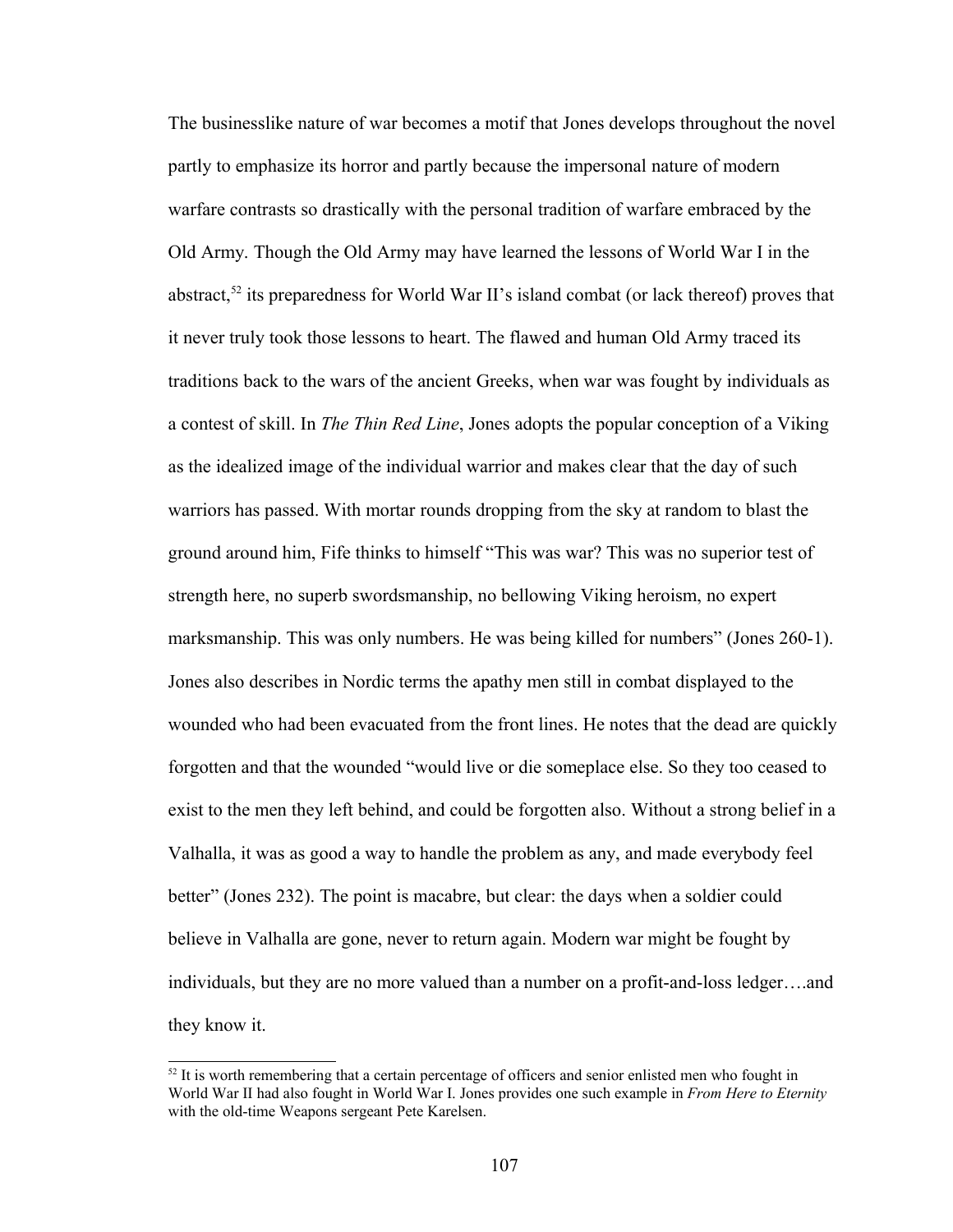Even more frightening to the men of C-for-Charlie Company is the idea that they may be killed for no particular reason whatsoever. "The worst thing" according to Jones, "was the element of chance which came into it. The most perfect, perfectly trained soldier could do nothing to protect himself against, or save himself from, the element of chance" (403). Most men can understand, if not exactly relish, the prospect of dying in a war. But if the thought of dying in a "regulated business venture" is loathsome to the men of Cfor-Charlie, worse still is the prospect of dying due to sheer probability. While firing at a machine-gun position he cannot even see, Bell ponders the absurdity of being hit by a bullet that had not even been aimed directly at him. "He could not believe that any of them might actually hit somebody. If one did, what a nowhere way to go: killed by accident; slain not as an individual but by sheer statistical probability, by the calculated chance of searching fire, even as he himself might be at any moment. Mathematics! Mathematics! Algebra! Geometry!" (Jones 196). Later on, Private John Jacques is hit by shrapnel from a mortar and subsequently dies of his wounds. While being taken away on a stretcher his platoonmates collectively imagine that Jacques:

> appeared to be asking them, or somebody, why?—why he, John Jacques, ASN so-and-so, had been chosen for this particular fate? Somewhere a stranger had dropped a metal case down a tube, not knowing exactly where it would land, not even sure where he wanted it to land. It had gone up and come down. And where did it land? On John Jacques, ASN so-andso. When it had burst, thousands of chunks and pieces of knife-edged metal had gone chirring in all directions. And who was the only one touched by one of them? John Jacques, ASN so-and-so. Why? Why him?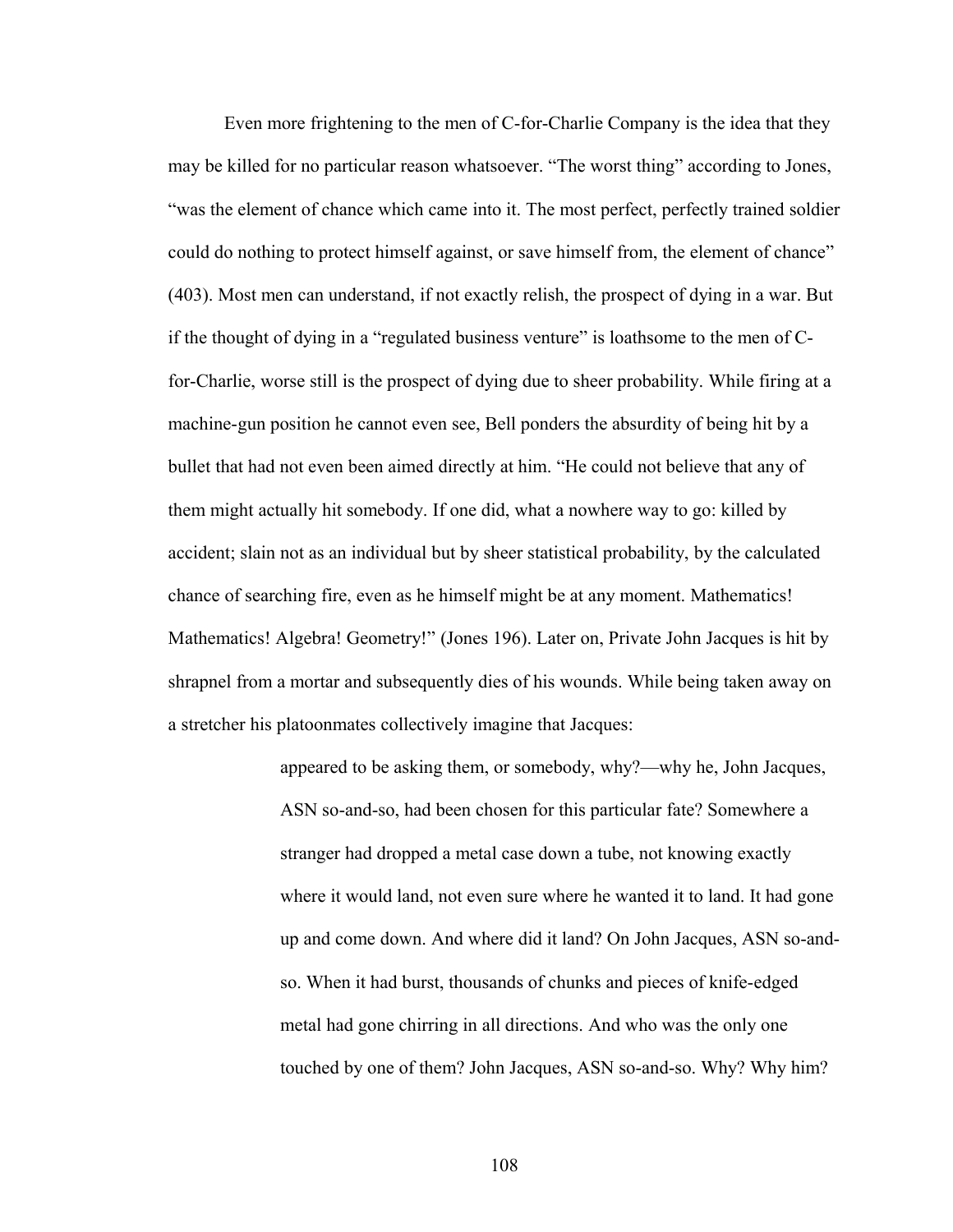No enemy had aimed anything at John Jacques, ASN so-and-so. No enemy knew that John Jacques, ASN so-and-so, existed. Any more than *he* knew the name, character, and personality of the Japanese who dropped the metal case down the tube. So why? Why him? Why John Jacques, ASN so-and-so? Why not somebody else? Why not one of his friends? And now it was done. Soon he would be dead. (Jones 218)

The notion is terrifying to a group of soldiers who still want to think of war as a Viking battle of individual skill against individual skill. Jones's soldiers could understand, if not exactly welcome, the idea of dying because an individual Japanese soldier aiming a rifle placed them in his crosshairs and pulled the trigger. While they wouldn't welcome the thought, they could at least accept that they had been personally targeted and killed by another soldier like themselves. But to be killed by searching fire, or by a mortar aimed at no one in particular, is another matter entirely. Strength, skill, and cunning can be used as weapons, offensive or defensive, when the enemy is another man like yourself, testing his strength, skill, or cunning against your own. But when the enemy is probability, there is no defense but luck, and that concept is antithetical to the core values emphasized by the pre-war Army. In the pre-war days, a soldier's worth was in large part derived from his physical strength or toughness; this is the reason why Dynamite Holmes's promotion could become tied to the outcome of boxing matches and football games, because athletic contests developed the same qualities that made for good soldiers. But if those were the rules for G Company in *From Here to Eternity*, the men of C-for-Charlie in *The Thin Red Line* quickly learn that "being, strong, and tough could not help you with enemy mortars" (Jones 329). For professional soldiers, the lesson is a bitter one.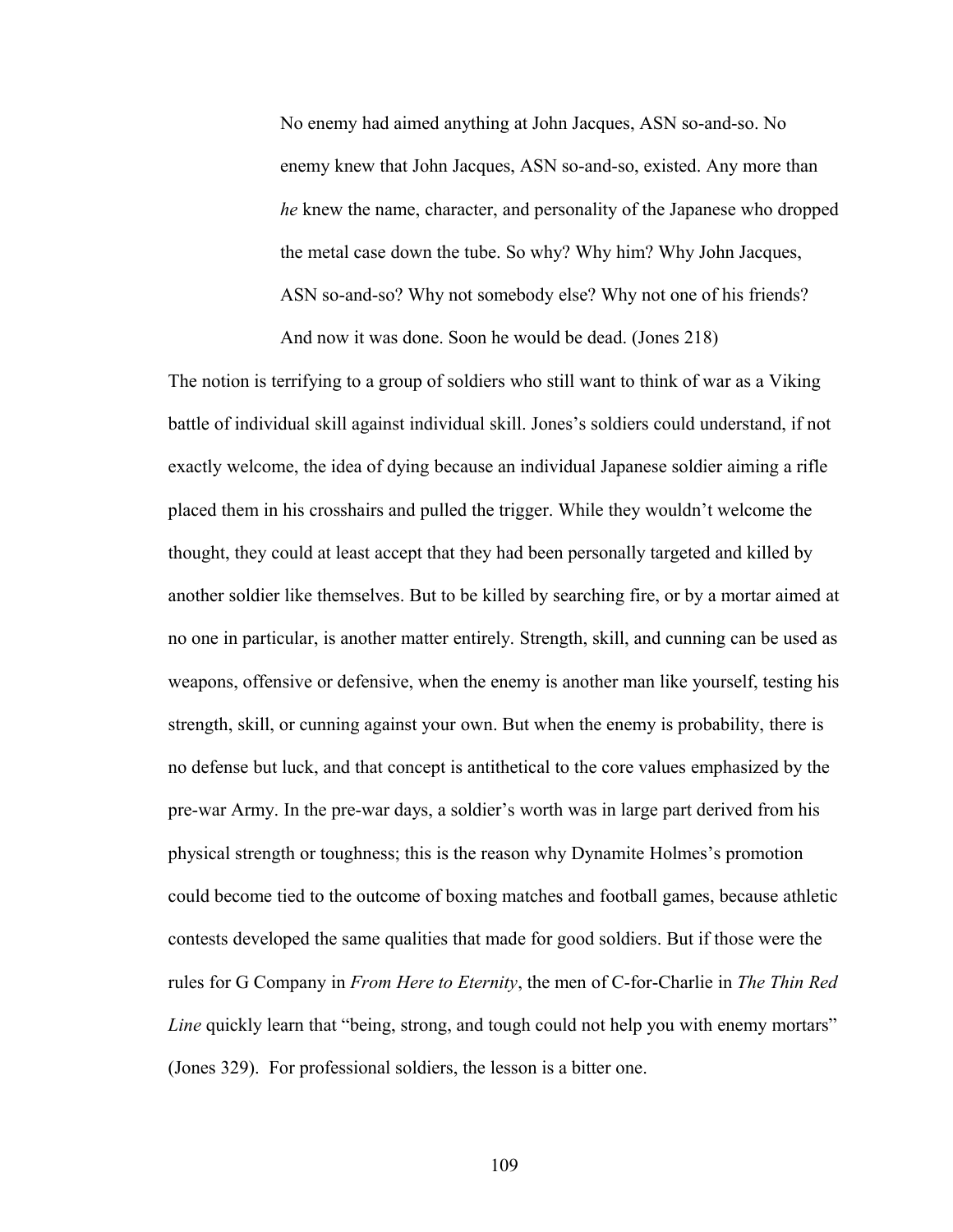First Sergeant Welsh's theory of warfare bluntly encapsulates this idea of war as a business venture. The phrase that Welsh perpetually "kept muttering softly to himself over and over while grinning slyly" is "Property. Property. All for property." He goes on at further length in an inner monologue on the subject:

> Because that was what it was; what it was all about. One man's property, or another man's. One nation's, or another nation's. It had all been done, and was being done, for property. One nation wanted, felt it needed, probably did need, more property; and the only way to get it was to take it away from those other nations who had already laid claim to it. There just wasn't any more unclaimed property on this planet, that was all. And that was all it was. He found it immensely amusing. Property…all for property. (Jones 50)

Although his idiosyncratic way of muttering his theory earns him the nickname of 'Mad' Welsh from his men, Jones does little to suggest that the First Sergeant's view is inaccurate. Welsh's statement serves as a less eloquent, World War II-specific addendum to Carl von Clausewitz's famous assertion that war is merely politics by other means.<sup>[53](#page-117-0)</sup> The 'Mad' Welsh Corollary to this rule could be expressed as follows: 'War is merely business by other means.'

One point worth noting is that while Jones chooses to focus on the business-like nature of war as a symbolic representation of its impersonal nature, he still avails himself of some of the more conventional imagery depicting war as a mechanistic endeavor.

<span id="page-117-0"></span><sup>53</sup> J.J. Graham, who wrote the first English translation of Von Clausewitz's *On War*, renders the phrase as "war is not merely a political act, but also a real political instrument, a continuation of political commerce, a carrying out of the same by other means," but today Von Clausewitz's dictum is more often paraphrased than quoted directly. It can be found in subsection 24 of *On War*'s Book 1, Chapter 1, "What is War" (The Clausewitz Homepage).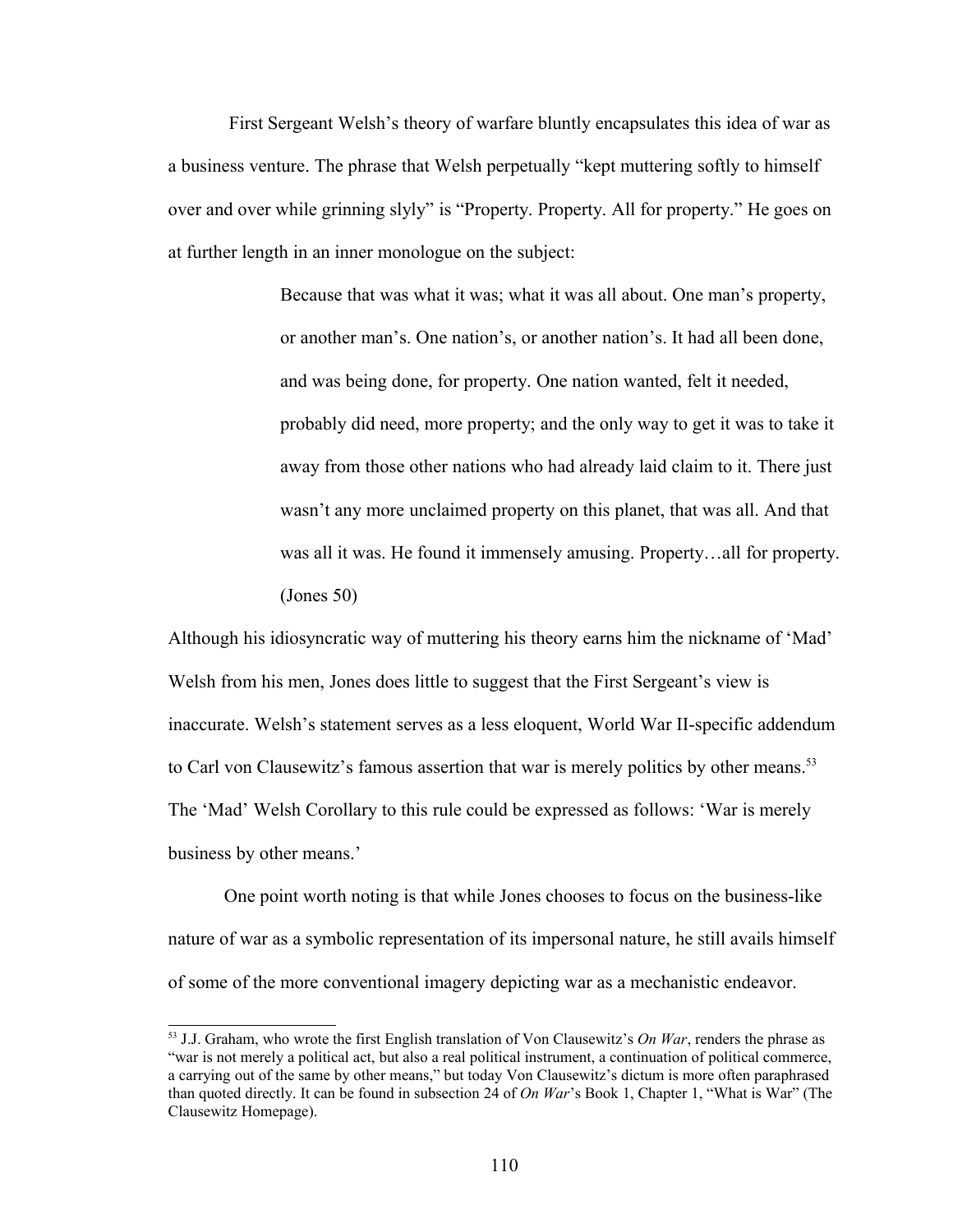Jones makes liberal use of mechanical imagery in *The Thin Red Line*, which has been a trope of war literature since Stephen Crane first described Henry Fleming as just a small cog in the "mighty blue machine" (255) of the Federal Army.<sup>[54](#page-118-0)</sup> J. Glenn Gray writes that one of the possible benefits to being one of those cogs is that soldiers can "forget about death by losing their individuality, or they can function like cells in a military organism, doing what is expected of them because it has become automatic." Gray finds it "astonishing how much of the business of warfare can still be carried on by men who act as automatons, behaving almost as mechanically as the machines they operate" (102). Even if this might make them militarily effective, Jones is adamant in his opinion that not all soldiers are happy functioning like "cells in a military organism." If war is a business venture, Jones makes it clear that the men whose death or maiming will be counted as a necessary expenditure for the acquisition of Guadalcanal ("Property, all for property…") are nowhere near as willing in their participation as the cogs in a "mighty [green] machine" would be. Many members of C-for-Charlie independently come to conclude that even if their original decision to enlist in the Army was voluntary, after war was declared any power they might have had over their own destiny disappeared. If they had once been legitimate volunteers, on Guadalcanal they have been transformed into "handcuffed volunteers" without any input into the matter. War has changed the spirit of their enlistment. Whereas before it had been their decision to join the Army, they know now that even if they had not chosen to enlist through the exercise of their own free will, they would have been drafted and ended up in the same position whether they wanted to

<span id="page-118-0"></span><sup>54</sup> *The Red Badge of Courage* is a particularly important example as it is widely considered the first modern war novel. Norman Mailer's *The Naked and the Dead*, which narrowly preceded *From Here to Eternity*, is another noteworthy example of a war novel that extensively uses machine imagery to represent the impersonal nature of modern warfare.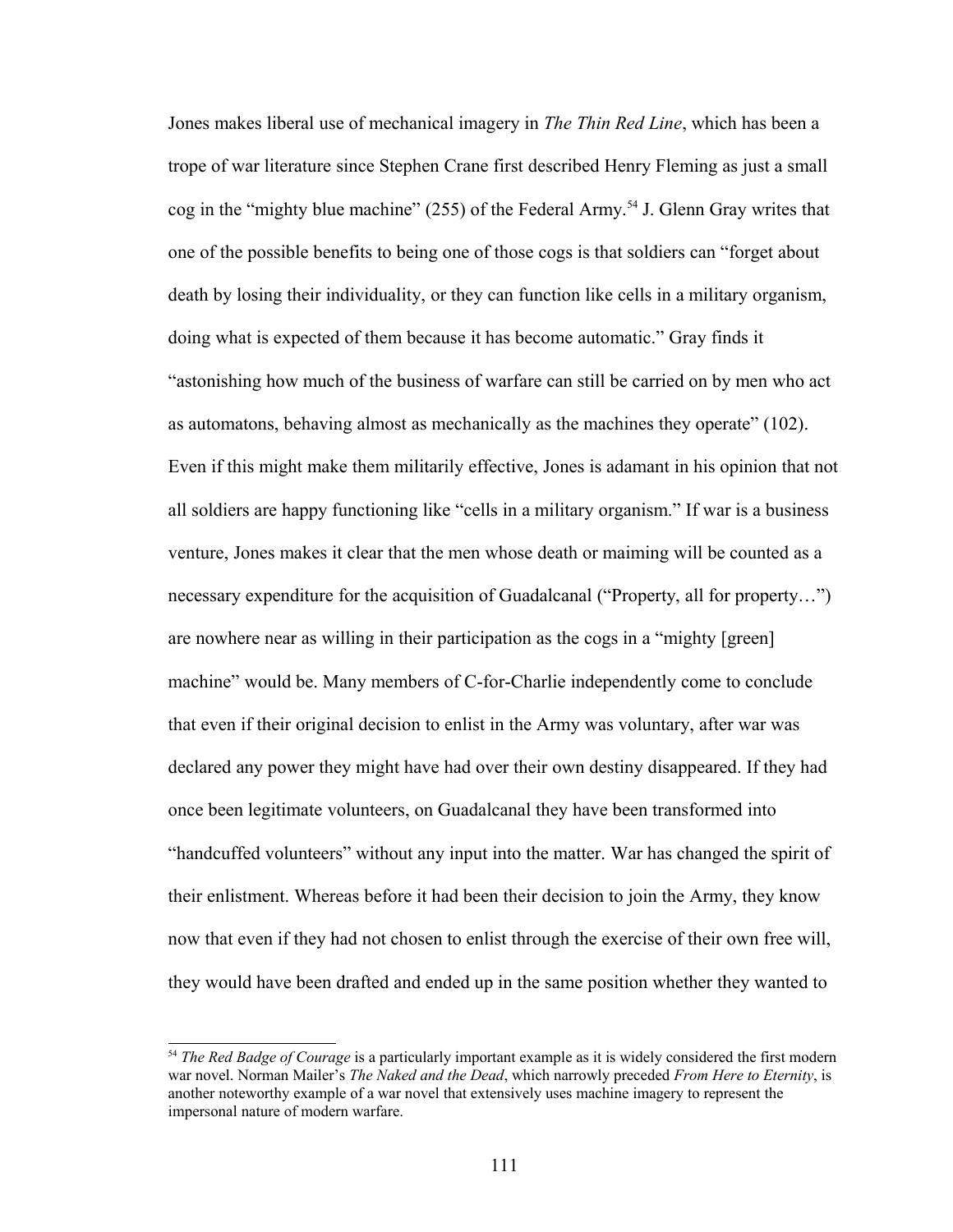or not. Robert Leckie ties this feeling to the "corrosive…feeling of expendability." Speaking of his own experiences, Leckie writes:

> this was no feeling of dedication because it was absolutely involuntary. I do not doubt that if the Marines had asked for volunteers for an impossible campaign such as Guadalcanal, almost everyone [then] fighting would have stepped forward. But that is sacrifice; that is voluntary. Being expended robs you of the exultation, the self-abnegation, the absolute freedom of self-sacrifice. Being expended puts one in the role of victim rather than sacrificer, and there is always something begrudging in this. (99)

As it did to Robert Leckie and his friends in the 1<sup>st</sup> Marine Regiment's H Company, war has turned the expendable men of C-for-Charlie from true volunteers into "begrudging" spiritual draftees who happened to sign the enlistment papers before a draft notice could snatch them up.

Pre-combat, Mess Sergeant Storm believes that "if a man's government told him he had to go and fight a war, he had to go, that was all. The government was bigger than him and it could make him. It wasn't even a matter of duty; he *had* to go." Storm, a longtime member of the Old Army, does his best to rationalize this to himself. He thinks that "if he was the right kind of man he would want to go, no matter how much he didn't really want to." However his follow-up thought, "it didn't have anything to do with freedom, for Christ's sake. Did it?" (Jones 82) shows a decided ambivalence towards the issue. Later in the campaign, after experiencing combat and suffering a wound to his hand, Storm changes his attitude 180 degrees. Having seen what battle is like firsthand,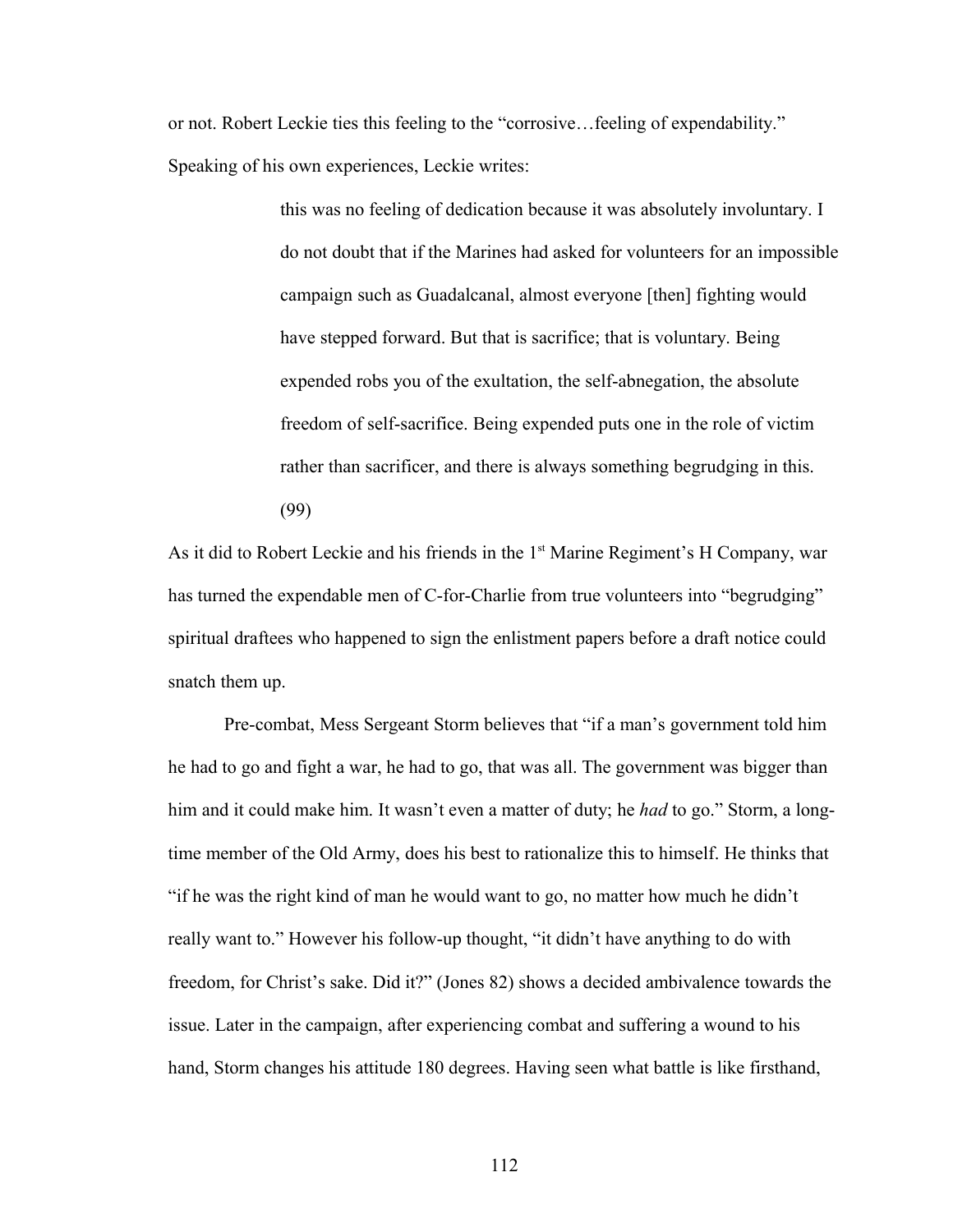he decides that "they" can take "the pageant, the spectacle, the challenge, the adventure of war" and use it to "wipe their ass on. It might be all right for field officers and up, who got to run it and decide what to do or not do. But everybody else was a tool—a tool with its serial number of manufacture stamped right on it. And Storm didn't like being no tool. Not, especially, when it could get you killed" (Jones 368).

Corporal Fife, who had been ensnared by the peacetime draft, is much blunter in his initial assessment of the situation. Under mortar fire Fife is shaken by "a spasm of hopelessness" followed by "helplessness…complete helplessness. He was as helpless as if agents of his government had bound him hand and foot and delivered him [t]here and then gone back to wherever it was good agents went. Maybe a Washington cocktail bar, with lots of cunts around" (Jones 198). Towards the tail end of the campaign Fife's feelings of helplessness result in nightmares

> of fear and panic the essential essence of which was a feeling of complete entrapment. Trapped in every direction no matter where he turned, trapped by patriotic doctors, trapped by longfaced crewcut infantry Colonels who demanded their willingness to die, trapped by Japanese colonial ambitions, trapped by chic grinning S-1 officers secure in their right to ask only after other officers, trapped by his own government and its faceless nameless administrators, trapped by Stein and his increasingly sad face, trapped by 1<sup>st</sup>/Sgt Mad Welsh who wanted only to laugh at him. (Jones 403)<sup>[55](#page-120-0)</sup>

<span id="page-120-0"></span><sup>&</sup>lt;sup>55</sup>Fife mentally lists every major authority figure that has vexed him, beginning with "patriotic doctors" like the one who refuses to evacuate him after receiving a minor head wound from a mortar shell fragment. The "longfaced crewcut...Colonel" refers to Lt. Col. Tall, commander of the  $1<sup>st</sup>$  Battalion. The mention of a S-1 officer refers to an incident that disturbs Fife while he is recuperating from his mortar wound. A Battalion officer had recognized him and asked Fife about the status of C-for-Charlie's officers (nearly all of whom had been killed in action), but not about any enlisted men. The last two names listed, Stein and Welsh, are the two leading men in C-for-Charlie Company and therefore the two most immediate symbols of authority to Fife.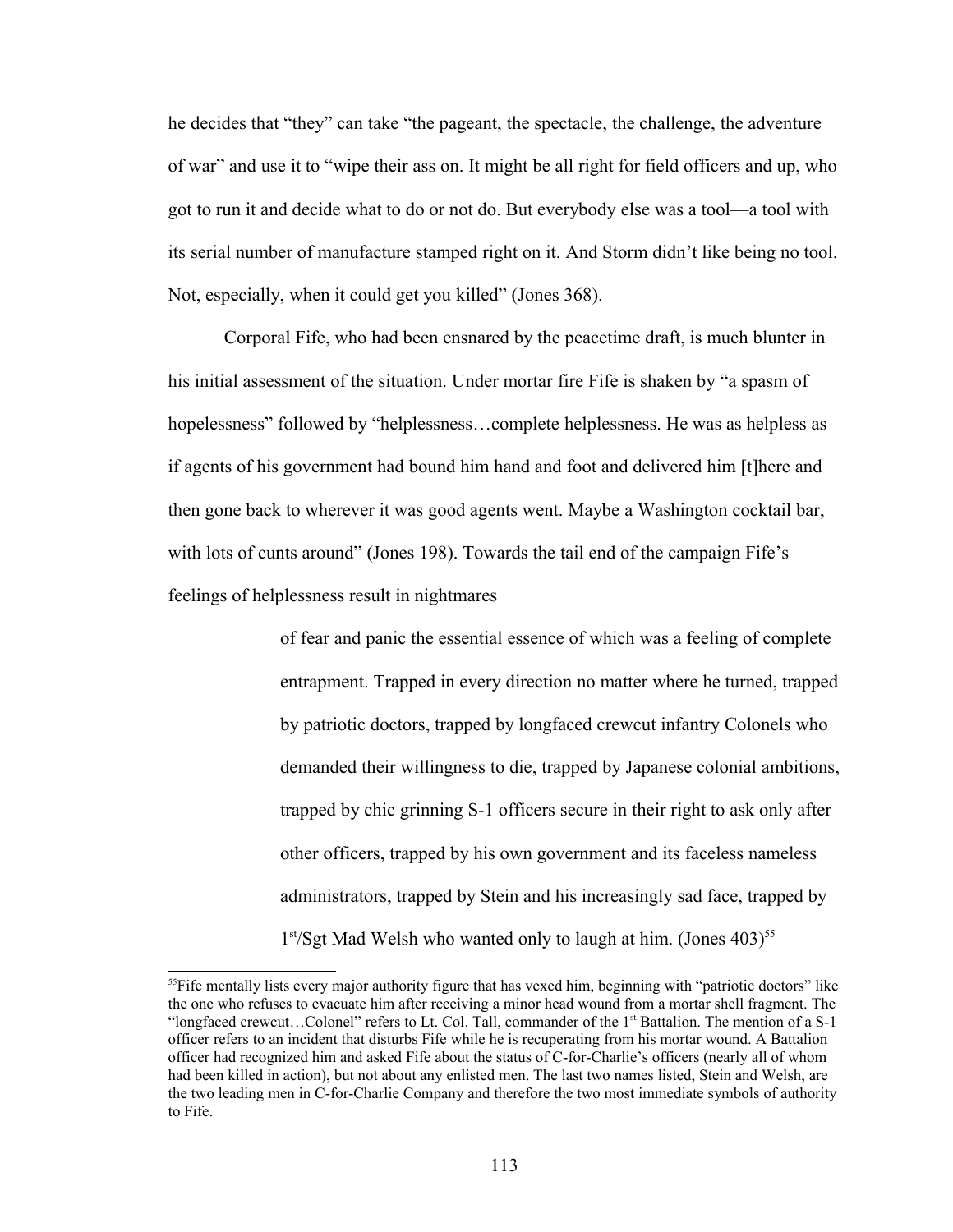The more sophisticated Captain Stein is able to expand these notions and see them through a larger viewpoint. While watching another Company execute an assault from a reserve position, he is struck with the thought that "the same massed mob of pawns and minor pieces…[was] going through the identical gyrations their identical counterparts had gone through two days ago." The similarity of the other Company's assault to his own assault (C-for-Charlie being the "identical counterparts" and its assault on Hill 207 being the "identical gyrations") frightens Stein when he thinks of how they go through the same "exaggerated pretenses of invoking the cool calm logic of the science of tactics" to assuage their fears. When Stein then broadens his perspective to think of all the companies making assaults on all the battlefields in early 1943,

> it was a horrifying vision: all of them doing the same identical thing, all of them powerless to stop it, all of them devoutly and proudly believing themselves to be free individuals. It expanded to include the scores of nations, the millions of men, doing the same on thousands of hilltops across the world. And it didn't stop there. It went on. It was the concept concept? The fact; the reality—of the modern State in action. It was so horrible a picture that Stein could not support or accept it. (Jones 222-3)

By the end of C-for-Charlie's stint on Guadalcanal there are few true volunteers left. 'Mad' Welsh, who considers himself "the only sane men left in the outfit" (Jones 388), is one of those few who ends the campaign still considering himself a volunteer. In Welsh's eyes:

> of them all he was, he was convinced, the only one left who really understood it. Home, family, country, flag, freedom, democracy, the honor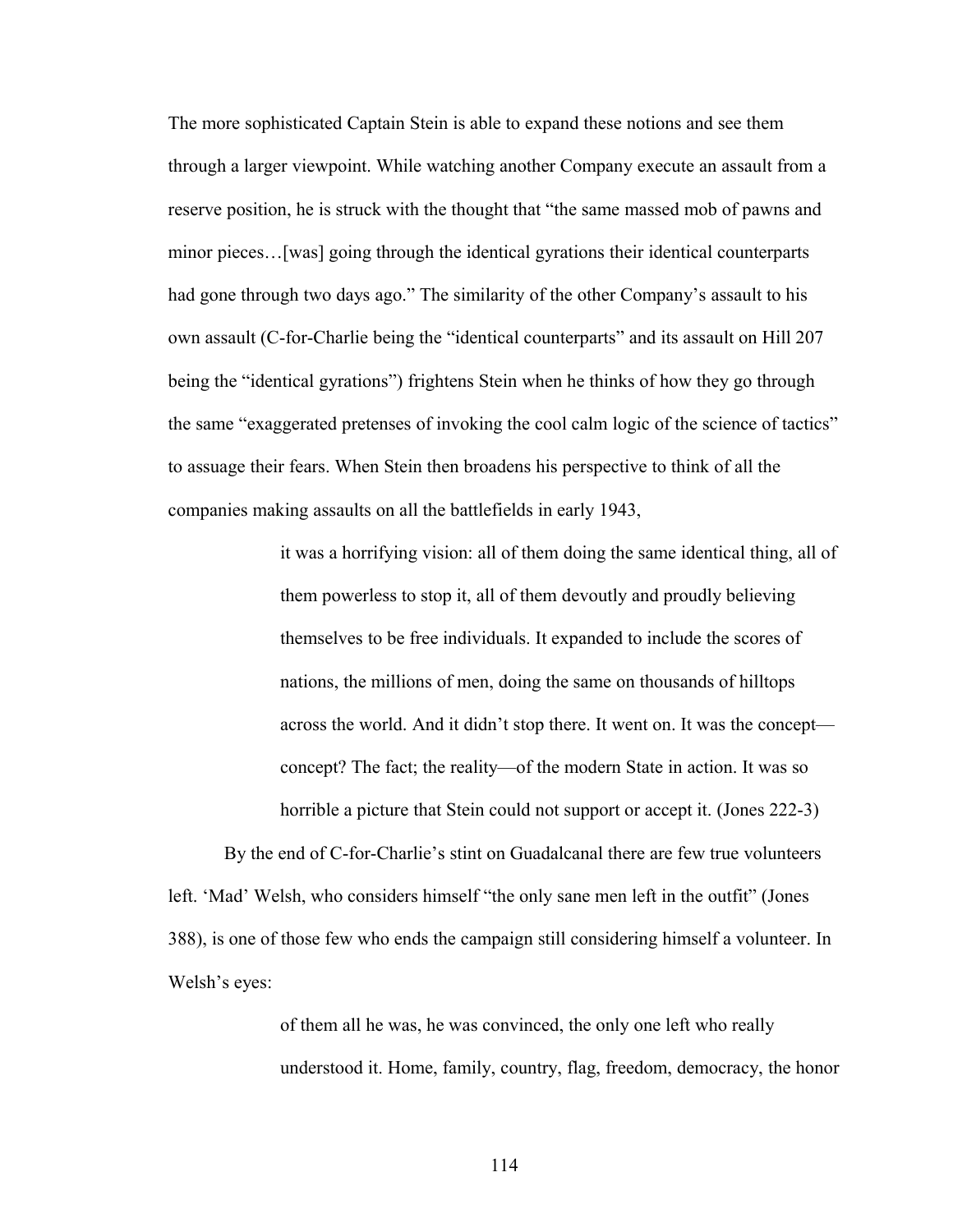of the President. Piss on all that! He didn't have one of them, yet he was here, wasn't he? And from choice, not necessity, because he could easily have gotten himself out of it. At least, *he* under*stood* himself. The truth was, he liked all this shit. He liked being shot at, being frightened, liked lying in holes scared to death and digging his fingernails into the ground… Part of him did. (Jones 423)

 Welsh, however, is squarely in the minority. By the latter stages of the campaign, the majority of C-for-Charlie has taken up a quote from Sergeant Skinny Culn as their rallying cry:

> *Whatever They say, I'm not a cog in a machine*. It had been a thought, not a statement aloud to The Pain, but it said for everybody what they all felt fiercely and needed to believe. They took it to themselves, and applied it to their own particular situations, and they believed it. They were not cogs in a machine, whatever *anybody* said. Only one man looked into it deeper than that. (Jones 408)

Characteristically enough, that one man is John Bell. Bell reacts to C-for-Charlie's new mantra with a thought too disturbing for anyone else in the Company to face head-on. "Not cogs in a machine? What did they think they were then?" (Jones 412) It is fitting that Jones chooses Bell, the former engineering officer, to summarize the "discrepancy" between the mechanical nature of modern warfare and the very human, reluctant soldiers who must fight begrudgingly in it:

> "*Some* men would survive, but no *one* individual man *could* survive. It was a discrepancy in methods of counting. The whole thing was too vast,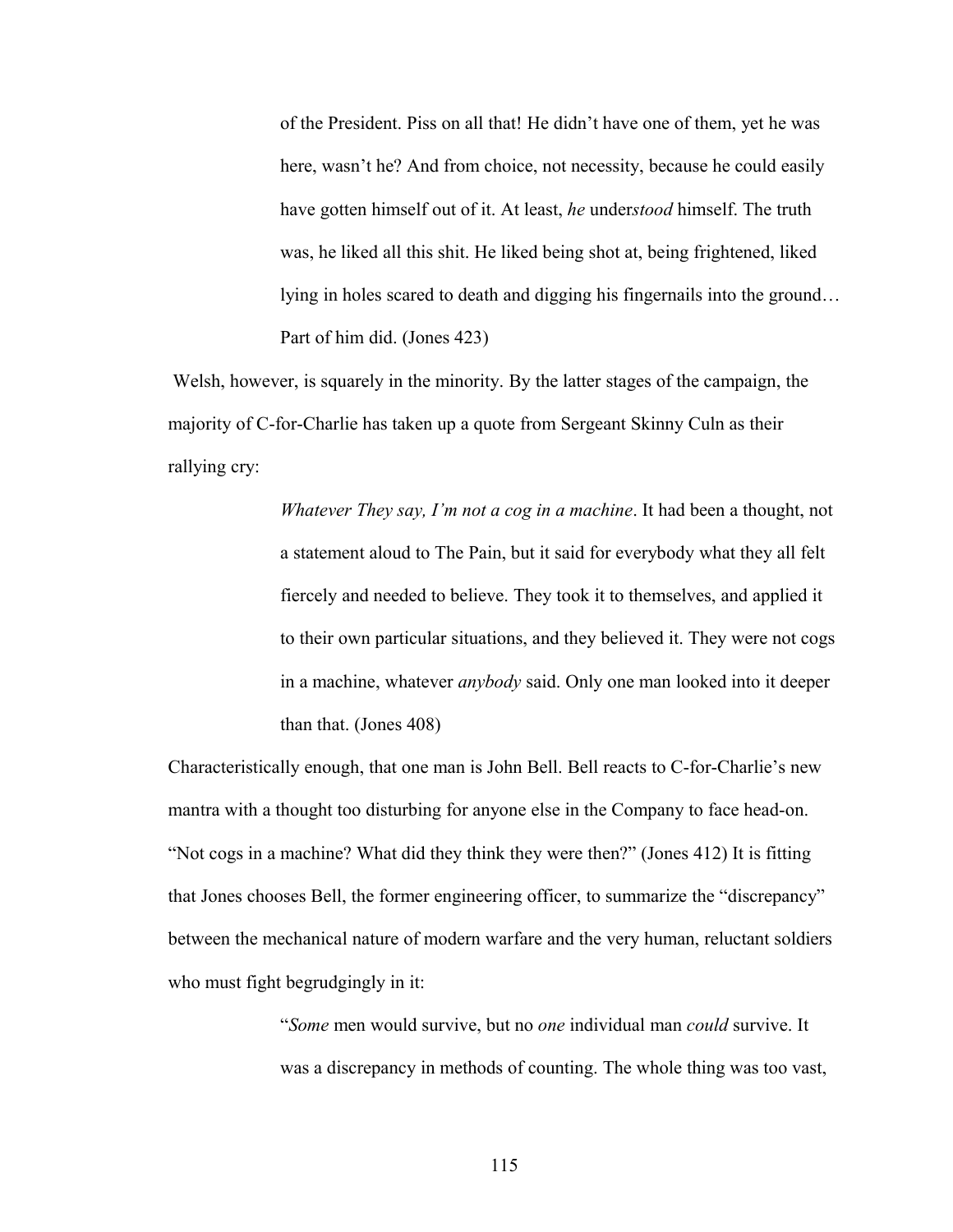too complicated, too technological for any one individual man to count in it. Only collections of men counted, only communities of men, only *numbers* of men…the emotion which this revelation caused in Bell was not one of sacrifice, resignation, acceptance, and peace. Instead, it was an irritating, chaffing emotion of helpless frustration which made him want to crawl around rubbing his flanks and back against rocks to ease the itch. (Jones 238)

Hand in hand with this concept, Jones emphasizes absurdity as one of the key traits of modern combat (as do many other war novelists, perhaps most notably Joseph Heller and Kurt Vonnegut). Steven Carter writes that:

> the classical epic-tragic view of warfare asserts that each man's death in combat (or at least each hero's death) is meaningful and noble, thus enshrining the ego of the individual dead man and of humanity. The Jonesian comic view, however, generally depicts men's deaths as pointless, stupid, absurd, and laughable to shatter their illusions about the world and their own importance to it. (100)

Carter singles out 'Four-Eyes' Kral, a draftee who volunteers for the position of first scout despite having "the thickest glasses in C-for-Charlie" (Jones 193), as one of the prime examples of the "Jonesian comic view" of modern warfare. Kral volunteers to be first scout because "he had…believed the four-color propaganda leaflets" and "had not known that the profession of first scout of a rifle platoon was a thing of the past and belonged to the Indian Wars, not to the massed divisions, superior firepower, and tighter social control of today. First target, the term should be, not first scout." Sent forward on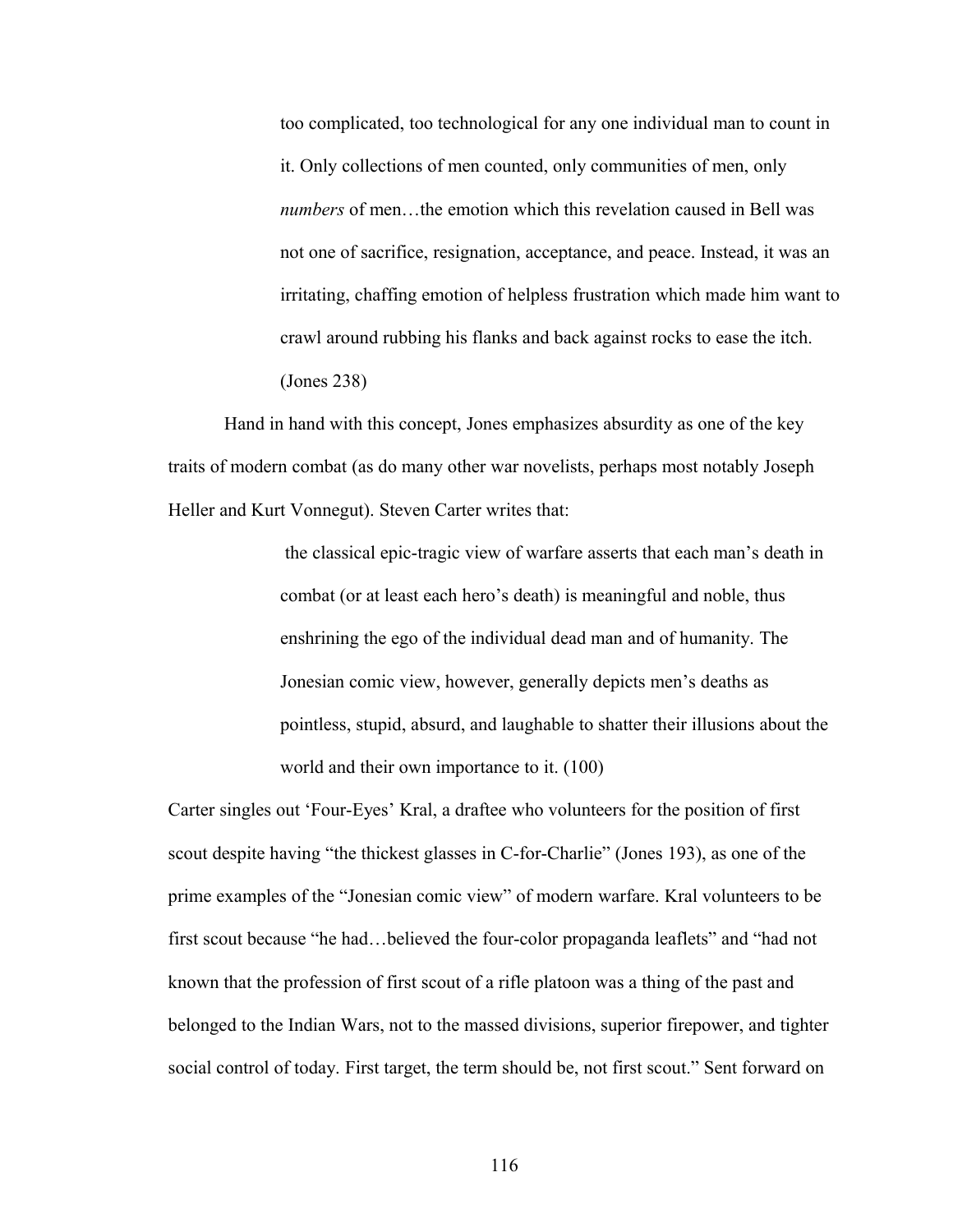his first real scouting mission, Kral makes it only a few feet before being cut down by machine-gun fire and finding out the hard way that his chosen "profession" is obsolete. Bell, who has been forced to take cover in a position overlooking Kral's corpse, underscores the absurd futility of Kral's death by mentally composing what he considers the most appropriate epitaph for poor Kral: "HERE LIES FOUR-EYES KRAL, DIED FOR SOMETHING" (Jones 194).

Examples of similar absurdity abound in *The Thin Red Line*. One of the recurring plot points in the first two-thirds of the novel is the low supply of water available to the men of C-for-Charlie. They are constantly low on water because their commanding officer, Lieutenant Colonel Tall, is more concerned with impressing his superiors with his regiment's rapid progress (thereby earning a promotion from Lieutenant Colonel Tall to full Colonel Tall) than ensuring his men are properly supplied. The situation gets so bad that Captain Gaff,<sup>[56](#page-124-0)</sup> Tall's Executive Officer and fair-haired favorite, brings the matter to his attention and is quickly rebuffed. "Hesitantly" Gaff asks "I don't like to sound depressing or be a wet blanket or anything like that, but what about water? If we don't—" and is cut off by Tall's "sharply" given retort "Don't worry about water." Tall then softens his stance and assures that he has "arranged" for some water to arrive "in a couple of hours…but we can't stop now to wait for it…if some of the men pass out, they'll just have to pass out." When Gaff protests that "they could die from it, you know. From heat prostration" Tall callously responds "they could die from enemy fire, too" (Jones 313). Though no members of C-for-Charlie actually die from heat prostration, it is absurd that they must risk death from heatstroke or dehydration after surviving an exposed hillside

<span id="page-124-0"></span><sup>&</sup>lt;sup>56</sup> Gaff is based on Captain Charles W. Davis, the Executive Officer of the  $27<sup>th</sup>$  Infantry Regiment during Jones's time on Guadalcanal. Davis was awarded the Medal of Honor for a patrol he led on January 12, 1943, while Jones was still recovering from his mortar wound in the field hospital.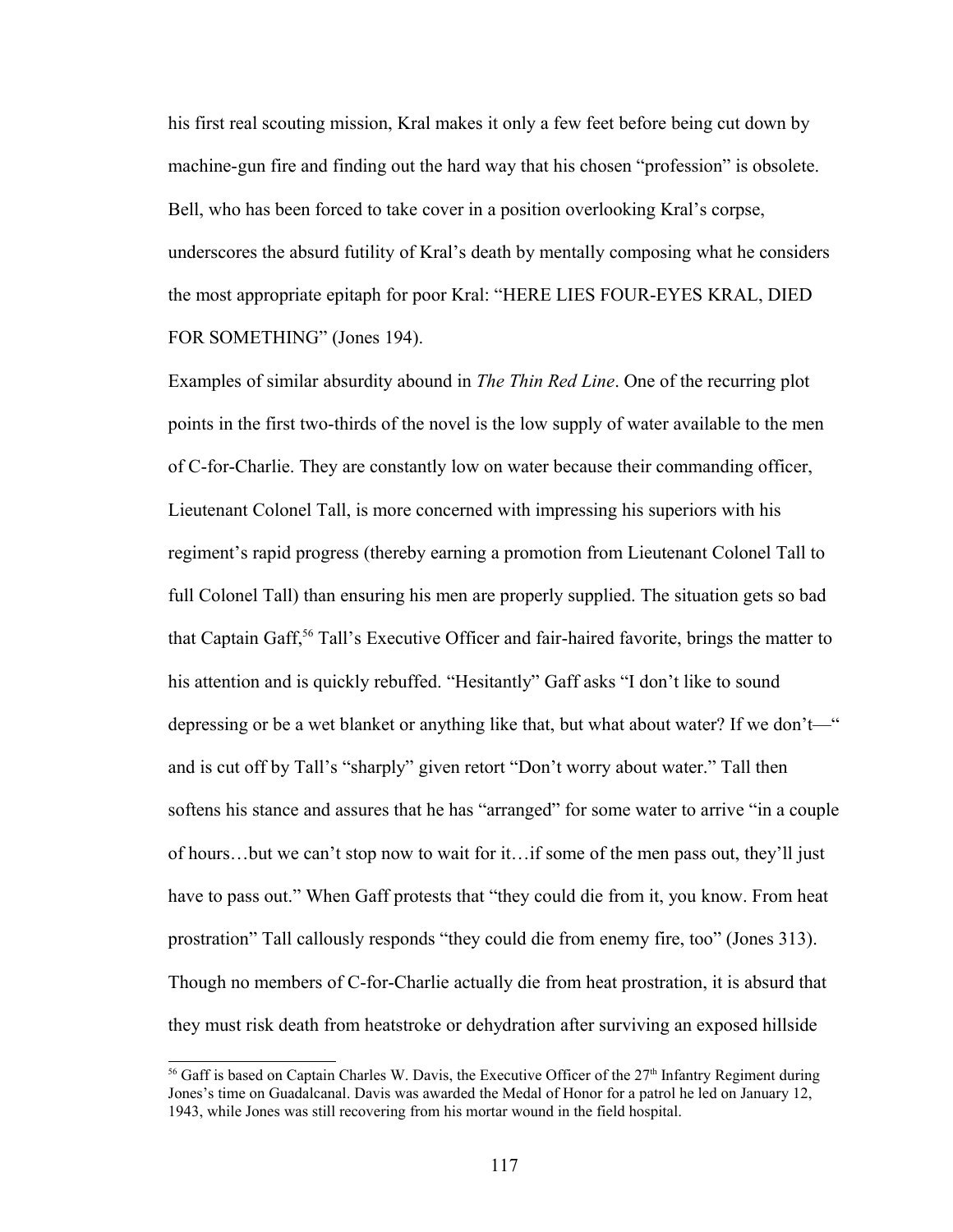assault. This absurdity is worsened by the fact that such a pointless death would be directly caused by (and acceptable to) their own regimental commander, and could achieve no discernible military objective other than Colonel Tall's personal advancement.

A similarly absurd situation crops up towards the end of the novel. When Sergeant Milly Beck, whose platoon has "had it tougher than any of the other platoons" and "had more casualties, and are more under strength" than anyone else in C-for-Charlie tries to argue that "they deserve a break" from being on point, his request is flatly denied. In the eyes of the new Company Commander Lieutenant Band, Beck's "platoon is the best I've got. They've got more experience, they're tougher, they know how to handle themselves better. They belong out in front." Beck sums up the Catch-22 his platoon has found itself in by bitterly stating that "in other words, the more of us get killed gettin experience, the more of us got to get killed usin it" (Jones 437). For the average foot soldier in C-for-Charlie, there is little time to appreciate the absurdities of war, as all too often they're too busy suffering from them.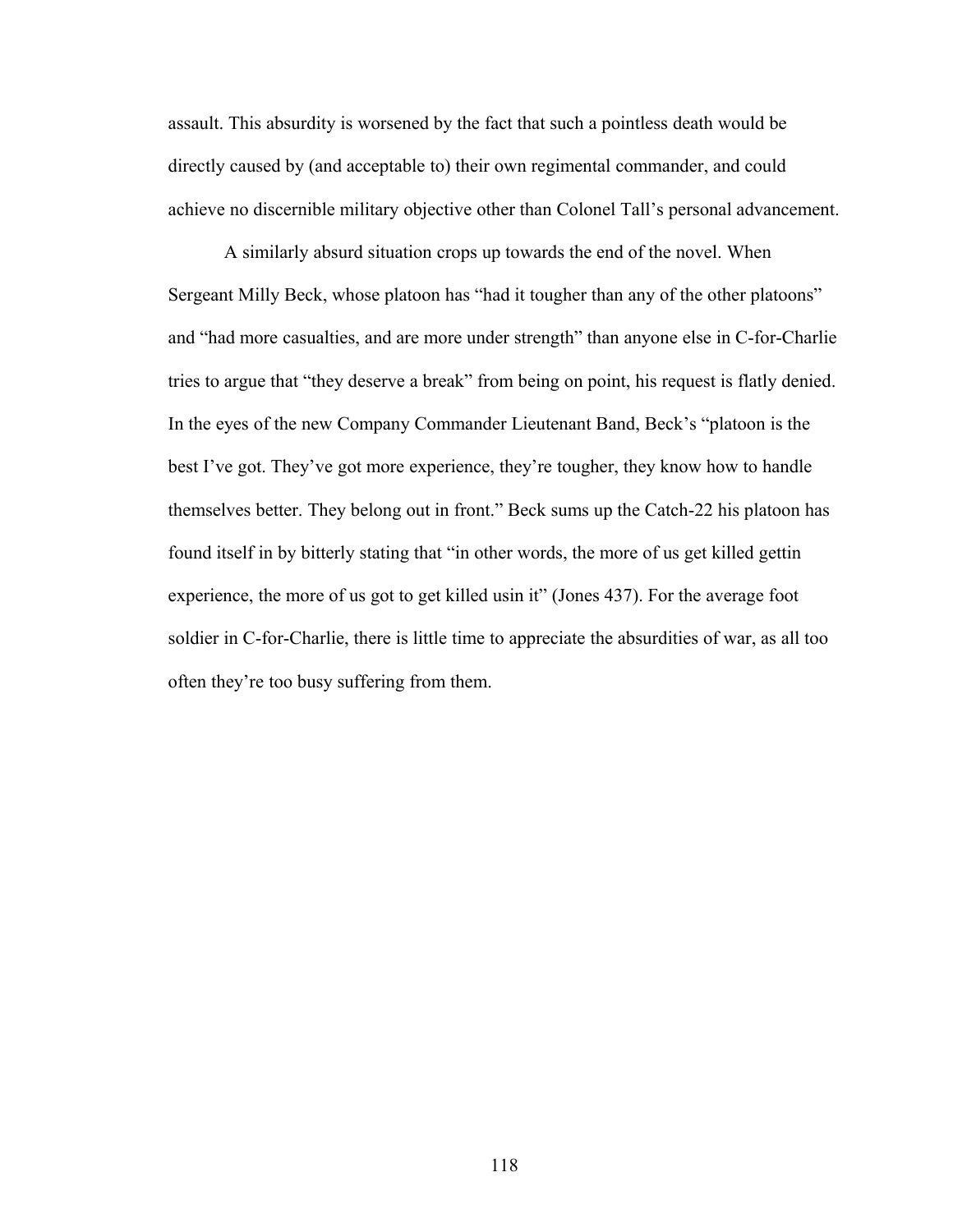## UTILITARIANISM AND COMBAT

No character better exemplifies the breakdown of the Old Army than Engineering Lieutenant-turned-Infantry Private John Bell. Like any other draftee Bell is a man held hostage to forces beyond his control. But his unique case dramatizes the move away from the political cronyism of the Old Army and towards the meritocracy combat demands. Bell's disgrace and fall from young officer to infantry private is a cautionary tale that highlights nearly every way an officer could offend the sensibilities of the other members of the "young gentleman's club." While completing an engineering degree at Ohio State with his bride-to-be Marty, Bell had "naturally...taken ROTC,"<sup>[57](#page-126-0)</sup> which was a common degree requirement at many universities in the pre-war period. Most men completed their ROTC requirements with no intention of ever serving on active duty, but Bell is unlucky enough to be "called up in 1940 and sent out to the Philippines." Bell notes that "of course his wife had gone with him" (Jones 27). On arrival in the Philippines, he is promptly dispatched "into the jungle on another island to work on a dam being built that the army had its fingers in for defensive reasons" where "wives were not allowed." The reason that Bell draws such an undesirable assignment has nothing to do with his capabilities or lack thereof. "He had got the dirtiest job simply by being the newest man." When telling his story Bell clarifies this detail with a kind of So-It-Goes fatalism, adding "you know what those pre-war officers' clubs were like" (Jones 27-8) as if no further explanation was needed.

While Bell is sent off to toil in the jungle, his wife Marty is left to wait in Manila where "she didn't know anybody." Bell and Marty's relationship is defined by their explosive sexual chemistry. Though he struggles to express how important this aspect is

<span id="page-126-0"></span><sup>&</sup>lt;sup>57</sup> Acronym for Reserve Officer Training Corps.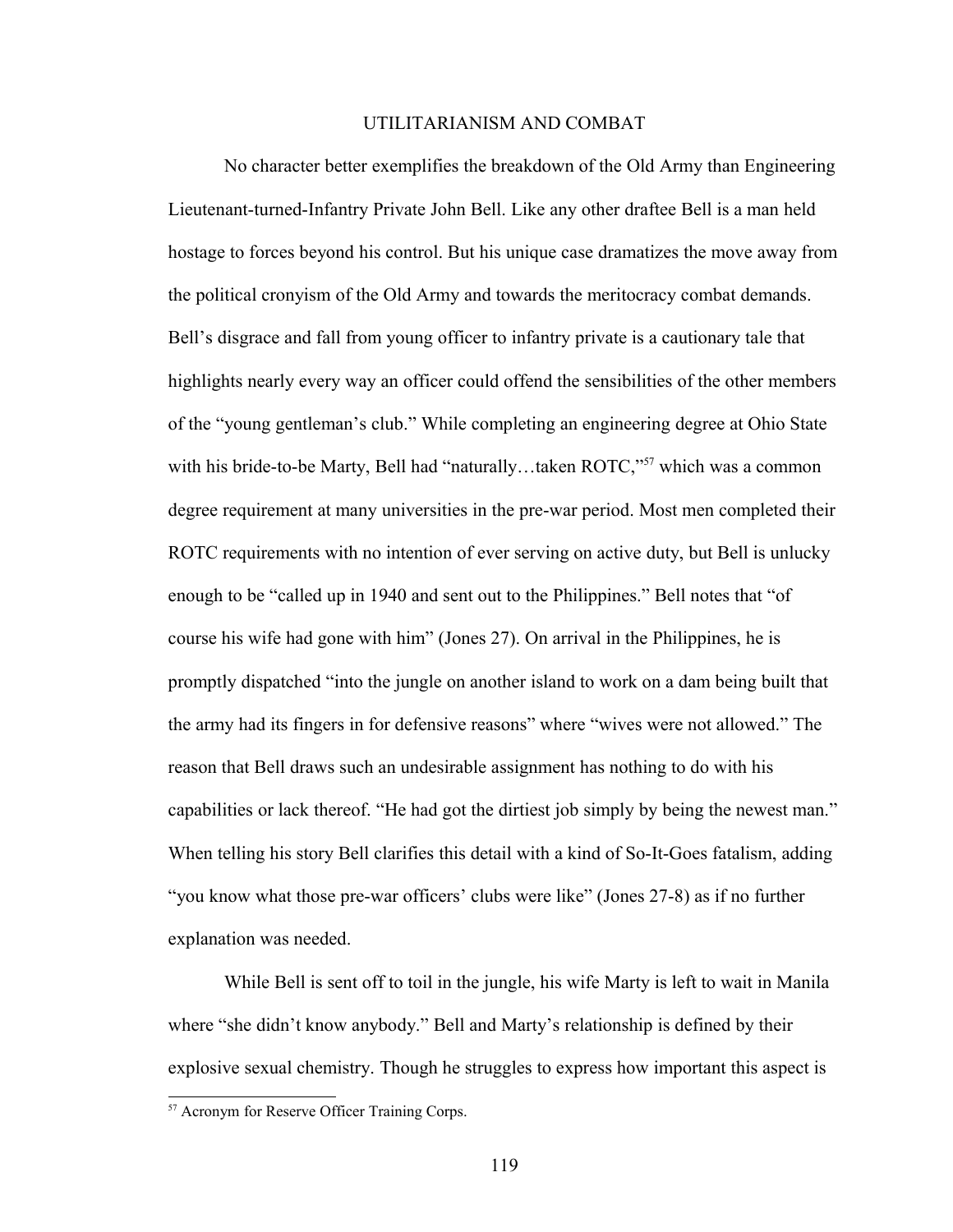to both of them, it seems clear that their relationship hinges on the necessity of remaining physically close to each other. Bell stammers while explaining that "we'd never been separated before, you see. Not overnight…we were always very sexual together…we both are the kind of people who need lots of physical aff-…it's undignified. It's undignified for a married man my age to be separated from his wife." He can only stand the strain a little while before he "quits" and resigns his commission. After reuniting with Marty, he is forced to "wor[k] in Manila until [they] had enough money to come back to the States" and return to his old job. His first stint in the Army ends with the powers-thatbe promising Bell that his resignation would not be without consequences. As he puts it, "they told me I'd never got another commission, they said they'd see to it that I got drafted, and what was more that I'd for damn sure be in the Infantry, and here I am." It "took eight months to get drafted," giving Bell and his wife only eight months together for his troubles (Jones 28).

Though Bell's story will surely draw sympathy from all but the most hard-hearted reader, if he had hoped to avoid the Army's ire his reaction to the untenable situation the Army had placed him in could not have been worse. In the hierarchy of the aristocratic pre-war Old Army dominated by members of the 'West Point Protective Association,'[58](#page-127-0) Bell's ROTC commission automatically places him near the bottom of the officer's totem pole. His (entirely unofficial) low status as a ROTC officer likely contributes to his drawing a less-than-desirable posting to the Philippines, and ensures he will draw "the dirtiest job" once there; between his ROTC commission and his status as a recentlyarrived 'new guy,' Bell would have little hope of drawing a decent assignment. Now,

<span id="page-127-0"></span><sup>58</sup> Graduates of the United States Military Academy at West Point have historically been considered notoriously protective of any fellow officer who wears an Academy class ring.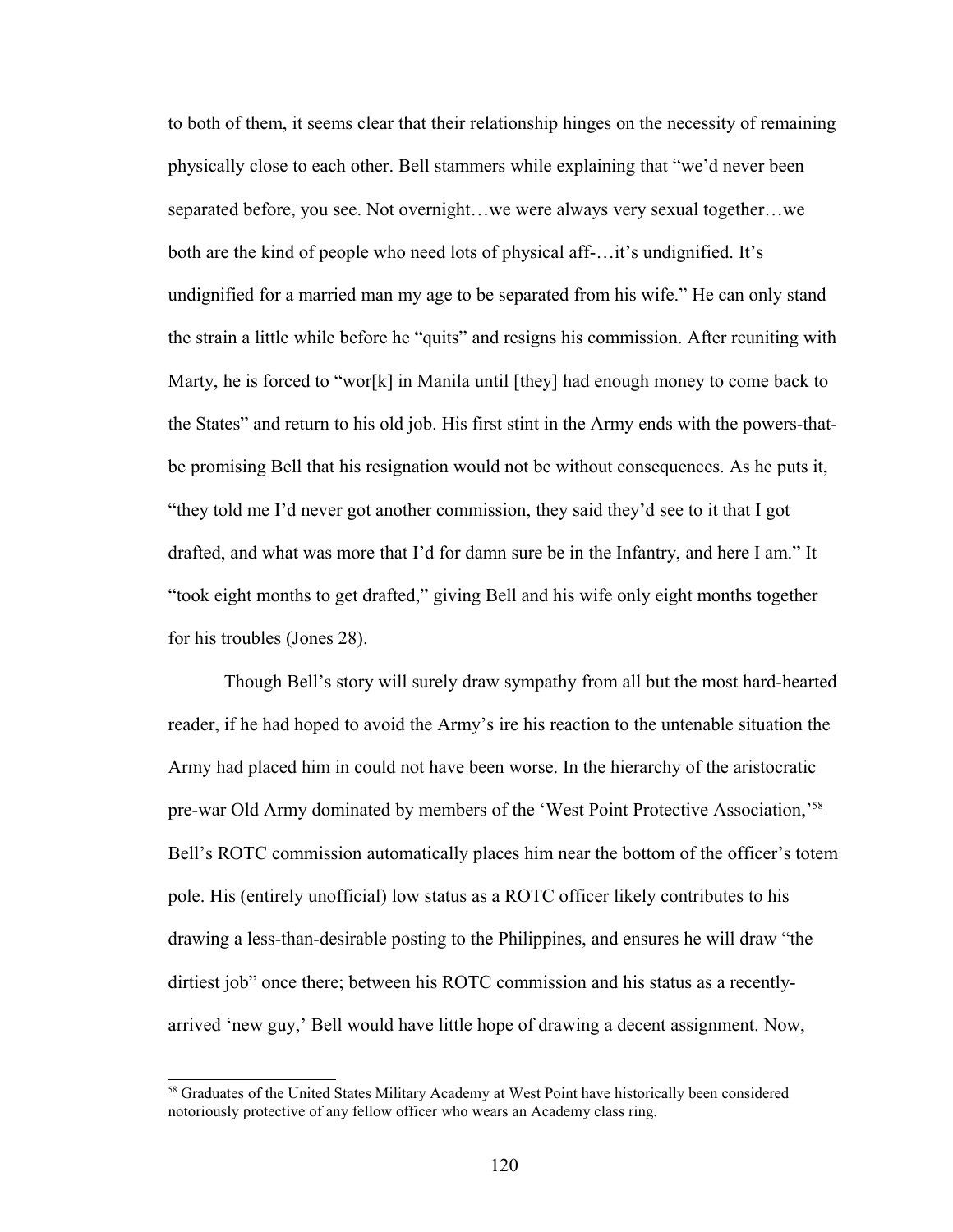despite the fact that he has been recalled to the colors against his will and given the worst assignment at an undesirable posting, the other members of the "pre-war officers club" are naturally conditioned to view Bell's dissatisfaction as unseemly temerity. Junior officers are expected to work their way up the ladder without complaint because the prewar "young gentleman's clubs" system presumes that any man who has received a commission plans on becoming a career member of that "club." The pre-war officer class never expected to have their numbers swelled by an influx of ROTC officers about as eager to serve in the Army as the average enlisted draftee. The fact that Bell had as much input in his recall to active duty as an 18 year old private drafted straight out of high school is irrelevant to the other engineering officers in Bell's Philippine Division. They don't look at Bell and see a civilian engineer reluctantly wearing an officer's uniform who wants nothing more from life than to be close to his beloved Marty. They see a contemptible ingrate who has the bad taste to hold a ROTC commission and the worse judgment to refuse to play the game as it has always been played.

Even worse in the eyes of his superiors in the "young gentleman's club," Bell compounds his already grievous errors by committing the worst sin an Army man can commit: throwing away his career for the sake of a woman. Bell essentially makes the exact opposite of the decision that Warden made in *From Here to Eternity*. Both men rip up their commissions, but where Warden does so because he finds it intolerable to sacrifice his career as an enlisted man for love, Bell instead finds it intolerable to sacrifice his love for a career (albeit a career he had never wanted in the first place). Bell's predicament also has certain parallels to Prewitt's situation in *From Here to Eternity*.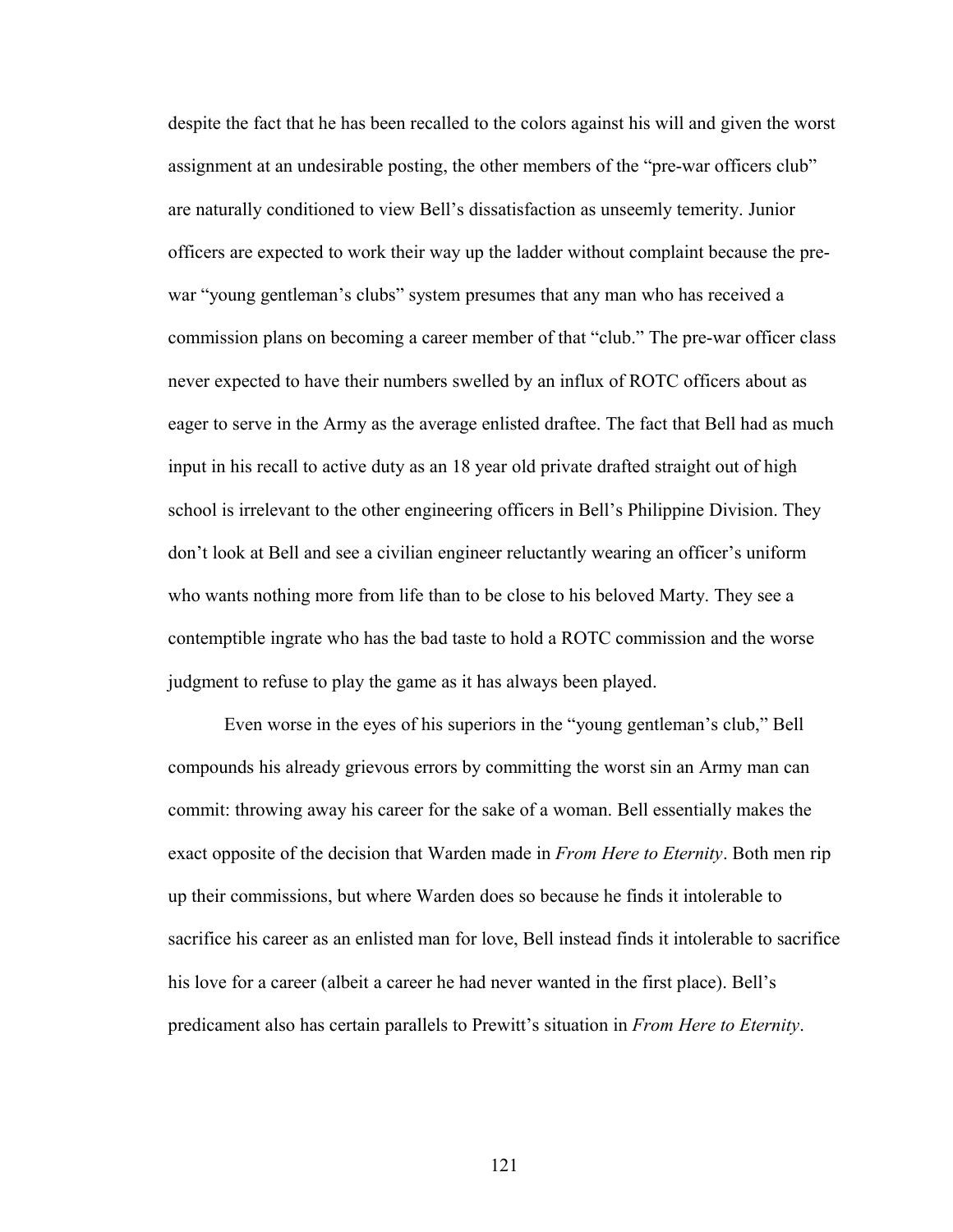Both are metaphorical 'little men'[59](#page-129-0) set upon by all-powerful outside forces who refuse to give into them or acquiesce and play the game in the commonly accepted manner. Both willingly make great sacrifices for the sake of their ideals, but as Bell serves as a kind of doppelganger or Anti-Prewitt, he also functions as an ironic opposite to Warden. Like Warden, Prewitt reluctantly yet decisively sacrifices his romantic interests because of his love for the Army. He even does it twice, giving up on any hope of a future with Alma to make a suicidally foolish attempt to return to the Company after Pearl Harbor, and giving up his shack-job Violet Ogure as part of his initial transfer into G Company. As in his comparison with Warden, Bell follows Prewitt's course in reverse by giving up the Army to preserve his relationship with Marty. The key difference between Bell, and Warden and Prewitt, is that the latter two are professional soldiers while Bell is not, so each makes the decision that is most beneficial to his own long-term happiness. Though Bell's decision to resign his commission in favor of his marriage is the direct opposite of the course that Prewitt takes, it displays the same brand of reckless, willfully self-destructive romanticism for which Prewitt is alternately celebrated and derided. Bell's decision to resign his commission knowing that the powers-that-be would "see to it that [he] got drafted, and…[would] for damn sure be in the Infantry (Jones 28) is as brash and foolhardy as Prewitt's decision to give up his cushy bugle corps appointment and transfer to the Infantry. But just like Prewitt, he goes ahead and does it anyway. In effect, Bell puts into practice the "no matter what happens" portion of Malloy's dictate that "when a man has found something he really loves, he must always hang onto it, no matter what

<span id="page-129-0"></span><sup>&</sup>lt;sup>59</sup> In Prewitt/Witt/Prell's case, Jones consistently describes each incarnation as physically short and wiry to symbolically underscore the man's underdog status.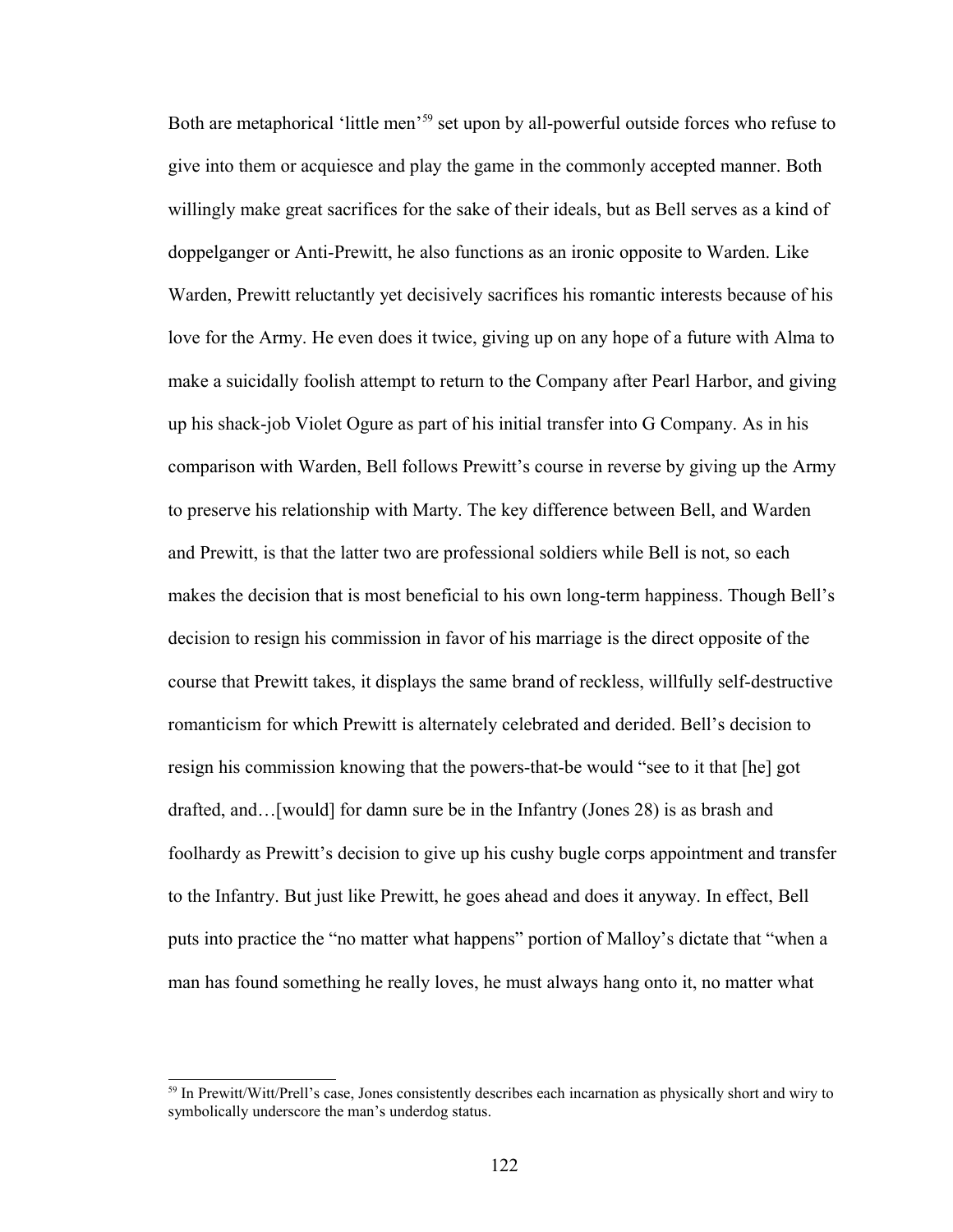happens" (Jones 658). Like all Jonesian heroes, he is punished thoroughly for his integrity.

While Prewitt's fellow soldiers can still respect his acts of self-destructive pride even when they do not understand them, Bell's superiors can do neither. Though Jones examines the issue most thoroughly in *Whistle*, gender relations remain an important theme in both *From Here to Eternity* and *The Thin Red Line*, which both embrace three clear notions: the Army is a masculine world that women can never fully understand and as such a natural competitor for their attentions, women therefore treat it as competition and are perpetually jealous and/or suspicious of its hold on male affections, and woe betide the soldier who places a mere flesh-and-blood woman over the institution of the Army. In *From Here to Eternity*, the implication is that Warden and Prewitt would ultimately suffer more if they gave up the Army for Karen and Alma, because they are natural-born "thirty-year men" who have become so entwined with the Army that to lose their lives as enlisted soldiers would be tantamount to losing their core identity. John Bell is certainly no "thirty-year man." His identity is not even remotely tied to the idea of being a soldier, and he does not love or even mildly like the Army (nor does it give him any reason to). Despite these facts, he is punished perhaps even harsher than a career officer would be for resigning his commission because his resignation breaks one of the most significant of the Old Army codes.<sup>[60](#page-130-0)</sup> And as *From Here to Eternity* already established, the Old Army is governed first and foremost by its unwritten codes.

The institutional reprisals taken against John Bell for the great sin of daring to resign his commission are so spiteful, petty and frivolous, that they could have been only

<span id="page-130-0"></span><sup>&</sup>lt;sup>60</sup> See "woe betide the soldier who places a mere flesh-and-blood woman over the institution of the Army" (Ross 120).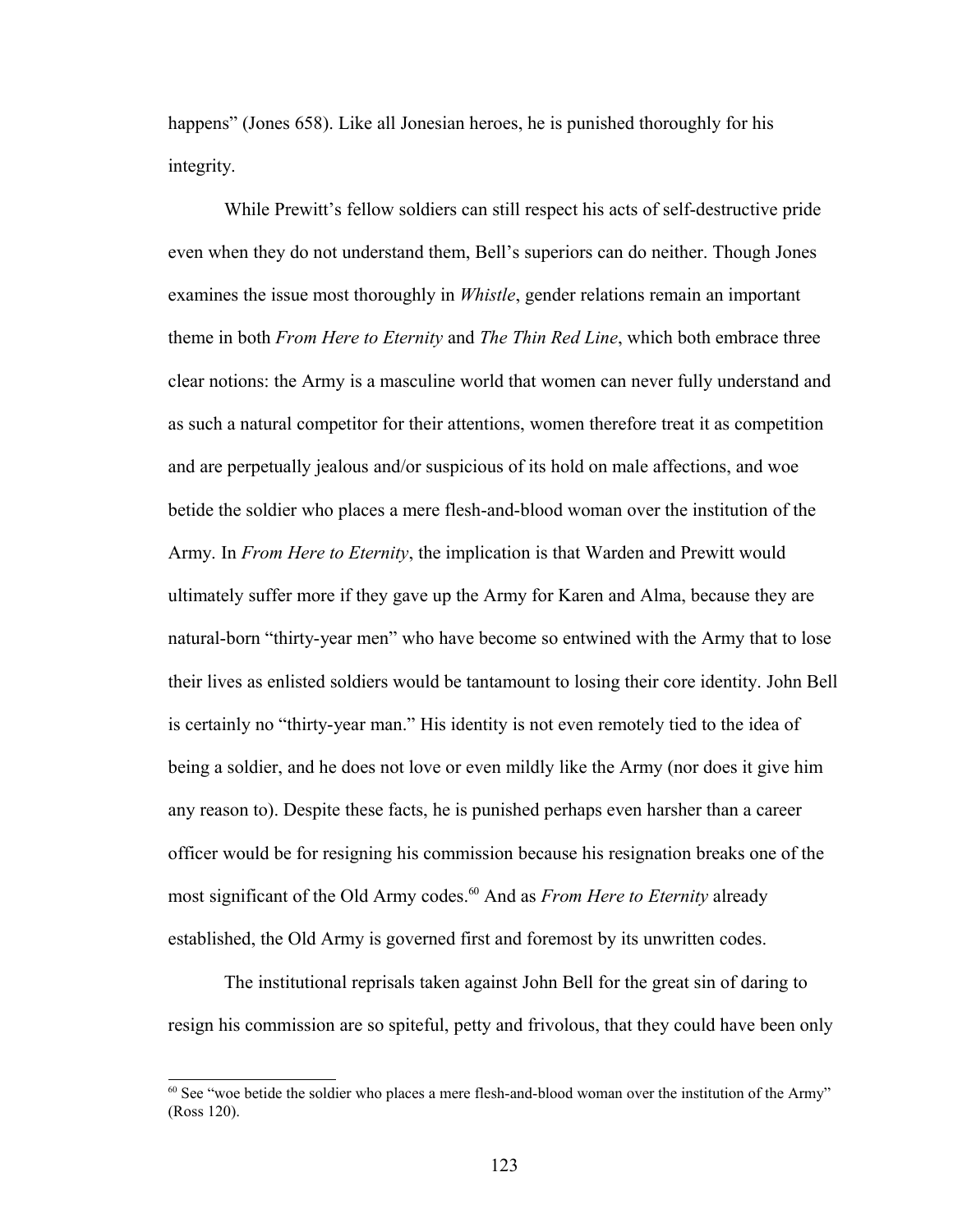perpetrated by the very human system that was the Old Army. Only an institution as human as the Old Army could be bothered to take the time and trouble to retaliate against a former officer for the grand crime of exercising one of his guaranteed rights for reasoning that offends the sensibilities of others in his class. The sheer amount of networking required for Bell's superiors in the Philippines to pull strings with colleagues stateside who could pull strings with Bell's draft board ought to have been enough in itself to discourage such a small act of vengeance against a former Second Lieutenant. A more automated war-time Army would have neither the time nor the interest to invest in the persecution of one ill-fated man, but the administrators of the pre-War Army would have no qualms about going out of their way on such an issue if called upon by fellow members of the "West Point Protective Association." It is no doubt a bit of well-intended irony on Jones's part that the less efficient but more human Old Army fast-tracks Bell's draft notice in record time despite the fact that such a feat would be impossible to accomplish without the aid of numerous people who had no personal stake in Bell's punishment. The nature of the Old Army's retribution against Bell is so spiteful that he is not even given money or transportation home once he resigns, but forced to take on civilian work in the Philippines just to purchase his own ticket home. The Old Army attitude is analogous to a child who hasn't gotten its way: 'if you want to leave fine, go ahead and leave. Just don't expect any help from us getting out of here.' Similarly, the directive that Bell be guaranteed a future as an Infantry private is wasteful in a way that only a human institution could be; no Army geared for war could afford to fritter away a valuable resource like a qualified engineer as cannon fodder simply because his former superiors didn't care for him. In the Old Army, however, there is nothing particularly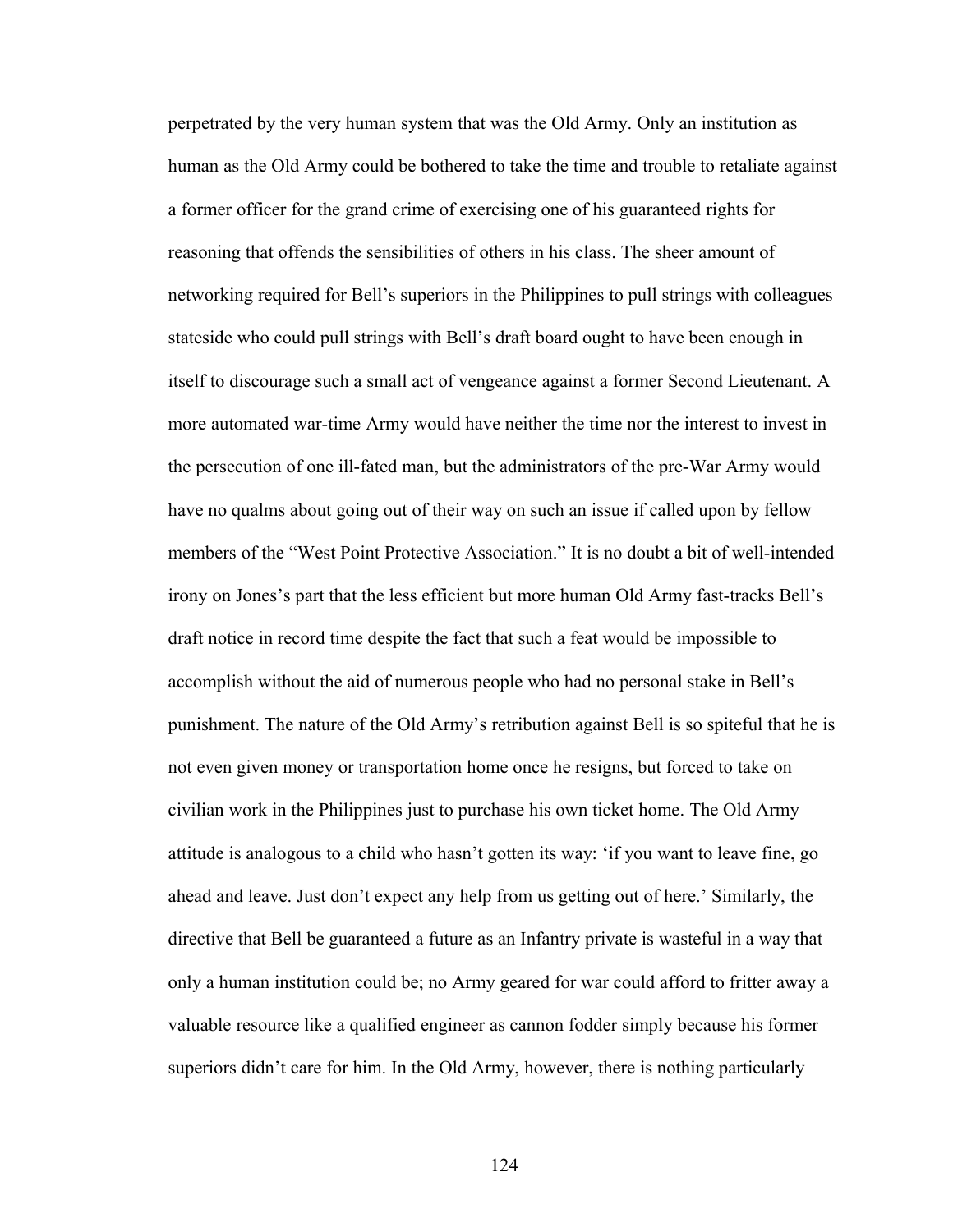unusual about former Lieutenant John Bell being given what could potentially turn out to be a death sentence for no greater transgression than having the political ignorance to step on the wrong person's toes.

If Bell's fall is a quintessential tragedy of the Old Army, then his subsequent reascension up the ranks is the quintessential success story of the new wartime Army. The wartime Army might be able to accommodate the grudges of one officer or senior enlisted man within his command sphere, but it has no patience for such pettiness at the institutional level. The efficient, impersonal wartime Army is the opposite of the inefficient but personal pre-war Old Army. Only one thing matters in this New Army, and that is the ability to get the job done. Professionally speaking, Bell is defined by two key traits: his competence and his indifference to political games. As the latter trait ensures his downfall in the Old Army, where politics was everything, the former trait ensures his re-ascension in the wartime Army (so long as he can survive the random elements of combat). Whether his old superiors liked him or not, Bell is a natural leader of men. Their enmity is enough to scuttle his career and destroy his life in the pre-war days, but not in the wartime Army. Over the course of the novel it becomes clear that the values of the Old Army are reversed in combat, where settling old grudges is far less important than taking advantage of a man with obvious leadership qualities. Not surprisingly, the enlisted men are the first to accept Bell because they are the ones most directly affected by his competence (or lack thereof) in combat. After seeing Bell in action during the initial movement up the ridge Sergeant Keck tells Stein "Listen, Cap'n…there's somethin I wanted to tell you. That guy Bell is a good man. He's pretty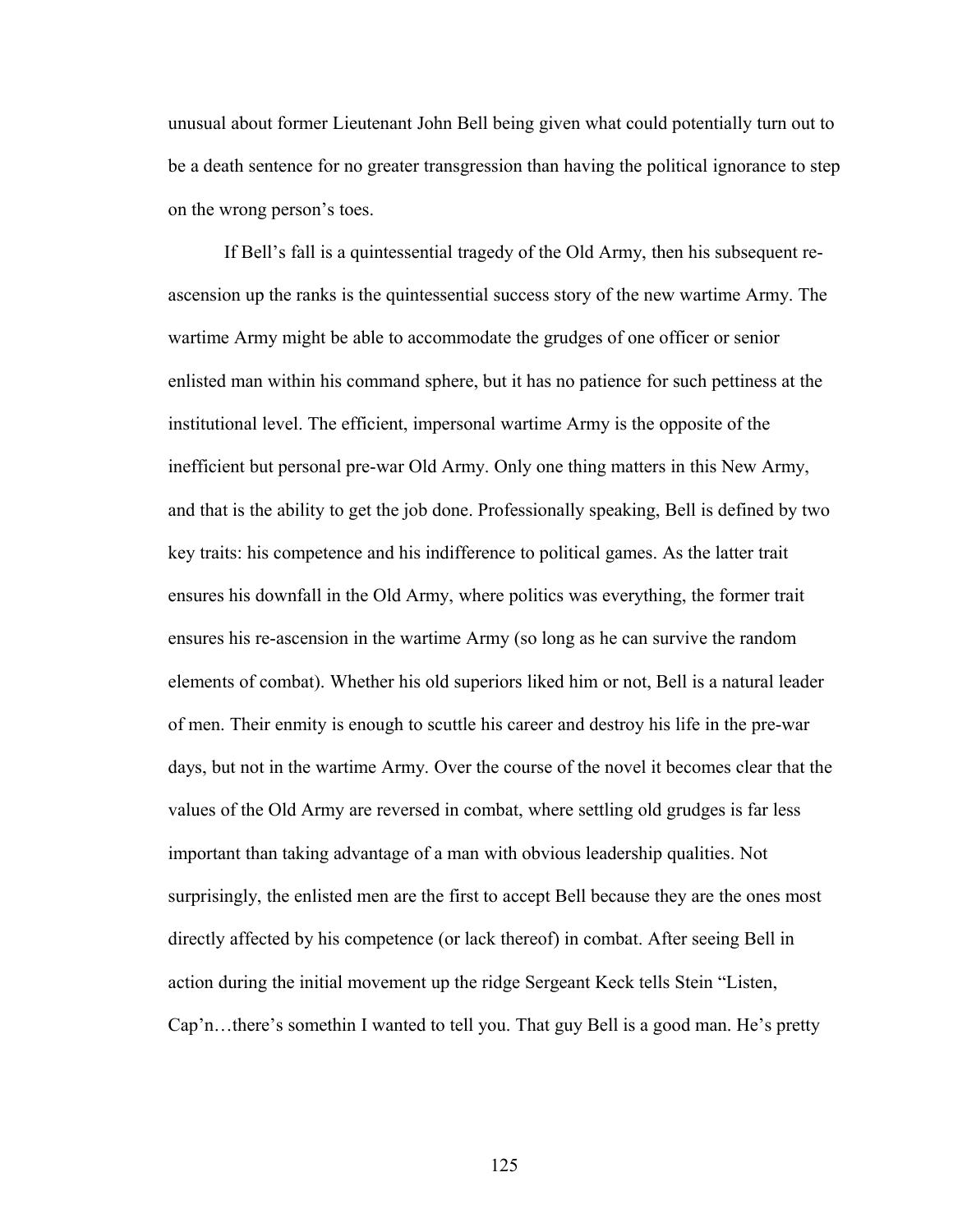steady. He helped me get going and get the platoon out of the hole we were in after that charge…I just wanted you to know" (Jones 229).

However it is Colonel Tall who raises Bell back over the first significant hurdle in his institutional reacceptance by praising him publicly. After observing Bell's performance on the first volunteer patrol up the Elephant's Head, he comments: "That Bell…he's a good man." Though seemingly innocuous to anyone not versed in the politics of the situation, "the unspoken meaning was clear to every officer present, since they knew, and knew Tall knew, about Bell's past as an officer." In keeping with the unspoken but deeply ingrained rule that junior officers fall in line with their promotiondispensing superiors, Tall's subordinates immediately begin tripping over themselves to agree with him. "He sure is!' young Captain Gaff put in with boyish enthusiasm, and without reservation. 'In my company I have always found him an excellent soldier,' Stein said when Tall glanced at him" (Jones 287-8). Though it is a small moment, it is indicative of the shift in attitude towards Bell that takes place when combat losses begin thinning out the ranks of C-for-Charlie's junior officers and N.C.O.s and Bell's combat competency becomes evident on the two volunteer patrols. Once the number of lieutenants and sergeants starts dwindling in the field, Bell's disgraceful past as a former officer begins to look less and less disgraceful to Col. Tall (and, by association, every other officer carefully modulating his own opinions to perpetually match Col. Tall's). After the Elephant's Head is taken and Captain Stein is removed from command, Private Bell's unlikely advancement to squad sergeant is included amongst the "wholesale number of promotions" (Jones 384) made to replace combat losses.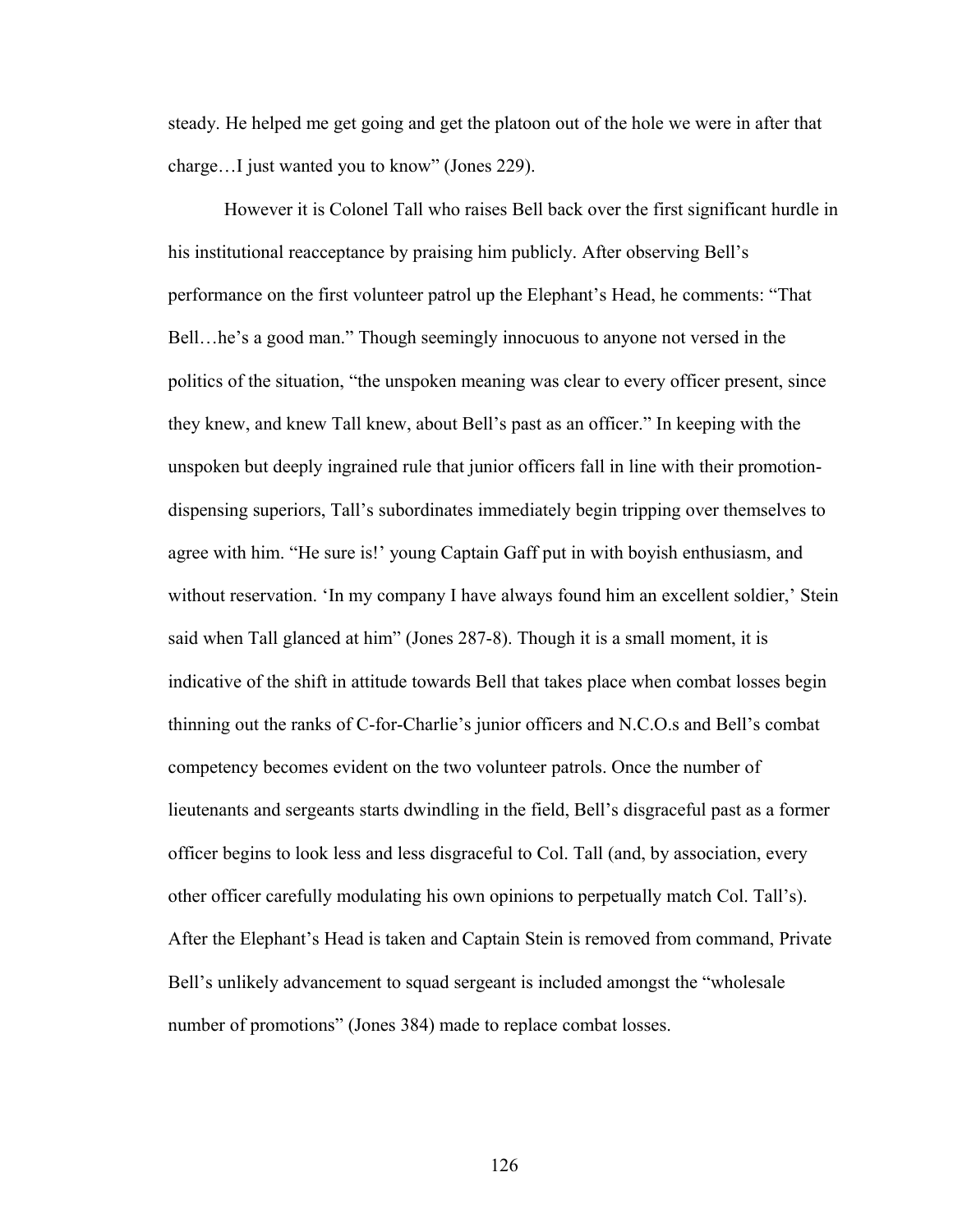After Sergeant Bell survives the assault on Boola Boola Village and final mopping up operations, his story comes full circle when he receives a field commission and a Dear John letter on the same day. Bell had spent much of the novel waiting for a letter, any letter, from his wife, and when his mail finally catches up to him the news is not good. Bell, whose first name is actually John, knows "when he opened it and saw how it began (*Dear John*, it said)...that it is in fact a Dear John letter" because "the others all began with *Darling* or *Dearest* or *Beloved*" (Jones 504). His wife, who always "needs lots of physical aff[ection]" (Jones 28), has found it with an Air Force Captain and "wanted a divorce to marry him" (Jones 504). After spending the afternoon in thought, Bell goes to the new Company Commander's tent to ask for an official letter granting the divorce, where he is presented with "an order for a field commission appointing [him] a First Lieutenant of Infantry." Though the new Captain "said it all flatly…even then the slight emphasis on *First* Lieutenant could not be missed" (Jones 506). In the pre-war Army, ex-Second Lieutenant of Engineers John Bell is assured that he will soon be drafted as an Infantry private for having the temerity to resign and told explicitly that he would "never got another commission" (Jones 28) so long as he lives. In the war-time Army, Private Bell advances to Sergeant Bell and is then commissioned First Lieutenant Bell when continuing to punish his pre-war indiscretions proves less important than ensuring that combat losses are replaced with capable N.C.O.s and junior officers. Not only does Bell receive the second commission that his pre-war superiors swore he would never get, he receives it at a higher grade than his original commission.

Sadly, the separation from his wife required by his service as a Private-turned-Sergeant-turned-Lieutenant ends his marriage, but the second time around the decision is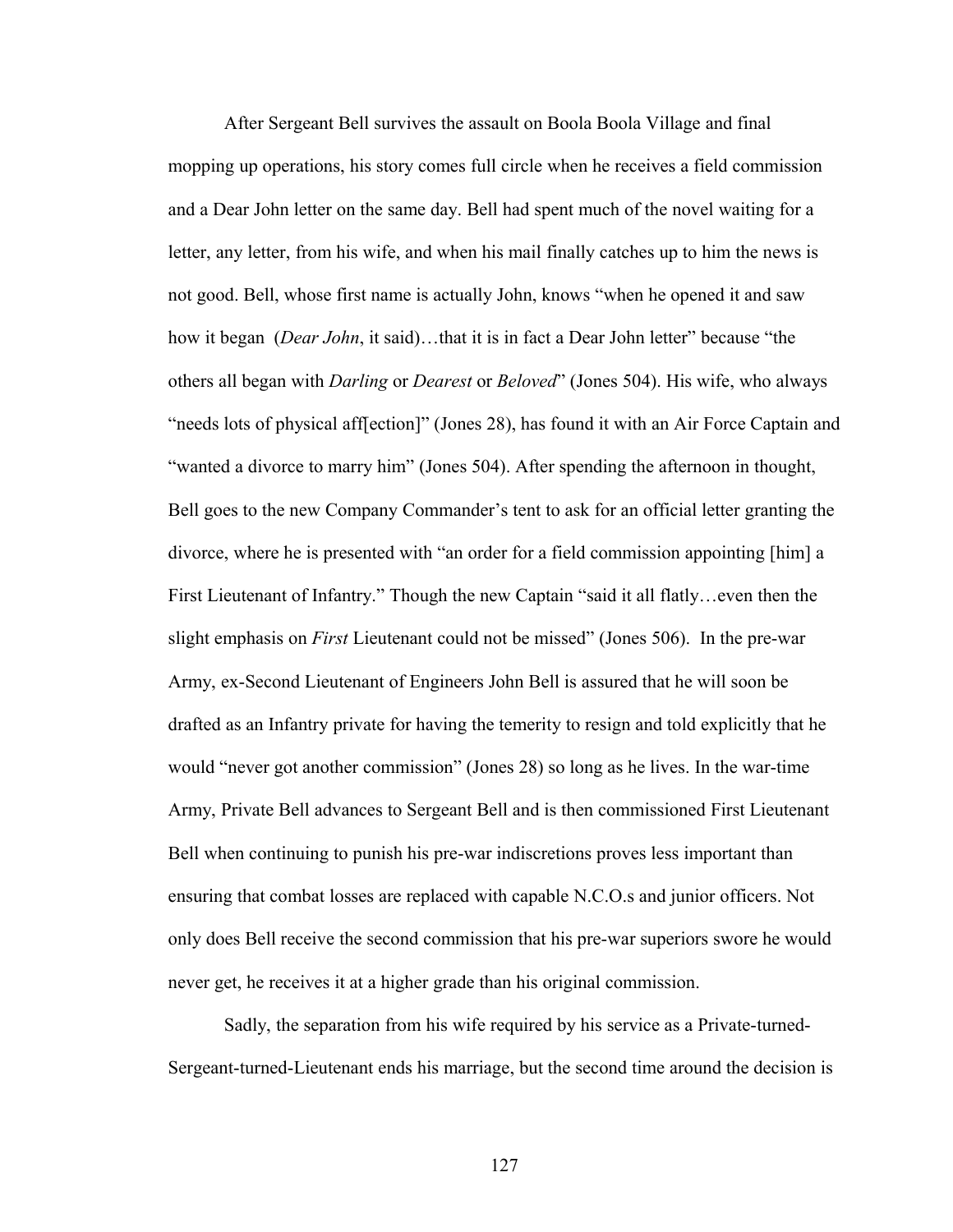made for him. John Bell, Second Lieutenant of Engineers chose not to risk losing his wife for an Army career he never wanted. John Bell, First Lieutenant of Infantry has no choice in the matter and ends up losing his wife anyway. But he is also rewarded with a promotion and the renewed possibility for an Army career he had never wanted before. Like far too many other soldiers to serve in the Second World War, fate, and the Army, do not care what John Bell wants. If his pre-war fate was sealed by the petty despots of the "young gentleman's club," his wartime fate is sealed by his own competence, leadership skills, and good luck in surviving the Guadalcanal campaign unwounded. The rallying cry of the wartime Army is "in a war everything useful has to be used" (Jones 438), and Bell's skill set makes him one more useful "thing" for the Army to deploy as it sees fit. Despite his previous failures in the Old Army, as a solid combat leader John Bell is assured a future in the Infantry of the New Army whether he wants it or not.

Jones contrasts Bell's fate with that of 1<sup>st</sup> Lieutenant George 'Brass' Band, Bugger Stein's former executive officer who gains command of C-for-Charlie upon Stein's removal. Band had been a member of the unofficial fraternity of pre-war officers, but upon taking command of the Company he quickly proves himself an ineffective combat commander. His men deride him as a "Glory Hunter," convinced that he volunteers the Company for dangerous assignments that serve no other purpose than aiding in the advancement of his own career.<sup>[61](#page-135-0)</sup> One such assignment ends up killing every man sent to patrol a roadblock except Bell and Witt. Band is so an ineffectual a leader that upon pullback to a rear area a drunken Private Mazzi stumbles over to Band's tent to shout:

<span id="page-135-0"></span> $<sup>61</sup>$  Perhaps. Jones does not explicitly portray Band voicing (or thinking) such sentiments, though it is</sup> certainly the general assessment shared by the enlisted men who serve under him.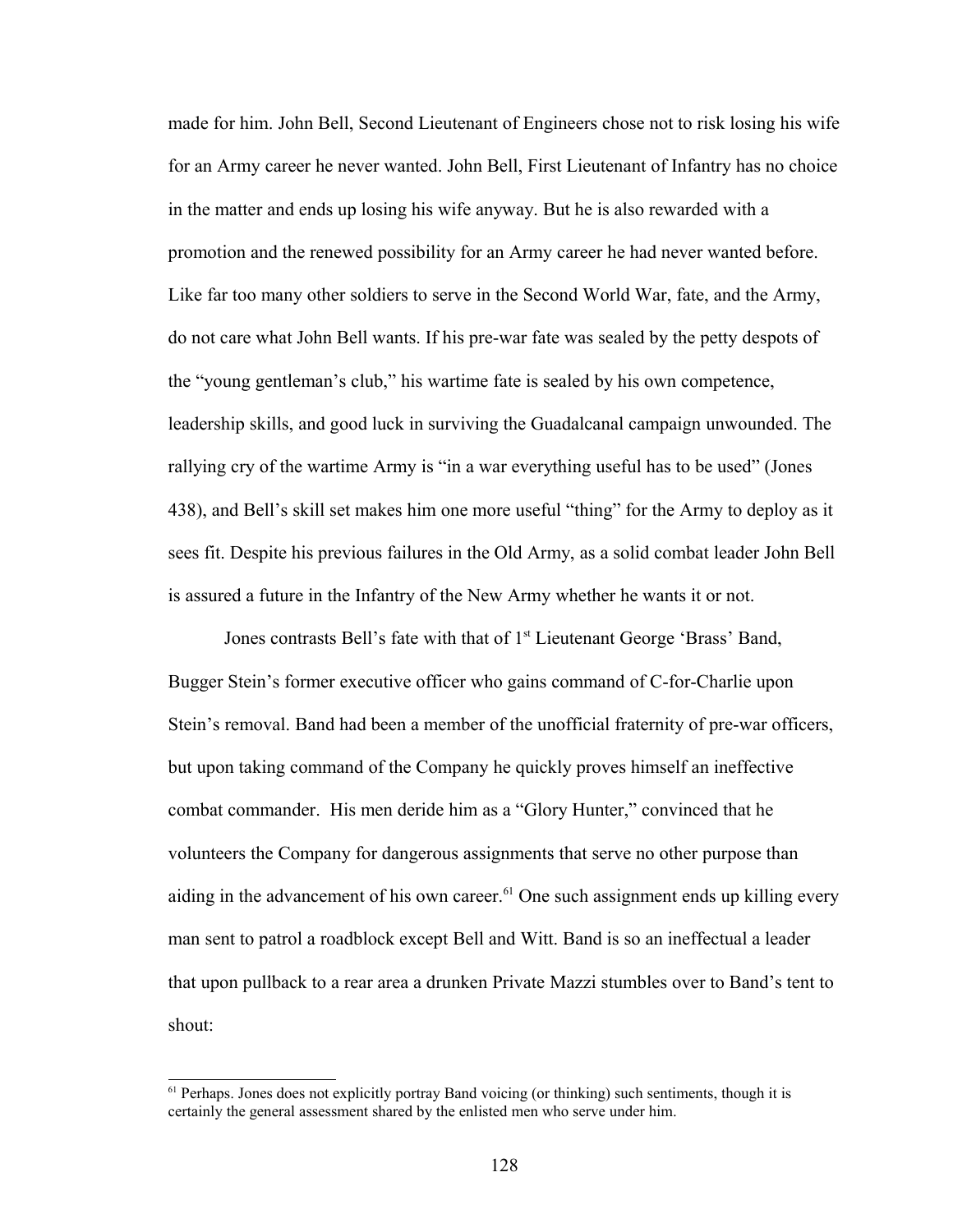Come out and find out what the men in your outfit think of you, Band! You want to know what we think of you? They call you Glory Hunter Band! Come on out and volunteer us for something else! C'mon out and get some more of us killed! You gonna make Captain for takin us into Boola Boola, Glory Hunter? How many medals you gonna ged for that roadblock, Glory Hunter?...Everybody in this outfit hates your guts! Did you know that? How does it feel, Band, how does it feel? (Jones 469)

Band can only respond by drunkenly holding out the helmet that had been shot off his head early in the assault up The Dancing Elephant. The helmet is Band's proudest possession, which he "personally had shown to almost every man in the outfit" as proof of his combat experience. Mazzi screams at him that nobody "cares about that fucking goddam helmet" and as "Band continued to say nothing…the men began to drift away awkwardly" (Jones 470). Shortly thereafter, Band is removed from command and ignominiously transferred. Jones writes that:

> The verdict was that he should be taken hence, delivered to another company in another regiment, and remain there till dead. He would *not* go as a Company Commander…he would remain as Company Exec. But he must not, the old man said, uhh, expect any promotion through attrition or for any other reason. There would be an eye on him there certainly, watching him. There would be no official disgrace. (482)

 Other than the fact that he is transferred where Bell had resigned, Band's wartime punishment for incompetence in combat is nearly identical to Bell's pre-war punishment for political incompetence. The punishment and the machinery remain unofficial, since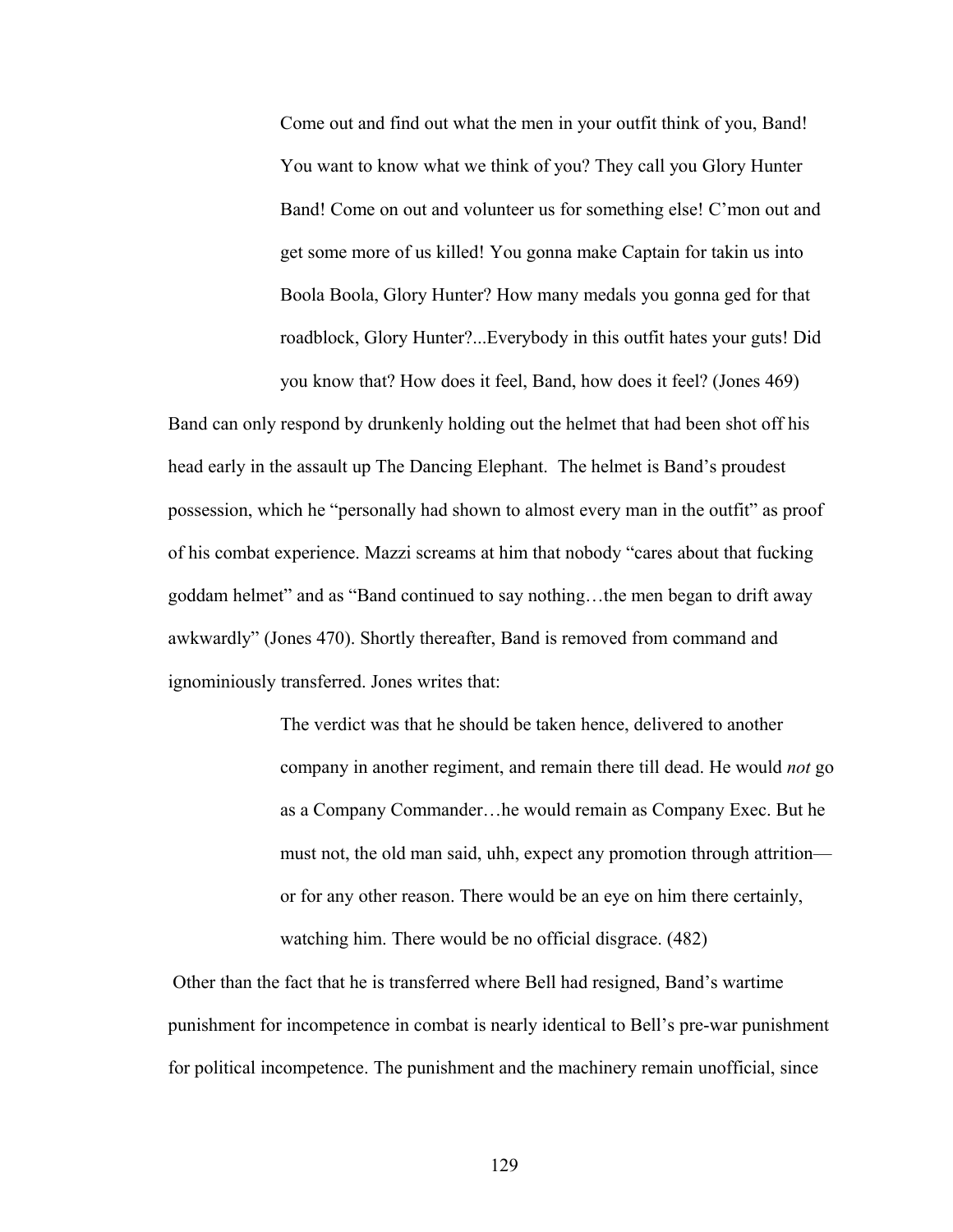any "official disgrace" for Band would reflect as official disgrace for the Regiment. But as in the pre-war days, unofficial disgrace is more than sufficient to ensure that Band will never see another command assignment so long as he remains in the Army. In some ways, the unofficial disgrace is more damaging to Band's self-image than official disgrace would have been. What is most significant about Band's fate, however, is how it contrasts with Bell's. Though the unofficial machinery uses the same tactics to punish those officers who fail to follow the unwritten codes, the codes themselves have changed completely.

Jones provides a similar, if comic, example of the breakdown of the pre-war codes of behavior through Prewitt's spiritual successor, Private Bob Witt. James R. Giles describes Witt as "Prewitt reduced to an almost animal level," proposing that "the condensation of the name may have been intended to indicate" (142) that fact. Giles finds the characterization of Witt "consistent" if somewhat lacking, writing that he "feels that Jones had poured so much emotional intensity into the initial creation of Prewitt that he had little to add to the characterization in this novel and in *Whistle*." Giles also suggests that "it is possible that, as Jones grew older, he became more comfortable with the Warden-Welsh figure than with his 'romantic bolshevik'" (144). While Giles may have a point with regards to *Whistle*, it is my contention that he underrates Jones's interest in the Prewitt/Witt archetype in *The Thin Red Line*. I agree with Giles's assessment that Prewitt's "idealistic commitment to all underdogs…and his artistic ego had no place in combat" (144), which is precisely why I argue that Jones chose to take the character in a new direction. The seeds of *The Thin Red Line* can be traced to Jones's earlier novel *Some Came Running*, in which the protagonist Dave Hirsch (like Jones, a returning Army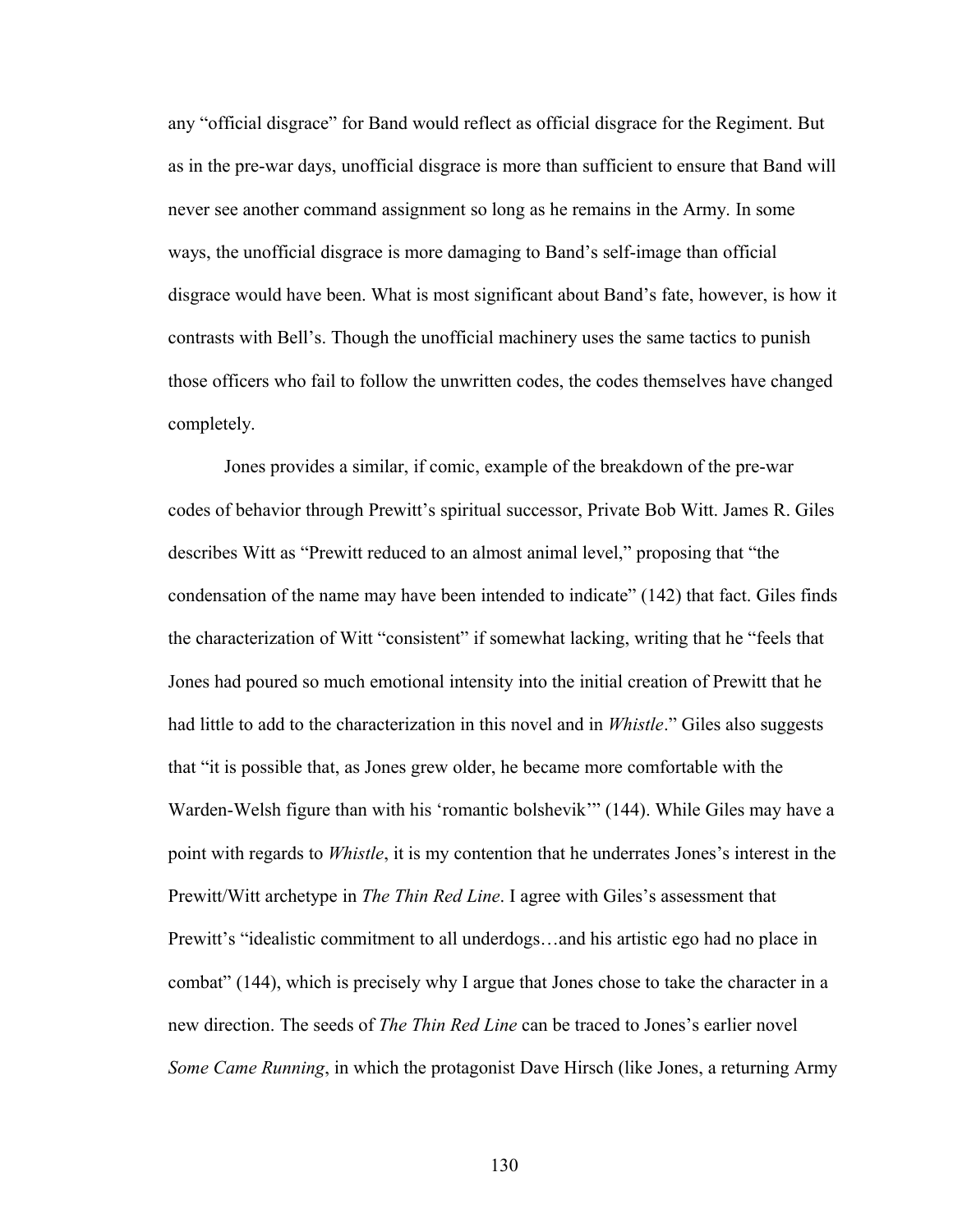veteran and author) plans on one day writing a great "comic combat novel" that would tweak the unspoken "literary tradition" that combat novels must only be "written about the horrible horrible horrors of war" (145). *The Thin Red Line* is better classified as a tragicomic novel rather than a strict comedy, but elements of the "comic combat novel" that Jones wrote of in *Some Came Running* can certainly be seen in its portrayal of some of the more absurd aspects of the battlefield. If Jones uses other characters in his tragicomic war novel, like Lieutenant-turned-Private-turned-Lieutenant John Bell, as more conventionally tragic examples illustrating the disintegration of the Old Army's codes, then Bob Witt is the accompanying comic example illustrating that same disintegration from a more light-hearted perspective. It is my suggestion that Witt is not merely a stripped-down, "animal" version of Prewitt devoid of all the qualities that gave Prewitt such complexity, but Jones's gentle parody of Prewitt the purpose of which is to affectionately satirize some of his predecessor's more over-romanticized elements.

When Jones sat down to write *The Thin Red Line*, he was no longer the brashly idealistic young writer he was when he began *From Here to Eternity*. He'd published two novels in the interim and had begun to move away from "romanticized, larger-than-life figures" like Prewitt and Warden. According to Steven Carter, "Jones regarded their idealization as a flaw and sought to eliminate it in subsequent novels" (63). Jones confirmed this shift in an interview with Maurice Dolbier, saying "I look back at 'Eternity' and I think it was a very romantic book…the same kind of people…are in the new novel [*The Thin Red Line*], but I try to show them behaving more the way they would, and did, in real life" ('Writing' 5). While Jones does exactly that with the bulk of the novel's characters, he takes a different tactic in his treatment of the Prewitt character,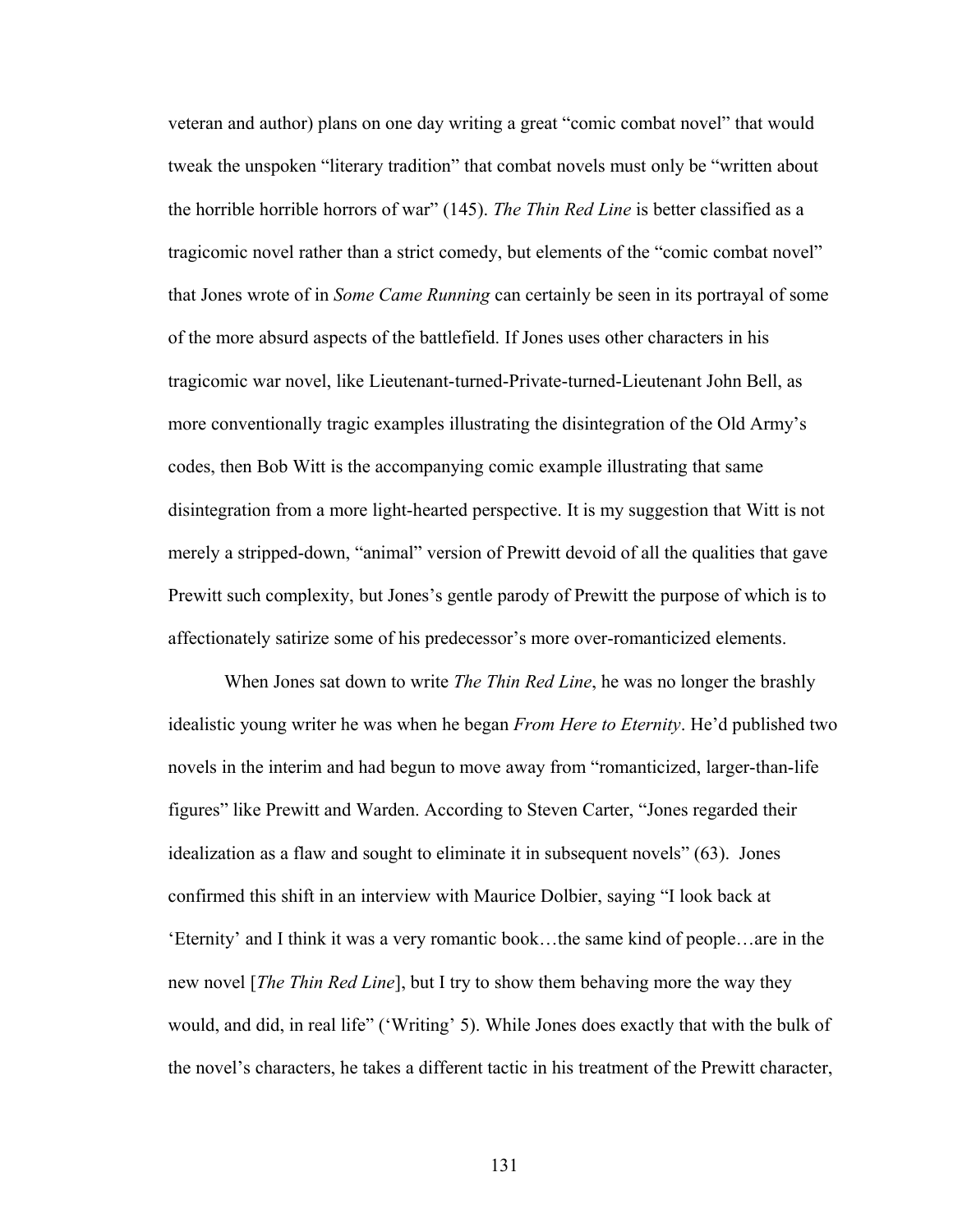Bob Witt. If Jones's two potential options were either to tone down the romantic characterization of Prewitt's next incarnation or to magnify it to comically acknowledge the original's flaws, it seems clear he chose to pursue the latter course. Witt does not make his entrance until one hundred pages into the novel, but when Jones finally chooses to introduce him it is with tongue stuck firmly in cheek. Witt, having been forcibly "transferred out of the company two months before the outfit sailed" for being a drunkard and exiled among the misfits of Cannon Company, appears on Guadalcanal to check in on his old friends. The connections made back to Prewitt in his initial description should be immediately apparent. Witt is described as "a small, thin, Breatthitt County Kentucky<sup>[62](#page-139-0)</sup> boy, an old Regular, a former Regimental boxer" who "could perhaps, by a loose application, be classed as a troublemaker…since he had been busted several times and twice had gone to the stockade on a Summary Court Martial." Jones notes that "all of this made him something of a romantic hero to Fife," the younger and more impressionable Company clerk. Two further significant details emerge in Witt's first appearance. The first is Jones's outright description of him as "something of a romantic hero," (104-5) which introduces the motif of the adjective "romantic" continually being used to describe Witt. The second is the introduction of Witt's increasingly convoluted "goddamned, stupid Kentucky code" (Jones 110).

Witt's "stupid Kentucky code," like Prewitt's underdog philosophy, is "a very flighty philosophy, a chameleon philosophy always changing its color…a very irrational and emotional philosophy" for "a very irrational and emotional age" (*From Here to Eternity* 273). It is also Prewitt's philosophy expanded to comical proportions. In *From*

<span id="page-139-0"></span><sup>62</sup> Prewitt is famously associated with Harlan County, Kentucky. Breatthit County is two counties north of Harlan.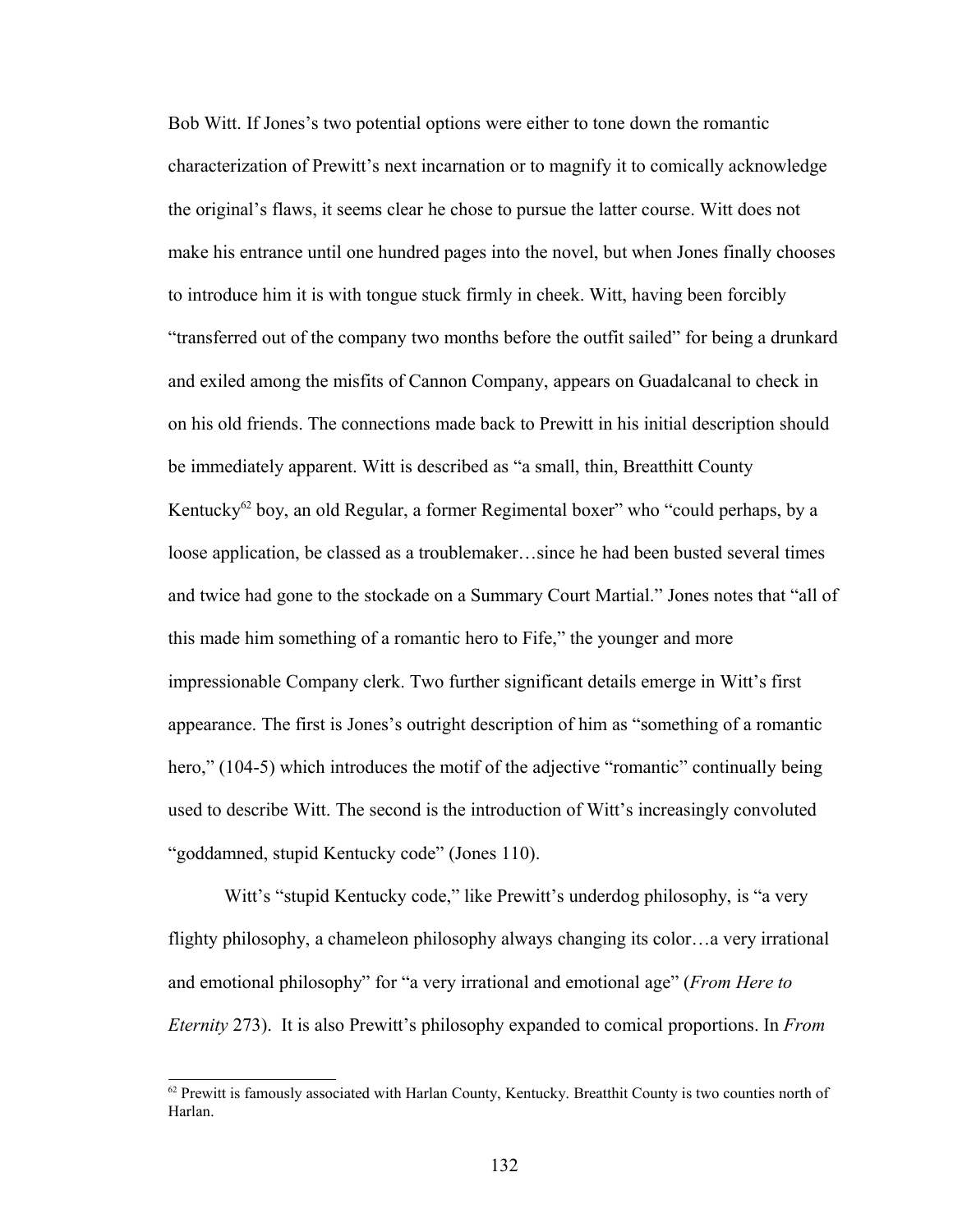*Here to Eternity*, Jones portrays Prewitt's ever-shifting underdog philosophy sympathetically, painting it as the sincere idealism of an earnest and "emotional" young man. His portrayal of Witt's bastardized version of this same philosophy focuses on the "irrational" side of the equation, removing Prewitt's earnestness and condensing his code "to an almost animal level" (Giles 142). Witt's "stupid Kentucky code" takes Prewitt's "overdeveloped sense of justice" (*From Here to Eternity* 272) and balloons it to ridiculous proportions. Witt's first appearance in the novel provides the first glimpse of his "stupid Kentucky code." Jones informs the reader that "Witt would not hit a friend without giving him one free warning," because that would have been "against his goddamned, stupid Kentucky code." When Fife unwisely mocks Witt's mispronunciation of a word<sup>[63](#page-140-0)</sup> a "calm murderousness flamed in [Witt's] face" and he announces that he "never hit a friend before in my life. Not without givin them fair warnin they aint friends no more." He then warns Fife that "if you don't take off right now and go, I'll beat the livin hell out of you…Don't talk. You and me aint friends any more…if you even try to talk to me after this, I'll knock you down. Without a word" (Jones 110). The ties back to Prewitt's "irrational and emotional" code are fairly evident, only now the qualities that seemed noble in Prewitt have been exaggerated to seem comicly overblown in Witt.

Jones skewers Prewitt's romanticized idealism most thoroughly through Witt's perpetual quitting and rejoining of C-for-Charlie Company, dictated each time by the oversensitive nature of his code. When Witt is first introduced, he has been transferred to Cannon Company against his will and waxes freely of how his heart remains with C-for-Charlie, his home for four years. He fervently believes that he "belong[s] with the

<span id="page-140-0"></span><sup>63</sup> Mocking Witt's pronunciation is unwise because "Witt was very self-conscious about his vocabulary, having taught it to himself by working crosswords" (Jones 109).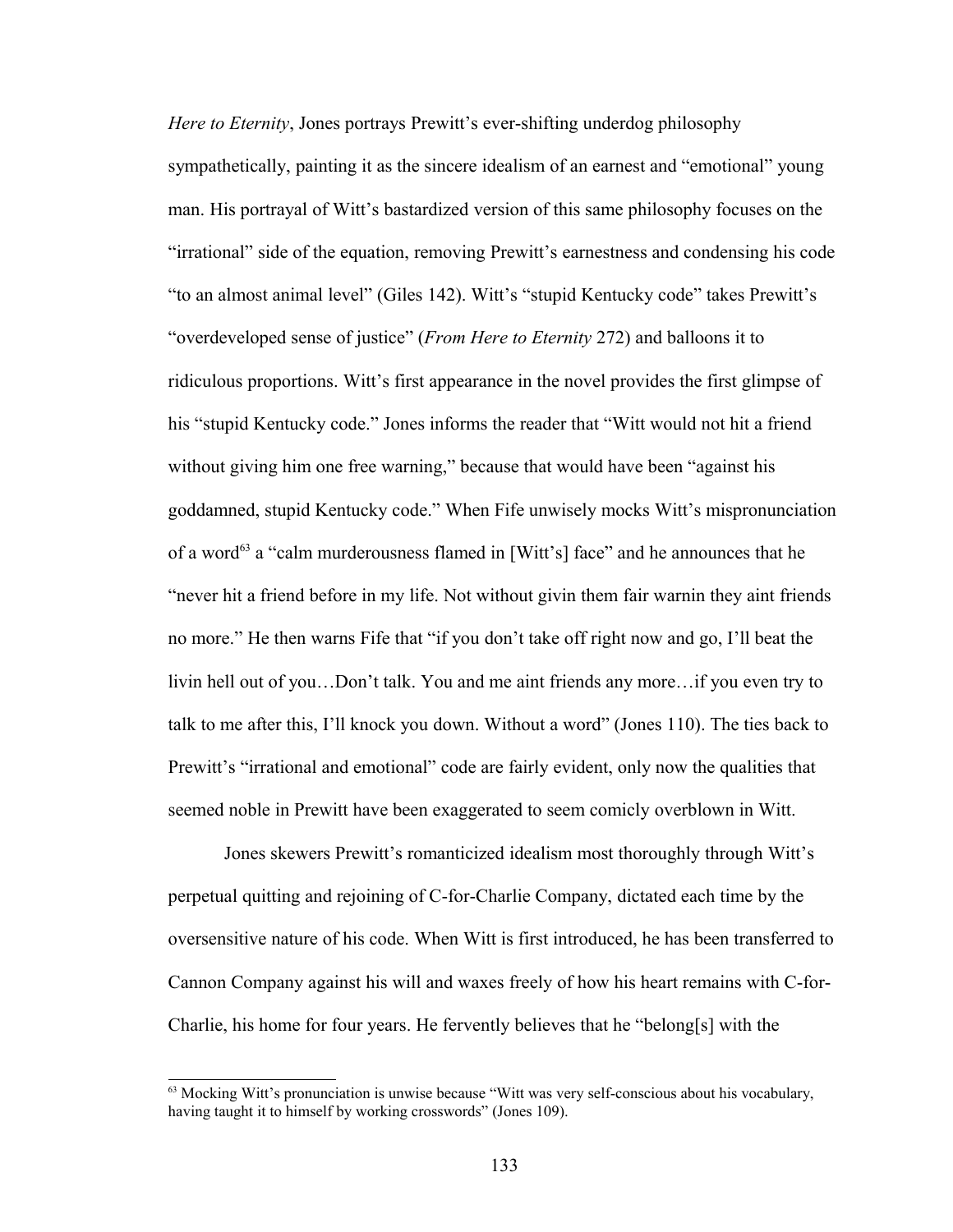compny" and curses the helplessness of his fate, saying "I don't know what I can do about it" before quickly revising his assessment to "in fact, there aint a fucking damn thing I can do." Fife "cautiously" points out that if Witt "went around to Stein and told him how you feel, he'd arrange a transfer back for you. Old Bugger knows how good a soldier you are. It never was a question of that. And right now he's feeling pretty warm and sentimental about the compny, you know, leading them into combat and all." Witt immediately responds "I cain't do that…Because I cain't, and you know it." Fife's continued insistence that Stein will surely take him back leads Witt to rant "Take me back! Take me back! They never should of made me go! It's their fault, it aint mine!..... cain't do that. I won't go to them and beg them." Fife's last-ditch plea that "that's the only way you'll ever get back in! And you might as well face it!" earns one last outburst from Witt, who morosely concludes "I guess I will [just have to stay out]…it aint fair, and it aint square. Any way you look at it. It aint justice. It's a traversty of justice" (Jones 108-9).

This scene, and the many that follow it, essentially satirizes Prewitt's decision to transfer from the Bugle Corps to the Infantry. In Prewitt's case, having his rightful rating given to the Chief Bugler's catamite is an intolerable affront to his pride and "overdeveloped sense of justice," and the only way he can rectify it is by leaving. Witt's "overdeveloped sense of justice" has overdeveloped to the point that he is hypersensitive to any matter that he considers unfair, no matter how minute. While nearly all members of C-for-Charlie Company would agree that Witt's cashiering to Cannon Company was unjust, he reacts childishly by pouting about the "traversty of justice" perpetrated upon him. No one would dispute his claim that the treatment he received "aint fair and...aint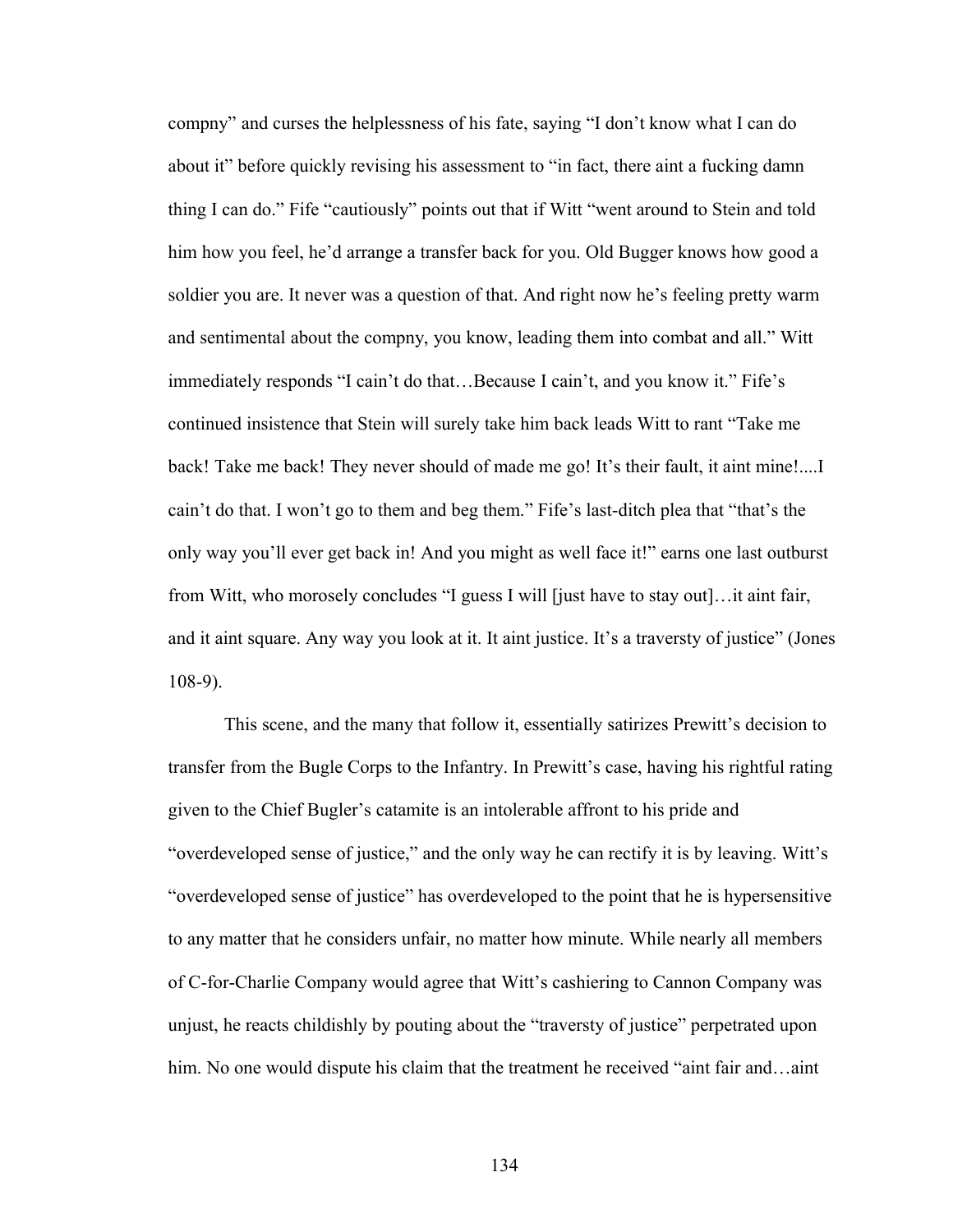square," but his persistence in seeking further insults where none exist is so ludicrous it can only be seen as comic. Critics often accuse Prewitt of suffering from self-created catastrophes, but all the grievances filed on Witt's extraordinarily long list that follow his initial transfer are truly self-induced. Fife makes it perfectly clear that all Witt needs to do to return to C-for-Charlie company, back where he "belongs," is ask to return. No prideswallowing apology or groveling would be required, but Witt is so convinced of the righteousness of his conviction that "they never should of made me go" that an act as small as asking to return becomes "beg[ging]" in his mind.

The words Witt keeps returning to in his rants, like "fault," "fair," and "justice," are quintessentially 'Prewittian,' just inflated to comic proportions. The concept of "fault" in his exclamation "It's their fault, it aint mine!" apparently absolves Witt of any wrongdoing, at least in his own mind. Because "it's their fault," merely asking for what he wants (i.e., to return) would be an intolerable blow to what he would term his honor, but most critics would rightfully classify as his ego. Jones expands upon this comic conception of Kentucky "honor" in a later section involving 'Big Un' Cash, who views his relationship with Witt through the lens of his experience with Kentuckians back home in Toledo. Cash "admired [the] many Kentuckians who had come up north to work in the factories, and had liked their strong, hardheaded sense of honor which showed itself in drunken brawls over women or fistfights over particular prize seats at some bar" (295). Jones plays Prewitt's sense of honor completely straight in *From Here to Eternity*, but Kentucky honor as it appears in *The Thin Red Line* concerns itself mostly with matters of petty pride and wounded egos. Even though all he needs to do to return is ask, Witt's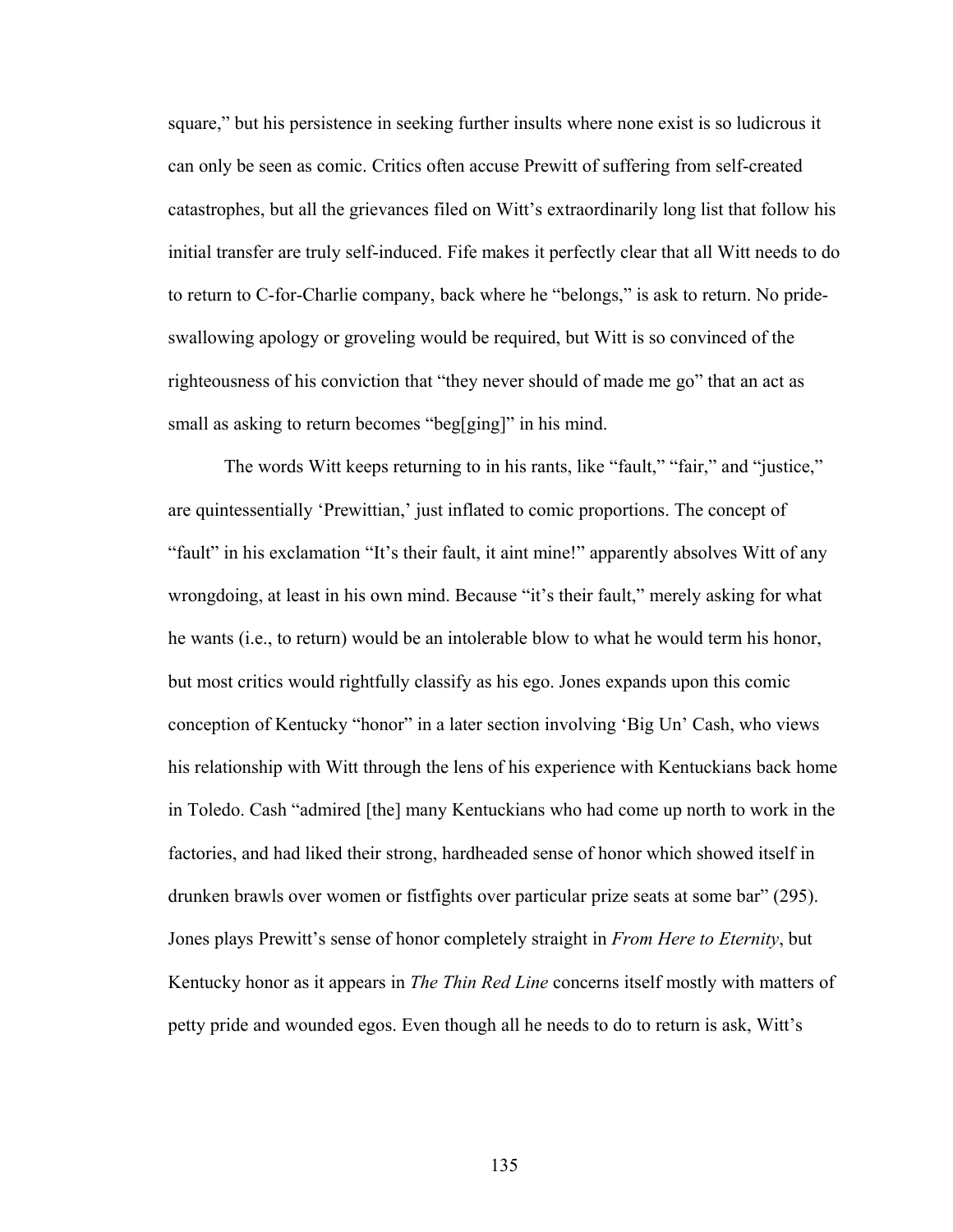"goddamned Kentucky code" requires that he suffer away from his beloved C-for-Charlie until (presumably) receiving a personal invitation to return from 'Bugger' Stein.

Witt soon enters a pattern of joining, leaving, and rejoining C-for-Charlie Company based on the various ways its commanders offend his "goddamned Kentucky code." Stein draws his ire by forcibly transferring Witt amidst the pre-combat shuffling of the Regiment's 'undesirables' to Cannon Company, causing Witt to swear up and down that he will never return to C-for-Charlie so long as Stein is its Commanding Officer. Witt's softhearted nostalgia for his old buddies draws him back when the bullets start flying, where Stein earns Witt's respect for his combat leadership. After Stein is relieved of duty and quietly sent home, Witt's "goddamned Kentucky code" leaves him appalled at Colonel Tall's treatment of Stein, and he departs C-for-Charlie swearing he will never return so long as Tall is its battalion commander. As soon as Tall is promoted Witt promptly returns, only to have its new C.O. Lt. 'Brass' Band earn his ire for Band's perceived glory-hunting. The last straw this time around occurs when Band sends out an ill-conceived patrol over Witt's objections (which Witt naturally volunteers for anyway) and only Witt and Bell return alive. Witt curses Band to his face and stomps off yet again with the vow that he shall never return so long as Band commands the Company, of course returning as soon as Band is relieved. The repetition of Witt's perpetual joining and quitting of C-for-Charlie makes it difficult for the reader to take Witt's histrionics seriously. By the third time the reader sees Witt self-righteously stomp away from C-for-Charlie because an incompetent officer has offended his sensibilities, it should be impossible for anyone to think he won't return once again. However, the fact that Witt's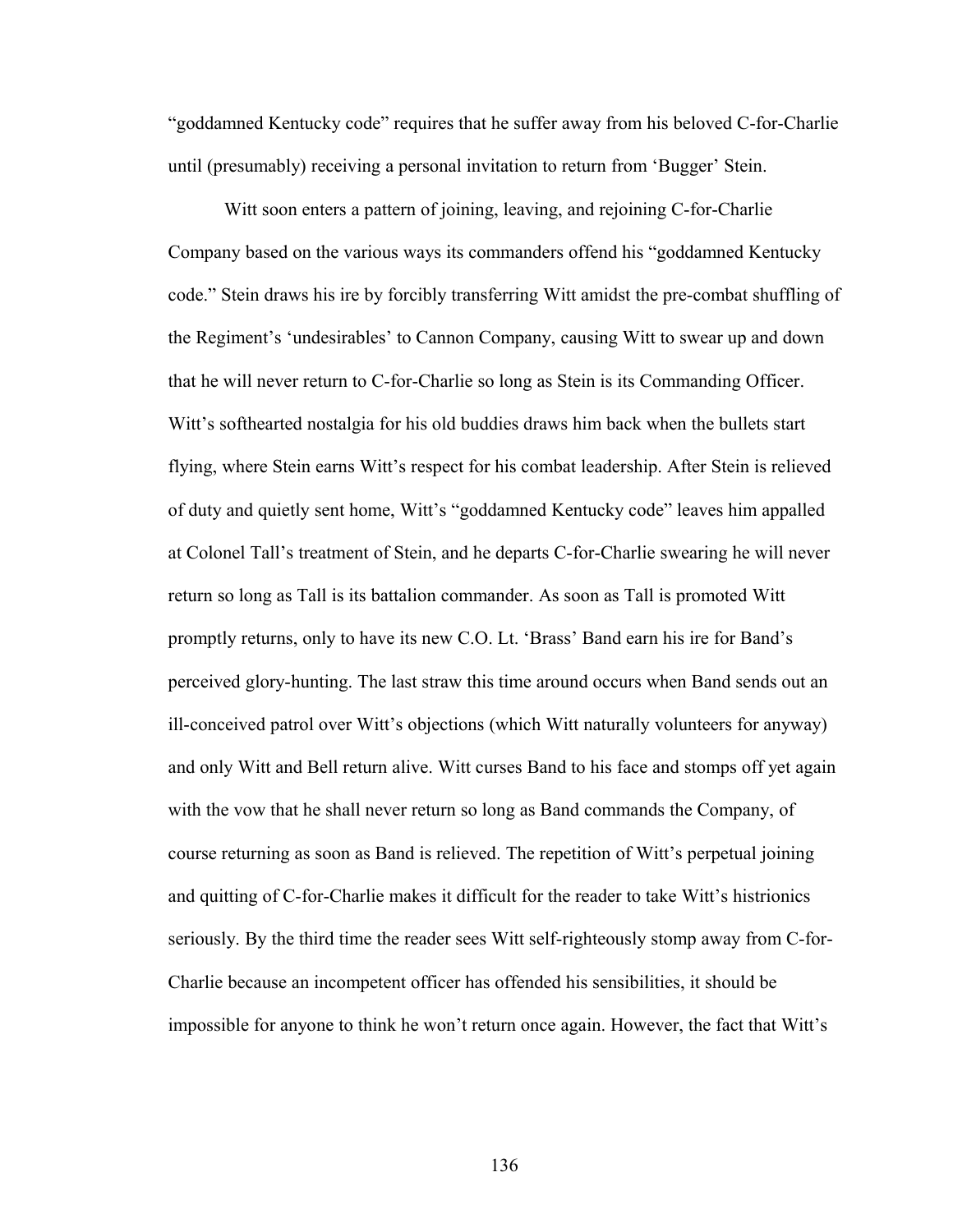judgment of the various officers who draw his ire is invariably proven right $^{64}$  $^{64}$  $^{64}$  makes it difficult to judge Witt too harshly for his actions.

If Witt's unending cycle of leaving and rejoining C-for-Charlie reaches the level of parody it is through the repetition of his many 'Achilles in his tent' moments. Yet the parody involved in Witt's recidivism is balanced by the serious reasoning Witt uses every time he returns. While Jones plays the numerous incidents in which Witt responds to having his "implacable Kentuckyness" offended by storming off in a huff humorously, he is careful to show that Witt keeps returning to C-for-Charlie for noble reasons. Witt holds one belief nearly as sacred as his hardheaded Kentucky code, "[w]hich was why he had volunteered just now to go back to them: perhaps his experience and knowledge could help, and he could save somebody" (Jones 319). This belief that his own skills and experience qualify him as a special battlefield asset who might "save somebody" who otherwise would be killed or wounded if he wasn't around is not *as* sacred to Witt as his Kentucky code; if it was, it would trump it and keep him from leaving C-for-Charlie every time an incompetent officer gets on his bad side. But it does explain why Witt is always *willing* to return to C-for-Charlie the second his Kentucky code is satisfied by the ouster of whoever had offended it. Part of Witt's growth comes from the realization that "after all his big talk to himself…he couldn't be everyplace at once," and cannot "save" everyone. The thought fills Witt with "a deep, angry bitterness…at the thought of even his experience and knowledge being able to handle such a snafu<sup>[65](#page-144-1)</sup> operation" (Jones 321) but also provides a check to balance out his "hardheaded Kentuckyness." If his Kentucky

<span id="page-144-0"></span><sup>64</sup> Whether this can best be attributed to the high quality of Witt's judgment are the low quality of C-for-Charlie's officer corps (Captain Stein excluded) is up for debate.

<span id="page-144-1"></span><sup>65</sup> Acronym for "Situation Normal-All Fouled Up." Depending on the soldier, "Fouled" might be replaced by stronger language.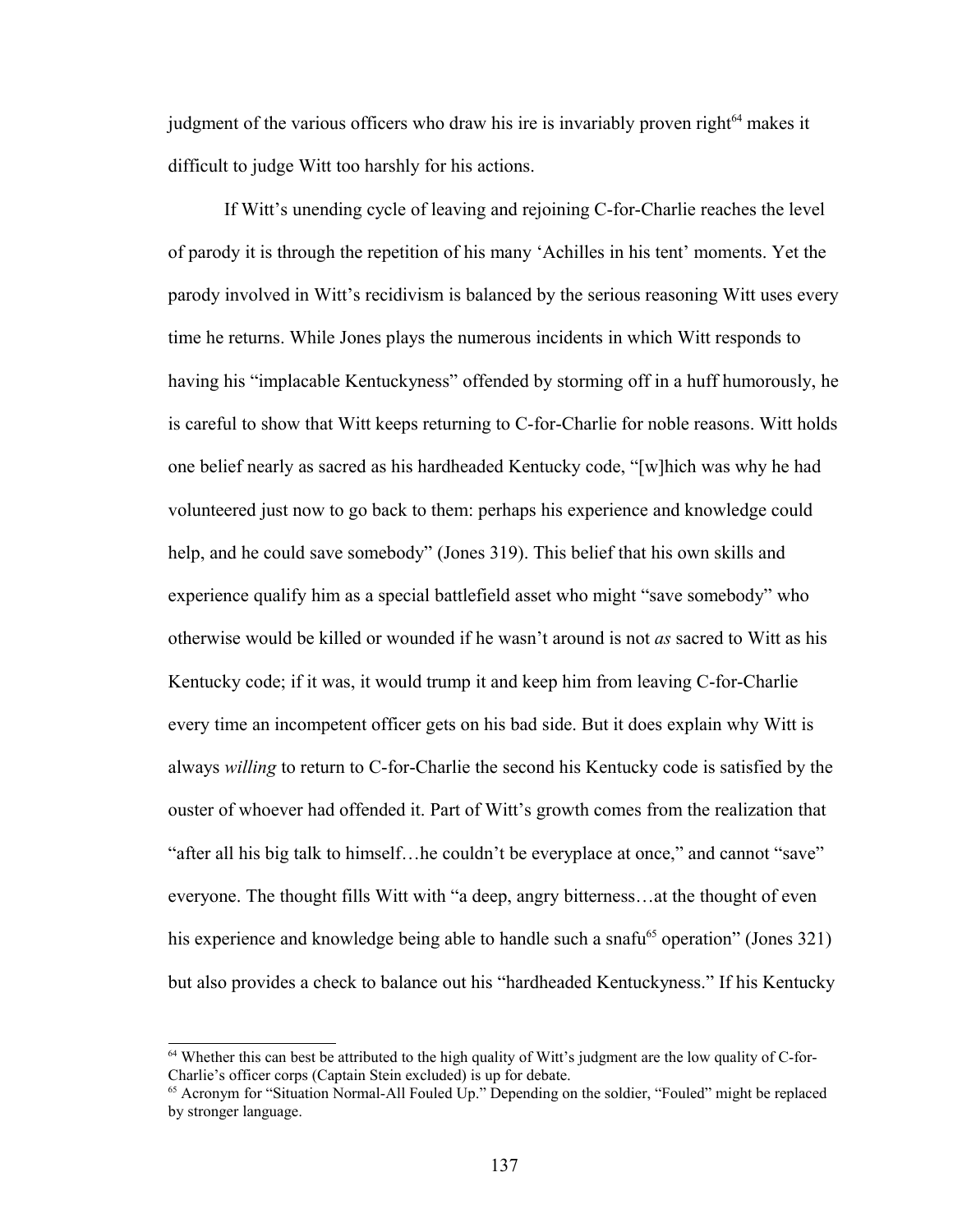code requires him to leave whenever it is offended, his desire to "save somebody" requires him to return as soon as the grievance towards his Kentucky code is redressed.

Witt's attitude towards the first victim of his ire, Captain Stein, changes in a subtle but significant way in keeping with the utilitarian nature of war on Guadalcanal. Witt begins the novel hating Captain Stein for having transferring him from C-for-Charlie, but he gains a grudging respect for Stein after seeing his performance in combat. In fact, the seeds of Witt's hatred for Colonel Tall, the second object of his enmity, begin to grow after Witt starts mentally comparing the two officers. Having determined that the flanking action suggested by Stein and shot down by Tall would have been effective, Witt comes to the same conclusion as most of the members of C-for-Charlie: "if Bugger had of brought them down here yesterday, they'd of saved themselves a lot of good men." It is while remembering the "good men" lost in the frontal assault Tall ordered instead that "a deep, angry bitterness filled Witt at the impossibility of even his experience and knowledge being able to handle such a snafu operation. It was a bitterness so deep and angry that it was totally inarticulate even inside his own head in his thoughts. And its object was Colonel Tall." As his brooding intensifies, Witt decides that "if it wasn't for Bugger Stein, whom he had once disliked but had changed his mind about, he would for two cents after delivering his message turn right around and walk back to Hill 209 and report back to Cannon Company" (Jones 321-2). Shortly thereafter, upon delivering his message to the C.P. Stein promotes him to Acting Sergeant and Witt happily turns down an opportunity to rest a few moments because he'd "ruther be with the Company" (Jones 324).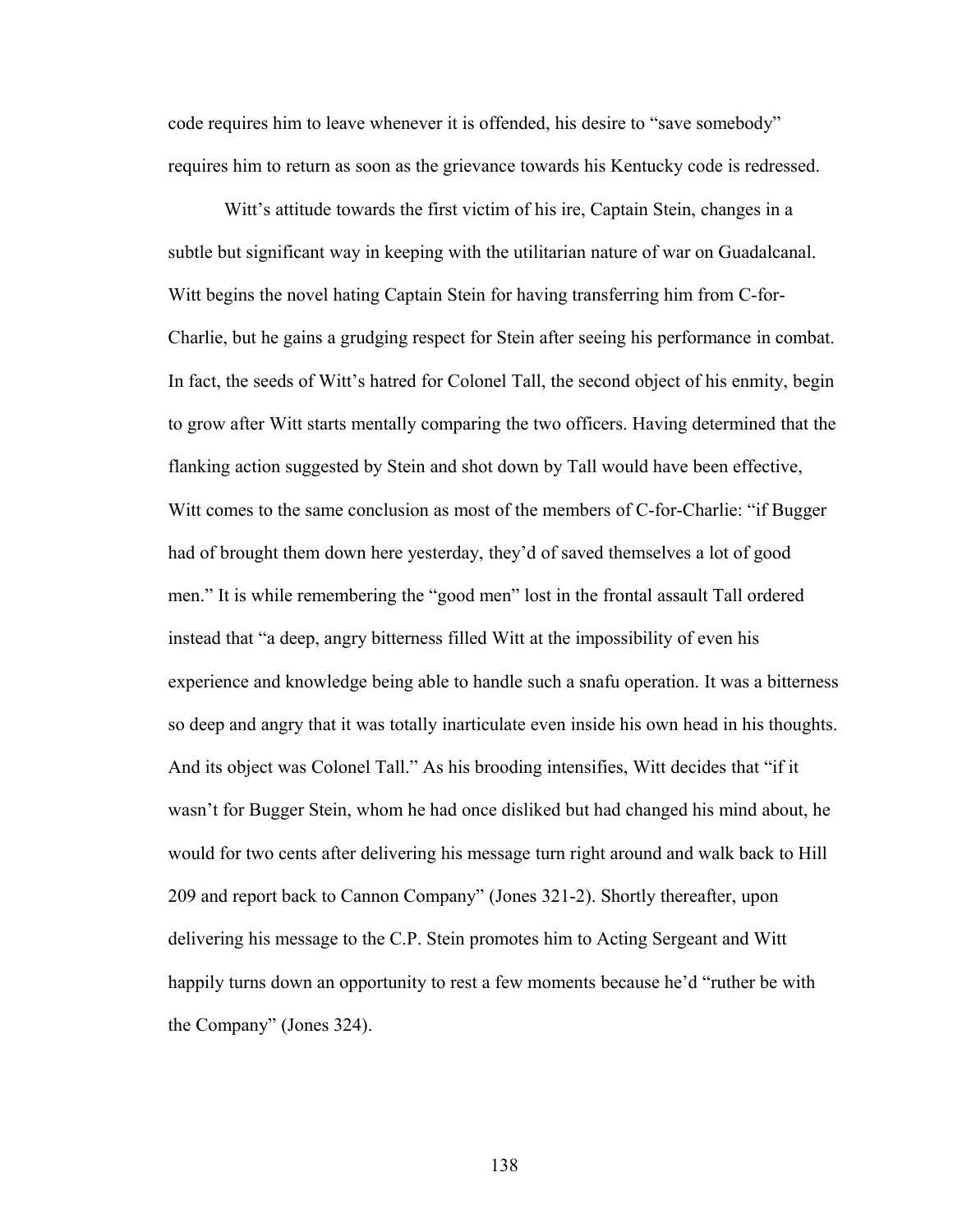As soon as Stein is removed from command, Witt's "hardheaded" Kentucky honor forces him to leave the Company again, only this time for legitimate reasons. Witt's first exit is spurred by the same petty pride that drove the Kentuckians Cash knew in Toledo to drunkenly battle over women and barstools; his ego is bruised because the transfer is not "fair," and Witt responds childishly by metaphorically resolving to take his toys and go home after he doesn't get his way. Witt's second exit comes about because he recognizes a serious dysfunction in the immediate command structure around him. The thought of Stein's replacement, 'Brass' Band, becoming Company Commander causes Witt to channel his inner Lloyd Bentsen:

> "Witt believed he knew how to recognize a Company Commander, and Brass Band was no Company Commander. For that matter, neither had Stein been one. He had only just become in the last two days, and look what happened! Now they were kicking him out... Witt gradually realized what he was going to do. He just didn't want to be in this shitty battalion any more. Not without Stein. A cold, implacable Kentuckyness came over him, pulling his sharp chin down into his thin neck and setting his narrow shoulders stolidly" (Jones 341-2).

He soon reports to Band to formally "tell the Company Commander that I am returning to my old outfit, Cannon Company…so that if the Company Commander noticed I wasn't around, he would know why." Witt's justification? "I don't want to serve in a battalion'—he deliberately did not mention Colonel Tall—'that does to guys what this battalion did to Captain Stein" (Jones 343). Later, he rebuffs Bell's attempts to get him to transfer back to the Company by "whoop[ing] 'I won't never come back in this Battalion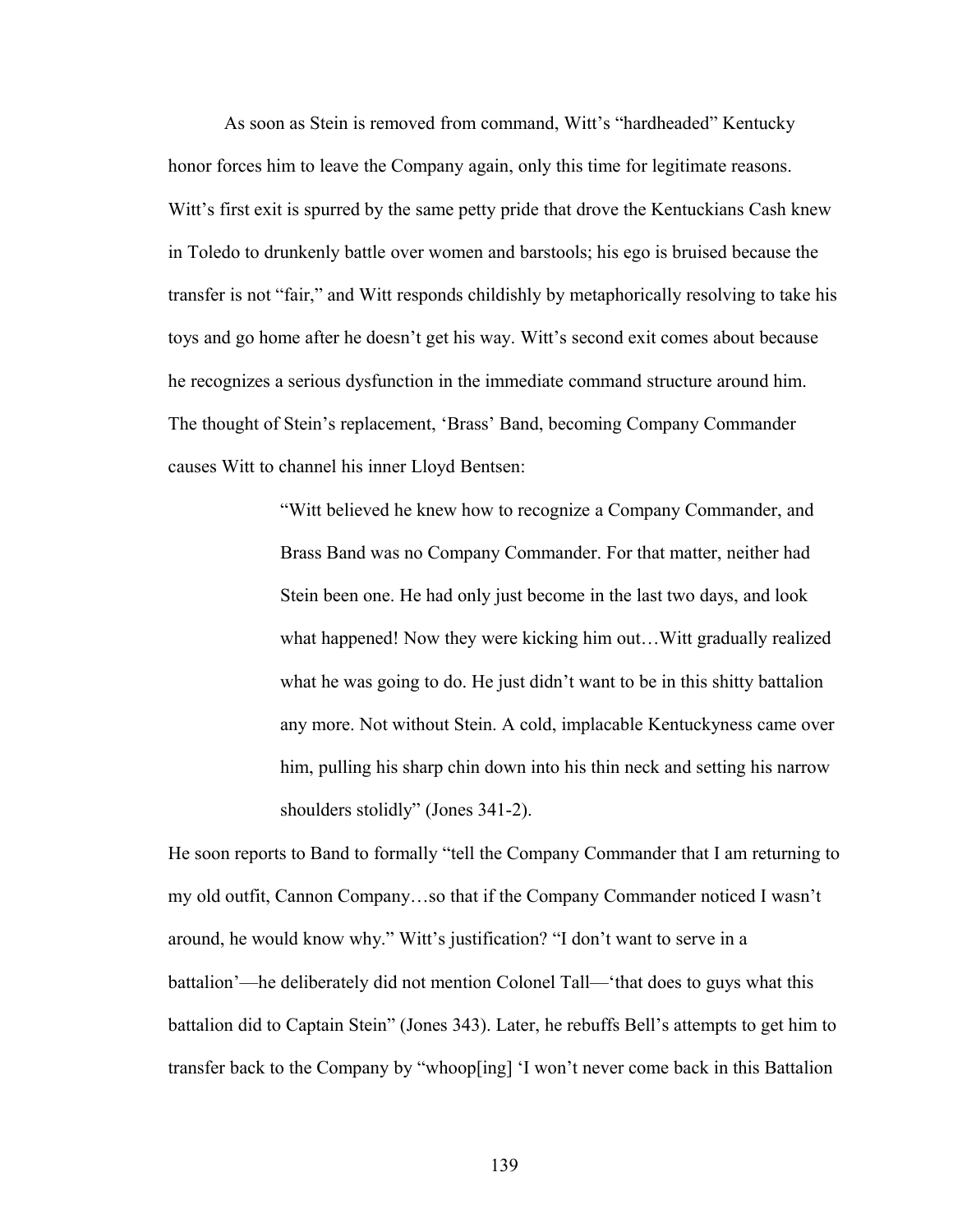long as Shorty Tall commands it. No, sir. Much's I might like to. If Tall ever gits promoted, or shipped out…But not now" (Jones 393).

Not much time passes before his pronouncement proves prophetic. When Witt belatedly learns of Tall's promotion by "overhear[ing] some Regimental HQ clerks talking about Tall's raise in salary…he immediately got his rifle and bandoliers and sneaked off" (Jones 439) to rejoin C-for-Charlie yet again. True to form, it doesn't take long before yet another officer offends Witt's hardheaded Kentuckyness. Lt. Band asks for volunteers for an ill-thought out patrol in the course of his hunt for glory that might lead to a promotion. Witt volunteers while pointedly telling Band "I think the whole thing is a pretty bad idea," predicting that if the Japanese "come through there like in any strength at all, Lootenant, they going to knock that roadblock to hell and flinders even if it's a whole platoon. We couldn't hold them. But I want to go." Band's only response is to give Witt the opportunity to back out of the patrol, since "others will volunteer" if he doesn't. But of course this only increases Witt's resolve "to go" because "if somethin bad happens, [he wants] to be there so maybe [he] can help" (Jones 456). Sure enough, Witt's prediction that the patrol will be blown "to hell and flinders" if the Japanese come through comes true and only Witt and Bell return from the fourteen-man patrol. Witt finds Band just long enough to curse him out and announce his withdrawal from C-for-Charlie yet again. "You're a lowlife, nogood, worthless, ignorant, stupid, legbreaking, shiteating bastard!" he shouts at Band. "You just got twelve men shot to hell and killed for nothin. Abso-lootly *nothin!* I hope you're happy! I love this compny better'n anything, but I wouldn't serve in no outfit commanded by a son of a bitch like you! If they ever kill you or get rid of you, I might come back" (Jones 460).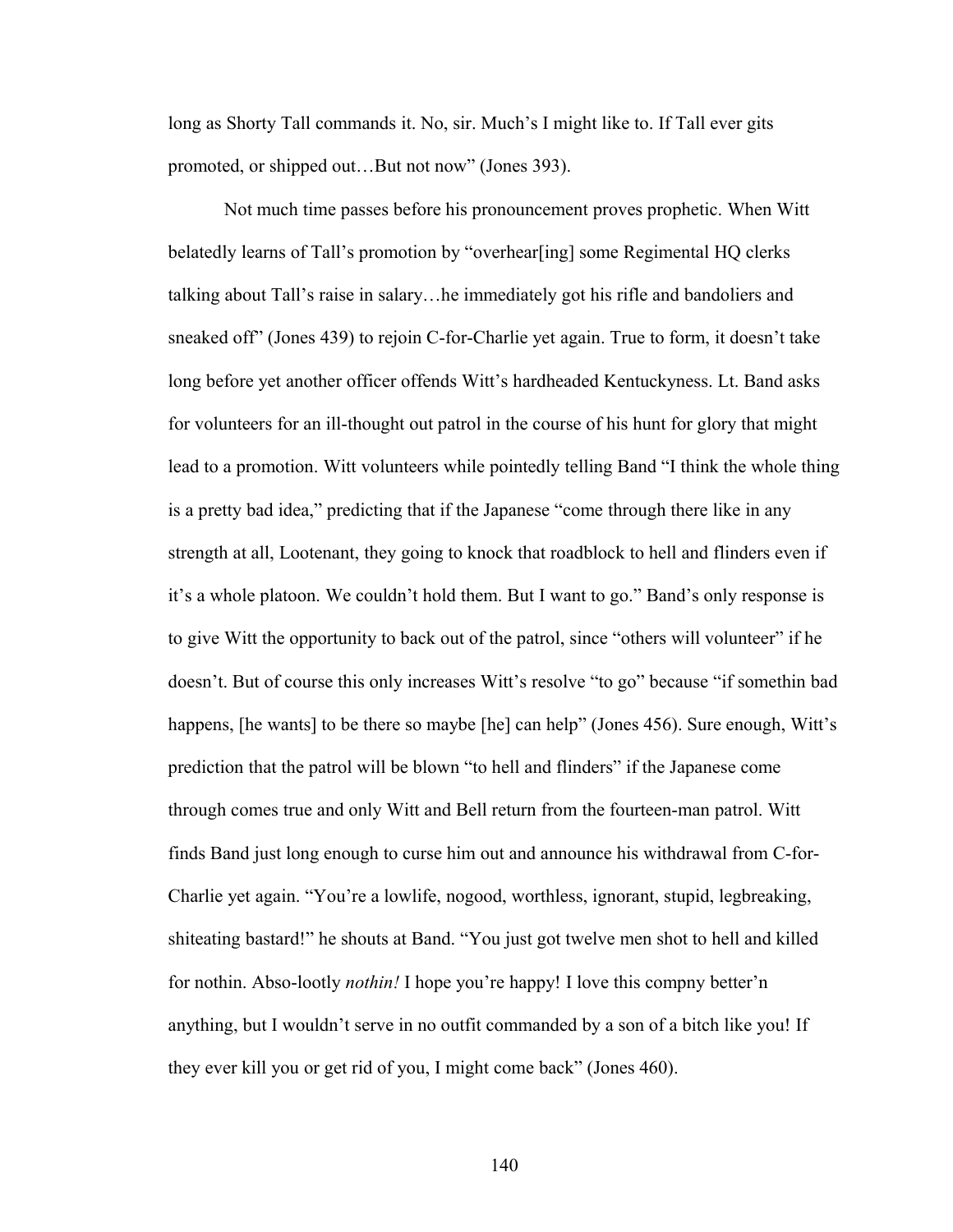Witt's final<sup>[66](#page-148-0)</sup> return to C-for-Charlie illustrates the same new emphasis on utility in the combat Army as Bell's rise to officer rank. Having "just learned that Brass Band no longer commanded" C-for-Charlie, "Acting-P.F.C. Witt of Cannon Company showed up again…to ask for transfer back into his old outfit." Unlike before, he is not welcomed back by an officer eager to take advantage of his combat experience.  $1<sup>st</sup>$  Lt. Johnny Creo, temporarily commanding C-for-Charlie until Band's permanent replacement<sup>[67](#page-148-1)</sup> arrives, wants nothing to do with Witt in the wake of his fiery exit speech to Band. Fullback Culp, the commander of Weapons Platoon, "accosted" Creo in his tent to beg him to allow Witt's return. "Creo compressed his lips" and sneers "I stood by and heard him *threaten* his own Company Commander" but Culp responds by "snar[ling]":

> Balls to that!...Sure. And I for one dont blame him. You dont understand these guys. Remember I been through more combat with them than you have, too. I was around there on The Elephant's Head when Witt went in with that assault force. I tell you you're makin a serious mistake if you dont take him back. You're denyin yourself one of the best potential platoon leaders you'll ever get a chance at.

Creo's response, "I dont want that kind of man in my outfit" earns a derisive "hoo[t]" from Culp. "Next thing you'll be tellin me you're a liberal and you dont want him in your outfit because he hates Negroes! This is war, man! War! I know you outrank me and can put me down for what I'm sayin. But I don't care. You got to listen" (Jones 485-6). Three weeks later, Witt's transfer comes through and "the tiny Kentuckian showed up toting his 'A' and 'B' bags and everything else he owned, grinning from ear to ear. He was

<span id="page-148-0"></span><sup>66</sup> For the Guadalcanal campaign, at least. Who knows how many times Witt might have repeated the pattern when C-for-Charlie moved on to the next campaign on New Georgia.

<span id="page-148-1"></span><sup>67</sup> Captain Bosche.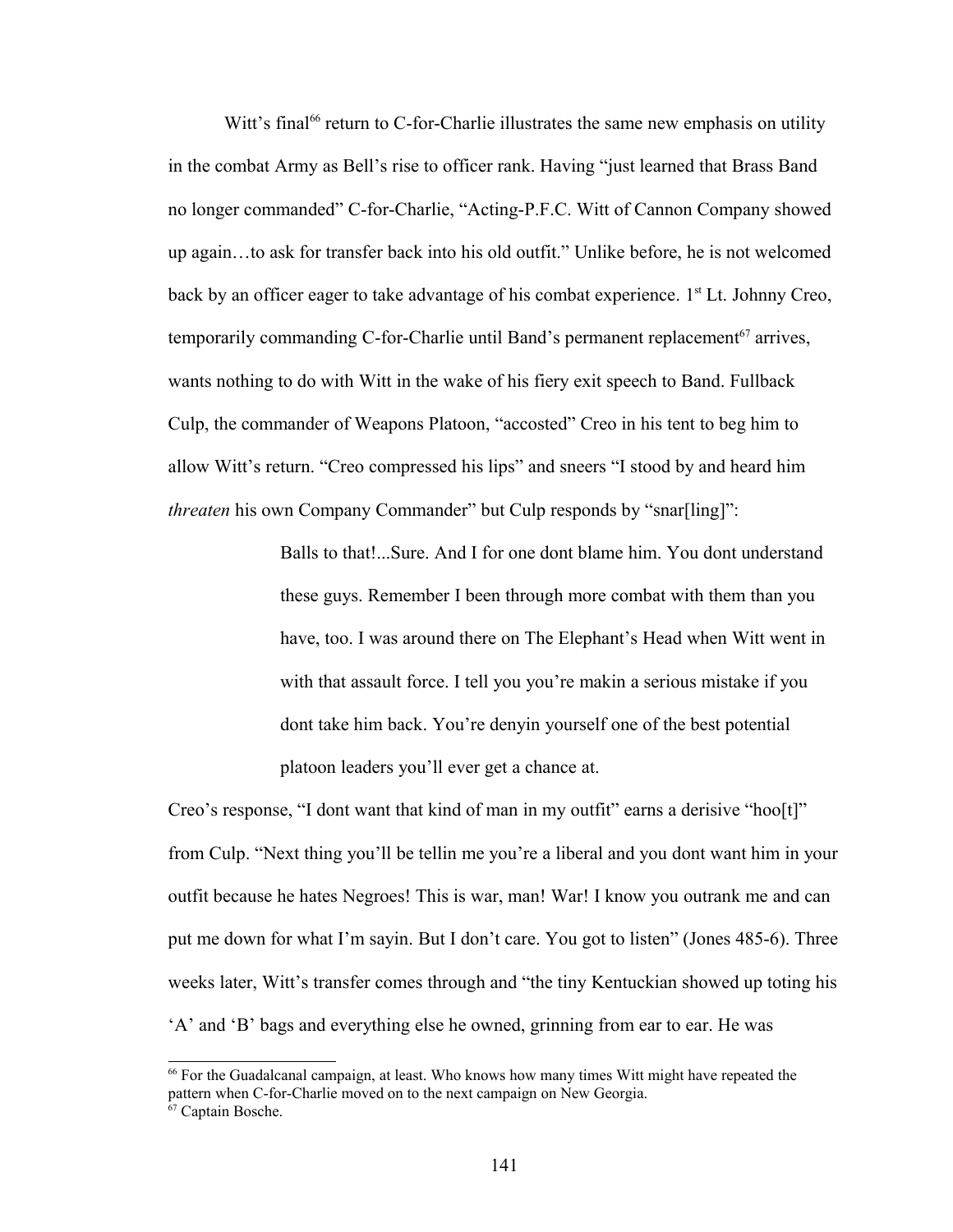immediately promoted to sergeant by the new Company Commander, Captain Bosche, who had saved a spot for him" (Jones 487). With another campaign on New Georgia looming on the horizon, Witt's personal idiosyncrasies are discounted and the new law of utility wins out once again.

One of the more darkly comic episodes in the novel to illustrate the wartime Army's new code emphasizing utility centers on the rivalry between Charlie Dale and Don Doll to see who can get promoted the quickest. Doll and Dale<sup>[68](#page-149-0)</sup> both set foot on Guadalcanal as Privates First Class, Doll as a rifleman, Dale as a 2nd Cook in Storm's Mess Tent. Over the course of the novel, both find rapid advancement in combat and enter an unstated contest to see who can achieve the greatest rank through their battlefield accomplishments. While each discovers a comfort level under fire that allows them to develop into qualified combat N.C.O.s, their combined lack of perspective serves as yet another example of war's tragicomic absurdities. Dale and Doll reduce the battle of Guadalcanal and its greater strategic importance in the grand scheme of the Second World War to the scale of a personal pissing contest over who can make sergeant the quickest; each blocks out the carnage around them to focus on a bloodless issue of petty pride, and neither dwells on the fact that his rapid advancement up the promotion scale would not be possible without the death or serious wounding of his own comrades.

Dale kicks off the de facto contest because, of the two, he has the most to gain materially. Doll is already a rifleman, so for him a promotion to non-commissioned officer brings the associated benefits of rank (more pay, more prestige, more responsibility) but no large change in duty assignment. Promotion for Doll merely advances him from rifleman in an infantry squad to leader of an infantry squad. A

<span id="page-149-0"></span><sup>&</sup>lt;sup>68</sup> It is worth pointing out the similarity in their surnames as one more way that Jones links the two together.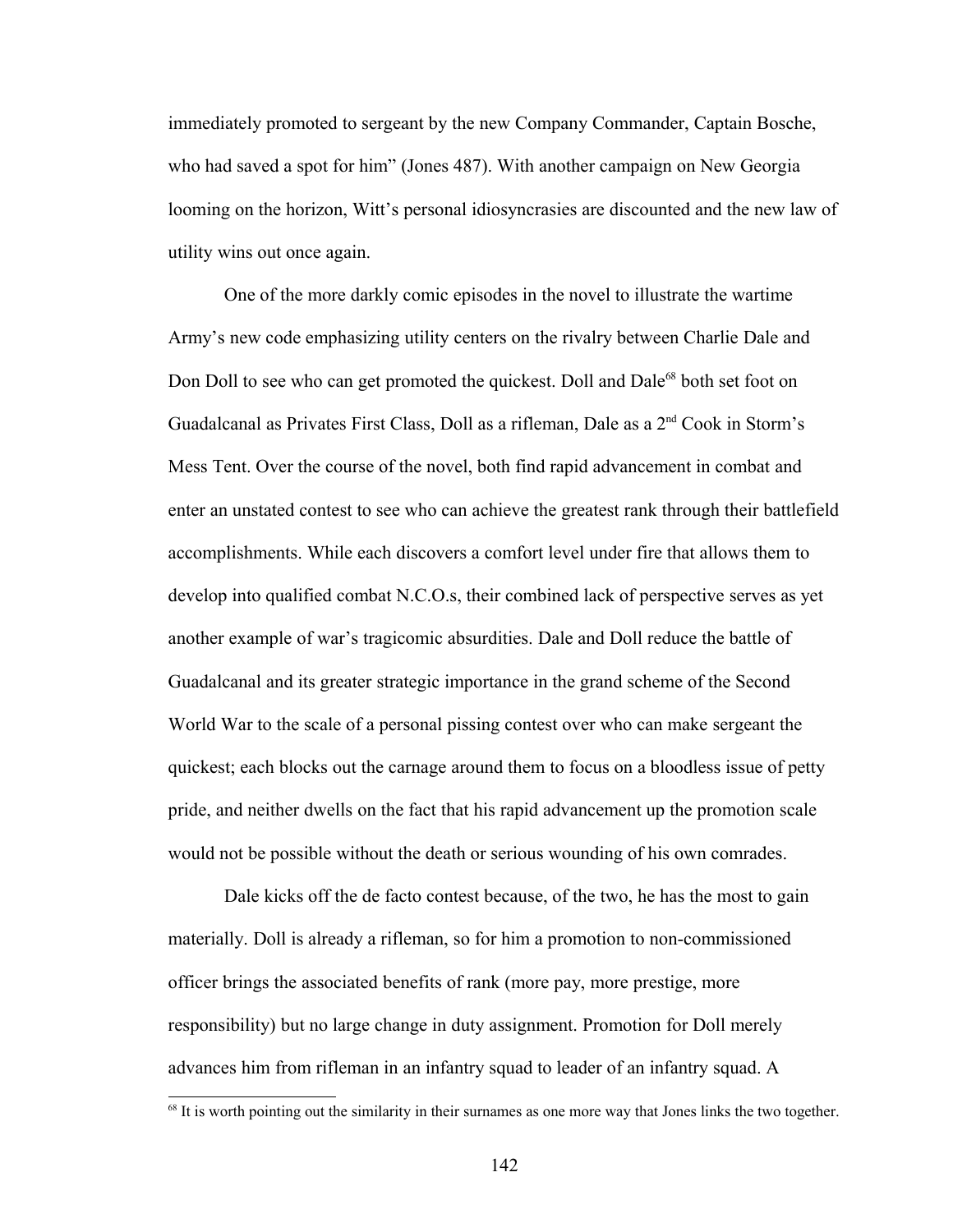promotion for Dale, however, would bring all the same benefits with the added bonus of getting him out from under Storm's thumb in the kitchen, which is why he concocts a "secret plan" (Jones 225) to ensure his own promotion in combat. After landing on Guadalcanal Dale begins performing the one act no seasoned soldier would ever be caught dead doing: volunteering. He volunteers to serve as a runner bringing messages under fire to Captain Stein, he volunteers for both patrols up the Elephant's Head, and he volunteers for any assignment that might gain the attention of an officer capable of promoting him. In that topsy-turvy way that combat has of skewing everyday norms, Dale finds his voluntarily dangerous assignments liberating. After all, they provide:

> the first chance that he had had in a long time for talking to the Company Cmander personally like this, for being free of that goddam order-giving Storm and his cheating cooks, first chance to not be tied to that goddam greasy sweating kitchen…and Dale was enjoying it. He was getting more personal attention than he ever had from this outfit…and all he had to do for it was carry a few messages through some light MG fire that couldn't hit him anyway. (Jones 216)

Ordinarily carrying messages through "light" machine gun fire would be considered a ridiculously steep price to pay to earn a little face time with one's Company Commander. But for a lifer like Dale, who has spent his whole career as a  $2<sup>nd</sup>$  Cook in the kitchen, combat is an opportunity to secure promotion, respect, and perhaps most important to Dale, escape to a new career path. Early on in C-for-Charlie's campaign Dale happily assumes new duties running messages under fire, sure that "after he had completed one or two more of these things, he ought to be able to move into a rifle platoon as at least a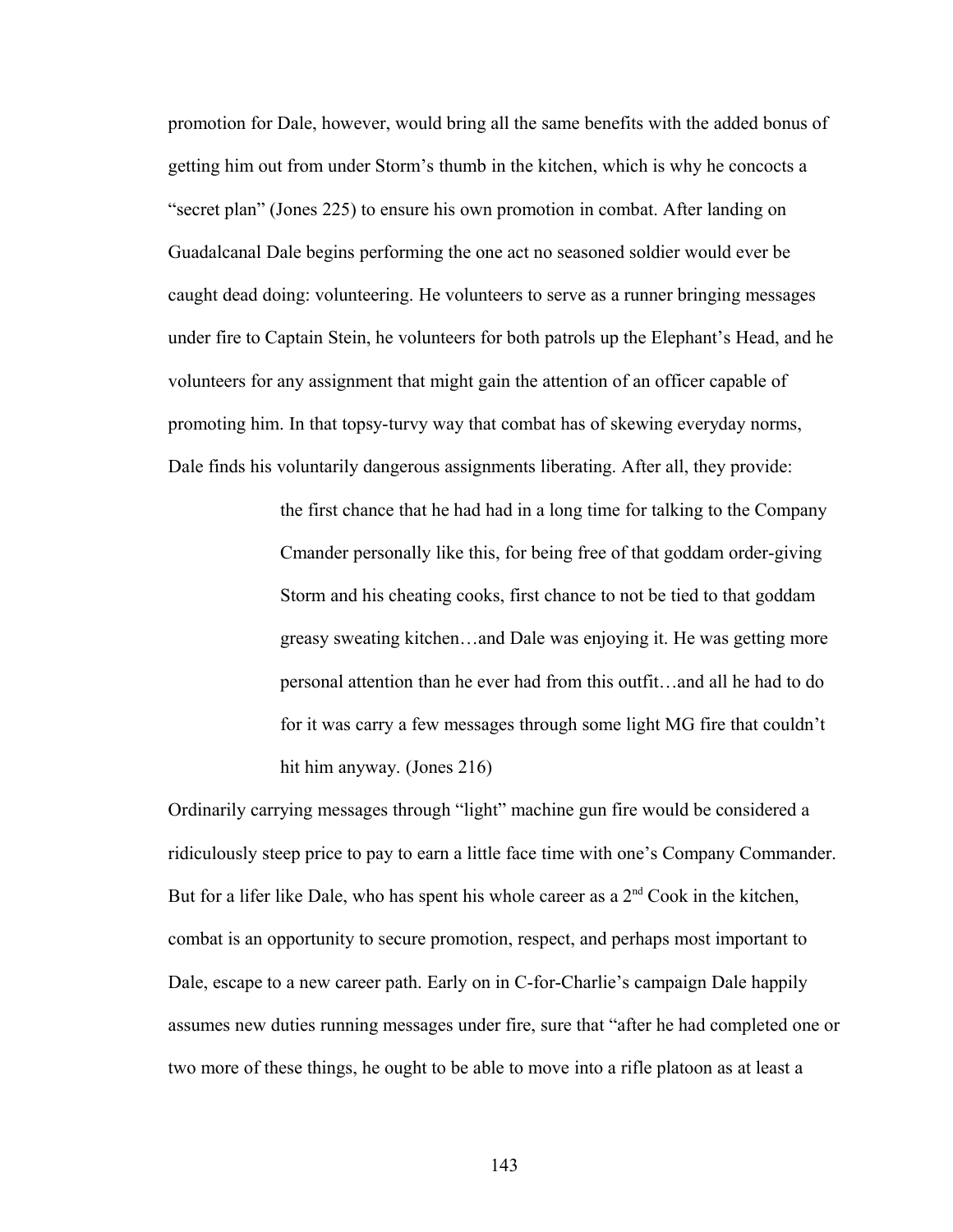corporal or perhaps even a sergeant, and in this way get out of the kitchen without having to become a private.<sup>[69](#page-151-0)</sup> This had been his secret plan from the beginning. And he had noted that casualties among the noncoms were already pretty heavy" (Jones 225).

Meanwhile, once Doll gets over his initial fears about his courage and discovers that he can function in combat, he finds himself locked in an unofficial competition with Dale. On the second patrol up the Elephant's Head Doll inadvertently performs an act of heroism. Under fire from a Japanese machine gun emplacement, "sweating, lying pressed flat in an ecstasy of panic, terror, fear, and cowardice, Doll simply could not stand it any longer. He had had too much this day." In an action born of pure adrenaline-fueled instinct, he single-handedly charges the Japanese emplacement "wailing over and over in a high falsetto the one word 'Mother! Mother!', which fortunately nobody at all could hear, least of all himself." After emptying his rifle, he fires the pistol he stole on the troopship in the book's opening passages and throws a grenade that explodes harmlessly. Then, "coming to his senses and realizing where he was," Doll "simply ran blindly off to the right—though he would deny this later." As he runs back to the patrol a grenade drops at his feet and he "automatically…kicked at it with his foot as if placekicking a football and ran on" (Jones 281), promptly falling to safety off a short ledge he had forgotten was there. When he makes his way back to the patrol, Captain Gaff begins congratulating him "before Doll could apologize, make excuses, or explain away what he had done." Gaff swears he's going to put Doll in for a Distinguished Service Cross, raving "you saved all our lives, and I never saw such bravery." Despite the fact that none of Doll's actions had been made consciously, he quickly embraces the role of modest

<span id="page-151-0"></span><sup>69</sup> Ratings were typically non-transferrable between units with different specialties. For Dale to transfer from the kitchen to the infantry in peacetime, he would be required to give up his 2<sup>nd</sup> Cook's rating and enter the infantry as a private. For comparison's sake, *From Here to Eternity* begins with Prewitt giving up his bugler's rating to enter G Company as a buck private.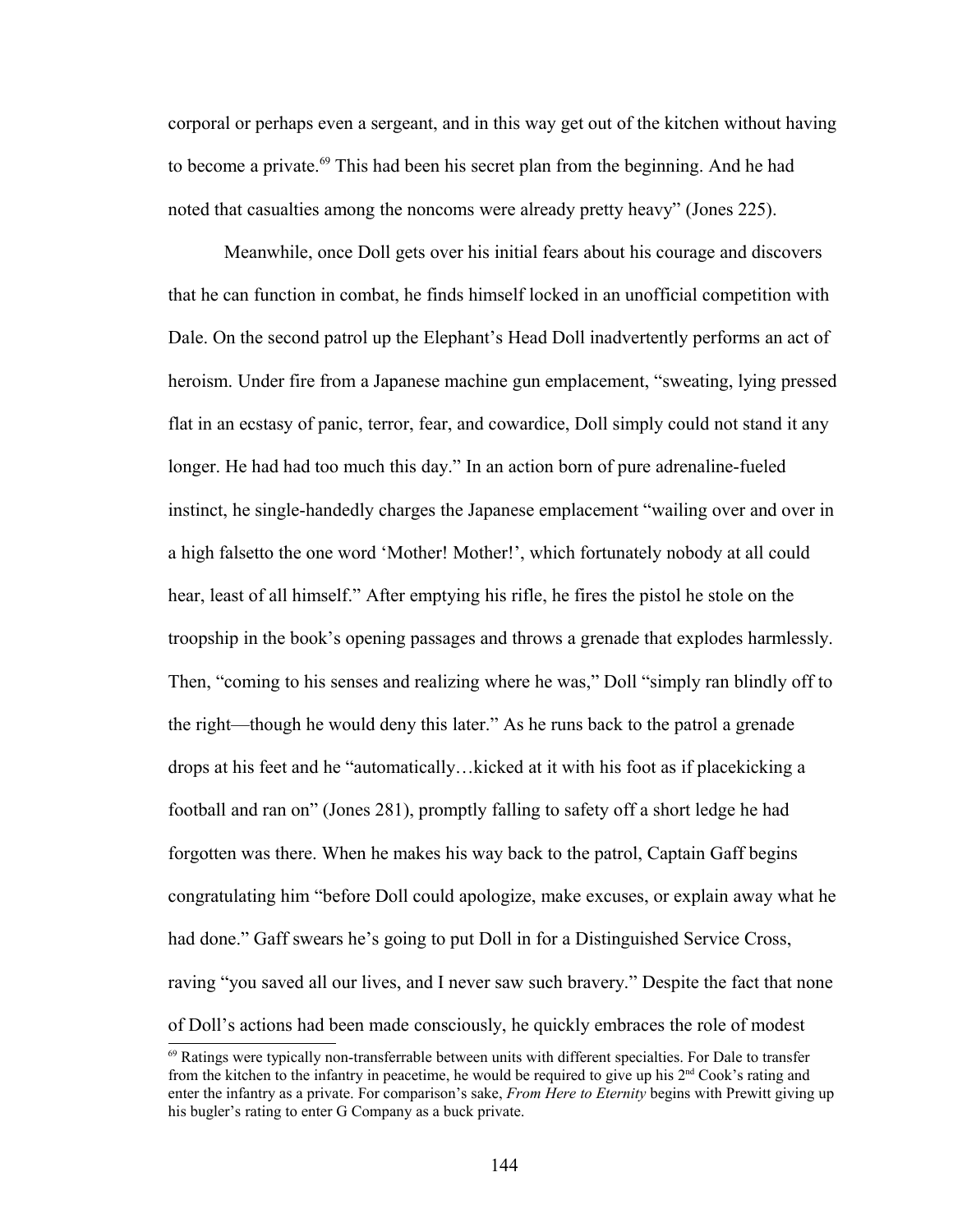hero, saying "Well, Sir, it wasn't nothin...I was scared." He then looks over to see "Charlie Dale looking at him with a kind of hate-filled envy from where he leaned gasping against the ledge. Ha, you fucker! Doll thought with a sudden explosion of pleasure" (Jones 282).

At the end of the novel, as C-for-Charlie prepares to continue on to their next campaign on the island of New Georgia, Dale is Platoon Sergeant for  $1<sup>st</sup>$  Platoon, while "Doll was by common consent considered the best Platoon Guide in the company…and was clearly the next in line for a platoon." Both men had been part of "Captain Gaff's little assault force on The Dancing Elephant," along with Witt and Bell, from which "each member…received a Bronze Star or better." Doll and Dale had each been recommended for a Distinguished Service Cross<sup>[70](#page-152-0)</sup> for their actions during the assault. But while Doll "received a Silver Star instead"<sup>[71](#page-152-1)</sup> Dale does indeed receive a Distinguished Service Cross, "the only one in the battalion. There was some bitching about this, but—as some wit immediately said—it would look good with his collection of gold teeth."<sup>[72](#page-152-2)</sup> Perhaps reflecting his own experiences as a combat veteran, Jones is quick to add that "everyone pretended medals didn't mean anything, but everyone who got one was secretly proud" (508). Dale might technically be classified the winner of this unstated

<span id="page-152-0"></span> $70$  The second-highest decoration for bravery in combat, trailing only the Medal of Honor, the decoration awarded to Captain Gaff for his role in the same assault. Jones strongly implies that Gaff's higher award is politically motivated and more attributable to his officer status than his personal bravery in comparison to the other men on the patrol.

<span id="page-152-1"></span><sup>&</sup>lt;sup>71</sup> The third-highest decoration for bravery in combat, one step down from a Distinguished Service Cross in Order of Precedence.

<span id="page-152-2"></span> $<sup>72</sup>$  Dale's collection of gold teeth has been taken from the mouths of Japanese corpses, which was not an</sup> uncommon practice for troops serving in the Pacific theater. Paul Fussell writes: "of course the brutality was not just on one side. There was much sadism and cruelty, undeniably racist, on ours...Marines and soldiers could augment their view of their own invincibility by possessing a well-washed Japanese skull, and very soon after Guadalcanal it was common to treat surrendering Japanese as handy rifle targets. Plenty of Japanese gold teeth were extracted – some from still living mouths – with Marine Corps Ka-Bar knives" ("Thank God for the Atom Bomb" 6). See also Robert Leckie's *Helmet for my Pillow* and Eugene Sledge's *With the Old Breed at Peleliu and Okinawa*.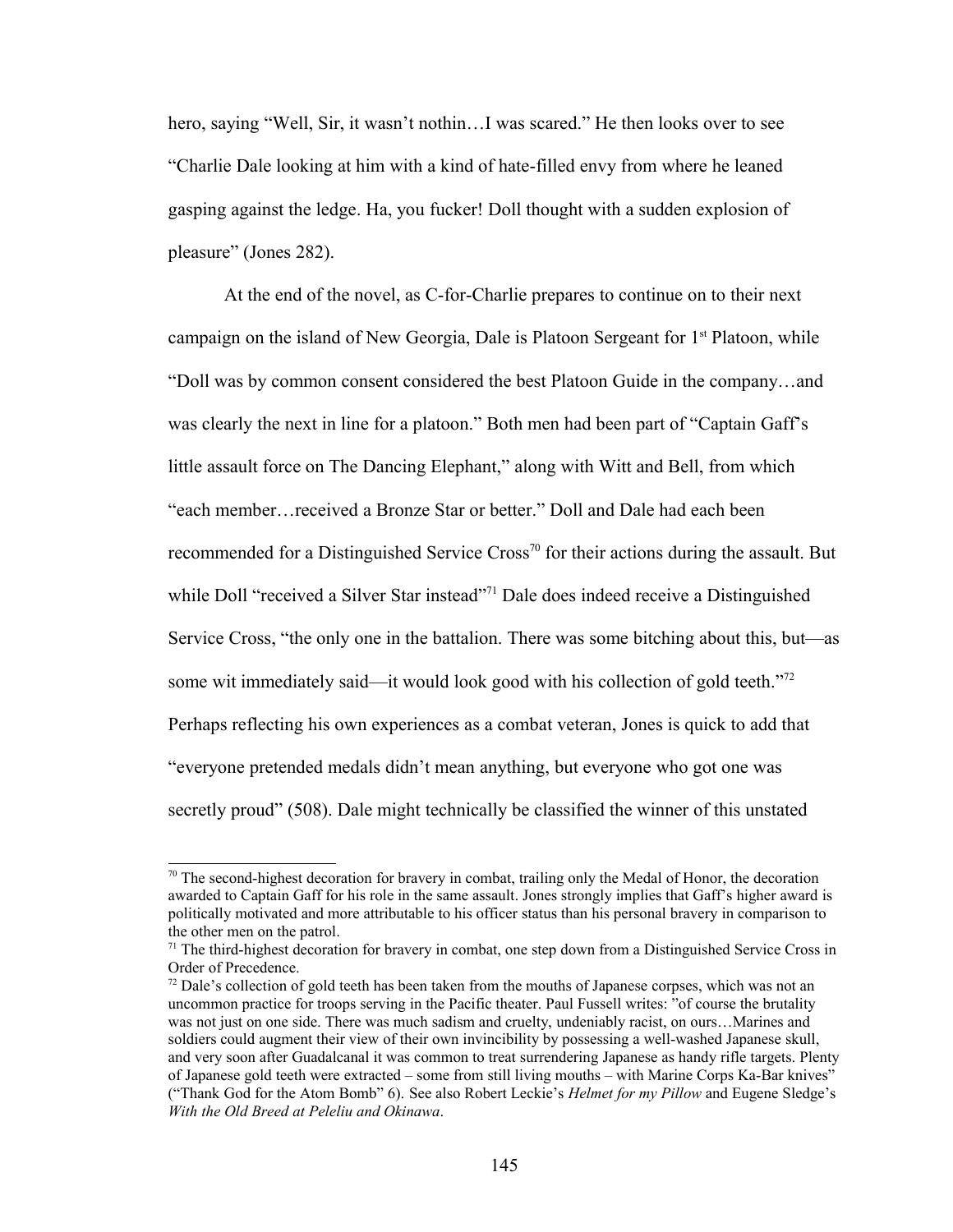game of one-upmanship with Doll, having reached the rank of Platoon Sergeant first and receiving a more prestigious medal than Doll. But his victory is won by only a slim margin, and Jones is always quick to discount the significance of medals.

Jones's daughter Kaylie, an acclaimed author in her own right, writes:

"Bell and his buddies throw themselves in front of bullets to protect one another, and to prove to themselves that they are not cowards. And the truly best fighting machines, the fearless ones, are the sociopaths, the ones who see the whole thing as a child's game of cowboys and Indians, who've never had so much fun or been given so much power in their lives. They try to one-up one another, for a stripe, for a promotion, for a medal —some of them even collecting enemy trophies, like ears—and their commanding officers stare at them with distaste, and a certain begrudging admiration. (61)

Doll and Dale can be counted among the few capable of "see[ing] the whole thing as a child's game of cowboys and Indians." For them, if it is nothing but a "child's game," it is a game that provides tangible rewards for prowess like power, prestige in the form of promotions and medals, and spoils like the gold teeth that Dale collects from Japanese corpses. But they are firmly in the minority. Men like Doll and Dale, who can function well in combat because they see it as a great game, are few and far between. Jones depicts the vast majority of C-for-Charlie that is able to function in combat doing so only because they are motivated by a fear of something even more terrible than death or dismemberment: a fear of being embarrassed.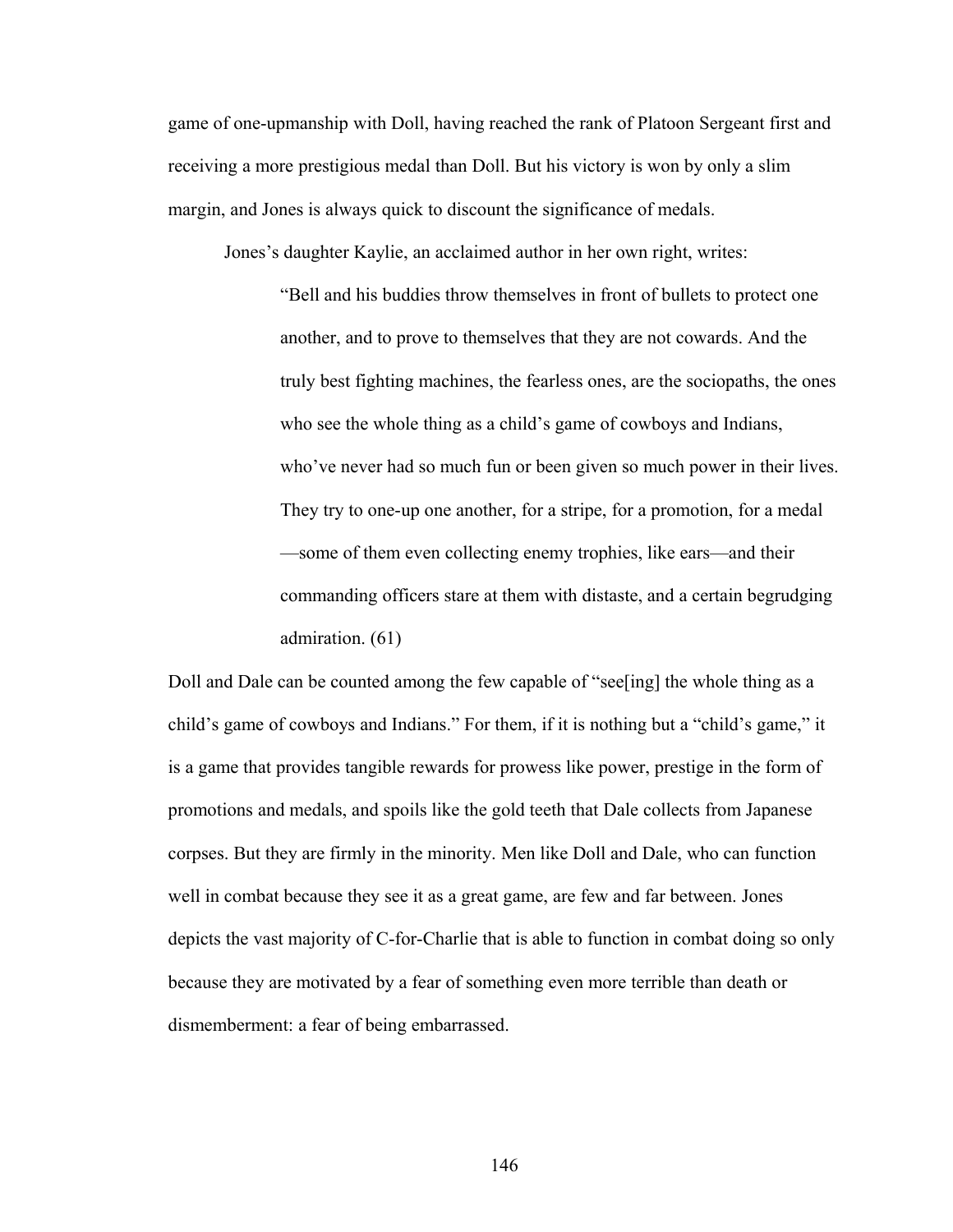## FEAR AND EMBARRASSMENT IN COMBAT

If the nature of modern combat essentially destroys or renders irrelevant most of the unwritten codes found in the Old Army, it also reveals new codes that by necessity pertain only to combat. Of these, one of the most prominent is the unspoken realization that men in combat are driven more by fear of embarrassment than they are by fear of death or the physical pain that comes from being wounded. As Paul Fussell explains in *Wartime*, "the way ground combat works" is that "men will attack only if young, athletic, credulous, and sustained by some equivalent of the buddy system—that is, fear of shame" (4). It is a truth that nearly every member of C-for-Charlie becomes aware of, but discovering this is so discomforting that not one is willing to discuss it aloud with his fellow soldiers. Almost every man in C-for-Charlie suffers this realization in silence, worried that his comrades will think him a coward if he voices his thoughts aloud while the man next to him silently struggles with the same fears.

Jones uses the first bombing raids undergone by C-for-Charlie to illustrate the three most typical reactions a combat soldier might have when faced with the prospect of death or injury. Fife is scared witless, and convinced that he is "actually less" brave than everyone else. "When he laughed and joked after a raid, it was plain to him that his laughter was more shaky and less sincere than the others' laughter," and he wrestles with his new conviction that "they did not shiver and shake in their holes as he did, did not cringe without dignity in the mud." It becomes "obvious[s]" in his own mind that "they were only scared; whereas he was terrified" (Jones 92). Welsh feels the exact same terror as Fife, but comes to the opposite conclusion on the nature of his own courage. Under shelling, "what Welsh discovered, after all these years of wondering, was that he was a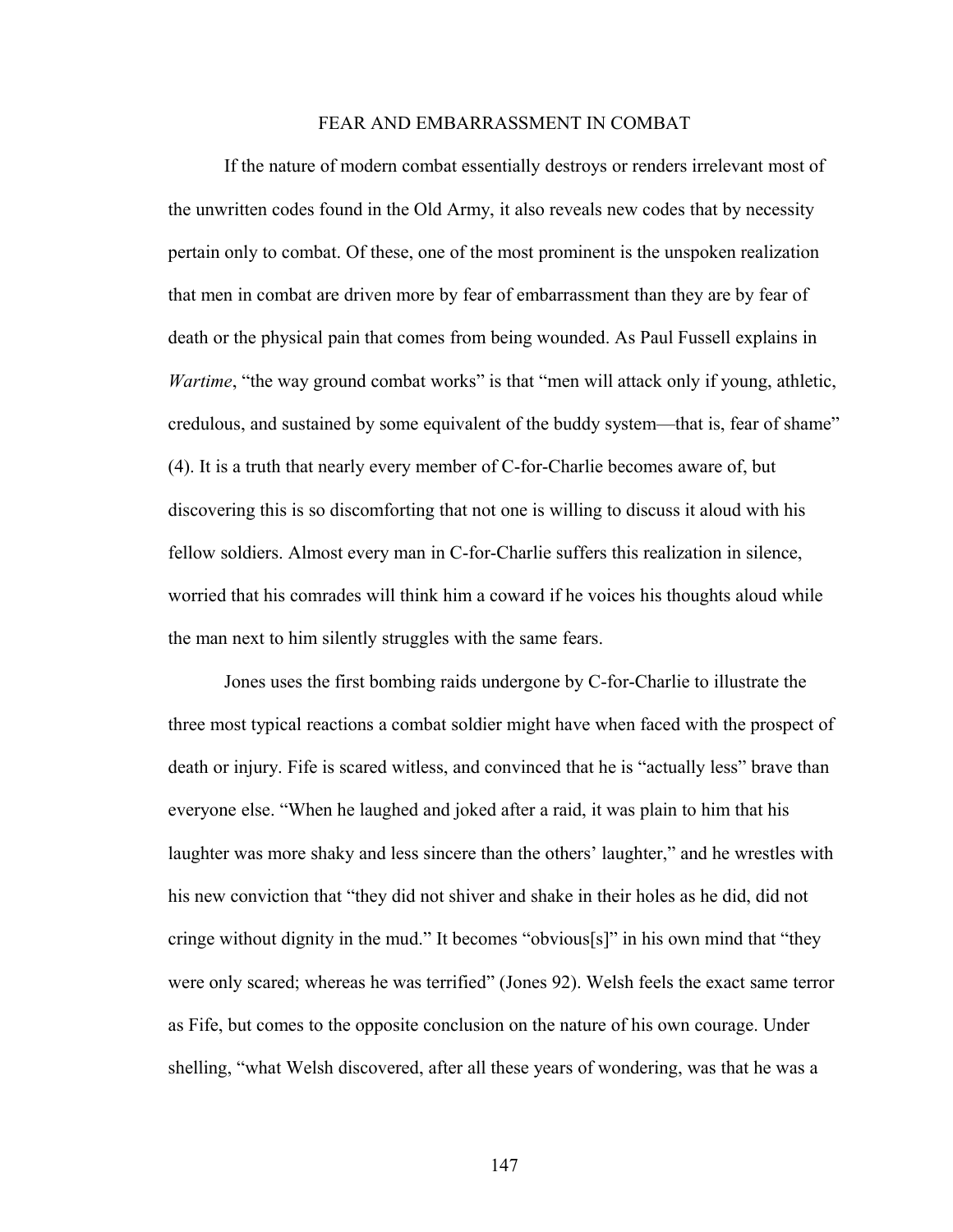brave man. He reasoned this way: any man who could be as terrified during these raids as he was and not either roll over and die or else just get up and walk away forever—that man had to be brave; and that was him." Doll, meanwhile, had always "suspected" that he was "invulnerable…but had not been willing to trust his intuition until he had proved it beyond shadow of doubt." He takes the fact that he has survived without a scratch two bombing raids in which other men had been wounded as definitive proof that he is "invulnerable," illustrating a phenomenon that J. Glenn Gray addresses in his war memoir/philosophical meditation *The Warriors*. Doll is representative of a type of soldier that Gray classifies as "naïve egoists," soldiers who "conside[r] death very real for others but without power over [themselves]. These soldiers cherish the conviction that they are mysteriously impervious to spattering bullets and exploding shells." They believe that "the little spot of ground on which they stand is rendered secure by their standing on it." Gray dubs these soldiers "naïve egoists" because in his estimation, "they have simply preserved their childish illusion that they are the center of the world and are therefore immortal. Their ego is incredibly naïve and their sense of confidence absurd to anyone who is capable of regarding them coldly." They are men who have never "learn[ed]...to accept the sad truth that the world does not revolve around us," and cling to these false feelings of immortality as a result. Gray sees this as "a conviction that is responsible for much rashness in battle, misnamed courage," yet still admits that despite these criticisms, "fortunate is the unit that can count one or more of these soldiers in its ranks" (106-7). Doll is just such a "naïve egoist," and C-for-Charlie is indeed fortunate to count him amongst its ranks. In the aftermath of these raids Doll also discovers that "he could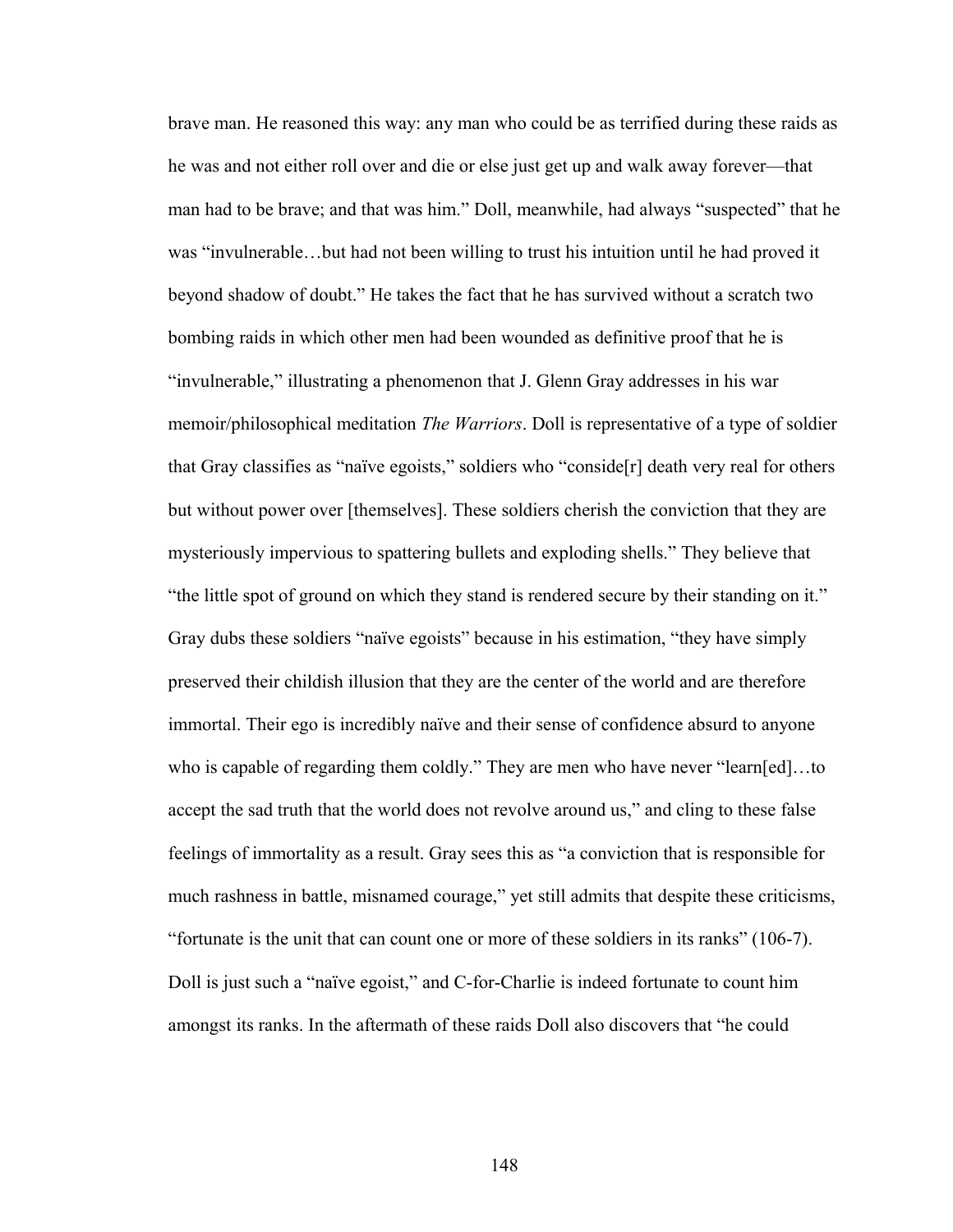convince everybody he had not been afraid" (Jones 93) by taking to heart a lesson he had learned when fighting a much bigger soldier:

> It was as if when you were honest and admitted you didn't know what you really were, or even if you were anything at all, then nobody liked you and you made everybody uncomfortable and they didn't want to be around you. But when you made up your fiction story about yourself and what a great guy you were, and then pretended that that was really you, everybody accepted it and believed you. (Jones 14-5)

Doll realizes that if "[he] act[s] out [his] fiction story...everyone [would] accep[t] it. Thus he could laugh and josh about the raids, pretending he had been scared, yes, but not really terrified. And whether it was true or not didn't matter." Jones notes that "Doll was almost as glad to learn this as he was to prove he was invulnerable" (Jones 93)

Fife is the only character who takes the risk of publicly broaching the subject, and even then he does so only as a deflection of his true feelings. On the night that C-for-Charlie moves into position for their first real assault on the Elephant's Head, they look back on their experiences that day with a mixture of trepidation and bravado. They had watched their sister Company G-for-George make a failed attempt to take the ridge they know they will go after in the morning, during which they had taken some artillery and stray machine-gun fire. Tills, in one of his never-ending squabbles with Mazzi, accusingly says "I guess you wasn't never scared even once" and receives an unexpected answer from Fife.

"Well I was,' Fife said clearly. 'I was scared shitless. All the time. From the moment I stepped onto the slope till I got here…I never been so scared in my life." If Fife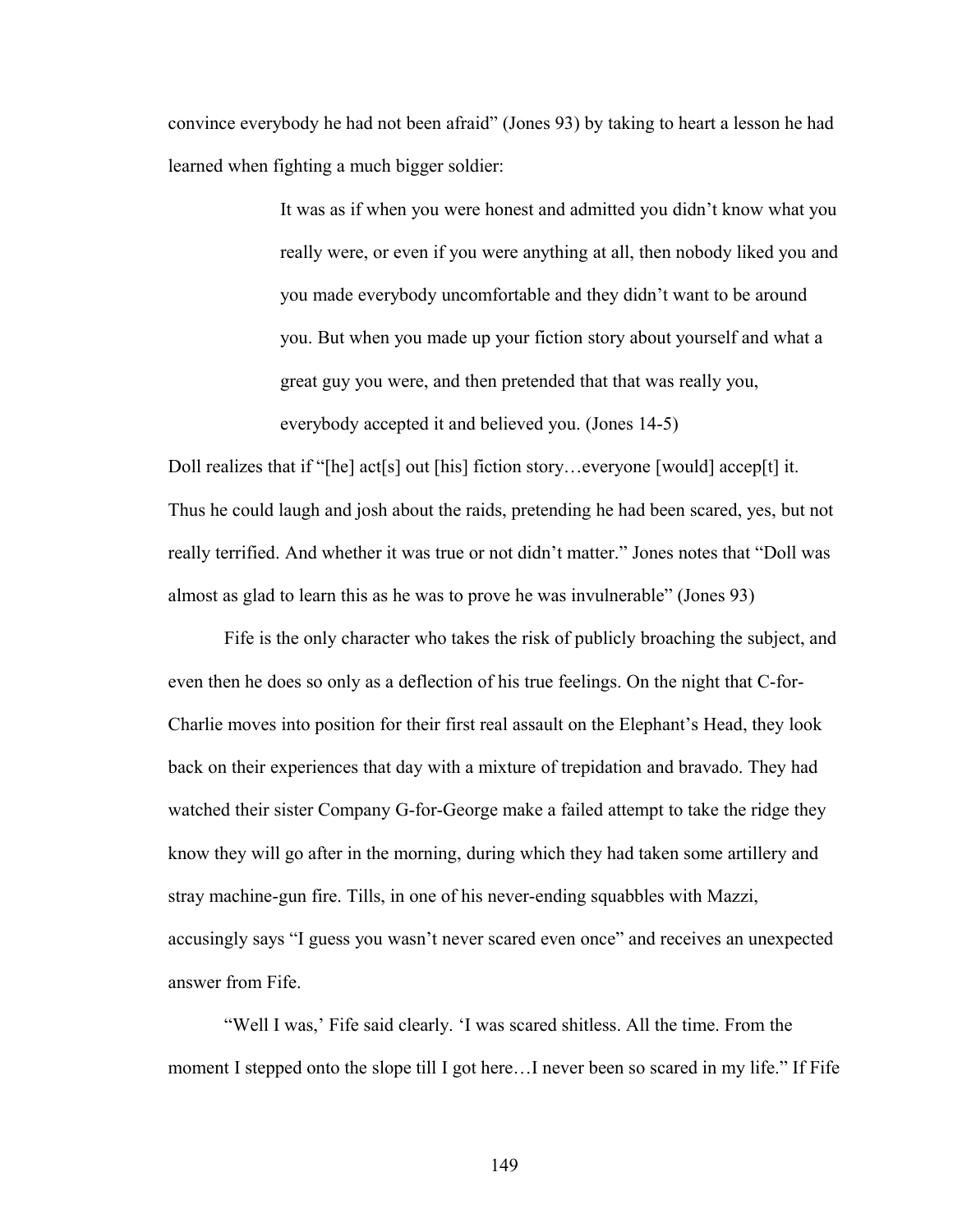had intended his public confession to truly convey his feelings and perhaps open a genuine dialogue on the subject, he realizes as soon as the words leave his mouth that "it did not help him to tell it. He found that no matter how he overstated it he could not convey the true extent of his fear. It became only funny, when you said it. It wasn't the same thing at all." Fife is saved from embarrassment by Bead, who, characteristically enough, pipes up to agree with him. Bead's admission that he had also been scared emboldens Fife, who begins exaggerating his original story. "He had not meant to tell anyone…but now he did, making himself the buffoon. Before very long he had all of them laughing hard, even the three officers and Mazzi the New York hep guy." Fife adjusts the purpose of his admission on the fly, finding a new role as "the 'honest coward.' If you wanted to make people like you, play the buffoon whom they could laugh at without having to admit anything about themselves. It still did not make him feel any better: did not alleviate his shame, did not cause to cease the misery of fear he felt right now" (Jones 148-9). But the role at least allows him to avoid feeling embarrassed for having publicly aired his fears. Embracing an identity as "the honest coward" allows him to control it and turn his fears of cowardice into a comic role to play-act. When he does not receive the response he was looking for to his public admission of fear, he changes an honest admission into a comic one in order to deflect attention away from the underlying seriousness of his feelings. Fife chooses to have his friends laugh at him because he is "play[ing] the buffoon" instead of laughing at him because he has genuine reservations about his courage. Though this does "not alleviate his shame" for having those reservations, at least the role of "the honest coward" allows him to control the kind of attention he receives.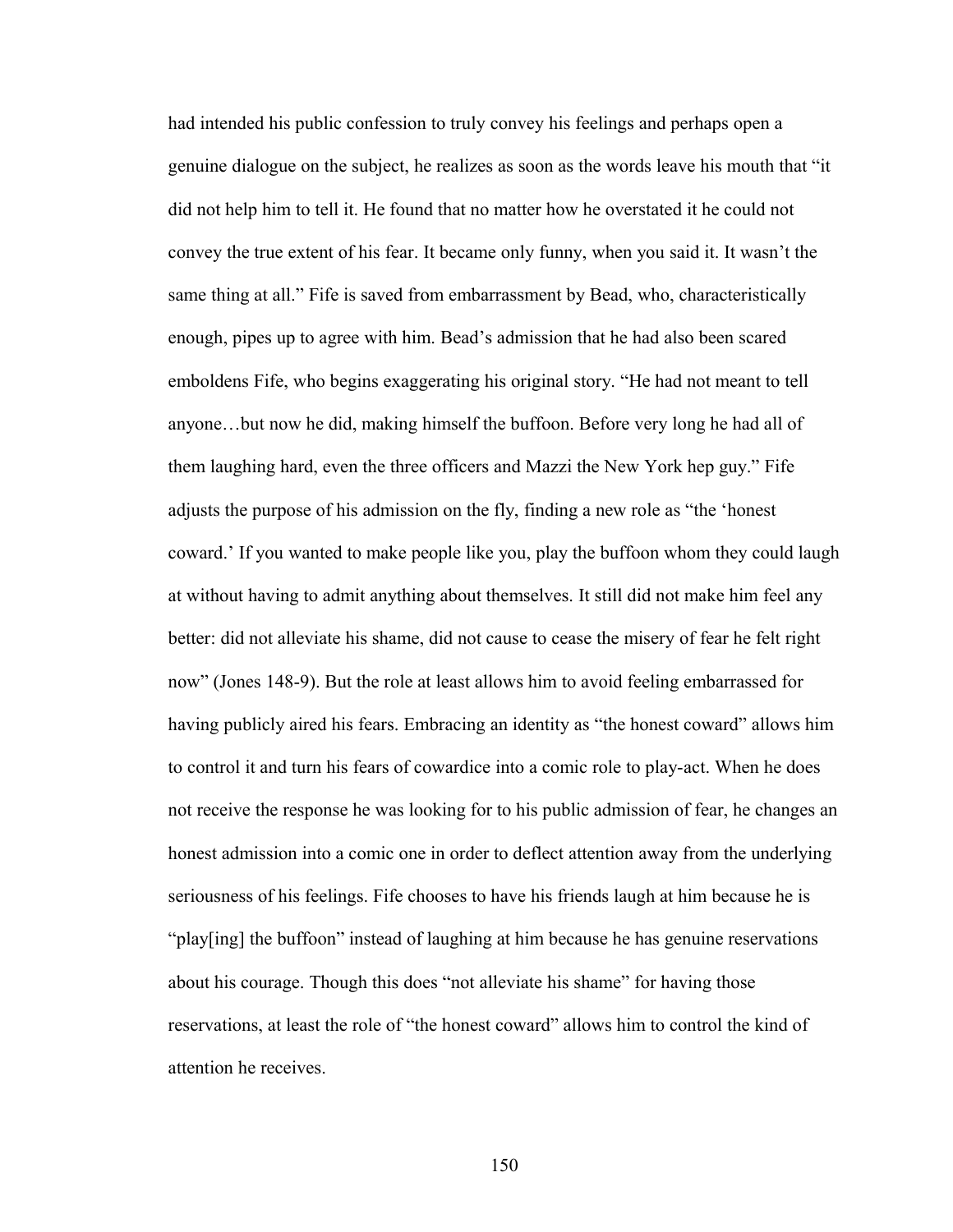In a narrow sense General Slater's cynical theory from *From Here to Eternity* that soldiers must be negatively motivated by fear is vindicated in *The Thin Red Line*, because Slater is technically correct when he says "You can do it by making him afraid of his friends' disapproval. You can shame him because he is a social drone…but you cant tell him it is 'Honorable' any more. You have to make him afraid" (Jones 337-8). However, if Slater's prediction describes 'the letter of the law,' it certainly fails to capture its spirit. Every member of C-for-Charlie is terrified of earning the disapproval of his friends, and every member can be shamed into action because they are "social drones." But Slater's assertion that the concept of honor is outdated and irrelevant misses the point of *why* fear is a motivator for the men in C-for-Charlie. They are social creatures, yes, but more important than that they are composed primarily of volunteers who didn't join an Army, but a "Profession." Slater may no longer believe in honor, but the enlisted soldiers do; the reason they suffer so much anxiety however how they are perceived by their comrades is precisely because they fear their actions will not live up to the Professional soldiers' code that can be condensed into that one word. They believe soldiers are not supposed to feel fear in combat, or doubt themselves, or wish they could be anywhere on but on the front lines of a hill on Guadalcanal, because they have been brought up to think that such thoughts are not 'honorable.' The fact that their fear of public embarrassment is greater than their fear of death is a testament to the continued relevance of a soldier's code of combat behavior, but Slater is too removed from the feelings of enlisted men to recognize that. Whether one chooses to call it honor or by another name, that code remains such a powerful motivator to the men of C-for-Charlie that they would literally rather die than have their friends believe they have failed to live up to it.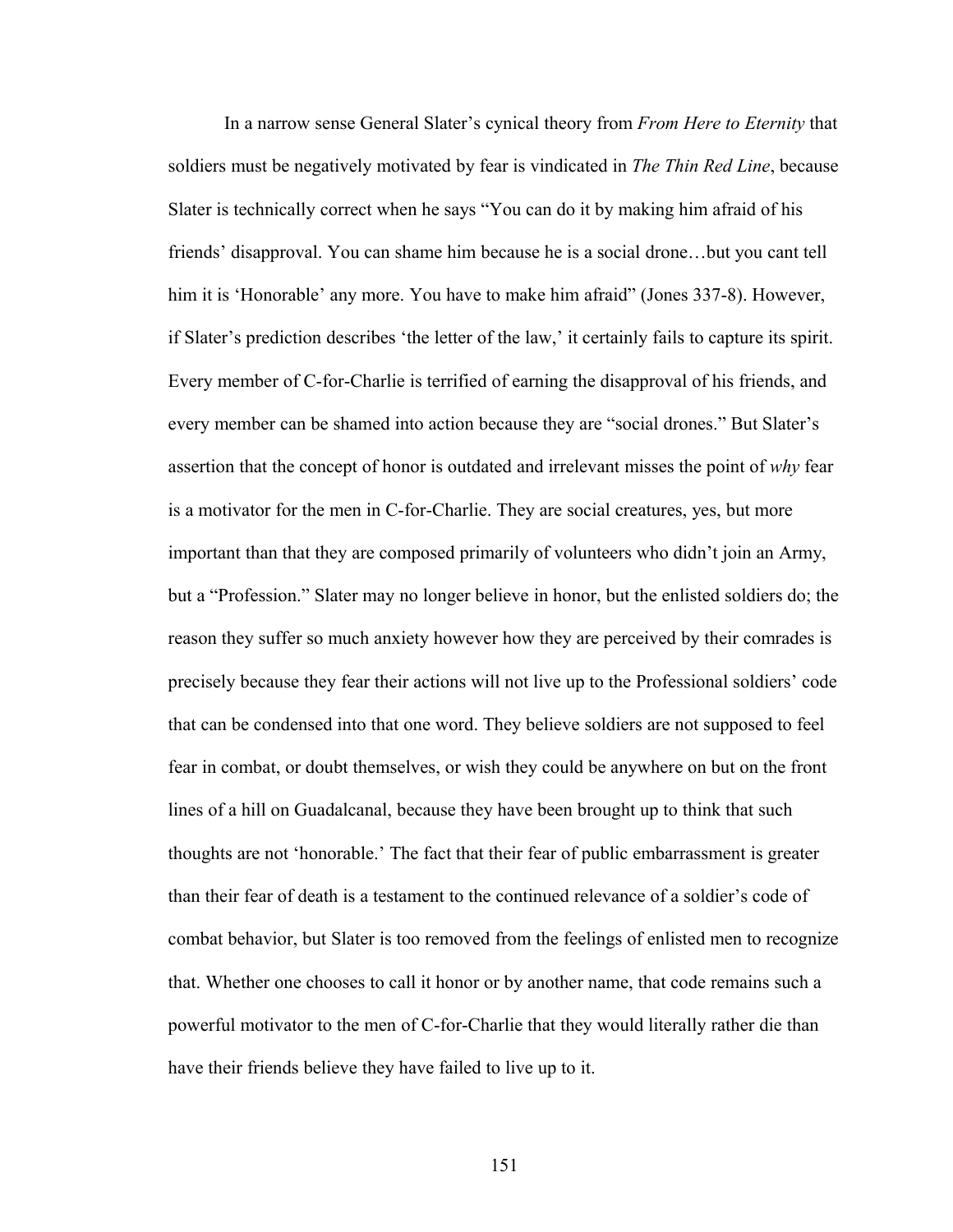Sometimes the worst of these fears take place outside of combat situations. Jones provides one of the more absurd examples of this in the seriocomic episode of Private Bead's first kill. After a long day of combat, Bead "decided to have himself a pleasant, quiet, private crap" in keeping with the "evening peace after the terror, noise, and danger of the afternoon" (Jones 169).<sup>[73](#page-159-0)</sup> Bead retreats to a secluded area away from the lines and begins his business, but is caught by a lone Japanese soldier with his pants literally around his ankles. The Japanese soldier does not fire his rifle, perhaps for fear of being heard by the nearby American soldiers, and instead rushes Bead "obviously meaning to bayonet Bead where he sat" (Jones 171). The two engage in a horrific life-and-death struggle which the short and physically delicate Bead, an unlikely hero, wins at a terrible cost. After gaining control of the Japanese soldier's rifle and bayoneting him, Bead is forced to smash the soldier's face to pulp with the butt of that rifle to in order to finally kill the man. At that point, even though he has narrowly escaped with his life, Bead's mind only concerns itself with one issue: "his pants and his dirty behind," which he has had no opportunity to wipe. Jones notes that the "horror of that was inbred in him; but also he was terrified someone might think he had crapped his pants from fear" (173). Considering his close scrape with death, Bead's terror of having his friends misinterpret the reason for his pants being soiled is ludicrously absurd. Yet at the same time it serves as the perfect illustration for the motivating power of shame. His own near-death

<span id="page-159-0"></span> $73$  This is not as ridiculous as it sounds when placed in proper context. A paragraph earlier Jones describes how "because every available bit of level space was occupied, jammed with men and equipment, crapping was relegated to the steeper slopes" and involved digging a hole with an entrenching tool before "turn[ing] your backside to the winds of the open air and squate thing, balancing yourself precariously on your toes." This process was performed in full view of men further down the basin, who were "not above taking advantage of [the opportunity] with catcalls, whistles, or loud soulful sighs." Jones sums up the procedure as "rather like hanging your ass out of a tenth floor window above a crowded street," explaining why a "quite, private crap" would be a luxury that appealed to the "shy" Bead (169).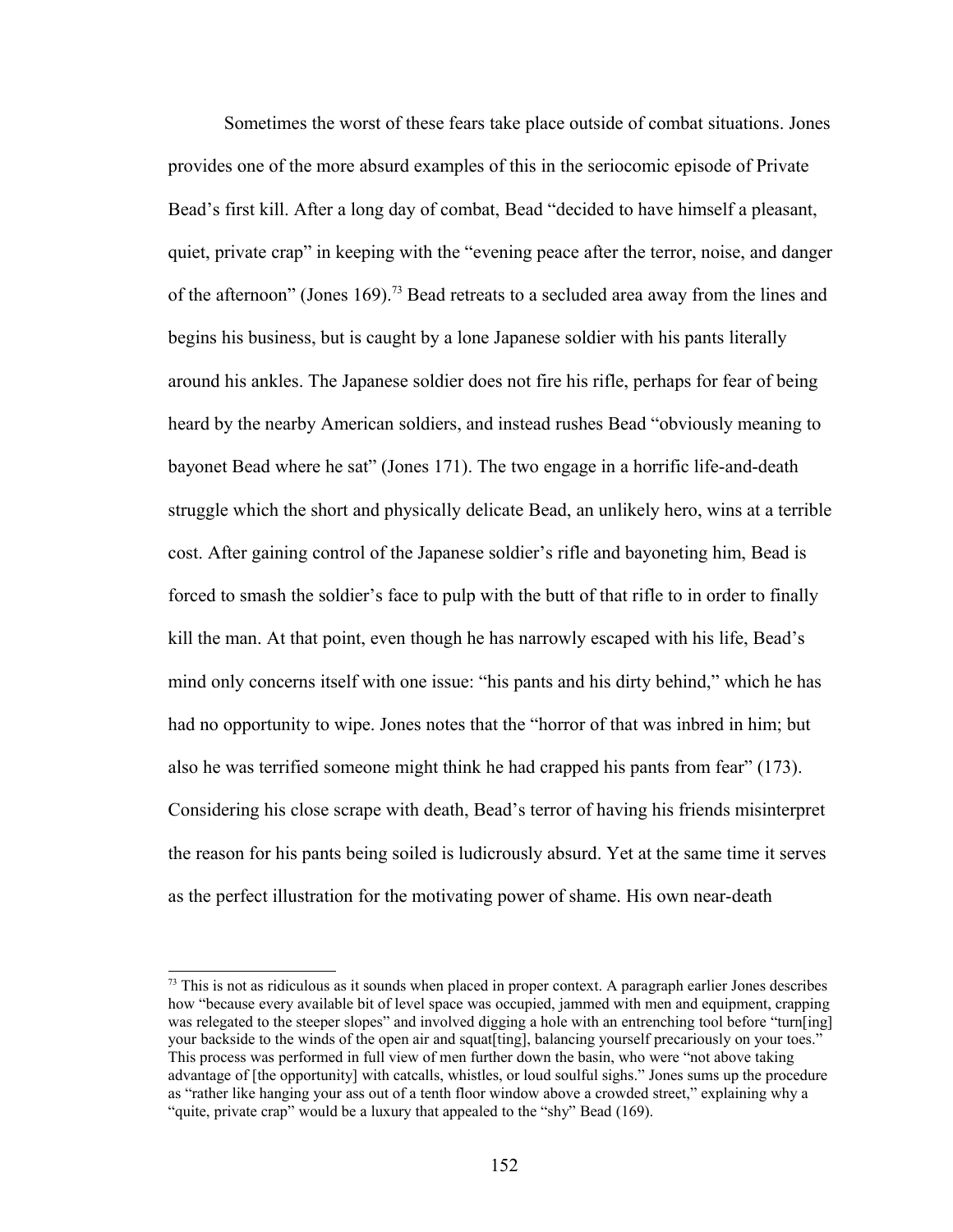experience is of less immediate concern to Bead than his soiled pants and his anxiety that others will mistakenly attribute their soiling to his own fear.

Bead quickly comes up with another shame-based issue to fret over: whether the other men of C-for-Charlie will think that he'd done a "shamefully botched-up job" (Jones 177) of killing the Japanese soldier. Bead worries that "if he'd had to kill him, and apparently he had, at least he could have done it more efficiently and gracefully" (Jones 174) than he had. The relatively-young (even by Army standards) Bead is so insecure about his status among the other men that he cannot see how absurd this fear is. Bead, unarmed and in the middle of defecating, manages to disarm an enemy wielding a bayoneted rifle, knock him nearly unconscious in hand-to-hand combat, retrieve the man's rifle, and kill him with it. Yet he is so worried that he will be made fun of for not killing the man "more efficiently and gracefully" that upon his return to the lines he lies about the source of his cuts and bruises. Doll "immediately notice[s] his damaged hands and the blood spatters" all over them but Bead tries to insist that he simply "slipped and fell and skinned myself" (Jones 175). He eventually admits the incident when Welsh follows up on Doll's suspicions about his injuries, but the only reason he returns to the site is because Welsh clearly thinks he made the whole thing up. Welsh responds to Bead's story by shouting "Goddam it kid!...I told you I wanted the goddam fucking *truth*! And not no kid games!" Bead's wounded pride at this disbelief overrides his shame for having "botched" the job, because in all his worried anticipation over how his friends would react, "it had never occurred to Bead that he would not be believed." Still, when Bead decides to lead a few men to the site of the Japanese soldier's body, his primary motivation remains shame-based. Bead considers it "a choice of shutting up and being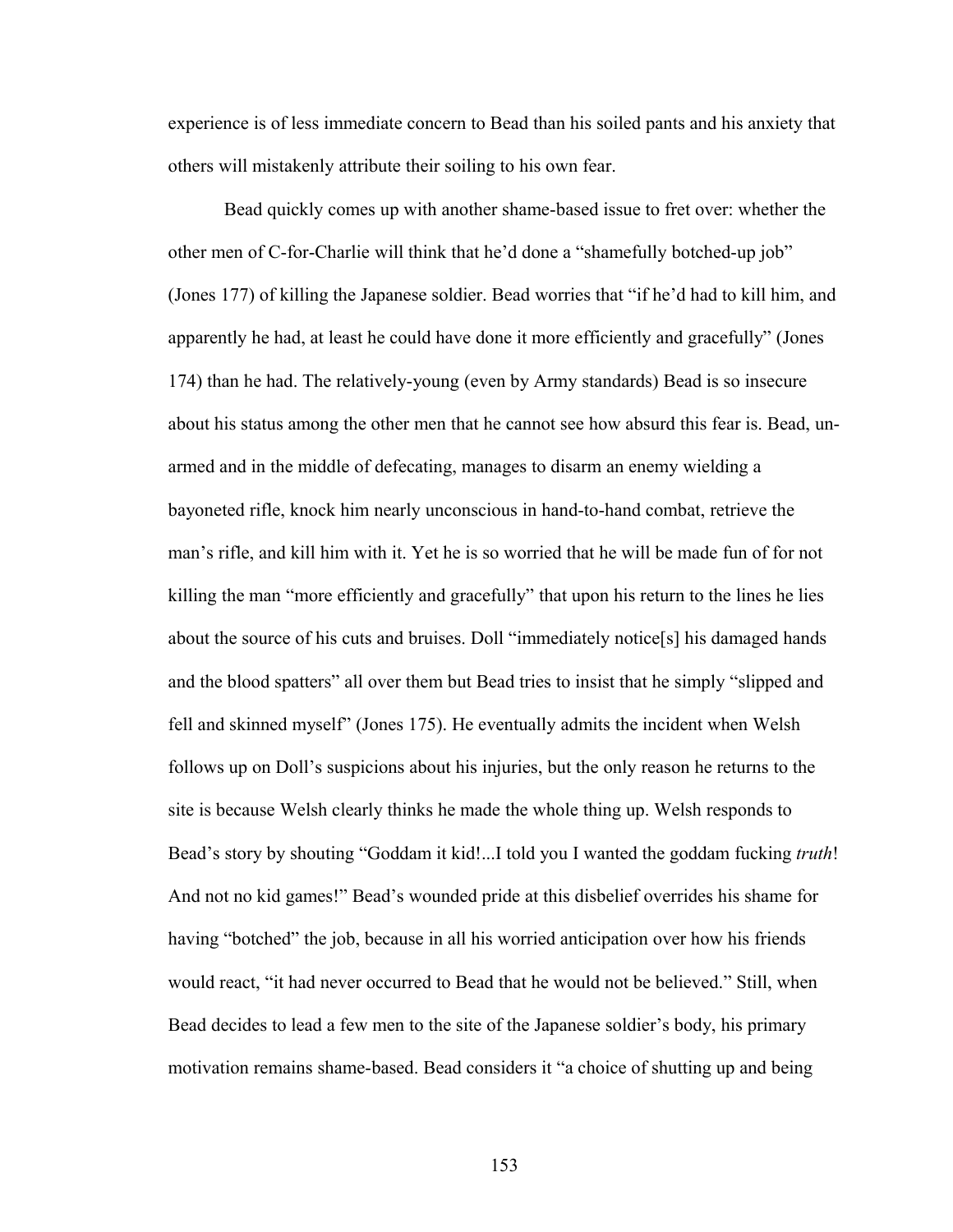taken for a liar, or telling them where [the Japanese soldier's body was] and having them see what a shameful botched-up job he'd done." Jones notes that "even in his upset and distress it did not take him long to choose" (177); apparently Bead is more worried about being thought a liar than a 'botcher' of hand-to-hand combat. Bead only begins to reevaluate his actions after Doll, upon viewing the Japanese soldier's remains, "admiringly" remarks "when you set out to kill him, you really killed him." When several other soldiers comment positively about his kill Bead decides that "if they did not find it such a disgraceful, botched-up job, then at least he need not feel so bad about that." He "tentatively" starts to "gri[n] a little wider, a little more expansively" (Jones 180) when he is sure that his peers have approved of his actions. Bead is so consumed by the desire to guard himself from mockery that it never occurs to him that his actions might have been perfectly adequate, even commendable, until he receives outside praise.

Another common non-combat fear also centers on embarrassment and misunderstanding. As in *From Here to Eternity*, the men in *The Thin Red Line* feel deeply and passionately, yet project an air of cool indifference to cover up their fear that those feelings will be neither understood nor accepted by their peers. In *The Thin Red Line*, the stress of combat frequently intensifies a soldier's feelings of camaraderie for the men around him while simultaneously intensifying his fear that those feelings will be misinterpreted as sexual. This fear is understandable for two reasons, and Witt illustrates the first. During one of his return hikes to C-for-Charlie, "he kept thinking with fierce sentiment about what great, wonderful guys they all were…the truth was, Witt loved them all, passionately, with an almost sexual ecstasy of comradeship" (Jones 319). The key word in that passage, "almost," makes it clear that in Witt's case the feelings are not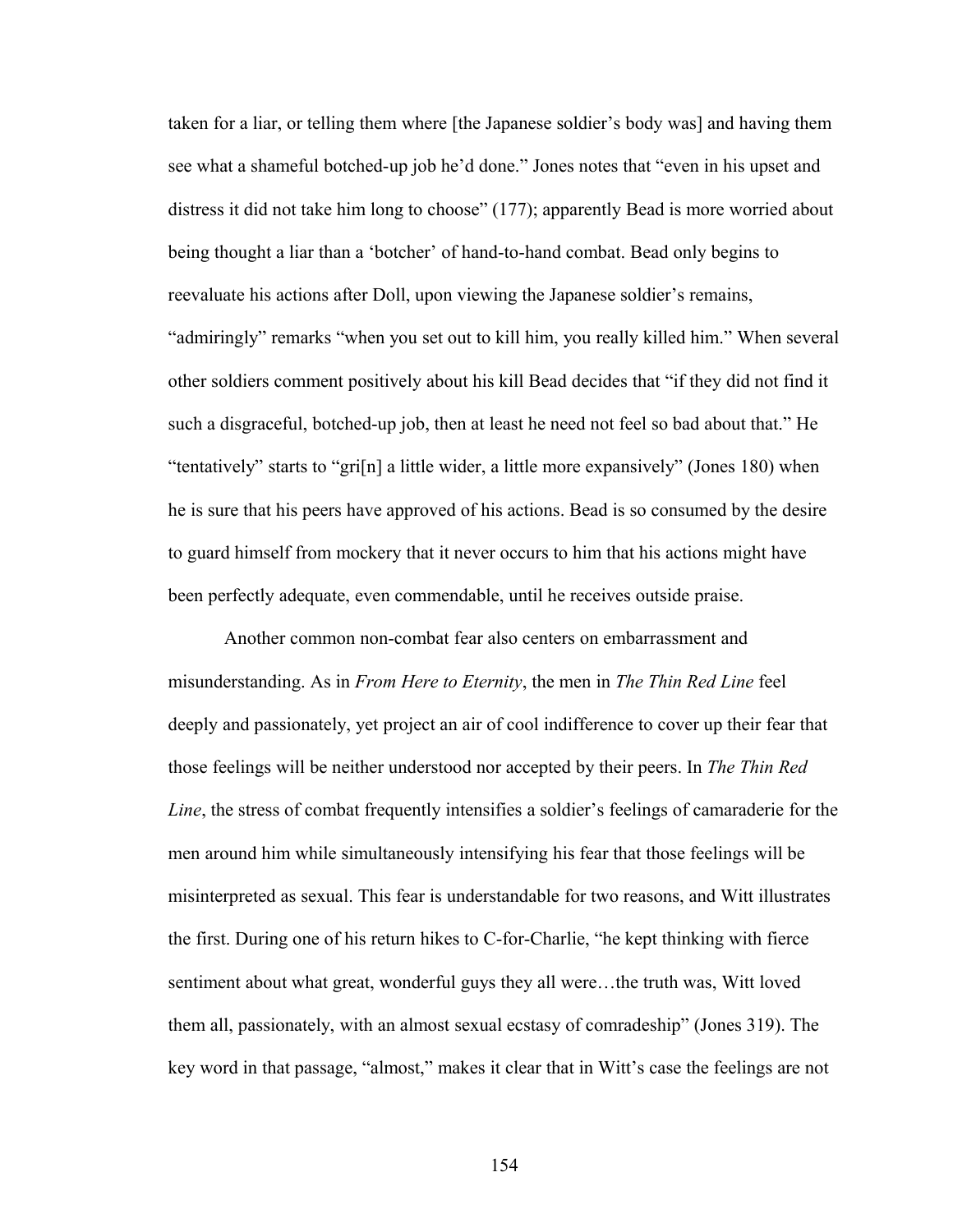actually sexual, but he phrases the closest analogy that captures their intensity in sexual terms. Several pages later, when he catches up to C-for-Charlie "Witt could have thrown his arms around his commander and kissed him on his dirt-crusted, stubbled cheek in an ecstasy of loving comradeship. Except that it might have looked faggoty, or get taken the wrong way. Emotions were coursing through Witt today that he had never known existed in him in his life. He was, he found strangely enough, really very happy" (Jones 324). If Witt had hugged Stein "in an ecstasy of loving comradeship," it would not have been an indicator that Witt held any genuine sexual feelings for Stein, or any of the other men in C-for-Charlie. Still, the fear that others might interpret it that way is enough to make him refrain. Witt's "ecstasy of loving comradeship" is ecstasy in the classical definition of ekstasis, a removal from the self; his feelings of comradeship are so powerful that they raise Witt to a kind of out-of-body experience that he can only define through comparison to the ecstasy of sexual contact. Like most of Jones's soldiers, Witt remains silent and does not attempt to communicate the depth of his "loving comradeship" for C-for-Charlie out of the general worry that no one else would understand his (actually commonplace) feeling, and the specific worry that any sign of such affection would be misinterpreted as an indicator of homosexuality.

During Bead's death scene, Fife demonstrates the second reason why this fear that any physical affection "might have looked faggoty, or get taken the wrong way" is a reasonable one. Bead is fatally wounded by a mortar shell and calls for Fife to stay with him in his dying moments. "Hold my hand, Fife,' Bead croaked then. 'I'm scared.' For a moment, a second, Fife hesitated. Homosexuality. Fagotism. Fairies. He didn't even think them. The act of hesitation was far below the level of conscious thought. Then, realizing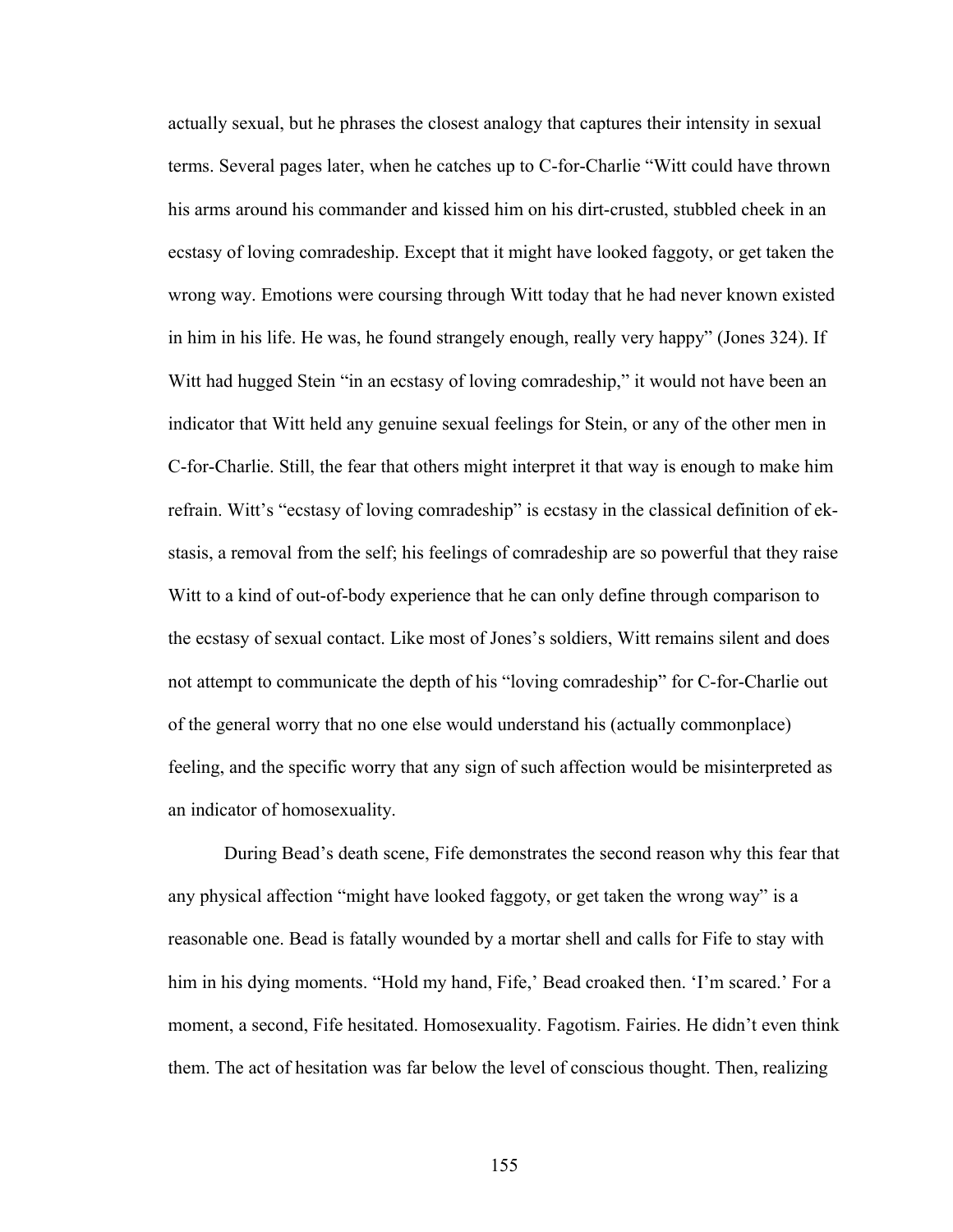with horror what he had done, was doing, he gripped Bead's hand" (Jones 259). Fife has a legitimate reason to worry that holding Bead's hand will be looked upon as a sign of homosexuality, because the two had in fact engaged in homosexual acts. Jones does not describe the acts directly, nor does he make it clear exactly what they consist of, but most likely they engage in either mutual masturbation or oral sex. In the immediate aftermath of their encounter, Fife contrasts his and Bead's relationship with "buggering" and tries to justify the act as "doing the same things now that you did as a kid, and doing them when you were a freshman or sophomore." The only details which Jones depicts clearly are that the act is mutual and initiated by Bead, who suggests that the two "help each other out" and offers "to do it to you if you'll do it to me." Afterwards, while Bead falls asleep immediately, Fife ponders the odd tacit acceptance of homosexuality in the Army. He reflects on the long-accepted practice of "oldtimers in the army who had their young boyfriends whom they slept with as a wife" in exchange for money and protection. In the pre-war Army, "none of this buggering was considered homosexual by anyone and authority turned a blind eye to it." Yet "overt homosexuals, much increased since the drafting of civilians," are universally disliked, even as "many might avail themselves of their services" (Jones 127-8). Fife briefly wrestles with the thought of how he might be classified, since "these two types constituted the extent of Fife's knowledge" and "he could not honestly place himself among them, but was terrified that someone else might." The fear is significant enough that "on [that] night before his outfit went into its first combat he lay awake a long time, wondering whether he was a homosexual." But his mind soon drifts to other thoughts and just before he falls asleep, he dismisses the whole issue with the thought "Anyway, he knew he liked girls" (Jones 128).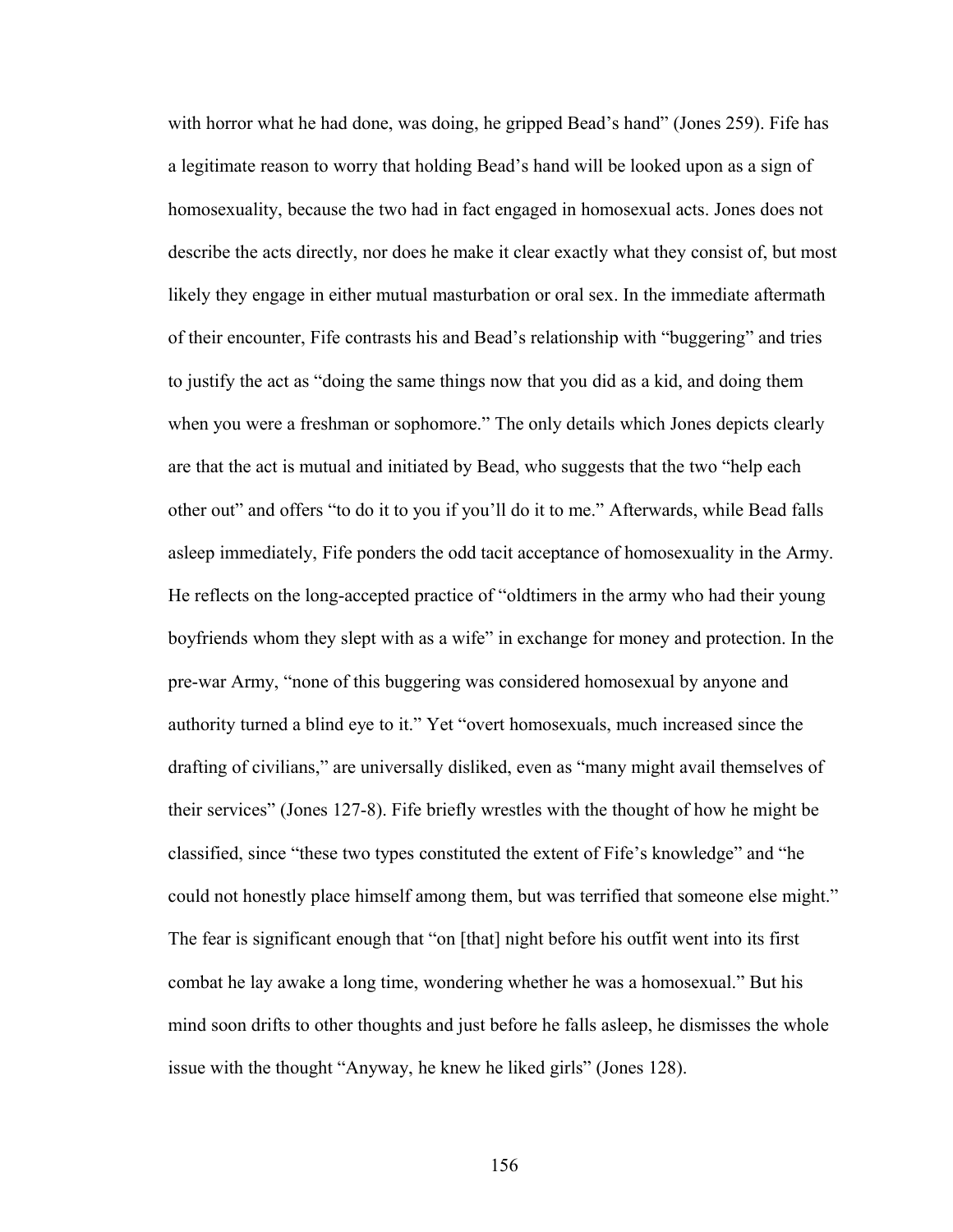The incident perfectly illustrates the focus of such fears. Fife is anxious enough about being thought a homosexual that instead of pondering his mortality or his courage or the prospect of being crippled on the battlefield, he spends the night before his entry into combat fretting over the nature of his sexual orientation. Even then, his concern lies more with the fear that other people might think he is homosexual than it does determining whether or not the label would be applied accurately. The sexual acts he engages in lead him to briefly examine his own sexuality, but because he does not fit into the "two types" of homosexuals he has seen in the Army and "kn[ows] he liked girls," he dismisses the question of how he should define his sexuality as irrelevant. How others in the Company might define his sexuality, however, is a question that terrifies him. The acts themselves are unimportant. What matters to Fife is how he is perceived.

Jones provides a comic parallel in the misunderstanding between Don Doll and Carrie Arbre. After falling atop Arbre in "the classic position of buggery" when both leap for the same spot of cover in combat, Doll focuses his attention on Arbre as a likely outlet for his pent-up libido. "Throughout his Army career…people could not believe, given his girlish build, that [Arbre] was not homosexually inclined" (Jones 414), and after landing on top of him, Doll's mind begins working through the same calculations as Fife's had. He momentarily worries what will happen "if anybody noticed the two of them together" but quickly decides "well, what if they did? Everybody knew Doll liked broads" (Jones 429). He then reasons that "he knew lots of oldtimer regulars who had their punks, their 'boys,' back in peacetime...if he wanted to pogey<sup>[74](#page-164-0)</sup> Arbre and look after and adopt him,

<span id="page-164-0"></span><sup>&</sup>lt;sup>74</sup> Like many military slang terms disagreements rage over the origins of the phrase. By the Vietnam era, "pogue" had come to mean any soldier stationed behind the front lines of combat. Jones uses "pogey" to describe a homosexual relationship between a higher-ranking soldier and a lower-ranking soldier. When Doll thinks of potentially "pogey[ing]" Arbre and making him his "punk," he is referring to a relationship wherein he would offer to protect Arbre from dangerous or unpleasant duties in exchange for sexual favors.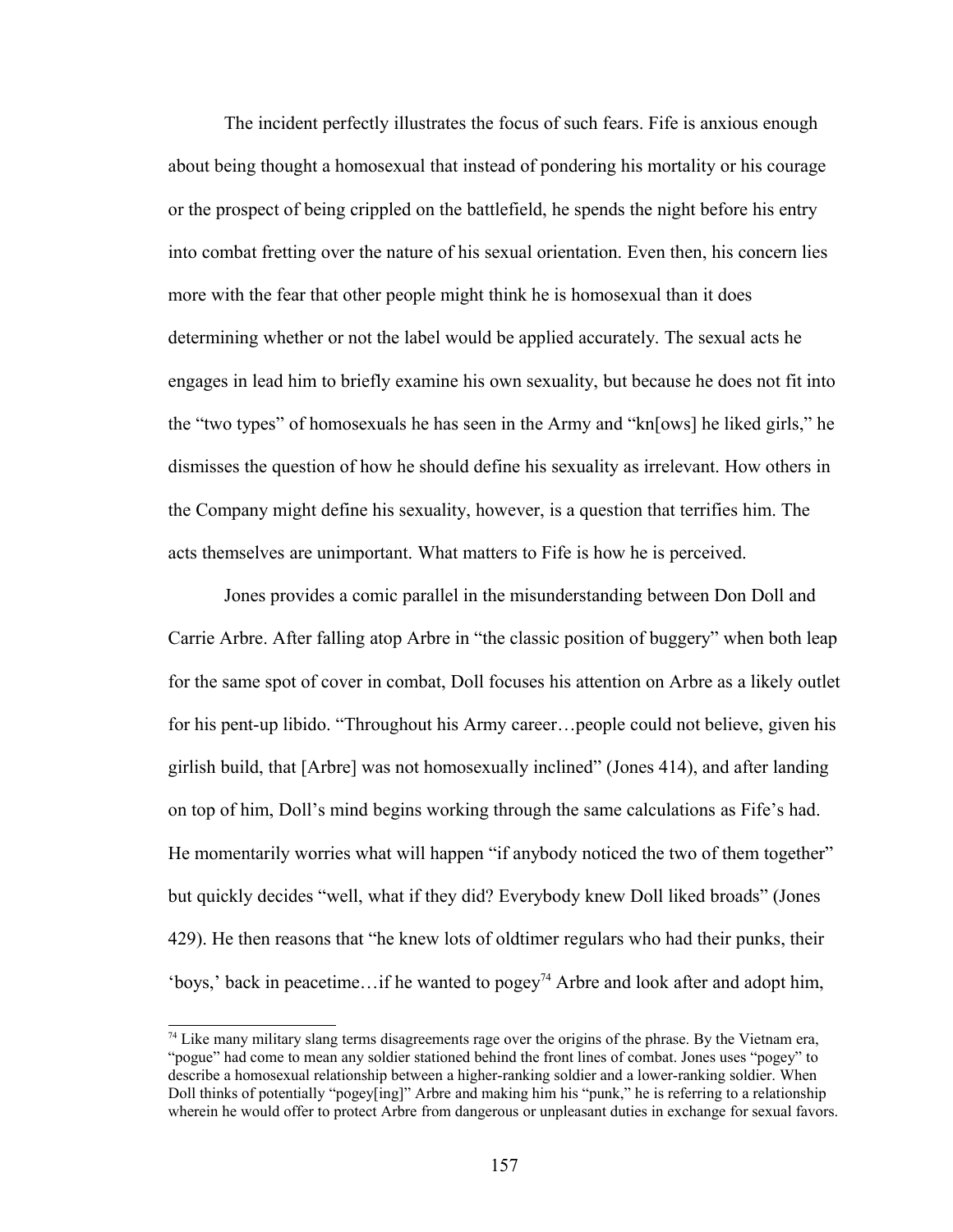that didn't make *him* homosexual. It only made Arbre homosexual" (Jones 477). Doll's awkward attempt at seduction goes awry when it eventually dawns on him that Arbre thinks Doll wants to play the passive role in the relationship. After figuring this out both men, who would have been fine playing the active sexual role, become upset and afterwards "spoke to each other with a carefully guarded stiffness" (Jones 508). Their mutual secret is safe because both stand to lose too much face if they outed the other, but the implications are the same as in Fife's case. Doll, Arbre, and Fife all see a clear distinction between buggery, which was tacitly accepted under the unofficial code of the Old Army, and homosexuality, which both the official and unofficial codes stringently condemn. For all three men, the difference between the two definitions lies not in the sexual acts committed but in the perception of those acts. In their minds, buggery can be rationalized but homosexuality would be an embarrassment beyond words, even if the physical acts committed were the same.

One soldier who serves as an exception to this code of embarrassment is Sico, a draftee with five months of experience in the Army. On the way up the Elephant's Head Sico "suddenly sat down in his tracks and began to hold his stomach and groan." His Sergeant, the martinet Milly Beck, kicks and curses at him to move but Sico can only repeat "I can't Sergeant…I would if I could. You know I would. I'm sick." When pressed to describe his symptoms, Sico insists that he's suffering from crippling cramps and stomach pains and then "as if to prove it suddenly vomited. He did not even try to bend over and the vomit burped up out of him and ran down his fatigue shirt onto his hands which held his belly. He looked at [Sergeant] Keck hopefully, but appeared ready to do it again if necessary." Keck orders Sico be left behind for the medics to deal with, and one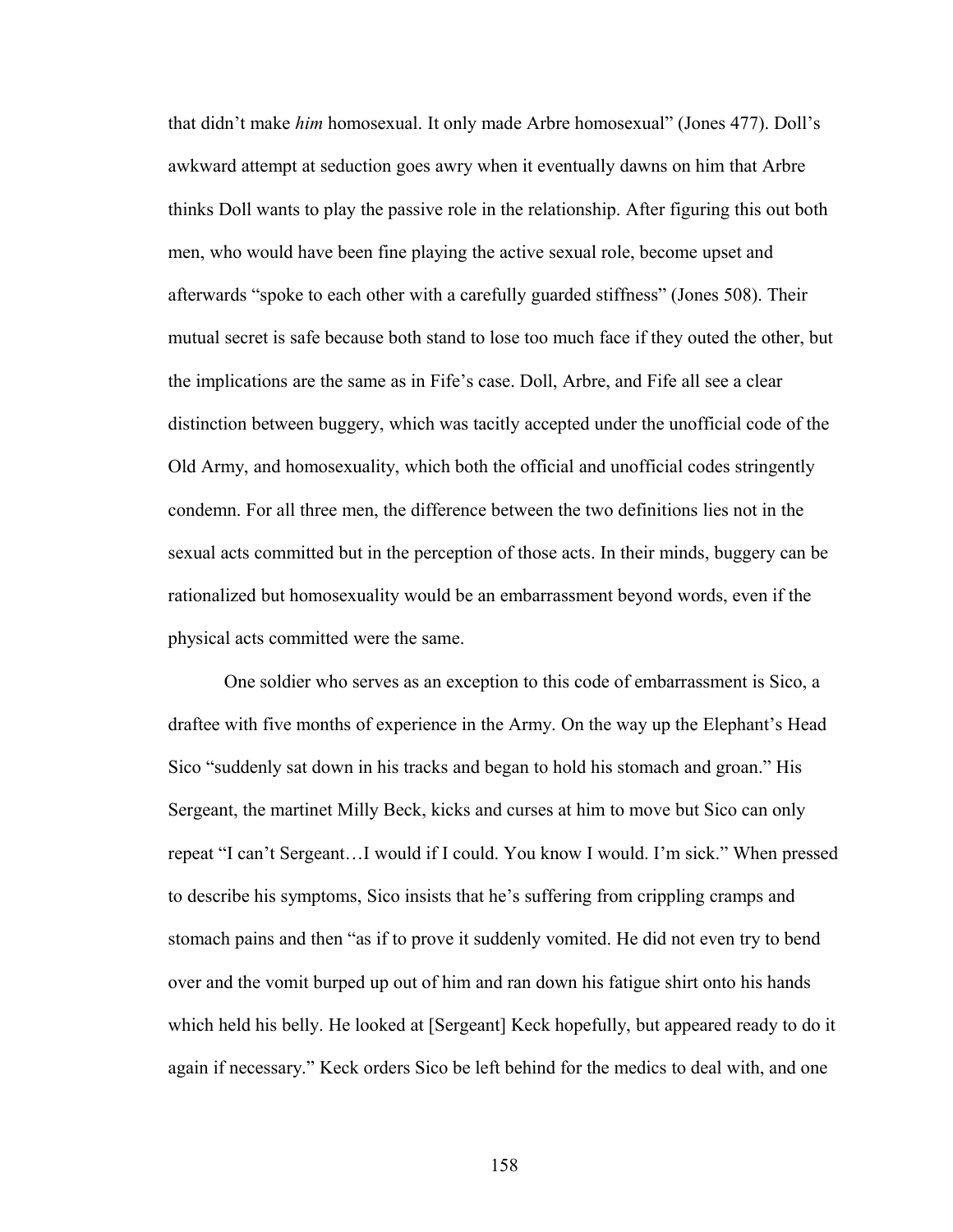by one his platoon-mates pass him by as they continue up the hill. Sico continues to "groa[n] audibly from time to time and now and then he gagged, but apparently did not feel it necessary to vomit more. His face was haunted-looking and his eyes tormented. But clearly nobody would ever convince him he had not been sick."

Sico, whose name may well be a phonetic pun on Jones's part considering his psychosomatic bout of stomach pain, finds a loophole that will allow him to escape possible death or dismemberment in combat. All he has to do to ensure that he will survive the Guadalcanal campaign is possess the willingness to embarrass himself to whatever degree proves necessary, risking the utter scorn and derision of his friends in the process. Somewhat surprisingly, Sico is not excoriated in the least for breaking the code of embarrassment, at least not by the other men in his platoon. As each man passes by Sico stares at him "appealingly, a certain unspoken request for understanding, for belief. As for the others, they looked back noncommittally. None of their faces held contempt. Instead, under the white-eyed sweating pucker of fear, there was a hint of sheepish envy, as if they would have liked to do the same but were afraid they could not bring it off." Rather than scorn Sico for committing "the first overt case of cowardice" in the Company, the rest of C-for-Charlie envies him; in a Company filled with soldiers trying to decide what scares them more, the myriad horrors of combat or the opinions of their peers, he is the only man among them with enough courage to become a public coward. This does not mean, however, that Sico's escape from combat comes cheap. Jones provides a degree of poetic justice by suggesting that Sico will be haunted by his action. He ends the scene by noting that "Sico, who could undoubtedly read this look" of envy on the others, "apparently got no comfort from it. He tottered on, helped by the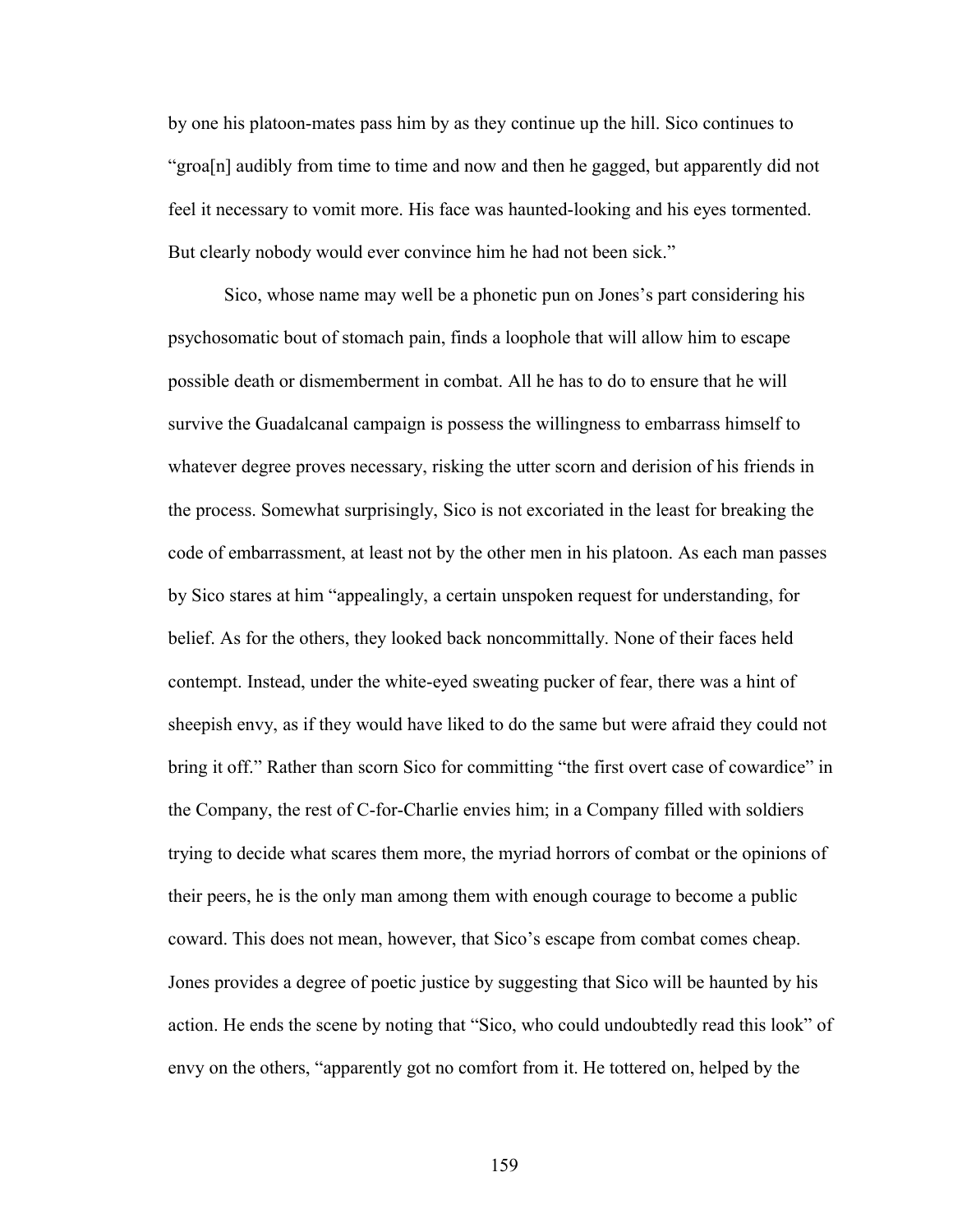junior medic," never to be seen by C-for-Charlie Company again (Jones 230-1). The strong implication that Jones ends with is that by breaking the code about cowardice Sico may escape with his life, but not his self-respect or peace of mind.

By the novel's end, each member of C-for-Charlie has asked himself one question at one point or another during his combat experience: "is it really worth it to die, to be dead, just to prove to everybody that you're not a coward?" (Jones 70) Invariably, the answer they all come up with is 'apparently, it is.' Other than Sico, all come to the same ironic realization that Fife does while pushing up the Elephant's Head: "It was almost funny, how even lying [t]here terrified and half-expecting to be dead at any moment, his bureaucratic fear of reprimand, of public embarrassment, was stronger than his physical fear of dying. Well, at least as strong" (Jones 258).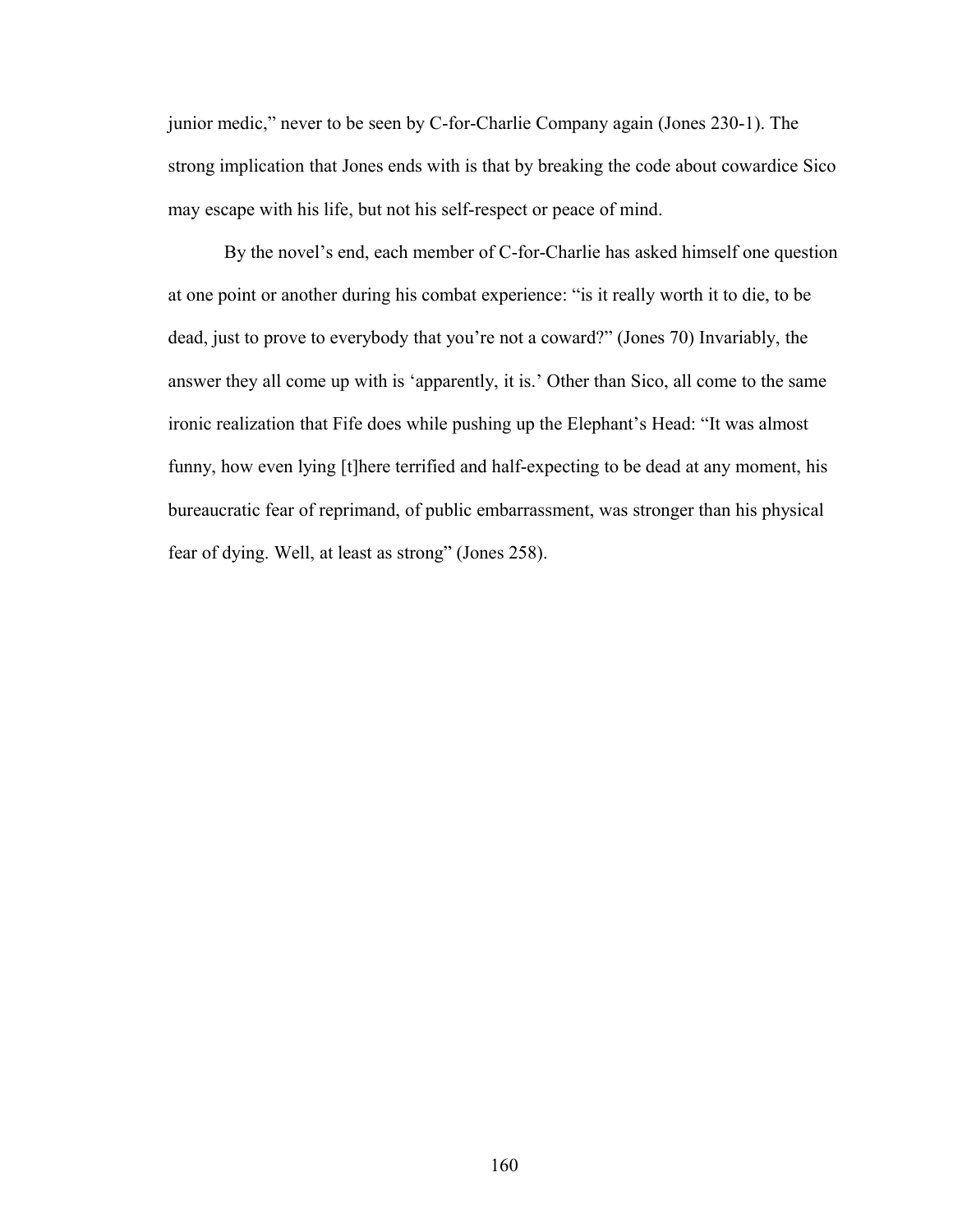## ATTITUDES TOWARDS WOUNDS AND 'DOING ENOUGH'

Another new code that arises hand in hand with the issues relating to fear addresses attitudes towards being wounded. Early in the novel Fife (as he usually does) breaks down for the reader the hierarchy of desirable wounds, according to the men of Cfor-Charlie:

> the best way to be wounded, if one must be wounded at all, was to have a wound so bad that you would almost die, one that would leave you sick long enough for the war to get over, but which when you recovered from it would not leave you crippled or an invalid. Either that, or receive a minor wound which would incapacitate or cripple you slightly without crippling fully. (Jones 48)

This is a departure from the current conception of a 'Million Dollar Wound' as a wound just incapacitating enough to remove a soldier from combat, yet light enough to cause no long-term damage. That view is more consistent with the service requirements of the Vietnam War, in which the rotation system ensured that a soldier would spend a maximum of 12 months<sup>[75](#page-168-0)</sup> in country before being returned stateside. In the Second World War, enlistments lasted "for the duration" plus six months and every frontline soldier knew that, barring an incapacitating wound, he would continue to see combat in campaign after campaign until hostilities ceased. Guadalcanal is only the first campaign in a long series for the men of C-for-Charlie, and they know this all too well. For them, a wound that would be considered a 'Million Dollar Wound' in Vietnam would merely mean a break from one campaign and an imminent return to combat.<sup>[76](#page-168-1)</sup> The certainty of

<span id="page-168-0"></span><sup>75</sup> 13 months for Marines.

<span id="page-168-1"></span><sup>76</sup> Jones devotes much of the third novel in the trilogy, *Whistle*, to exploring the effects of this knowledge on the wounded recuperating back stateside.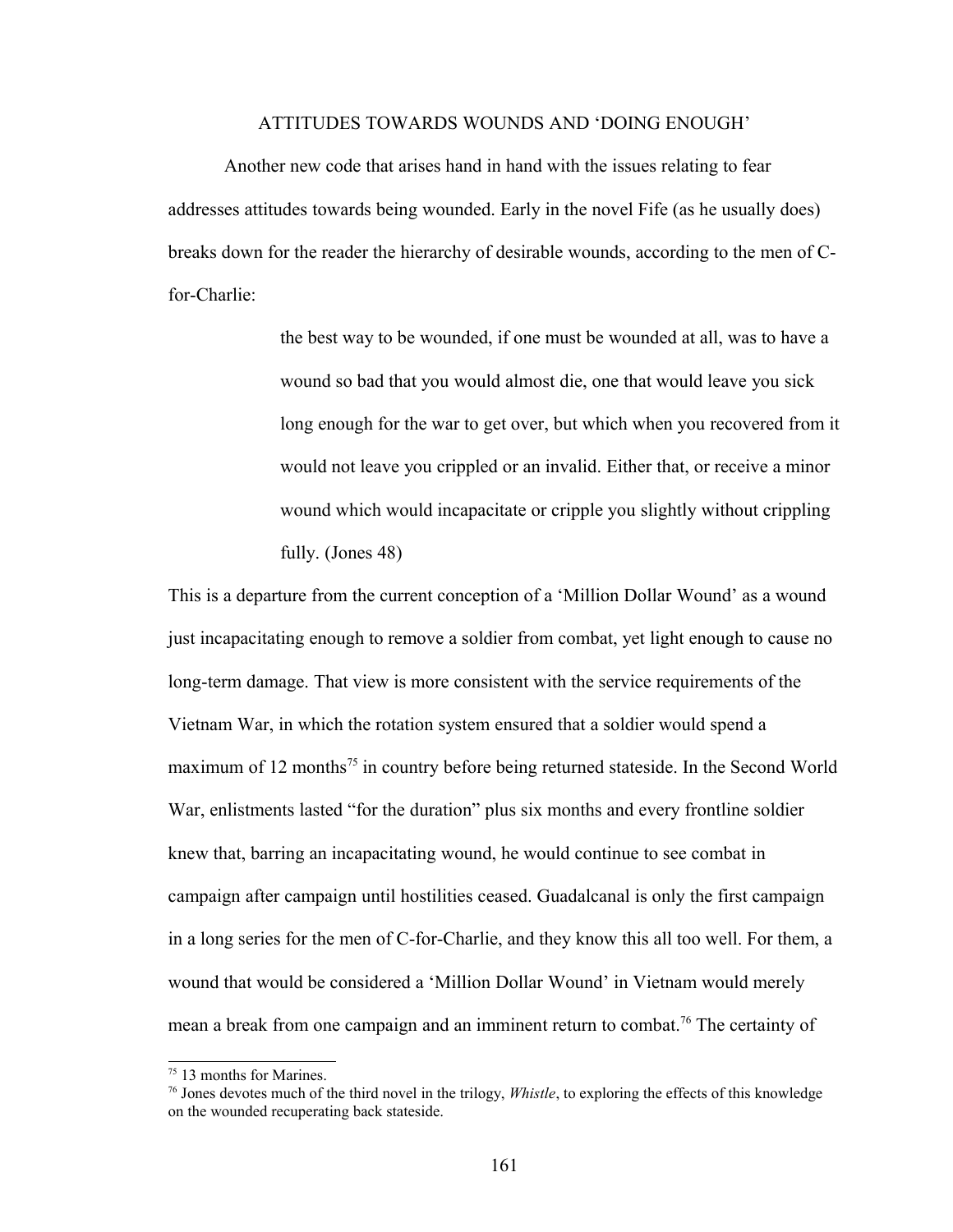returning to combat after a light wound has healed is why "if one must be wounded at all," C-for-Charlie places the most value on a wound that will be extremely serious in the short term but allow full recovery in the long term; such a wound would allow the best overall odds of survival. A wound that "would cripple you slightly," like the shrapnel wound to the hand that eventually gets Storm evacuated, is not quite as valued because it still entails long-term medical complications. But for an infantryman, it is still considered the second-best type of wound to receive since a permanent but 'slight' disability is a far preferable fate than dying in the mud on an island with an unpronounceable name.

Despite being preferable to dying in combat, Jones recognizes that wounded men "crossed a strange line" which left them inherently "different" from the non-wounded. Referring to men who had been wounded in a Japanese bombing attack while being ferried to shore, Jones writes that:

> the physical experience of the explosion, which had damaged them and killed those others, had been almost identically the same for them as for those other ones who had gone with it and died. The only difference was that now these, unexpectedly and illogically, found themselves alive again. They had not asked for the explosion, and they had not asked to be brought back. In fact, they had done nothing. All they had done was climb into a barge and sit there as they had been told. And then this had been done to them, without warning, without explanation, perhaps damaging them irreparably; and now they were wounded men; and now explanation as impossible. They had been initiated into a strange, insane twilight fraternity where explanation would be forever impossible. (45)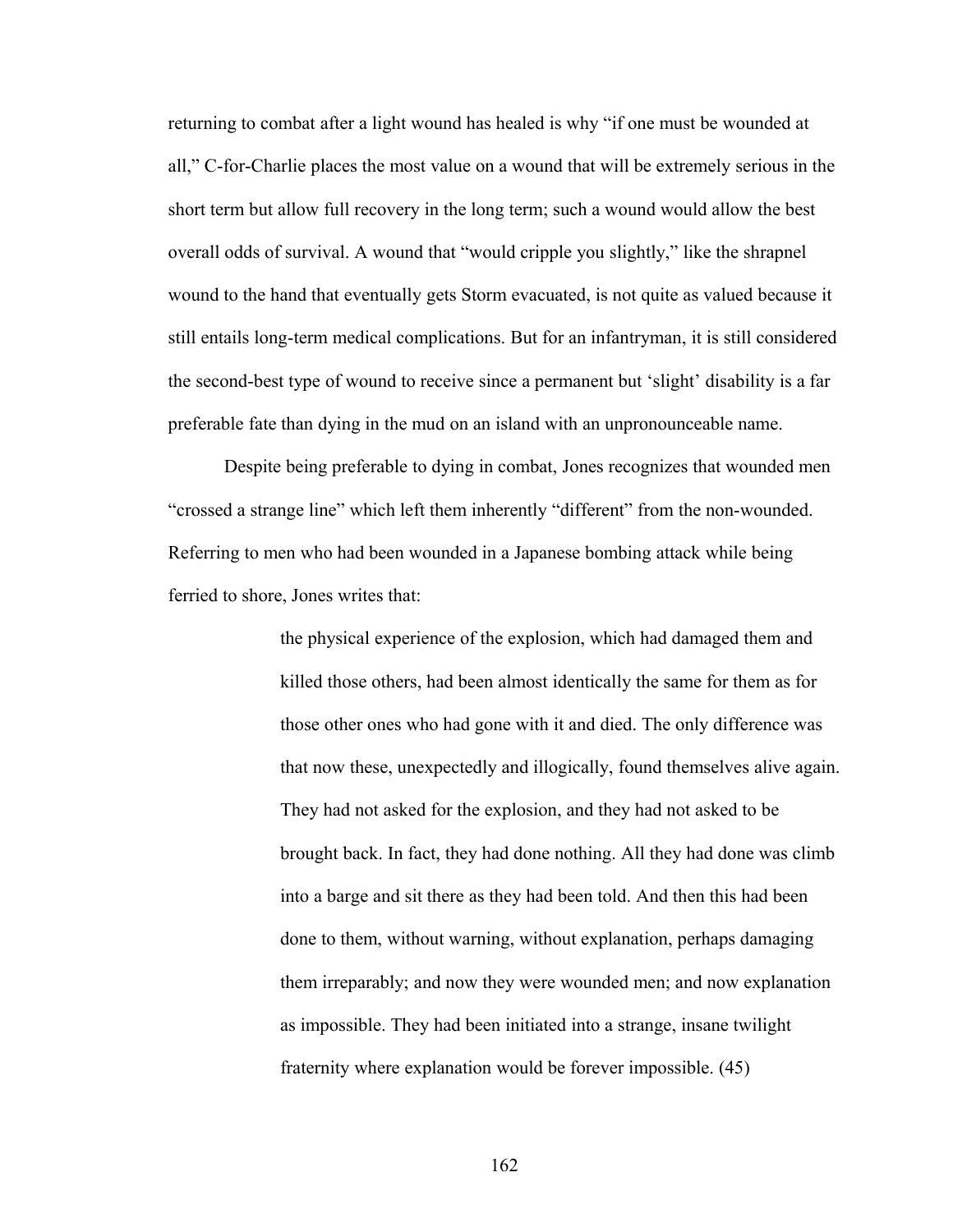While the wounded men of C-for-Charlie respond to their wounds in individual ways, the most common reaction is joy that they have received an express ticket away from the dangers of the combat zone. The first combat casualty C-for-Charlie takes, "an older man" and draftee named Peale, is wounded by a bullet to the leg. Jones notes that "whether [it was done] deliberately or by accident no one could tell, because no one could tell whether the desultory fire they were getting was aimed or was simply stray bullets from the ridge" (145). Peale responds to his wound by "grin[ning] stiffly. His face still white, his lips still trembling, his mouth nevertheless stretched into a stiff but happily cynical grin." When asked if he can walk, Peale triumphantly responds "I dont think so… I think my leg hurts pretty bad. You better help me. I think it's goin to be a long time before I can walk good again." As a medic begins to help him down the hill toward the Regimental Hospital and safety, he happily tells the medic "I got me a Purple Heart…and I been in combat. I never even seen a Jap; but I dont care. No doctor's gonna tell me I can walk on this leg for a long time. Come on, let's get out of this. Before I get hit again and get killed. That'd be hell, wouldn't it?" (Jones 146-7).

Though Peale's response is the most common, not all of C-for-Charlie's wounded react with the same equanimity. The first overall casualty taken by the Company, "Pfc Marl, a Nebraska cornball and dry-dirty farmer" drafted away from his family's farm, reacts with horror when "a piece of a daisycutter whistled into his hole as he lay in it during a raid and cut off his right hand as neatly as a surgeon could have done with a knife." Rather than exult in his impending removal from combat, and "never very bright" to begin with, "he could not get it through his head that he would still be able to work." He "became hysterical and began to blubber" at the thought that he would never be able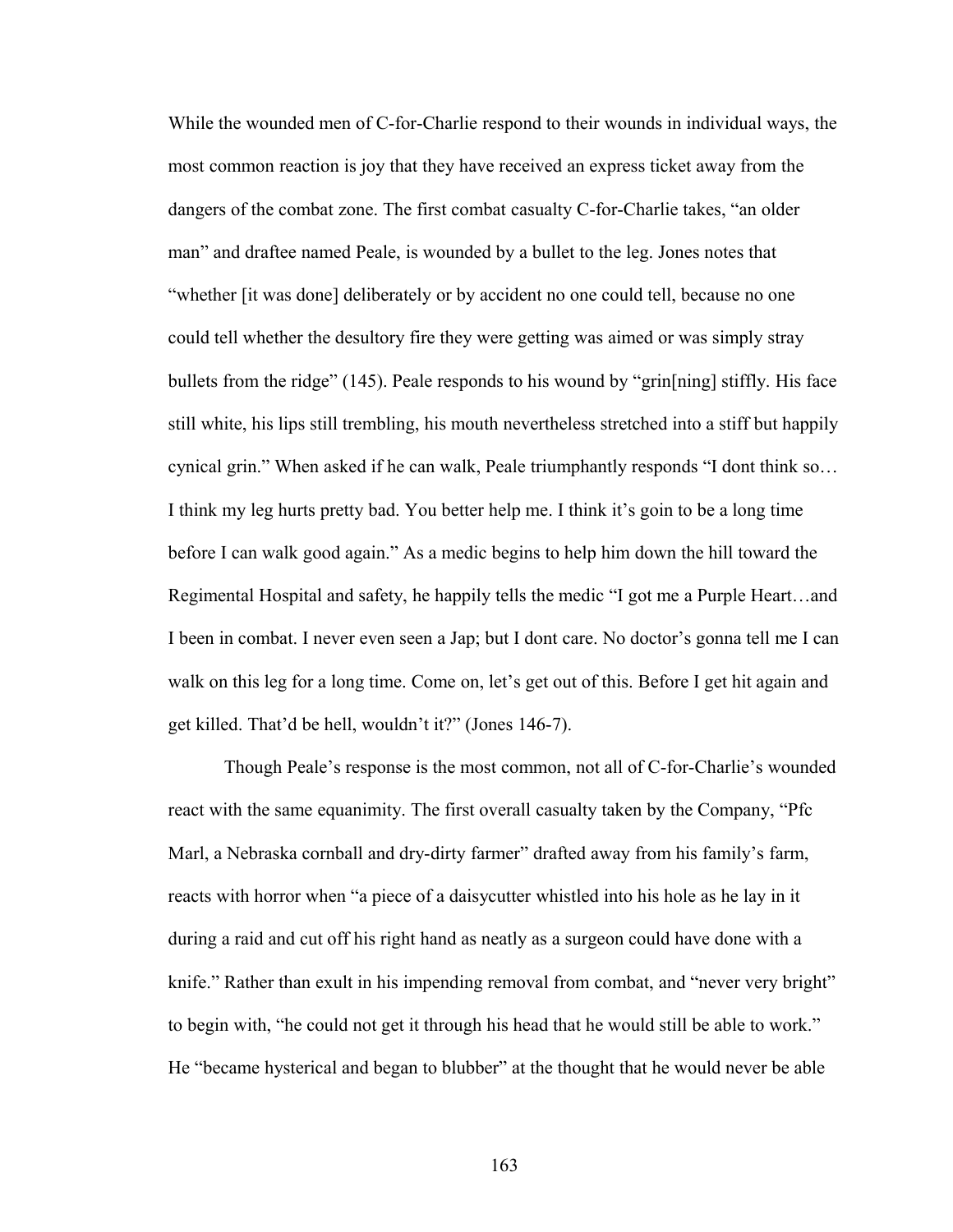to work his farm again, refusing all attempts to comfort him. "What'm I gonna do now, hey…How'm I gonna work, hey? How'm I gonna plow, hey?" he shouts as the medics work on him. Some other men try to comfort him but "he refused to be placated by descriptions of what marvelous artificial hands they made nowadays" and fails to understand his friends' meaning when they point out that he can still walk. "Sure I can walk goddam it" he tells them "Fuck yes I can walk. But how'm I gonna work, hey? That's the point" (Jones 91-2). Though most other members of C-for-Charlie would consider Peale fortunate to have received a "slightly" crippling yet life-saving wound, the consensus on the desirability of wounds is by no means unanimous.

As usual, Jones explores the issue most thoroughly through the Fife character, whose attitudes towards being slightly wounded by mortar fire bring him closer with Storm and provide Jones the means to examine the psychological responses to being wounded from a number of different angles. During the assault up the Elephant's Head Fife is struck in the head by a small piece of shrapnel from a mortar round and evacuated back of the lines. Upon being hit and seeing his own blood, Fife's first reaction is to wonder whether he will die and fearfully try to assess the severity of his wound. When he concludes that he will probably live and begins getting over the initial shock, his second reaction is to "suddenly realiz[e] that he was free. He did not have to stay here any more. He was released. He could simply get up and walk away—provided he was able—with honor, without anyone being able to say he was a coward or courtmartialing him or putting him to jail. His relief was so great he suddenly felt joyous despite the wound" (Jones 262). Sitting "with a line of grimy, bleeding, groaning men on the hillside, mopping the blood from his forehead whenever it began to drip[, a]ll Fife wanted most in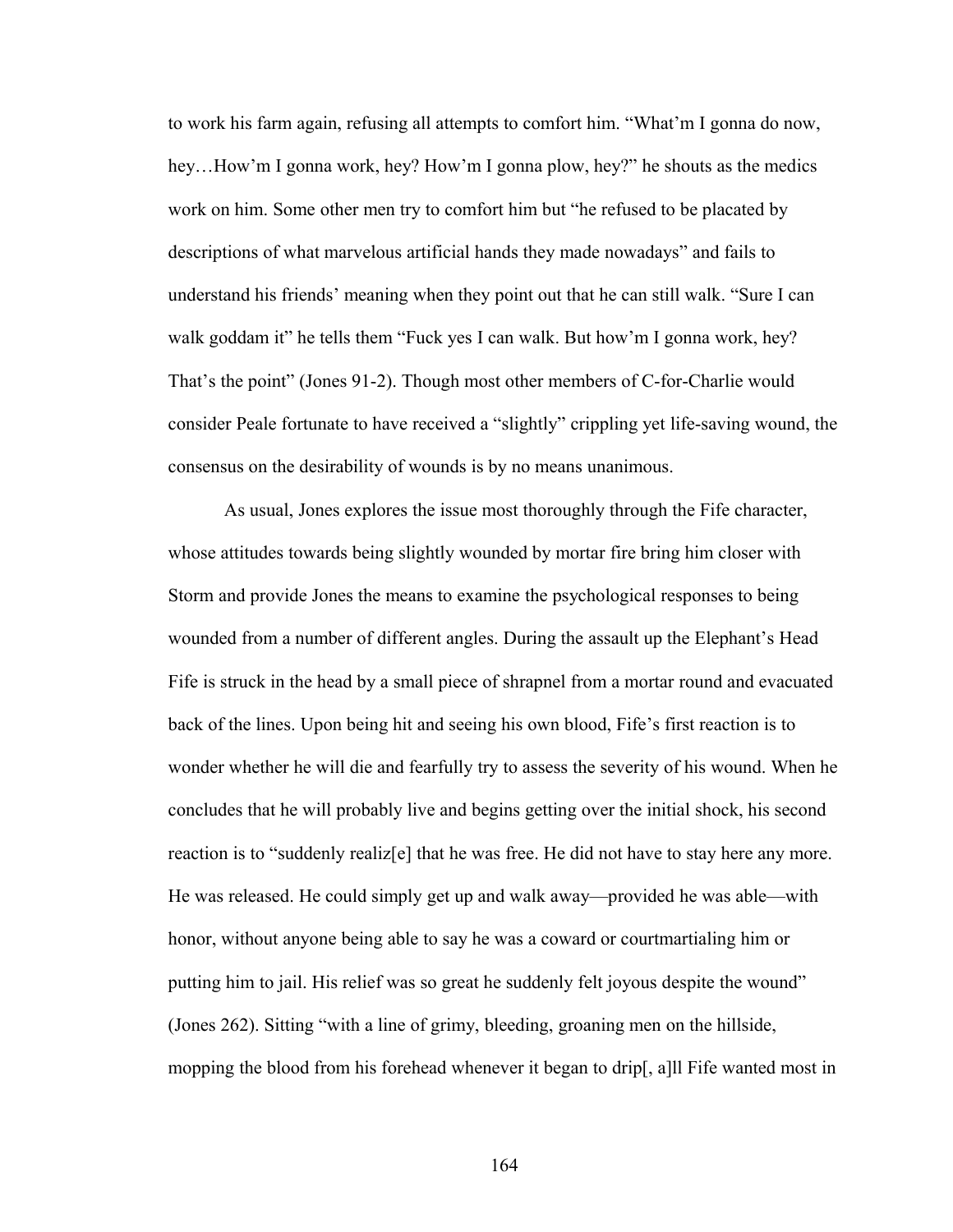the world was simply not to go back down below" where the fighting was still taking place. While appraising his actions after the fact, he decides that "he had done nothing heroic, nor even anything normally brave, but these men here thought him heroic. In fact, he had not even done what he considered to be his normal duty. But he was not going to tell anybody that" (Jones 358).

Fife soon finds someone to commiserate with in Storm, who had been wounded in the same action. Unlike Fife, Storm's wound embarrasses him, because he believes that "in his case that was such a little thing and counted for so very little that it hardly mattered." A fragment from a Japanese knee mortar<sup> $77$ </sup> strikes Storm in the hand, "and the entry of the fragment had not hurt the slightest bit." Storm "had some traumas and rude awakenings" in the wake of the incident, "but being wounded was not one of them… Storm's traumas came from other things. Chief among them was the feeling that he was letting the company down by coming down [to the field hospital] with this hand" (Jones 367). Storm's reaction is a common one, and illustrates the only reason that would give a soldier in an Infantry unit pause if offered a ticket away from the front lines: the worry that he will be letting his friends down by leaving. Though Storm does not know it at the time, the seemingly-harmless sliver of shrapnel in his hand will have greater consequences down the road. In the moment, however, he feels embarrassed to be removed from the front lines with such an apparently insignificant wound. And as I have already discussed, fear of embarrassment can be a very powerful motivator for a combat soldier. While back at the field hospital Storm broods over the morality of his decision to

<span id="page-172-0"></span><sup>77</sup> Officially called a Nambu Type 89 Grenade Discharger, it was a light mortar that fired 50mm rounds. It was nicknamed a "knee mortar" out of the mistaken belief that the mortar tube was rested against the operator's leg while being fired. According to rumor, several Marines firing captured Type 89's on Guadalcanal learned the proper way to operate it after they suffered broken thigh bones attempting to fire it while propped against their legs. However, I was unable to confirm or dismiss the authenticity of such claims.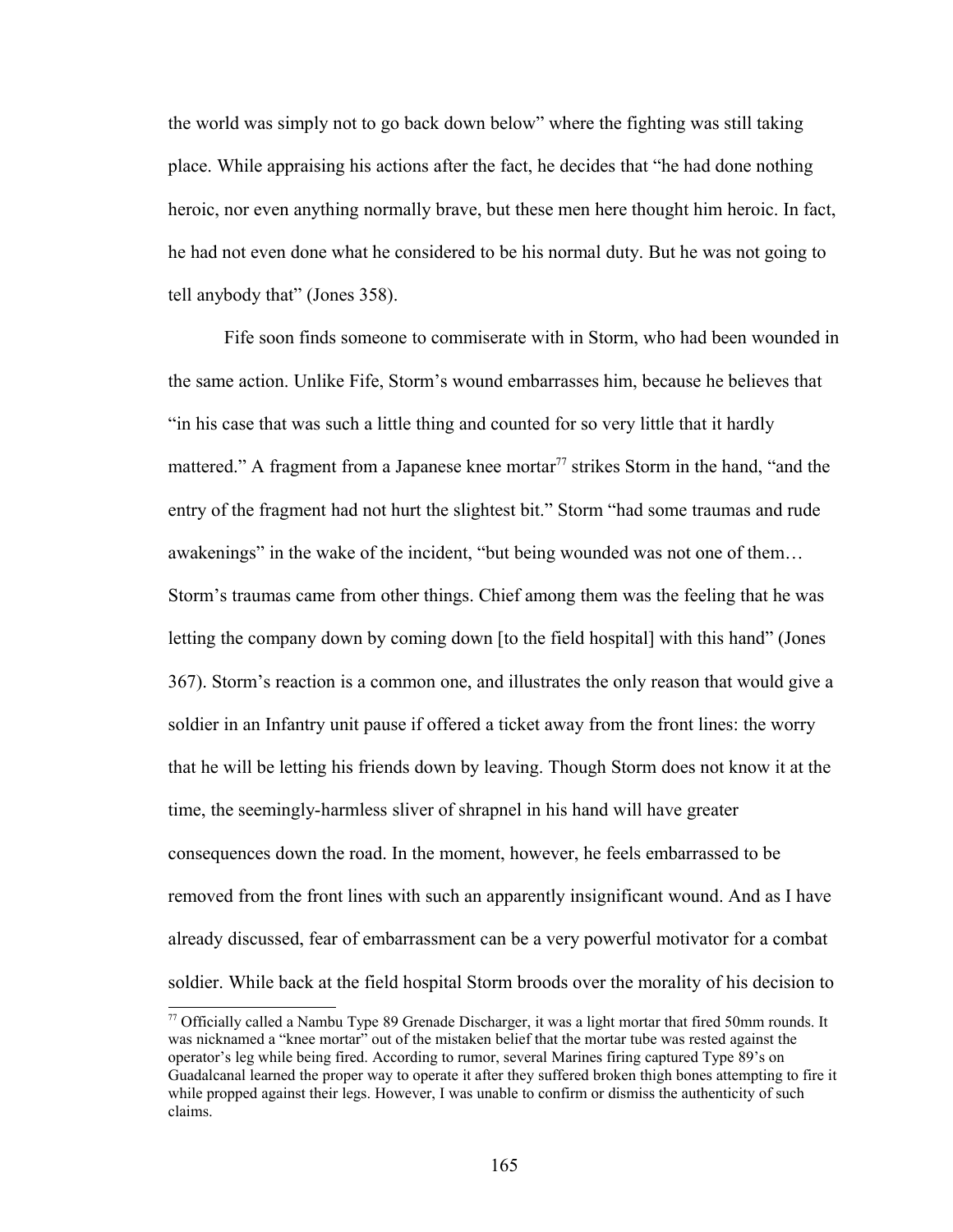allow his own removal from the front lines and his attempts to secure a permanent evacuation order with a relatively minor wound. It quickly becomes apparent that an act as small as agreeing to be temporarily evacuated for medical attention (and hoping it might allow him to escape combat permanently) has led Storm to question his own decency as a man:

> Storm had always thought of himself as a decent man. Sure, he had been rough on KPs and cooks in his time, to make them work...but he did not believe in kicking a man when he was down, taking advantage of a weak person, or stealing from the poor. That was his code and he had always tried to live by it. Now he had to face the possibility that maybe he wasn't so decent after all. And not only that, he who had always believed in never letting a friend down, was here preparing to try and use his hand to get him out of the company, out of the Battalion, out of the whole fucking combat zone. And what was more, he knew it was the only sane thing to do. (Jones 374)

Like many wounded, Storm and Fife are caught between their guilt over getting to leave the combat zone and their intense fear of possibly returning to it. Such guilt is unreasonable, and Storm acknowledges it is "only sane" to wish to escape combat. But even if those feelings of guilt are unreasonable, they are still very much present in the minds of lightly-wounded men like Storm and Fife, who fear that even taking time to recuperate from a wound somehow constitutes taking advantage of the men unlucky enough to remain in combat. Storm attempts to balance his guilt and fear by rededicating himself to the performance of his job, but strictly to the letter of his obligatory duties. He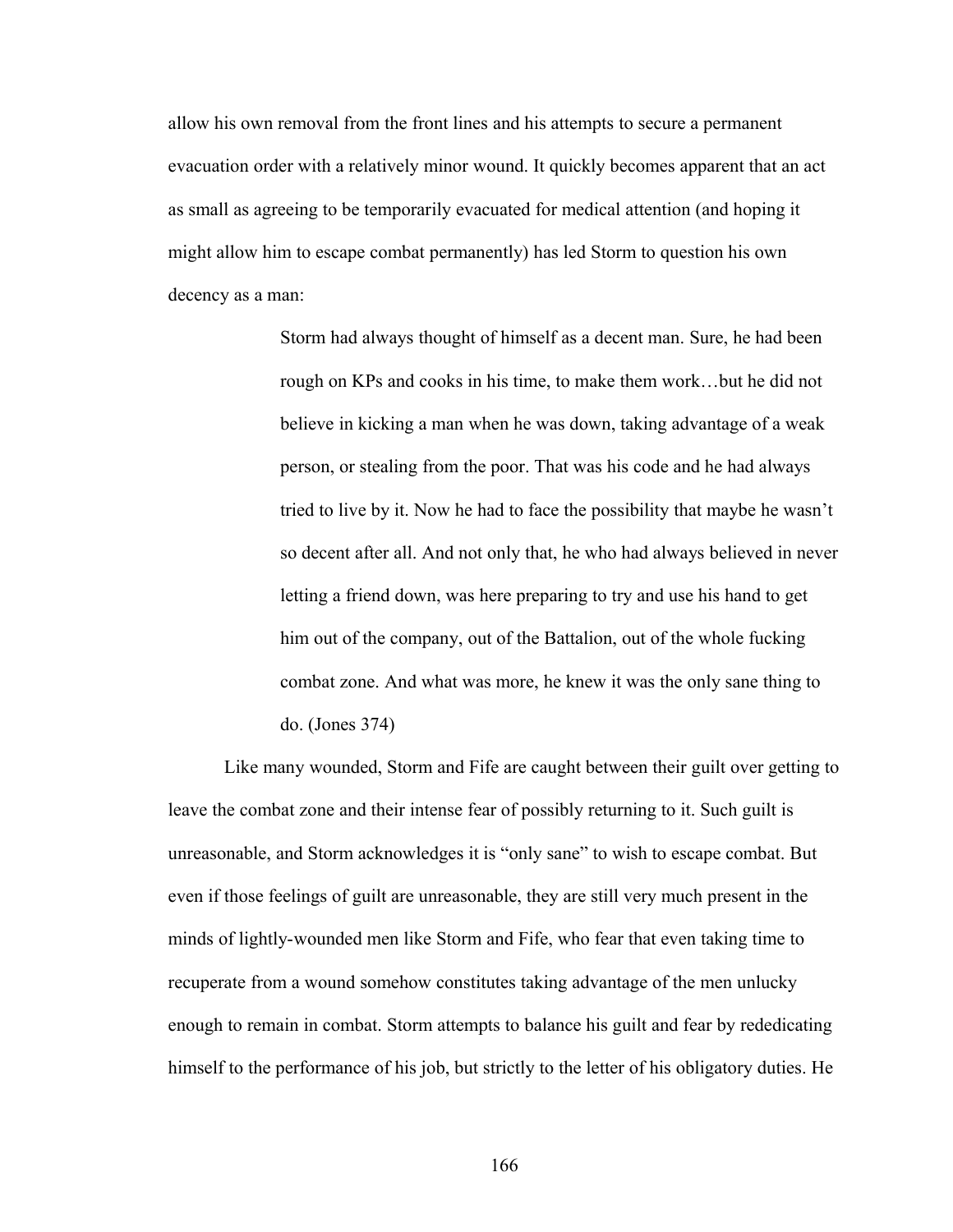vows "I dont have to go back up there to the front with the compny, and I'm not going to. I'm a Messsergeant. I aint even supposed to be up there. Me and my cooks'll get the kitchen as close as we can, and I'll get them guys up hot meals every time I can…but that's all. No more volunteer fightin. I aint required to, I ain't supposed to be, and I aint" (Jones 374). Fife responds to Storm's speech by deciding to "say what he had been trying to say [but] had not come anywhere near" expressing, and tells Storm "I'm a coward." Storm "immediately" replies "so am I…and so is everybody who aint a fucking goddam fool." Fife, his inferiority complex still firmly intact, suggests that "some of the guys aint" cowards, and names Witt, Doll, Bell, and Dale as his examples. "Then they're fools,' Storm said without hesitation." Storm and Fife agree that neither one "want[s] to be a coward" and Storm closes the subject by returning the conversation to the practical matter at hand: "Thank God I dont have to go back up there, that's all." Fife lets the subject drop but "felt better" since "Storm took being a coward so much more in his stride somehow, and it made Fife feel less unmanly" (Jones 374-5). Their conversation is significant for two reasons. The first is that it represents the only serious discussion anyone in C-for-Charlie has aloud about his fears of cowardice. Earlier Fife plays the role of "the honest coward" but it is exactly that: a role. His admission to Storm that he is a coward, and Storm's "immediate" reply that he is also a coward is the only point in the novel where a character voices his inner doubts aloud, and it should be noted that their admissions are voiced only in a private conversation well behind the lines where neither man risks having his admission overheard by another member of the Company. The second reason Fife and Storm's conversation is significant is because it illustrates the internal tug-of-war between guilt and fear that so many wounded soldiers suffer from,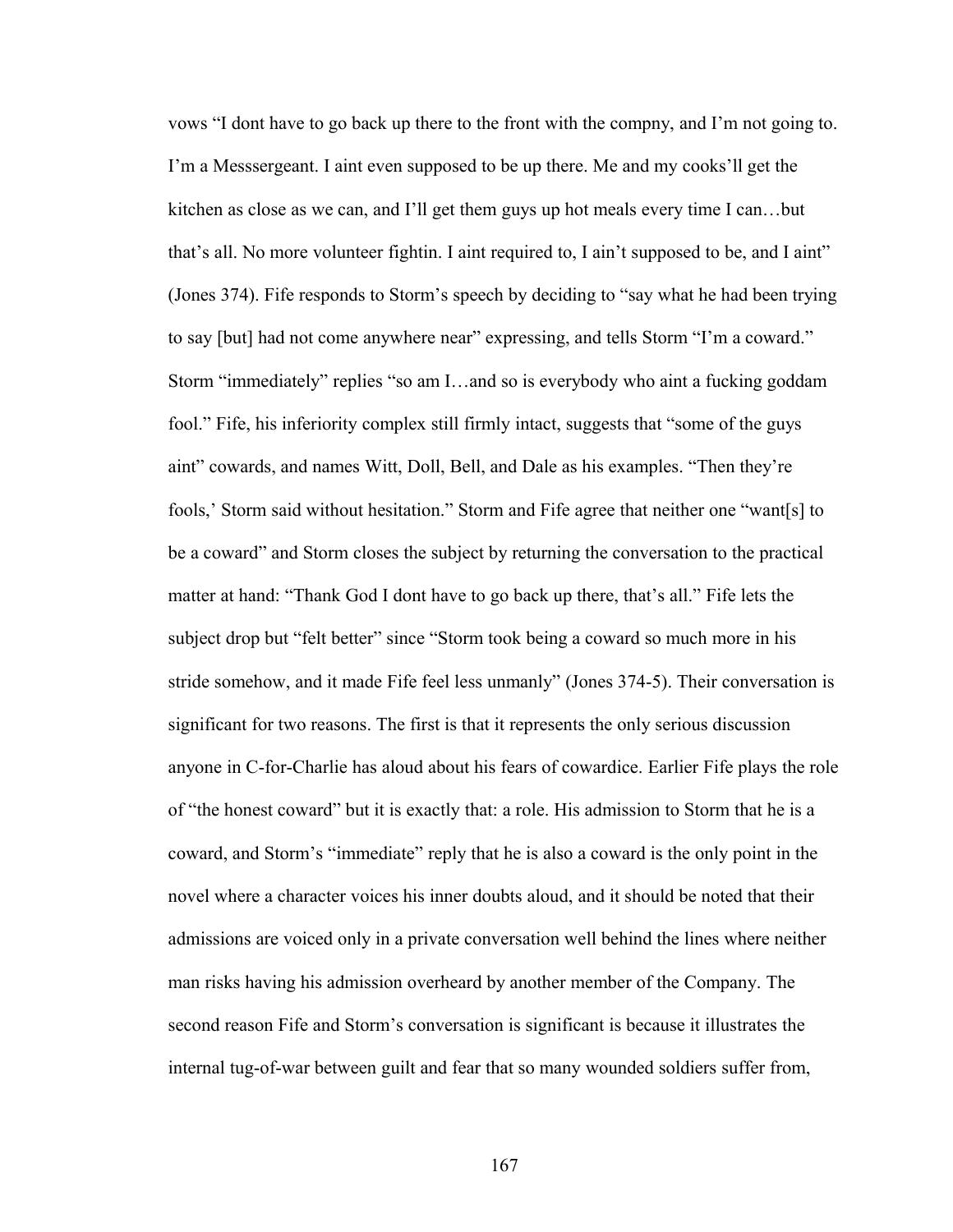and sets up the exodus of sick and wounded soldiers that soon follows. If the two dominant emotions felt by wounded soldiers are guilt over leaving their comrades and fear of returning to them, Jones ends *The Thin Red Line* with the clear suggestion that fear will ultimately win out, and deservedly so. After all, every blooded veteran who survives combat is well aware that leaving "it was the only sane thing to do."

Knowing this, and knowing what they will face on the upcoming campaign to take New Georgia, the surviving veterans of C-for-Charlie universally look "to take advantage of the loophole," the inexplicable relaxation of standards for evacuation that comes after the campaign. It begins when Carni gets evacuated for malaria, an ailment so common that during the campaign itself it would merely be treated with atabrine and a return ticket back to the front lines. After Carni's evacuation,

> "immediately almost everybody who had any malaria at all went on sick call…slowly, over the weeks, first one then another of the honestly serious cases began to disappear and not come back from sick call. They were being sent, for the present moment anyway, —or so rumor had it—to either Naval Base Hospital No. 3 on Ephate in the New Hebrides, or to New Zealand. (Jones 496)

 "The lid was off" when Storm becomes "the first man any of them knew who got evacuated for a plain physical disability rather than for his wounded hand." The same doctor who had previously turned down Storm's evacuation (having not even remembered examining him) pronounces that "someone had been seriously wrong" in not evacuating him earlier and tags him for removal to New Zealand. This opens the floodgates as following "Storm's success, just about everybody tried to get into the act. In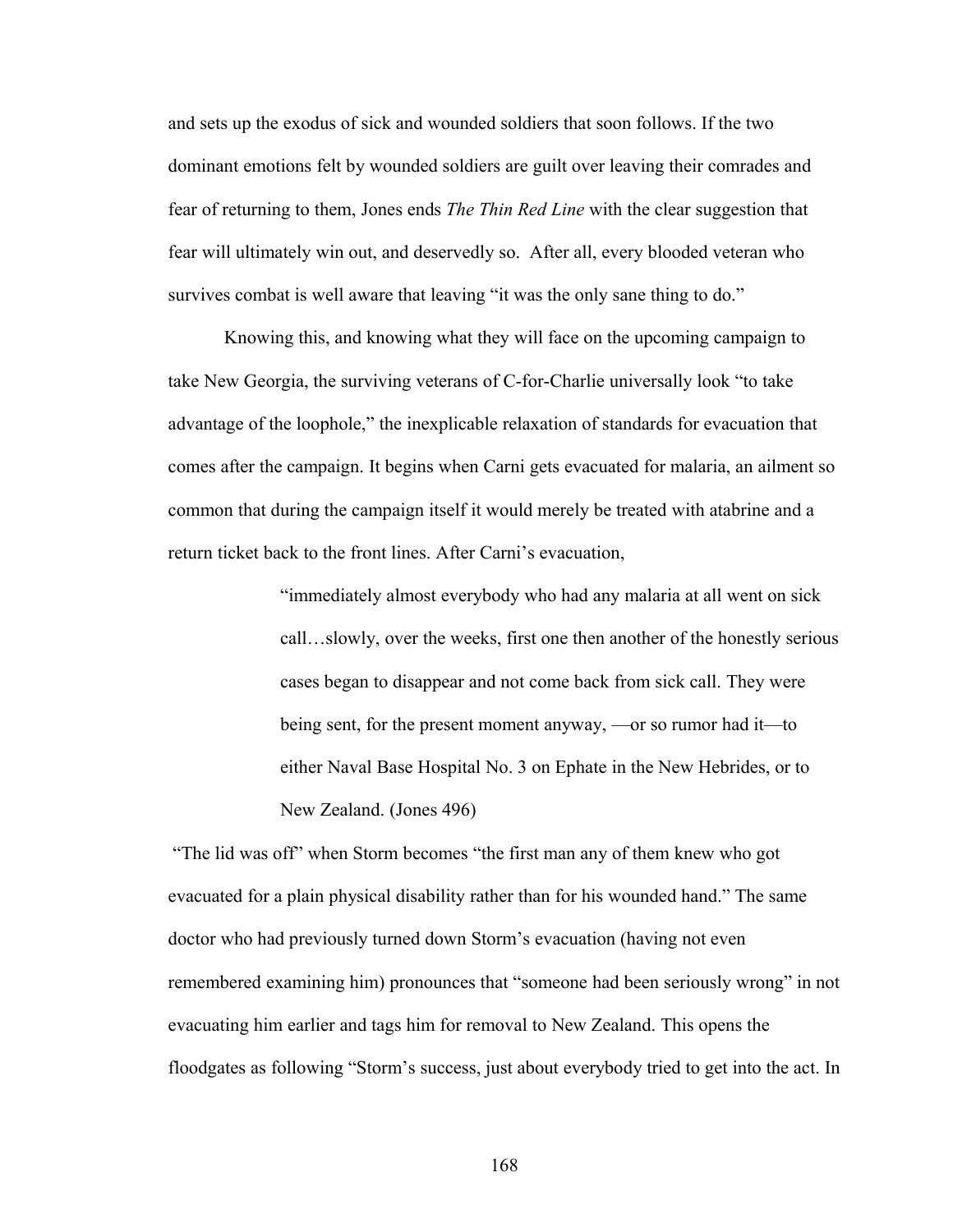one month and two weeks after Carni was evacuated for malaria, over 35% of the old C-for-Charlie—the men who had ridden back in the trucks from Boola Boola<sup>[78](#page-176-0)</sup>—had managed to get themselves evacuated for one thing or another." Jones notes that for every veteran evacuated, "many many more had tried and failed, and a few who knew they had no chance had not tried at all" (497).

The attitude Jones depicts C-for-Charlie holding towards evacuation is atypical of most World War II veterans and relatively controversial. Many World War II veterans heaped scorn on any soldier who escaped prolonged frontline duty with relatively minor injuries. In a personal letter to Eugene Sledge, author of the celebrated memoir *With the Old Breed*, distinguished war literature critic Paul Fussell, who frequently cites *The Thin Red Line* as one of the finest novels to come out of the war, derisively writes "I'm reviewing a new bio. of James Jones<sup>[79](#page-176-1)</sup>— that guy was in combat one week, and on the line two days before he retired with a painful ankle. He was discharged medically before I was even overseas!"<sup>[80](#page-176-2)</sup> Don Malarkey, a Non-Commissioned Officer with Easy Company of the 506th P.I.R<sup>[81](#page-176-3)</sup> and one of the central figures in Stephen Ambrose's *Band of Brothers*, voiced a similar complaint aimed at David Kenyon Webster, also a member of Easy Company and author of the well-regarded memoir *Parachute Infantry*. In his own memoir, Malarkey writes that "occasionally, in war, there'd be the guy who was happy to get hit" and cites Webster as his prime example. Malarkey disdainfully notes that

<span id="page-176-0"></span><sup>78</sup> C-for-Charlie's last active combat engagement.

<span id="page-176-1"></span><sup>79</sup> Based on the letter's date, September 4, 1985, this is almost certainly Frank Macshane's *Into Eternity: The Life of James Jones, American Writer*.

<span id="page-176-2"></span><sup>80</sup> It is only fair here to mark a clear distinction between Paul Fussell, veteran, and Paul Fussell, literary critic. As a literary critic, Fussell felt that quality first-hand written descriptions of combat were rare because the majority of front-line soldiers were "relatively inarticulate." It is a sign of his high regard for Jones's writing that Fussell the literary critic describes Jones as one of the few "rough diamonds" who could provide a literate "testimony of experience" ("Thank God For the Atom Bomb" 1) about combat. However, as shown in his letter to Sledge, that respect does not preclude Fussell the veteran from criticizing Jones's combat experience in relation to his own.

<span id="page-176-3"></span><sup>81</sup> Parachute Infantry Regiment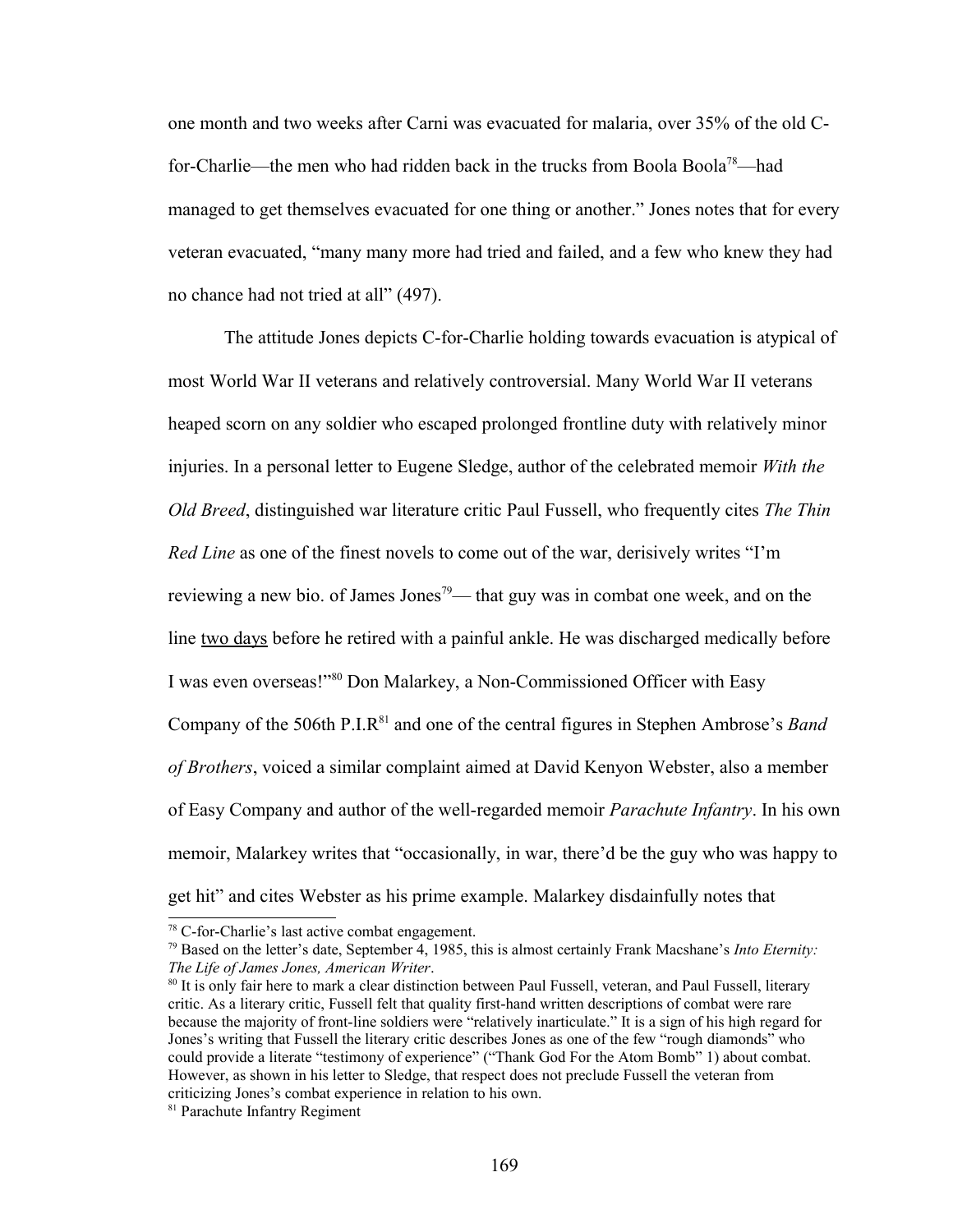Webster, who was wounded in the leg by machine-gun fire in Holland, "had gotten his wish: a million-dollar wound that would force him out of action," finding it "funny... [that] while Webster was back getting pampered by some sweetie-pie nurse in England, [another soldier] was dug in…at Bastogne…after nearly having had his ear ripped off by a mortar in Normandy. Different soldiers, you quickly learned, had different pain thresholds." Malarkey concedes "that Webster, the Harvard grad, could spin a sentence like nobody's business" before concluding with the insinuation that "a guy like Webster" could not "thin[k] beyond himself" (171-2).

Malarkey's (and to a lesser degree Fussell's) comments may come off harsh, but they would find no shortage of combat veterans who agreed with their viewpoints. Perhaps it can be simply attributed to human nature that veterans will hold differing opinions regarding the type and severity of wound that will honorably excuse a soldier from returning to the front lines. But while a universal consensus on the subject is not likely to be achieved in this (or any) lifetime, such arguments inevitably center on the idea of 'doing one's part.' Webster was a veteran infantryman with two combat parachute jumps to his credit who had participated in the liberation of Normandy and Operation Market Garden. He'd turned down the chance to receive an officer's commission in a safe stateside billet to enlist as a private, eventually leaving a relatively safe position in Headquarters Company to volunteer as an Infantry scout. He'd been evacuated from Normandy for a wound he considered so minor that he declined to even mention it in his own memoir<sup>[82](#page-177-0)</sup> and evacuated from Holland for a machine-gun wound to the leg suffered during a combat assault. But because other soldiers he knew<sup>[83](#page-177-1)</sup> had refused evacuation for

<span id="page-177-0"></span><sup>&</sup>lt;sup>82</sup> Webster does not write about the wound or his own evacuation. A brief editor's note informs the reader that Webster was removed for what he described in a letter home as having been "nicked by a tiny piece of shrapnel" (56).

<span id="page-177-1"></span><sup>&</sup>lt;sup>83</sup> And presumably liked better. Much of Malarkey's attack on Webster seems based on personal animosity.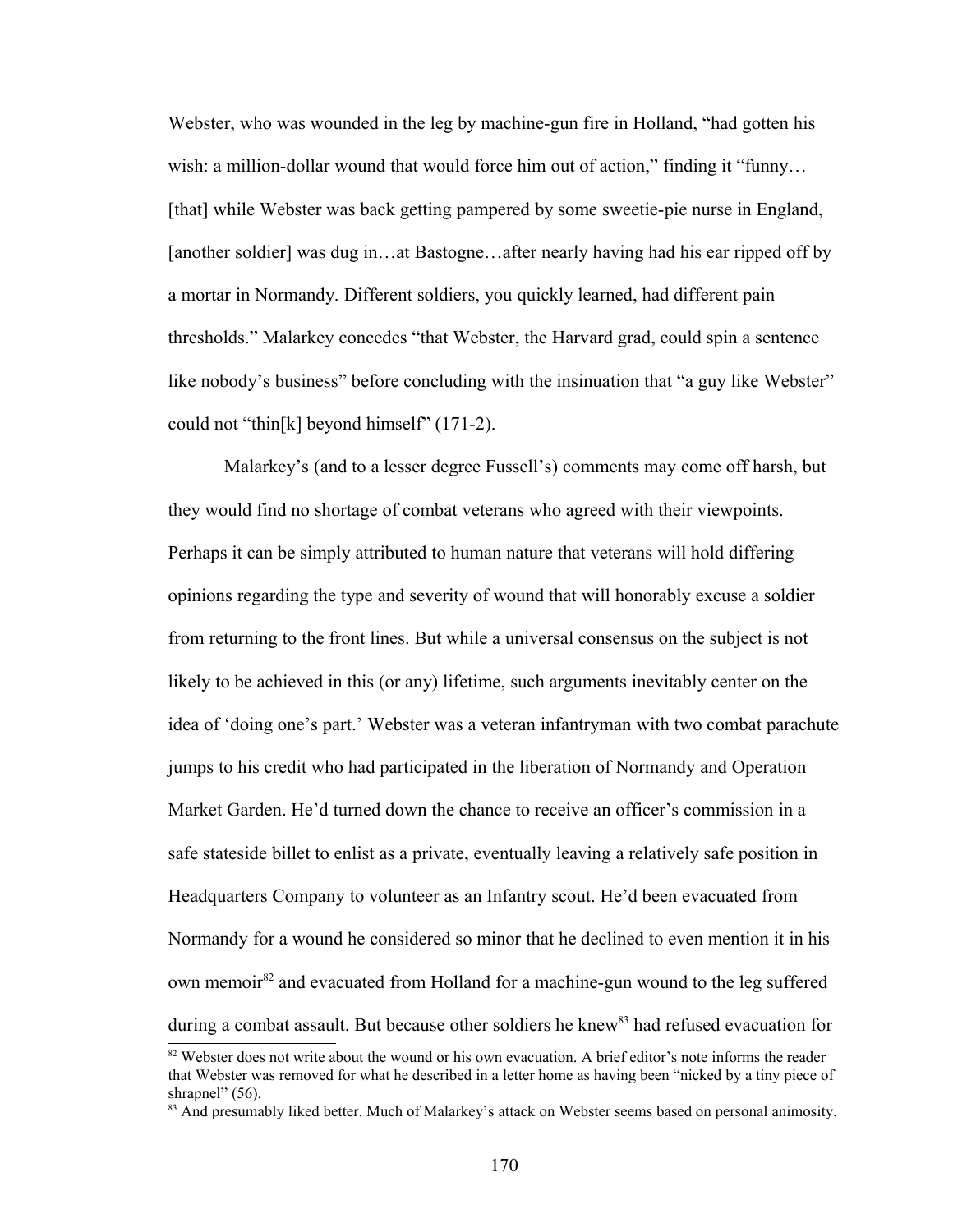other wounds, Malarkey still felt half a century later that Webster had not done 'enough' to merit leaving the combat zone. Fussell's critique of Jones is based on the similar idea that Jones had not been at the front lines 'long enough,' especially by comparison to Fussell's own service. The details regarding time spent on the front lines and severity of the wound necessitating removal may change with each case, but many veterans who would critique the nature of other soldiers' wounds would share the same basic complaints as Fussell and Malarkey, complaints based on the legitimacy of a man's removal from combat. If a soldier has 'done enough,' spent enough of what soldiers of the Vietnam War would call 'time-in' on the front lines, his removal can be excused, perhaps even applauded. If he has not 'done enough' to satisfy his critics, even removal for a machine-gun wound to the leg will draw criticism, as Malarkey's attack on Webster proves.

Jones's stance on the issue, as seen in *The Thin Red Line*, is that any soldier who has gone into combat and survived to the end of a full campaign has 'done enough' to warrant his removal from further combat without fear of reprisal. Jones's depiction of Cfor-Charlie embracing this viewpoint and encouraging veterans who had done their part to seek escape by any means stands in stark contrast to Fussell and Malarkey's views. It would be both improper and irrelevant for me suggest that either party holds any kind of moral high ground over the other on this issue. My only interest lies in explaining the relatively bold and controversial nature of Jones's stance. What is relevant is the significance of this attitude among the members of C-for-Charlie in representing the shift towards a new code of behavior brought on by combat. The sudden and unexpected lenience of the doctors in approving evacuations contrasts sharply with their earlier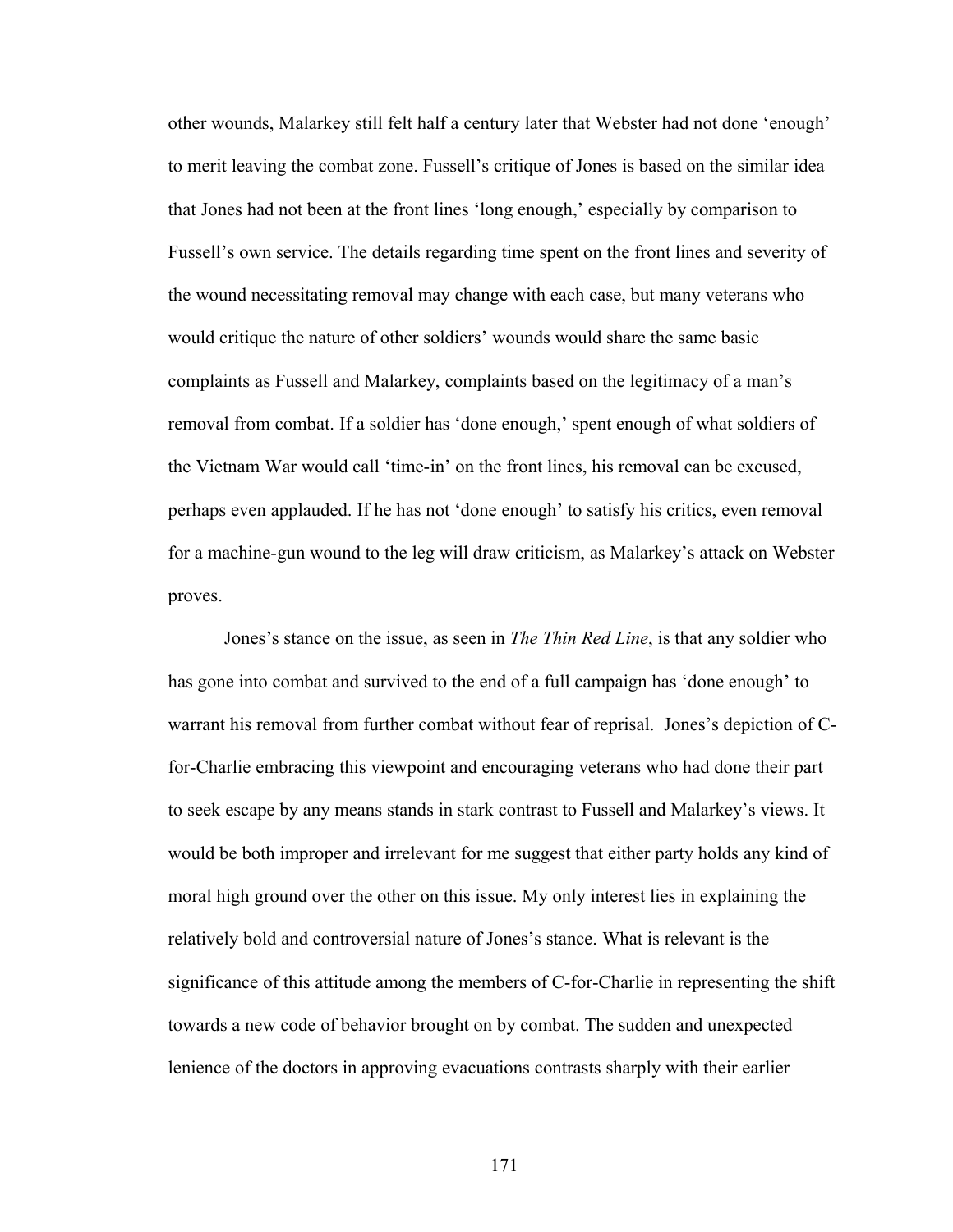attitudes when "they had been so tough while the campaign was going on." After major combat has ended, men who go to see the doctors are greeted with smiles, "and even helped [to] describe and elaborate their symptoms if they had trouble talking." Jones states that "none of this was Division policy, which was as tough as ever. Apparently the doctors themselves had decided the veterans of the campaign had suffered enough, and had taken it upon themselves to help oldtimers get evacuated if it was at all medically possible. Almost without exception no green replacements were evacuated; only oldtimers" (Jones 499). The new unwritten rule that springs up in the wake of combat to foil the 'official' Division policy is that every veteran who has been under fire has done his part and deserves a chance to escape if it can be even remotely justified. Whichever green replacements survive their time in combat will presumably be awarded the same courtesy, but not until they become veterans. In Jones's world, one campaign is all a veteran needs to survive to earn an honorable exit from the combat zone, provided his experience has physically damaged him in even the smallest way. But this is a courtesy extended only to veterans; green soldiers must first 'do their part' before earning the right to an honorable exit from combat.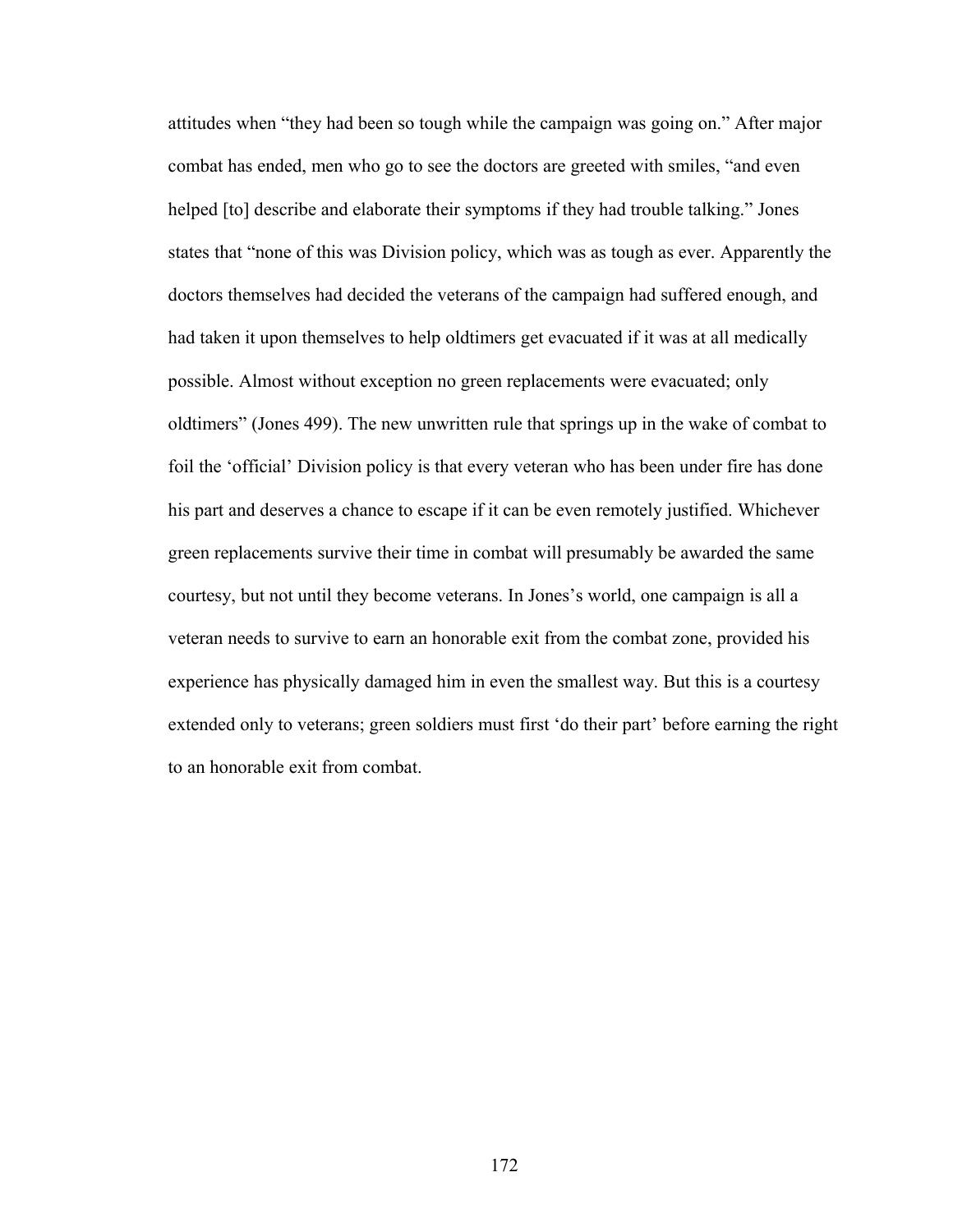# THE END OF THE OLD ARMY

Though the nature of modern combat effectively destroys most of the unwritten codes of the pre-war Old Army and replaces them with new, combat-specific codes, in *The Thin Red Line* Jones suggests that combat cannot change the basic nature of soldiers even if it does change the nature of the codes they follow. The men of C-for-Charlie are basically the same men from Prewitt's G Company with new names, on both a literal level and, more important, on a metaphorical level. The 'exceptional soldiers' that Jones develops over the course of *From Here to Eternity* are marked by a sharp contrast between their internal and external personas. Internally the soldiers in *From Here to Eternity* are driven by powerful, sometimes overwhelming emotions which they try not to let show on the surface (unless it is a suitably 'manly' emotion, like anger) and which they rarely feel comfortable expressing aloud to other soldiers. Each is like the metaphorical duck on the pond, placid and serene on the surface but churning away furiously beneath the waterline. For the soldiers in C-for-Charlie, nothing has changed but the names and the particular irony Jones chooses to focus on.

The irony in *From Here to Eternity* is that the 'exceptional soldiers' that Jones centers the book on share the same hopes, dreams, desires, and loves as the others, but feels that they cannot communicate their feelings for fear they will not be understood. Meanwhile, the same men that they believe will not understand their emotions secretly feel exactly the same. In *The Thin Red Line*, every soldier in C-for-Charlie expends tremendous mental energy worrying that he will be seen as a coward by the men around him, or otherwise embarrassed in some public way, and is convinced that he is the only one who feels so. The irony is that for all the hand-wringing, all the time spent worrying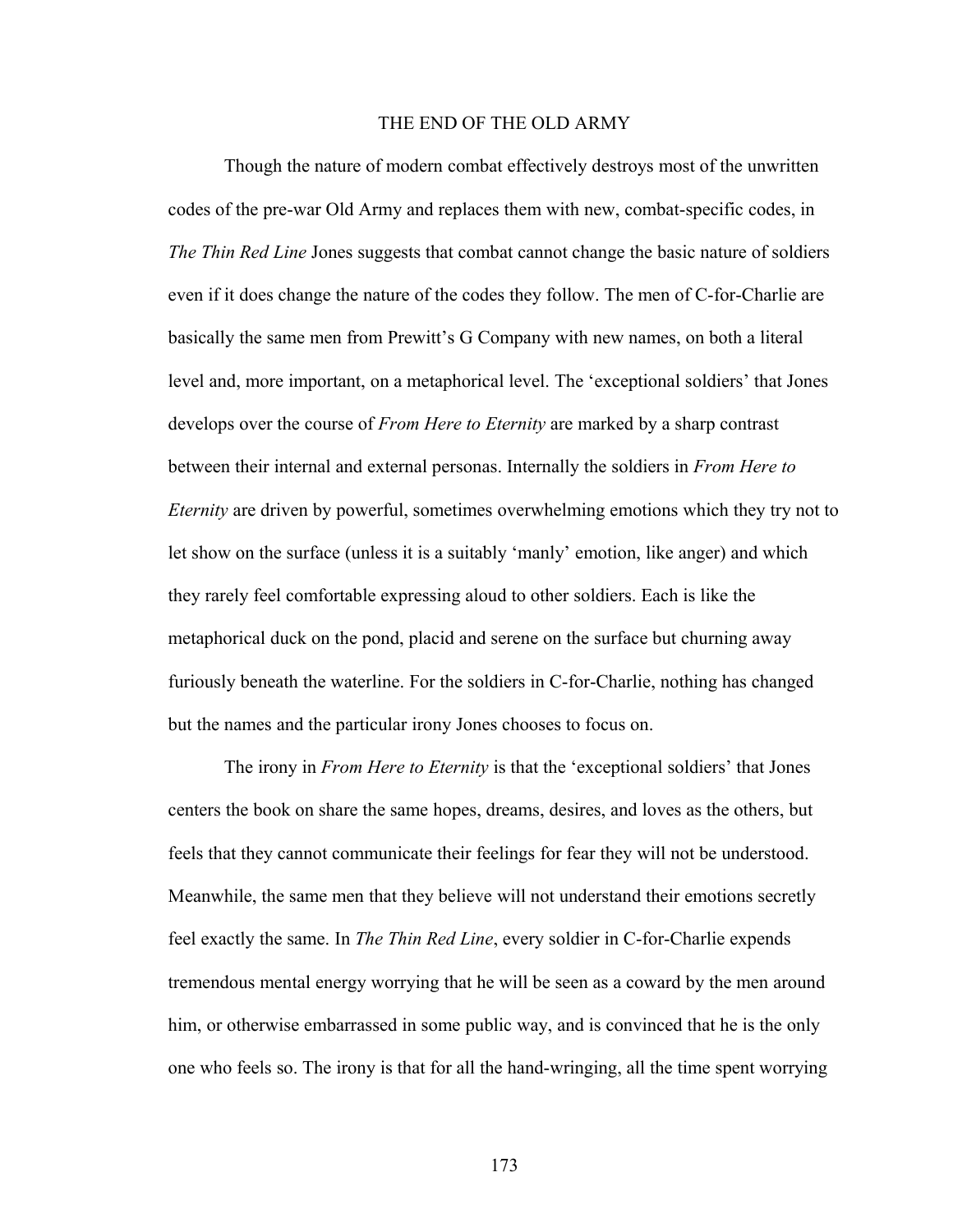that the displeasure of the group will fall down upon the one unfortunate soldier who turns out to be a coward, not one member of C-for-Charlie is ever shamed publicly for cowardice and not one ever publicly accuses another of cowardice. Each soldier is so wrapped up in the tortuous examination of his own courage that he never notices any lack of it on the part of his comrades—and how could he, when his attention is entirely turned inwards? Mazzi drunkenly shouts at 'Brass' Band, but because of his perceived gloryhunting, not cowardice, and Jones goes out of his way to note that the only "public" example of cowardice, Sico, is looked upon not with disdain but with envy that he had the courage to act so shamefully.

*The Thin Red Line* ends with the Old Army and its ways almost completely dismantled. The state of the New Army that has replaced it is a shocking departure to those raised in the ways of the Old Army, and Big Sergeant (formerly Corporal) Queen exemplifies this nicely after going AWOL from a New Zealand hospital to return to the unit. The new C-for-Charlie that he comes back to, in his own words, "was not his old outfit: Culn gone, and an *Officer*? Charlie Dale, an *ex-cook*! The Platoon Sgt of 1st Platoon? Jimmy Fox gone? Jenks dead? Stein relieved? Pvt John Bell a Platoon Sgt, too![84](#page-181-0) Fife the clerk a combat squad leader? Pfc Don Doll a Platoon Guide?" The shock is too much for Queen, who had risen to Corporal under the traditional rules of the Old Army. Queen "could not accept" what had become of his old unit under the ways of the new utilitarian Army. "It was too much for him. After two days of drinking swipe and reminiscing, he reported back to the hospital complaining about his crippled arm and was at once shipped out to New Zealand" (Jones 499).

<span id="page-181-0"></span><sup>&</sup>lt;sup>84</sup> Queen returns just before Bell's second commission comes through.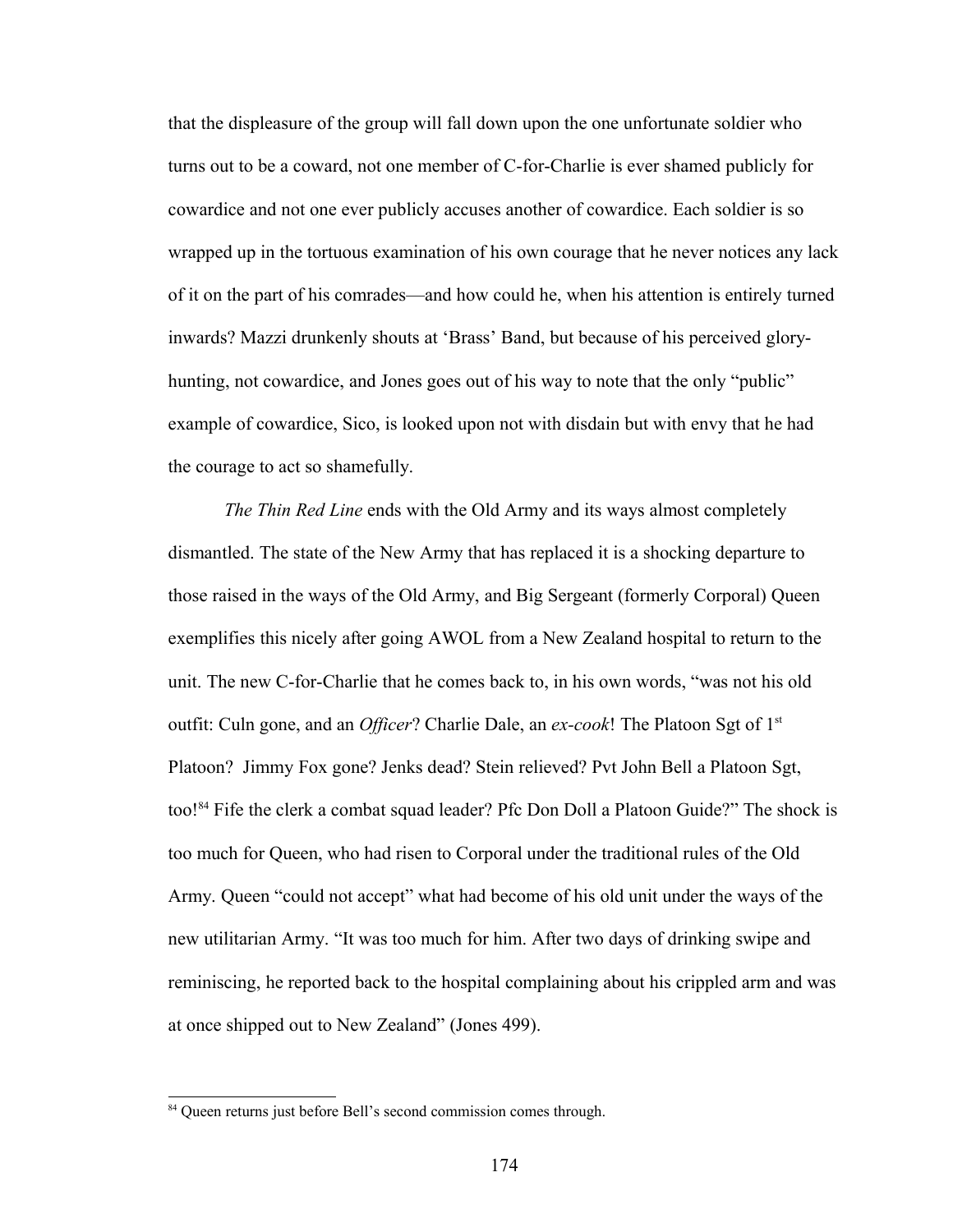Queen's response to the 'New' C-for-Charlie of the Combat Army may be comic, but it is also representative of the very serious dilemma faced by the combat veterans who voluntarily enlisted in the professional Army of the pre-war years. Though the unofficial codes of the Old Army that are not combat-effective are quickly discarded in favor of more combat-effective codes, the men who were raised under its idiosyncratic ways are not so easily changed. The Old Army of *From Here to Eternity* may be gone by the close of the Guadalcanal campaign, its codes updated and its roster depleted by combat casualties, but many of the men who managed to get evacuated from C-for-Charlie were still raised in its systems. In the final novel of Jones's trilogy, *Whistle*, their new challenge will be trying to readjust to a New Army and a New United States of America once they return stateside to begin their convalescence. In the wake of Guadalcanal, men like Prewitt/Witt, Warden/Welsh, and Stark/Storm are relics of a bygone era, products of an outdated system who need to find their places in the new system that has come in to replace it. Chronologically not much time has passed between Prewitt's transfer from the Bugle Corps into G Company and the return of C-for-Charlie's evacuated veterans to the United States. But the country—and the Army—they return to is wildly different from the one they left only two years (or so) earlier. If *From Here to Eternity* chronicles the codes of the Old Army and *The Thin Red Line* chronicles their breakdown in the face of modern warfare, then *Whistle* focuses on the struggles of those soldiers brought up to follow the long-established codes of the Old Army as they try to fit back into a New Army completely alien to the one that they had joined.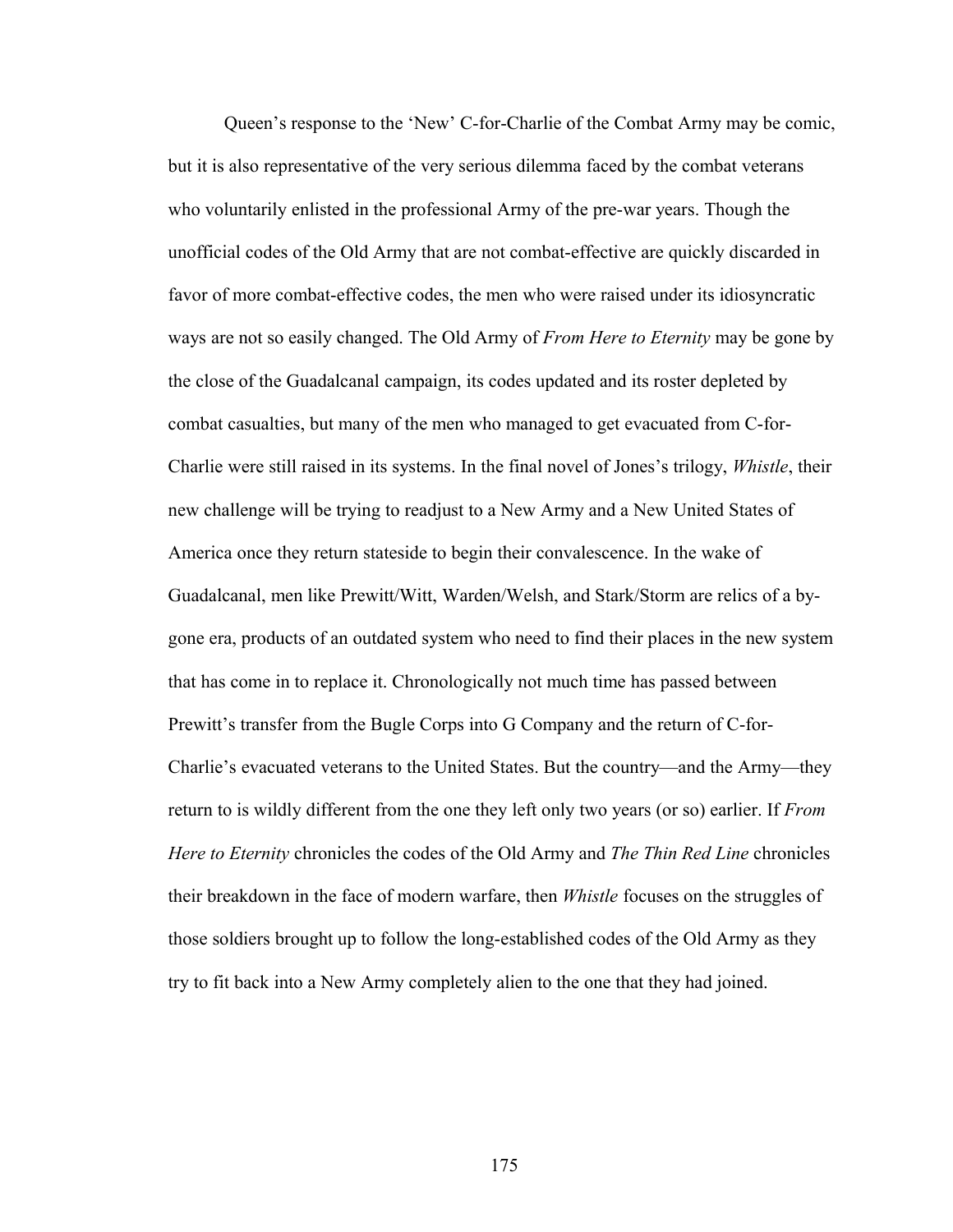#### CHAPTER IV

# WHISTLE

*The Thin Red Line* ends with Storm concluding that the "only sane" response a soldier can have to combat is to do everything in his power to escape it. But if combat is an experience marked by dangers to one's physical health, then *Whistle* shows how a combat soldier's reintegration into broader society after leaving the battlefield can be marked by equally perilous dangers to one's psychological health. It is very much a homecoming novel,<sup>[85](#page-183-0)</sup> and its protagonists learn the same lesson that Paul Baumer learned on his leave home in *All Quiet On the Western Front*: though a soldier might spend all his time in combat wishing he were anywhere else, the reality of his homecoming often leaves him feeling that the battlefield he has left might have become the one place he felt a true sense of belonging. The protagonists of *Whistle* have gotten their wish; they've been evacuated from combat and returned home to all the pleasures of civilization. But after the initial elation wears off, they find themselves caught up in one dilemma after another, all centered on the question of belonging. In combat they had only had one main concern, survival, and all they needed to do to address it was to find a way to leave the combat zone. What they find when they return is that their homecoming has multiplied their problems in both number and complexity. Though they had thought that leaving combat would mark the end of their real troubles, it actually marked their beginning.

<span id="page-183-0"></span><sup>85</sup> Homecoming stories are a common trope in war literature, especially in literature of the Vietnam War. For other examples, see Ernest Hemingway's "Soldier's Home," Hamlin Garland's "The Return of a Private," Tim O'Brien's "Speaking of Courage," Gustav Hasford's *The Phantom Blooper*, Larry Heinemann's *Paco's Story*, Charles Frazier's *Cold Mountain*, Stephen Wright's *Meditations in Green*, and Kent Anderson's *Night Dogs*.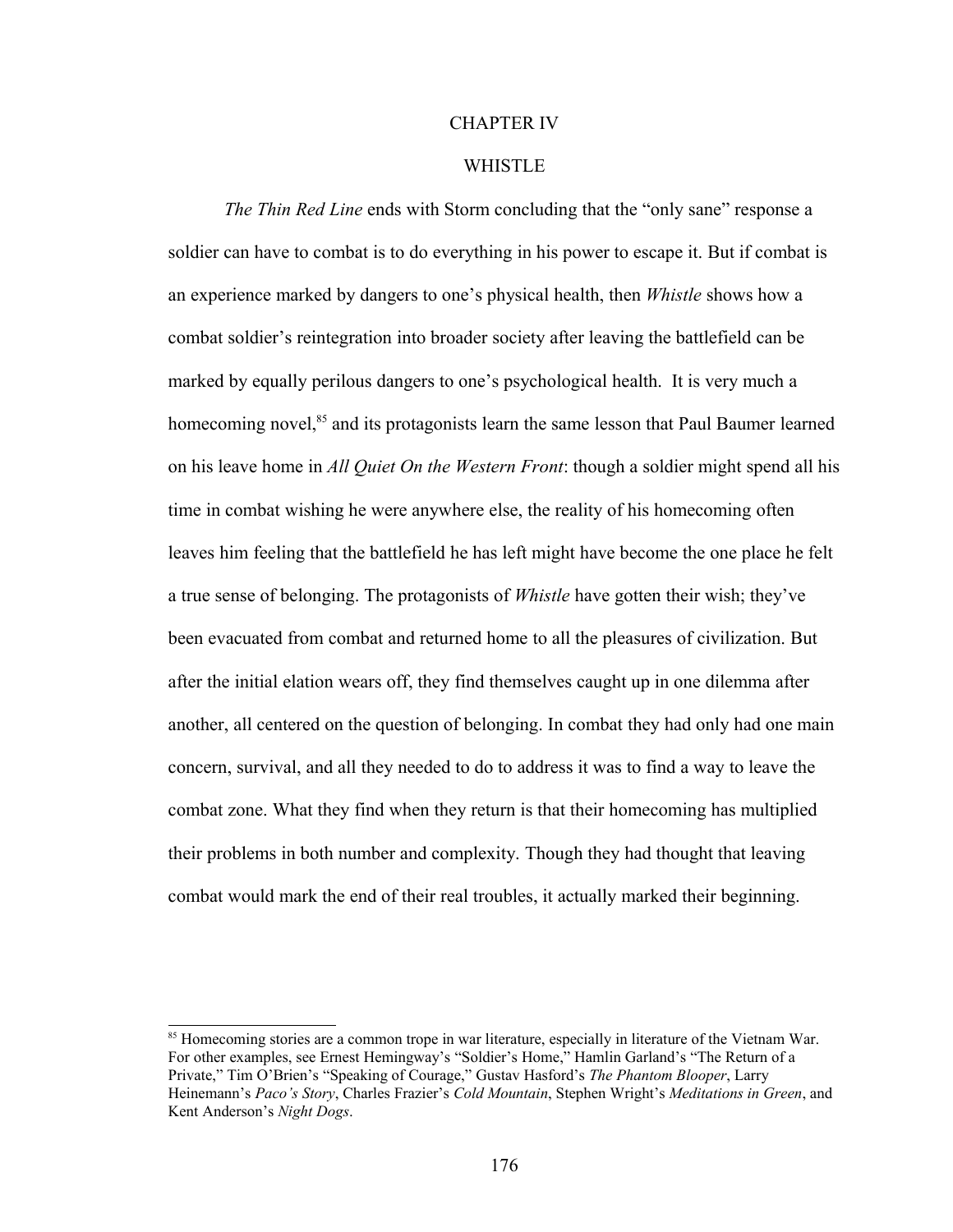*Whistle* begins with a generalized first person plural narration, a communal 'we' that serves as Jones's tip of the cap to the dramatic tradition of the Greek chorus<sup>[86](#page-184-0)</sup> but also quickly concentrates the action on the four main characters. The chorus narrators are the wounded survivors of "the company"<sup>[87](#page-184-1)</sup> who survived evacuation from combat and are recuperating in the fictional Luxor Hospital in Tennessee.<sup>[88](#page-184-2)</sup> The book opens with the chorus's description of the arrival of the four main characters, who the chorus feels "could legitimately be said to be the heart of the old company" (Jones 8). Though Jones has changed their names once again, these characters will be easily recognizable to readers of *From Here to Eternity* and *The Thin Red Line*. They are Mart Winch, the 'mad' First Sergeant, Johnny Strange, the Mess Sergeant, Marion Landers, the Company Clerk, and Bobby Prell, "the company's toughest and foolhardiest sparkplug" (Jones 4). The short opening chapter prepares the men's arrival by introducing the reader to the world they'll be walking into. The opening page describes the buzz among the chorus narrators upon their discovery that "the four most important men the company had had" were all evacuated together and would be arriving on the same day. For the chorus narrators, "news of the company still out there in those jungles was the most important thing to us. It was more important, more real than anything we saw, or anything that

<span id="page-184-0"></span><sup>86</sup> The chorus narrators mention there are "twelve of us" (Jones 3), the same number specified by Sophocles for his Theban tragedies.

<span id="page-184-1"></span><sup>87</sup> Jones tends to capitalize the word Company in *The Thin Red Line* when referring to C-for-Charlie. In *Whistle*, the former unit being referred to is never named or capitalized.

<span id="page-184-2"></span><sup>88</sup> Willie Morris's preface explains that Jones conceived of Luxor as an amalgamation of elements of Memphis and Nashville. Upon his evacuation to the U.S. Jones spent eight months in Kennedy General Hospital in Memphis and upon discharge was assigned to duty at Camp Campbell, near Nashville. As seen through his use of new character names in each novel for similar character types, Jones was particular about names and continuity. Because he wished to place his fictional version of Camp Campbell (which in *Whistle* he calls Camp O'Bruyerre) geographically close to his fictional version of Kennedy Hospital, Jones chose to place them in the fictional city of Luxor to avoid mangling the real life geography. In his notes he wrote "Luxor is really Memphis…but Luxor is also Nashville…[people] should not think of it as Memphis, but as Luxor" (xiv). Jones may have had two reasons for choosing to name his stand-in Luxor. The first would be as a nod to Memphis, since the city in Tennessee shares a name with a city in ancient Egypt. The second would be another oblique reference to Sophocles, since the Greek name for Luxor was Thebes.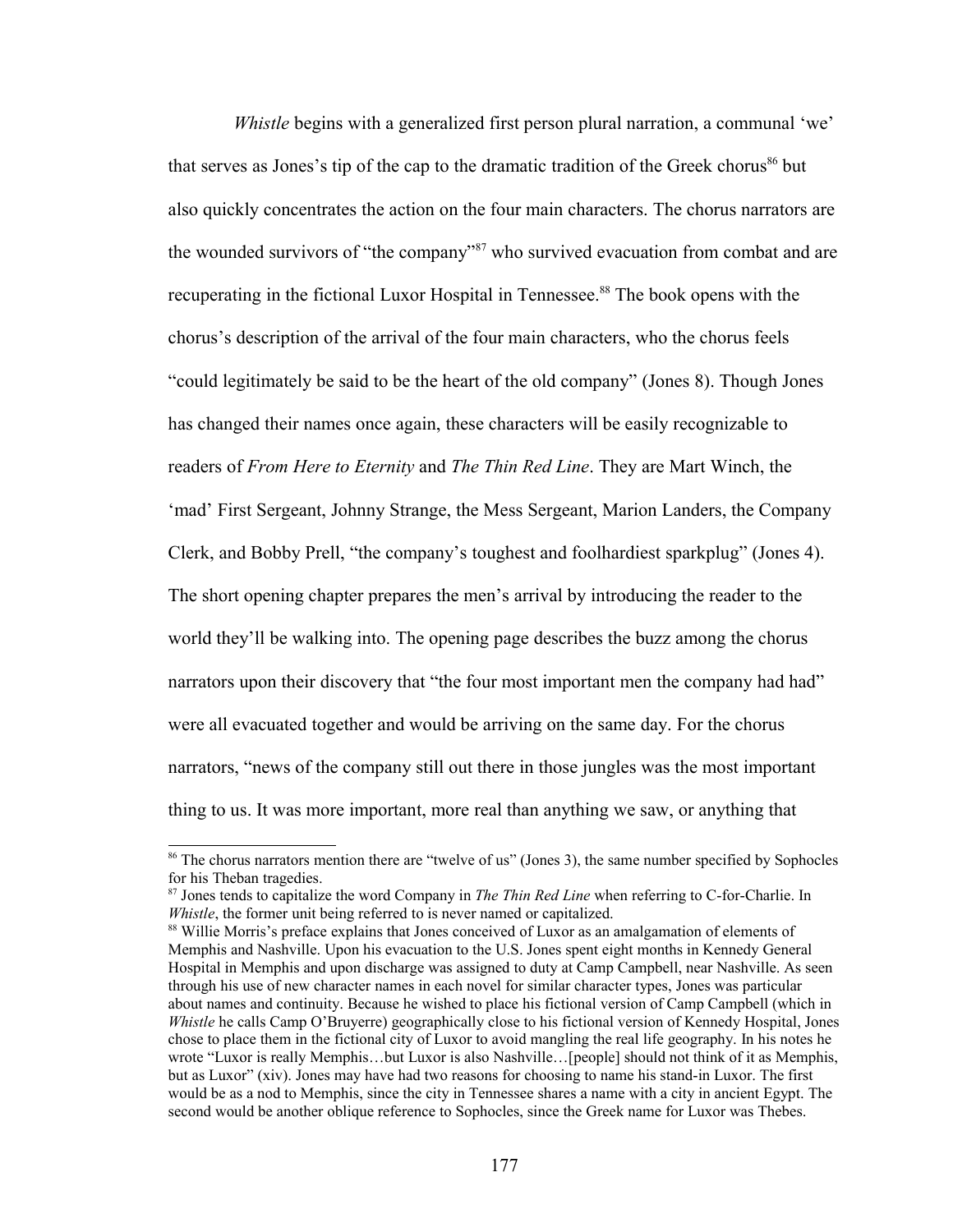happened to ourselves" (Jones 3). They describe themselves as being "like a family of orphaned children, split by an epidemic and sent to different care centers" and believe that this explains "how closely we returnees clung together." The chorus recognizes that "for our own kind, an insane loyalty flamed in us" because of the first great dilemma faced by the returnees: "The company had been our family, our only home. Real parents, wives, fiancées did not really exist for us. Not before the fanatical devotion of that loyalty" (Jones 4). Chris Hedges sheds a little light on the nature of the returnees'<sup>[89](#page-185-0)</sup> "fanatical devotion" to the old company. Hedges writes that "combatants live only for their herd, those hapless soldiers who are bound into their unit to ward off death. There is no world outside the unit. It alone endows worth and meaning. Soldiers will rather die than betray this bond" (40). Escaping combat leads to the evacuated returnees' first dilemma, that they have no real family or home, "no world outside" the company that they've been physically separated from. If they had once been able to look to the old company to "endo[w] worth and meaning" in their lives, they can no longer do so. Being removed from combat means they will now have to find "worth and meaning" on their own, without the support the old company had provided. This problem is exacerbated by their second great dilemma: "We all knew none of us would ever go back to the old company. Not now, not once we had been sent back to the United States, we wouldn't. Once you came back to the States, you were reassigned. But all of us needed to believe

<span id="page-185-0"></span><sup>89</sup> Though Jones refers to the old company remnants as "returnees" in *Whistle*, in his commentary for *WWII* he offers up an equally applicable term: "retreads." He explains that "retread was one of those words and phrases like Kilroy which swept like wildfire across the globe into every theater. It was a term originally coined by some soldier in World War II, when retread auto tires came into usage, to designate the used-up combat soldier who was sent back through the mill again…at home, the retread was like a man who has survived some epidemic, and been shipped out of the disaster area to a care center. People treated him nicely, and cared for him tenderly, and then hurried to wash their hands after touching him. They did not want what he had caught to rub off, and they did not like it that he had made them think of disaster" (150).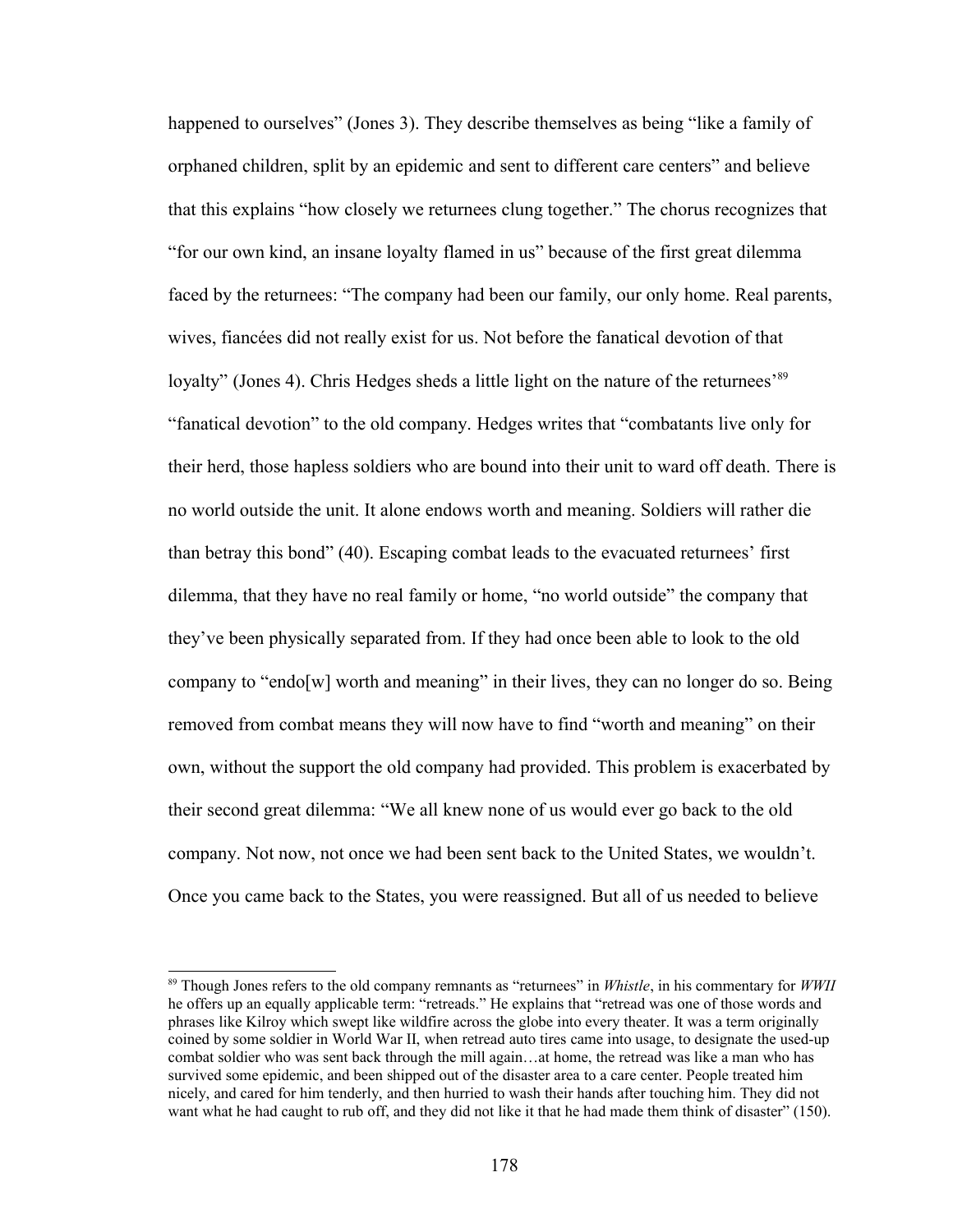the company would continue on as we knew it, go right on through and come out the other end intact" (Jones 7)

The old company men who have been lucky enough to be evacuated to the states have escaped the physical dangers of combat, but their escape comes at the cost of an emotional Catch-22. In *Wartime*, Paul Fussell describes the significance of unit loyalty as follows:

> The military has long known that a soldier's morale is sustained not just by plenty of badges and medals and by ample access to alcohol and, when possible, non-infectious sexual intercourse but by the irrational conviction on the part of each soldier that he has the honor of serving in the best squad in the best platoon in the best company in the best battalion in the best regiment, etc., in the army. Modify each of these units with *damned* or *goddamned* and you would come close to what an American soldier with high morale might be led to say.  $(150)$

Much of *Whistle* is devoted to proving that the reverse of this is also true. Separate a soldier who has had the honor of serving in the best squad in the best platoon in the best company, etc., from that unit and sustaining his morale becomes a task that can range from difficult to impossible. In effect, the greatest price the returnees must pay for leaving the old company is having to leave the old company forever. Even more troubling for the choral narrators is a realization that "was difficult to accept, without fear. That the old company would change so completely. Become the home, the family, the company, of some other group. It was about the last thing we had left" (Jones 7). In other words, even if they could return to their old company (which Army policy would never allow), it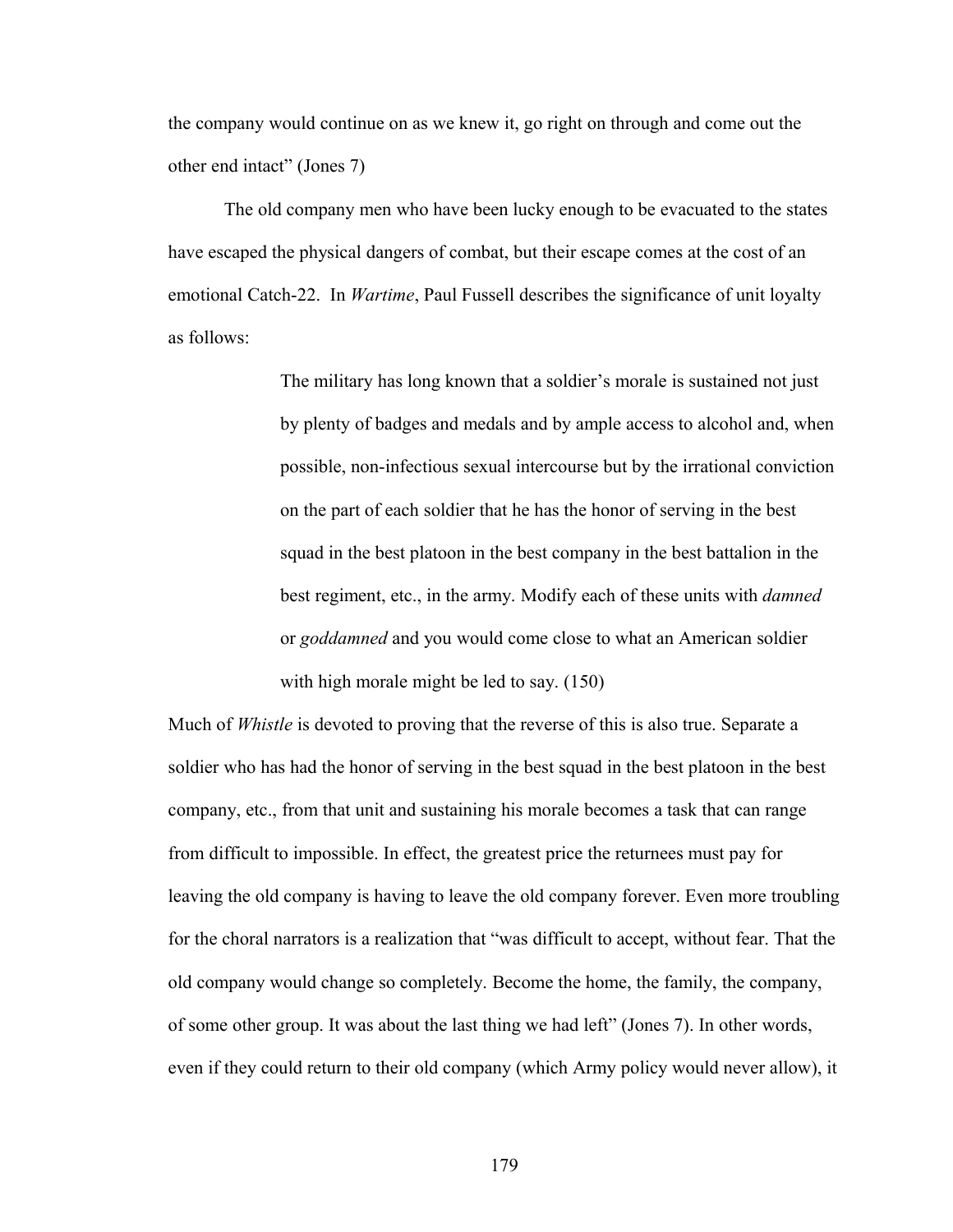would no longer be the company that they had known. Most of the men they had known would have already been killed or wounded or transferred elsewhere. The company might retain the same name as 'their' company, but it would 'belong' to a new group of men; even if they *could* return to a company bearings it name, 'their' company no longer exists. To return to my earlier parlance, by agreeing to be evacuated from combat, the returnees in *Whistle* have bought physical safety<sup>[90](#page-187-0)</sup> in exchange for giving up the only niche they had in the Army knowing full well that they would never be able to return.

Unlike *From Here to Eternity*'s G Company and *The Thin Red Line*'s C-for-Charlie Company, the company in *Whistle* is never given a name any more specific than "the company," and for good reason. Beginning with Norman Mailer,  $91$  multiple critics<sup>[92](#page-187-2)</sup> have written that "the 'main' character of *The Thin Red Line* is really Charlie Company" (Giles 123) as a collective whole, and it is difficult to disagree with that assessment. On this subject Giles notes a number of similarities between *The Thin Red Line* and *The Red Badge of Courage* (123), especially in terms of the nature of Jones's depictions of individual soldiers. Though a younger Jones had written a "book report" criticizing Stephen Crane's understanding of a combat soldier's psychology,  $93$  the older Jones who

<span id="page-187-0"></span><sup>&</sup>lt;sup>90</sup> Which may only be temporary. The returnees know that they can expect to return to combat if their wounds heal sufficiently.

<span id="page-187-1"></span><sup>&</sup>lt;sup>91</sup> Though Mailer did not phrase it in precisely those terms, his remark in the essay "Some Children of the Goddess" that Jones's intent in *The Thin Red Line* "is not to create character but the feel of combat, the psychology of men" (112) was influential in steering critical thought towards the notion of C-for-Charlie collectively acting as the novel's protagonist.

<span id="page-187-2"></span> $92$  Including Giles, Carter, Maxwell Geismar, Edmond L. Volpe, and Lewis Gannett, to name a few.

<span id="page-187-3"></span><sup>&</sup>lt;sup>93</sup> The timing of this critique is particularly fascinating. Jones wrote it in the period when Captain Blatt allowed him to take a few English courses at the University of Hawaii after the Pearl Harbor attack but before the  $27<sup>th</sup>$  deployed to Guadalcanal. He admits in his essay that at that point he "[had] been under fire only once—December  $7<sup>th</sup>$  but in "comparing [his] experience with that of Henry Fleming [he] found they were very similar" (391). Though the younger Jones felt at the time that his experience was comparable to Henry Fleming's, this was still the opinion of an essentially un-blooded soldier since he had yet to gain any combat experience as an Infantryman—his experience "under fire" had not come in an Infantry battle, but on the receiving end of strafing runs from Japanese aircraft. Based on his incorporation and modification of Stephen Crane's impressionistic techniques in *The Thin Red Line*, it is probably safe to say that after having experienced Infantry combat firsthand Jones's opinion of Crane's writing improved.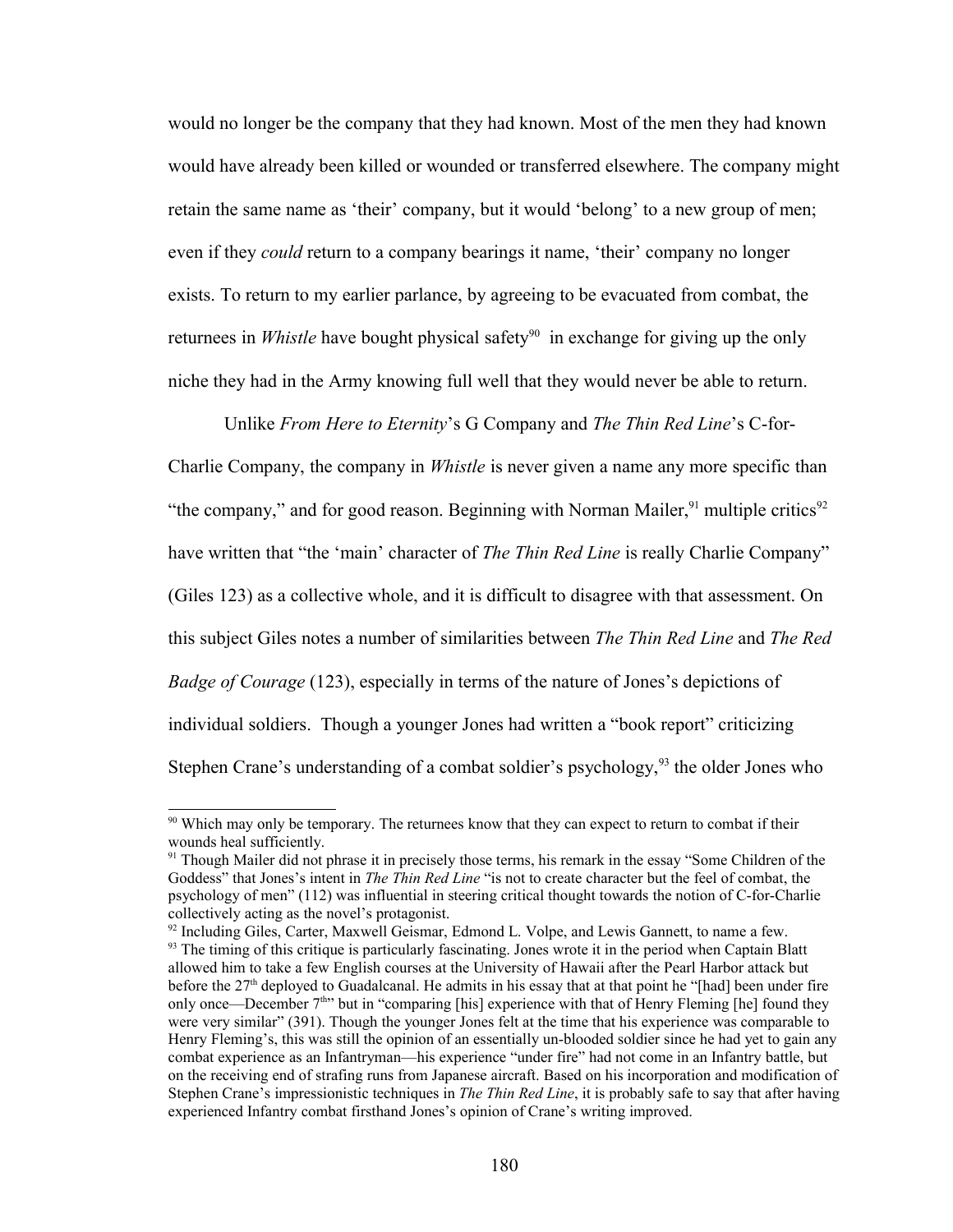wrote *The Thin Red Line* incorporated some of Crane's impressionistic writing techniques in his characterizations of the men of C-for-Charlie Company. In *The Red Badge of Courage*, Crane often prefers the use of brief, descriptive epithets like "the youth," "the tattered soldier," "the tall soldier," etc to given names as a way of emphasizing the relative anonymity of the individual soldier once he has become absorbed into the larger group entity of the platoon, or company, or regiment, etc. C-for-Charlie as a whole functions as the de facto protagonist of *The Thin Red Line* in large part because Jones modifies Crane's technique to make it similarly difficult to tell individual members of C-for-Charlie apart. Like Crane, Jones avoids extensive physical descriptions of his characters, giving only brief generalizations (when he bothers to provide descriptions at all). For example, the only physical details given about Stein are that he has "large, mild, brown eyes" and glasses (9), Doll is "a quiet, freshfaced youth with considerable naivete" (6), Witt is "small" and "thin" (104), and so on. Rather than downplaying individuality by avoiding the use of given names as Crane did, Jones achieves the same result by making the given names of the men in C-for-Charlie as indistinguishable from each other as possible. Jones lists eighty-four named characters in the "Company Roster" that opens the book. Of those, only ten have last names that extend beyond a single syllable, and none boasts a name that extends as long as three syllables. Further blurring the mass of single-syllable names among C-for-Charlie is Jones's frequent use of commonplace objects as last names. Just among its more prominent characters, *The Thin Red Line* features Doll, Dale, Bead, Bell, Band, Cash, Queen, Storm, Stein, and Fife. That's not even counting other names listed on the roster like Fox, Field, Grove, Thorne, Wick, Land, Park, Ash, Catch, Catt, Crown, Spine, and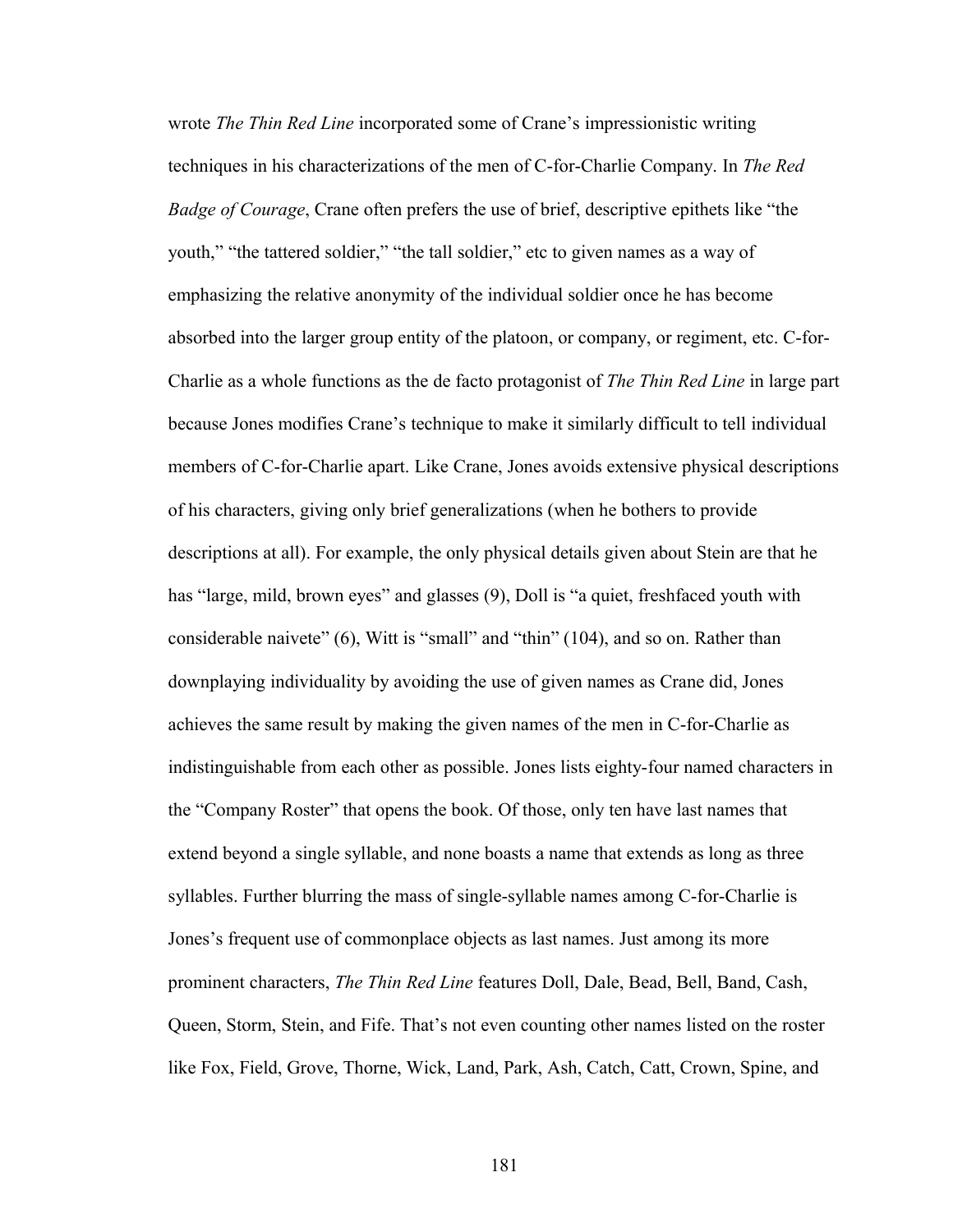Train. Without extensive physical descriptions to aid recognition, Jones's readers can be forgiven if they struggle to remember what distinguishes Doll from Dale, or Bell from Bead and Band, and this is almost certainly Jones's point. Though it is not impossible to tell the men of C-for-Charlie apart,  $94$  it can be difficult for a first (or second or third)-time reader to keep track of so many characters with similar-sounding names. This results in the Company as a group becoming the novel's protagonist much more than any individual character.<sup>[95](#page-189-1)</sup>

In *Whistle*, however, Jones transitions from the whole company acting as the main character to having the action center on four men, "the four most important men the company had had." In practical terms, Jones boils the totality of C-for-Charlie down to just Winch, Strange, Prell, and Landers, and opens the novel with a disembodied choric narration precisely to emphasize that point. "The company" is not given a specific name because Guadalcanal and New Georgia have destroyed the company that used to exist. The chorus narrators are the remnants of a company that has been erased by war, and they know it. It is why they remain "fanatically devoted" to the few old company men who are left. Their comparison of themselves to orphaned children is apt.<sup>[96](#page-189-2)</sup> Their family, their "home," the old company, is gone and its members scattered. Some are dead, their

<span id="page-189-0"></span><sup>&</sup>lt;sup>94</sup> In fact, Carter praises Jones's ability to "achiev[e] this sense of the collective character of the company" while "never forg[etting] that it was composed of individuals" (98).

<span id="page-189-1"></span><sup>&</sup>lt;sup>95</sup> In a letter to his Scribner's editor Burroughs Mitchell from December 2, 1959, Jones details his decision to shift the incident in which a defecating soldier defeats and kills a Japanese soldier in hand to hand combat from Fife to Bead after a "friend…who read the manuscript made the complimentary comment that Fife is emerging as a fine major character," which was exactly what Jones did not "want" (Hendrick 288). Carter cites this as evidence of how "Jones permitted no star performers in *The Thin Red Line*" (99) that might distract from the ensemble.

<span id="page-189-2"></span><sup>&</sup>lt;sup>96</sup>Robert Leckie, who coincidentally enough was also a Guadalcanal veteran, uses the same metaphor in his book *Helmet for My Pillow*. Leckie writes that while on Guadalcanal he and his Marine buddies "in an almost mawkish sense…had gotten hold of the notion that we were orphans. No one cared, we thought. All of America's millions doing the same things every day: going to movies, getting married, attending college commencements…all the same, all, all, all, the changeless, daily America—all of this going on without a single thought for us. This was how we thought." Leckie adds "it seems silly now. But it was real enough then" (101).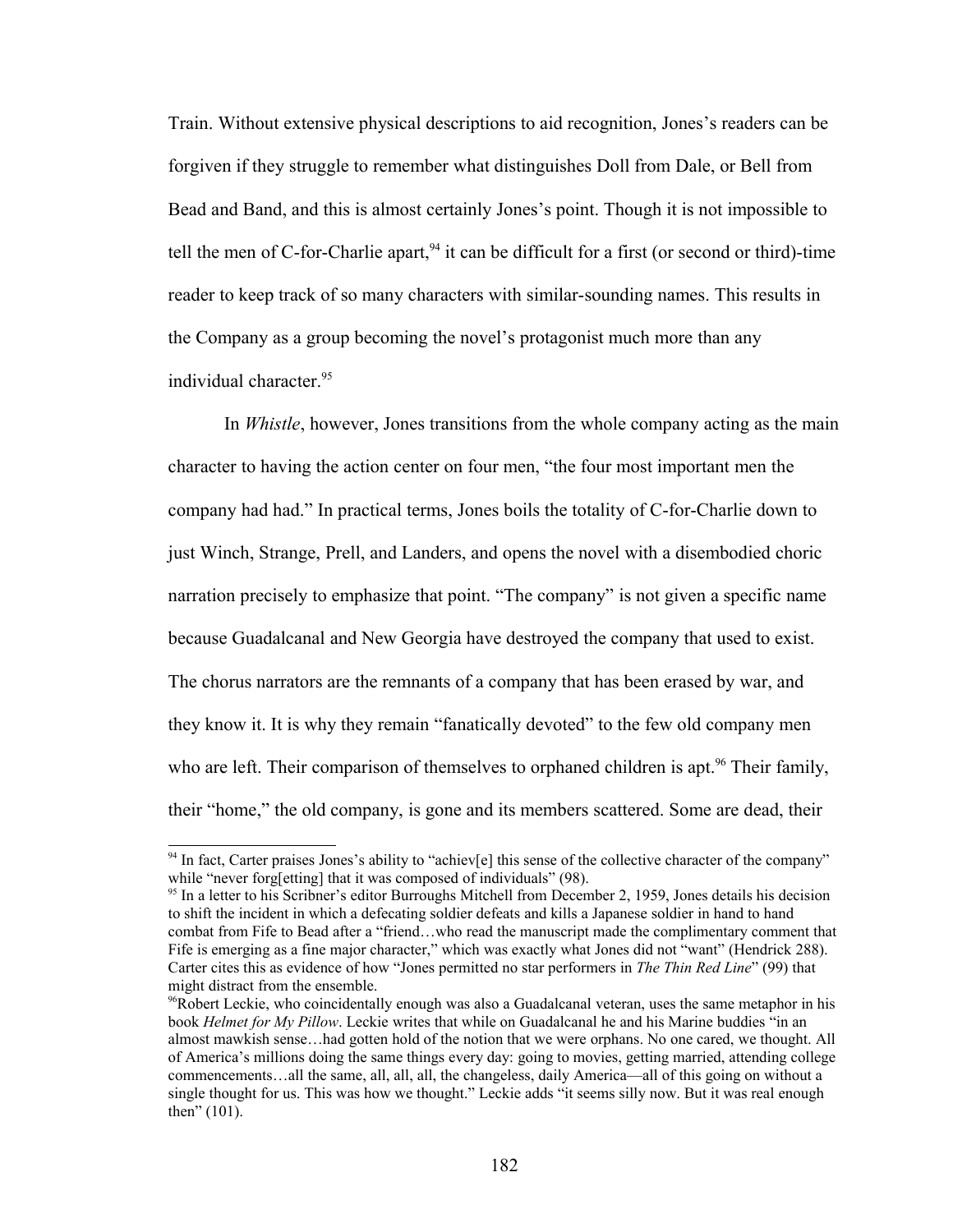bodies buried in Army cemeteries on Guadalcanal or New Georgia, lying undiscovered in the jungles, or destroyed beyond recovery. Some are still with the old company. And the wounded who have been returned to the States have been divided among a number of hospitals across the country, all waiting now to see if they'll be discharged or recover enough to be reassigned to a new unit based on the needs of the Army's Replacement Depots. If C-for-Charlie was the main character of *The Thin Red Line*, then similarly to Prewitt in *From Here to Eternity* the "dramatic structure" and "spiritual content" of the novel demanded that C-for-Charlie be killed by the end of the book. Winch, Strange, Prell, and Landers are the specific representatives of the nameless old company men who make up the chorus narrators and all the other returning veterans those narrators represent. They are individuals, of course, and the novel will focus on their individual experiences. But those experiences will be representative of the difficulties facing all the company's remnants, in effect continuing *The Thin Red Line*'s tradition of having a Company-as-protagonist. If those four are all that's left of the unnamed old company's "heart,"<sup>[97](#page-190-0)</sup> then they'll symbolically represent what happens to the remains of the old company as individuals standing in for the whole. The first person plural opening serves as the transition from the company's functioning as a single main character to the four men who made up the "heart of the old company" functioning as a kind of single protagonist. The number of individuals Jones focuses his attention on is far fewer than in *The Thin Red Line*, but they can still be considered a kind of group entity representing a collective experience. This also helps explain why Jones includes so much overlap in their individual experiences. They are individuals, to be sure, but the difficulties they face

<span id="page-190-0"></span> $97$  Jones symbolically links this with Winch's heart trouble, which was exacerbated by the jungle diseases he contracted in the South Pacific.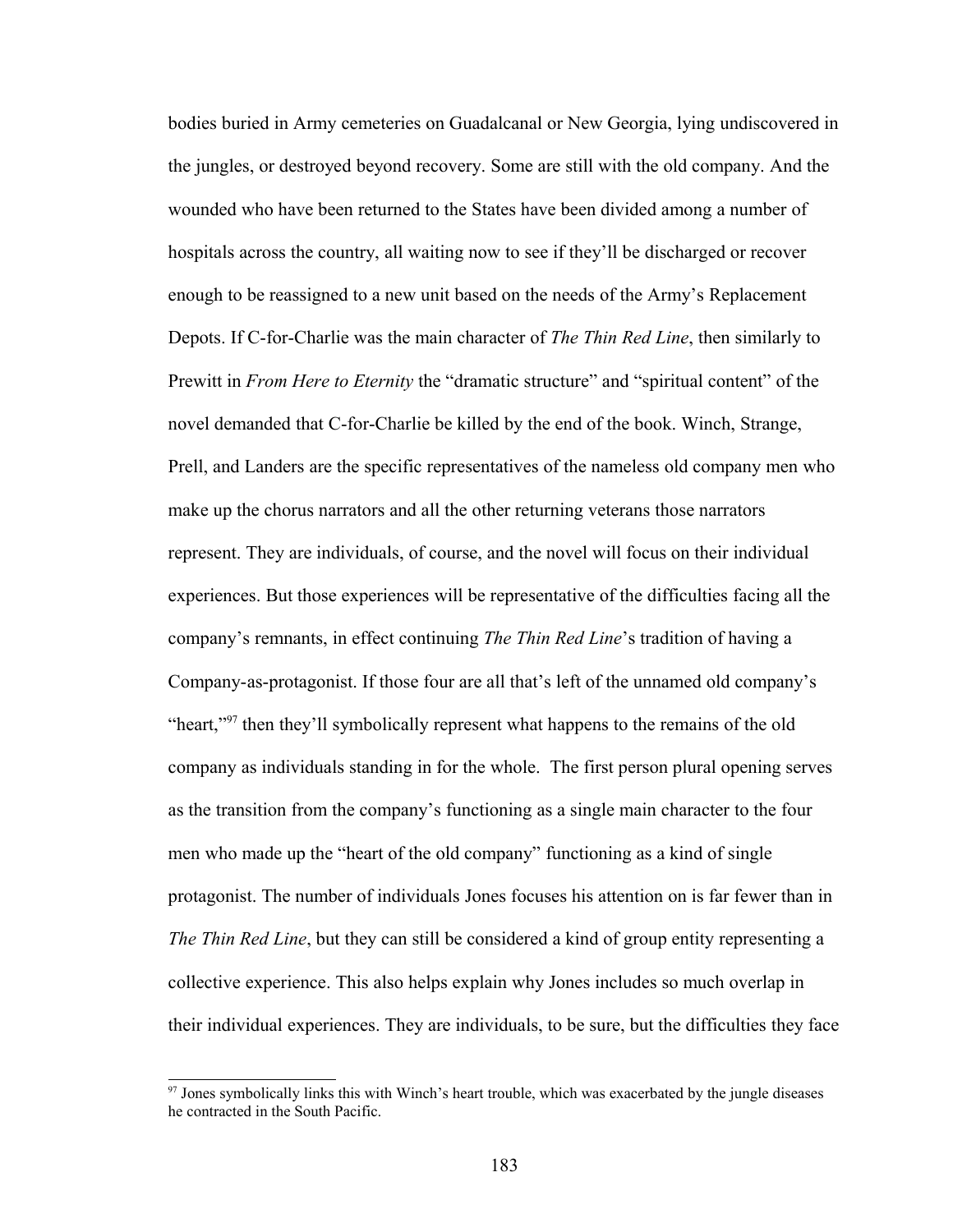and the ways in which they face them can also be seen as Jones's commentary on a few selected 'typical' homecoming experiences faced by veterans of his generation.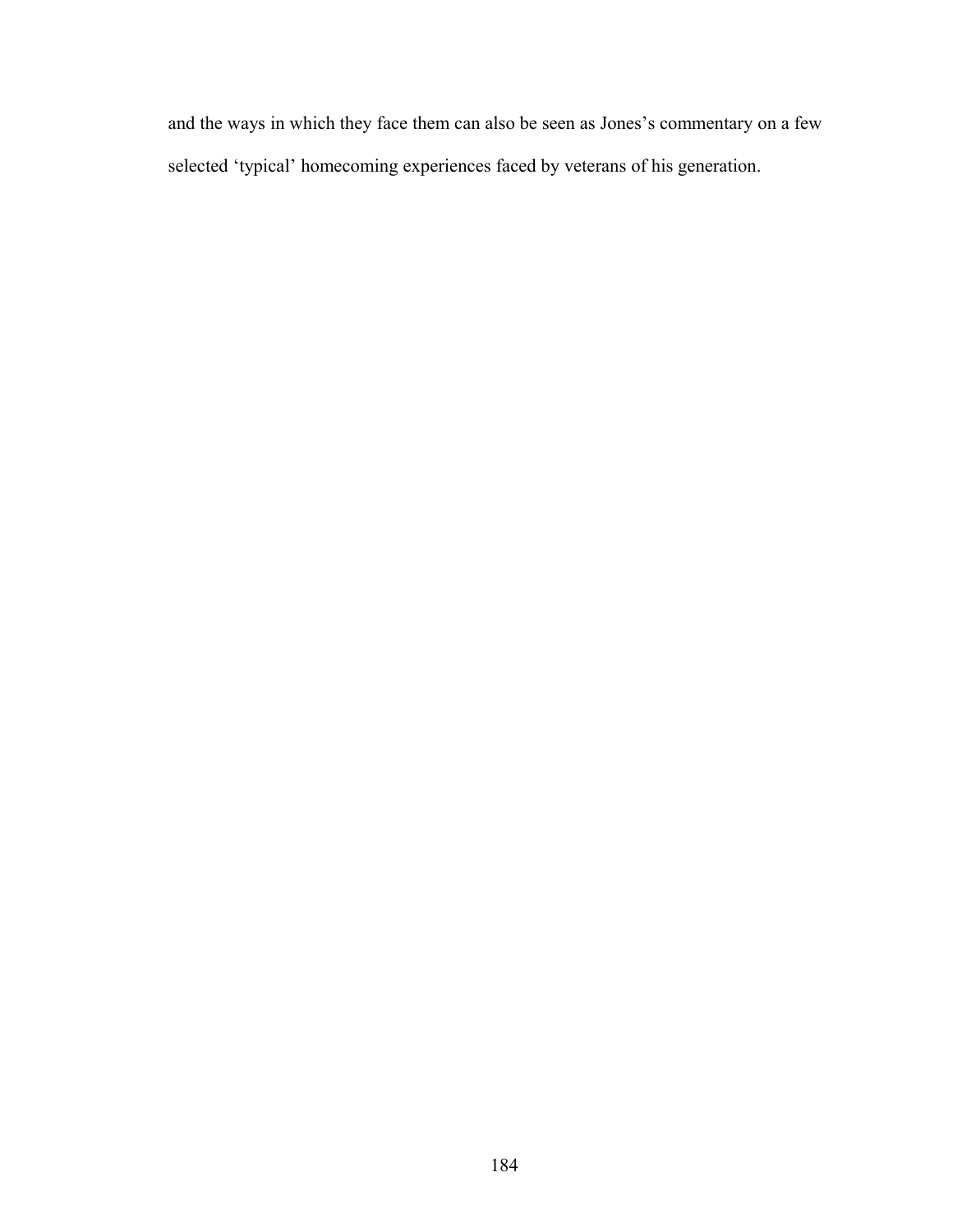#### DISPLACED PERSONS

In the wake of V.E. Day, many American troops in the European Combat Theater would become familiar with Displaced Persons Camps. The term was used in reference to civilian refugees from throughout Eastern Europe who had been 'displaced' from their homes and thrust into a diaspora generated by Hitler's political and war machines. Though the returnees in *Whistle* are not refugees in a literal sense, metaphorically speaking their return leaves them just as 'homeless' as any refugee. One of the baseline concepts in *From Here to Eternity* is the idea that the first step towards self-actualization is to discover a niche, a "place" that a soldier can call his own. *Whistle*'s returnees all had that in the old company, but their evacuation has left them 'displaced persons,' and by implication if they cannot 're-place' themselves somewhere else, the chances of their successful reintegration into society (which, for professional soldiers means the Regular Army) will be dire. Jones explores this notion of the old company men becoming, upon their return, 'homeless,' at two levels: the disintegration of the old company, and the disintegration of the homes the men left before combat and now physically return to in America. In both cases these "places" still technically exist, but no longer possess the qualities that had made them 'homes.'

As the hospital ship steams towards San Diego, Jones notes that "most of the cases on board had been serving overseas for at least a year. Home. The way they said it to each other, it was more a word of anxiety and deep unexorcised fear, of despair even, than of relief, love, or anticipation. What would it be like now? What would they themselves be like?" (21-2) Landers effectively answers this rhetorical question when he stares out at the California coastline and recognizes that "there was certainly no *place* for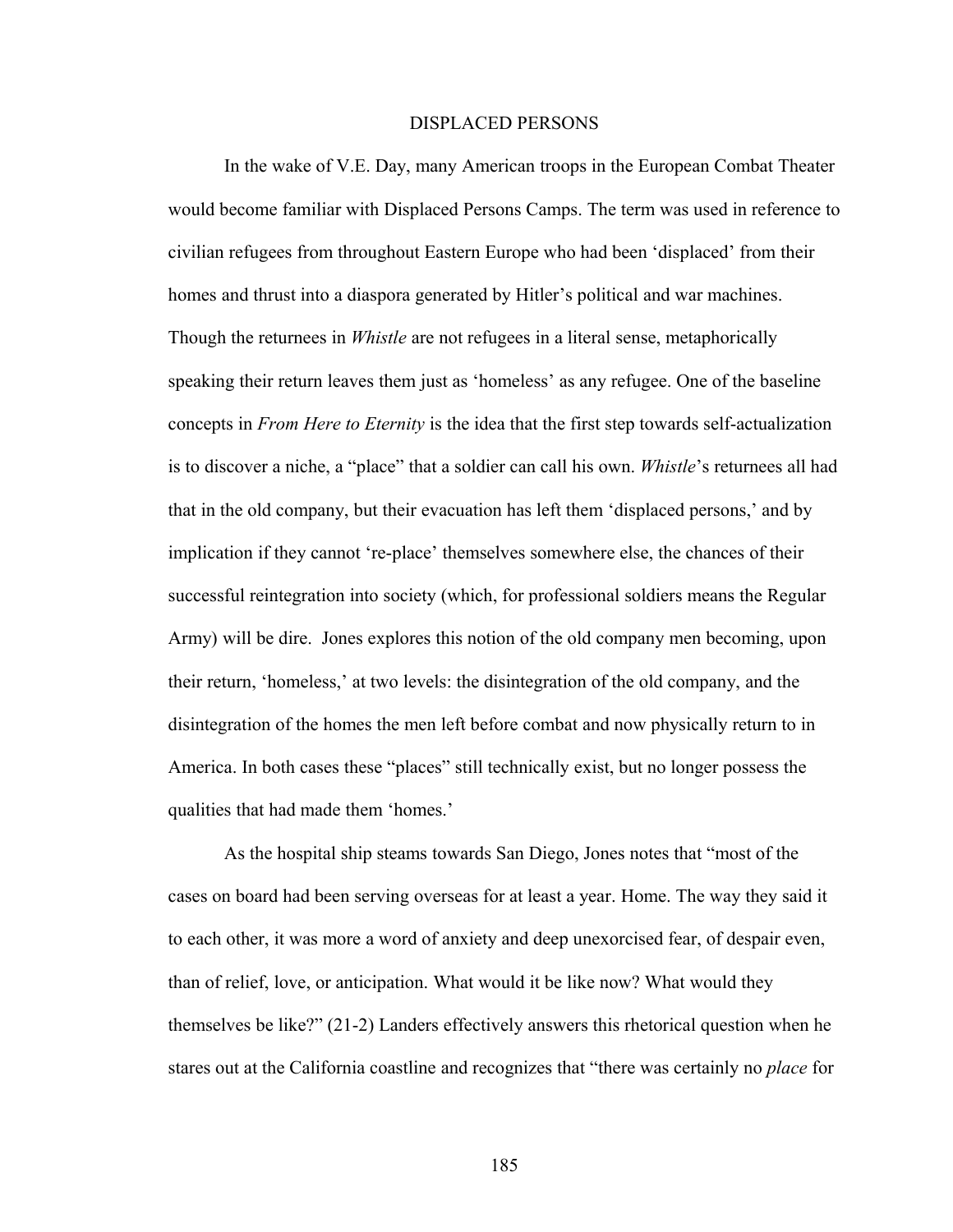a twenty-one-year-old Landers there, in it," (Jones 26) emphasis mine on "place." Coming to that realization consciously is a task that consumes all four main characters for the bulk of the novel. It is surely no coincidence that Jones returns to the diction of *From Here to Eternity* in this passage. *From Here to Eternity* is dominated by the search for "place," that special niche that a soldier can fit into and use as the means to define himself. If *From Here to Eternity* defines the need for an Old Army soldier to find a "place" and *The Thin Red Line* shows the replacement of that system with a new, combatoriented system, than *Whistle* is the cautionary tale that shows what happens when such men lose that "place" permanently.

Jones foreshadows difficulties the returnees will find in their literal homes before the four main characters even appear in the novel. The opening choric narrators note that one of their members, Corello, "had been home once since his arrival in Luxor, and had stayed less than a day. Couldn't stand it, he said" (Jones 6). The brief description of Corello's experience foreshadows the similar reactions Strange, Landers, and Winch have upon their trips home, all of which follow the same basic pattern. Strange is the first of the three<sup>[98](#page-193-0)</sup> to return home on leave, and even then it is not his 'home,' since his wife Linda is living with a collection of her family in Covington, Kentucky. Strange's reunion with his wife is stilted and uncomfortable. She greets him with little enthusiasm and when Storm awkwardly loses his erection the first time the two attempt sex, she "roll[s] over with her back to him and swiftly [goes] to sleep." Storm is "deeply troubled and humiliated" by the incident, since "he had dreamed of [that] moment for so long, and so many times, it seemed absolutely unbelievable that he would not be able to perform."

<span id="page-193-0"></span><sup>&</sup>lt;sup>98</sup> Prell is too badly wounded to make a trip home to West Virginia. He would have little reason to return even if he could as he is referred to in passing as a "West Virginia orphan boy" (Jones 421).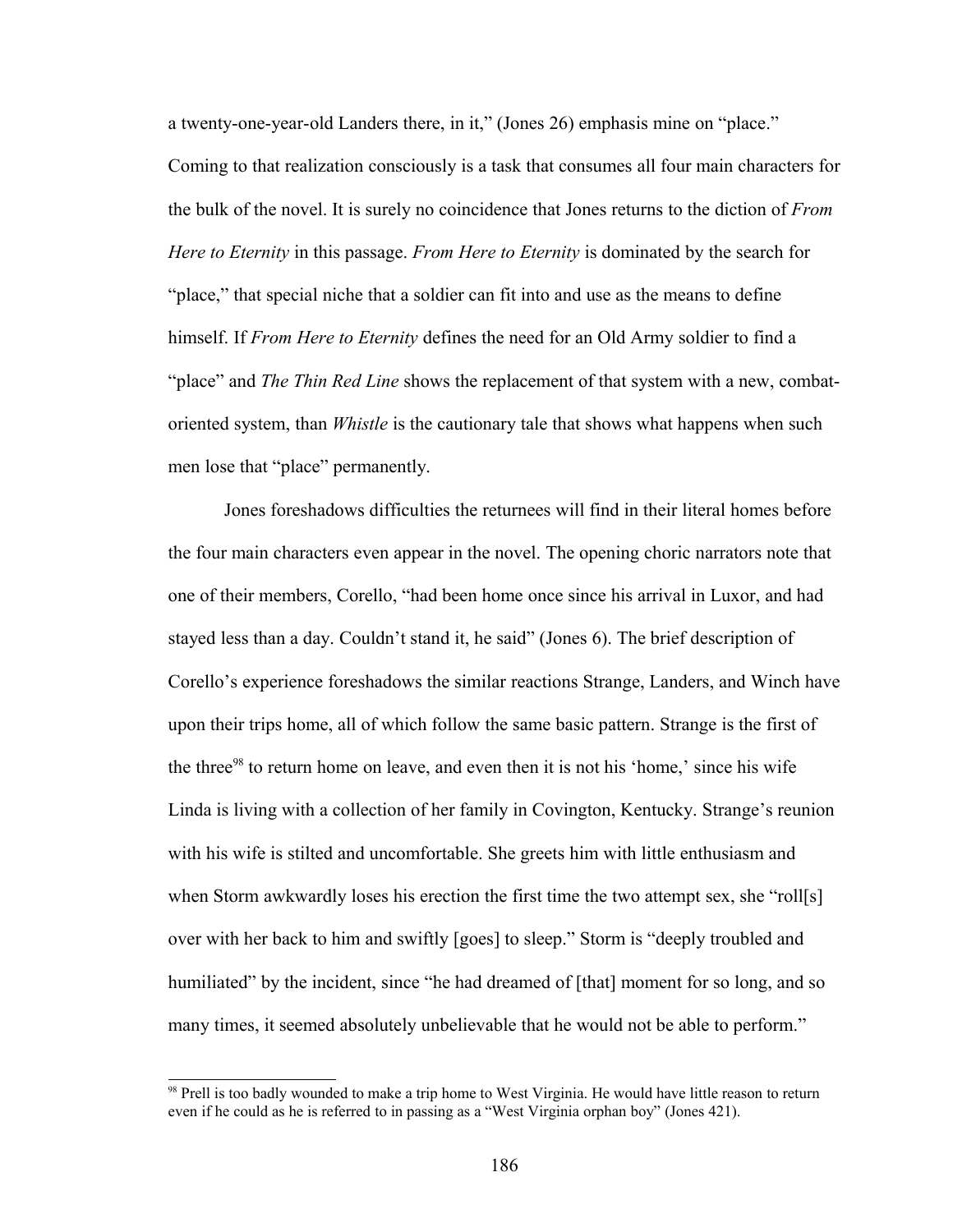Only after he pictures the many times in the Pacific "that he had tossed himself off and dreamed of this moment" does his erection return, and he is left to sneak off to the bathroom in order to gratify himself while "fantasizing himself out there in the terrible night jungle" (Jones 111-2). His second night home "was a great deal better" because "he had spent most of the day over in Cincinnati drinking beer...there was very little else for him to do, with [Linda] at work all day." Storm ultimately cuts his visit short by four days and spends the remainder of his leave playing poker and carousing back in Luxor. When he reports back to Kilrainey General Hospital, "he did not feel he had been home at all" (Jones 112-3).

Landers's first leave home is similarly disastrous. Almost as soon as he walks into his hometown of Imperium, Indiana<sup>[99](#page-194-0)</sup> he is recognized by a cab dispatcher as "Jeremy" Landers' boy" and given a hearty "Welcome home, son, welcome home." Landers thanks the man even though he "wanted to say *Go to hell*" and glumly thinks to himself:

> That was the way it was going to be. Everybody was going to be treating him as the returning war hero. And suddenly he saw a vivid mental picture of the company's waterless platoons, with their fear-haunted eyes under their helmets and dirt on their faces and the stubbles of beard. It blanked out everything, the station, the dispatcher, the cab. (Jones 169)

The survivor's guilt that Landers feels over being safely evacuated to a booming America while "the company's waterless platoons" remain in combat increases throughout his brief stay in Imperium. "Almost immediately" he has a "run-in" with his father over his refusal to wear any medals or decorations other than his Combat Infantryman's Badge.

<span id="page-194-0"></span><sup>99</sup> Imperium is based on Jones's hometown of Robinson, Illinois. Landers's experiences during this section are heavily based on Jones's own experiences during his first leave home from the hospital.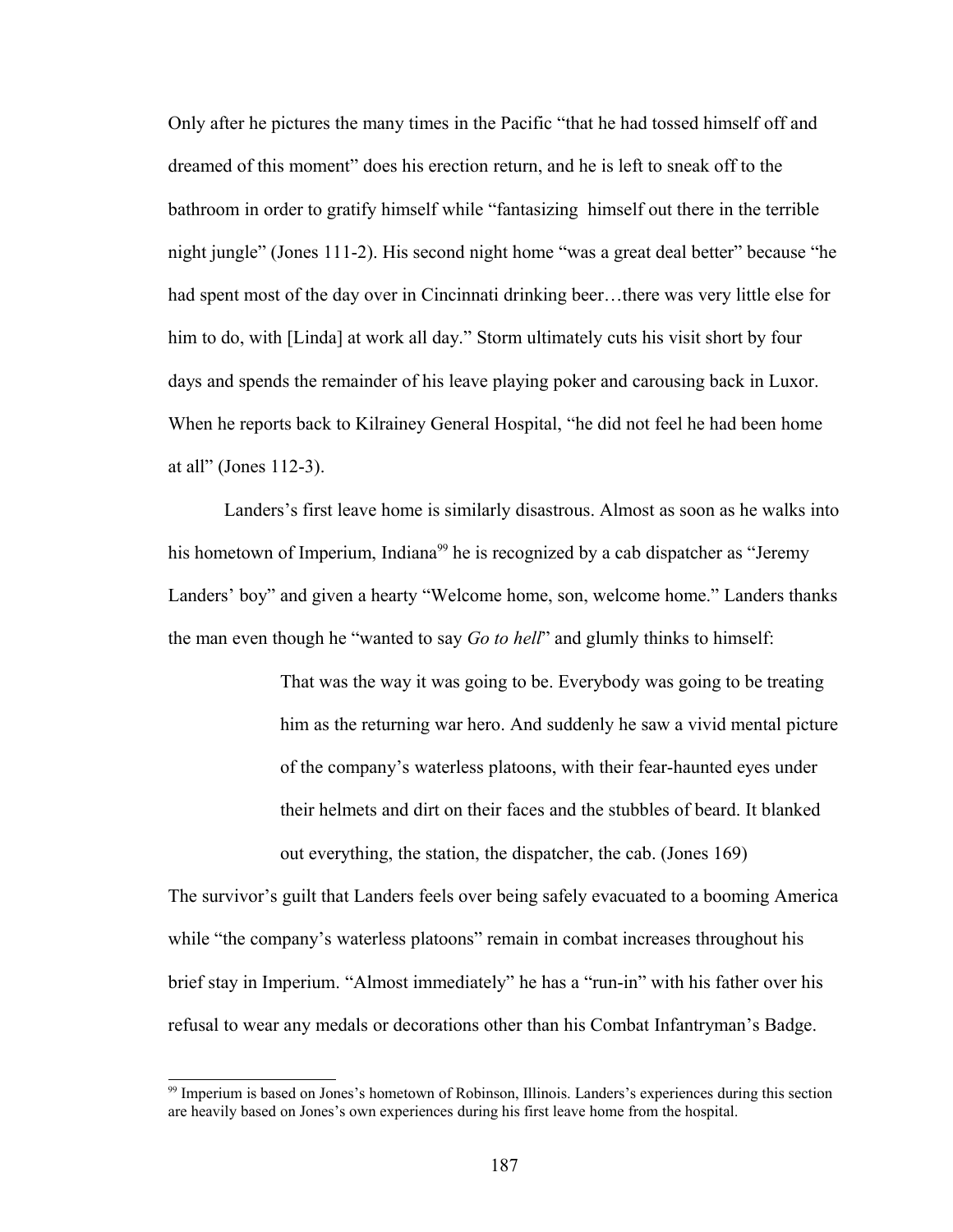His father cannot understand his reluctance so "once, just once, Landers tried to explain it to him, that it was obscene, immoral,<sup>[100](#page-195-0)</sup> with the rest of them still out there, still dying, but his father wouldn't agree." The argument reminds Landers that at some level "he had brought [the medals] deliberately to bug his father, and silently wished that his father might try to understand him." His attempt to explain that in the hospital none of the men wear any medals besides the C.I.B. leads his father to begin "expostulat[ing] in his lawyer's courtroom voice" before "Landers silenced him with an authoritative wave of his hand," which he never would have dared to do before joining the Army. Then "Landers began to drink" (Jones 170).

Landers's second run-in with his father comes over his refusal "to come down to the American Legion and tell the boys from World War I about his experiences" in the South Pacific. Jones notes that "by then, Landers was drinking almost nonstop," which was no problem because "everybody he met everywhere in town wanted to buy him a drink." Landers spends the bulk of his leave at the local Elks Club in an alcoholic haze, but "dimly, he slowly became aware that everyone was afraid of him, for some reason" (170). One evening at an Elks Club send-off dinner for a group of draftees, Landers is asked to give a speech about what they will face in combat. The local minister, high school principal, and high school football coach had already spoken about religious, social, and patriotic "responsibilities" and the Chamber of Commerce secretary spontaneously asks Landers to speak to the draftees "about a soldier's responsibilities." Landers responds by getting up and, with a drunken grin, systematically contradicting everything the three previous speakers had just said. He begins by telling the draftees that

<span id="page-195-0"></span><sup>&</sup>lt;sup>100</sup> It is likely no coincidence that Landers's predecessor in *The Thin Red Line*, Fife, uses strikingly similar language when he describes the state of modern warfare as "horrifying…weird and wacky and somehow insane. It was even immoral" (Jones 41).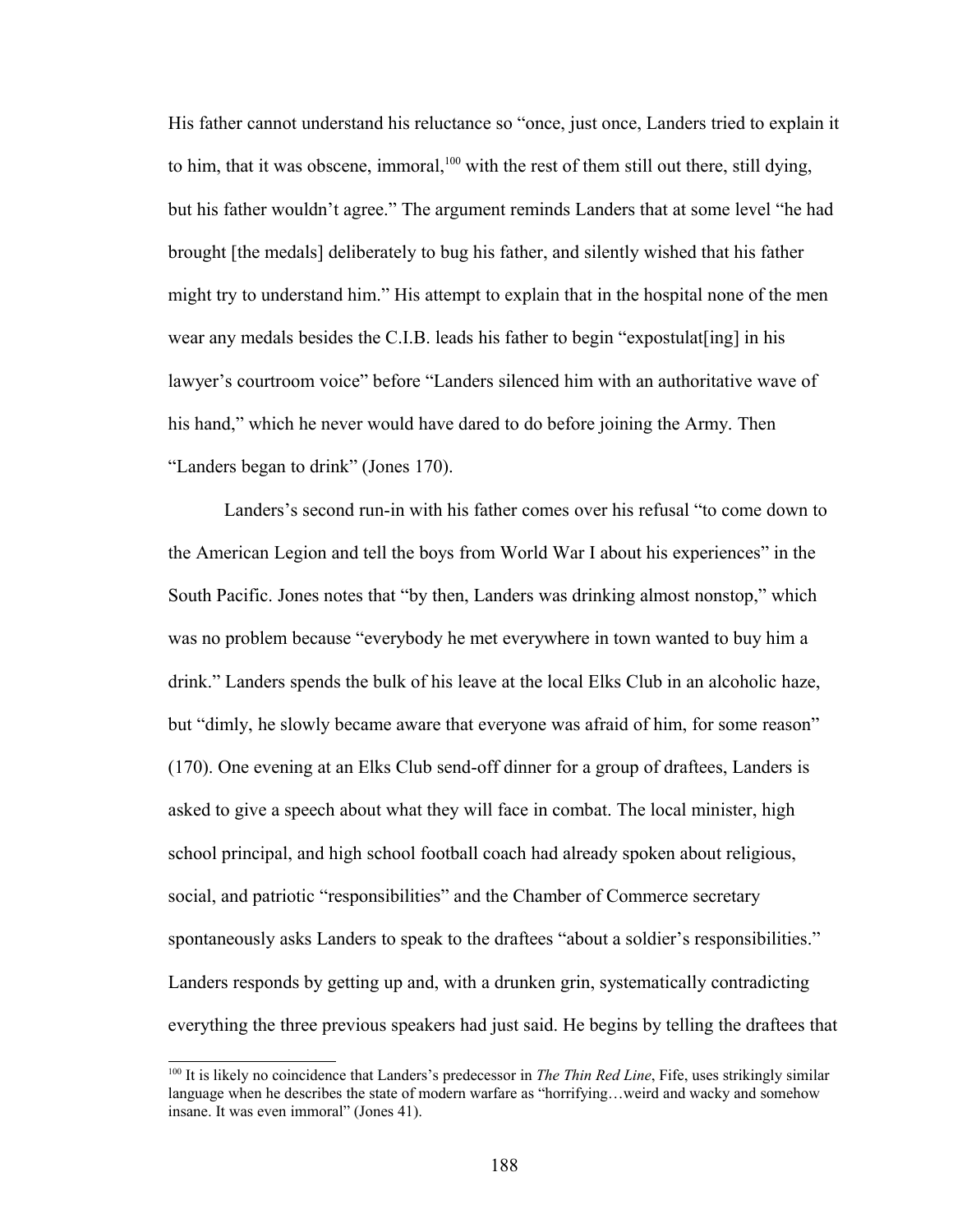"you don't think much about God, or the Four Freedoms, or loving your country when you're in a fight…Mostly you think about getting your ass out of there, and about killing those other people so they won't kill you." He sardonically argues "that the soldier's first responsibility is to stay alive" because "a dead soldier is no good to anybody" and "a wounded soldier takes two or three other men away from fighting to take care of him." He says that he "can't honestly tell [the draftees] that [they] will be fighting for freedom, and God, and [their] country" as the other speakers have, and assures them that "in combat you don't think about any of that." He concludes with the advice that "if you have the choice...always try to wound a man badly instead of killing him" (Jones 171-2) and happily leaves to continue drinking.

Landers's leave worsens the longer he stays, just as Strange's had. He fails to find any female companionship because all the girls in town are either involved with other draftees or "scared" of him. He goes on one aborted date with "an old girlfriend who wrote she had read of his return in the paper and wanted him to know that she would be glad to see him if he got home, that all the men like him coming back should be treated with admiration and understanding and if there was anything she could do for him she would." When Landers calls her up for a date the puzzled girl accepts, but he does not know that she "had been writing in only a purely social way, when she wrote she would do anything for him that she could." The two go to a high school basketball game and after dropping her off "Landers stood looking after [her] in the rain, feeling bemused and left out of everything." He gets drunker than usual and ends up at the Civil War cannon in front of the local courthouse. He boozily embraces the cannon and "shed[s] a few drunken tears…for this other old soldier, whose reward for faithful service…was to be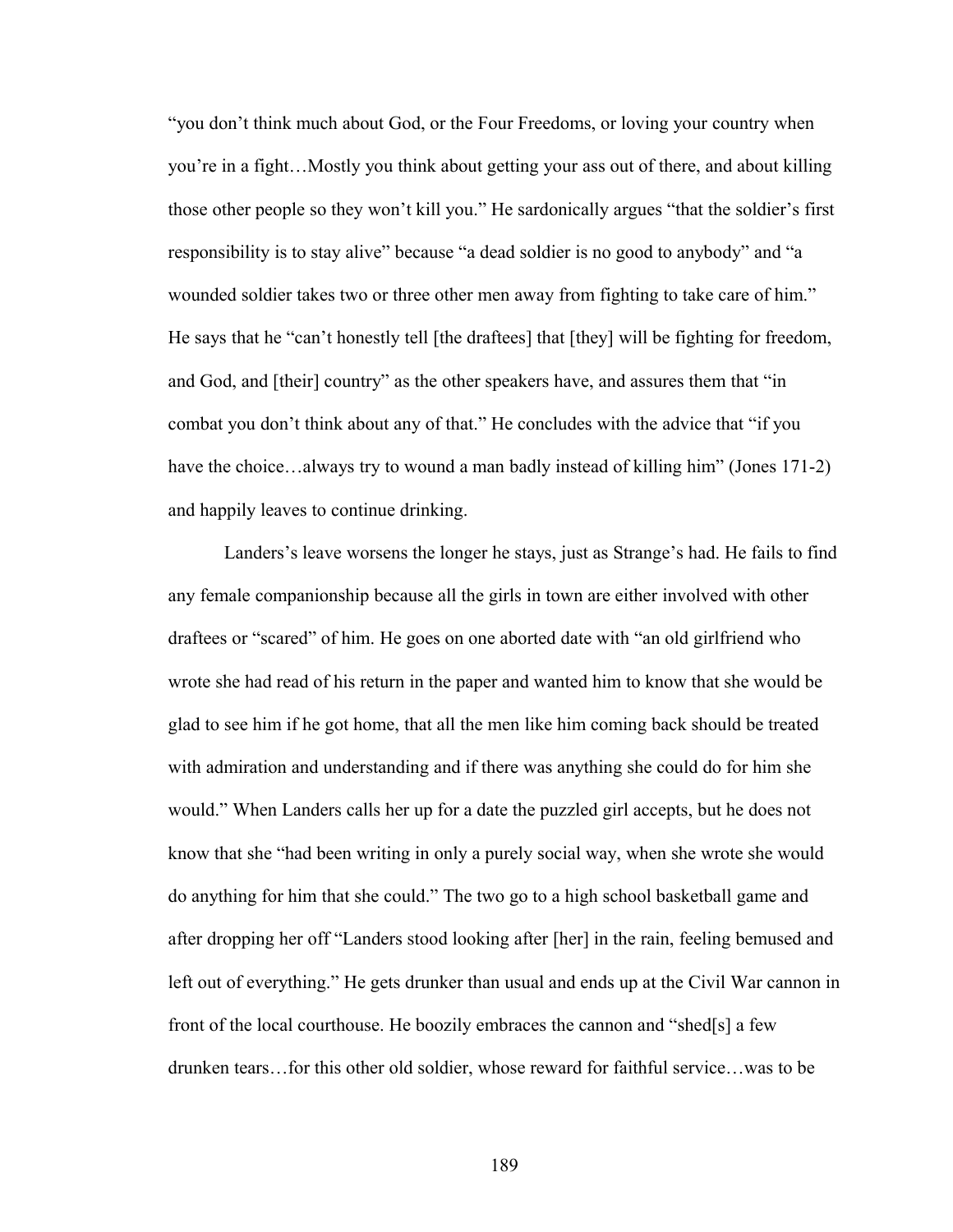left to stand and molder in the rain." He angrily recalls how every Memorial Day poppies<sup>[101](#page-197-0)</sup> and crosses are placed on soldiers' graves "and somebody read 'In Flanders' Field.' Every fucking year," then wonders "Who would write the poem for them? What would they call it? Who would read it?" (Jones 173-4)

Later, he wakes up in the local police station, where the chief tells him that he had passed out after ordering a late-night meal at the local diner. The chief sheepishly explains that the officer who found him tried to bring Landers home, but his father had refused to accept him and insisted that he brought in to sleep off his bender in the drunk tank. Landers takes his incarceration well, shaking the hands of all the officers and thanking them "for a pleasant stay," then drives home to pack. He attempts to phone his father at his office to harangue him for his actions but his father promptly hangs up on him. "Don't you hang up on me, you son of a bitch!' he raged at the phone. Then he slammed it down and turned on his mother. 'All right then, you tell him. You tell him I said to forget he ever had a son named Marion. Jeremy Landers has no son named Marion. You tell him that. And I'll forget I ever had him for a father."<sup>[102](#page-197-1)</sup> While waiting for the train to come and take him back to Luxor, "Landers could hardly wait to get back to Prell and Winch and Strange and the others," and he ends his leave "wonder[ing] how Prell's legs were doing" and whether the doctors were going "to do something about Strange's hand some time soon" (Jones 175-6).

<span id="page-197-0"></span><sup>&</sup>lt;sup>101</sup> Paul Fussell considers the red poppies that irritate Landers "inseperable from writings about the Great War" (246) because of their symbolic association with the spilled blood of soldiers (among other things). For further information on the significance of poppies in World War I see *The Great War and Modern Memory* 246-254.

<span id="page-197-1"></span><sup>&</sup>lt;sup>102</sup> This particular incident is based on a fight Jones had with his Uncle Charles in which Jones made a similar proclamation that as far he was concerned, he had no uncle and Charles had no nephew. Jones's father was dead by the time Jones returned to Robinson, having committed suicide shortly after Pearl Harbor.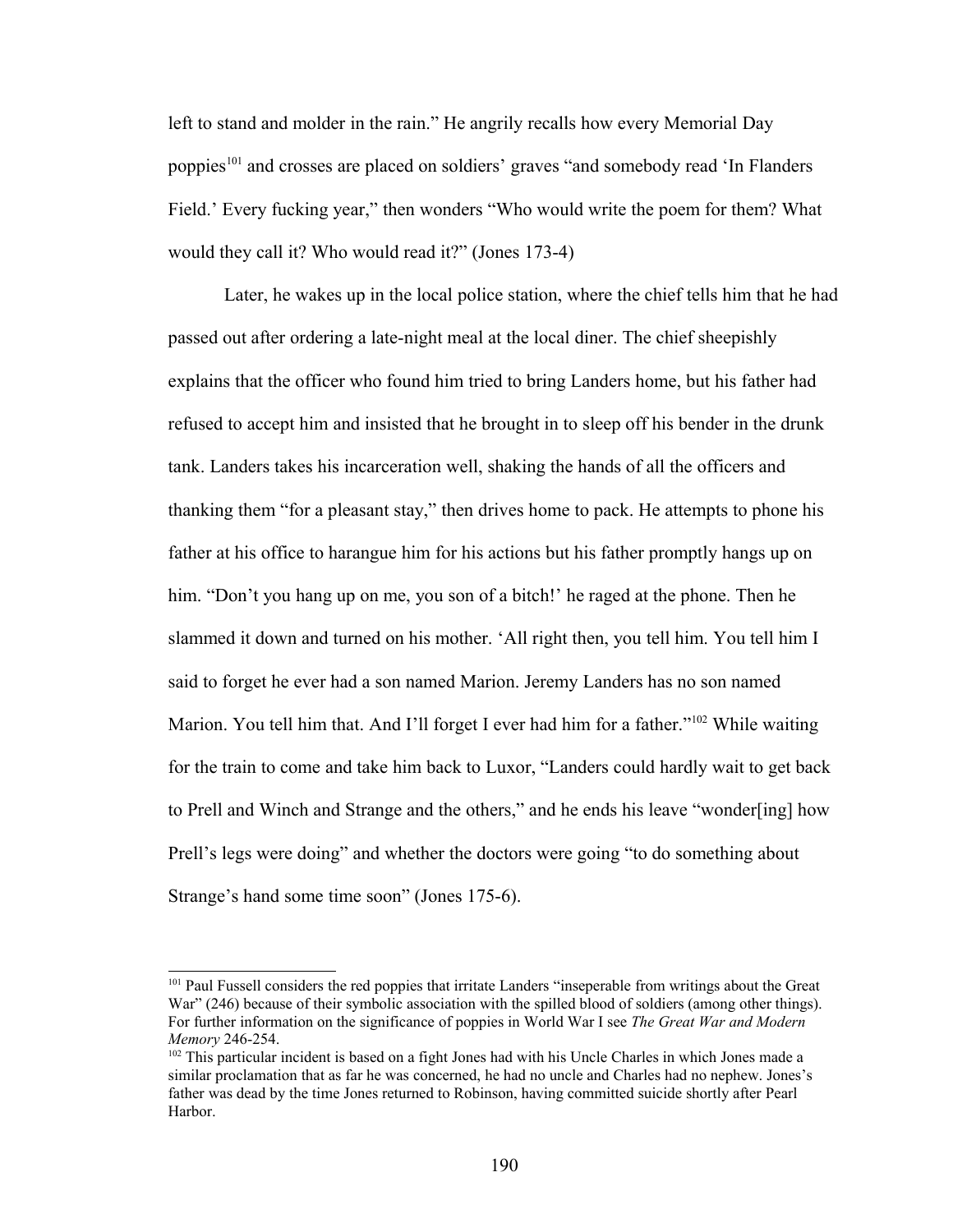Winch also returns home to find his family is not exactly as he remembered them, but unlike Strange and Landers he never even speaks to them. Winch takes a bus from Luxor to St. Louis, and after getting a room and resting for most of a day goes to look up his wife and children.<sup>[103](#page-198-0)</sup> "Winch had never seen the house, or the street," (Jones 200) because his wife had moved to St. Louis long after Winch had deployed to Hawaii. Like Strange, Winch literally returns to a 'home' he has never been to before. Rather than going inside to see his family, he settles in across the street to spy on the house. "After an hour and a half, when he had begun to think she must already by at home and in bed, a taxi drove up and Winch watched her get out with a serviceman." Winch identifies the man by his insignia as "an officer and a flyer" and sees "the round white insignia of a lt/col glinted from his shoulders." He watches the Air Corps Lieutenant Colonel kiss his wife "deeply" before she gets out her key and goes inside with him. Winch allows himself a half hour to see if anything changes, but the lights in the house stay on and the Air Corps Colonel doesn't come out so Winch leaves for the night and wanders around a few bars before going to sleep without a drink. He spends the next three days repeating the process, making "his small pilgrimage out to his wife's" house "the main anchor of his daily routine." He sees her with the Lieutenant Colonel for two more nights, but then on the next night he sees her come home with a different man, "also an officer," only "shorter and fatter, pudgy, and [with] the gold oak leaves of a major on his shoulders." He watches the two of them walk to the door where

> they kissed the same way. Again the lights went on. Again nobody left. As if released from some devil's bargain he had made, Winch turned on his

<span id="page-198-0"></span><sup>&</sup>lt;sup>103</sup> Winch's previously-unmentioned family is not consistent with the earlier characterizations of Warden and Welsh. Giles offers up one possible explanation for this inconsistency in his observation that "one of the shocks of reading *Whistle* is to discover that 'the First' is married" (192).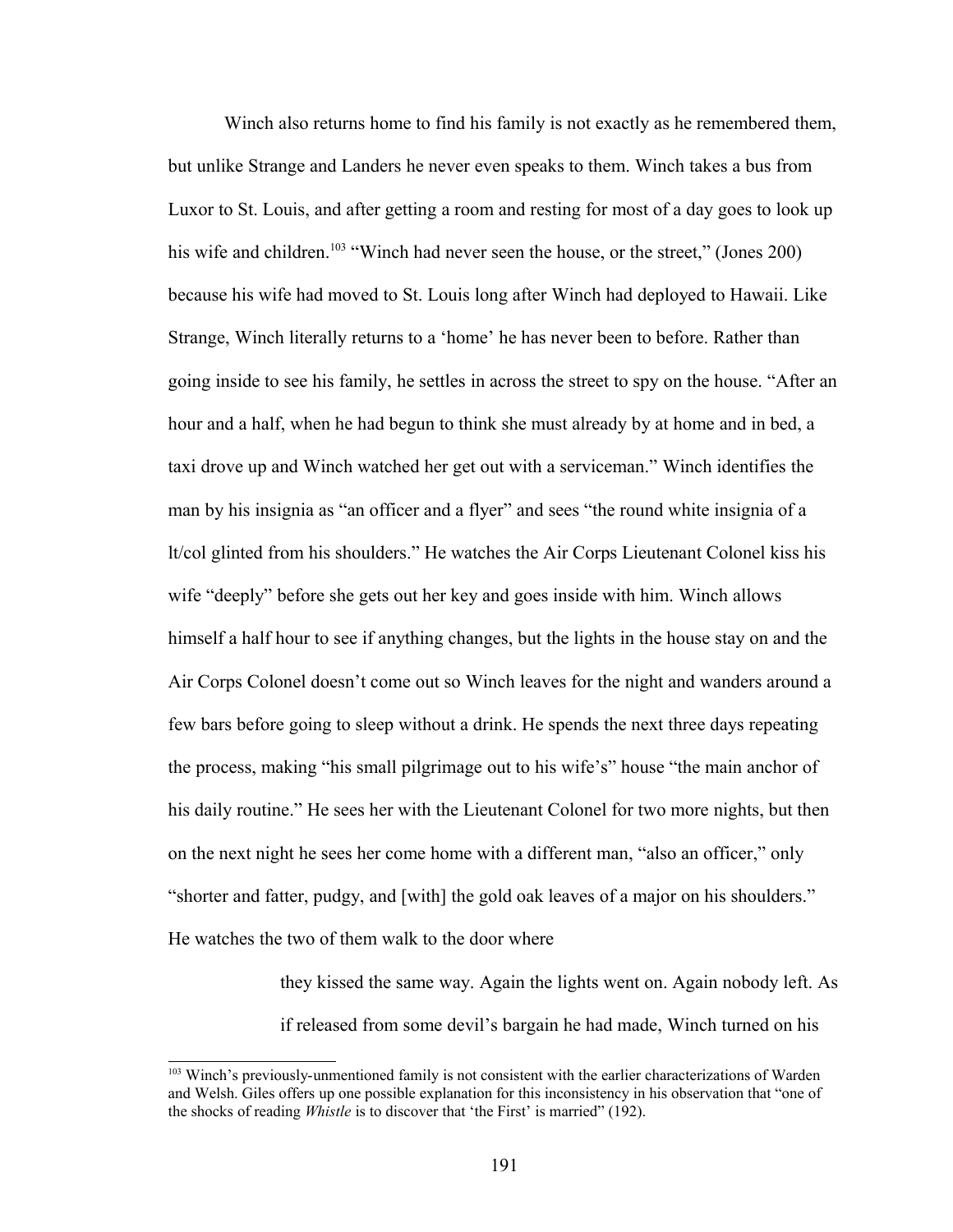heel…caught a cab back to his hotel, packed his satchel, paid, and left… the next bus south to Luxor did not leave for an hour. Winch spent it in a nearby bar, celebrating over a second bottle of wine for the day. (Jones 201-2)

The only one of the four main characters to risk a second leave to see their family is Strange, who returns to Covington only to be told over a fancy dinner with his wife that she has taken a lover. Like Winch's wife, Linda Strange has chosen an Air Corps Lieutenant Colonel, a "Princeton graduate" who "comes from someplace on Long Island called Southampton." Linda's Lieutenant Colonel has provided her with two things Strange never did: an entry into a world of "new sophistication" and her first orgasms through cunnilingus (Jones 219). The Lieutenant Colonel is himself married with children and cannot marry Linda, but she is adamant that she is "not going to give him up… because he makes [her] feel things…[she] never felt before…sex things" (Jones 220). Even though it wouldn't change the nature of her relationship with the Air Corps Lieutenant Colonel, she offers to divorce Strange anyway, reasoning "I guess you won't want to stay married to me. Under the circumstances" (Jones 221). The dinner ends with Linda awkwardly trying to convince Strange to dance with her "one more time" for old times' sake and failing to comprehend his refusal. The two then return to Linda's house to work out the details of their divorce. "There was no fight. Back at the house in Covington…they more or less amicably went through the various details that had to be arranged, a great deal like two old friendly business partners who for various reasons are splitting up their firm." Linda gives Strange all the money he had saved for the two of them to open up a restaurant together after the war, and offers to sleep with him a final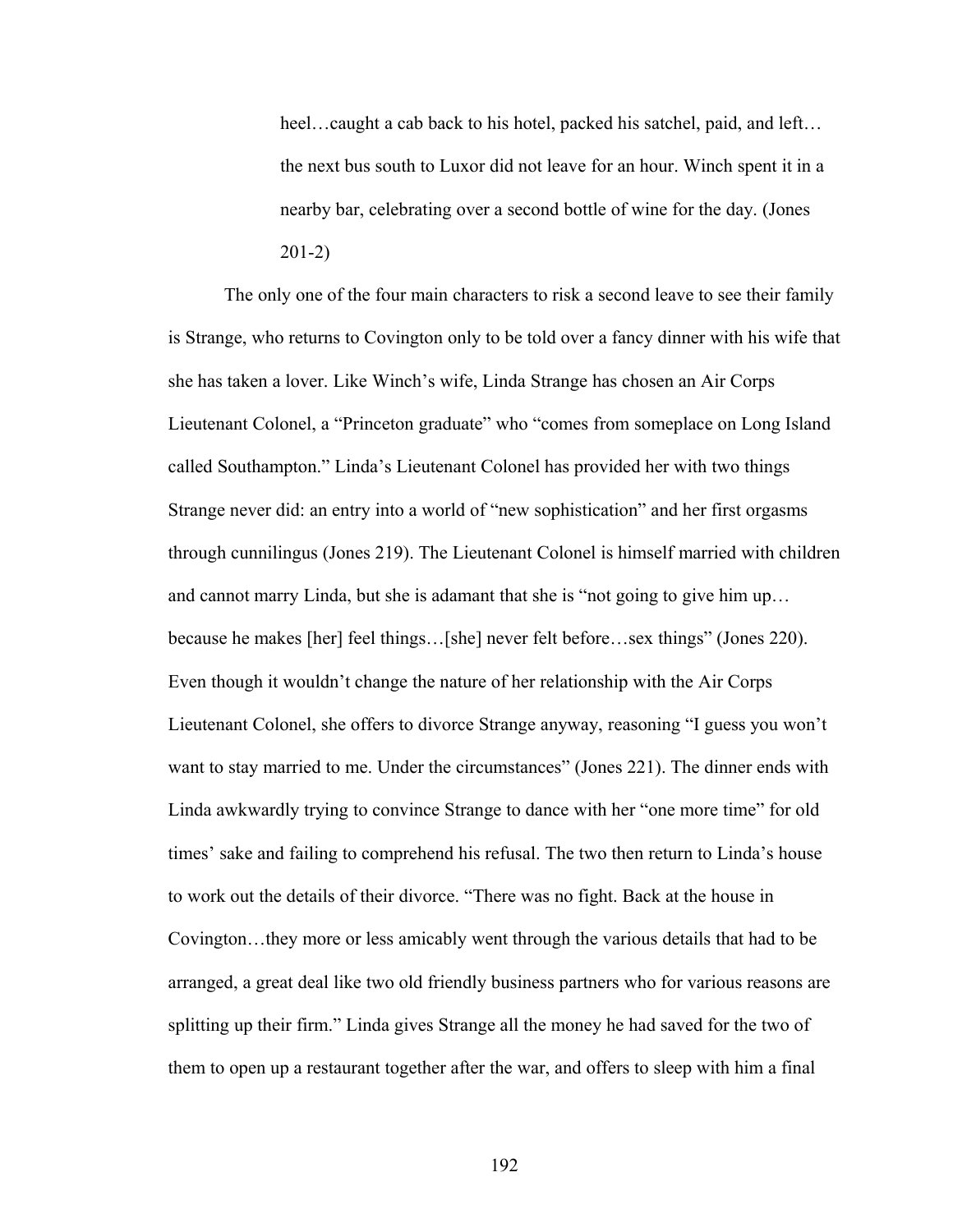time "anyway…if you like." Again, she fails to comprehend Strange's refusal and cries as he leaves for the bus station to get back to Luxor (Jones 222). As he climbs onto the Greyhound bus, Strange sardonically notes that "he sure didn't have much of a batting average for completing his leaves and passes" (Jones 223).

To adopt Strange's metaphor, none of the old company men "have much of a batting average" on leaves home, which forms the crux of the novel's first great dilemma. *Whistle* opens with the idea that for these returnees, "the company had been our family, our only home" (Jones 4), but it is a home that no longer exists and a family quickly disintegrating as some of its members die and the rest become separated by discharge or reassignment. "The company," had become their truest "home," but the returnees can accept the fact that it is a home they can never return to; they understood such was the price they would pay in being evacuated from Guadalcanal or New Georgia. What they find harder to accept is the disintegration of the "homes" they had as civilians because those changes take them unawares. The returnees know that by returning to the States they have forfeited the "only home" they had found within the Army, but they expect the civilian "homes" they had left behind to still be waiting there when they return.<sup>[104](#page-200-0)</sup> The discovery that their assumptions could not have been more wrong comes as a painful shock, leaving them 'homeless' in a double-sense. The returnees have lost their "homes" both inside and outside the Army, and these losses are made bitterer by the knowledge that both were engineered by forces entirely out of their control. The returnees have been playthings of fate, placed in combat by all the swirling factors that combined to form World War II, then plucked from the family they found there by the battlefield

<span id="page-200-0"></span><sup>&</sup>lt;sup>104</sup> Perhaps Winch had his suspicions, but Strange and Landers are certainly taken by surprise.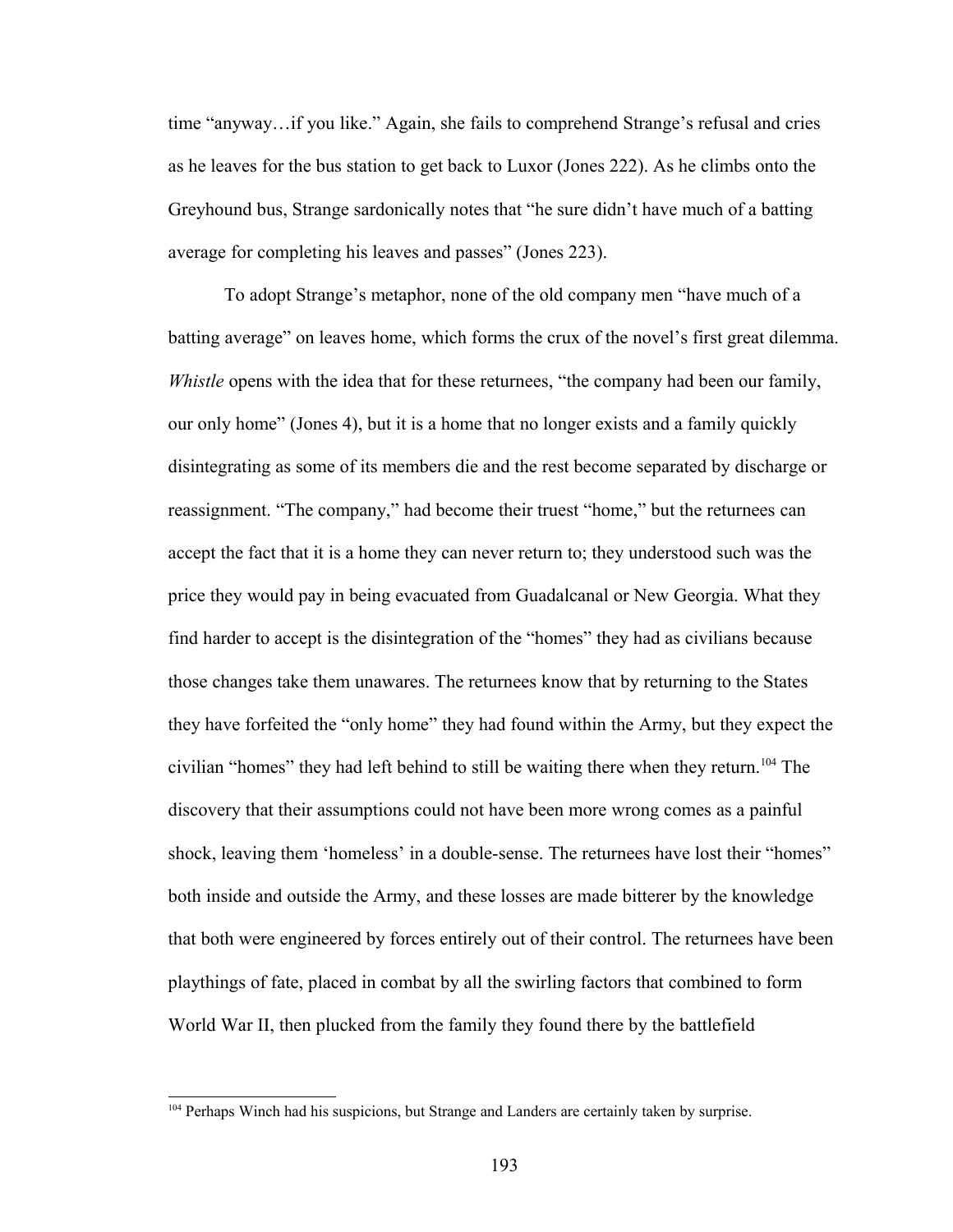probabilities that Fife found so distasteful, only to be deposited back with their original families, families which have also changed into an unrecognizable state.

The result is that as a group, the returnees' "batting average" for successful leaves and passes is a disappointing zero. Of the three homecomings, both of the married men return 'home'[105](#page-201-0) to find their wives cheating on them with Air Corps officers. It is worth noting that their wives' choices of lovers could be considered triply insulting to a pair of Old Army infantry sergeants, as their Air Corps Lieutenant Colonels were officers (strike one) serving in a less dangerous branch of service (strike two) who had secured stateside positions that allowed them to sit out the war in safety and comfort without the slightest possibility of seeing combat (strike three). Meanwhile Landers, the only unmarried man of the three, returns to the house he grew up in only to feel like an outcast in his own hometown. All three end their leaves home by breaking from their civilian lives: Landers disowns his biological family, Strange and his wife divorce, and Winch never even speaks with his wife before heading back to Luxor for good. Upon leaving his soon-to-be ex-wife for the last time, Strange looks at the money he had spent years saving and thinks to himself that he "knew just what he was going to do with the money" (Jones 223) he had thought would go towards opening a restaurant with his wife. Without a family to spend it on anymore, Strange's new plan is to blow every last cent of his savings partying at the Peabody, and he is soon joined by Landers in what James Giles calls "a desperate gamble…to hold off a chaos [they feel] growing all around [them]" (184). It is here, after having established the complete destruction of every home the returnees had ever known,

<span id="page-201-0"></span><sup>&</sup>lt;sup>105</sup> I use single quotation marks here to call attention to the fact that neither Strange nor Winch visited a physical location he had ever personally called a home. Strange returns to his wife's home in Covington Kentucky, and though Jones does not specifically note where Strange had been born in *Whistle*, as an incarnation of Maylon Stark the most logical guess would be somewhere in Texas. Meanwhile, the 'home' that Winch returns to in St. Louis is also a house he has never been to before.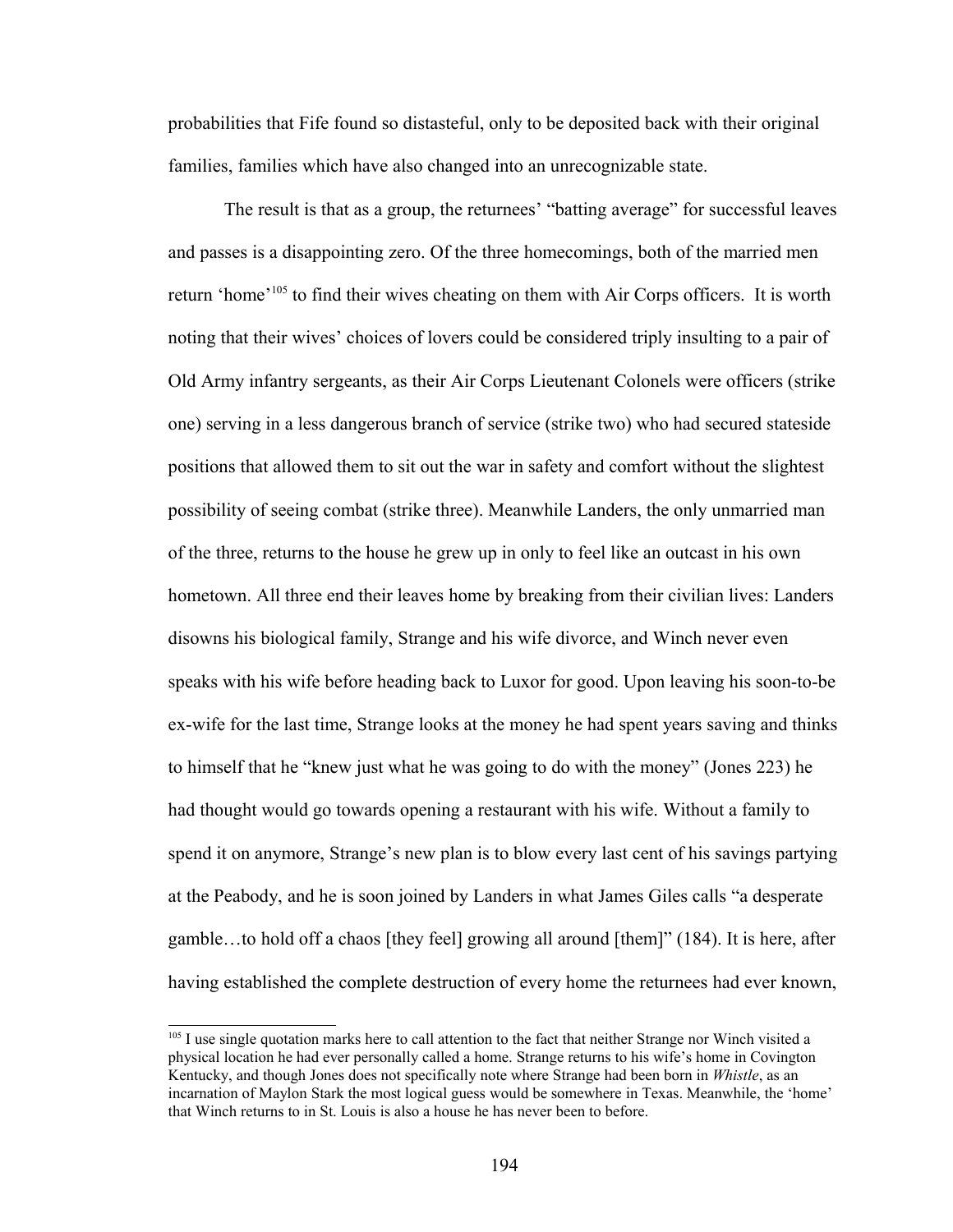that Jones transitions his focus to the last stage of what he called the "Evolution of a Soldier," the combat soldier's reintegration into society. It is the stage at which all four of the returnees will try even harder than they had already been trying to party their hurts away—Landers and Strange at the Peabody, Winch with Carol Firebaugh, and Prell with Della Mae Kinkaid. But as Jones himself found out during his convalescence, success will be more elusive than they think.

Jones's commentary in his book *WWII* focuses heavily on this process he calls the "Evolution of a Soldier" (54), the progression from civilian to raw recruit, raw recruit to garrison soldier, garrison soldier into combat, and his transformation into a blooded veteran (should he manage to live that long). Towards the close of *WWII*, Jones introduces an accompanying process that he calls "De-Evolution of a Soldier" (256), the process by which a soldier returned home from combat becomes a civilian once more. Much of *Whistle* can be considered the answer to the question Jones poses at the beginning of his chapter on the "De-Evolution of a Soldier," which is "how did you come back from counting yourself dead?" (255) Earlier, in trying to pin down a definition of what he has meant by the term "Evolution of a Soldier," he writes "I think that when all the nationalistic or ideological propaganda and patriotic slogans are put aside, all the straining to convince a soldier that he is dying *for* something, it is the individual soldier's final full acceptance of the fact that his name is written down in the rolls of the already dead." Jones views this fatalistic mindset as a necessary evil required for any rational man to be able to function in combat. He goes on to say that

> Every combat soldier, if he follows far enough along the path that began with his induction, must, I think, be led inexorably to that awareness. He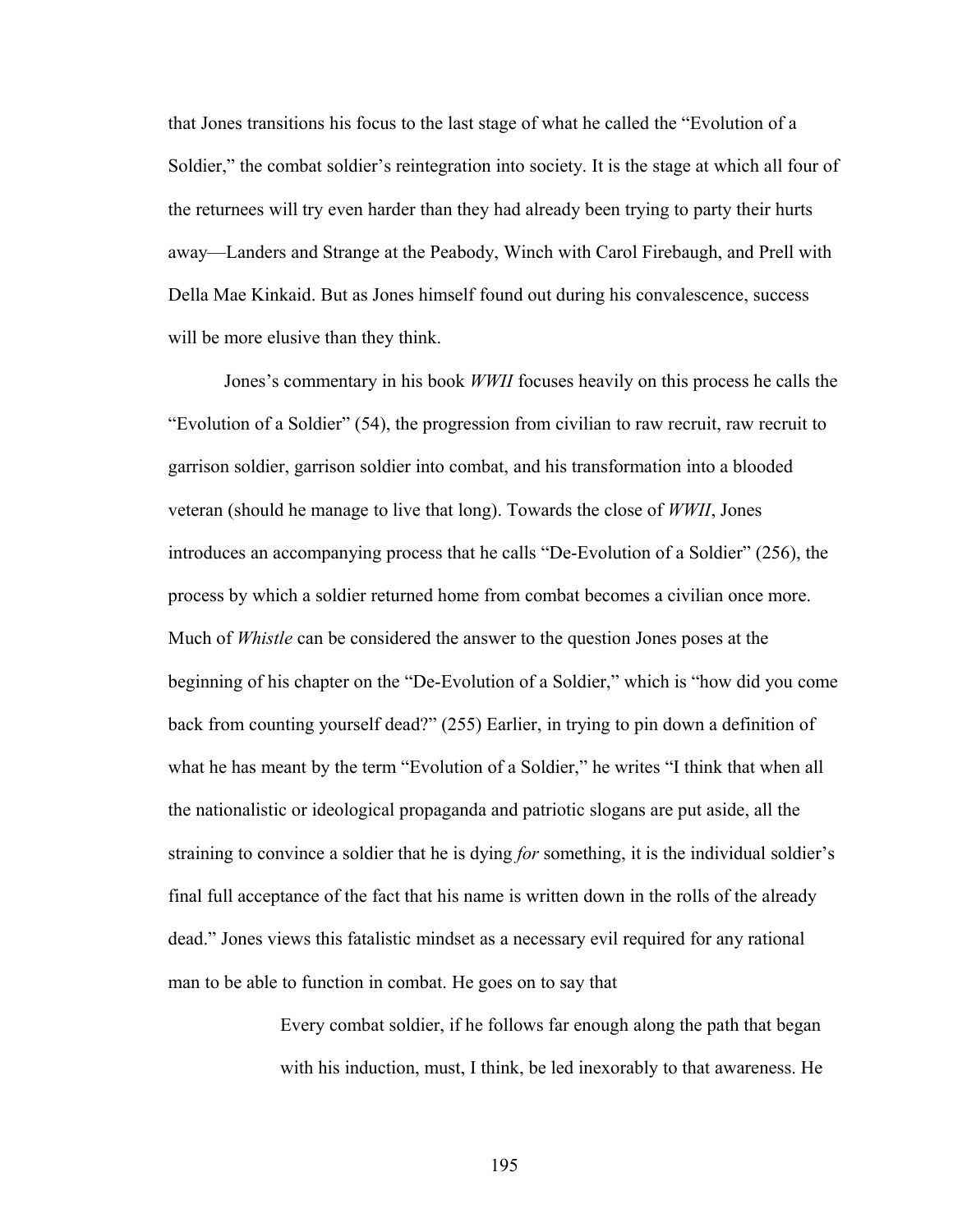must make a compact with himself or with Fate that he is lost. Only then can he function as he ought to function, under fire. He knows and accepts beforehand that he's dead, although he may still be walking around for a while. That soldier you have walking around there with this awareness in him is the final end product of the Evolution of a Soldier. (54)

Jones devotes much of *The Thin Red Line* to capturing the process by which the men of C-for-Charlie make their "compact with Fate" and develop into that "final end product" of the soldier's evolution. *Whistle* examines the other side of the equation, investigating how a soldier who has learned to function in combat yet lived to return to civilian life "comes back" from thinking of himself as a dead man who has still been "walking around for a while." The process is neither pretty nor easy; James Giles describes it "as a nearly impossible stage of the military evolutionary process" (176). One of the greatest challenges facing such men is the fact that they cannot expect to receive any guidance from the Army as they try to figure out how to 'revivify' themselves after having already accepted the inevitability of their own deaths.<sup>[106](#page-203-0)</sup> Jones laments the fact that "the government had never set up any De-Evolution of a Soldier center, to match its induction centers. When you went in, they had the techniques and would ride you all the way to becoming a soldier. They had no comparable system when you came out. That you had to do on your own" (256). Chris Hedges adds that the process is made even more difficult by the fact that "soldiers only have time to reflect [upon such things] later [, after combat]. By then these soldiers often have been discarded, left as broken men in a civilian society that does not understand them and does not want to understand them"

<span id="page-203-0"></span><sup>&</sup>lt;sup>106</sup> The institutional support (or lack thereof) that the military provides for former servicemen reintegrating into civilian life remains an on-going issue. Karl Marlantes has been particularly vocal on the issue, and his book *What It Is Like To Go To War* includes several proposals for how he feels it should be addressed.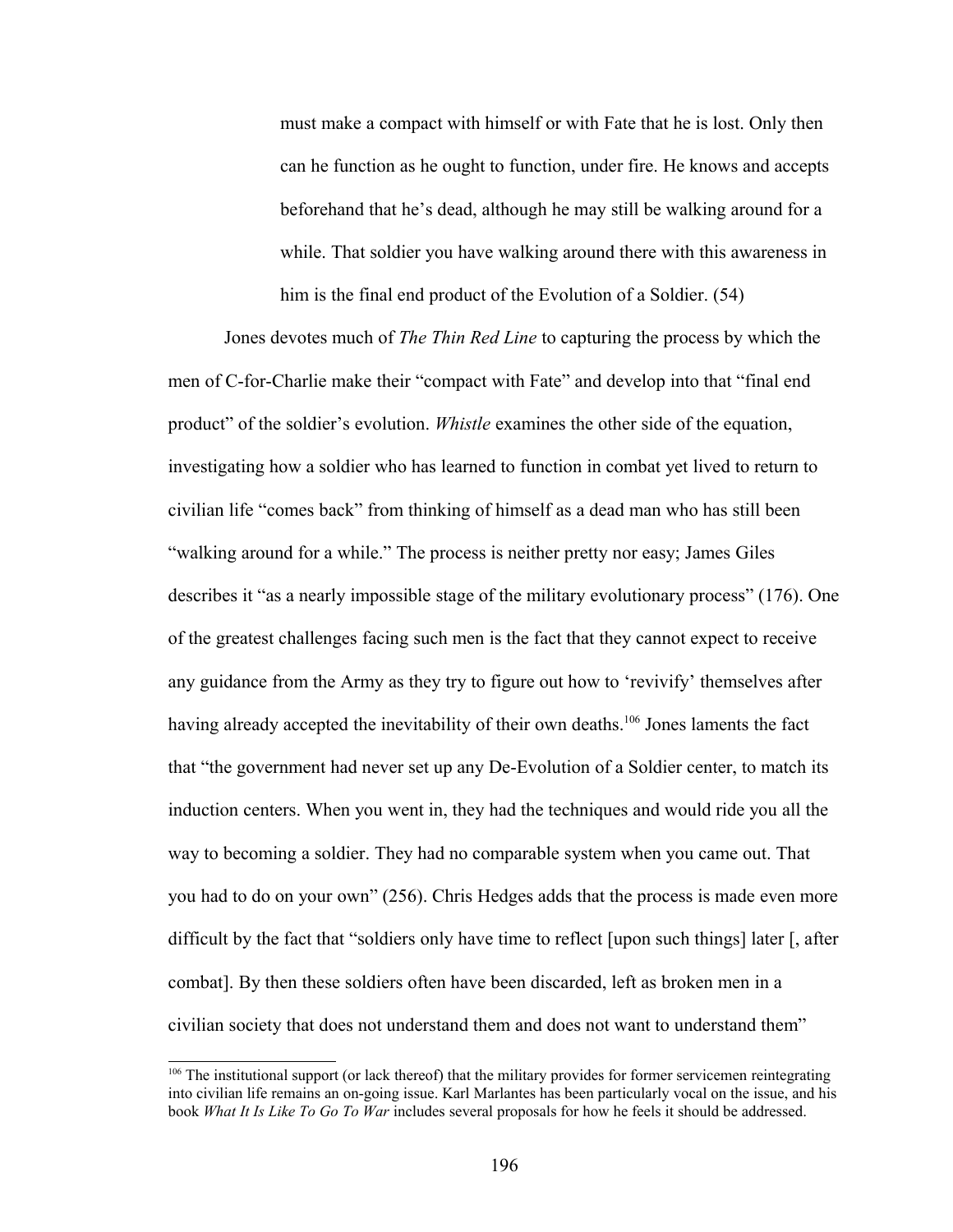(86). In this sense, nothing much has changed since the baseline set in *From Here to Eternity*. Just as Prewitt and Maggio know they cannot look for help within the official system set forth in the AR's, Prell, Landers, Strange, and Winch know not to expect support from the Army as they readjust to life outside combat. Like Prewitt and Maggio, they know the only help they will get will come unofficially, from each other. Even with the Old Army transforming into a New Army before their eyes, the unofficial codes still maintain far more relevance than the official ones.

Jones sees the "De-Evolution" process occurring in three identifiable stages. He argues that "with the de-evolving, as with the evolving, the first sign of change was the coming of the pain. As the old combat numbness disappeared, and the frozen feet of the soul began to thaw, the pain of the cure became evident. The sick-making thoughts of all the buddies who had died. The awful bad luck of the maimed" (256). The solution to that pain is the same solution as it had been in combat: distraction. On Guadalcanal it came in the form of swipe, and if one is lucky enough, overpriced black-market whiskey. Back home in the continental U.S., the returnees' options are considerably more diverse, yet always center on the soldiers' traditional vices of sex and alcohol. Strange and Landers, who in some ways have the most emotionally traumatic homecoming experiences of the four main characters, try the hardest to drown their sorrows in a sea of debauchery. The fact that their suite at the Peabody is financed primarily by the savings Strange had intended to put towards a post-Army life with his ex-wife is appropriate as the disintegration of his post-war plans is what cuts Strange the deepest. Landers had never had such specific plans to be shattered, but his self-imposed decision to disown his family causes him arguably the most mental trauma of the four; it comes as little surprise that he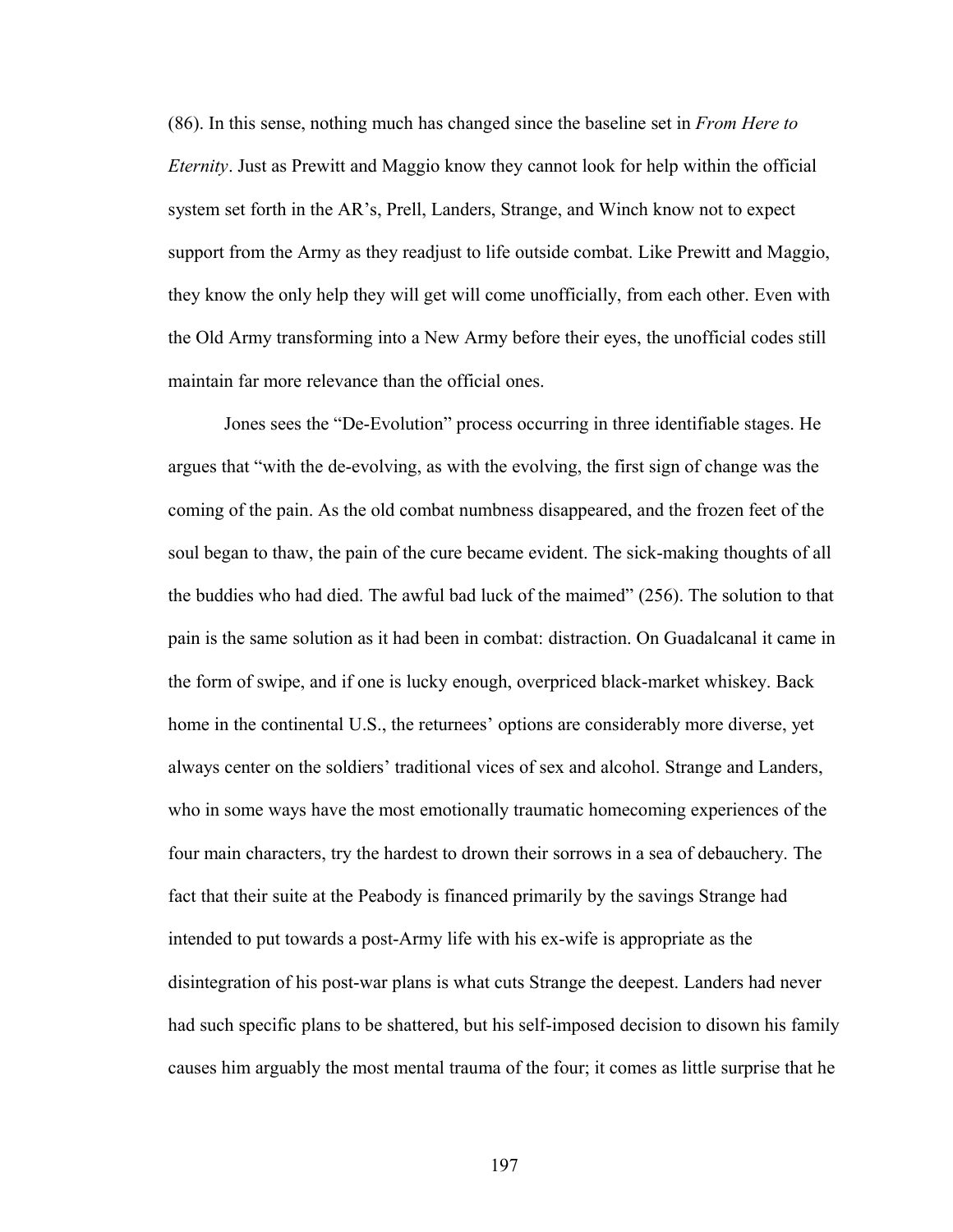pledges his (considerably less impressive) savings to the maintenance of the Peabody Suite.

Winch and Prell, despite being in worse condition physically, are more mentally stable than Strange and Landers at the midpoint of the novel. Though this will later change, Winch and Prell partake in their hedonistic pursuits with less wild abandon than Strange and Landers. This can be partially attributed to physical constraints. Neither has the same opportunity as Strange and Landers to take to drink. Prell's recovery keeps him mostly confined to the hospital and Winch's ill health leaves him unable to tolerate any alcohol stronger than a few glasses of white wine. But both are also much less strained by the issue of poor homecomings. Winch is not hit as hard by his wife's affairs as Strange is, apparently having mentally divorced himself from his marriage long before. Meanwhile Prell is more concerned with making sure that he is not forcibly discharged due to injury than he is with catching up with the remains of a family he had also left long before. Outside of a single trip by Prell to the Peabody Suite, both are content to settle quietly into the sexual relationships that their physical conditions will allow and avoid the more desperate merry-making of Strange and Prell. In *What It Is Like To Go To War*, Karl Marlantes warns that while "the homecoming soldier may want to make love to any woman who moves," such desires are "egg[ed] on…[by] the misplaced that idea that being masturbated by a paid pair of labia [will] somehow" (181-2) cure the soldier of his loneliness or erase the memories of combat. While Marlantes acknowledges how unlikely it is that a hormone-ridden young soldier will put off sexual encounters until he has reached a more stable state emotionally, the combined experiences of Jones's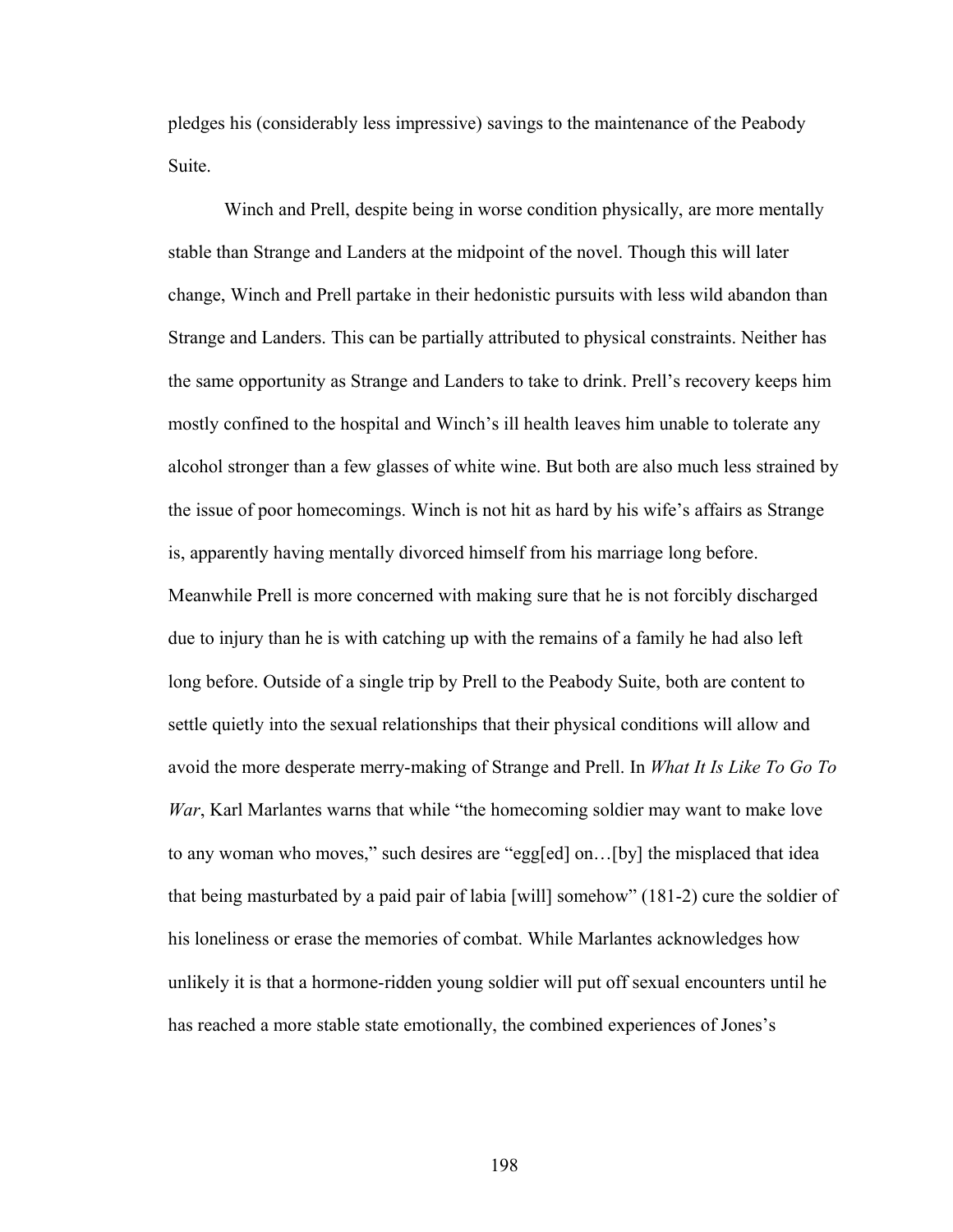protagonists support Marlantes's views that seeking refuge in sex is a "misplaced…idea" for a recuperating soldier to follow.

Though the four indulge their instincts to distract themselves with as much debauchery as they can physically handle, whatever pleasure they find at first is not sustainable in the longer term. Try as they might, they cannot suppress their feelings for long. Jones uses dreams, specifically nightmares, to indicate that the spiritual "thawing" felt by the four returnees (along with the survivor's guilt they feel for having escaped combat) cannot be ignored forever. Even if their conscious minds no longer wish to dwell on what happened to them in combat, their unconscious will force them to confront their feelings. It was called combat fatigue or battle exhaustion in World War II and shell shock or neurasthenia in World War I. But today the term that would be used to describe these feelings is Post-Traumatic Stress Disorder. All four of the protagonists suffer from nightmares of one kind or another. Winch continually dreams of his platoon being bracketed by artillery fire while he can do nothing but helplessly shout "Get them out of there! Get them out of there!" (Jones 305) Landers dreams of his waterless platoon suffering on Guadalcanal (Jones 323) and Prell of the soldiers who were killed on the Medal of Honor patrol (Jones 425). Strange, who had been more removed from combat than the others, has strange dreams of being judged by "Roman justice or injustice" (Morris<sup>[107](#page-206-0)</sup> 473). What connects all four nightmares are the feelings of helplessness and

<span id="page-206-0"></span><sup>107</sup> Jones died in the middle of writing Chapter 31 of *Whistle*. While on his deathbed he dictated into a tape recorder detailed notes on his plans for the final few chapters that were used by his close friend Willie Morris to 'finish' the novel. Morris chose to write these final chapters, with the exception of Strange's death, as synopses of how Jones intended the plot to go. In order to keep as close to Jones's vision as possible, he did not flesh them out with dialogue or further description. Though these final chapters represent Jones's vision, I have decided to cite material from these chapters under Morris's name in order to draw a clear distinction between information taken from passages completed by Jones and information taken from the unfinished material completed by Morris after Jones's death.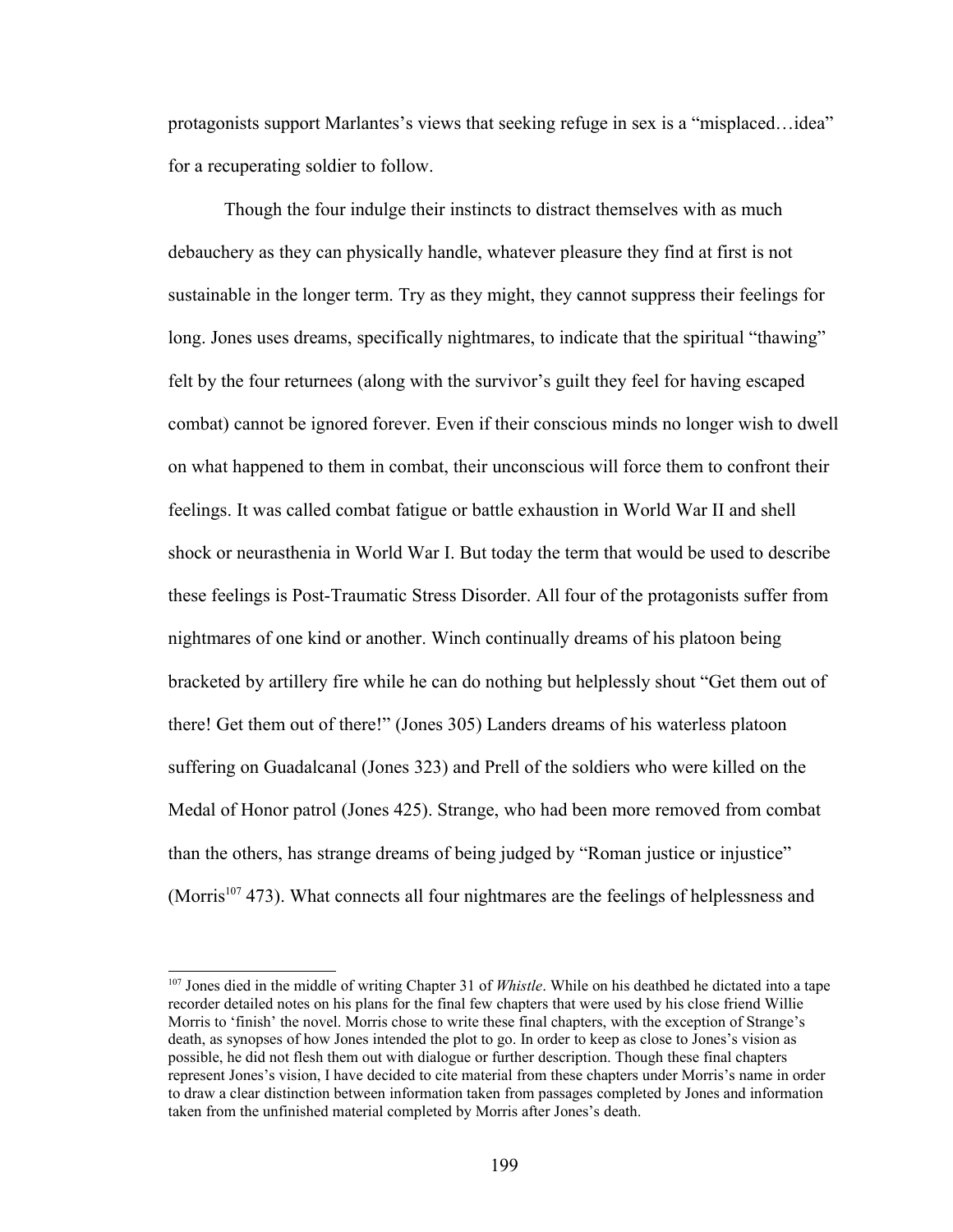guilt each man feels over those "sick-making thoughts of all the buddies who had died" and "the awful bad luck of the maimed."

As the "thawing" period continues, the nightmares grow worse and the returnees find more self-destructive ways to vent their guilt. Landers, who has perhaps the most difficulty readjusting to life after combat, begins picking fights with anyone he can. This is a callback on Jones's part to an incident near the end of *The Thin Red Line*, when Landers's predecessor Fife begins acting the same way after C-for-Charlie ends the combat phase of its operations on Guadalcanal. "The old Fife had abhorred fistfights, largely because he was afraid of losing. The new Fife adored them, and" after picking a fight with Corporal Weld, who he blamed for stealing his rightful position as Company Clerk, Fife "had six or eight more fights since his beating up of Corporal Weld. He no longer cared deeply whether he won or lost, as he used to. Every bump he gave, and every bump he took, caused in him an immense sense of release from something or other" (Jones 500). Landers mimics this same self-destructive behavior. In one instance, he picks a fight over a barstool with a Navy Chief Petty Officer and beats the man to a pulp. "And as he landed each punch Landers shouted insanely. 'Pay!' he yelled. 'Pay! Pay, goddam you! Pay, pay, pay!" (Jones 253). Later, he tells himself that he

> did not like to fight and did not want to, but that he was constantly becoming enraged…now, the slightest thing, and Landers was not only ready to fight. A fight was just about guaranteed…a kind of intense, awful rage that tinged everything in sight with red would leap out from some unknown place in Landers and demand retribution. Landers did not know where it came from, or what was causing it. (Jones 276-7)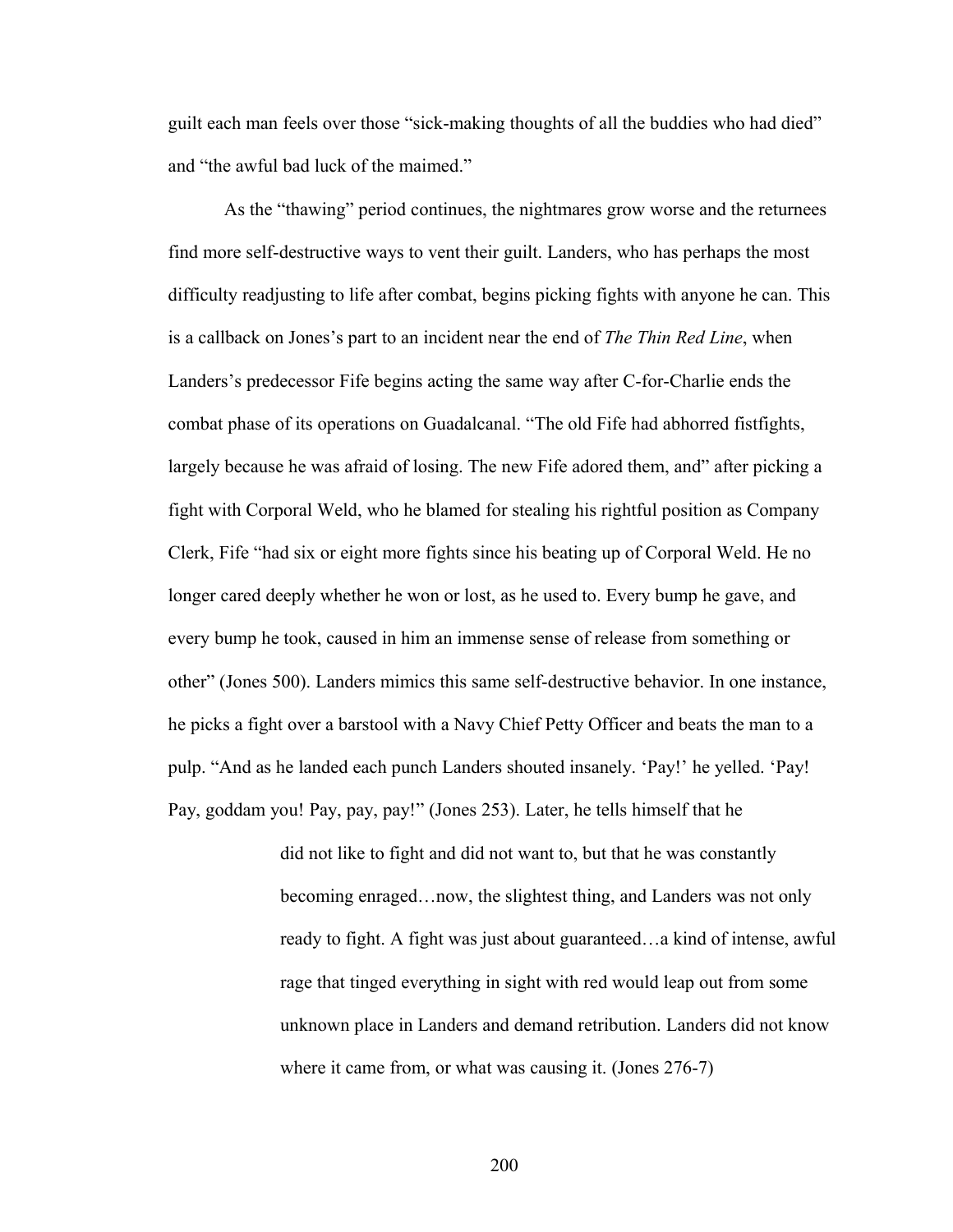The reader will recognize this as denial on Landers's part, as the "spiritual thaw" forces him to confront a multitude of feelings he would just as well avoid, or bury under a directionless rage. In the latter half of the novel it seems clear that the four returnees are headed towards the next stage of "De-Evolution of a Soldier." According to Jones, after the thaw "the next thing to go was the professionalism. How could you be a professional when there was no more profession? The only way was to stay in The Profession" (Jones 256). The problem here is twofold, at least for Jones's fictional protagonists. Over the course of their enlistments, their entire identities have become wrapped up in the Army (more specifically, the Old Army), so becoming 'professionals without a profession' automatically throws each of the four into a serious crisis of identity. Even more problematic, Jones's belief that "the only way" to combat this is by "stay[ing] in The Profession" will prove easier said than done for the four remaining old company men, and may turn out to be a case of 'the cure being worse than the disease.' Reconciling these two problems—or attempting to, at least—becomes the major focus of the *Whistle*'s final act.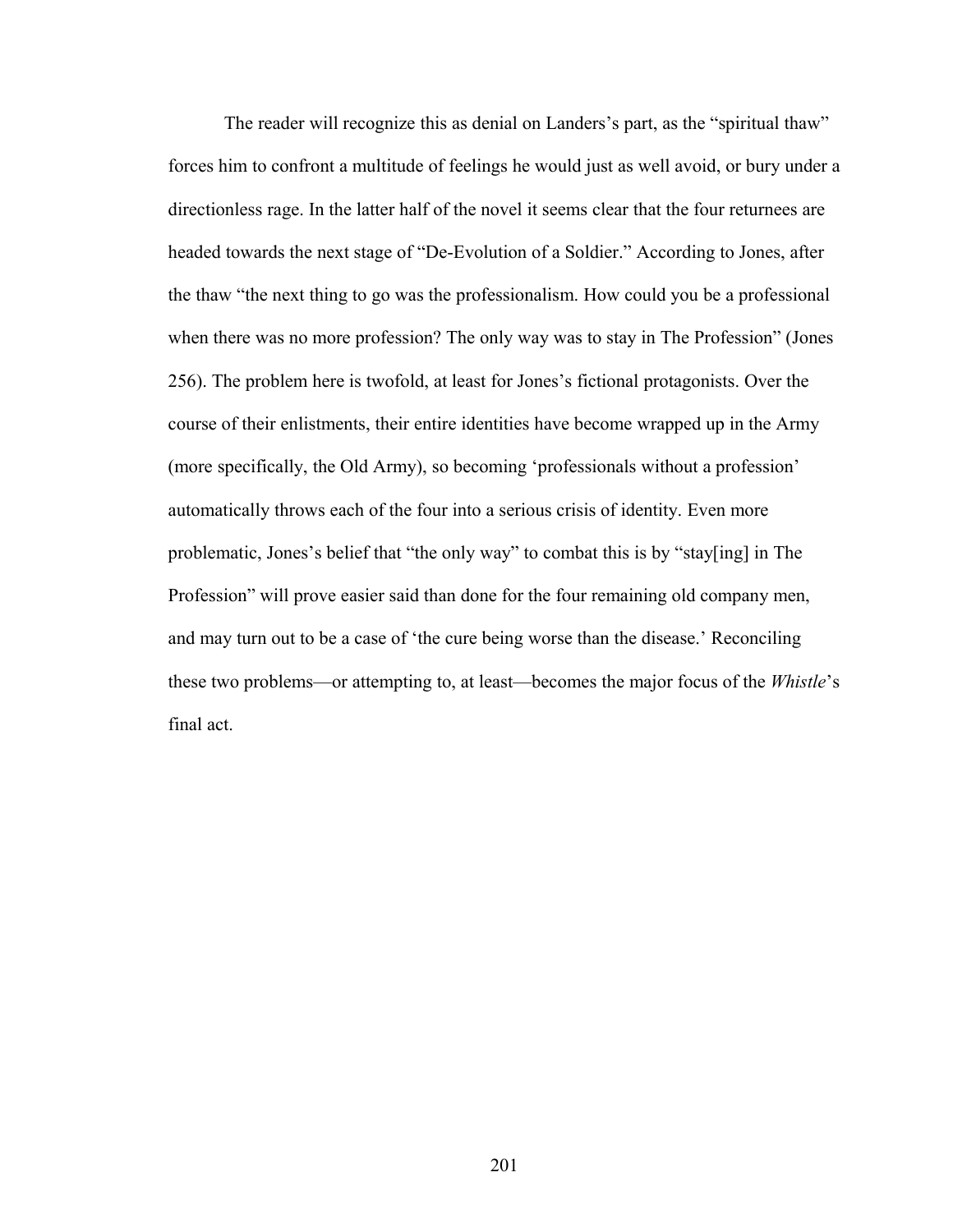### "AN UNTENABLE POSITION"

General Douglas MacArthur is famous for having proclaimed upon his retirement that "old soldiers never die, they just fade away." But MacArthur's sentiment bears little relation to reality, at least as Jones saw things.<sup>[108](#page-209-0)</sup> Jones's old soldiers do not fade quietly away after they are no longer capable of serving in combat. They die. They die hard, alone, and of their own volition, preferring to throw their lives away rather than continue to subsist in a world that no longer bears any relation to the one they joined as raw recruits. To return to the parlance of *From Here to Eternity*, the Army had provided each with a niche, "a place to call their own" through which they could become what they most wanted to be. But with the destruction of the Old Army in the early campaigns of World War II and the development of the New Army to replace it, Old Army survivors like Landers, Prell, Winch, and Strange no longer have that place to call their own. Deprived of the "places" they once had, they fare no better in their adjustments to life as niche-less men than Bloom or Maggio did before them.

Landers is the first of the four to go, which is probably why his death scene is the only one that Jones lived long enough to complete himself. This is fortunate in a sense because even in death, Landers plays his (and Fife's) usual role as the most introspective spokesman for the group. Landers's fate illustrates perhaps the greatest dilemma facing all the retreads who have survived combat and the spiritual destruction of their original unit: how does a soldier reconcile his intense desire to leave the institution that sent him into combat (thus destroying the only family he had left) with the knowledge that he will never belong anywhere else? Landers is caught between his intense hatred for the Army,

<span id="page-209-0"></span><sup>&</sup>lt;sup>108</sup> This did not keep Jones from having a little fun with MacArthur's statement. The front page of the James Jones society website contains a picture of Jones's autograph underneath his hand-written inscription "Old Soldiers Never Die. They Write Novels."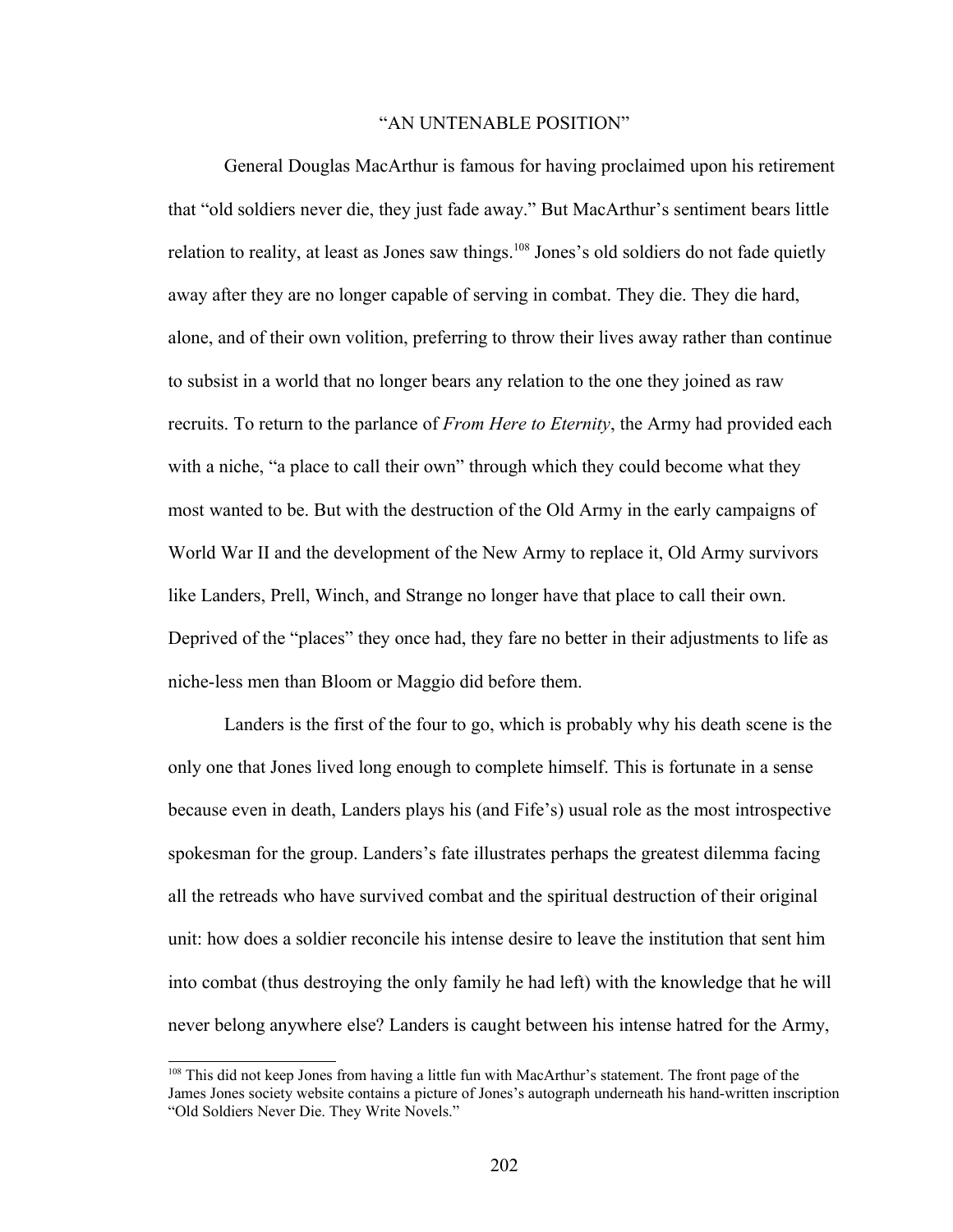the love that lies underneath that hatred, and his scorn for the kind of civilian life he sees represented in small town Imperium, Indiana, and later Barleyville, Tennessee. Landers's conundrum is complicated by the certain knowledge that if he does not find a way to secure a medical discharge he will be shipped overseas once again to take part in the inevitable invasion of France. He knows he faces a high probability of being wounded again or killed even in a Limited Duty assignment like the  $3516<sup>th</sup>$  QM Gasoline Supply Company, and that finding the right answer to his 'to be or not be a soldier' question may well prove to be a matter of life or death. But after having lost his "place" in the old company and the accompanying sense of purpose that it provided, against all odds Landers finds another one with the  $3516<sup>th</sup>$ —at least for a little while.

It is an unlikely unit to restore Landers's sense of *esprit de corps*, being a dumping ground for green men, unwanted officers, and other retreads wounded too badly to be returned to infantry assignments and bitter they have not been discharged. Yet somehow, Landers "beg[a]n to have a tenuous, sneaking affection for [the] befuddled fucked-up outfit…partly…because he had begun to take a serious liking to the new company commander of the  $3516<sup>th</sup>$ , [Lieutenant Prevor]" (Jones 340). Under the command of the sympathetic Lt. Prevor, Landers miraculously returns to his former niche as Company Clerk and begins to self-actualize through his work. Since the previous clerks had been incompetent, the company's sick book and morning reports had already been rejected once for being improperly compiled. Prevor knows his company is at risk of not being paid if Landers cannot untangle the Pay Records in time for the deadline. Landers, who had lost his stripes (narrowly avoiding a term in the stockade, thanks to Winch) when one of the victims of his many off-duty fistfights turned out to be an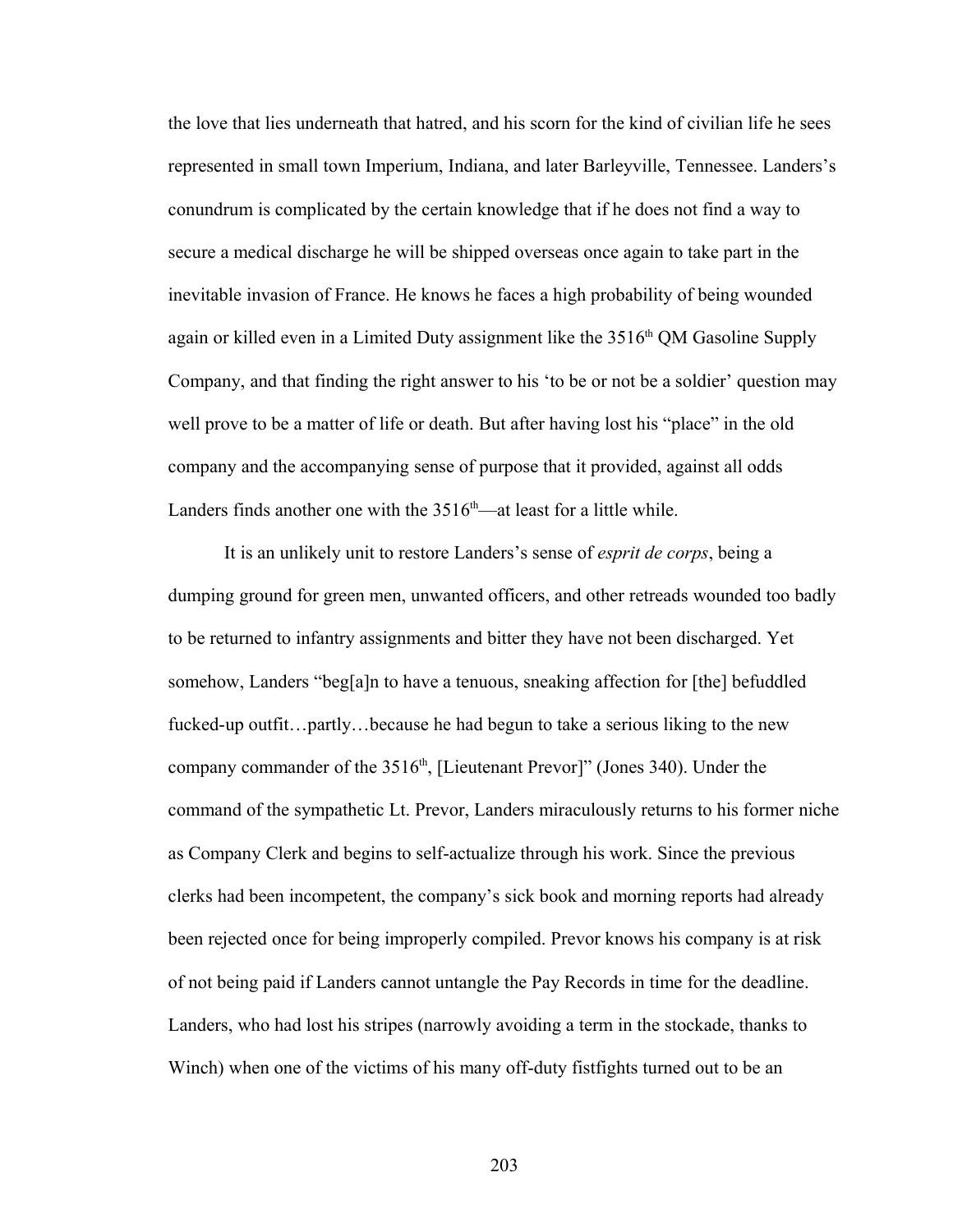officer, is not tempted by Prevor's offer of a promotion to return to his old duties as Company Clerk. At first he turns down Prevor's request, telling him "frankly, I don't want any goddamned rating, Lieutenant…I've made up my mind that I don't ever want another rating in this shitty miserable Army…you had better understand that I don't believe in this Army any more, and I don't believe in this country any more, either, and I don't believe in this race that you and I happen to have been born members of" (Jones 346). Prevor's persistence gets Landers to acquiesce, but not without making clear that the only reason he'll accept the job is because he "just [doesn't] want to go through basic training, and…[doesn't] want to be cold." Landers's bitterness is quickly dissolved in the face of two quintessentially Jonesian factors: the pride he takes in his work and the pricking of an "overdeveloped sense of justice" upon learning that the books are in such poor shape in part because "somebody up at Second Army is trying especially hard to do [Prevor] in…because [he's] a Jew" (Jones 347). After two days and three nights of constant work, beginning from scratch and working off of service records because there is no previous payroll to build from, Landers completes a perfect payroll that results in not a single "Redline."[109](#page-211-0) Afterward, he proudly reflects how

> you could walk out anywhere on any parade-ground street and stop a soldier and tell him you had just completed a forty-page first payroll directly off the service records without getting a man redlined, and the soldier would nod without comprehension and give you a nervous, puzzled smile. The only words he would really hear would be the words *no redlines*. Very few people knew the amount of work that went into

<span id="page-211-0"></span><sup>&</sup>lt;sup>109</sup> "Redline. A red line of ink through a soldier's name on the payroll, because of a mistake in his line on the roll, or in the remarks underneath his name, was just about the cardinal sin in the Army. It meant the soldier did not get his pay that month" (Jones 346).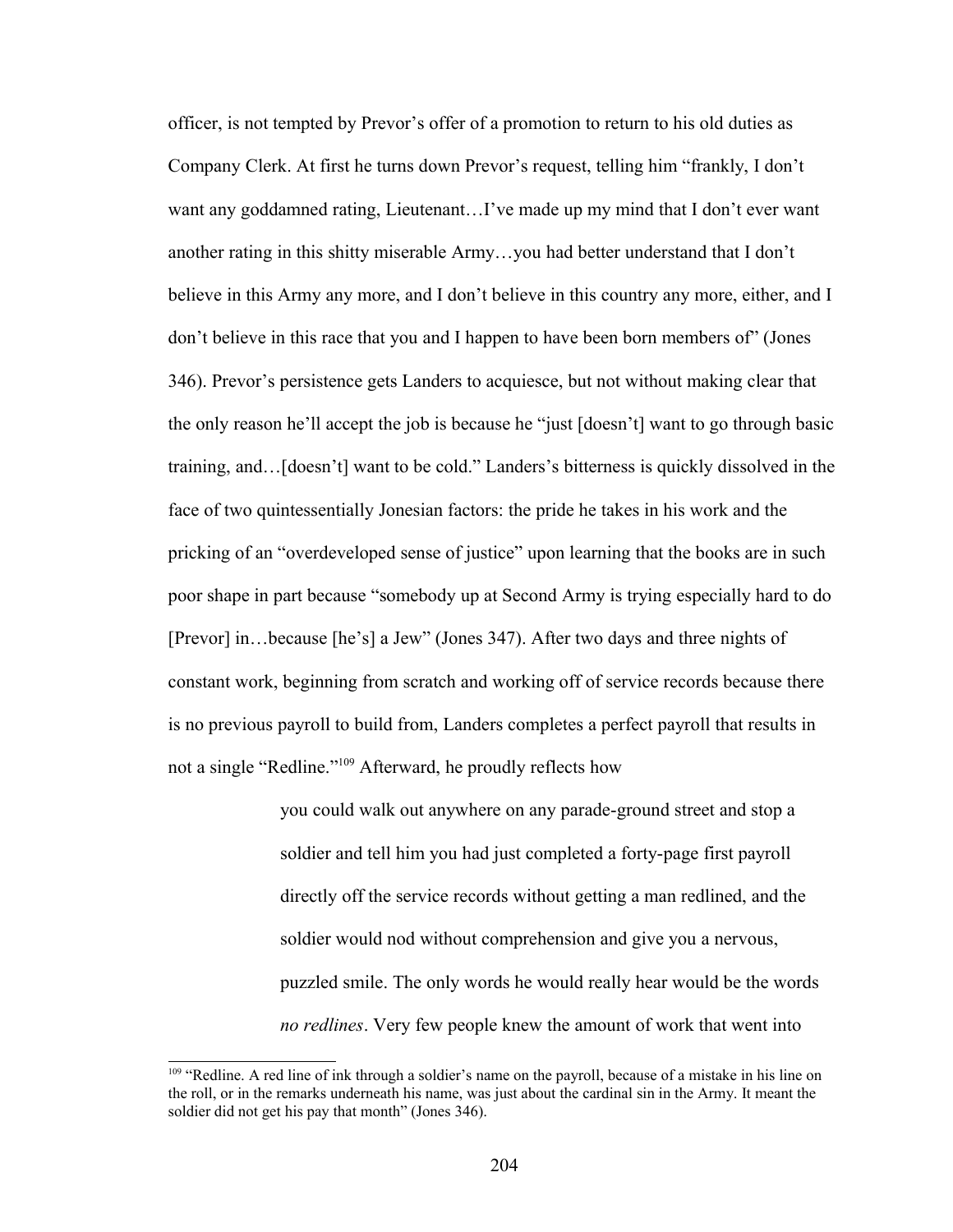even an ordinary everyday payroll. The Finance Office allowed not even the slightest deviation. No strikeovers, no erasures, even a bad smudge of a single letter…would cause the unfortunate soldier whose name it appeared in, or after, to be redlined. And Landers had been working with blocks of six to eight lines of remarks under each entry's name, taken directly from the service record. (Jones 348)

Even if most soldiers didn't know what Landers had accomplished "Prevor knew, and caused the entire  $3516<sup>th</sup>$  to know," toasting Landers with champagne to celebrate his achievement (Jones 348). In the midst of the New Army rising up around them, it is a return to the very best elements of the Old Army, where a soldier could find one thing to excel in and earn rank, status, and prestige for that excellence. True to his word, Prevor quickly restores Landers's lost stripes, along with a rocker<sup>[110](#page-212-0)</sup> to demonstrate his importance to the company. Landers grows such an attachment to his new posting that he transfers the emotions he had once had for the "old company" to the  $3516<sup>th</sup>$ . He even skips Prell's wedding to Della Mae Kinkaid to do work that might keep the new company under the command of Lt. Prevor, reasoning that "his new emotional commitments were no longer with Bobby Prell, they were with Prevor and the  $3516<sup>th</sup>$  (Jones 364).

Unfortunately for Landers, Winch's predictions that Second Army will find a way to screw Lt. Prevor prove true. Despite his competence in molding a disparate group of recruits and retreads into an effective unit, Prevor is replaced as company commander by the incompetent Captain Mayhew. Rather than being transferred elsewhere, Prevor is kept in place with a demotion from company commander to executive officer. "There

<span id="page-212-0"></span><sup>&</sup>lt;sup>110</sup> A promotion from buck Sergeant (three chevrons) to Staff Sergeant (three chevrons above a rocker insignia).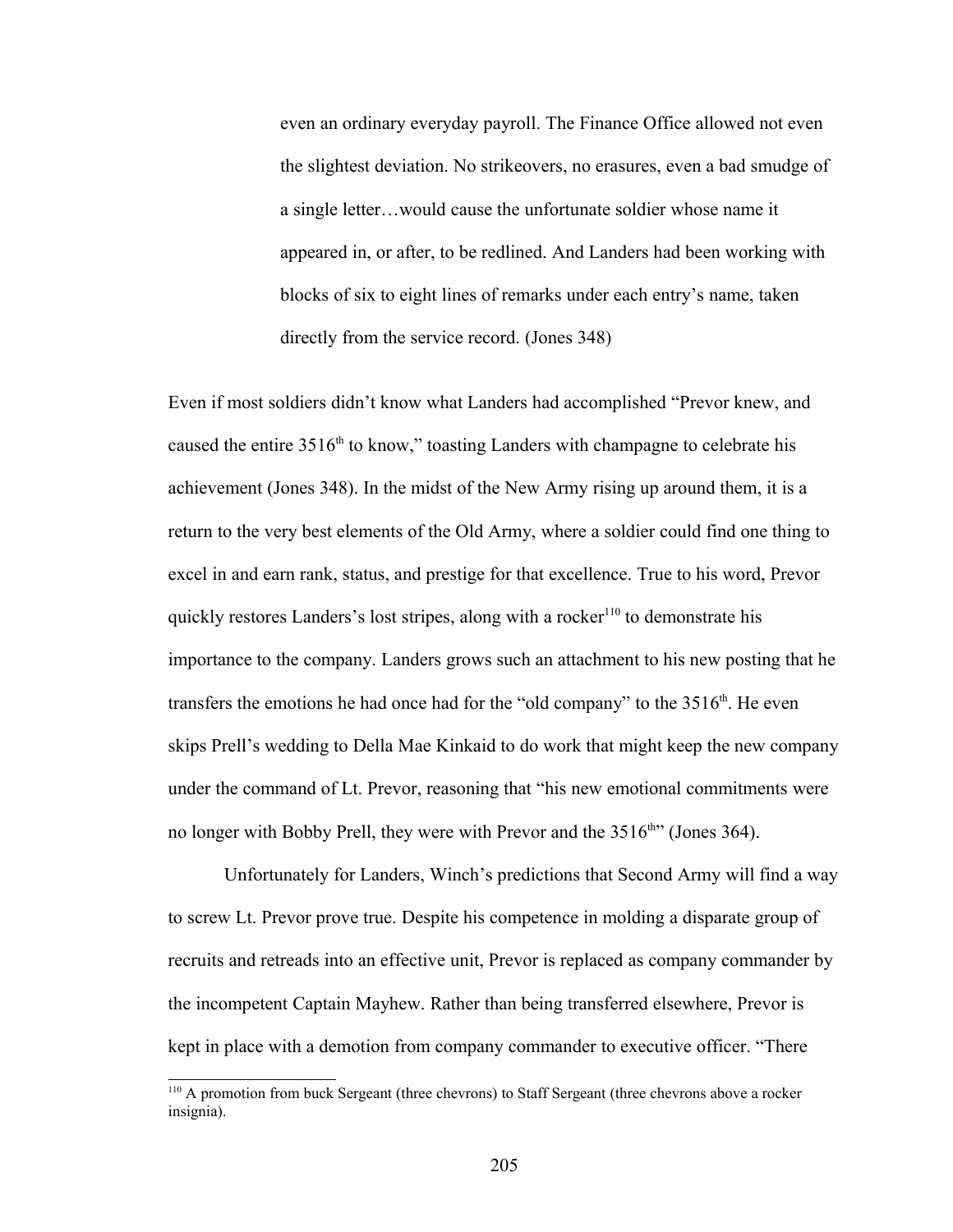was no way the former commander could avoid losing face, in such a position. Simply being there, with nothing to do, was a loss of face" (Jones 366), which is precisely why the Second Army higher-ups do it. Such blatant disrespect "made [the company] angry. The whole deal offended them, and offended their sense of fair play…that was not the kind of reward a man should receive" for excelling at his job. If Prevor's reign as company commander represents the finest aspects of the Old Army's humanity, his de facto demotion-in-grade to executive officer represents its lowest aspects, its old-boynetwork petty spitefulness at its worst. To the men, it is analogous to Captain Stein's removal taking place all over again.<sup>[111](#page-213-0)</sup> Needless to say, "the company began to disintegrate immediately" (Jones 366-7).

Landers reacts poorly to the inept Mayhew's habit of inflicting petty humiliations on the enlisted men around him. Where Prevor had recognized his value to the Company, Mayhew antagonizes Landers for holding a rating beyond what the official T.O. suggests and denies the clerks small privileges that Prevor had allowed, like access to the office coffeepot. Under Prevor, Landers had found a niche that allowed him to excel, but the same position under Mayhew quickly becomes a burden to him. Though he had happily worked extra hours training the Supply and Mess Sergeants to serve the cause of saving Lt. Prevor, under Mayhew "Landers began to slack off in his evening work, and evening teaching" because he knew Mayhew could not order him to perform extra work "without risking an investigation" (Jones 368). The renewed, self-actualized Landers who had

<span id="page-213-0"></span><sup>&</sup>lt;sup>111</sup> Based on the biographical information available, I do not believe Stein and Prevor are based on the same officer. Stein and *From Here to Eternity*'s Lt. Ross both appear to be based on Jones's F Company commander Captain William Blatt, whom Jones did not see again following Blatt's removal from command while Jones was in the field hospital on Guadalcanal. Prevor appears to be based on a different Jewish officer who was also treated poorly by higher-ups during Jones's time clerking for the 842nd QMGS Company. Though Frank MacShane does not name this second officer, more information can be found in *Into Eternity* pgs 68-9.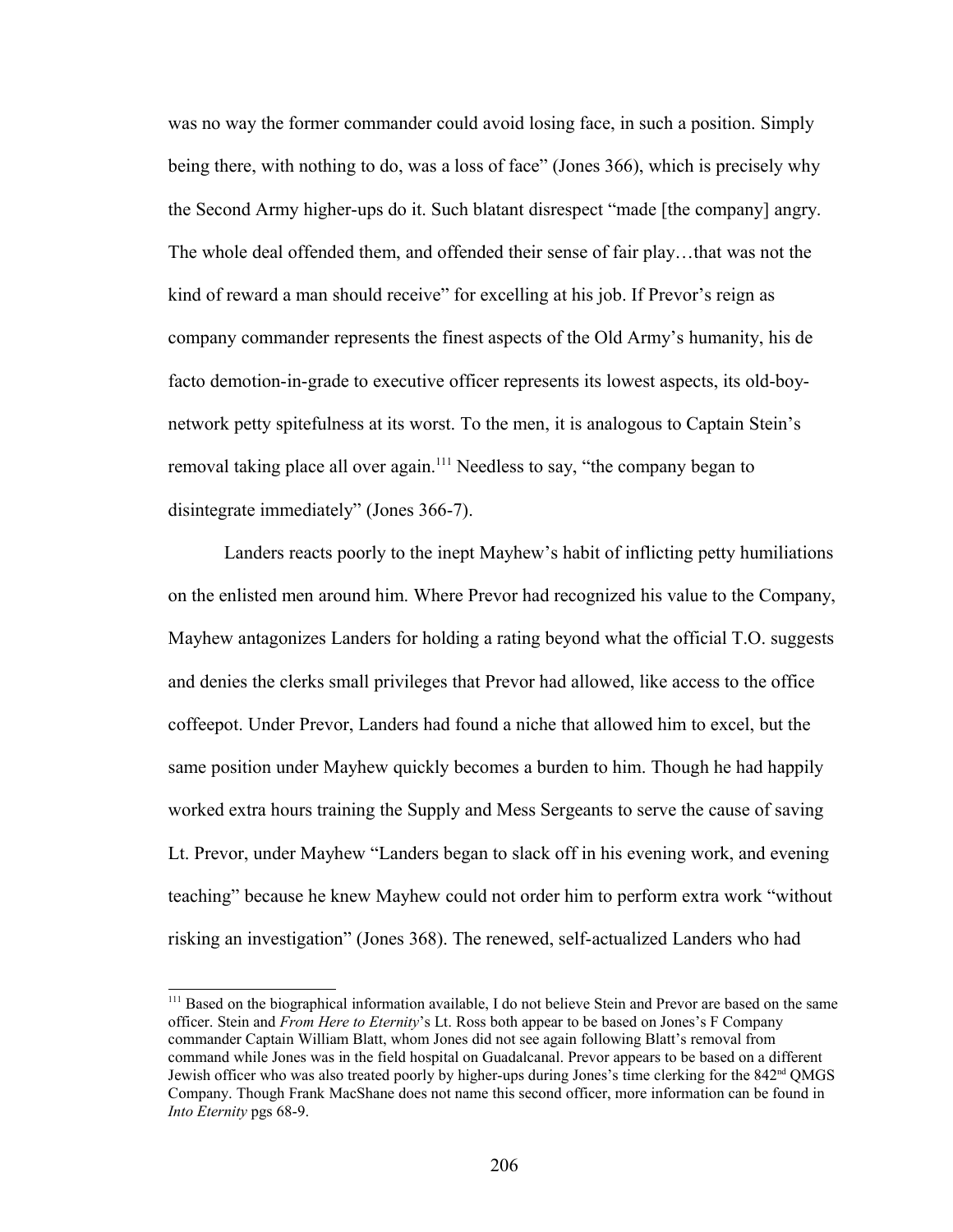flourished under Prevor disappears, replaced by the depressed Landers of the Luxor Hospital. Mayhew's insistence on never picking up the office phone (so that he could humiliate Landers by forcing him to screen Mayhew's calls) proves to be more than Landers can bear. He decides to escape his problems by 'going over the hill' and heading A.W.O.L. to Luxor for a bender. He tries to make plans with Strange, who sees through his feeble lies about having a pass, and his old bed partner Mary Lou, who is busy with a new beau. He ends up with another former regular at the Peabody Suite, Annie Waterfield. Though she declines to go on a two week bacchanal with Landers (having gotten a better offer from a Navy pilot), she offers to set him up with her father Charlie, a small-town sheriff in Barleyville, Tennessee. Landers is reluctant to go, but Annie promises that her father can provide him a safe haven from pursuers (being himself the only law in Barleyville), all the blank pass forms he can use, and the services of her pregnant 17-year-old sister Loucine. When he asks why she would go to such trouble to help him, Annie replies that she's motivated partly out of guilt for not going with him and partly because "I've had to run a couple of times in my life…and I know what it's like. Especially if you have no *place* really to run to," emphasis mine. Annie's phrasing is more appropriate than she knows, given that Landers has disowned his family and lost the "places" he had once had in the old company and in the  $3516<sup>th</sup>$  with Lt. Prevor. Landers is too stubborn to admit this though, insisting "let's get something straight…I'm not running anyplace. I'm leaving an untenable position" (Jones 376). Annie doesn't press him on the difference, and helps him get away when Strange shows up to try to persuade Landers not to go through with his escape. The next day, Landers arrives in Barleyville.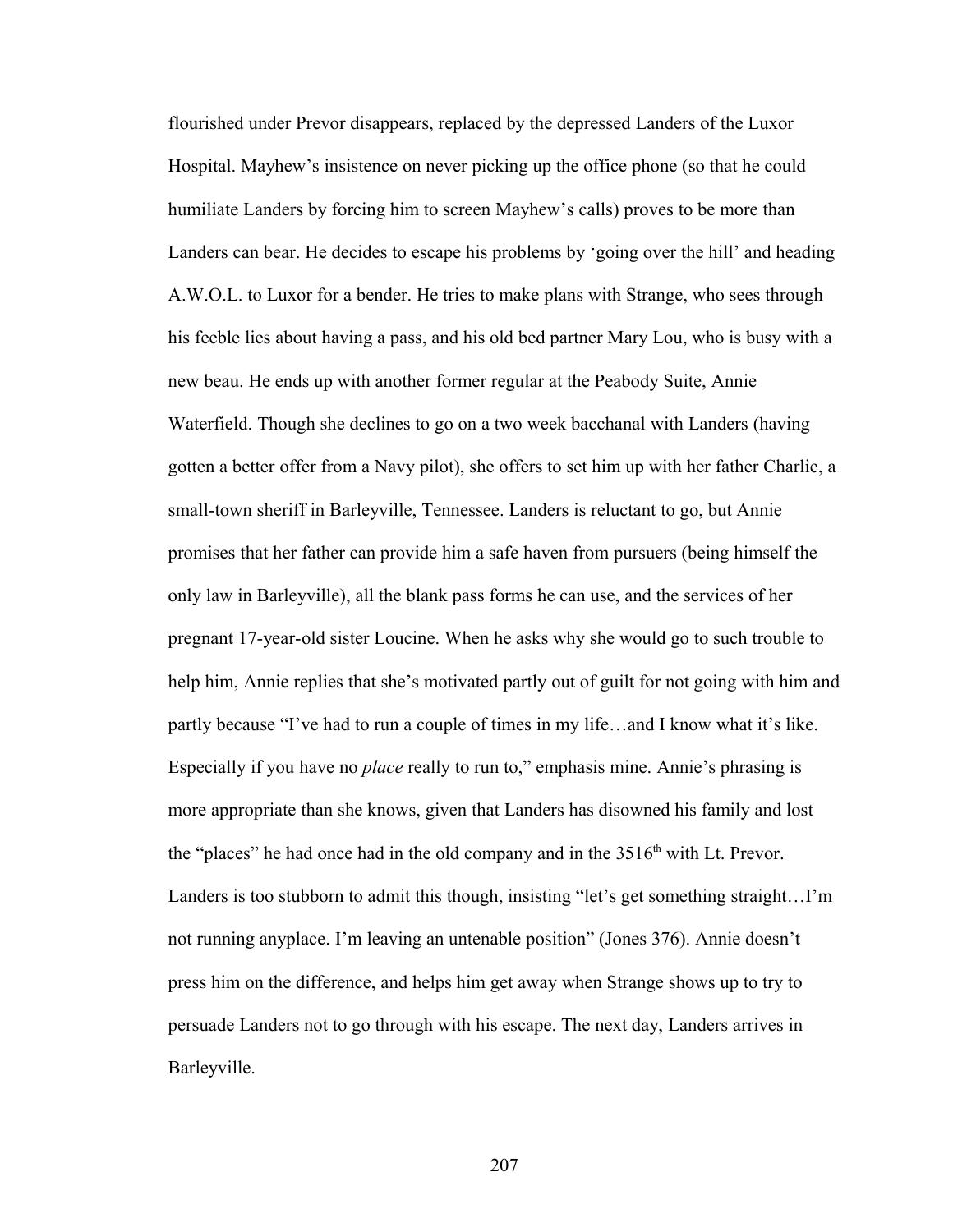Though Jones does not devote him nearly the amount of attention given to his counterpart, it would not be too far off-base to classify Charlie Waterfield as a foil to Jack Malloy, the yang to Malloy's yin. If Malloy was a 'spirituality instructor' to Prewitt, than Charlie Waterfield is very much a 'reality instructor' to Landers…or at least he tries to be. His daughter Annie describes him as having been "born knowing" (Jones 375) women, which she attributes to his innate understanding of female sexuality. Charlie Waterfield also functions as a kind of civilian version of a First Sergeant, having built up a fiefdom in his little West Tennessee County over which he exerts total, if not entirely official, control. He presents Landers with a stack of blank pass books and a Don Corleone-esque assurance that no harm can possibly come to him within the confines of Barleyville. Though Landers had initially entertained thoughts of deserting permanently, after three weeks spent drinking beer and servicing Loucine<sup>[112](#page-215-0)</sup> and the other lonely women of Barleyville, he makes up his mind to return to the  $3516<sup>th</sup>$ . Even though Charlie has assured him that he's "welcome to stay...as long as [he] like[s]," Landers knows that running away to Barleyville "didn't solve anything" and that "the problem was somewhere else." When he thinks of what Mayhew has done to his newly beloved  $3516<sup>th</sup>$ "he went into a rage that was murderous" and swears, much like Witt, that he'll never return. But unlike Witt, the thought of never returning to the company "was always followed by a monstrously deep, black depression, which drove him out to wherever there was whiskey" (Jones 382). Landers may have seen his status under Captain Mayhew as "an untenable position," but his position in Barleyville is equally untenable. In a foreshadowing of what will happen upon his return, Landers is caught between his

<span id="page-215-0"></span><sup>&</sup>lt;sup>112</sup> Though he had initially been shocked by Annie's suggestion that he would end up sexually involved with her younger sister within three days, he mentally credits her powers of prediction after he starts sleeping with Loucine after two days in Barleyville.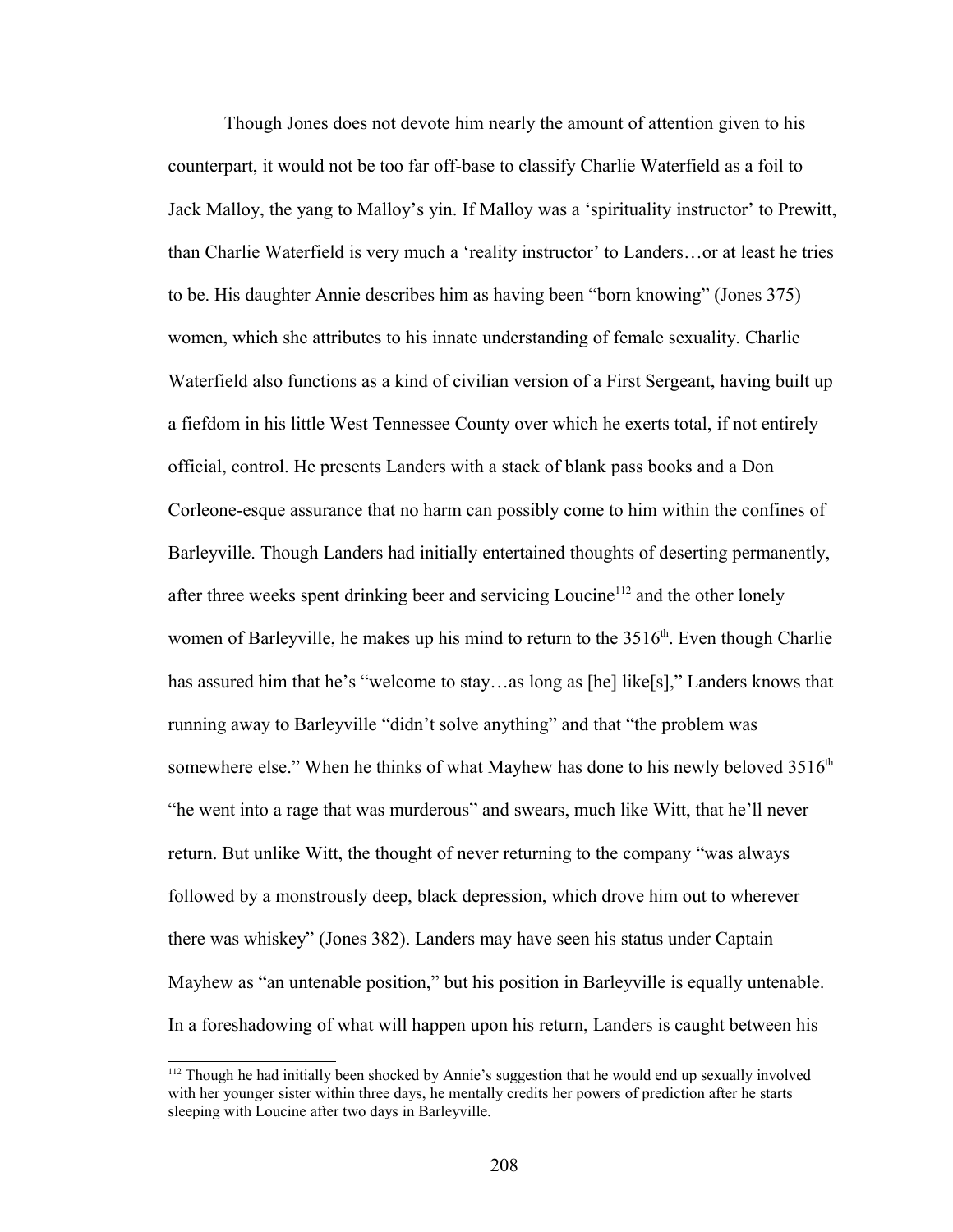hate-fueled desire never to see the  $3516<sup>th</sup>$  again<sup>[113](#page-216-0)</sup> and his despair at the thought of being permanently separated from the outfit he has come to love.

When Landers tells Charlie he has decided to leave Barleyville, Charlie offers Landers a bargain in the best tradition of a wily, favor-trading Old Army N.C.O. With all of his practical, real-world wisdom, Charlie tries to convince Landers that the war will only last another year and a half, that his "friends in Washington" have assured him of this fact and that "it would be pretty silly for you to get killed in this war, now" considering that Landers has already "done [his] share." Knowing how taken Loucine has become with him, Charlie offers Landers "a proposition…you just stay here with us. Forget about going back to the Army." Charlie promises that "in a month you can start putting on civilian clothes" and working as one of his deputies. He reiterates his earlier vow that within his territory, "nobody's going to say a word to you. Nobody'll pick you up. Not in my county" (Jones 386). Landers mentions the certain loss of his citizenship rights if he deserts permanently (being sure to add "not that I give a shit about voting"), but Charlie claims that even that "can all be taken care of. Maybe not right now. But certainly after the war…I told you, I got friends in Washington." Landers finds it a "little breathtaking, that the law could be so grandly circumvented so totally, and with such confidence," though speaking objectively Charlie's behavior and influence is not so different from any Old Army first sergeant Landers would have known. When Landers questions why Charlie would go to such trouble to help him, his answer reveals a reasoning as arbitrary and personal as any first sergeant's reasoning for dispensing a plum assignment. "Well, we like you…and Loucine has gotten to like you a lot. I even

<span id="page-216-0"></span><sup>&</sup>lt;sup>113</sup> At least as long as Mayhew commands it. And since Mayhew is a favorite of Second Army, it is unlikely that anything other than a combat wound will cut his stewardship of the  $3516<sup>th</sup>$  short.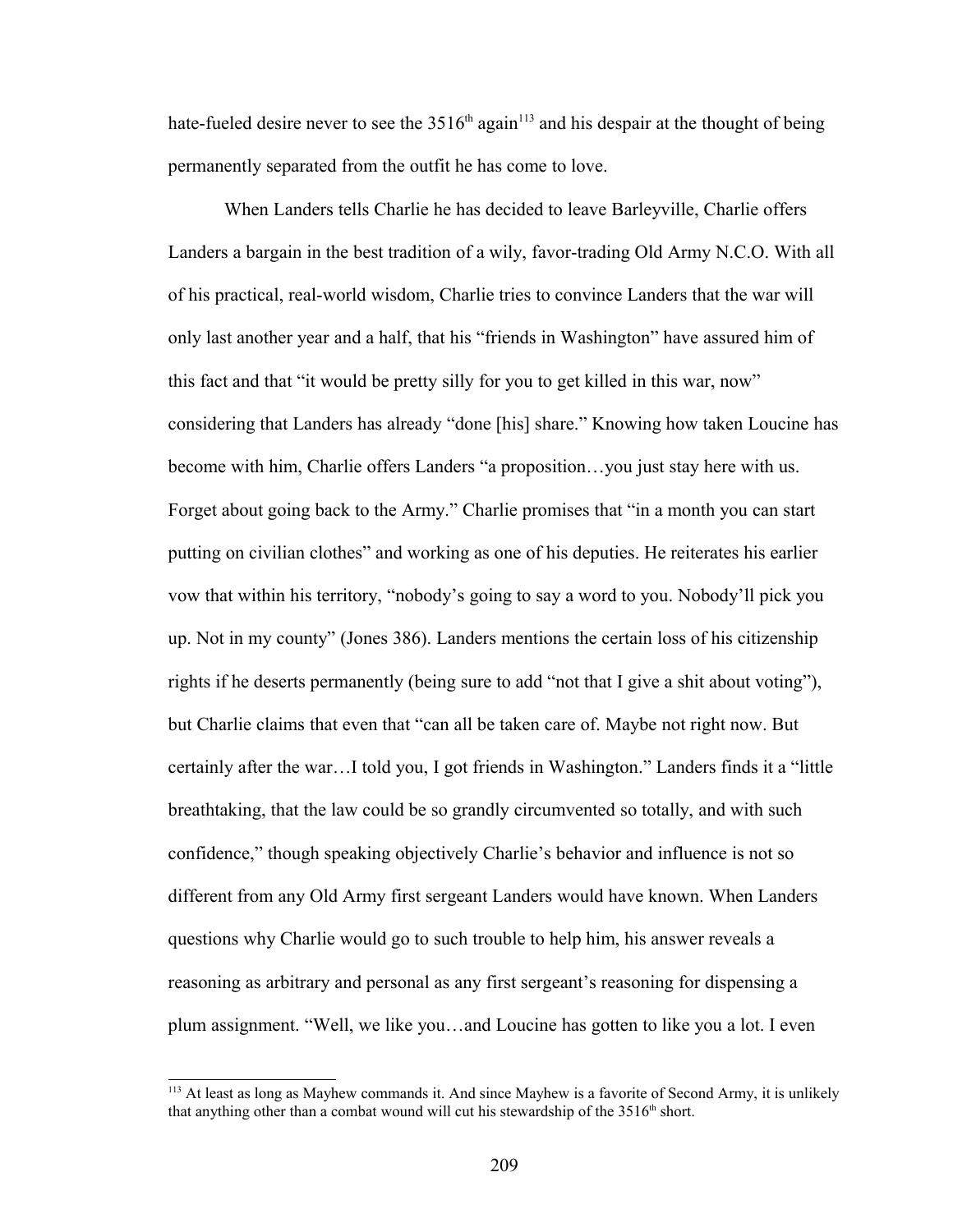suspect that she's in love with you." With his insight into the feminine mind, Charlie explains that "young women her age fall in love…if you happen to be standing close to them, and are in focus at the right moment, they fall in love with you. You move away a few feet, they fall in love with another one, that happens to be closer. That's just the way it is" (Jones 387). Landers's good fortune to be "standing close" enough to Loucine at the right moment is reason enough for Charlie to offer his protection. Landers knows that "it was a munificent offer, in its way. Almost unbelievable" given that Charlie has said nothing about marrying Loucine or giving his name to her soon-to-be-born child. Still, after two days of thought he tells Charlie that he "just can't" accept his offer because "too many things aren't finished. I've got to run out the string, you know" (Jones 388). Charlie generously adds that the offer will remain on the table, at least until Loucine finds another young man to focus her affections on, but Landers's mind is made up. He returns to the 3516<sup>th</sup>, where Winch's intervention gets him placed in the Psych Ward instead of the Stockade. Landers's future in the Army will depend on the recommendation made by the evaluating board after several weeks of observation.

"There was an awful, frightening depth to the depression that hit Landers" when he returns to the base at Camp O'Bruyerre, though his new depression is not qualitatively different from the one he felt in Barleyville whenever he thought of never seeing the 3516<sup>th</sup> again. "Landers hated himself for coming back to it when he could have stayed away. But he could no more have stayed away than he could have changed himself into a genuine deserter" (Jones 390). The weeks he spends under psychological observation allow Winch to 'fix' his A.W.O.L. trip to Barleyville so that he will face no formal punishment or stockade time. However, Winch sends Strange to deliver the message that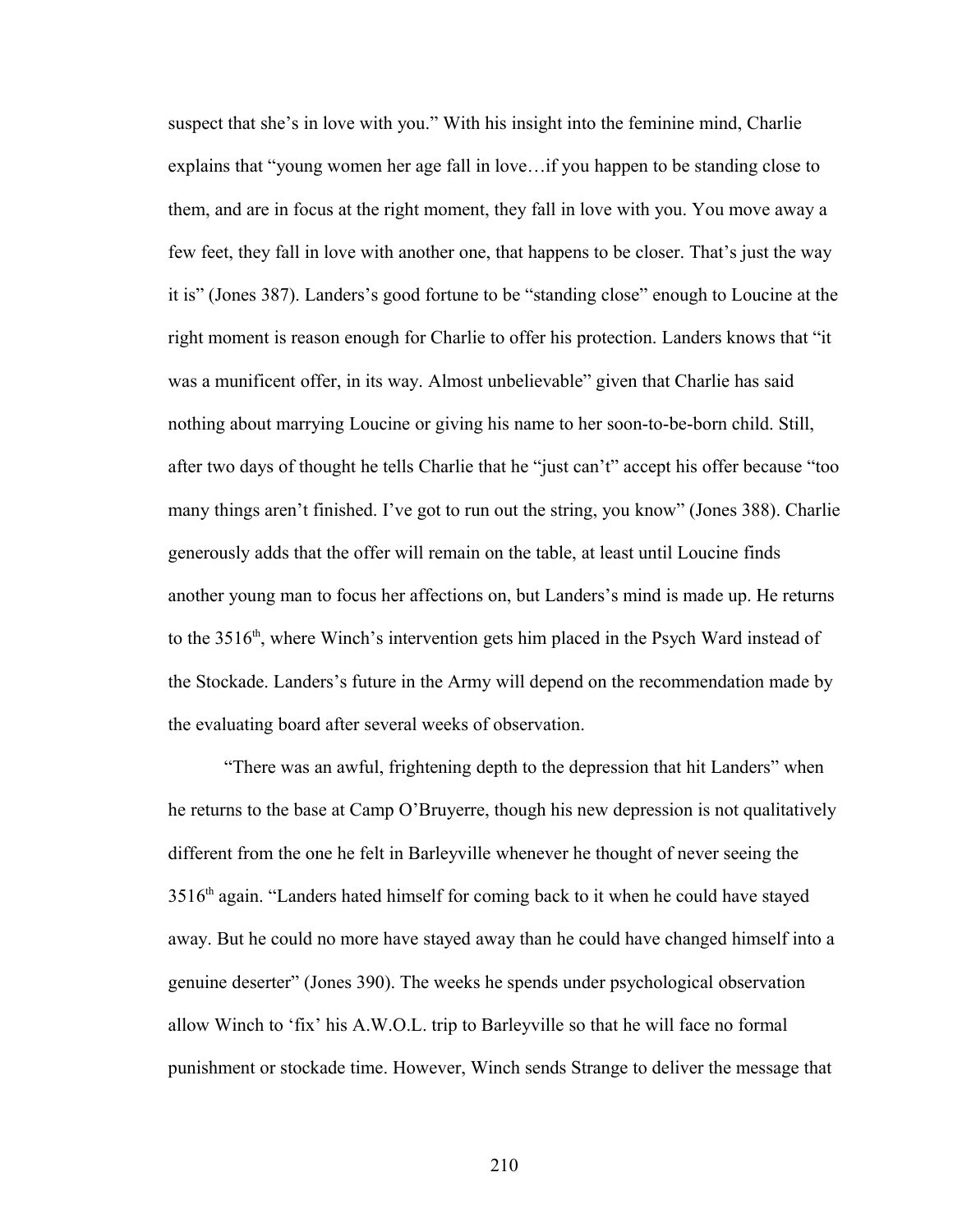before his Medical Board evaluation Landers must do "some serious thinking" about "whether he wanted to be discharged out of the Army…or not." If he decides to be discharged, Winch will secure a clean 'White' discharge for him instead of a Section 8, 'Yellow' or 'Blue' discharge.[114](#page-218-0) Should Landers choose that option, Winch will fix it so he receives "a Section Two Medical…for neuropsychiatric reasons, service-connected; no loss of citizenship; no loss of voting; no taint." If Landers decides he wants to stay in the Army, Winch will fix that as well, and "guarantee him with a seventy to seventy-five percent surety that he would be transferred to Winch's outfit" (Jones 402).

 Like Charlie Waterfield's offer, Winch's offer is unbelievably, almost-too-goodto-be-true generous. Unlike the vast majority of drafted enlistees, Landers is offered a chance to control his own destiny, to choose for himself the path he feels will make him the happiest. The only problem is, after days of thought, Landers still has absolutely no idea which option to choose. As he debates what to do, Landers links together the decision over whether to take a discharge or stay in the Army and the judgment that he makes on humanity as a whole. He keeps thinking of how he "hated…war and humanity. And people…like Mayhew, and the [smug] German prisoner" (Jones 403) in the Psych Ward who had become "representative of everything about the human race that had sickened him" (Jones 400). While trying to decide whether to stay in or get out of the Army, Landers "thought a lot about Mayhew, and the German, and what it was that made them like they were." He worries that there are "a great many more like them in the world, than there were people like Strange…or Prevor." The thought that there are more

<span id="page-218-0"></span><sup>114</sup> Strange discounts these possibilities on pg 402. 'White,' 'Yellow,' and 'Blue' Discharges derive their nicknames from the color of the paper on which they were printed—White for Honorable, Yellow for Dishonorable, and Blue for Discharge Without Honor, a category which was technically neutral but sometimes provoked discrimination as 'Blue' Discharges were often used by commanders to get rid of soldiers they suspected of homosexuality. Section 8 Discharges were given for servicemen considered psychologically unfit for duty.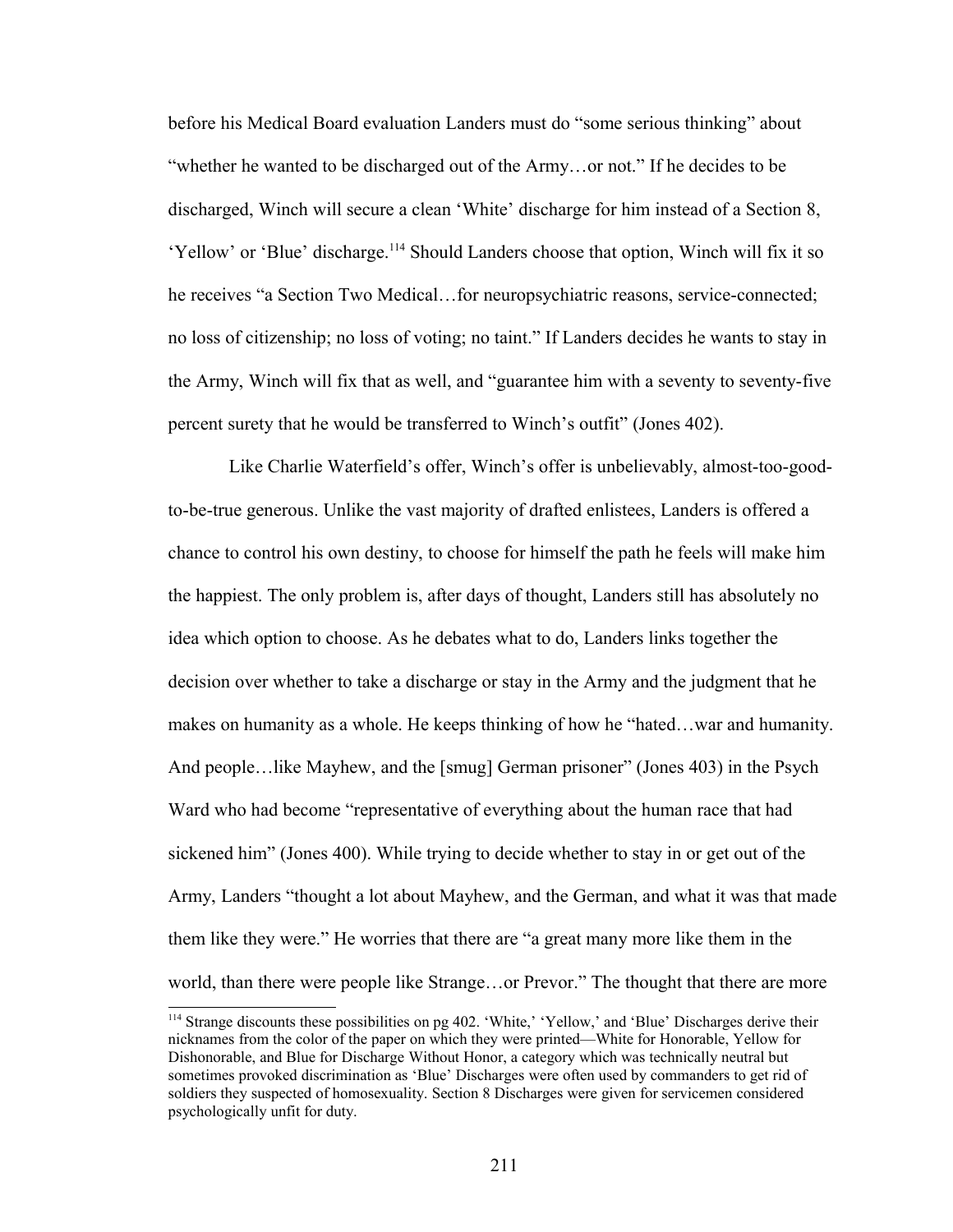Mayhews than Prevors in the world, and that the Mayhews might be the more representative example of "the human race…sickened Landers and filled him with… despair." He feels as if having to be a member of the same human race as the Mayhews is what "made him into this terrible, lonely thing... of an outsider" (Jones 403). The thought that staying in the Army will only lead to fighting—and possibly dying—because humanity is composed primarily of petty, cruel, self-centered Mayhews makes him lean towards getting out. Yet when Landers "thought about Winch, and Strange, and Prevor… he did not want the discharge. He wanted to be with them." For Landers, the decision of whether to accept the discharge or stay in the Army becomes nearly synonymous with a moral judgment of the human race's capacity for good. And so, after two straight days of thought, "Landers simply could not make up his mind if he wanted the discharge…or not" (Jones 404).

Landers has still not made up his mind when a representative from the  $3516<sup>th</sup>$ 's officers, Lt. Drere, comes to get his decision. He tells Landers that the other officers in the  $3516<sup>th</sup>$  all know what kind of report Captain Mayhew will write and what kind Lieutenant Prevor will write, and have decided as a group that the rest will phrase their reports in whichever way will be most helpful to Landers. To do that, however, they "need to know how [Landers] wants us to slant them." Put on the spot, Landers's initial response is to "disconsolately" mutter "I don't know…I just don't honestly know. Which way. I don't know whether I want out or not." He asks for more time to think, but Drere tells him he needs an answer immediately. Landers "still did not answer, for a long moment" then asks Drere to "slant the reports towards a discharge. I'd rather be out of this fucking mess. Than in it…as long as the Mayhews of the world are in it." Drere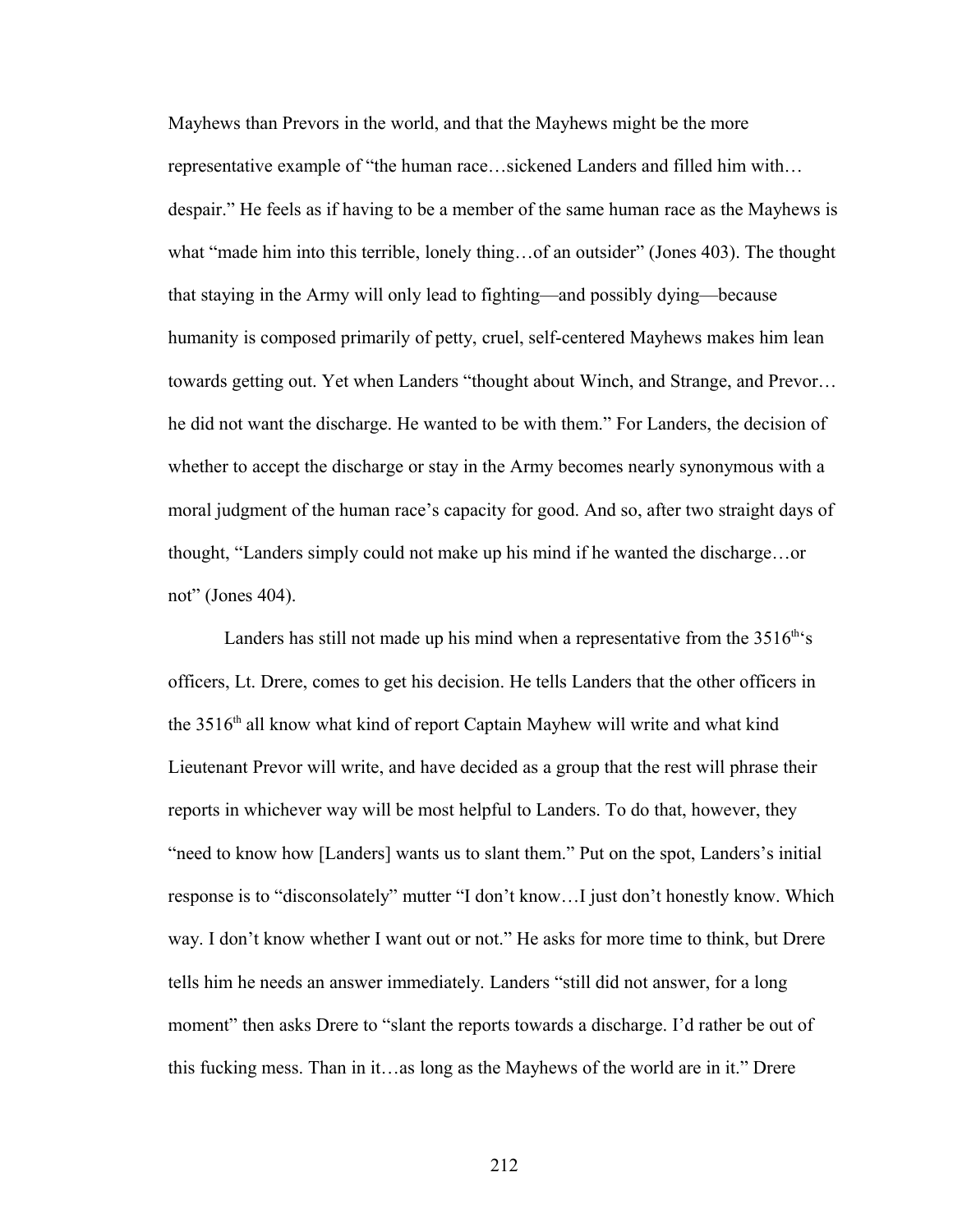kindly tells him "I'm afraid the Mayhews of the world will always be with us…that's the human race. Imperfect, to say the least," and asks if Landers is sure of his decision. Landers bitterly snaps that he's not, and explains his reasoning by saying that he "think[s] that if [he] want[s] to change the decision, in front of the board" it'd be easier to talk them into letting him stay "than to change it to wanting to get out" (Jones 405).

Landers's mind is still not made up when he goes in front of the board. Then he gets a look at the "group of five civilian-looking men wearing lots of hardware on their collars," whom he sees as a "kindly, middle-class, bourgeois enemy," and "suddenly knew that he wanted desperately out of the Army." At the same time, "he was prepared at any moment to tell them he wanted to stay in the Army." What finally seems to tip him over the edge is the questioning of the "kindly, middle-class, bourgeois" board, who he feels are "trying to get him to say" that he wants to stay in. "The moment" when he is prepared to say that he wants to stay in the Army "would not come" because "every question they asked him…seemed to drive him away from the point of wanting to say it…all the questions they asked him…about his abilities and intentions," remind him of an earlier interview at Kilrainey, and nudge him gradually but inexorably towards a final decision.

The language Jones uses to illustrate that Landers has finally made up his mind is telling. After turning down a series of potential assignments from the board, the "roundfaced, jowly" Colonel in charge asks bemusedly "Well, Sergeant, what kind of job in the Army would you like?" Landers "stolidly" replies "Sir, there's no job in the Army I want" (Jones 407). Without any further questions, the board dismisses him to deliberate, and unanimously votes to approve a discharge. Five days later, "totally unprepared for it,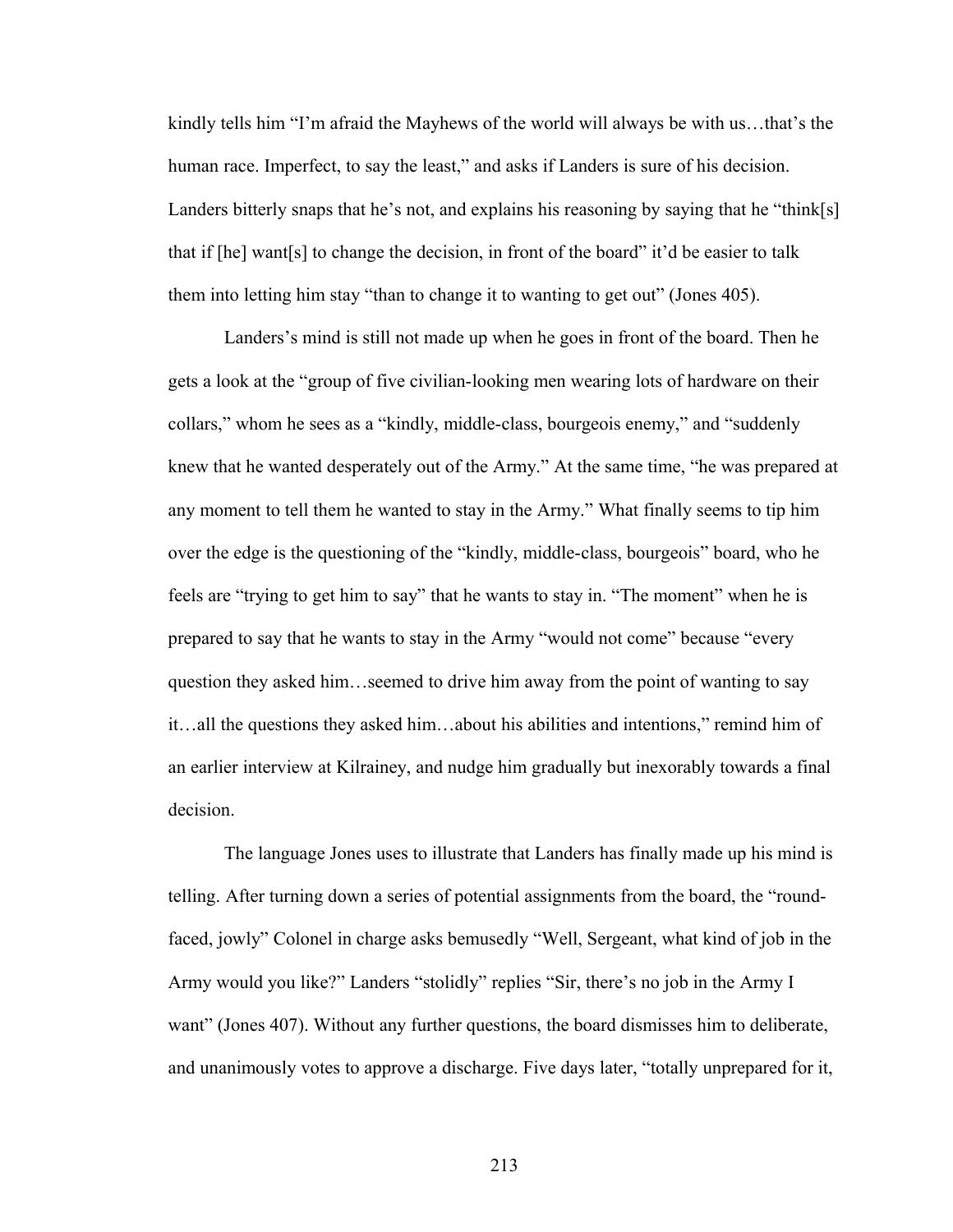he was suddenly out in the street in front of the hospital, in uniform…a free man able to go anywhere he pleased to go" (Jones 408). He watches a long column of soldiers destined for the Normandy invasion march by, clearly heading for a field exercise, and ponders "all the places he was now free to go. Places these guys couldn't go." Despite this freedom, he admits that "he would probably wind up going home, to Indiana, in the end. To his lousy family. The thought of going home filled him with anguish." He thinks of going to Luxor, but knows Strange will be on duty. He also can't stand the thought of having to see Winch in order to find out exactly where Strange is. He thinks of going to the Peabody by himself, but knows that Strange had to give up their suite after finally running through his savings. When the column of troops finally passes he is "devoutly glad he wasn't one of them," but decides that "on the other hand, he had no desire really to go into the Peabody all by himself" (Jones 409). Seeing only one other option between being one of those soldiers ticketed for Normandy, heading to the Peabody alone, or heading back to Imperium, Indiana, he steps in front of a car driven by a woman who looks like an officer's wife, and is killed almost instantly.

Later, when Winch breaks the news to Strange, Winch is unable to understand why Landers kills himself. "He was getting exactly what he wanted. That's what he told that company officer of his he wanted. That's not a suicide position," Winch protests. Strange's reply offers perhaps the most incisive analysis of Landers's act: "I don't think he got what he wanted" Strange says, "I think he wanted both equally. Exactly equal. That's an unsolvable position" (Jones 443). The position Landers is put in, being made to decide whether or not to stay in the Army, is indeed unsolvable for a man like him. Whatever choice he makes cannot help but be wrong, and he knows this as soon as he is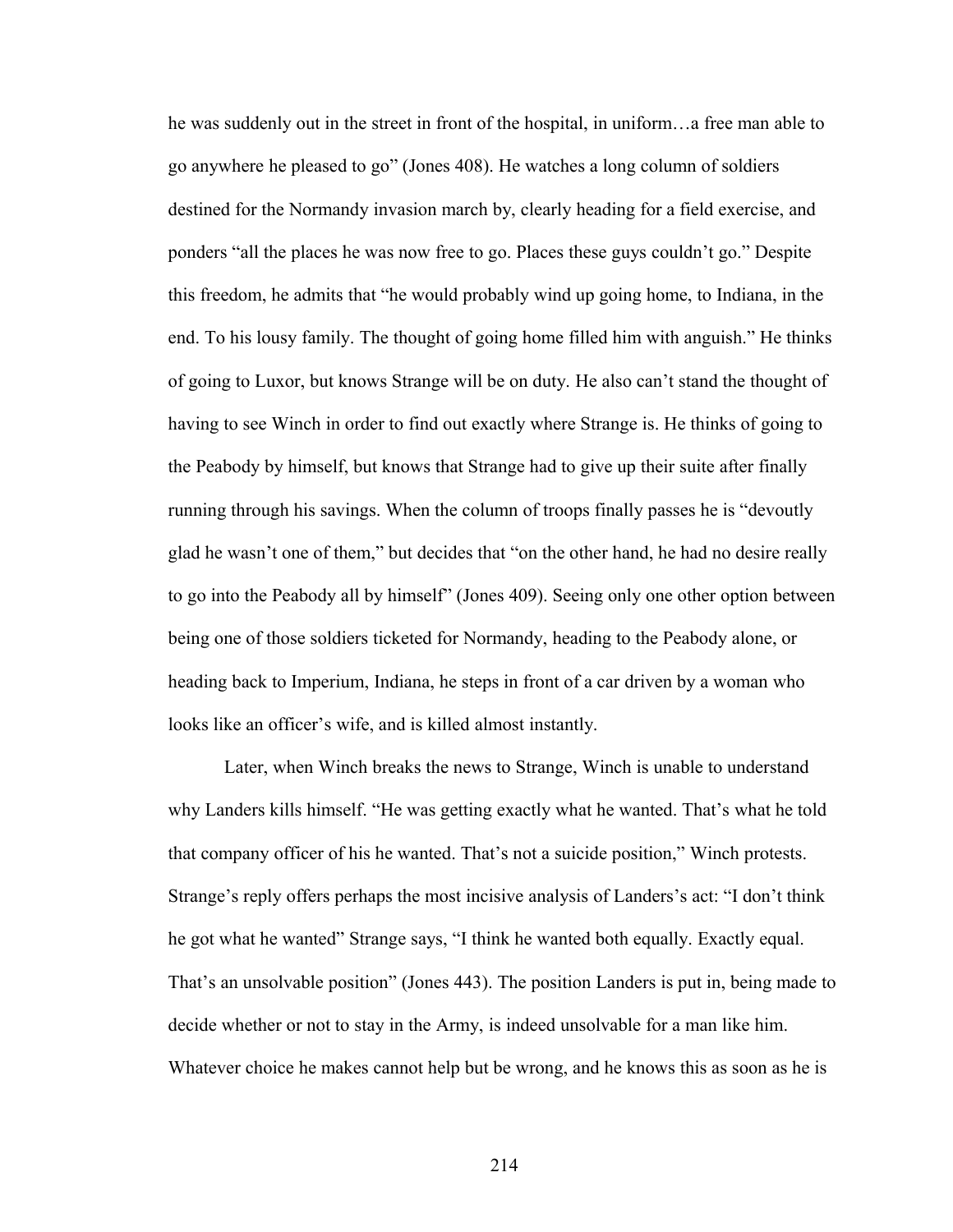forced to make a definitive decision. This is why he tries to put off the decision as long as he possibly could, and tells Lt. Drere to slant the reports towards a discharge because it would be the easiest to reverse. Even had he asked to stay in the Army, the end result would have been no different. Though he began as a draftee,  $115$  over the course of his time in the Army Landers turned into a genuine Old Army man. Though he may not have initially entered of his own will, Landers eventually discovered the same rewards that came with being a soldier as any Depression-era Regular Army enlistee. Within the Army he found a niche through which he could pursue self-actualization, a place where he could have more pride and prestige than ever would have been available to him in civilian life, and a company of men who became more of a family to him than his own flesh-and-blood relations. As much as he hated the Army for sending him (and the old company) into combat and mistreating good men like Lt. Prevor, once he became an Old Army man in spirit he could never be happy anywhere; it had become as much his "place" as it was Winch or Prell's.

If anything, his hatred of the Army is even less pertinent to his "unsolvable position" than the fact that with the destruction of the old company he had become a square Old Army peg in a New Army that contained only round holes. The wording of his final reply to the Medical Board captures this notion perfectly. By the third book of the trilogy, it should be apparent how important it is in Jones's Army for a soldier to find a place, more specifically a job through which he would have the opportunity to selfactualize. So it can be no coincidence that Landers finally commits to securing a discharge from the unfamiliar New Army by telling the Medical Board that "there's no

<span id="page-222-0"></span><sup>115</sup> One of the first points that flashes through Prell's head when Strange informs him of Landers's death. See Jones pg 416.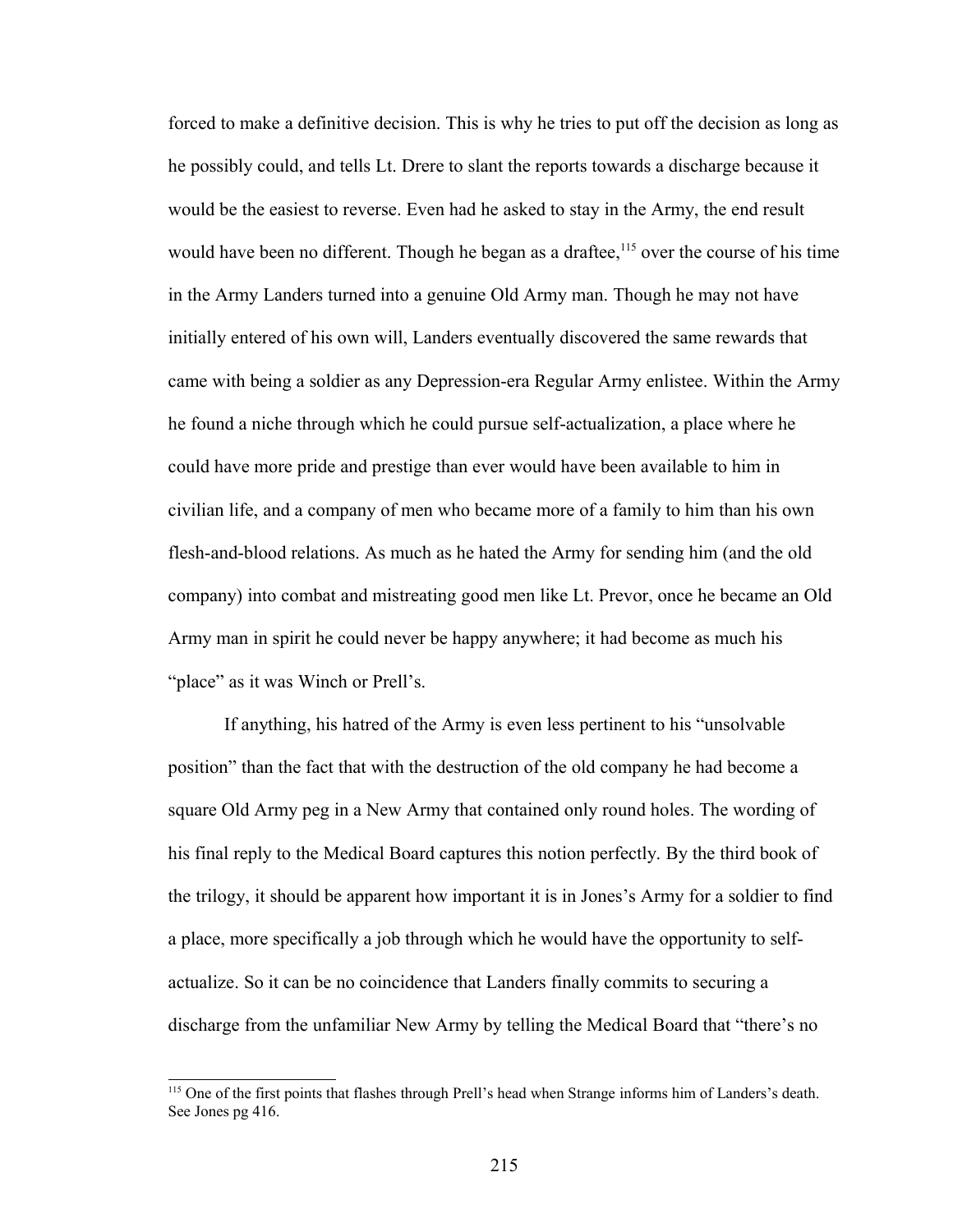job in the Army I want" (Jones 407), at least not anymore. Though Landers sees his decision as a kind of personal judgment on the moral makeup of humanity, on whether the Prevors of the world make up for the prevalence of the Mayhews, his view of the situation is clouded. It is not as simple as saying that Landers thrives under Prevor and languishes under Mayhew because Prevor is a good officer and Mayhew a bad one, because to a large extent it had been the job itself that had revitalized Landers and the changing of that job that had thrust him back into depression. Landers sees it as a clearcut case of one officer being good and the other being bad, but what he doesn't seem to recognize is that Prevor's good qualities allow him to find meaning and purpose in his work again and Mayhew's bad qualities turn that same work back into meaningless drudgery. He focuses on Prevor's replacement as the root of his problem, and to be fair there is truth to that. But while Landers identifies this as an issue of justice, the tainting of his work and the loss of his niche are really the more pressing issues. If Prevor had been replaced by another competent and sympathetic officer it would still be unjust, but Landers would yet have had the opportunity to find meaning in his labor. Landers's decline is initiated not merely because Prevor is replaced, but because Prevor is replaced by an incompetent officer who takes away the pride Landers had briefly regained in his work.

While Landers's Prewittian "sense of justice" is truly offended by Second Army's ill treatment of Prevor and favoritism towards Mayhew, it is not that which places him in what Winch calls a "suicide position," Strange calls an "unsolvable position," and Landers himself calls an "untenable position." Landers finds himself in that position because the Mayhew incident confirms that his fears from the hospital were true, that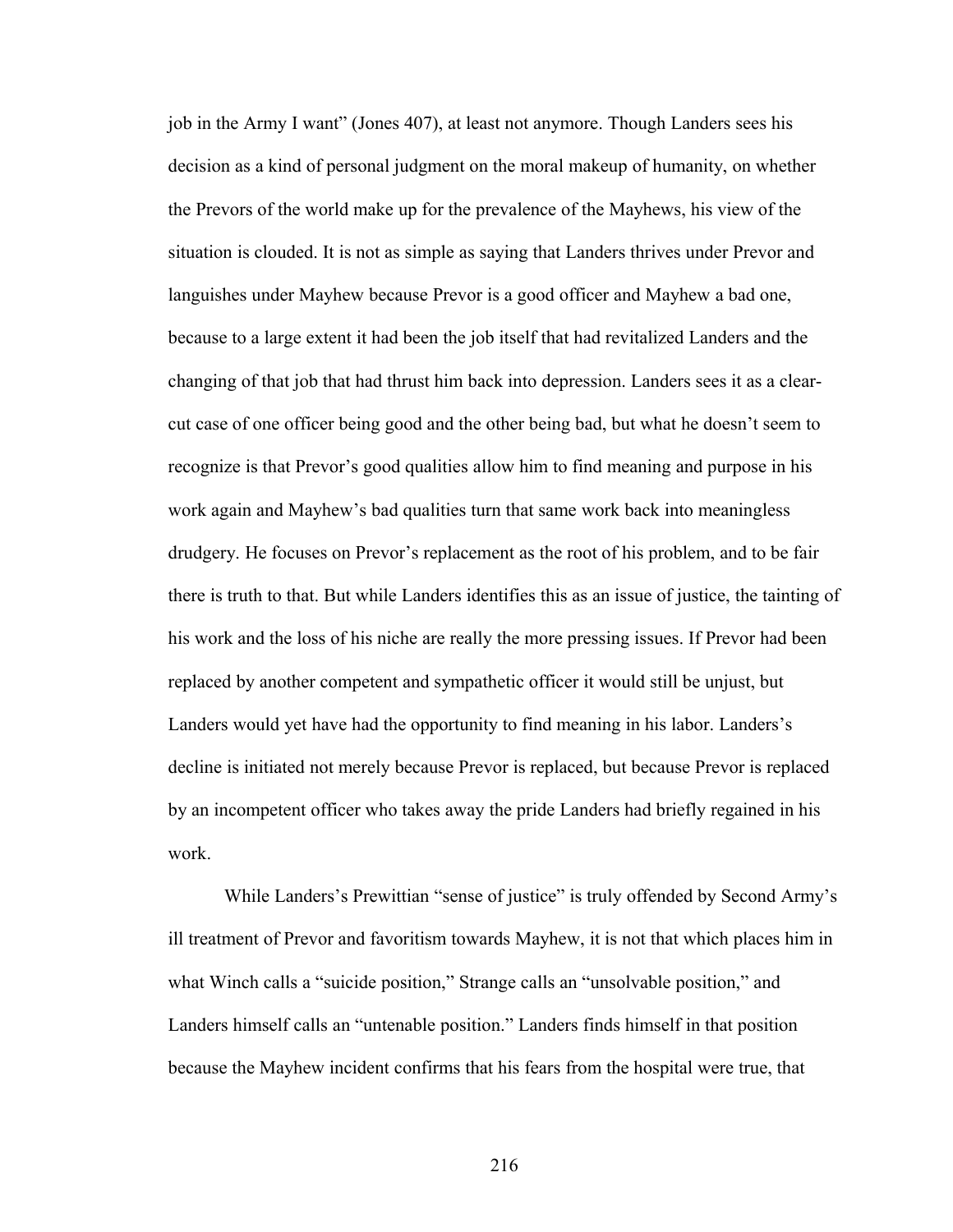with the old company's spirit destroyed by combat and its few survivors scattered throughout the Army, he was a permanent "orphan" (Jones 4), a soldier without a place. Though he had thought he found a new home in the  $3516<sup>th</sup>$  under Prevor, Mayhew's arrival proves that that had been wishful thinking. The old company had always been his real home, and the 3516<sup>th</sup> under Prevor was only a reasonable facsimile that he could devote himself to. When even that facsimile is taken away from him, there is "no job" left in the Army that Landers could possibly make his own, and therefore no hope of ever finding a home inside the Army. At the same time, having turned into a genuine Old Army man, there is also "no job" outside the Army that he could ever find fulfilling; his service has turned him into as much a "Thirty Year Man" as Prewitt. The fact that he happens to hate the Army with a passion (at that moment, at least) is nearly irrelevant, as is his no longer having a civilian family to return to. Landers wants to stay in the Army and leave it "exactly equal" because once he is effectively evicted from his niche there is no significant way for him to distinguish between the two choices. In Jones's Army, to be placeless is to be directionless, and if the former quality becomes permanent, so must the latter. Much like the Gordian Knot, the only possible solution to Landers's "unsolvable" problem is to destroy its cause. As long as he lived, he would have been doomed to a lonely existence as a man who could have only found happiness in a place that no longer existed, whether he had stayed in the Army or not.

*Whistle* opens with its chorus narrators describing Landers, Prell, Winch and Strange as "the four most important men the company had had" (Jones 3), and Jones's decision to focus on those four characters represents a clear departure from his previous style. *From Here to Eternity* had two protagonists, Prewitt and Warden. In *The Thin Red*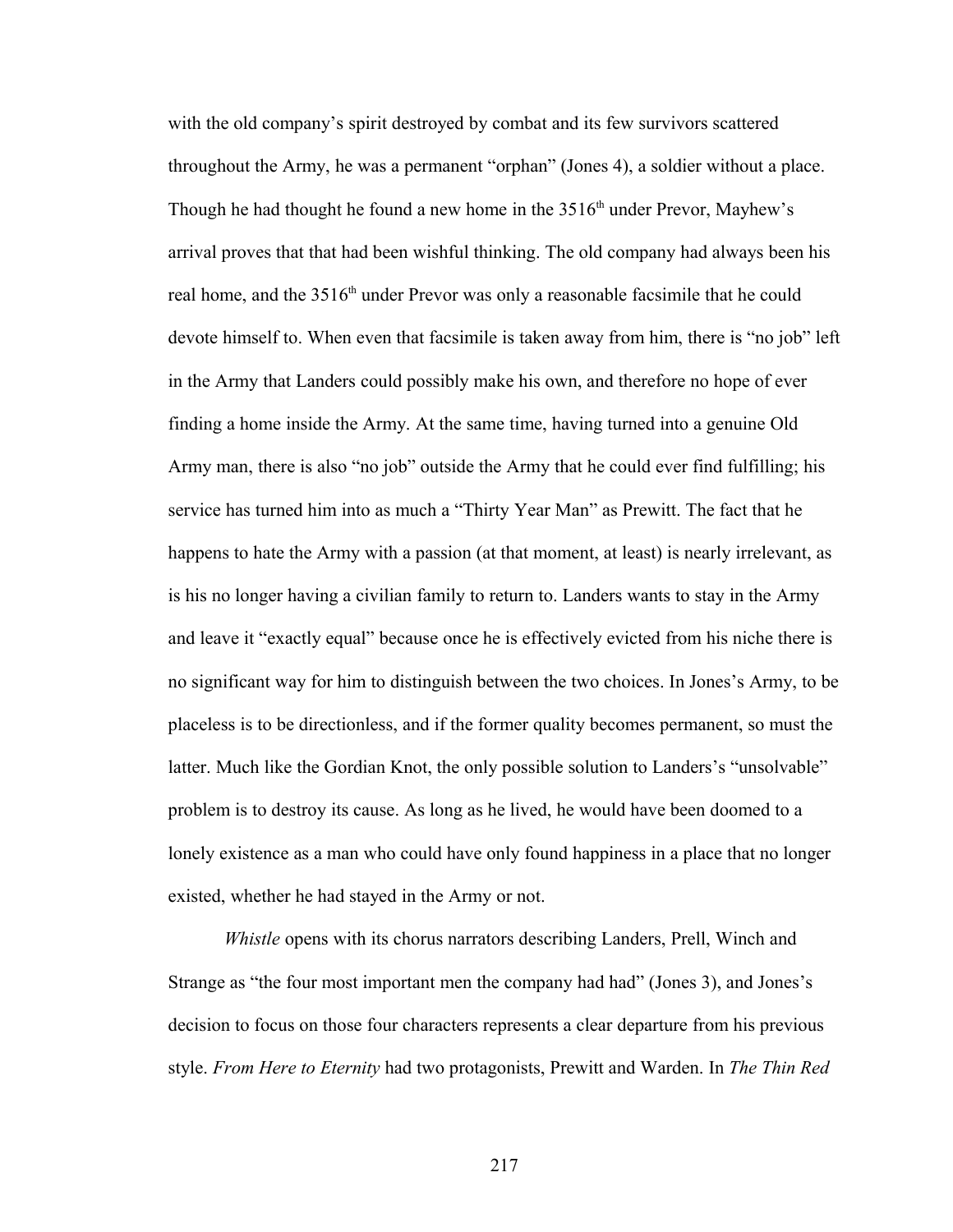*Line*, C-for-Charlie Company as a collective organism serves as the protagonist. *Whistle* blends the two approaches, focusing on four individual protagonists who represent the collective experiences of their company, and "retread" returnees as a whole. Landers, Prell, Winch, and Strange are all individuals, and are all given individual attention by Jones, but they are also meant to serve as stand-ins for the vast bulk of returning combat soldiers who will not have their individual stories told. The opening chorus narrators do not only introduce the four protagonists Jones chooses to focus on, but introduce the concept that those four protagonists will individually personify the typical experiences of the great collective of returning soldiers; in effect, they will be the voice of the many "mute Miltons" who experience the same struggles upon returning from combat and enduring the "De-Evolution of a Soldier" Jones writes of in *WWII*. This technique is simultaneously *Whistle*'s greatest strength and its greatest weakness. It is a weakness during the repetitive middle sections of the book, which feature perhaps too much overlap in its depictions of Landers, Strange, and Winch undergoing similarly disappointing homecomings, making similarly futile attempts to drink or fight or fornicate their survivor's guilt away, failing to dispel their similarly powerful nightmares, and so on. At the end of the novel, however, this technique becomes one of its greatest strengths, as Jones skillfully depicts how Landers, Prell, Winch, and Strange all fall victim to the same demons they brought home with them from combat and leaves the reader to conjecture how many other nameless veterans suffered similar fates in reality. Though they may not realize it, Prell, Winch, and Strange have all been put into positions just as "untenable" as Landers's had been. Watching them succumb, one by one, to the same forces that drove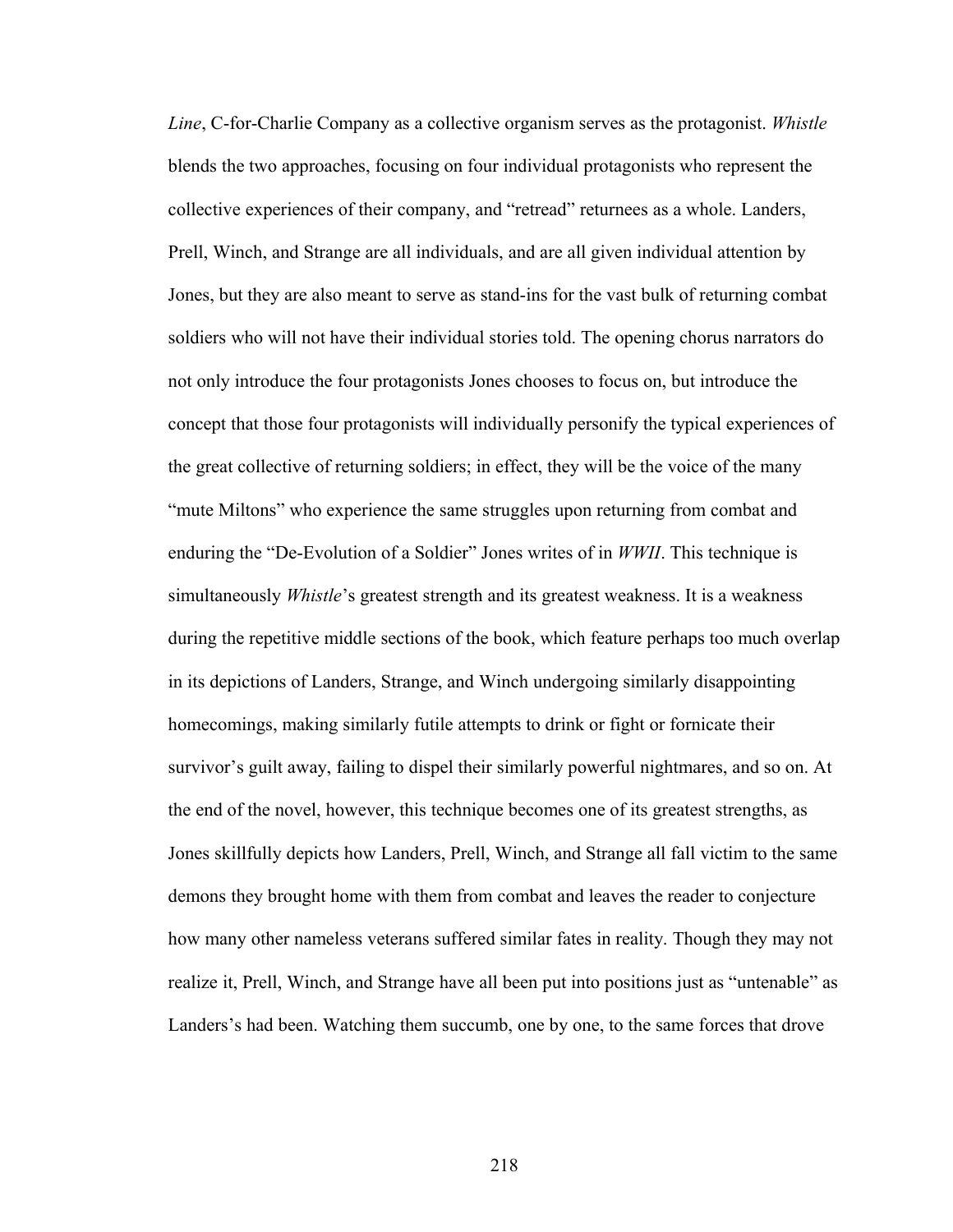Landers to suicide, any reader could safely look to *Whistle* as a textbook introduction not only to Post-Traumatic Stress Disorder, but to the conventions of literary Naturalism.

When Prell first learns of Landers's suicide from Strange, his reaction seems uncharacteristically callous. Prell thinks to himself "So what? Why call him? If old Landers wanted to knock himself off, he had the same right everybody else had" (Jones 416) and feigns interest only out of his respect for Strange. Yet his seemingly careless reaction in actuality speaks much more to Prell's own state of mind about himself than it does about his feelings on Landers. Prell, like his first incarnation Prewitt, wants nothing more than to be a "Thirty Year Man," to live an infantryman's life until advanced age forced him into retirement kicking and screaming. Just like Prewitt, the very qualities that make Prell an outstanding infantryman in combat ensure he will never have the chance to live that dream. The Prewitt/Witt/Prell character archetype is perhaps the most identifiably naturalistic figure in Jones's canon, determined by his fearless, headstrong nature to stir up trouble in garrison and excel in combat until he is brought down by either an overzealous officer or the long odds of surviving combat unscathed. Prewitt was felled by the former; Prell happened to be felled by the latter. The patrol that wins him the Medal of Honor is for Prell a kind of devil's bargain. The award opens up possibilities that he would never have otherwise, even though he adamantly feels that he "didn't really deserve the Medal" (Jones 420). But it comes at the cost of having full use of his legs, a price that will ultimately prove too steep for a born infantryman like Prell.

When Strange calls to inform him of Landers's suicide Prell is in a hotel room in Kansas City. His legs have healed just enough for him to be sent on a war bond tour, but are "like two toothaches…the pain was always there" (Jones 415). He has been paired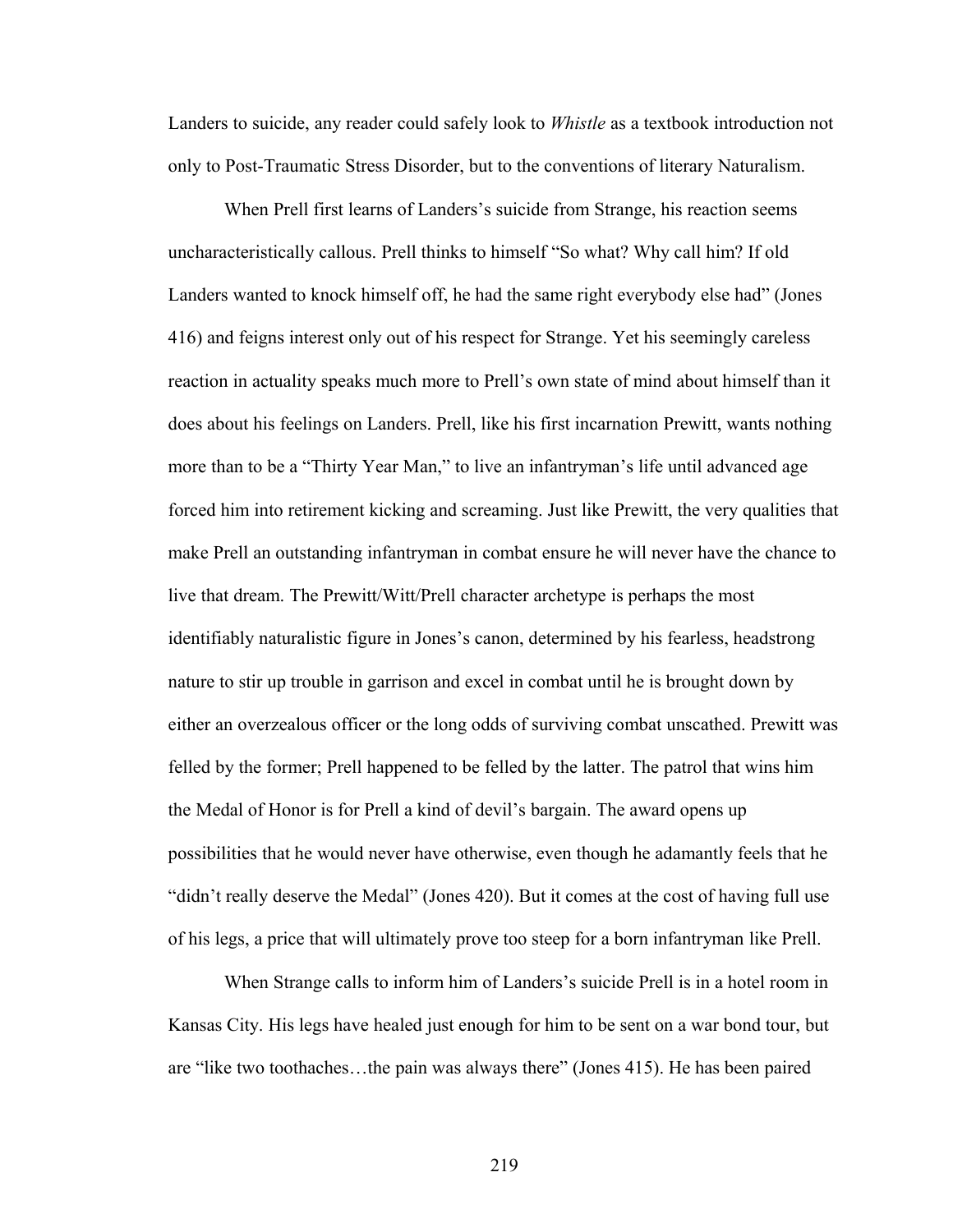with speechwriters and "Hollywood types" (Jones 414) in uniform like his P.R. man Major Kurntz, and spends his days being trotted out in a wheelchair to make patriotic speeches and his nights desultorily romancing the society ladies who Kurntz fixes him up with. For almost any other soldier it would be the perfect life, looked upon as a wellearned reward for time spent in combat. But Prell, like Prewitt and Witt, is not any soldier. Rather than enjoy the pleasures of such a soft skate duty, Prell spends his days wracked with "guilt" wondering "what was a man like him doing here? Making speeches for a living. He had become an entertainer. Him, and his Medal of Honor. They were a vaudeville team. It was something he had to wrassle with and defeat every day. And every new day it was back again, stronger and more powerful, to be wrassled with and defeated again." In theory, for most soldiers wounded in combat a tour of duty spent peddling war bonds and romancing lonely women might be the closest thing he could conceive to a heaven on earth. For Prell, who wants nothing more than to be an infantryman until the day he dies, it is his own private hell.<sup>[116](#page-227-0)</sup> To his way of thinking, nothing could be more humiliating than for a natural-born combat soldier to become an "entertainer," wheeled out every day in a chair he wished he didn't need to read speeches written by Hollywood P.R. flacks like some kind of organ-grinder's monkey. The only reason he continues to do it is "because he wanted to stay in the Army." He knows that if

<span id="page-227-0"></span><sup>&</sup>lt;sup>116</sup> This is not as far-fetched as it might seem. In real life there are at least two notable examples of decorated veterans who preferred to return to combat rather than continue on a war bond tour. John Basilone, awarded the Medal of Honor for his actions on Guadalcanal, got his wish and was reassigned from a bond tour to the 27<sup>th</sup> Marine Regiment in the newly-formed 5<sup>th</sup> Marine Division. Basilone was killed in action shortly after landing on Iwo Jima, earning a posthumous Navy Cross (second in precedence to the Medal of Honor) in the process. Ira Hayes, who had been one of the three survivors of the group who raised the American flag on Iwo Jima, also requested reassignment from the  $7<sup>th</sup>$  War Bond Tour back to a combat unit. His request was honored, in part because his heavy drinking frequently made him a public relations embarrassment, and he was returned to his original unit (the  $28<sup>th</sup>$  Marine Regiment of the  $5<sup>th</sup>$  Marine Division). Hayes did not see any further combat with the  $28<sup>th</sup>$ , but did participate in the post-war occupation of Japan. For further information see James Brady's *Hero of the Pacific: The Life of Marine Legend John Basilone* or James Bradley's *Flags of Our Fathers*.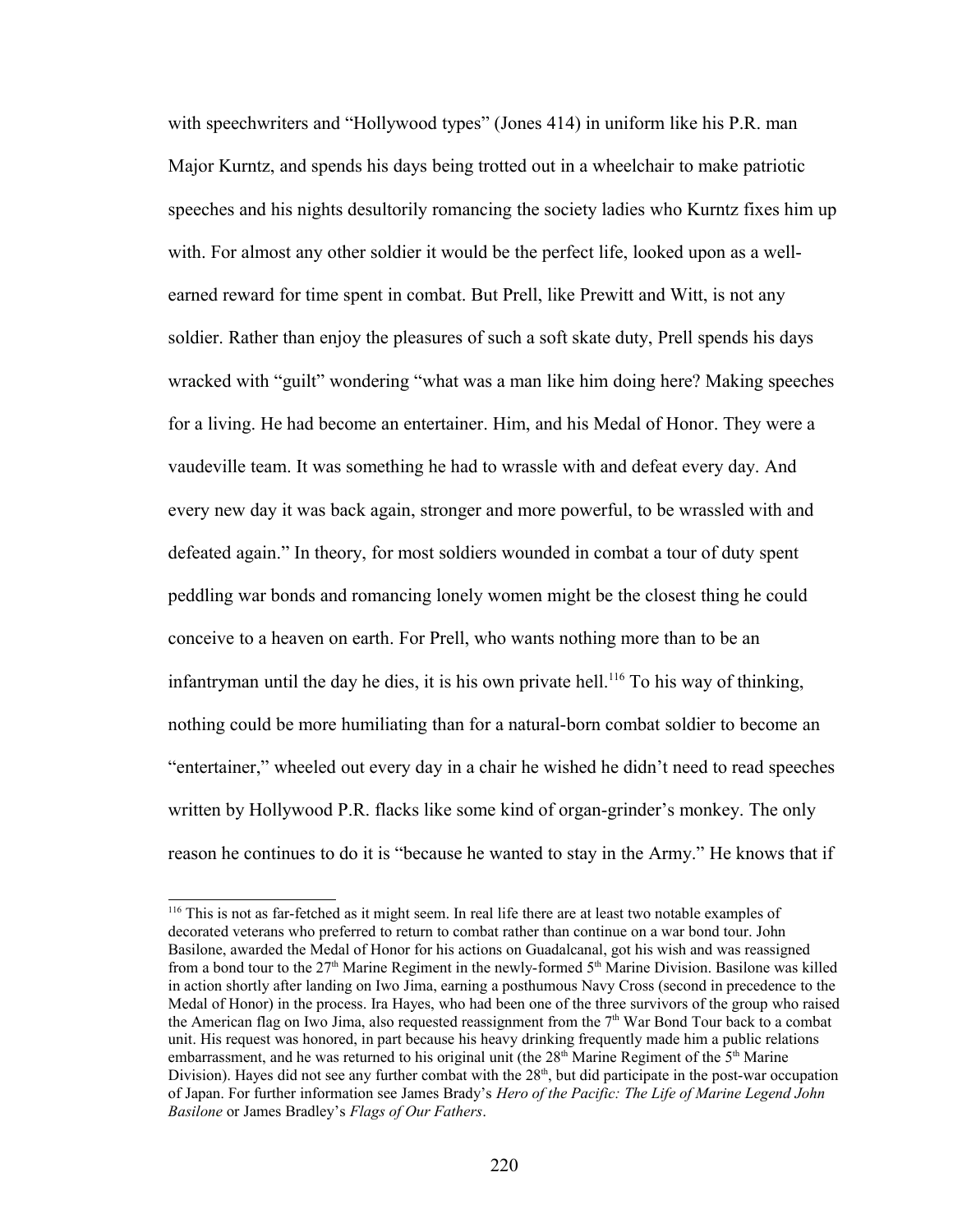he wasn't selling war bonds "he would be a civilian out on the street somewhere" (Jones 418).

For a man like Prell, to go from being an elite combat soldier to a mere entertainer is a demotion so demeaning as to be nearly unbearable. It might be said that Prell has the exact opposite problem that Landers had, but his position is as "untenable" in its way as Landers's had been. All Prell ever wanted was to be a soldier, but his wounds ensure that he will never see combat again. The Medal he earned while receiving those wounds allows him the means to stay in the Army, but in a job that ensures he will never feel like a real soldier again. Landers dies because, in the wake of his combat experiences, he could not find a single job in the Army that would leave him fulfilled. Prell dies because in the wake of his combat experiences, the only job that he ever wanted is closed to him forever. Like the other three protagonists he finds temporary solace in a revised loyalty, but it doesn't last long. Landers, Strange, and Winch find temporary comfort by pouring their loyalty into new outfits, while Prell redirects the loyalty he had once felt for the old company towards one man: Colonel Stevens. He forms a "son-and-father" (Morris 466) relationship with Stevens,  $117$  who he sees as a "fine example of the old-time, old-line, gentlemanly school of Army officer who had once existed…back when he first enlisted" (Jones 420). In other words, Stevens is the living embodiment of what an Old Army officer should be, at least in Prell's mind.[118](#page-228-1) Stevens is well aware of Prell's "dislike" for bond tours, but has made it plain that if Prell "want[s] to stay in the Army, I don't see any other way…to keep you in. In the shape you're in" (Jones 418). Because of Prell's

<span id="page-228-1"></span><span id="page-228-0"></span><sup>117</sup> When Prell begins thinking of Colonel Stevens "as a father," Jones notes that "it was as close to a father, anyway, as a West Virginia orphan boy had ever had" (421). Though the details are slightly different Prell's background maintains a spiritual accord with Prewitt's, who lost his father at a young age. <sup>118</sup> It is worth noting that Prell cannot think of his admiration for such officers without adding that "he hadn't found too many of them" (Jones 420).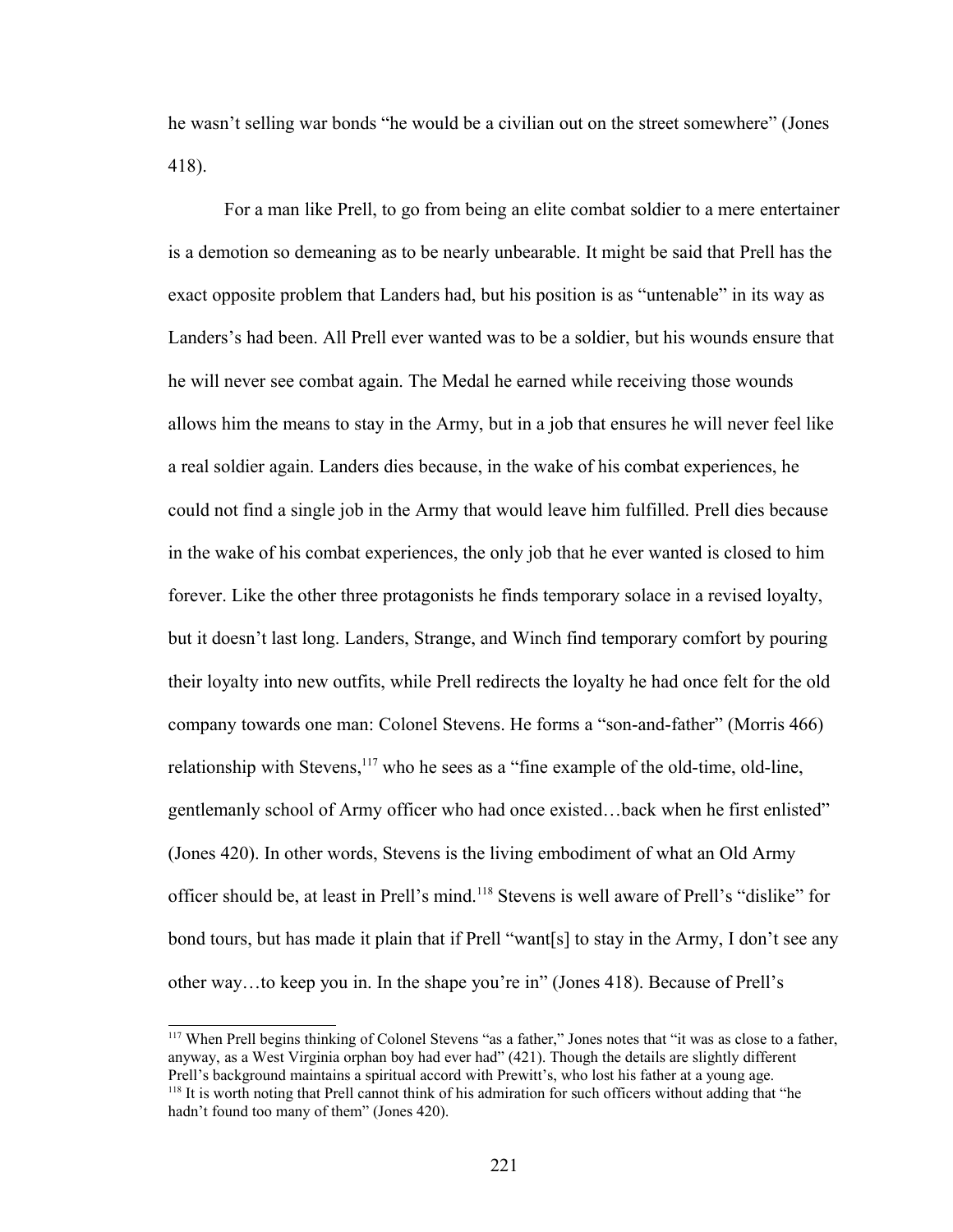Medal, Stevens feels that he "deserve[s] everything the Army can do to help," and has concocted a plan to secure Prell a "coveted ROTC post" (420) teaching officer candidates after the war. Both Prell and Stevens know that "after the war, there were going to be an awful lot of men hanging around looking for work as soldiers. And there weren't going to be that many jobs for all of them" (Jones 419). If not for his Medal, Prell's wounds would certainly guarantee that he would number among them. Knowing that after the war all wartime ranks will be reduced two grades, Stevens has outlined a plan to have Prell make 1<sup>st</sup> Lieutenant before the end of the war so that afterwards he can take a Master Sergeant's slot at a ROTC job. Even though babysitting officer candidates is no more fitting a job for an infantryman than selling war bonds, Prell is "dazzled by the old gentlemen's honesty and sense of honor," along with the "prospect of such swift promotion" (Jones 421). More important, it would also be the only way for Prell to stay in uniform once the war ends, so he agrees enthusiastically to Stevens's plan.

Like the others, Prell finds, to his "sorrow," that the object of his newfound loyalty will not be the savior that he had hoped. After Stevens is promoted to Brigadier General, Prell has a conversation with him in which he discovers that Stevens "did not truly understand his feelings of guilt and inadequacy, and that in fact Stevens never had understood him." He leaves "more desolate than ever, realizing that perhaps Strange and Winch were the only two people who genuinely did sympathize with what was happening to him." With a Prewittian sense of stubbornness, however, Prell does not attempt to contact them, but sinks further and further into self-pity and "rage" (Morris 467) at the "unsolvable" position he has been left in. Like most of Jones's soldiers, Prell's dilemma is exacerbated by his simultaneous reluctance to discuss his feelings aloud and conviction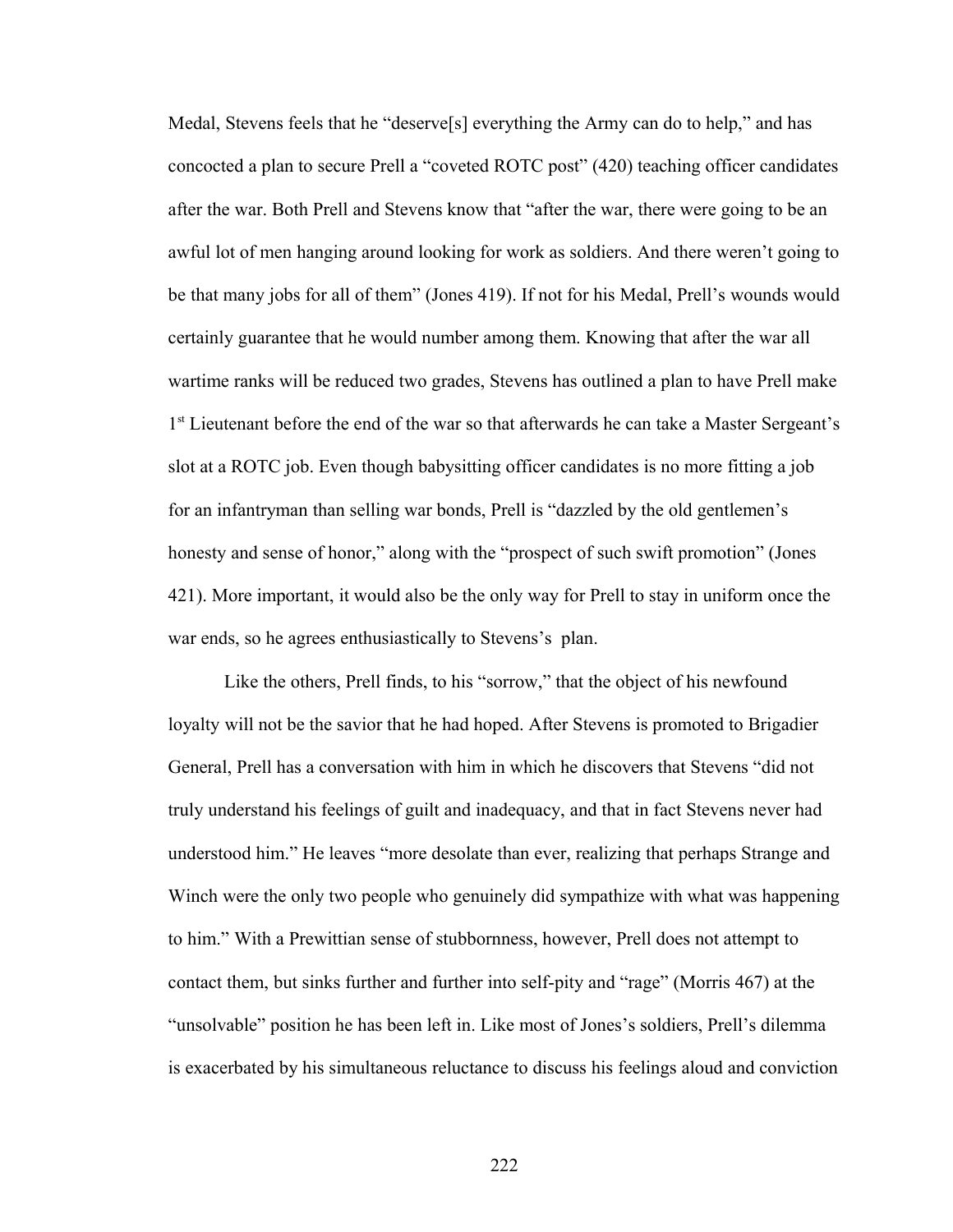that he won't be understood even if he did seek counsel. Even though he is almost certainly accurate in his suspicion that Strange and Winch would be the best resources to turn to, he is too proud and stubborn to discuss his problems with them. Instead of seeking help, he proves that his seemingly indifferent response to Landers's suicide was not so much callous as it was prescient. He begins going to "tough bars" and picking fights with the "mean drunken soldiers" he finds within. At the first bar he goes to, "the irate soldiers whom he had insulted and challenged [are] about to beat him, perhaps even kill him," when one suddenly recognizes Prell from publicity photos of his bond tour. The soldier immediately stops the fight, and the group is horrified by the thought that they had nearly beaten a Medal of Honor winner. Prell tries again at the next stop at the bond tour, and this time no one recognizes him. "The result was a bloody brawl, with Prell at the center…in the smoky haze one of the soldiers picked up a pool cue." Prell is hit over the head and killed. At that point his driver rushes in and tells the men who he was. "The soldiers were horrified, but left the impression that Prell had brought it all on himself, as in fact he had done, deliberately picking the fight with them" (Morris 467-8).

Like Prell, Winch has found himself in a position that most soldiers would envy, but which only serves to remind him that he can never return to the position he wants to be in. The heart condition that was brought on by a combination of malaria and decades of heavy drinking ensures that Winch will never be sent back into the field. Though the connections he has built up over the years secure him a powerful position as an administrative Warrant Officer, Winch would trade his increased power and influence in a heartbeat (no pun intended) to become a company first sergeant again, much like Prell would trade his Medal of Honor for an infantryman's unwounded legs. While discussing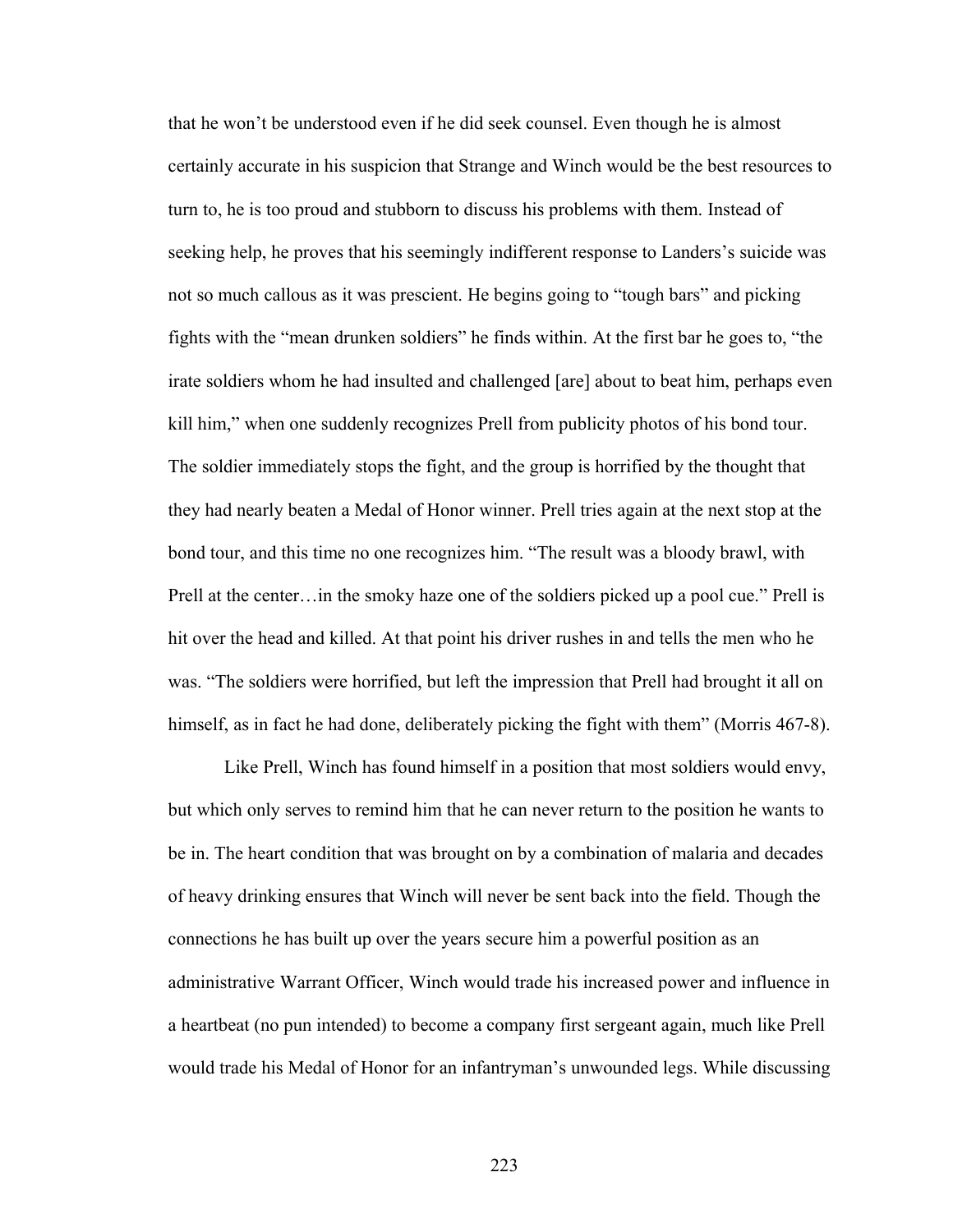Prell's assignment to the war bond tour, Strange mentions that Prell "wasn't too happy" about his seemingly good fortune because "he wanted to go back to regular duty." Winch "sourly" replies "we all want to go back to regular duty," and Strange notes that "it wasn't the same with Prell…Prell really meant it, and believed it" (Jones 360). Winch has no such illusions, unlike the others he is "too sophisticated to think he could change what was happening to them." Yet even as he mentally grouses that "he had never wanted to be a father substitute for kids" from his former company, the fact that they are all "floundering" and he can do nothing to stop it eats away at him. An earlier visit with an undistinguished member of the company is enough to "[bring] back the reality of the boggling, gasping, mud-swallowing platoons…somewhere there was a mistake, because Winch should have been right up there with them, right now." Even as he recognizes that he could not "change what was happening to them," like Witt he feels that he "could have cushioned it and molded it so that some semblance of the old personality remains." Though that visit leaves Winch with an itch "to be simply a watcher. With no loyalties and no commitments," Jones makes it clear that this is no more than wishful thinking. In *Whistle* he characterizes Strange and Winch as foils.<sup>[119](#page-231-0)</sup> Strange is outwardly sympathetic but inwardly too removed to care about the bulk of his charges, while Winch covers his deep concern for his men with an outward show of indifference. Though he might wish he was rid of them, Winch's "loyalties" and "commitments" run deep. When he asks himself "where did your responsibility end?" he has to admit his answer is "Nowhere, apparently. Never. It never ended" (Jones 198-9).

<span id="page-231-0"></span><sup>&</sup>lt;sup>119</sup> This is a familiar characterization for Jones. As Giles points out "in all three novels, the mess sergeant function[s] as a contrast to Warden-Welsh-Winch" (183).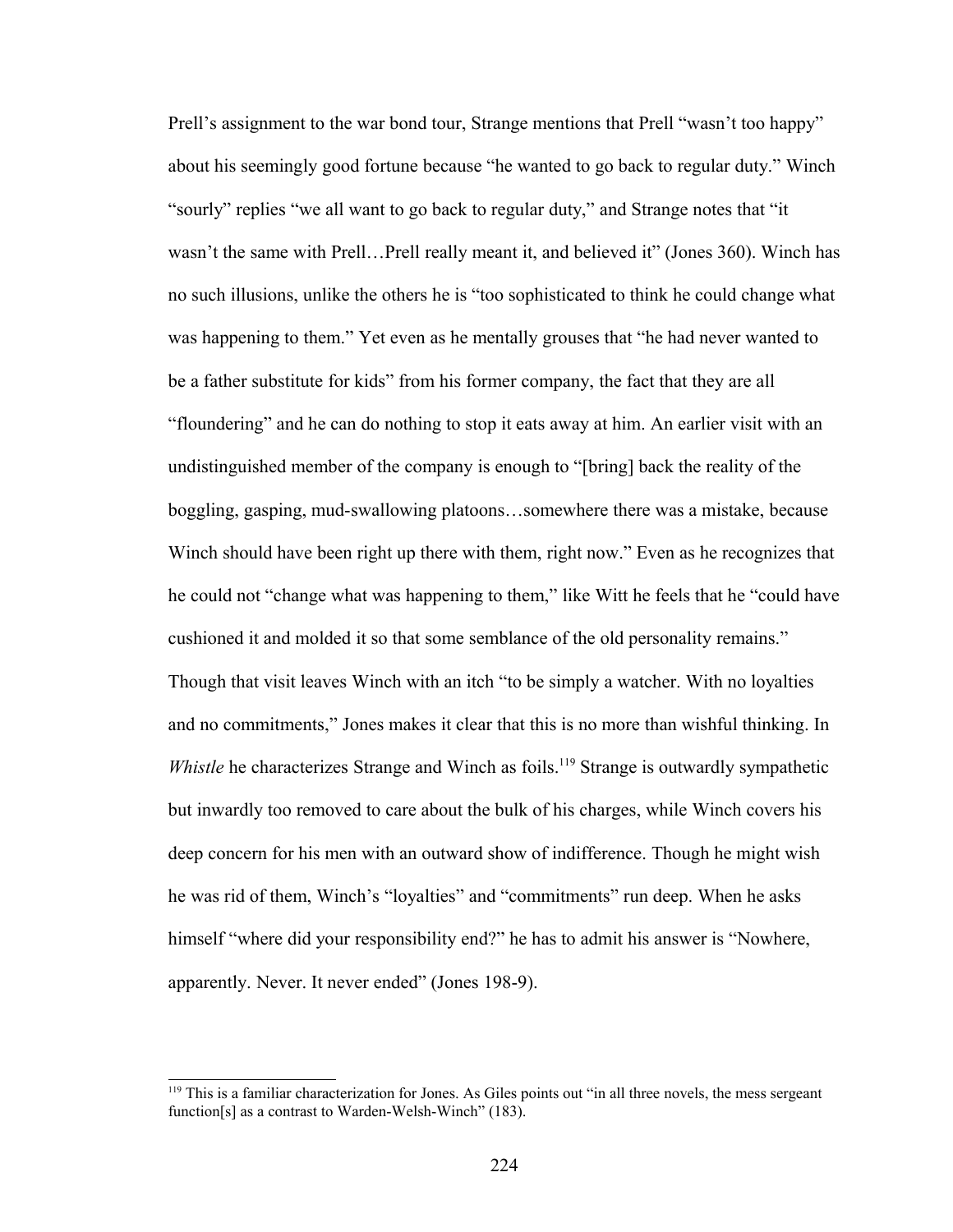This explains why Winch, despite his grumbling, endlessly covers for Landers and Strange and incites Prell to channel his anger towards him if it will help Prell walk again. Notwithstanding his outward show of indifference, Winch's feelings of responsibility for the former members of his company, both living and dead, lead him to place the most mental pressure upon himself of the four protagonists. Though all are troubled by nightmares, Winch's trouble him the most and inevitably focus on the soldiers he failed to bring home. Landers's recurring nightmare focuses on the suffering of his platoon when they had been forced to go without water as a reflection of his waking mind's focus on human suffering and morality. Winch's recurring nightmare is one only a leader could suffer, in which he "shout[s] and wav[es] frantically…Get them out of there! Get them out of there! Can't you see what they're doing? They're bracketing in on them! Get them out of there!" (Jones 305) All four suffer from survivor's guilt, but Winch's is so bad that a night of sex and relaxation with Carol Firebaugh is enough to trigger a waking vision of Pfc. Freddie Jacklin, "one of the men, one of the dead, from the platoons. The forever beleaguered platoons of Winch's mind" (Jones 313) on his drive home from Carol's. His nightmares center on the burdens of command, of having to watch his unseen platoons get ground up by artillery without being able to do a thing to help them. By the latter half of the book Winch's "life consisted of Carol...and the nightmares. And the nightmares were gaining ground" (Jones 352). Without a full company anymore he narrows his loyalties to only Prell, Landers, and Strange, who he considers to be "what was left to him of his real life." Jones forges another connection between Witt and Winch through Winch's superstitious conviction "that if he could bring Strange and Prell and Landers through, without them dying or going crazy, and make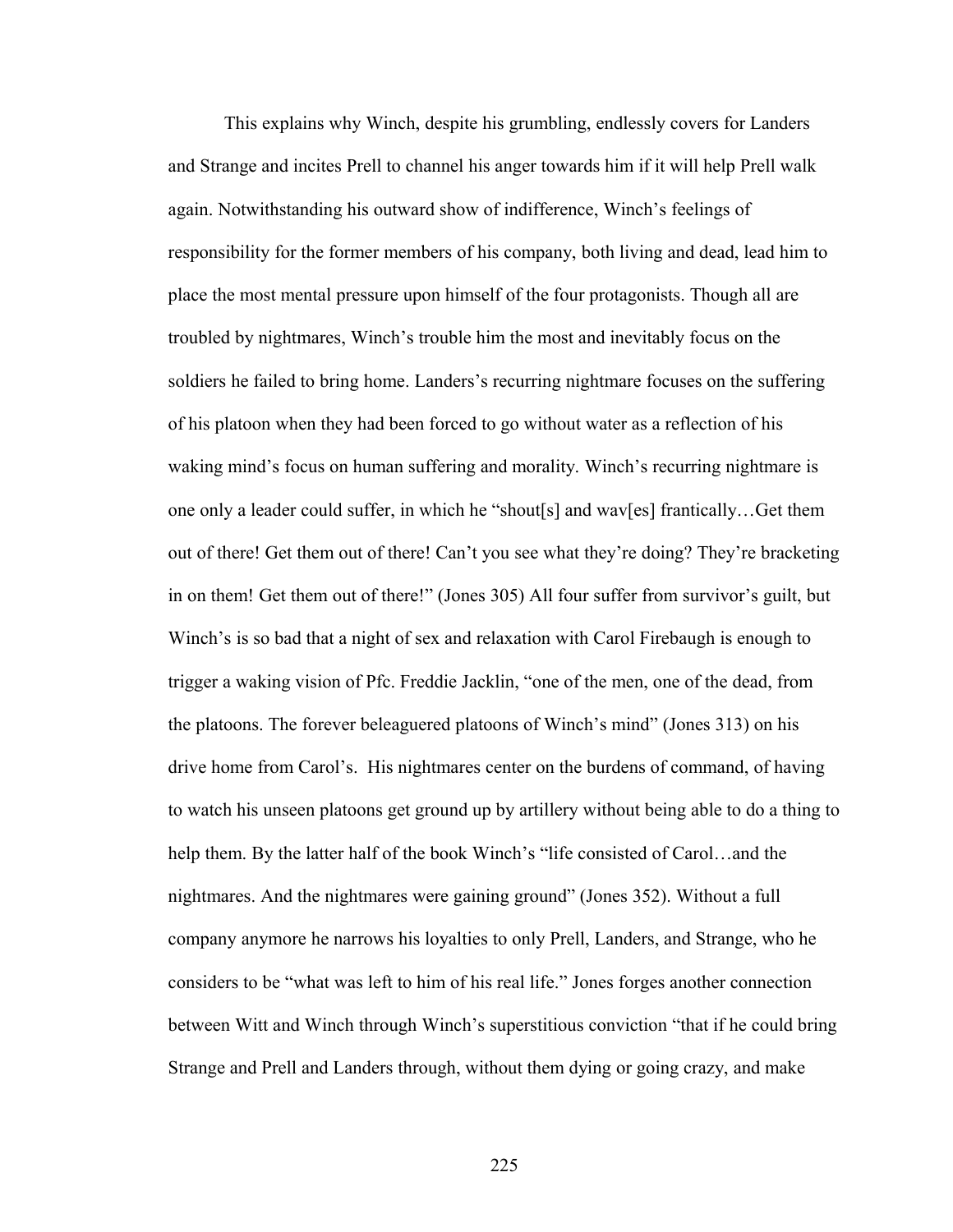them come out the other side intact, he himself might come through," with Jones careful to follow this thought by noting that Winch's "nightmares had been getting worse and worse" (Jones 299-300).

Winch's conviction turns out to be sadly prophetic. Jones planned Chapter 33, which was to have been the book's penultimate chapter, to focus on Winch's crackup in the face of his accumulated mental pressures. Willie Morris puts it bluntly: "after learning of the death of Prell…we see the progressive deterioration of Winch. He goes crazy." Between his nightmares, "his pent-up grief over the death of Landers," Prell's death, and "the increasing symptoms of congestive heart failure," the "mental stress" becomes too much for Winch to take. Having become fixated on a the PX's Wurlitzer Jukeboxes, "chrome, and pipe, and plastic, and whirling iridescent lights, and jarred, canned, music" (Morris 469) as symbolic harbingers of the plasticized future to come, Winch steals a few grenades from the practice range and attempts to blow the Wurlitzers up in a deranged "raid" that marks his final slide into insanity. He "laugh[s] manically" at the damage he has wrought while hiding in some nearby bushes until the M.P.'s show up. He attempts to run away, "still laughing wildly," but because of his heart condition quickly becomes winded and taken into custody. His prediction that should he help the other three "come out the other side intact, he himself might come through" comes perversely true. After Prell and Landers's fail to "come out the other side intact," neither does he; Winch goes crazy and "[winds] up in the hospital prison ward" (Morris 4701-1)<sup>[120](#page-233-0)</sup> just before D-Day.

<span id="page-233-0"></span><sup>&</sup>lt;sup>120</sup> When Landers is sent to the N.P. Ward after returning from Barleyville, he "hear[s] a man screaming faintly from one of the wards on the floor below, and yelling over and over something like 'Get them out of there, goddam it, get them out of there…one night he did not hear it anymore, and the scuttlebutt came around that the old-timer  $1<sup>st</sup>/sgt$  who had been doing the screaming had been discharged out of the Army and moved to a Veterans' Administration hospital somewhere. The rumor said he had been a sergeant in a company on Guadalcanal in Landers' old division" (Jones 399-400). This incident is either a brilliant foreshadowing of Winch's fate or an inconsistency that slipped past Jones uncorrected before his death. The man that Landers hears screaming "Get them out of there" in the N.P. Ward cannot be Winch, because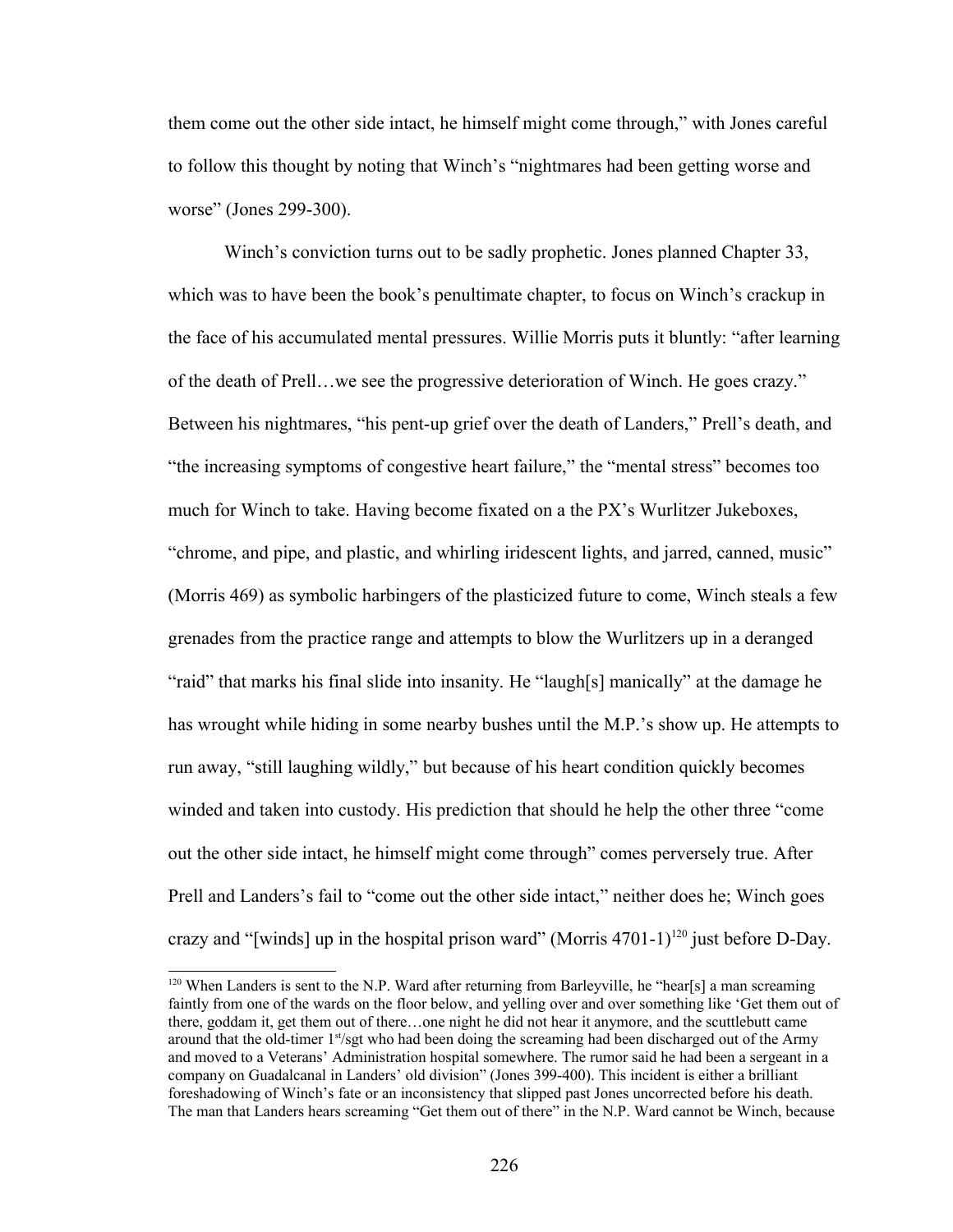Strange is the last of the four protagonists to go, and like Landers dies a death symbolically more representative than the simple snuffing out of one Mess Sergeant. When his hand had healed enough for him to be assigned to limited duty, Strange uses Winch to get appointed Mess Sergeant of a Signal Corps outfit destined to be shipped to England for the eventual Normandy invasion. During this time, Strange rarely returns to the Peabody for two reasons: he's run through his \$7000 savings, and "only two [other] old-company men…still frequented the suite" so that "when there was a party there, all of the other people who were there were strangers or outsiders" (Jones 438). The Signal Corps outfit sees a lot of turnover in its N.C.O. corps as sergeants frequently transfer in and out to other units. "If there had ever been any esprit and unit loyalty, it had diminished visibly since Strange had come in." Strange goes to Winch to explain his restlessness, and when Winch sarcastically asks "just where your…fucking majesty would like to go," Strange unhesitatingly asks to be returned to the infantry (Jones 453). Winch grants his wish, and the book's final chapter picks up a month after the D-Day invasion with Strange "now happily set in with the infantry Division to which he had persuaded Winch to transfer him" and preparing for the unit to deploy to France. Like Prell and Landers before him, "with the destruction of the old company" he transfers "all his loyalties, affections, and emotions to his new company and Division," and discovers that replacing his old company will not be as simple as he thinks. Strange's growing

Winch does not lose his sanity until after Landers's death and is directly responsible for getting Landers sent to the N.P. Ward for observation. Despite those facts, I cannot help but wonder if Jones wrote that passage intending to reveal that it is indeed Winch that Landers overhears. It stretches credulity to suggest that another 1<sup>st</sup>/sgt from Landers's old division suffers from the same recurring nightmares as Winch and also suffers a mental breakdown at the same Army post that Winch does, Camp O'Bruyerre. Whether Jones included this passage as foreshadowing or wrote it intending the  $1<sup>st</sup>/sgt$  to be Winch himself is impossible to know. If it is in fact the latter, it would indicate that Jones had some intention of placing Winch's mental breakdown earlier within the text. If that were the case, Jones's death precluded him from making the necessary revisions to accurately place Winch's death within the novel's timeline.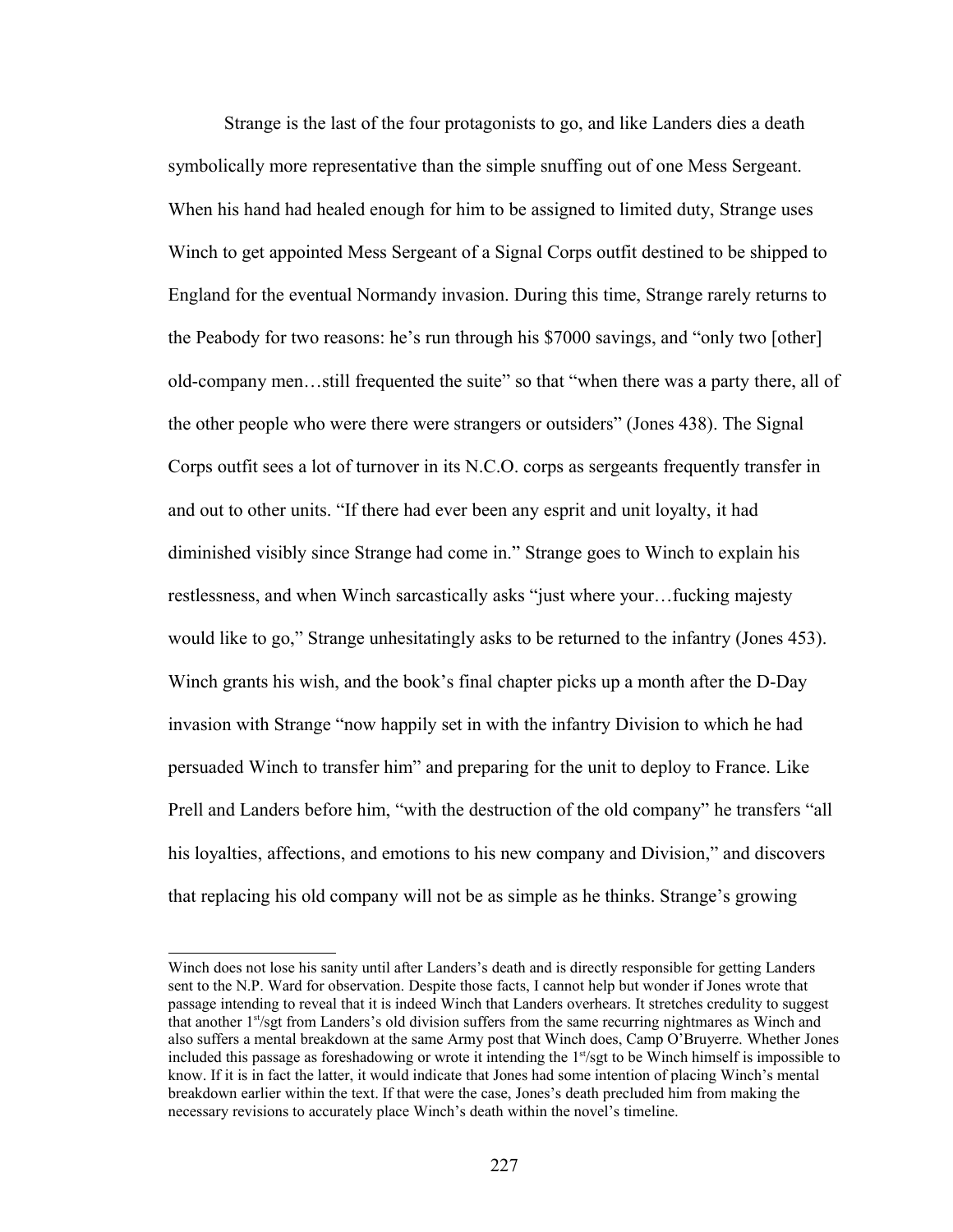affection for his new unit develops into a problem when he thinks ahead to what they will face in combat. Though he does not miss the Signal Corps outfit that he had transferred out of at all, "he now found he was so attached to the new men in the infantry unit that it was almost impossible for him, with his foreknowledge of what they were about to go through…to relive the whole experience" (Morris 471). As his unit crosses the Atlantic on their troopship, headed straight for the heaviest fighting, Strange flashes back and "pondered the fate of the old company." He thinks of his visit to Winch in the Camp O'Bruyerre hospital, who can only shout the refrain from his nightmares "Get them out! Get them out of there! Can't you see the mortars got them bracketed!"<sup>[121](#page-235-0)</sup> and of his wife Linda Sue, and of his "terrible grief" over the deaths of Prell and Landers. And "he faces finally the fact that he simply cannot go through the whole process again…and sit back from his relatively safe position as a mess sergeant and watch the young men be killed and maimed and lost." He realizes that he has set a "trap" for himself "by insisting…that he should go in an outfit, an infantry Division, that he likes rather than the Signal Corps unit he had a great deal of power in and didn't really care that much about." With that in mind, "somewhat on the spur of the moment," Strange vaults over the troopship's railing "and just slips over the side, quietly without anyone around." When he hits the water he is shocked by his own actions, but makes no attempt to draw attention from the ship. As he treads water in the cold Atlantic he feels his hands beginning to swell, and:

> in a sort of semihallucination, all of him seems to begin to swell and get bigger and bigger…until he's bigger than the ocean, bigger than the planet, bigger than the solar system, bigger than the galaxy out in the universe. As he swells and grows this picture of a fully clothed soldier…

<span id="page-235-0"></span><sup>&</sup>lt;sup>121</sup> See previous footnote on the significance of this phrase.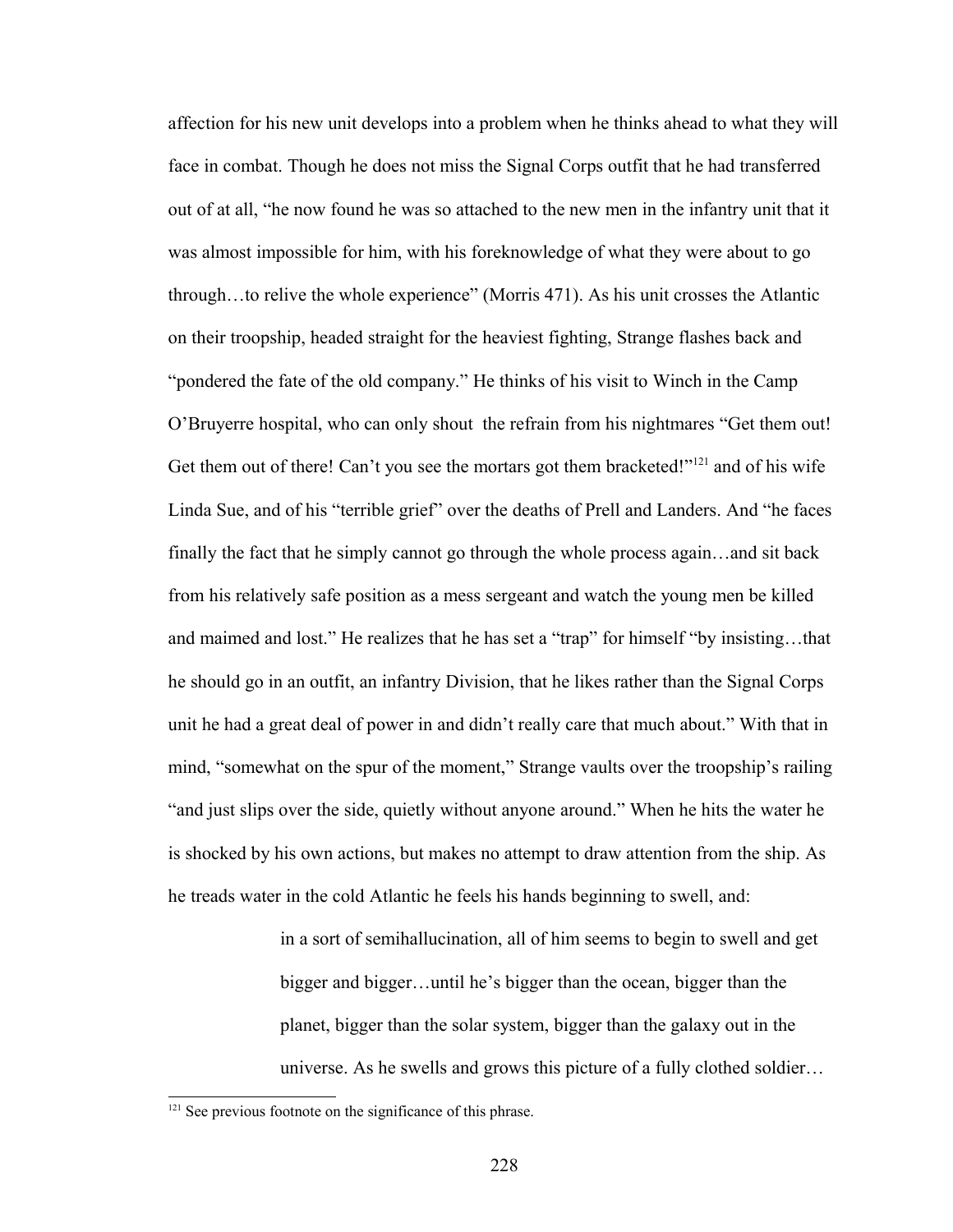seems to be taking into himself all of the pain and anguish and sorrow and misery that is the lot of all soldiers, taking it into himself and into the universe as well. And then still in the hallucination he begins to shrink back to normal, and shrinks down through the stages…back to Strange in the water. And then continues shrinking until he seems to be only the size of…an atom.

He did not know whether he would drown first or freeze" (Morris 473-4).

Strange's death, like Landers's, is symbolically representative of the universal problems that affect returning soldiers, the "retreads" who find little prospect of a happy ending after surviving combat. *Whistle* ends with the unsettling notion that try as they might, "the four most important men the company had" (Jones 3) will never successfully get over the disintegration of the old company. After his conversation with Prell about Landers's suicide, Strange unwittingly hits on the core of the problem while musing over the consequences of that disintegration. "Prell's indifference [to Landers's suicide]… shock[s]" Strange because "it had never occurred to [him] that someone, especially among themselves, wouldn't care about Landers." The fact that such indifference comes not from one of "the company remnants" but from Prell, one of the "old hard-core nucleus…meant that now even the nucleus was breaking up, its parts going off in different directions, pushed by new interests, new loyalties." To a civilian this kind of gradual breakup might seem like a natural result of the passage of time, but Strange cannot accept the breakup of the "old hard-core nucleus" because it forces him to question the very nature of loyalty itself. It strikes Strange that for Prell, Landers, Winch, and himself to drift apart must mean that their loyalty "wasn't really loyalty, apparently.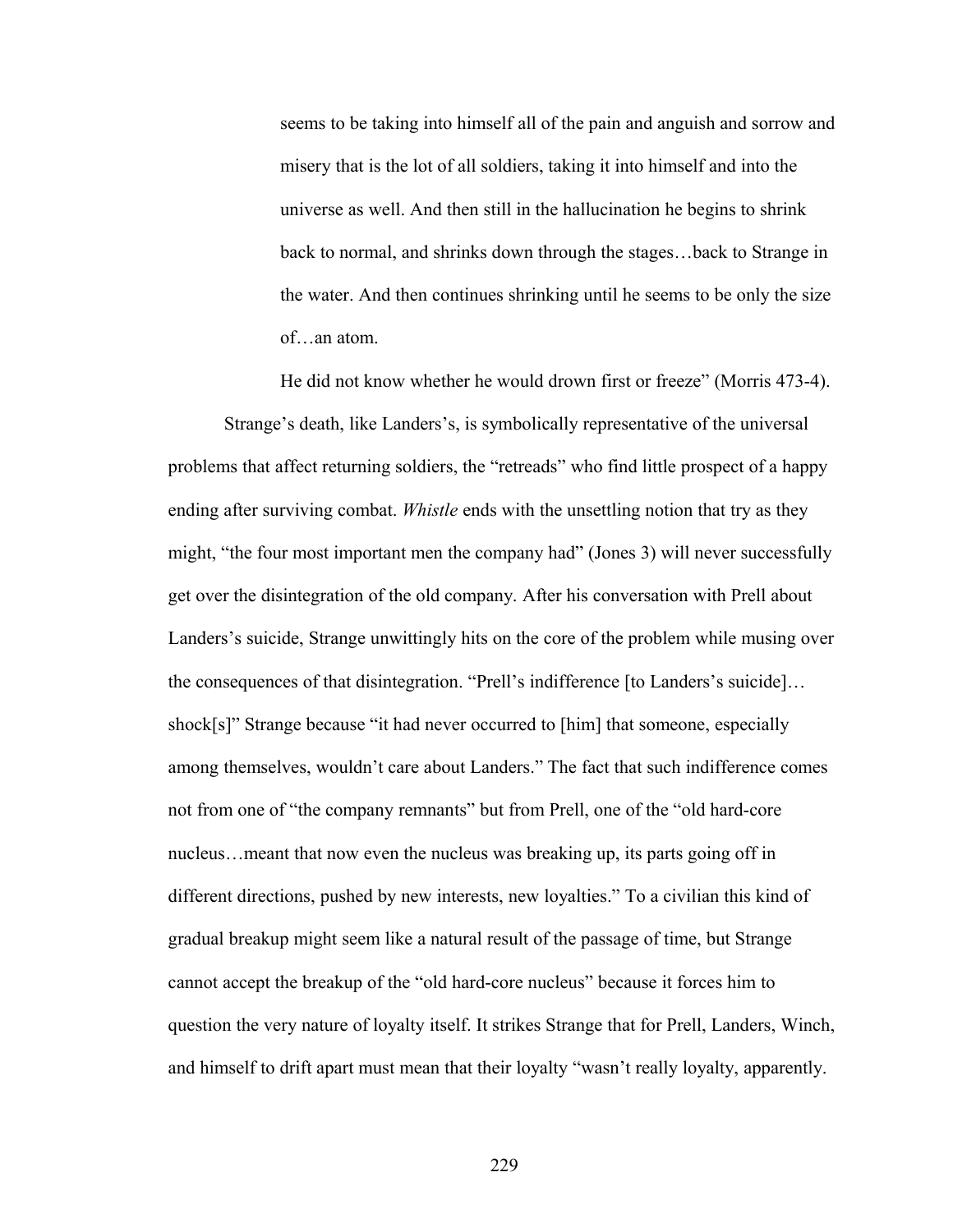It was a commodity to be sold, traded off, exchanged, according to the whims of the Army in a war, an Army too big to worry about loyalties except in very large bundles." He remembers Winch telling him as soon as their hospital ship had pulled into San Diego "Johnny Stranger, all that shit of the old outfit is over," and realizes Winch had been right, "as he usually was." He wonders how anyone "could have loyalty" to an organization like his Signal Corps outfit, which was "just a bunch of people, brought together from scattered parts" and can only conclude that "you could have loyalty to your work, but that was all." Once again a statement turns out to be prophetic, given that after the death of the cold company not one of the "nucleus" manages to find "work" that will fulfill him in the long term (though Landers does come close in the short term). Though all attempt to move on from the old company, the details of their failure are quintessentially Jonesian: after their experiences in the old company, the new jobs they find no longer fulfill them, which renders any chance they might have had to achieve self-actualization impossible. Almost universally, Jones's soldiers enter the Army because they are men without a place. The Army gives them one, either through an occupational niche or through a broader membership in a unit which they can call their own. They can achieve some degree of happiness through one or the other, but cannot function if they lose both. When Strange examines his expansive loyalty to "the oldcompany men who had met at his suite at the Peabody," he knows it was destined to become "a thinning and diminishing loyalty…as more and more of them went back to duty and were scattered." But he also knows that his loyalty to the old company remnants was not as important as "his prime loyalty of all, to the nucleus of four he had been a part of and come home with. Strange had never believed that they could break apart. But the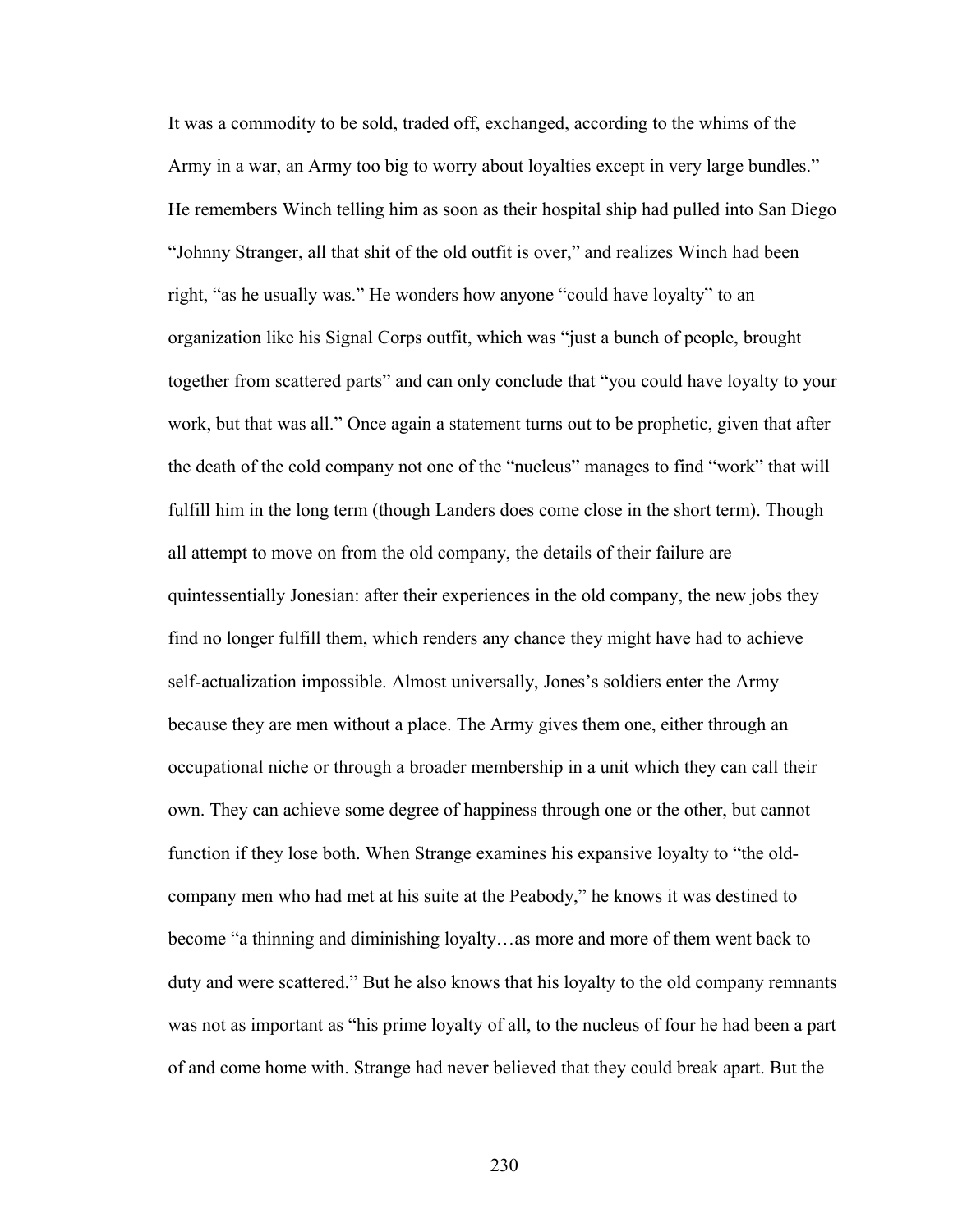hospital appeared to have been the breaking and thinning point of all a man's loyalties" (Jones 431-3).

*Whistle* brings Jones's characters full circle to where they began in *From Here to Eternity*: all struggling to deal with the same problems and feelings yet all afraid to seek help or discuss them aloud for fear of being misunderstood or made fun of. Karl Marlantes writes that this is such a "great fear" for combat veterans precisely because "being misunderstood means being thought bad because of having certain feelings about [one's] experiences, few of which were under our control at the time." Marlantes views "this code of silence" as a descendent of "the stiff-upper-lip aspect" wherein "one… doesn't brag" and "never complains." This discourages veterans from communicating about their feelings because in Marlantes's "experience…war is 95 percent things to complain about, 4 percent things to be ashamed of, and about 1 percent things to brag about. So if the code is don't complain, you're left with very little to talk about" (215). In *WWII*, Jones sums up the difficulties many veterans found communicating as follows: "instead of talking about it, most men didn't talk about it. It was not that they didn't want to talk about it, it was that when they did, nobody understood it. It was such a different way of living, and of looking at life even, that there was no common ground for communication in it" (Jones 255). The only people who possibly *could* relate to them were other veterans, and for the "nucleus" of Winch, Landers, Prell, and Strange, each member that drifts away or dies or goes crazy is one less person around who would be capable of understanding the dwindling survivors. In his view of the "De-Evolution of a Soldier," Jones feels that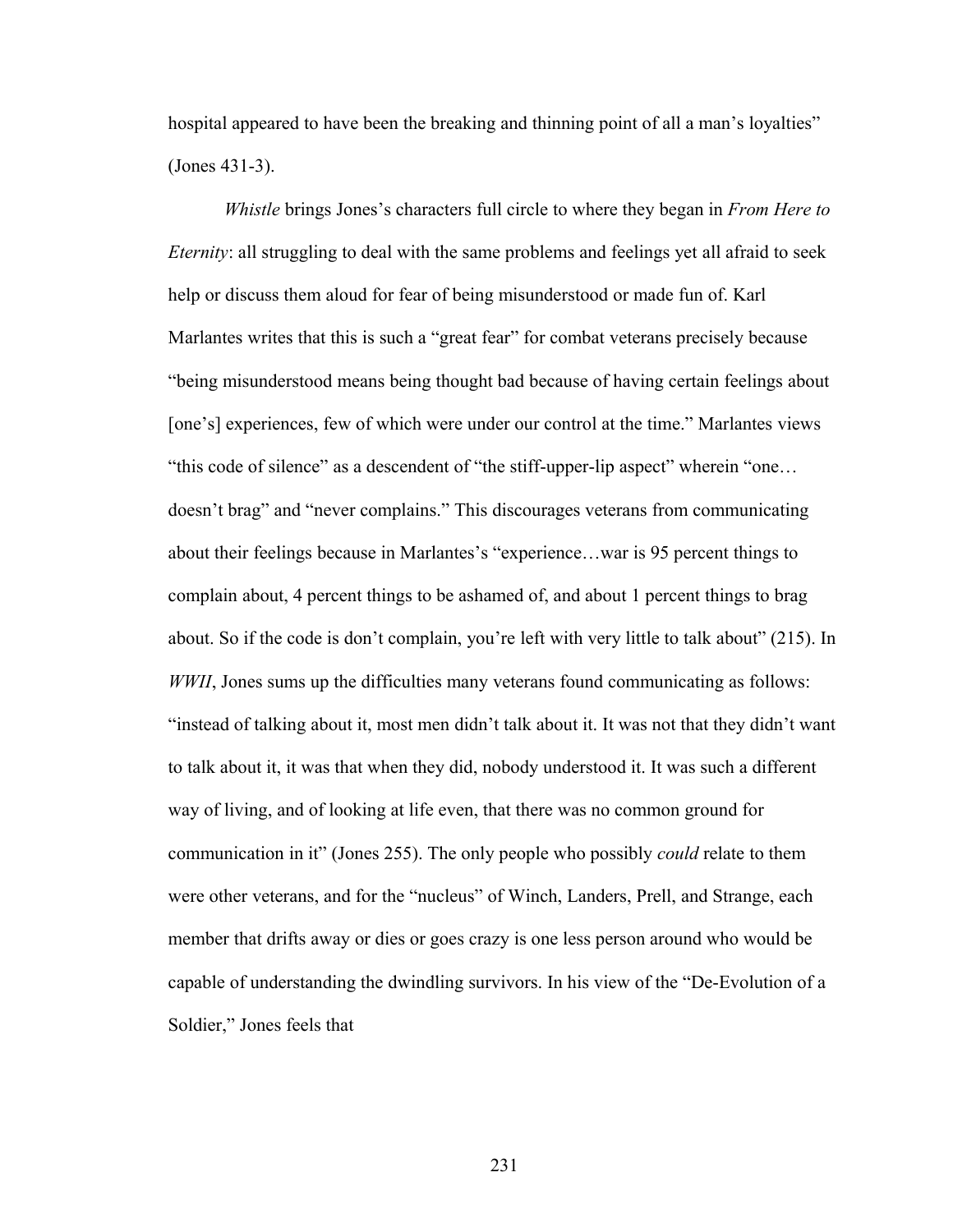About the last thing to go was the old sense of *esprit*. That was the hardest thing to let go of, because there was nothing in civilian life that could replace it. The love and understanding of men for men in dangerous times, and places, and situations. Just as there was nothing in civilian life that could replace the heavy, turgid, day-to-day excitement of danger. Families and other civilian types would never understand that sense of *esprit* any more than they would understand the excitement of the danger. Some oldtimers, a lot of them, tried to hold onto the *esprit* by joining division associations and regimental associations. But the feeling wasn't the same, and never would be the same, because the motivation—the danger-was gone. (Jones 256)

All four protagonists can directly attribute their death (or insanity, in Winch's case) to an inability to find a new "place to call [their] own" with the old company gone. While this can largely be tied to their failures to find new jobs that will fulfill them in the same way their jobs with the old company had, their collective failure to find new 'niches' is a symptom of this greater problem, what Jones calls "*esprit*" in *WWII* and what Strange calls a thinning of loyalties. Among the myriad of codes and unofficial rules that govern behavior and success in Jones's Army, none supersedes the most important code of all: staying true to that "prime loyalty," the loyalty to one's buddies. Strange "had never believed" that the nucleus—himself, Winch, Prell, and Landers —"could break apart," because the implications of such a breakup would be catastrophic. Even without the old company and without positions as Mess Sergeants and  $1<sup>st</sup>$  Sergeants and Clerks and Infantrymen, the four of them would have a "place," what Vonnegut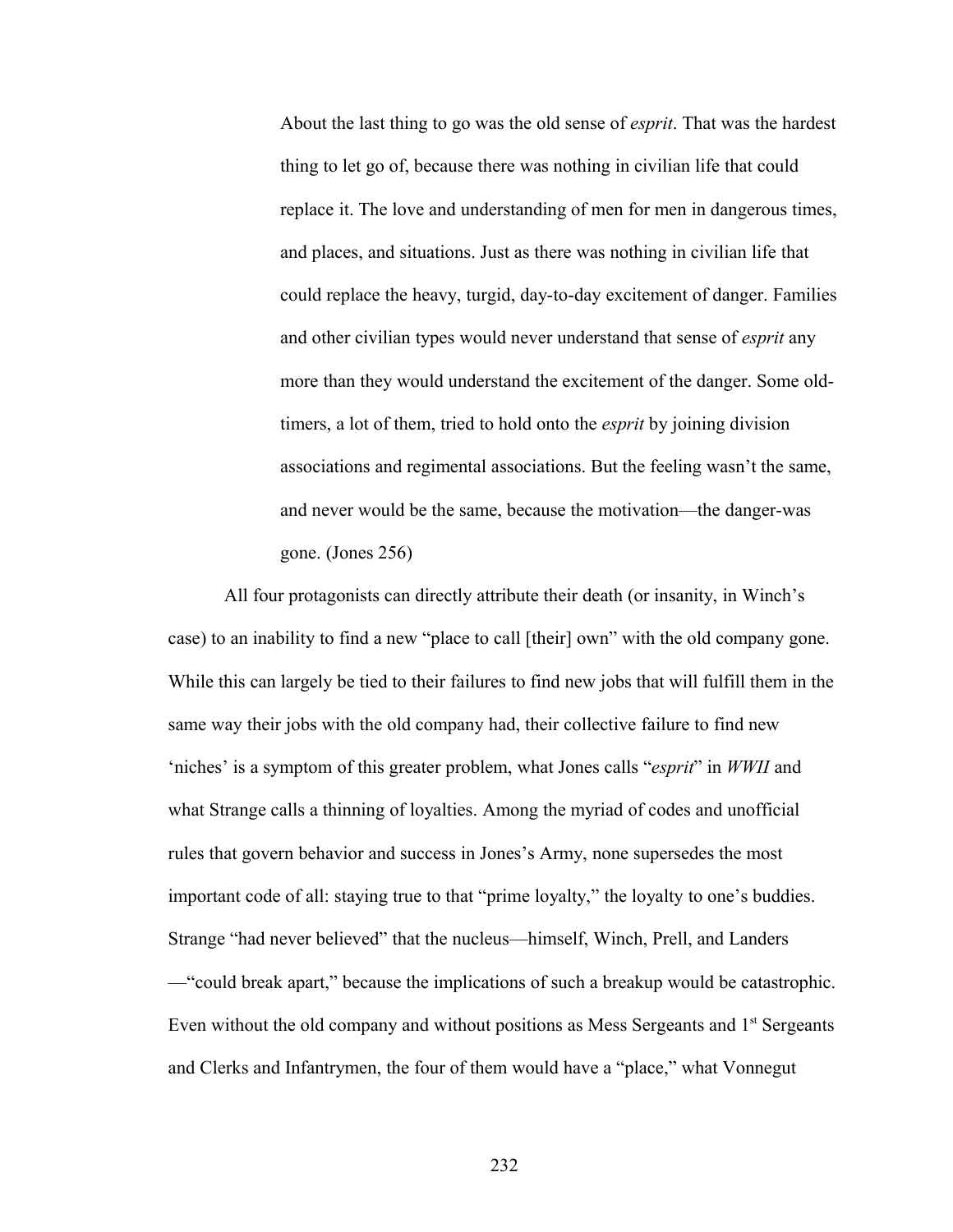would call a *karass*, so long as they could maintain that loyalty to each other. Without each other, none of them stood a chance.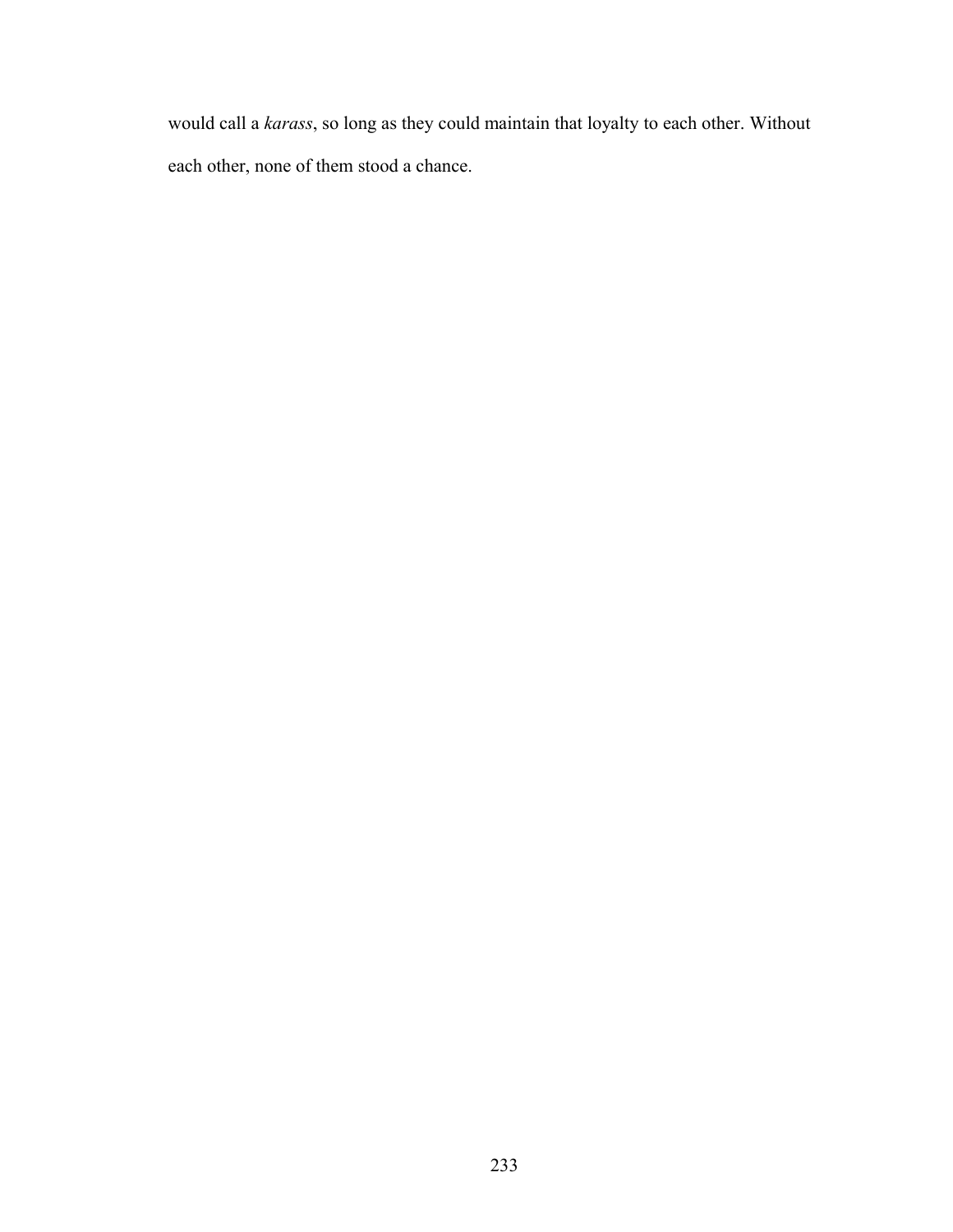#### **CONCLUSION**

Throughout Jones's war trilogy the attributes that make a successful soldier (which in Jones's mind means a self-actualized soldier) remain constant; the only thing that changes from book to book is the likelihood of a soldier achieving that success. *From Here to Eternity* establishes the baseline codes of the Old Army, an Army of professionals who enlisted "because [they] could live better on the Inside than [they] could on the Outside" (Jones 9). *The Thin Red Line* chronicles the process by which an Army composed of men brought up with those codes adapts to combat, where a frontline soldier's life is boiled down to a daily battle for survival and self-actualization is an almost frivolous luxury that can't be bothered with. The tragic irony that Jones explores in *Whistle* is that for true Old Army soldiers, the bonds they forge in combat will be so strong as to prevent them from ever finding a home anywhere else. Their loyalty to their combat unit will run so deep, their only real choice will be to either die with their old company in combat or die as an "orphan" outside it. This decision is truly a Catch-22, for to stay in combat is to risk almost certain injury or death, but to leave one's combat unit is to leave the finest home that a soldier will ever know. If *The Thin Red Line* makes clear that "the only sane thing to do" in a combat zone is whatever becomes necessary to leave it, *Whistle* makes it just as clear that to leave one's "old company" is to risk insanity or worse. It is truly, as Strange puts it, "an unsolvable problem."

The basic qualities that Winch, Prell, Landers, and Strange need to meet in order to achieve happiness are no different from those needed by Warden, Prewitt, Stark, and Maggio. They still feel the same callings, and still crave a niche in which they can "become what [they are] supposed to be"; in that sense, nothing has changed since *From*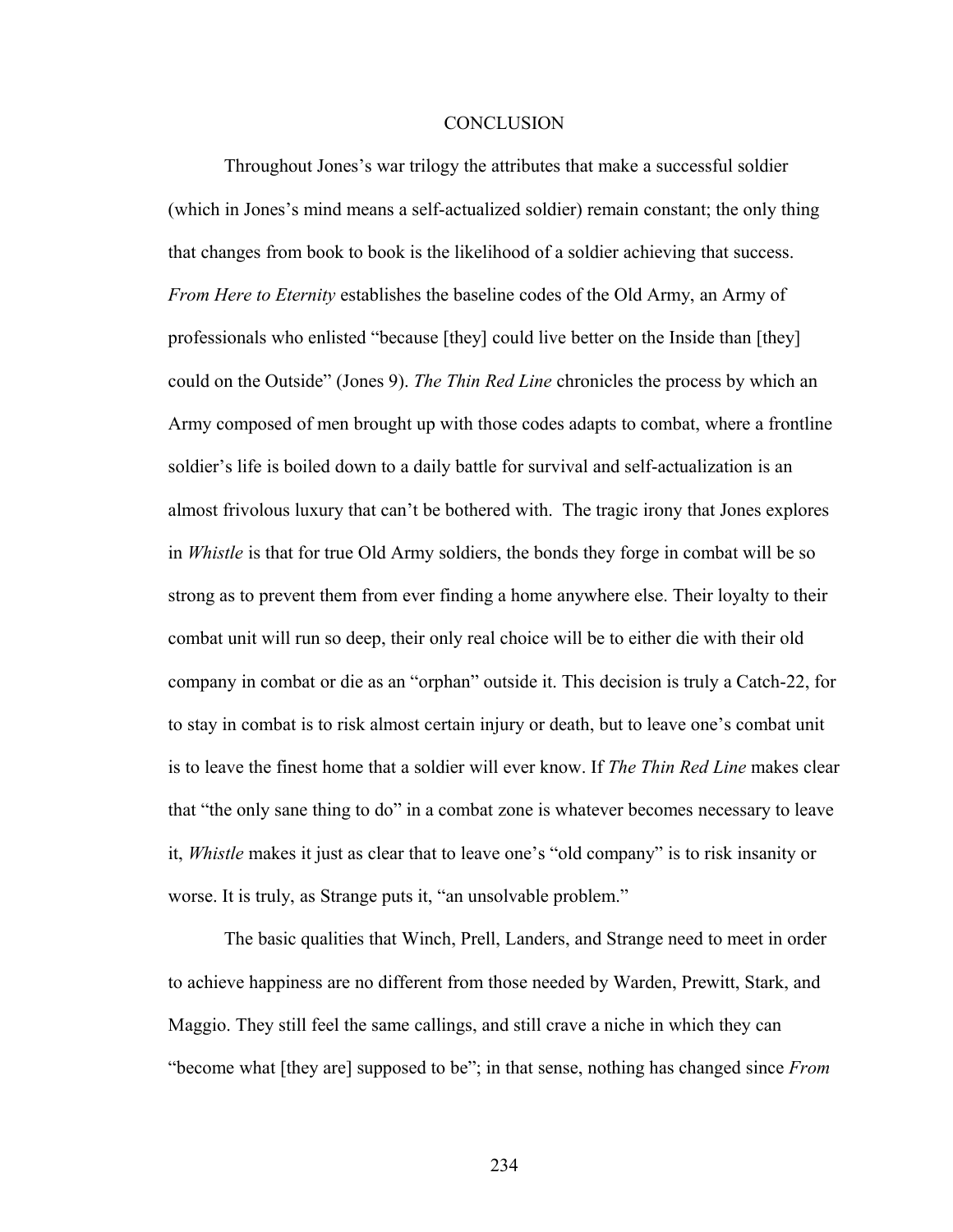*Here to Eternity*. But while the needs of the soldiers in *Whistle* have not changed, the environment they return to has. It has changed enough to become evident that an Old Army professional can never truly fit into the New Army of draftees and 'civilians in uniform' that became necessary to fight the Second World War. Ultimately Jones's war trilogy is not just a tale of the prices enacted upon those who fight in combat, but a chronicle of the destruction of the Old Army as Jones knew it. *From Here to Eternity* grew out of Jones's desire to "to do a novel on the peacetime army…something I don't remember having seen" (MacShane 82) and that desire never truly changed in either of its sequels. By any rational measure the New Army that emerged in World War II was a fairer, more efficient, better organized, and better led Army to be part of than the Army Jones enlisted in. Yet the trilogy as a whole still serves as Jones's tribute to the Old Army that he knew: flawed, inefficient, arbitrary, petty, brutal, but also proud, dignified, professional, noble, and above all else, human. It was an Army of contradictions, an Army that could punish men like Prewitt and Bell in garrison but lionize them in combat, and elevate both the Mayhews *and* the Prevors of the world to command. It was an Army where the unspoken rules held more sway than anything written down in the AR's, an Army driven by codes that represented both the worst and the best aspects of human nature. As an institution, it was an Army that could not possibly survive the mechanical nature of war in the  $20<sup>th</sup>$  century. Considering the significance of its flaws, it is probably fair to say that it did not deserve to. But despite its shortcomings, it was also an institution that took in men like Prewitt, Warden, Stark and Maggio in the midst of the Great Depression and gave them a life they could never have found elsewhere. In the end, Jones's war trilogy, which he intended to "say just about everything I have ever had to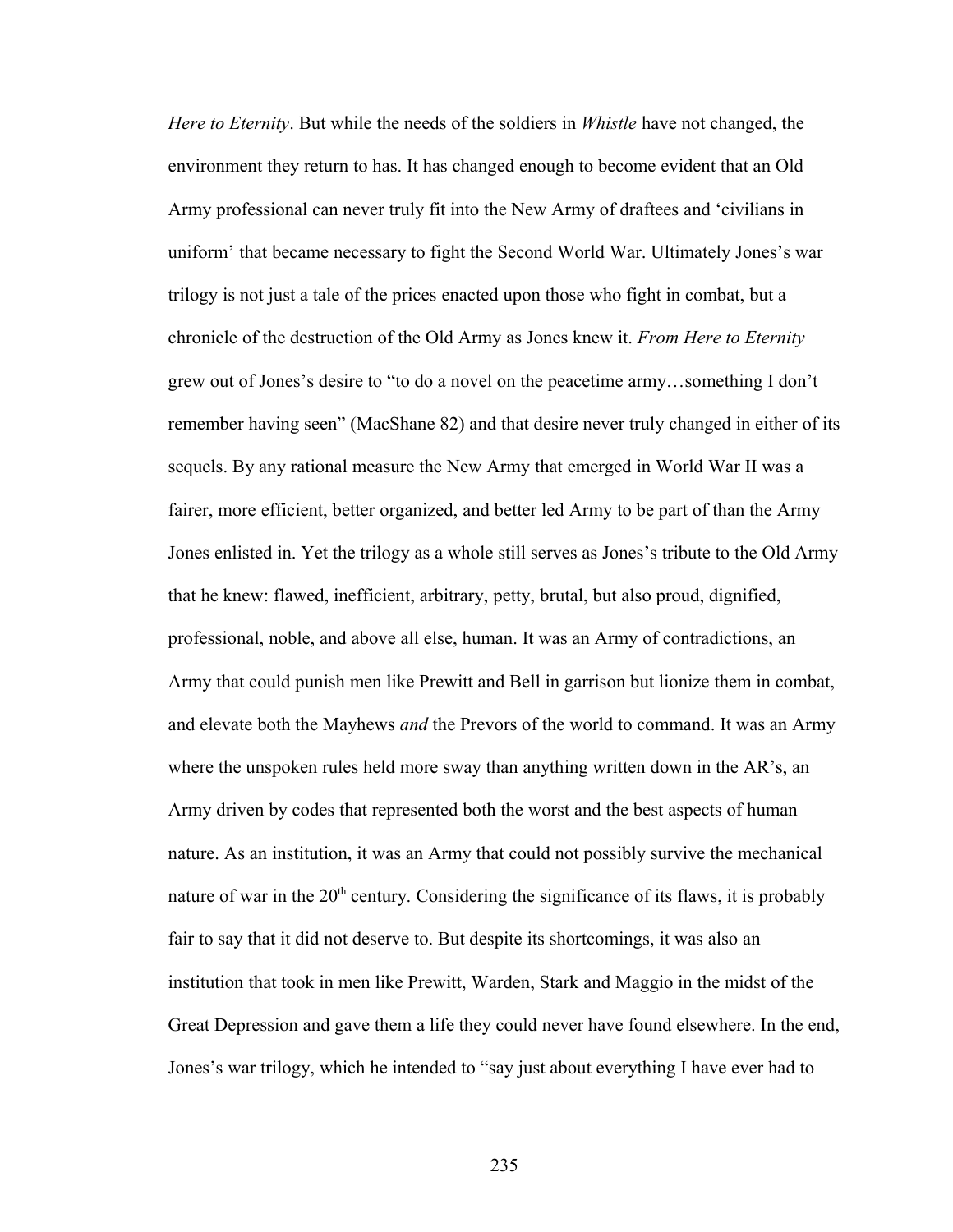say, or will ever have to say, on the human condition of war" (xix) could be classified in many ways. Taken as a whole, perhaps the most fitting title to apply to it would be "elegy," both for the pre-war Army as an institution and the by-gone professional soldiers, like Prell, Winch, Landers, Strange and a young Private named James Ramon Jones, who had served in it.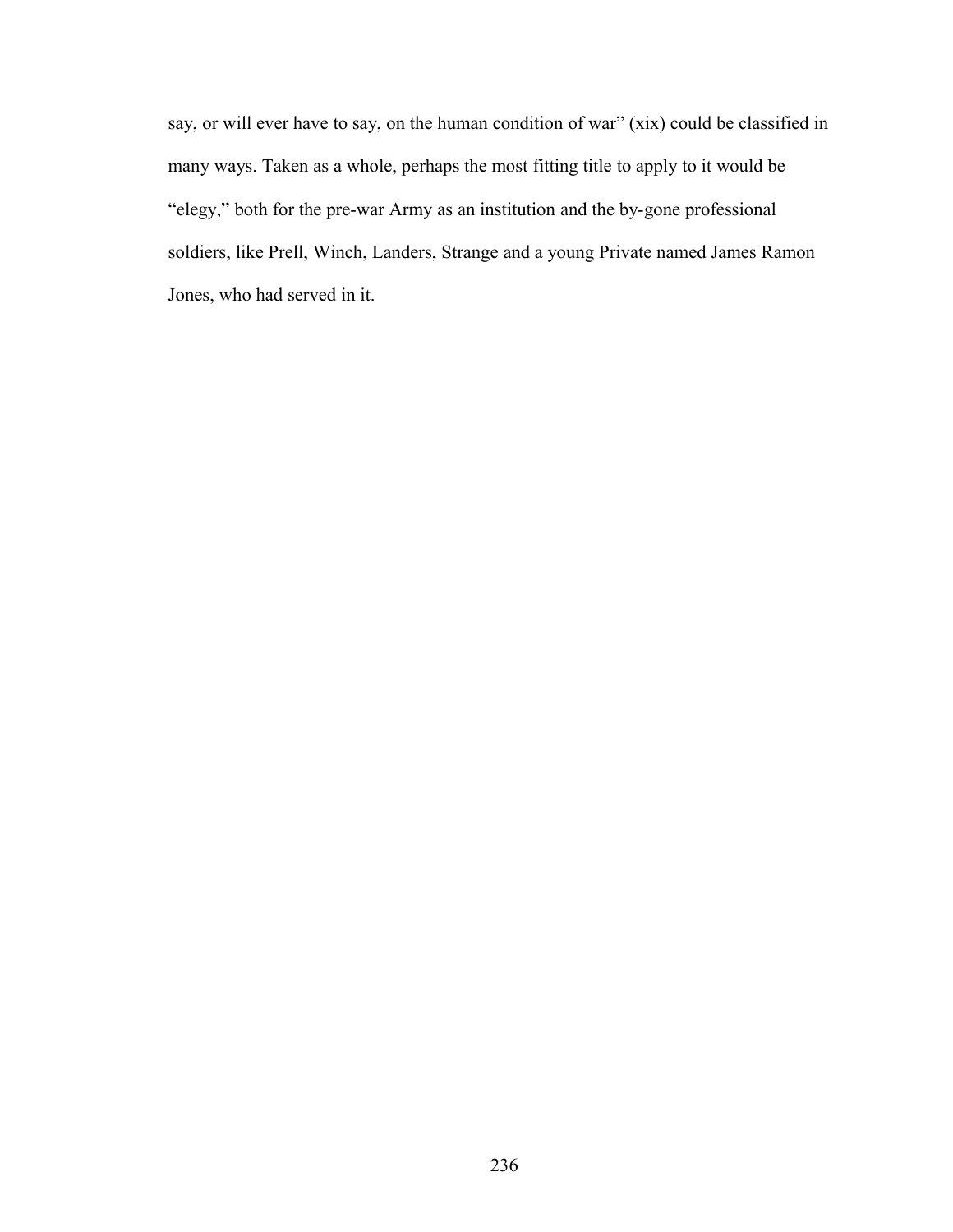#### BIBLIOGRAPHY

Anderson, Kent. *Night Dogs*. New York: Bantam Books, 1996. Print.

Blaskiewicz, Robert. "James Jones on Guadalcanal." War, Literature, and the Arts: An International Journal of the Humanities, (20:1-2), 2008, 275-292. Web. 15 Jan. 2012.

Bradley, James. *Flags of our Fathers*. New York: Bantam Books, 2000. Print.

- Brady, James. *Hero of the Pacific: the Life of Marine Legend John Basilone*. New York: Wiley, 2010. Print.
- Carroll, Peter N. *The Odyssey of the Abraham Lincoln Brigade*. Stanford: Stanford University Press, 1994. Print.
- Carter, Steven. *James Jones: An American Literary Orientalist Master*. Chicago: University of Illinois Press, 1998. Print.
- Clausewitz, Carl von. "On War." *The Clausewitz Homepage*. Trans. James John Graham. London. 1873. n.d. Web. 6 Mar. 2012.

<http://www.clausewitz.com/readings/OnWar1873/TOC.htm>

- Conan Doyle, Arthur. "The Sign of the Four." *Project Gutenberg*. London. 1890. n.d. Web. 6 Mar. 2012.
- Crane, Stephen. "The Red Badge of Courage." *The Portable Stephen Crane*. Ed. Joseph Katz. New York: Penguin Books, 1969. 189-318. Print.
- "Discharge." *Strictly G.I.*. n.d. Web. 15 Dec. 2011.

[<http://users.skynet.be/jeeper/discharge.html>](http://users.skynet.be/jeeper/discharge.html)

Donaldson, Scott. "Humor in The Sun Also Rises." *New Essays on The Sun Also Rises*. Ed. Linda Wagner-Martin. New York: Cambridge University Press, 1987. Print.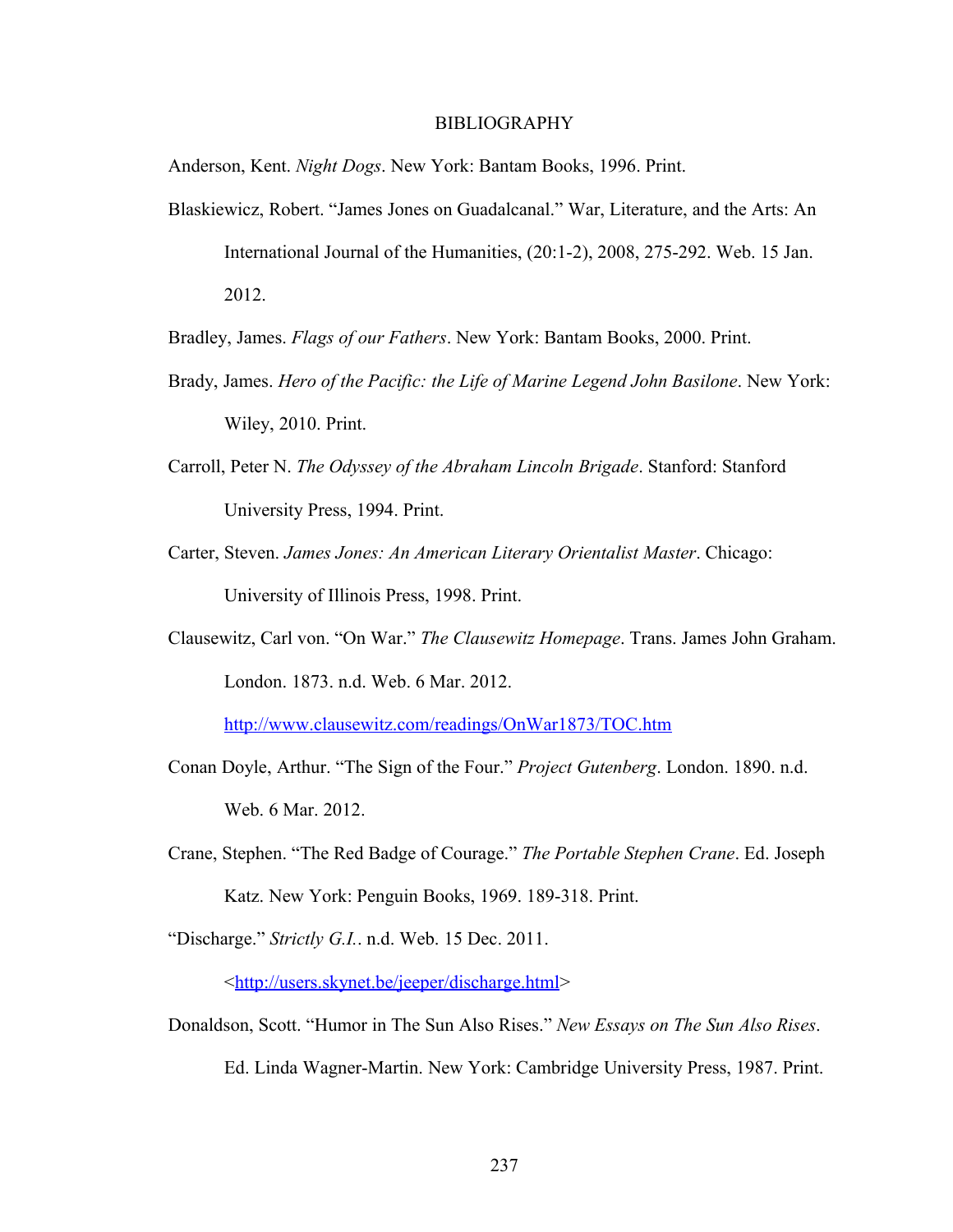Frazier, Charles. *Cold Mountain*. New York: Vintage Books, 1997. Print.

- Fuller, J.F.C. *The Second World War, 1939-45*. 1948. New York: Da Capo Press, 1993.
- Fussell, Paul. *The Great War and Modern Memory*. New York: Oxford University Press, 1975. Print.
- ---. Personal Letter to Eugene Sledge dated 4 Sept. 1985. *Eugene B. Sledge Collection.* Auburn University Digital Library. Web. 15. Dec. 2011. [<http://content.lib.auburn.edu/cdm/compoundobject/collection/ebsledge/id/169/re](http://content.lib.auburn.edu/cdm/compoundobject/collection/ebsledge/id/169/rec/12)

 $c/12$ 

- ---. *Thank God for the Atom Bomb*. New York: Summit Books, 1988. Print.
- ---. *Wartime*. New York: Oxford University Press, 1989. Print.
- Garland, Hamlin. "The Return of a Private." *The Portable American Realism Reader*. Ed. James Nagel and Tom Quirk. New York: Penguin Books, 1997. 185-199. Print.

Garrett, George. *James Jones*. Orlando: Harcourt Brace Jovanovich, 1984. Print.

Giles, James R. *James Jones*. Boston: Twayne Publishers, 1981. Print.

Gray, J. Glenn. *The Warriors*. New York: Harper and Row, 1959. Print.

Hasford, Gustav. *The Phantom Blooper*. New York: Bantam Books, 1990. Print.

Hedges, Chris. *War Is a Force That Gives Us Meaning*. New York: Anchor Books, 2002. Print.

Heinemann, Larry. *Black Virgin Mountain*. New York: Doubleday, 2005. Print.

- ---. *Paco's Story*. 1986. New York: Vintage Contemporaries, 2003. Print.
- Heller, Joseph. *Catch-22*. New York: Dell, 1961. Print.
- Hemingway, Ernest. "Soldier's Home." *Ernest Hemingway: The Short Stories*. New York: Scribner, 2003. 145-153. Print.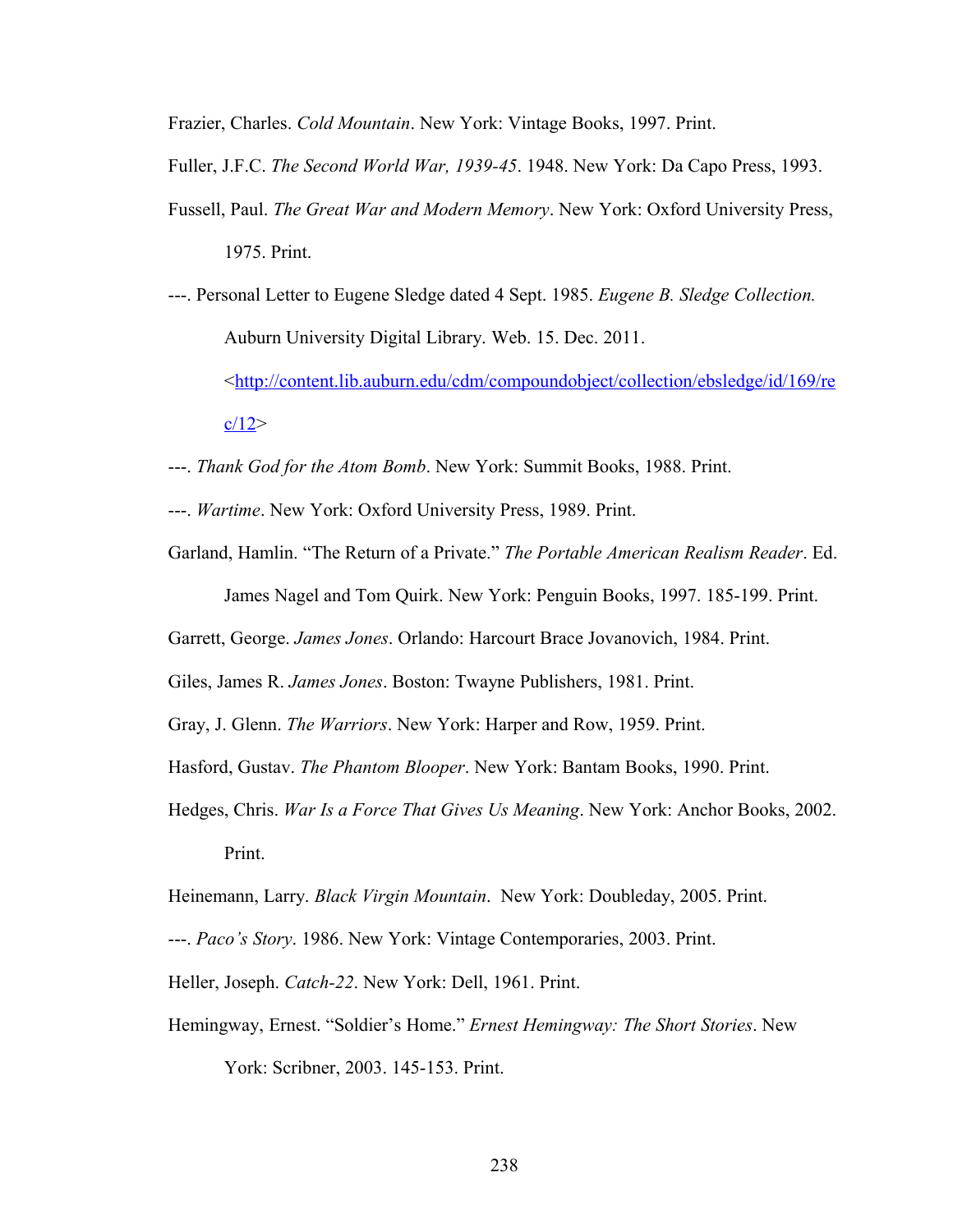---. *The Sun Also Rises*. 1926. New York: Scribner's, 2003. Print.

*James Jones Literary Society Website*. James Jones Literary Society. Web. 1 Feb. 2012.

"Japanese 50mm Knee Mortar." *Inert-ord.net*. n.d. Web. 15 Dec. 2011.

Jones, James. "A Book Report of *The Red Badge of Courage*." *The James Jones Reader*.

Ed. James R. Giles and J. Michael Lennon. New York: Birch Lane Press, 1991. 387-393. Print.

- ---. *From Here to Eternity*. 1951. New York: Delta, 1998. Print.
- ---. *The Ice-Cream Headache and Other Stories*. 1968. New York: Akashic Books, 2002. Print.
- ---. *The Merry Month of May*. New York: Delacorte Press, 1970. Print.
- ---. *Some Came Running*. New York: Charles Scribner's Sons, 1957. Print.
- *---. The Thin Red Line*. 1962. New York: Delta, 1998. Print.
- ---. "Too Much Symbolism." *The Nation* 176 (May 2, 1953). Print.
- ---. *To Reach Eternity: The Letters of James Jones*. Ed. George Hendrick. New York: Random House, 1989. Print.
- *---. Whistle*. 1978. New York: Delta, 1999. Print.
- ---. *WWII: A Chronicle of Soldiering*. New York: Ballantine Books, 1975. Print.
- Jones, Kaylie. *Lies My Mother Never Told Me*. New York: William Morrow, 2009. Print.
- Keegan, John. *The Second World War*. New York: Viking, 1989. Print.
- Kirsch, Adam. "Crash and Burn." *New York Sun*. 14 May. 2008. Web. 15 Jun. 2011.
- Knopf, Josephine Z. "Meyer Wolfsheim and Robert Cohn: A Study of a Jewish Type and Stereotype." *Ernest Hemingway's The Sun Also Rises*. Ed. Harold Bloom. New York: Chelsea House Publishers, 1987. 61-70. Print.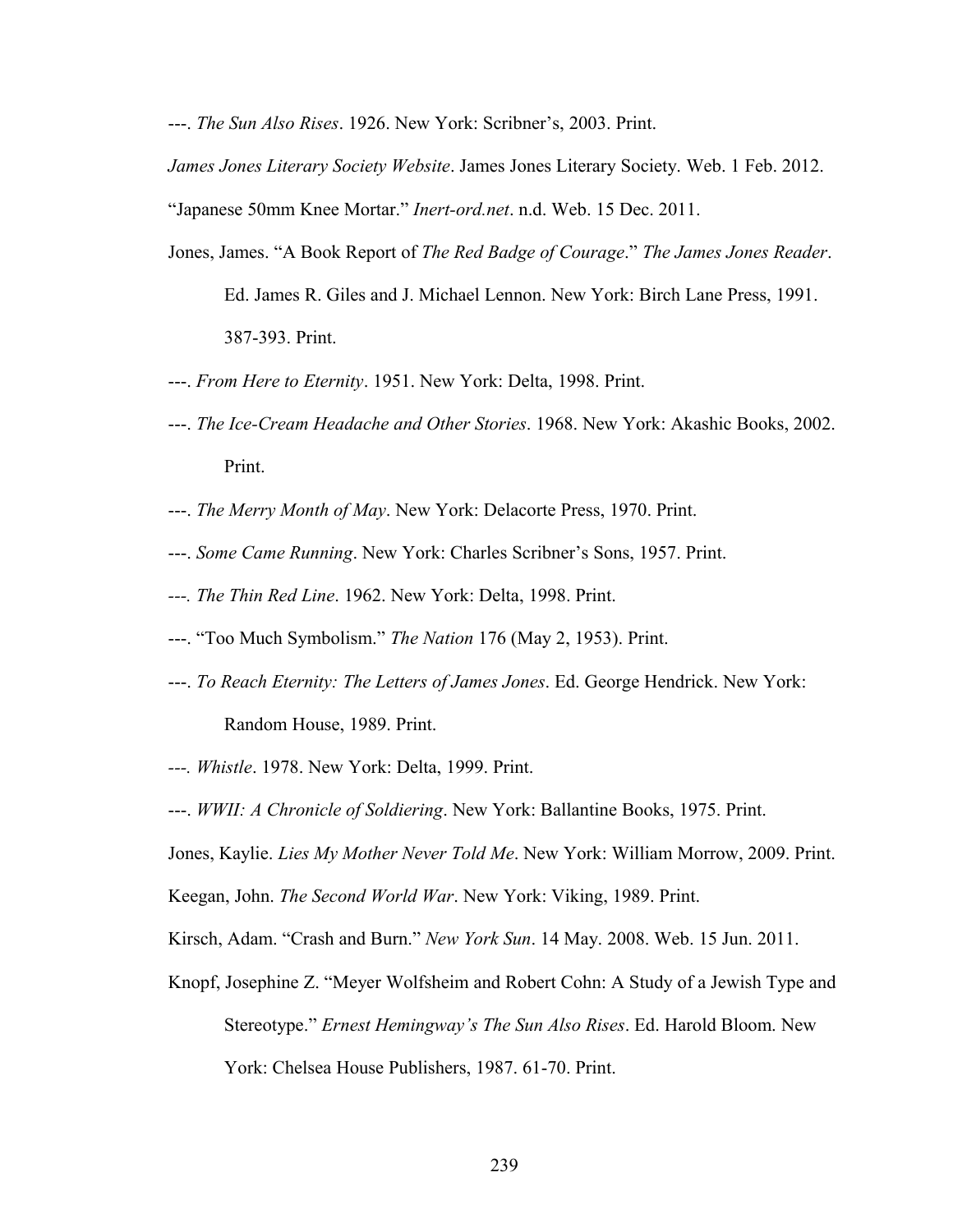Leckie, Robert. *Helmet for My Pillow*. 1957. New York: Simon and Schuster, 2004. Print.

London, Jack. *Martin Eden*. New York: The Modern Library, 2002. Print.

Mailer, Norman. *The Naked and the Dead*. New York: Picador, 1948. Print.

- ---. "Some Children of the Goddess." *Cannibals and Christians*. New York: The Dial Press, 1966. 104-130. Print.
- MacArthur, Douglas. "Farewell Address to Congress." *Americanrhetoric.com*. 19 Apr. 1951. n.d. Web. 15 Dec. 2011.
- MacShane, Frank. *Into Eternity: The Life of James Jones, American Writer*. Boston: Houghton Mifflin Company, 1985. Print.
- Malarkey, Don, and Bob Welch. *Easy Company Soldier*. New York: St. Martin's Griffin, 2008. Print.
- Marlantes, Karl. *What It Is Like To Go To War*. New York: Atlantic Monthly Press, 2011. Print.
- Maslow, Abraham H. "A Theory of Human Motivation." *Altruists.org*. Psychological Review, 50, 1943. 370-396. Web. 30 May 2011.
- Miller Jr, John. *Guadalcanal: The First Offensive*. Center for Military History. Washington D.C., 1949. Web. 25 May 2011.

<http://www.history.army.mil/books/wwii/GuadC/GC-fm.htm>

Morris, Willie. Introductory Note. *Whistle*. By James Jones. 1978. New York: Delta, 1999. xii-xv. Print.

---. *James Jones: A Friendship*. New York: Doubleday & Company, 1978. Print.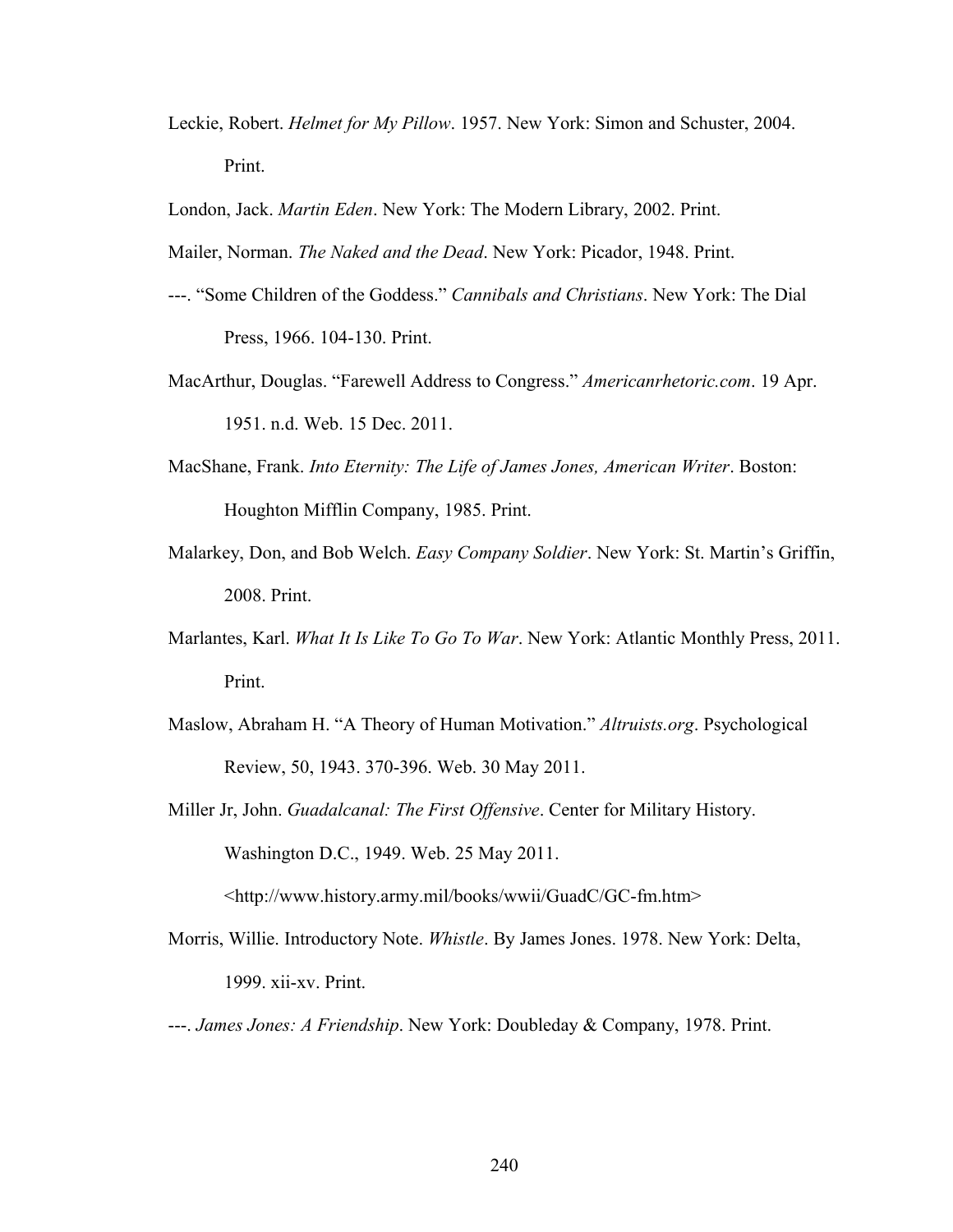- O'Brien, Tim. "Speaking of Courage." *The Things They Carried*. New York: Broadway Books, 1998. 137-154. Print.
- Pizer, Donald. *The Theory and Practice of American Literary Naturalism*. Carbondale: Southern Illinois Press, 1993. Print.
- Remarque, Erich Maria. *All Quiet On the Western Front*. Trans. A.W. Wheen. 1929. New York: Ballantine, 1982. Print.

Shakespeare, William. *Hamlet*. New York: Simon and Schuster, 2003. Print.

- Sledge, E.B. *With the Old Breed at Peleliu and Okinawa*. New York: Presidio Press, 1981. Print.
- Tesch, Gerald. *Never the Same Again*. New York: Pyramid Books, 1958. Print.
- Utley, Jonathan G. *Going to War with Japan: 1937-1941*. Knoxville: University of Tennessee Press, 1985. Print.

Vonnegut, Kurt. *Slaughterhouse-Five*. 1969. New York: Dell, 1991. Print.

Watt, Donald Cameron. *How War Came: The Immediate Origins of the Second World War*. New York: Pantheon Books, 1989. Print.

Webster, David Kenyon. *Parachute Infantry*. New York: Dell, 1994. Print.

Wright, Stephen. *Meditations in Green*. New York: Bantam Books, 1984. Print.

"WWII Army Enlistment Records." *KS. Internet Genealogical Society*. n.d. Web. 20 Dec. 2011.